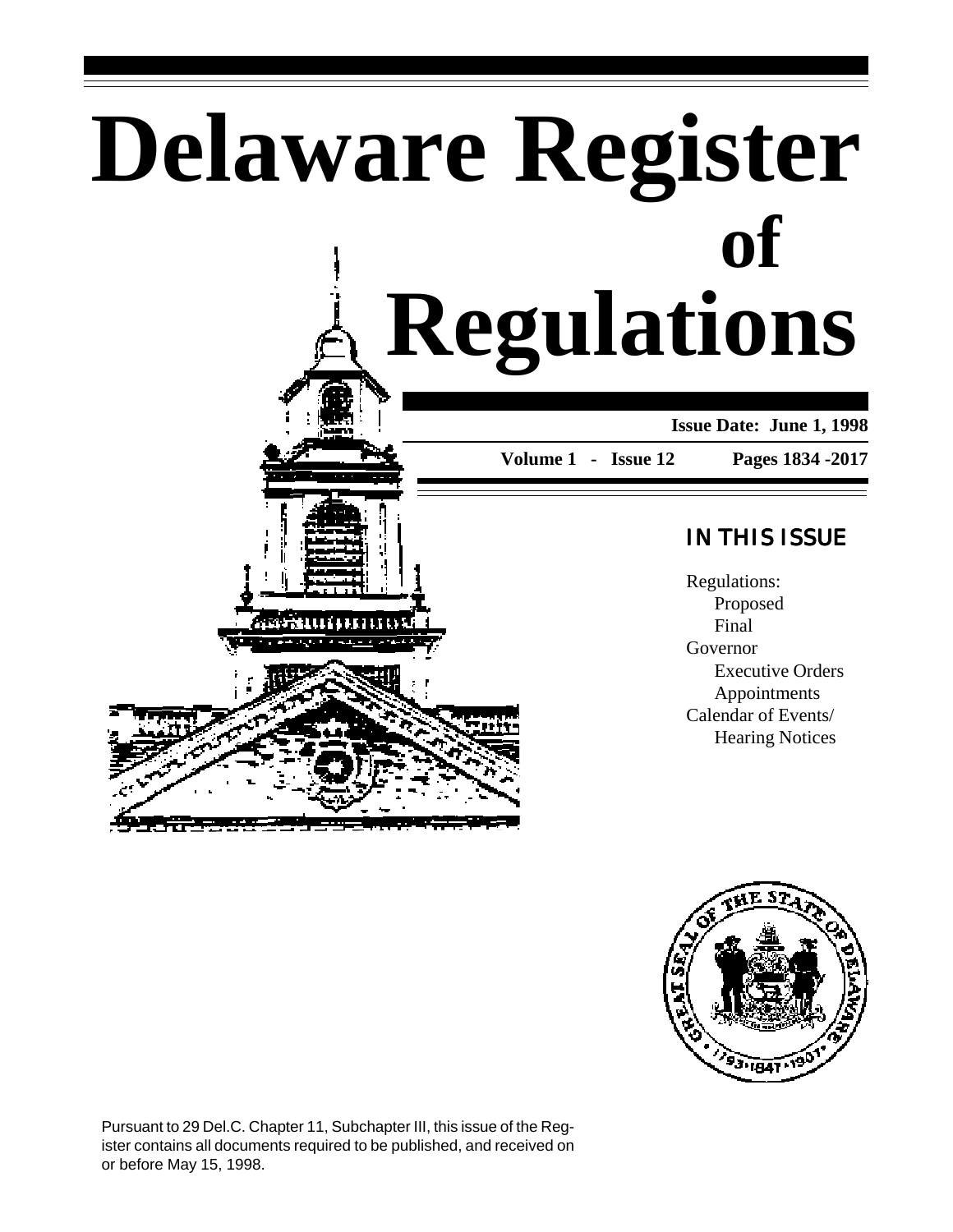#### **DELAWARE REGISTER OF REGULATIONS**

The Delaware Register of Regulations is an official State publication established by authority of 69 Del. Laws, c. 107 and is published on the first of each month throughout the year.

The Delaware Register will publish any regulations that are proposed to be adopted, amended or repealed and any emergency regulations promulgated.

The Register will also publish some or all of the following information:

- Governor's Executive Orders
- Governor's Appointments
- Attorney General's Opinions in full text
- Agency Hearing and Meeting Notices
- Other documents considered to be in the public interest.

#### **CITATION TO THE DELAWARE REGISTER**

The Delaware Register of Regulations is cited by volume, issue, page number and date. An example would be:

1:1 **Del. R.** 35 - 37 (July 1, 1997) refers to Volume 1, Issue 1, pages 35 - 37 of the Delaware Register issued on July 1, 1997.

### **SUBSCRIPTION INFORMATION**

The cost of a yearly subscription (12 issues) for the Delaware Register of Regulations is \$100.00 from January - December. Single copies are available at a cost of \$9.00 per issue, including postage. For more information contact the **Division of Research at 302-739- 4114 or 1-800-282-8545 in Delaware.**

### **CITIZEN PARTICIPATION IN THE REGULATORY PROCESS**

Delaware citizens and other interested parties may participate in the process by which administrative regulations are adopted, amended or repealed, and may initiate the process by which the validity and applicability of regulations is determined.

Under 29 **Del.C.** §10115 whenever an agency proposes to formulate, adopt, amend or repeal a regulation, it shall file notice and full text of such proposals, together with copies of the existing regulation being adopted, amended or repealed, with the Registrar for publication in the Register of Regulations pursuant to §1134 of this title. The notice shall describe the nature of the proceedings including a brief synopsis of the subject, substance, issues, possible terms of the agency action, a reference to the legal authority of the agency to act, and reference to any other regulations that may be impacted or affected by the proposal, and shall state the manner in which persons may present their views; if in writing, of the place to which and the final date by which such views may be submitted; or if at a public hearing, the date, time and place of the hearing. If a public hearing is to be held, such public hearing shall not be scheduled less than 20 days following publication of notice of the proposal in the Register of Regulations. If a public hearing will be held on the proposal, notice of the time, date, place and a summary of the nature of the proposal shall also be published in at least 2 Delaware newspapers of general circulation; The notice shall also be mailed to all persons who have made timely written requests of the agency for advance notice of its regulation-making proceedings.

The opportunity for public comment shall be held open for a minimum of 30 days after the proposal is published in the Register of Regulations.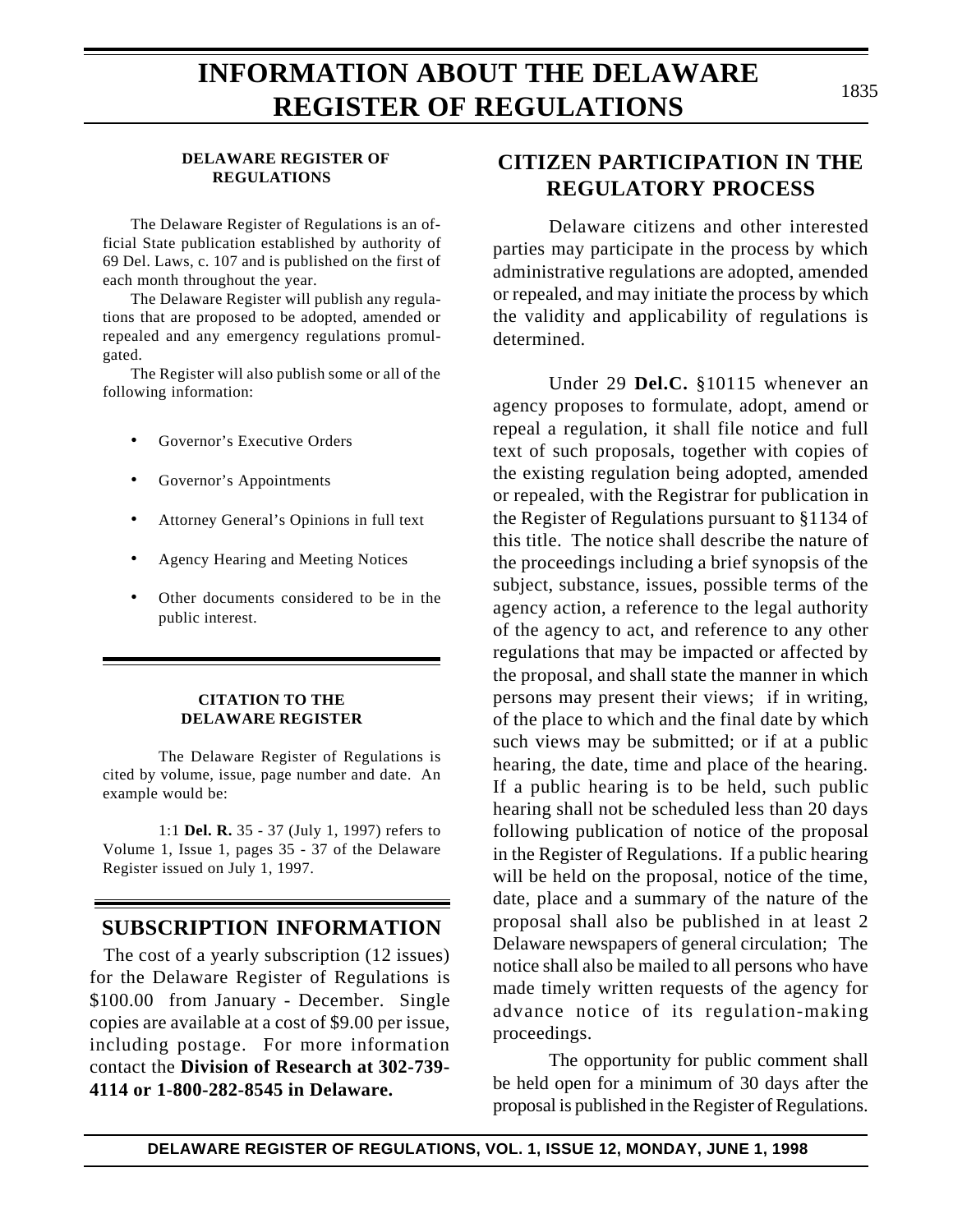# **INFORMATION ABOUT THE DELAWARE REGISTER OF REGULATIONS**

At the conclusion of all hearings and after receipt within the time allowed of all written materials, upon all the testimonial and written evidence and information submitted, together with summaries of the evidence and information by subordinates, the agency shall determine whether a regulation should be adopted, amended or repealed and shall issue its conclusion in an order which shall include: (1) A brief summary of the evidence and information submitted; (2) A brief summary of its findings of fact with respect to the evidence and information, except where a rule of procedure is being adopted or amended; (3) A decision to adopt, amend or repeal a regulation or to take no action and the decision shall be supported by its findings on the evidence and information received; (4) The exact text and citation of such regulation adopted, amended or repealed; (5) The effective date of the order; (6) Any other findings or conclusions required by the law under which the agency has authority to act; and (7) The signature of at least a quorum of the agency members.

The effective date of an order which adopts, amends or repeals a regulation shall be not less than 10 days from the date the order adopting, amending or repealing a regulation has been published in its final form in the Register of Regulations, unless such adoption, amendment or repeal qualifies as an emergency under §10119.

Any person aggrieved by and claiming the unlawfulness of any regulation may bring an action in the Court for declaratory relief.

No action of an agency with respect to the making or consideration of a proposed adoption, amendment or repeal of a regulation shall be subject to review until final agency action on the proposal has been taken.

When any regulation is the subject of an enforcement action in the Court, the lawfulness of such regulation may be reviewed by the Court as a defense in the action.

Except as provided in the preceding section, no judicial review of a regulation is available unless a complaint therefor is filed in the Court within 30 days of the day the agency order with respect to the regulation was published in the Register of Regulations.

### **CLOSING DATES AND ISSUE DATES FOR THE DELAWARE REGISTER OF REGULATIONS**

| <b>ISSUE DATE</b> | CLOSING DATE        | <b>CLOSING</b><br><b>TIME</b> |
|-------------------|---------------------|-------------------------------|
| $J_{\rm ULY}$ 1   | $J$ IINE 15         | 4:30P.M.                      |
| AUGUST 1          | $_{\text{JULY}}$ 15 | 4:30 P.M.                     |
| SEPTEMBER 1       | AUGUST 15           | 4:30 P.M.                     |
| OCTOBER 1         | SEPTEMBER 15        | 4:30 P.M.                     |
| NOVEMBER 1        | OCTOBER 15          | 4:30P.M.                      |

#### DIVISION OF RESEARCH STAFF:

W illiam S. Montgomery, Director, Division of Research; McDonald T. Coker, Deputy Director; Kathleen K. Amalfitano, Secretary; W alter G.Feindt, Legislatve Attorney; JeffreyW. Hague, Registrar of Regulations; Marlynn H. Hedgecock, Administrative Officer; Maryanne McGonegal, Research Analyst; Ruth Ann Melson, Legislative Librarian; Deborah J. Messina, Print Shop Supervisor; **Deborah A. Porter**, Administrative Secretary; Virginia L. Potts, Administrative Assistant; Don Sellers, Printer; Thom Shiels, Legislative Attorney; Marquerite P. Smith, Public Information Clerk; Mary Jane Starkey, Senior Secretary; Marvin L. Stayton, Printer; Rochelle Yerkes, Senior Secretary.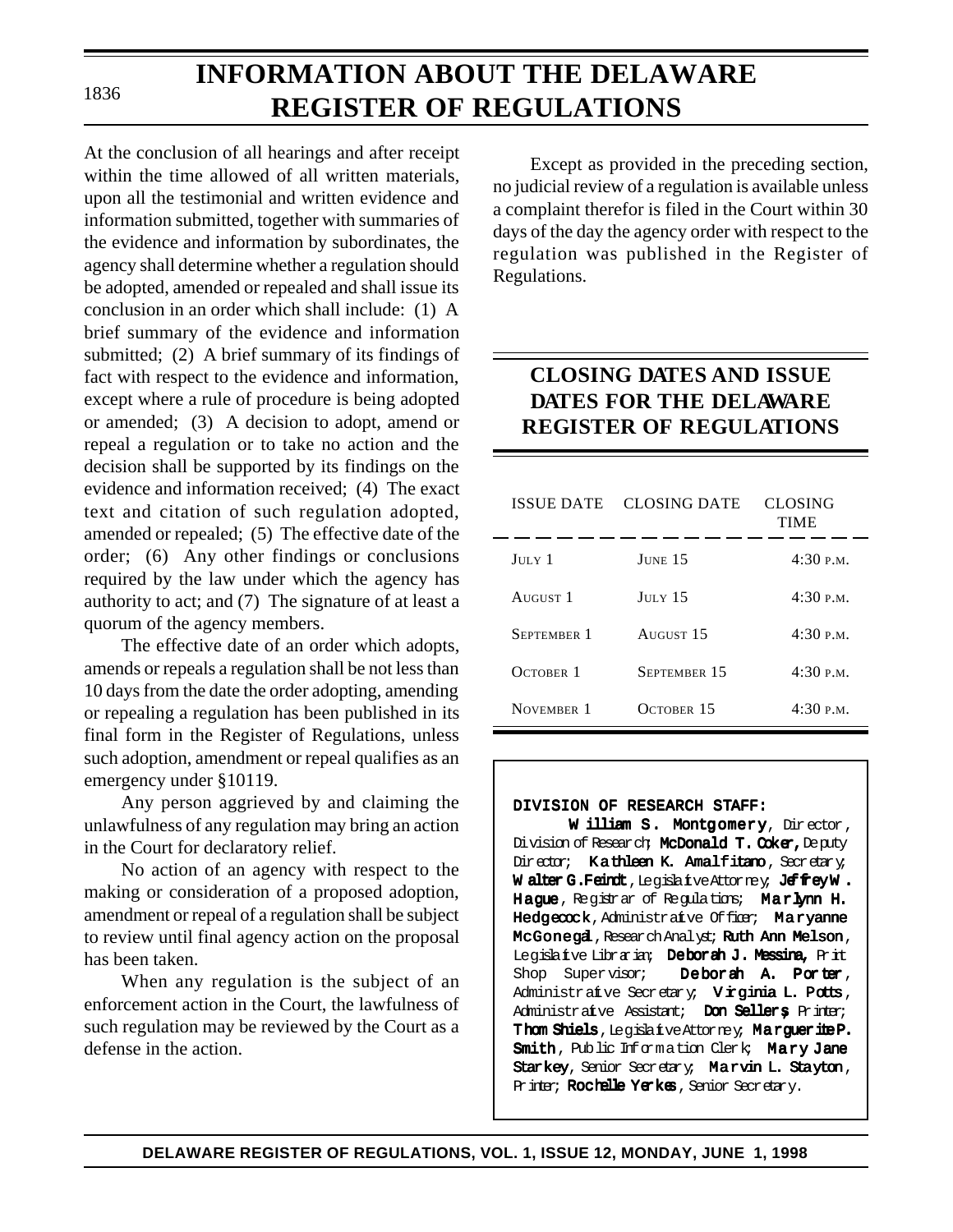### **TABLE OF CONTENTS** 1837

<span id="page-3-0"></span>[Cumulative Table of Regulations................................](#page-5-0) 1839

#### **PROPOSED REGULATIONS**

**DEPARTMENT [OF AGRICULTURE](http://www.state.de.us/deptagri/index.htm) HARNESS RACING COMMISSION**

[Amend Ch. VII, Rule VI-M-14, Whipping](#page-14-0) ................. 1848

#### **DEPARTMENT OF ADMINISTRATIVE SERVICES DIVISION OF PROFESSIONAL REGULATION**

Board of Speech/Language Pathologists,

| Audiologists & Hearing Aid Dispensers  1850 |  |
|---------------------------------------------|--|
|                                             |  |
|                                             |  |

#### **[DEPARTMENT](http://www.doe.state.de.us/docs/index_js.asp) OF EDUCATION**

| Middle Level Education Regulation 1899 |  |
|----------------------------------------|--|
|                                        |  |
|                                        |  |

**DEPARTMENT OF HEALTH & SOCIAL SERVICES DIVISION [OF PUBLIC HEALTH](http://www.state.de.us/govern/agencies/dhss/irm/dph/dphhome.htm)**

Regulations Governing Lead-Based Paint [Hazards.................................................................](#page-72-0) 1906

|  | <b>DIVISION OF SOCIAL SERVICES</b> |  |
|--|------------------------------------|--|

#### [DMAP 270.10, DMAP 301.25 & DMAP 307.60,](#page-93-0)

| DMAP 301.25, Adult Expansion Population  1928 |  |
|-----------------------------------------------|--|
| Long-Term Care, Home Health, Ground           |  |
| Ambulance & Hospice Provider Manuals 1930     |  |
|                                               |  |

#### **DEPARTMENT OF NATURAL RESOURCES AND ENVIRONMENTAL CONTROL DIVISION OF [AIR & WASTE MANAGEMENT](http://www.dnrec.state.de.us/aandw.htm)**

#### [1998 Amendments to Delaware Regulations](#page-100-0) Governing Hazardous Waste ................................ 1934

#### **DEPARTMENT OF STATE OFFICE OF [THE STATE BANKING](http://www.state.de.us/bank/index.htm) COMMISSIONER**

| Regulation No. 5.751.0013, Procedures Governing<br>the Dissolution of a State Chartered Bank |  |
|----------------------------------------------------------------------------------------------|--|
|                                                                                              |  |
| Regulation No. 5.852.0002, Application to                                                    |  |
| Become a Delaware Bank Holding Company  1940                                                 |  |
| Regulation No. 5.1403.0001, Procedures Governing                                             |  |
| <b>Filings and Determinations Respecting Applications</b>                                    |  |
| for a Foreign Bank Limited Purpose Branch or                                                 |  |
|                                                                                              |  |
| Regulation No. 5.1403.0002, Application by a                                                 |  |
| Foreign Bank for a Certificate of Authority to                                               |  |
| <b>Establish a Foreign Bank Limited Purpose</b>                                              |  |
| Branch or Foreign Bank Agency Pursuant to                                                    |  |
|                                                                                              |  |
| Regulation No. 5.1403/1101.0003, Regulations                                                 |  |
| Governing the Organization, Chartering,                                                      |  |
| Supervision, Operation and Authority of a                                                    |  |
| <b>Delaware Foreign Bank Limited Purpose</b>                                                 |  |
| Branch, a Delaware Foreign Bank Agency                                                       |  |
| and a Delaware Foreign Bank Representative                                                   |  |
|                                                                                              |  |
| Regulation No. 5.1422.0004, Application by a                                                 |  |
| Foreign Bank for a License to Establish a                                                    |  |
| Foreign Bank Representative Office Pursuant                                                  |  |
| to Subchapter II, Chapter 14, Title 5, Delaware                                              |  |
|                                                                                              |  |
| Regulation No. 5.3404.0001, Preneed Funeral                                                  |  |
| <b>Contracts Regulations Governing Irrevocable</b>                                           |  |
|                                                                                              |  |
| Regulation No. 5.853.0001P, Procedures Governing                                             |  |
| the Registration of Delaware Bank Holding                                                    |  |
| <b>Companies with the Bank Commissioner</b>                                                  |  |
| Pursuant to the Provision of Section 853 of                                                  |  |
| Title 5, Delaware Code, Repeal of  1963                                                      |  |

### **FINAL REGULATIONS**

#### **DEPARTMENT OF ADMINISTRATIVE SERVICES DIVISION OF PROFESSIONAL REGULATION**

|--|--|--|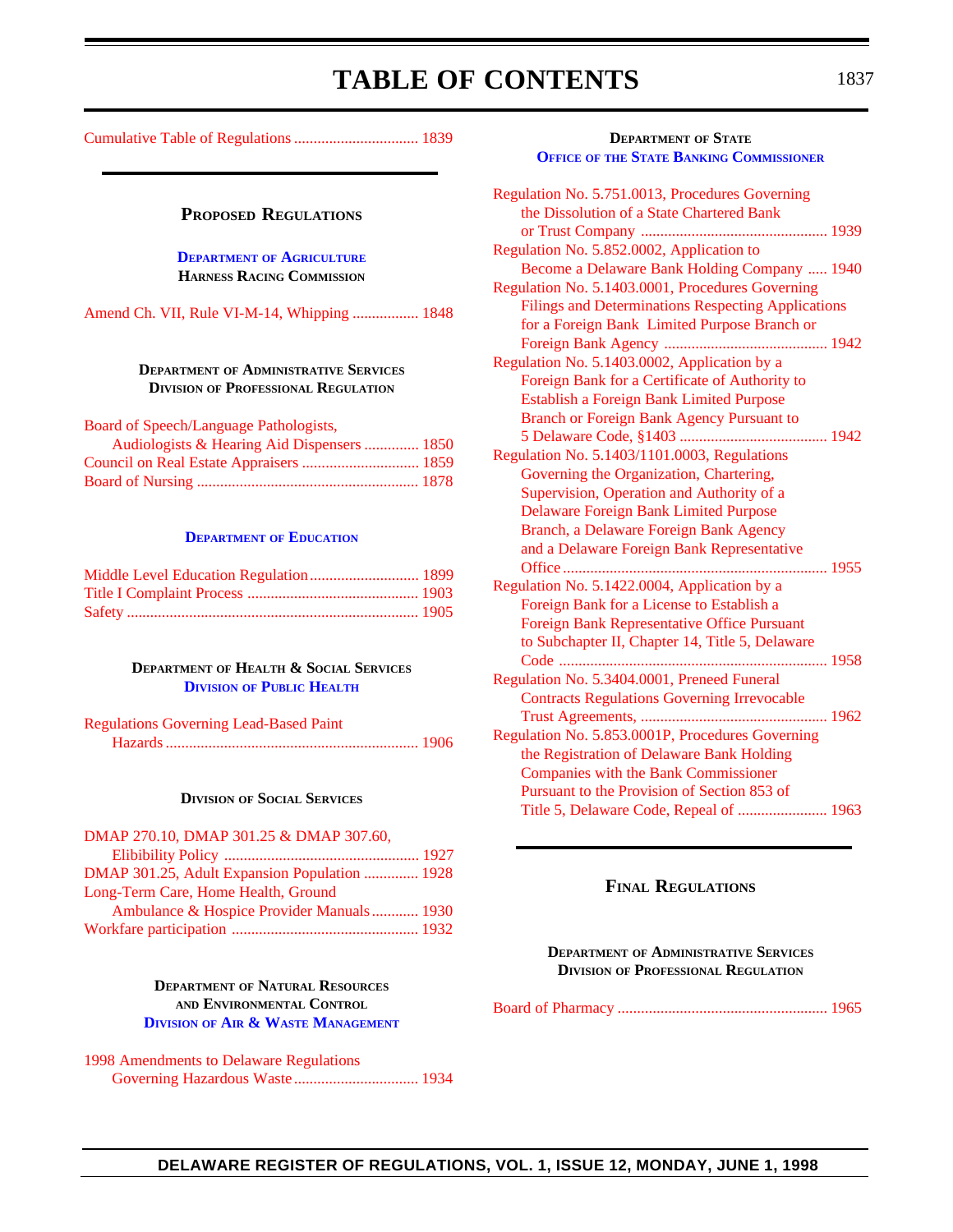### <sup>1838</sup> **TABLE OF CONTENTS**

### **DEPARTMENT [OF EDUCATION](http://www.doe.state.de.us/docs/index_js.asp)**

| The School Health Tuberculosis (TB) Control        |  |
|----------------------------------------------------|--|
|                                                    |  |
| Repeal of Regulation for Reporting Cases of Child  |  |
|                                                    |  |
| Repeal of Regulation for Minors Consent to         |  |
|                                                    |  |
| Guidelines for School Districts to Comply with the |  |
|                                                    |  |
|                                                    |  |

#### **DEPARTMENT OF HEALTH & SOCIAL SERVICES DIVISION [OF SOCIAL SERVICES](http://www.state.de.us/govern/agencies/dhss/irm/dss/dsshome.htm)**

| Medicaid Outpatient Hospital Provider Specific |  |
|------------------------------------------------|--|
|                                                |  |

#### **DEPARTMENT OF JUSTICE**

Delaware Securities Act [..............................................](#page-144-0) 1978

#### **DEPARTMENT OF NATURAL RESOURCES AND ENVIRONMENTAL CONTROL DIVISION OF [AIR & WASTE MANAGEMENT](http://www.dnrec.state.de.us/aandw.htm)**

| <b>Regulation 38, Emission Standards for Hazardous</b> |  |
|--------------------------------------------------------|--|
| Air Pollutants for Source Categories,                  |  |
|                                                        |  |

| Council on Real Estate Appraisers, public hearing                                       |  |
|-----------------------------------------------------------------------------------------|--|
|                                                                                         |  |
| Dept. of Education, monthly meeting notice 2014                                         |  |
| Public Health, public hearing notice, lead paint 2014                                   |  |
| Dept. of Health & Social Services, notice of                                            |  |
| Dept. of Health & Social Services, notice of                                            |  |
| Dept. of Health & Social Services, notice of<br>comment period, Long-term Care Provider |  |
| <b>DNREC Regulations Governing Hazardous Waste,</b>                                     |  |
| Delaware River Basin Commission, meeting notice  2016                                   |  |
| Office of the State Banking Commissioner,<br>public hearing notice, proposed amendments |  |

#### **[GOVERNOR](http://www.state.de.us/govern/governor/introgov.htm)**

#### **CALENDAR OF EVENTS/HEARING NOTICES**

[Harness Racing Commission, notice of public](#page-179-0) comment period .................................................... 2013

Board of Examiners of Speech Language [Pathologists, Audiologists & Hearing Aid](#page-179-0) Dispensers, public hearing notice ........................ 2013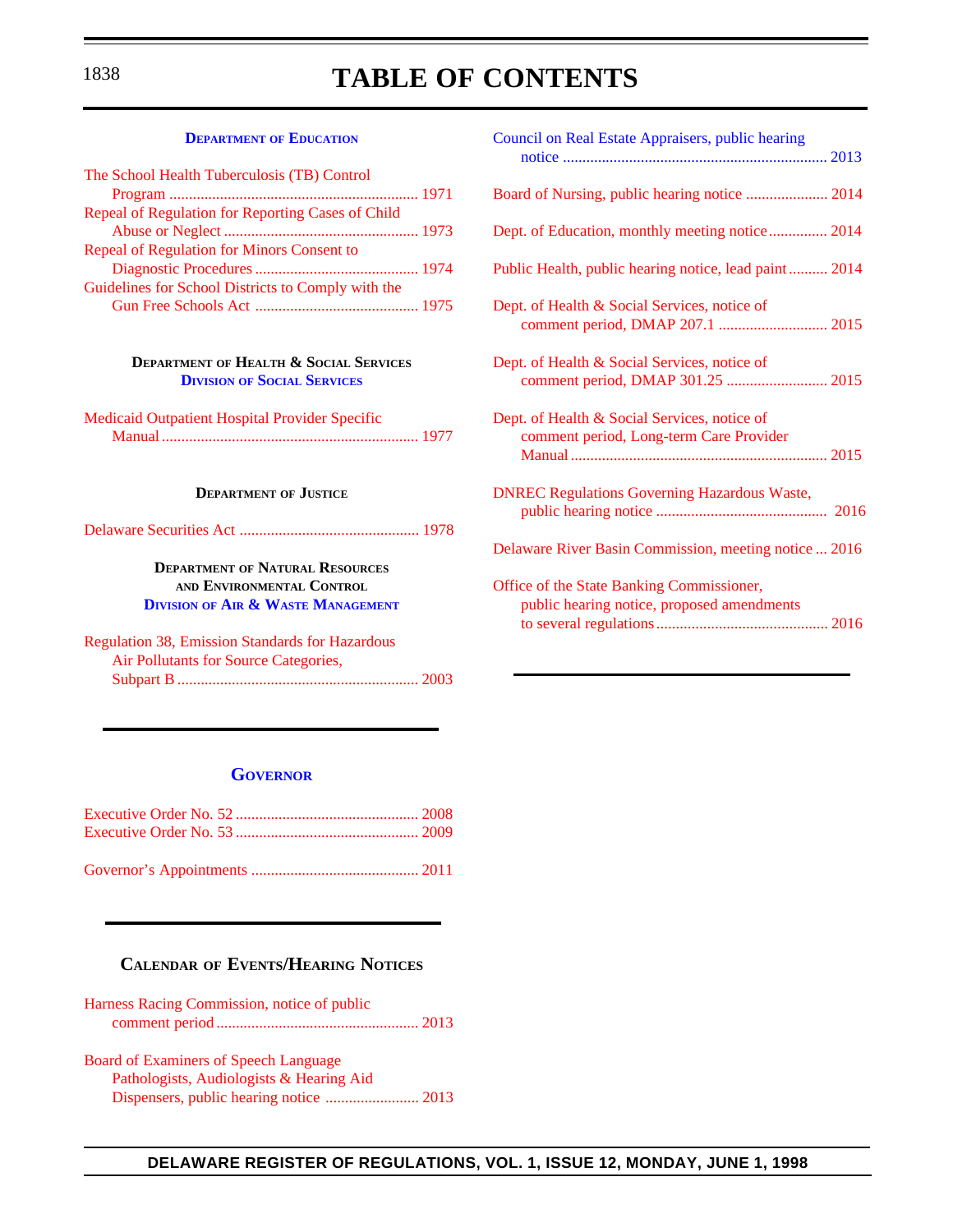<span id="page-5-0"></span>The table printed below lists the regulations that have been proposed, adopted, amended or repealed in the preceding issues of the **Delaware Register of Regulations.**

The regulations are listed alphabetically by the promulgating agency, followed by a citation to that issue of the **Register** in which the regulation was published. Proposed regulations are designated with (Prop.); final regulations are designated with (Final); Emergency regulations are designated with (Emer.); and regulations that have been repealed are designated with (Rep.).

| Attorney General's Office                                                                      |                               |    |            |
|------------------------------------------------------------------------------------------------|-------------------------------|----|------------|
| Opinion No. 97-IB01, FOIA Complaint against the Town of Laurel  1:1 Del.R.                     |                               | 74 |            |
|                                                                                                |                               | 75 |            |
| Opinion No. 97-IB03, FOIA Complaint against Woodbridge                                         |                               |    |            |
|                                                                                                |                               | 76 |            |
|                                                                                                |                               | 77 |            |
|                                                                                                |                               | 79 |            |
| Opinion No. 97-IB06, FOIA Complaint Against Appoquinimink School District 1:9 Del.R. 1438      |                               |    |            |
| Opinion No. 97-IB07, FOIA Complaint Against Colonial School District  1:9 Del.R. 1441          |                               |    |            |
|                                                                                                |                               |    |            |
| Opinion No. 97-IB09, Status of Public Member of the Board of Medical Practice  1:9 Del.R. 1443 |                               |    |            |
| Opinion No. 97-IB10, Criminal History Information Relating to Child Care                       |                               |    |            |
|                                                                                                |                               |    |            |
| Opinion No. 97-IB11, Effect of Pending Criminal Charges On the Licensing                       |                               |    |            |
|                                                                                                |                               |    |            |
| Opinion No. 97-IB12, Twenty-four Del.C. §3519(e)- Exemption of Licensure  1:9 Del.R. 1451      |                               |    |            |
|                                                                                                |                               |    |            |
| Opinion No. 97-IB14, FOIA Complaint Against Red Clay Consolidated School                       |                               |    |            |
|                                                                                                |                               |    |            |
| Opinion No. 97-IB15, FOIA Complaint Against Caesar Rodney School District 1:9 Del.R. 1461      |                               |    |            |
|                                                                                                |                               |    |            |
| Opinion No. 97-IB17, FOIA Complaint Against City of New Castle  1:9 Del.R. 1464                |                               |    |            |
| Opinion No. 97-IB18, FOIA Complaint Against Town of Bridgeville  1:9 Del.R. 1466               |                               |    |            |
| Opinion No. 97-IB19, FOIA Complaint Against Milford City Council  1:9 Del.R. 1467              |                               |    |            |
| Opinion No. 97-IB20, FOIA Complaint Against Cape Henlopen School District  1:9 Del.R. 1469     |                               |    |            |
|                                                                                                |                               |    |            |
| Opinion No. 97-IB22, FOIA Complaint Against City of Wilmington  1:9 Del.R. 1471                |                               |    |            |
| Opinion No. 97-IB23, FOIA Complaint Against Woodbridge School District  1:9 Del.R. 1473        |                               |    |            |
|                                                                                                |                               |    |            |
| Opinion No. 98-IB02, FOIA Complaint Against City of Middletown  1:11 Del.R. 1827               |                               |    |            |
| Opinion No. 98-IB01A, Supplemental, FOIA Complaint Against City of Newark  1:11 Del.R. 1829    |                               |    |            |
|                                                                                                |                               |    |            |
| Delaware State Fire Prevention Commission                                                      |                               |    |            |
|                                                                                                |                               |    | (Final)    |
|                                                                                                |                               | 35 | (Prop.)    |
|                                                                                                |                               |    | (Prop.)    |
|                                                                                                |                               |    |            |
| Department of Administrative Services                                                          |                               |    |            |
| Division of Professional Regulation                                                            |                               |    |            |
|                                                                                                |                               |    | 45 (Final) |
|                                                                                                |                               |    |            |
|                                                                                                | 1:7 <b>Del.R.</b> 852 (Final) |    |            |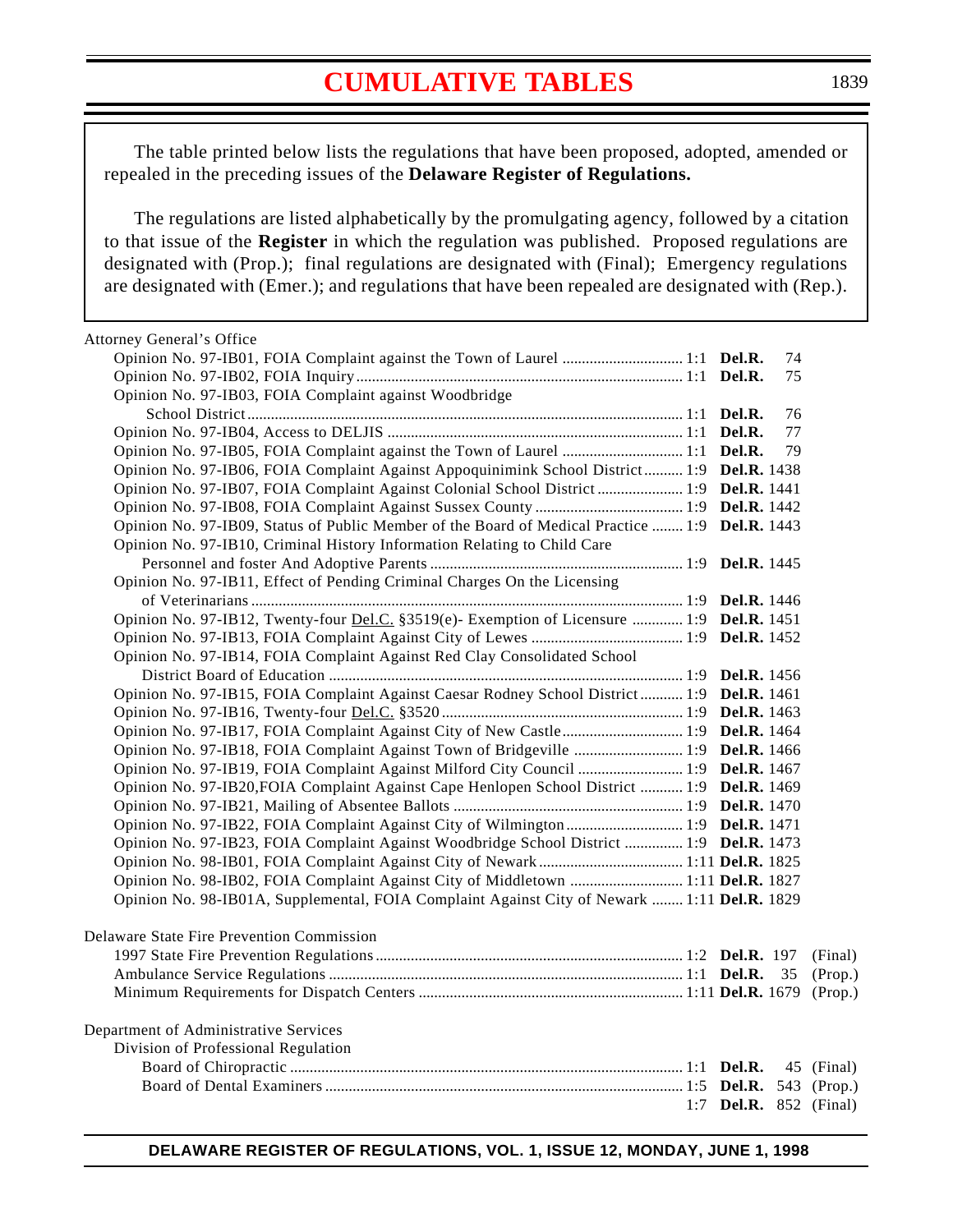|                           |                                 |      | 1:10 Del.R. 1494 (Prop.)        |
|---------------------------|---------------------------------|------|---------------------------------|
|                           |                                 |      |                                 |
|                           |                                 |      | (Prop.)                         |
|                           |                                 | 15   | (Prop.)                         |
|                           |                                 |      | (Final)                         |
|                           |                                 |      | (Prop.)                         |
|                           |                                 |      | (Prop.)                         |
|                           | 1:6 <b>Del.R.</b> 714 (Final)   |      |                                 |
|                           |                                 |      |                                 |
|                           |                                 |      |                                 |
|                           | 1:10 Del.R. $1573$              |      | (Final)                         |
|                           |                                 |      |                                 |
|                           |                                 |      |                                 |
|                           |                                 |      |                                 |
|                           | 1:11 <b>Del.R.</b> 1755 (Final) |      |                                 |
|                           |                                 |      |                                 |
|                           | 1:11 Del.R. 1746 (Final)        |      |                                 |
|                           |                                 |      |                                 |
| Department of Agriculture |                                 |      |                                 |
|                           |                                 | - 92 | (Prop.)                         |
|                           | 1:5 <b>Del.R.</b> 498           |      | (Prop.)<br>(Final)              |
|                           | 1:5 <b>Del.R.</b> 541           |      | (Prop.)                         |
|                           |                                 |      | (Final)                         |
|                           |                                 |      | (Prop.)                         |
|                           | 1:3 <b>Del.R.</b> 248           |      | (Prop.)                         |
|                           | 1:5 <b>Del.R.</b> 508           |      | (Final)                         |
|                           | 1:6 <b>Del.R.</b> 649           |      | (Prop.)                         |
|                           | 1:6 <b>Del.R.</b> 713           |      | (Final)                         |
|                           |                                 |      | (Final)                         |
|                           |                                 |      |                                 |
|                           |                                 |      |                                 |
| Department of Education   |                                 |      |                                 |
|                           |                                 |      |                                 |
|                           |                                 |      | 1:11 <b>Del.R.</b> 1801 (Final) |
|                           |                                 |      |                                 |
|                           |                                 |      |                                 |
|                           |                                 |      | (Prop.)                         |
|                           |                                 |      | (Prop.)                         |
|                           |                                 |      | (Prop.)                         |
|                           |                                 |      | (Prop.)                         |
|                           | 1:11 <b>Del.R.</b> 1800         |      | (Final)                         |
|                           | 1:8 <b>Del.R.</b> 1184 (Final)  |      |                                 |
|                           |                                 |      |                                 |
|                           | 1:11 <b>Del.R.</b> 1799         |      | (Final)                         |
|                           |                                 |      |                                 |
|                           | 1:11 <b>Del.R.</b> 1798         |      | (Final)                         |
|                           |                                 |      |                                 |
|                           | 1:8 <b>Del.R.</b> 1188 (Final)  |      |                                 |
|                           |                                 |      |                                 |
|                           |                                 |      |                                 |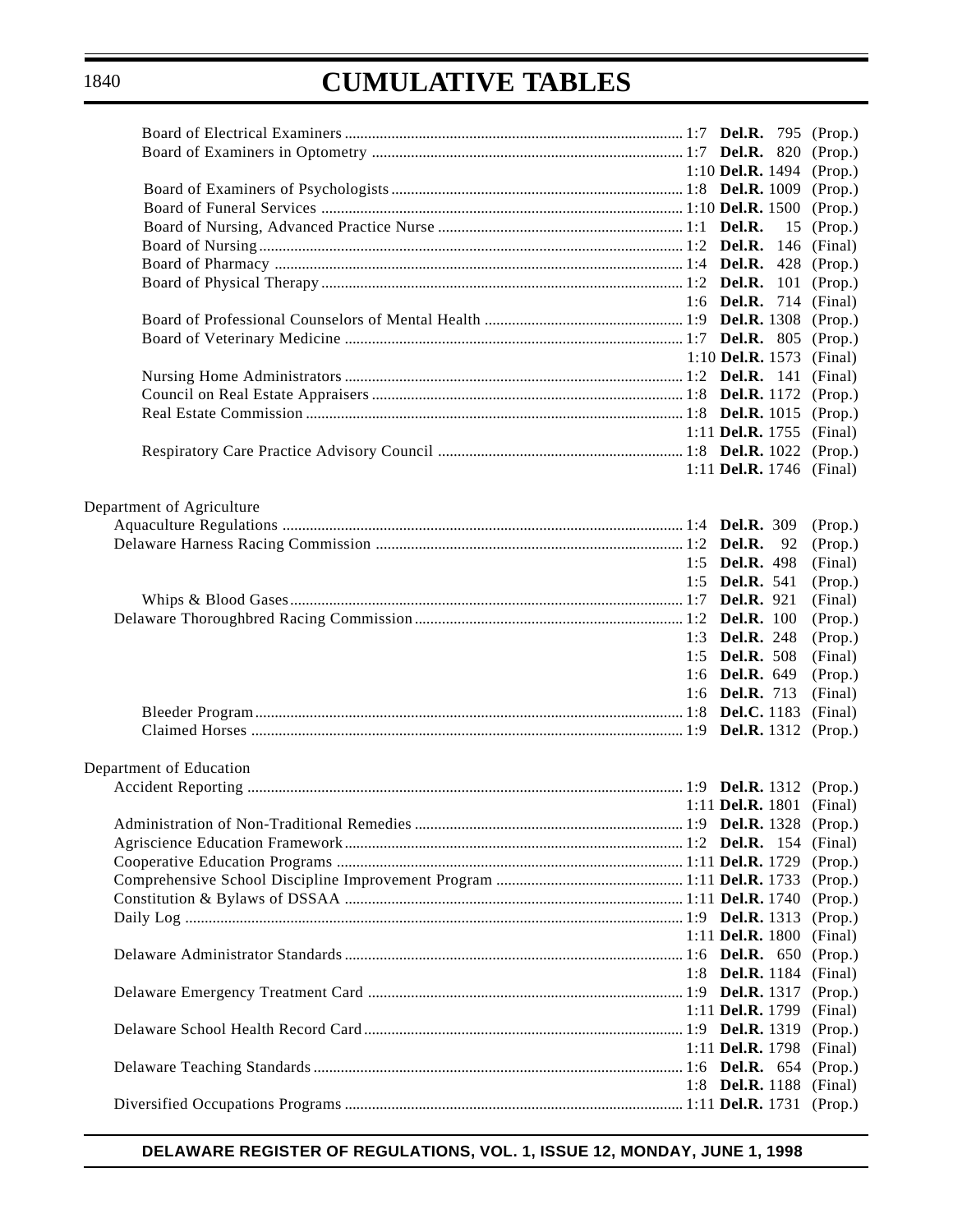|                                                                                                                                                                                                |                  | 1:7 <b>Del.R.</b> 964 (Final)   |
|------------------------------------------------------------------------------------------------------------------------------------------------------------------------------------------------|------------------|---------------------------------|
|                                                                                                                                                                                                |                  |                                 |
|                                                                                                                                                                                                |                  |                                 |
|                                                                                                                                                                                                |                  | 1:7 <b>Del.R.</b> 962 (Final)   |
|                                                                                                                                                                                                |                  |                                 |
| Glossary of Terms, Manual for Certification of Professional                                                                                                                                    |                  |                                 |
|                                                                                                                                                                                                |                  |                                 |
|                                                                                                                                                                                                |                  |                                 |
|                                                                                                                                                                                                |                  | 1:9 <b>Del.R.</b> 1400 (Final)  |
|                                                                                                                                                                                                |                  |                                 |
|                                                                                                                                                                                                |                  | 1:11 <b>Del.R.</b> 1803 (Final) |
| Guidelines for the Schoold Districts to Comply with the Gun Free Schools Act 1:10 Del.R. 1511 (Prop.)                                                                                          |                  |                                 |
|                                                                                                                                                                                                |                  |                                 |
|                                                                                                                                                                                                |                  | 1:11 <b>Del.R.</b> 1797 (Final) |
|                                                                                                                                                                                                |                  |                                 |
|                                                                                                                                                                                                |                  | 1:7 <b>Del.R.</b> 960 (Final)   |
|                                                                                                                                                                                                |                  |                                 |
|                                                                                                                                                                                                |                  | 1:11 <b>Del.R.</b> 1808 (Final) |
|                                                                                                                                                                                                |                  |                                 |
|                                                                                                                                                                                                |                  | 1:6 <b>Del.R.</b> 724 (Final)   |
|                                                                                                                                                                                                |                  |                                 |
|                                                                                                                                                                                                |                  | 1:6 <b>Del.R.</b> 723 (Final)   |
|                                                                                                                                                                                                |                  |                                 |
|                                                                                                                                                                                                |                  | 1:11 <b>Del.R.</b> 1812 (Final) |
| Parental Request to have Prescription Medications Administered in Schools 1:9 Del.R. 1331 (Prop.)                                                                                              |                  |                                 |
|                                                                                                                                                                                                |                  | 1:11 <b>Del.R.</b> 1802 (Final) |
|                                                                                                                                                                                                |                  |                                 |
|                                                                                                                                                                                                |                  | 1:11 <b>Del.R.</b> 1811 (Final) |
|                                                                                                                                                                                                |                  |                                 |
|                                                                                                                                                                                                |                  | 1:11 <b>Del.R.</b> 1810 (Final) |
| Policy for School Districts on the Possession, Use & Distribution of Drugs & Alcohol 1:9 Del.R. 1314 (Prop.)<br>Policy on the School Nurse & the Handicapped Child & Policy for Providing Care |                  |                                 |
|                                                                                                                                                                                                |                  |                                 |
|                                                                                                                                                                                                |                  | 1:11 <b>Del.R.</b> 1804 (Final) |
|                                                                                                                                                                                                |                  |                                 |
|                                                                                                                                                                                                |                  | 1:5 <b>Del.R.</b> 510 (Final)   |
| Repeal of certain parts of section V, Vocational Technical                                                                                                                                     |                  |                                 |
|                                                                                                                                                                                                |                  |                                 |
|                                                                                                                                                                                                |                  | 1:8 <b>Del.R.</b> 1199 (Final)  |
|                                                                                                                                                                                                |                  |                                 |
|                                                                                                                                                                                                |                  | 1:6 <b>Del.R.</b> 726 (Final)   |
| Repeal of Minimum-Maximum Program Assignment, Experimentation                                                                                                                                  |                  |                                 |
|                                                                                                                                                                                                |                  |                                 |
|                                                                                                                                                                                                | 1:11 Del.R. 1813 | (Final)                         |
| Repeal of Regulation for Minors Consent to Diagnostic Procedures  1:10 Del.R. 1513<br>Repeal of Regulation for Reporting Cases of Child Abuse or Neglect 1:10 Del.R. 1513                      |                  | (Rep.)<br>(Rep.)                |
|                                                                                                                                                                                                |                  | (Rep.)                          |
|                                                                                                                                                                                                |                  | 1:9 Del.R. 1396 (Final)         |
| Repeal of Section B.1.a, Discipline Powers & Responsibilities                                                                                                                                  |                  |                                 |
|                                                                                                                                                                                                |                  |                                 |
|                                                                                                                                                                                                |                  | 1:5 <b>Del.R.</b> 517 (Final)   |
|                                                                                                                                                                                                |                  |                                 |

### **DELAWARE REGISTER OF REGULATIONS, VOL. 1, ISSUE 12, MONDAY, JUNE 1, 1998**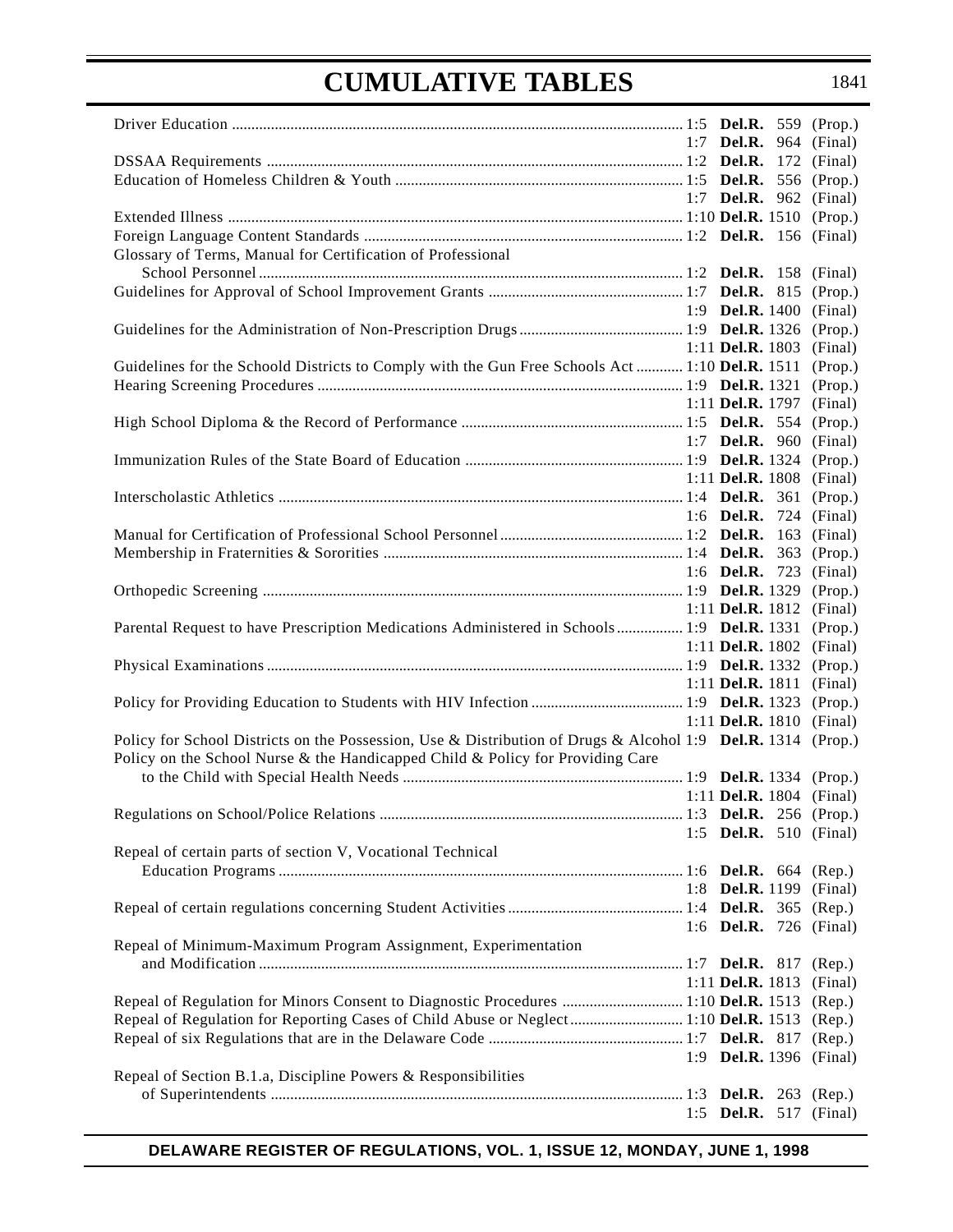|                                                                                                         |                      | 1:11 <b>Del.R.</b> 1805 (Final)             |
|---------------------------------------------------------------------------------------------------------|----------------------|---------------------------------------------|
| Repeal of Title IX of the Educationsl Amendments of 1972 Concerning Physical Ed 1:8 Del.R. 1031 (Prop.) |                      |                                             |
|                                                                                                         |                      | 1:11 <b>Del.R.</b> 1806 (Final)             |
|                                                                                                         |                      |                                             |
|                                                                                                         |                      | 1:8 <b>Del.R.</b> 1196 (Final)              |
|                                                                                                         |                      |                                             |
|                                                                                                         |                      | 87 (Prop.)<br>1:5 <b>Del.R.</b> 473 (Final) |
|                                                                                                         |                      |                                             |
|                                                                                                         |                      | 1:11 <b>Del.R.</b> 1807 (Final)             |
|                                                                                                         |                      |                                             |
|                                                                                                         |                      |                                             |
|                                                                                                         |                      |                                             |
|                                                                                                         |                      | 1:11 <b>Del.R.</b> 1797 (Final)             |
|                                                                                                         |                      | 90 (Prop.)                                  |
|                                                                                                         |                      | 1:6 <b>Del.R.</b> 729 (Final)               |
|                                                                                                         |                      |                                             |
|                                                                                                         |                      |                                             |
| Department of Finance                                                                                   |                      |                                             |
| Division of Revenue                                                                                     |                      |                                             |
|                                                                                                         |                      |                                             |
|                                                                                                         |                      | 1:11 Del.R. 1817 (Final)                    |
| Div. of Revenue, Delaware State Lottery Office,                                                         |                      |                                             |
| Background Investigation Requirements for Lottery Employees  1:8 Del.R. 1032 (Prop.)                    |                      |                                             |
|                                                                                                         |                      |                                             |
|                                                                                                         |                      | 1:9 Del.R. 1341 (Prop.)                     |
|                                                                                                         |                      | 1:11 Del.R. 1763 (Final)                    |
| Video Lottery Employee Organization and Lottery Employee                                                |                      |                                             |
|                                                                                                         |                      |                                             |
|                                                                                                         |                      | 1:8 <b>Del.R.</b> 1202 (Final)              |
|                                                                                                         |                      | 1:10 Del.R. 1575 (Final)                    |
| Video Lottery Reg., Operations Employees, Licencse Renewal, etc 1:11 Del.R. 1681 (Prop.)                |                      |                                             |
| Department of Health & Social Services                                                                  |                      |                                             |
| Division of Public Health,                                                                              |                      |                                             |
|                                                                                                         |                      |                                             |
| Licensing & Registration of Operators of Public Water Supply Systems  1:1 Del.R.                        |                      | 28 (Prop.)                                  |
|                                                                                                         |                      | 1:7 <b>Del.R.</b> 932 (Final)               |
|                                                                                                         |                      |                                             |
|                                                                                                         |                      |                                             |
|                                                                                                         |                      |                                             |
|                                                                                                         |                      |                                             |
|                                                                                                         |                      | 1:7 <b>Del.R.</b> 891 (Final)               |
|                                                                                                         |                      |                                             |
| Division of Services for Aging & Adults with Physical Disabilities                                      |                      |                                             |
|                                                                                                         |                      |                                             |
| Division of Social Services                                                                             |                      | 1:9 <b>Del.R.</b> 1405 (Final)              |
|                                                                                                         |                      |                                             |
| Amendments to Medicaid Provider Manuals, General Policy Manual,                                         |                      |                                             |
|                                                                                                         |                      | (Prop.)                                     |
|                                                                                                         | $1:10$ Del.R. $1577$ | (Final)                                     |
|                                                                                                         |                      |                                             |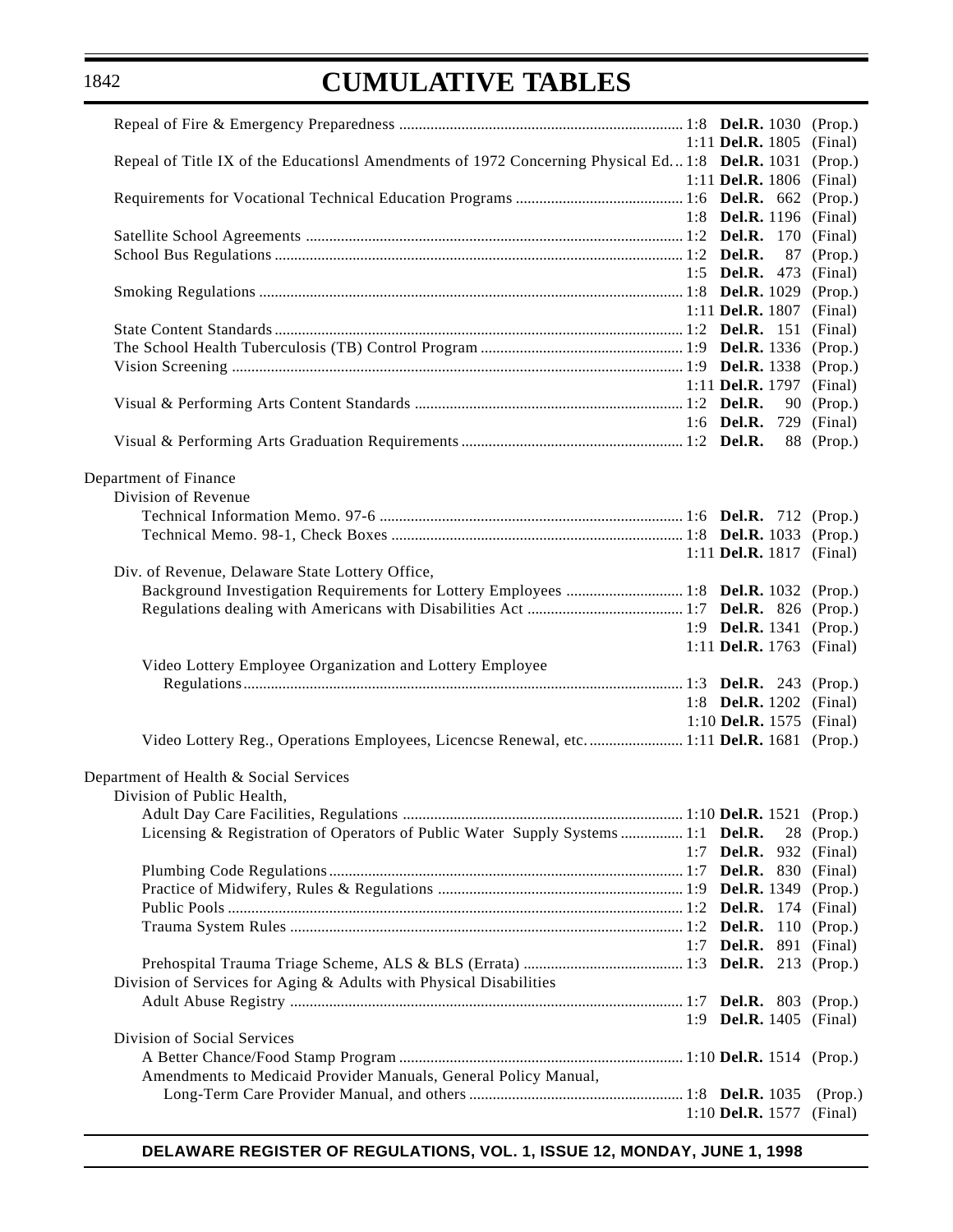| Ambulance Provider Policy Manual, Criteria for Non-Emergency<br>Ambulance Transportation for Medicaid Clients in a                                                                                                                                                                                |                                |         |
|---------------------------------------------------------------------------------------------------------------------------------------------------------------------------------------------------------------------------------------------------------------------------------------------------|--------------------------------|---------|
|                                                                                                                                                                                                                                                                                                   |                                |         |
|                                                                                                                                                                                                                                                                                                   | 1:8 <b>Del.R.</b> 1214 (Final) |         |
|                                                                                                                                                                                                                                                                                                   |                                |         |
|                                                                                                                                                                                                                                                                                                   | 1:7 <b>Del.R.</b> 951 (Final)  |         |
|                                                                                                                                                                                                                                                                                                   |                                |         |
| DHS revision of Public Law 104-193, the Personal Responsibility and Work<br>Opportunity Reconciliation Act, Se. 403, 8 USC 1613, the 1993 Mickey Leland<br>Childhood Hunger Relief Act, the Food, Agriculture, Conservation and Trade<br>Act Amendments of 1991Public Law 104-203, Title 38, USC, |                                |         |
|                                                                                                                                                                                                                                                                                                   | 1:9 <b>Del.R.</b> 1401         | (Final) |
|                                                                                                                                                                                                                                                                                                   |                                |         |
|                                                                                                                                                                                                                                                                                                   | 1:10 Del.R. 1600 (Final)       |         |
|                                                                                                                                                                                                                                                                                                   |                                |         |
|                                                                                                                                                                                                                                                                                                   |                                |         |
|                                                                                                                                                                                                                                                                                                   | 1:8 <b>Del.R.</b> 1211 (Final) |         |
|                                                                                                                                                                                                                                                                                                   |                                |         |
|                                                                                                                                                                                                                                                                                                   | 1:7 <b>Del.R.</b> 921 (Final)  |         |
|                                                                                                                                                                                                                                                                                                   | 1:8 <b>Del.R.</b> 1212 (Final) |         |
|                                                                                                                                                                                                                                                                                                   |                                |         |
|                                                                                                                                                                                                                                                                                                   |                                |         |
|                                                                                                                                                                                                                                                                                                   | 1:8 <b>Del.R.</b> 1213         | (Final) |
| Durable Medical Equipment Manual, EPSDT & Practitioner Provider Manuals 1:11 Del.R. 1685 (Prop.)                                                                                                                                                                                                  |                                |         |
|                                                                                                                                                                                                                                                                                                   |                                |         |
| Long-Term Care Provider Manual, Billing of Third Party Payer  1:4 Del.R. 394 (Prop.)                                                                                                                                                                                                              |                                |         |
| Long-Term Care Provider Manual, Criteria for Non-Emergency Ambulance                                                                                                                                                                                                                              |                                |         |
|                                                                                                                                                                                                                                                                                                   |                                |         |
|                                                                                                                                                                                                                                                                                                   |                                |         |
| Revision of Regulation of the Medicaid/Medical Assistance Program Contained in                                                                                                                                                                                                                    |                                |         |
|                                                                                                                                                                                                                                                                                                   | 1:7 <b>Del.R.</b> 858 (Final)  |         |
|                                                                                                                                                                                                                                                                                                   |                                |         |
|                                                                                                                                                                                                                                                                                                   | 1:6 <b>Del.R.</b> 711 (Prop.)  |         |
|                                                                                                                                                                                                                                                                                                   |                                |         |
|                                                                                                                                                                                                                                                                                                   |                                |         |
| Revision of Regulation Contained in DSSM 9910, Simplified Food Stamp                                                                                                                                                                                                                              |                                |         |
|                                                                                                                                                                                                                                                                                                   |                                |         |
|                                                                                                                                                                                                                                                                                                   |                                |         |
|                                                                                                                                                                                                                                                                                                   |                                |         |
|                                                                                                                                                                                                                                                                                                   |                                |         |
| Department of Labor                                                                                                                                                                                                                                                                               |                                |         |
|                                                                                                                                                                                                                                                                                                   |                                |         |
|                                                                                                                                                                                                                                                                                                   |                                |         |
| Division of Industrial Affairs                                                                                                                                                                                                                                                                    |                                |         |
|                                                                                                                                                                                                                                                                                                   |                                |         |
|                                                                                                                                                                                                                                                                                                   |                                |         |
|                                                                                                                                                                                                                                                                                                   | 1:8 <b>Del.R.</b> 1215 (Final) |         |

### **DELAWARE REGISTER OF REGULATIONS, VOL. 1, ISSUE 12, MONDAY, JUNE 1, 1998**

Ξ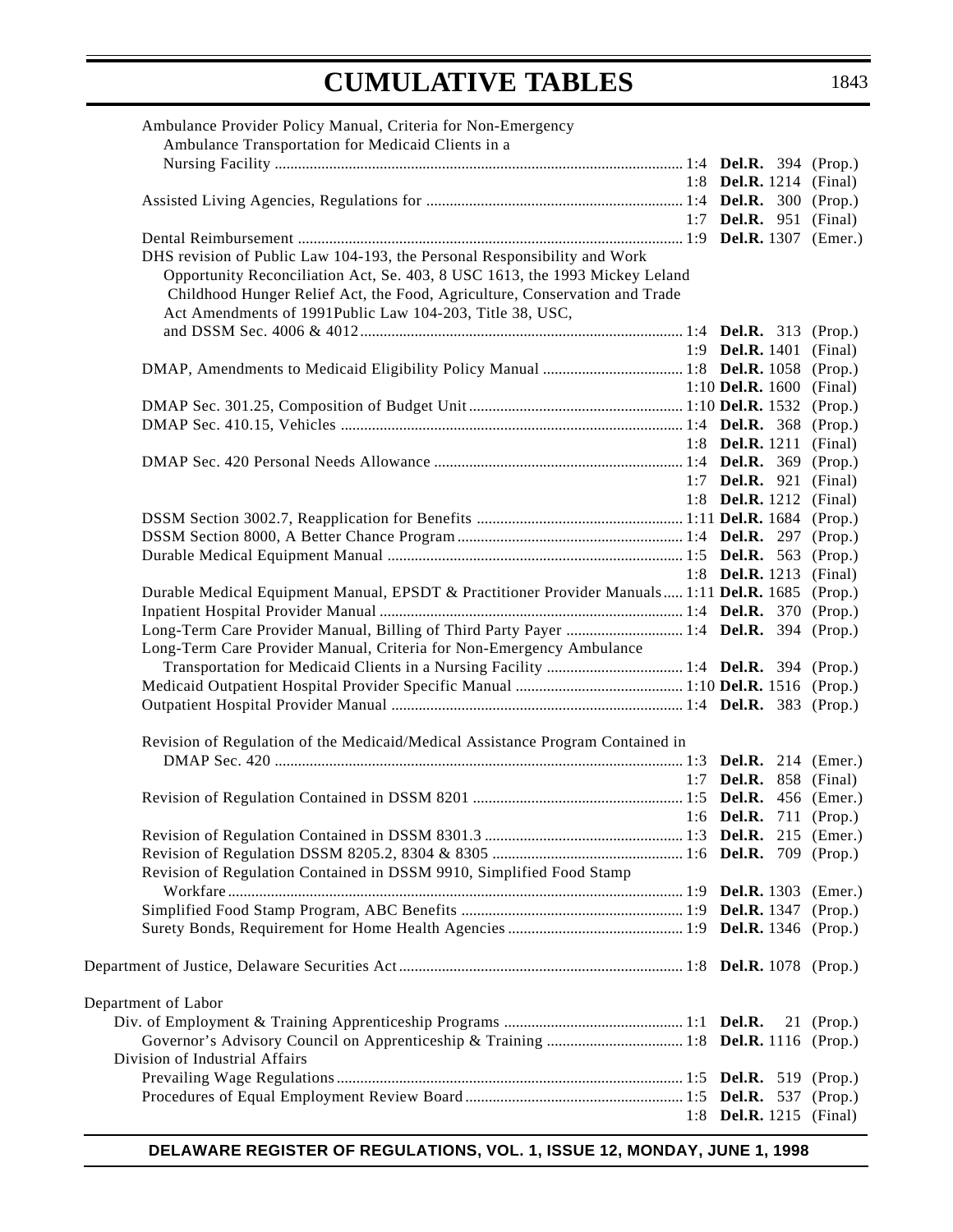# **CUMULATIVE TABLES**

|                                                                                              |  | 1:7 <b>Del.R.</b> 938 (Final)   |
|----------------------------------------------------------------------------------------------|--|---------------------------------|
|                                                                                              |  |                                 |
|                                                                                              |  | 1:10 Del.R. $1621$ (Final)      |
|                                                                                              |  |                                 |
|                                                                                              |  |                                 |
| Special Employment Practices relating to Health Care & Child Care Facilities &               |  |                                 |
|                                                                                              |  |                                 |
|                                                                                              |  | 1:8 <b>Del.R.</b> 1216 (Final)  |
|                                                                                              |  | 1:9 Del.R. 1269 (Errata)        |
|                                                                                              |  |                                 |
| Department of Natural Resources & Environmental Control                                      |  |                                 |
| Division of Air & Waste Management                                                           |  |                                 |
|                                                                                              |  |                                 |
|                                                                                              |  |                                 |
| Regulation 38, Emission Standards for Hazardous Air Polluntants for                          |  |                                 |
|                                                                                              |  |                                 |
|                                                                                              |  | 1:11 <b>Del.R.</b> 1788 (Final) |
| Regulation 38, Emission Standards for Hazardous Air Polluntants for                          |  |                                 |
|                                                                                              |  |                                 |
|                                                                                              |  |                                 |
| Division of Air & Waste Management, Air Quality Management Section,                          |  |                                 |
| Development of the Phase II Ozone Attainment Demonstration for Kent &                        |  |                                 |
| New Castle Counties as a Revision to the State Implementation Plan  1:10 Del.R. 1538 (Prop.) |  |                                 |
|                                                                                              |  |                                 |
|                                                                                              |  | 1:8 <b>Del.R.</b> 1220 (Final)  |
|                                                                                              |  | 1:9 <b>Del.R.</b> 1275 (Errata) |
|                                                                                              |  |                                 |
| Reg. No. 20, Sec. No. 28, Standards for Performance for Municipal                            |  |                                 |
|                                                                                              |  |                                 |
|                                                                                              |  | 1:10 <b>Del.R.</b> 1653 (Final) |
|                                                                                              |  |                                 |
|                                                                                              |  | 1:10 <b>Del.R.</b> 1625 (Final) |
| Division of Fish & Wildlife,                                                                 |  |                                 |
|                                                                                              |  |                                 |
|                                                                                              |  | 1:11 <b>Del.R.</b> 1772 (Final) |
|                                                                                              |  |                                 |
|                                                                                              |  | 1:9 <b>Del.R.</b> 1411 (Final)  |
| Shellfish Reg. No. S-41, Growing Areas Closed to Harvesting Clams,                           |  |                                 |
|                                                                                              |  |                                 |
|                                                                                              |  | 1:7 <b>Del.R.</b> 835 (Final)   |
|                                                                                              |  |                                 |
|                                                                                              |  | 1:7 Del.R. 835 (Final)          |
|                                                                                              |  |                                 |
|                                                                                              |  |                                 |
|                                                                                              |  | 1:7 <b>Del.R.</b> 837 (Final)   |
|                                                                                              |  |                                 |
|                                                                                              |  |                                 |
|                                                                                              |  | 1:11 <b>Del.R.</b> 1767 (Final) |
|                                                                                              |  |                                 |
|                                                                                              |  |                                 |
|                                                                                              |  | 1:11 Del.R. 1770 (Final)        |
|                                                                                              |  |                                 |
|                                                                                              |  | 1:10 <b>Del.R.</b> 1655 (Final) |
|                                                                                              |  |                                 |
|                                                                                              |  | 1:11 <b>Del.R.</b> 1771 (Final) |
|                                                                                              |  |                                 |

### **DELAWARE REGISTER OF REGULATIONS, VOL. 1, ISSUE 12, MONDAY, JUNE 1, 1998**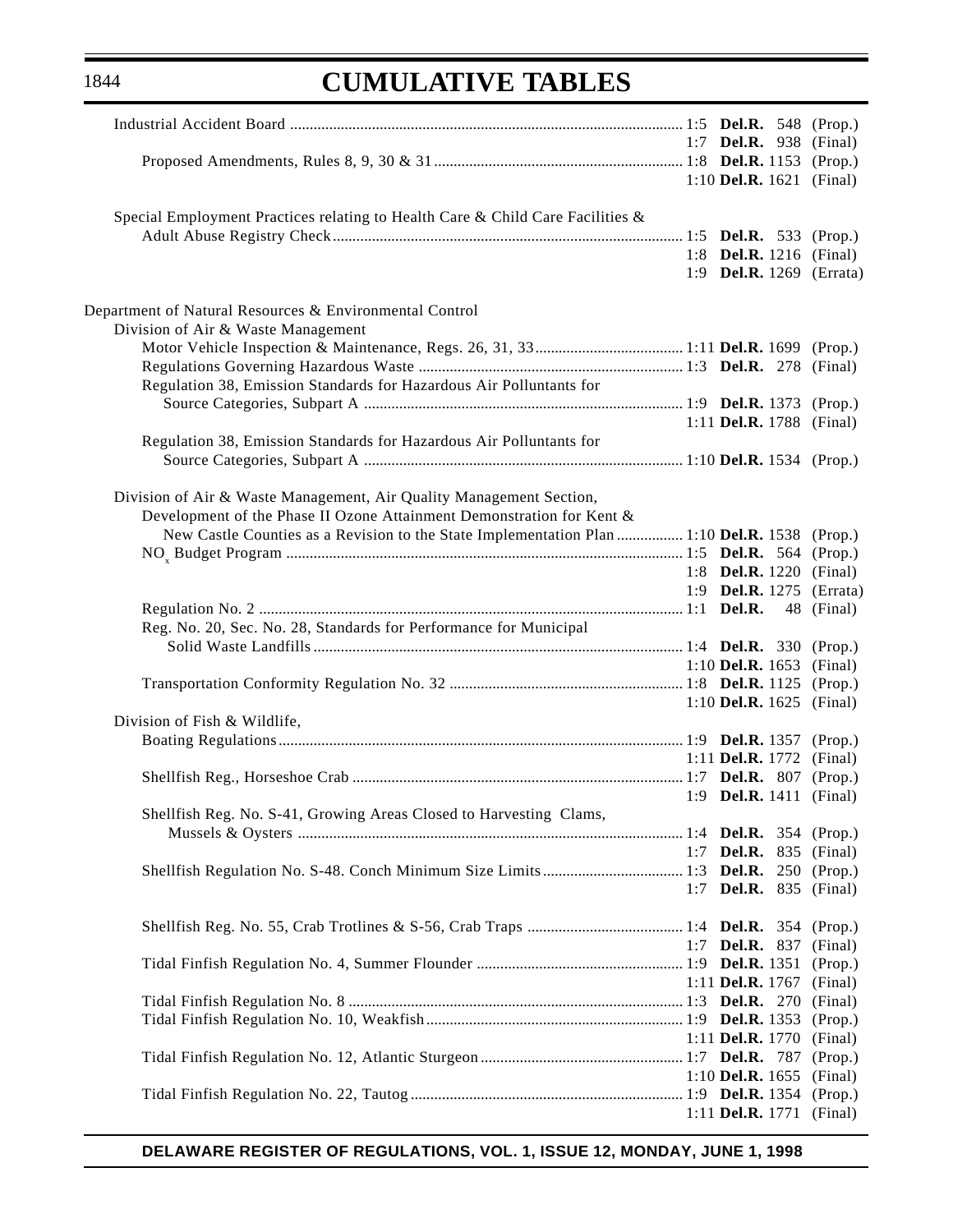|                                                                                                                                                         |  | 1:11 <b>Del.R.</b> 1772 (Final) |
|---------------------------------------------------------------------------------------------------------------------------------------------------------|--|---------------------------------|
|                                                                                                                                                         |  |                                 |
|                                                                                                                                                         |  | 1:7 <b>Del.R.</b> 844 (Final)   |
|                                                                                                                                                         |  | 1:8 Del.R. 1005 (Errata)        |
| Div. of Water Resources, Regulations for Licensing Operators                                                                                            |  |                                 |
|                                                                                                                                                         |  |                                 |
|                                                                                                                                                         |  | 1:7 <b>Del.R.</b> 924 (Final)   |
|                                                                                                                                                         |  |                                 |
| Department of Public Safety                                                                                                                             |  |                                 |
| Delaware State Police, Board of Examiners of Private Investigators & Private                                                                            |  |                                 |
|                                                                                                                                                         |  |                                 |
|                                                                                                                                                         |  |                                 |
| Department of Services for Children, Youth and Their Families                                                                                           |  |                                 |
| Division of Family Services                                                                                                                             |  |                                 |
| Licensing Requirements for Residential Child Care Facilities and                                                                                        |  |                                 |
|                                                                                                                                                         |  |                                 |
|                                                                                                                                                         |  |                                 |
|                                                                                                                                                         |  |                                 |
| Department of State, Office of the State Bank Commissioner                                                                                              |  |                                 |
| Regulation No. 5.1101(f).0001, Election to be treated for tax purposes as a<br>"Subsidiary corporation" of a Delaware chartered banking organization or |  |                                 |
| trust company, national bank having its principal office in Delaware, or                                                                                |  |                                 |
|                                                                                                                                                         |  |                                 |
|                                                                                                                                                         |  | 1:5 <b>Del.R.</b> 474 (Final)   |
| Regulation No. 5.1101etal.0002, Instructions for preparation of Franchise Tax Report 1:3 Del.R. 221 (Prop.)                                             |  |                                 |
|                                                                                                                                                         |  | 1:5 <b>Del.R.</b> 476 (Final)   |
|                                                                                                                                                         |  |                                 |
|                                                                                                                                                         |  | 1:5 <b>Del.R.</b> 479 (Final)   |
|                                                                                                                                                         |  |                                 |
|                                                                                                                                                         |  |                                 |
|                                                                                                                                                         |  | 1:5 <b>Del.R.</b> 481 (Final)   |
| Regulation No. 5.1101etal.0005, Instructions for preparation of Franchise Tax for                                                                       |  |                                 |
| Federal Savings Banks not headquartered in this state but maintaining                                                                                   |  |                                 |
|                                                                                                                                                         |  |                                 |
|                                                                                                                                                         |  | 1:5 <b>Del.R.</b> 483 (Final)   |
| Regulation No. 5.1101etal.0006, Estimated Franchise Tax Report Federal                                                                                  |  |                                 |
|                                                                                                                                                         |  |                                 |
|                                                                                                                                                         |  | 1:5 <b>Del.R.</b> 486 (Final)   |
| Regulation No. 5.1101etal.0007, Final Franchise Tax Report Federal                                                                                      |  |                                 |
|                                                                                                                                                         |  |                                 |
|                                                                                                                                                         |  | 1:5 <b>Del.R.</b> 487 (Final)   |
| Regulation No. 5.1101.etal.0008, Instructions for calculation of Employment                                                                             |  |                                 |
|                                                                                                                                                         |  |                                 |
|                                                                                                                                                         |  | 1:5 Del.R. 488 (Final)          |
| Regulation No. 5.1101etal.0009, Instructions for preparation of Franchise Tax for                                                                       |  |                                 |
|                                                                                                                                                         |  |                                 |
|                                                                                                                                                         |  | 1:5 <b>Del.R.</b> 490 (Final)   |
| Regulation No. 5.1101etal.0010, Estimated Franchise Tax Report for                                                                                      |  |                                 |
|                                                                                                                                                         |  |                                 |
|                                                                                                                                                         |  | 1:5 <b>Del.R.</b> 494 (Final)   |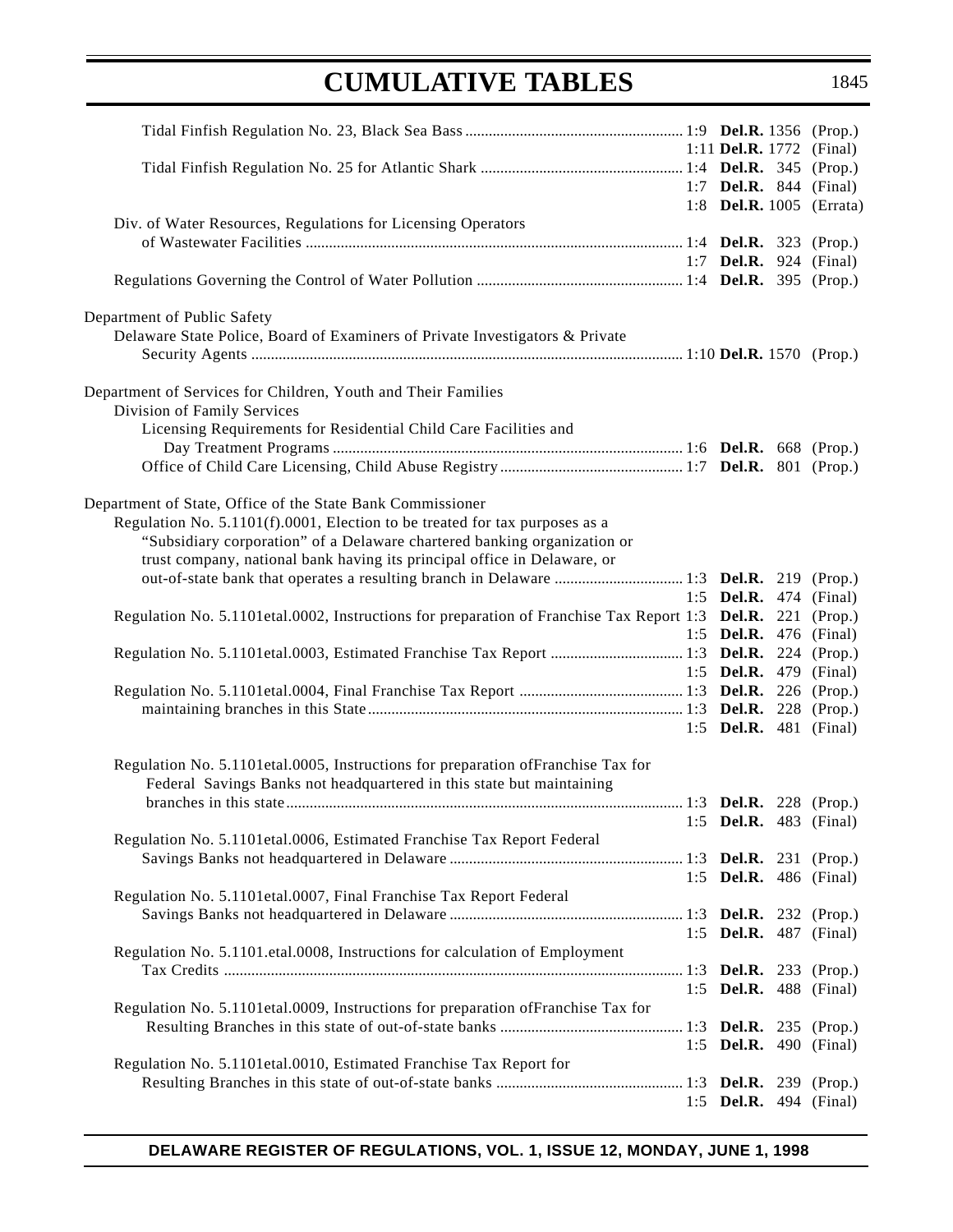# **CUMULATIVE TABLES**

| Regulation No. 5.1101 et al. 0011, Final Franchise Tax Report for Resulting                        |                                |     |  |
|----------------------------------------------------------------------------------------------------|--------------------------------|-----|--|
|                                                                                                    |                                |     |  |
|                                                                                                    | 1:5 <b>Del.R.</b> 496 (Final)  |     |  |
| Regulation No. 5.131.0002, Procedures Governing the Creation &                                     |                                |     |  |
|                                                                                                    |                                |     |  |
|                                                                                                    |                                |     |  |
|                                                                                                    | 1:9 <b>Del.R.</b> 1415 (Final) |     |  |
| Regulation No. 5.2111/2210/2906.0006, Report of Delaware Assests 1:7 Del.R. 815 (Prop.)            |                                |     |  |
|                                                                                                    | 1:9 <b>Del.R.</b> 1418 (Final) |     |  |
|                                                                                                    |                                |     |  |
|                                                                                                    | 1:9 Del.R. 1416 (Final)        |     |  |
| Regulation No. 5.2318.0001, Report of Delaware Sale of Checks, Drafts,                             |                                |     |  |
|                                                                                                    |                                |     |  |
|                                                                                                    |                                |     |  |
|                                                                                                    | 1:9 <b>Del.R.</b> 1416 (Final) |     |  |
| Regulation No. 5.2906(e).0003, Report of Delaware Loan Volume                                      |                                |     |  |
|                                                                                                    |                                |     |  |
|                                                                                                    | 1:9 <b>Del.R.</b> 1417 (Final) |     |  |
| Regulation No. 5.701/774.0001, Procedures for applications to form a                               |                                |     |  |
| bank, bank & trust company or limited purpose trust company                                        |                                |     |  |
|                                                                                                    |                                |     |  |
|                                                                                                    | 1:7 <b>Del.R.</b> 862 (Final)  |     |  |
|                                                                                                    |                                |     |  |
|                                                                                                    | 1:7 <b>Del.R.</b> 865 (Final)  |     |  |
| Regulation No. 5.770.0009, establishment of a branch office by a bank                              |                                |     |  |
|                                                                                                    |                                |     |  |
|                                                                                                    | 1:7 <b>Del.R.</b> 866 (Final)  |     |  |
|                                                                                                    |                                |     |  |
| Regulation No. 5.771.0005, Procedures governing applications to open                               |                                |     |  |
|                                                                                                    |                                |     |  |
|                                                                                                    | 1:7 <b>Del.R.</b> 867 (Final)  |     |  |
|                                                                                                    |                                |     |  |
|                                                                                                    | 1:7 <b>Del.R.</b> 869 (Final)  |     |  |
| Regulation No. 5.833.0004, Application by an out-of-state savings institution, out-of-             |                                |     |  |
| state savings & loan holding company or out-of-state bank holding company to                       |                                |     |  |
| acquire a Delaware savings bank or Delaware savings & loan holding company  1:5 Del.R. 602 (Prop.) |                                |     |  |
|                                                                                                    | 1:7 <b>Del.R.</b> 870 (Final)  |     |  |
| Regulation No. 5.844.0009, Application by an out-of-state bank holding                             |                                |     |  |
| company to acquire a Delaware bank or bank holding company  1:5 Del.R. 605 (Prop.)                 |                                |     |  |
| 1:7 <b>Del.R.</b> 873 (Final)                                                                      |                                |     |  |
| Regulation No. 5.777.0002, Application for a certificate of public convenience $\&$                |                                |     |  |
| advantage for a limited purpose trust company pursuant to subchapter V of                          |                                |     |  |
|                                                                                                    |                                |     |  |
|                                                                                                    |                                |     |  |
|                                                                                                    | 1:7 <b>Del.R.</b> 877 (Final)  |     |  |
| Department of Transportation                                                                       |                                |     |  |
|                                                                                                    |                                |     |  |
|                                                                                                    |                                |     |  |
| Governor's Office                                                                                  |                                |     |  |
|                                                                                                    |                                | 279 |  |
|                                                                                                    | Del.R.                         | 68  |  |
|                                                                                                    | $1:2$ Del.R.                   | 200 |  |
| 1:3                                                                                                | Del.R.                         | 281 |  |
|                                                                                                    | $1:4$ Del.R.                   | 438 |  |
|                                                                                                    | $1:5$ Del.R.                   | 623 |  |
|                                                                                                    | 1:6 <b>Del.R.</b>              | 740 |  |
|                                                                                                    |                                |     |  |
|                                                                                                    | $1:7$ Del.R.                   | 970 |  |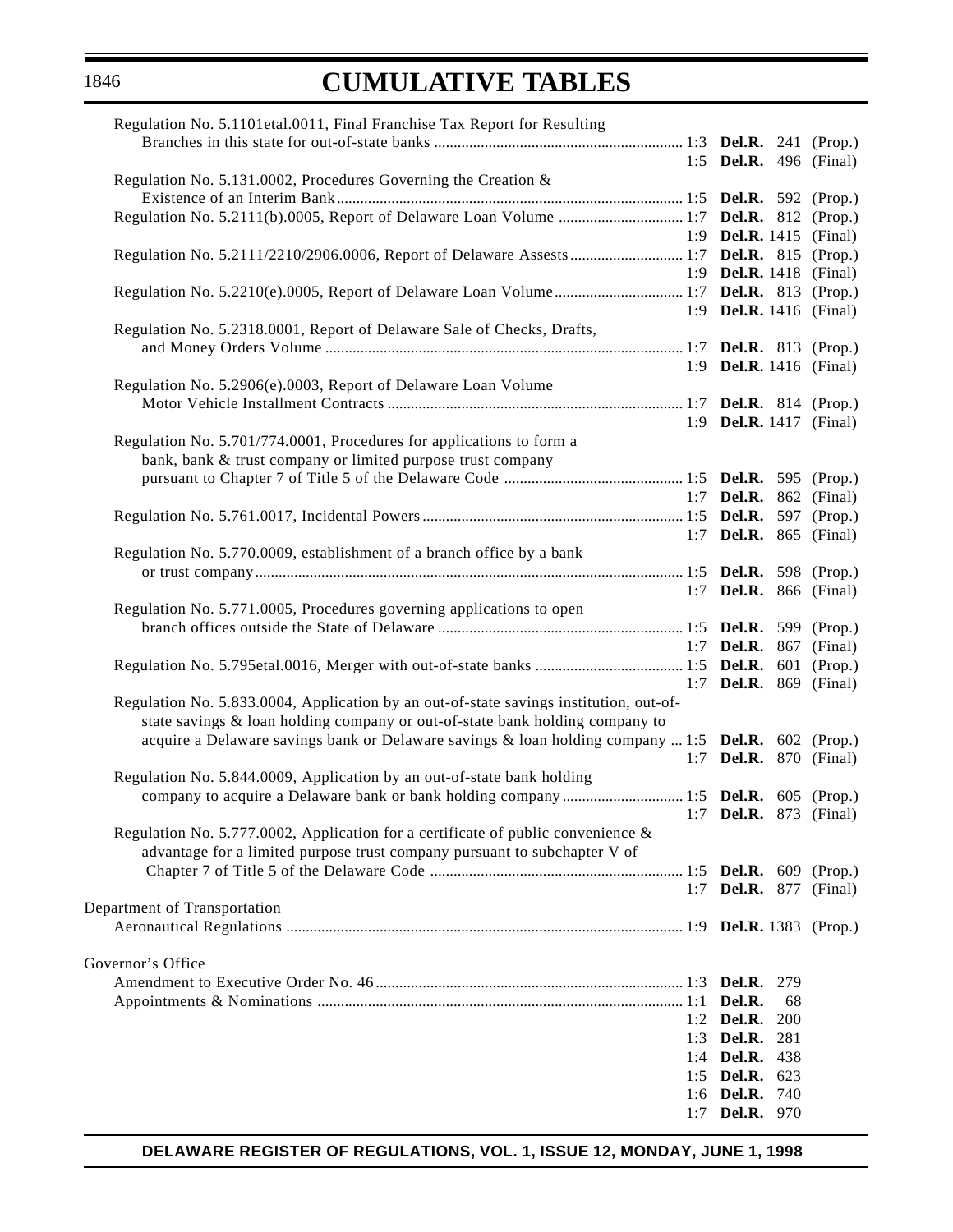|                                                                                                | 1:9 Del.R. 1437  |     |                                |
|------------------------------------------------------------------------------------------------|------------------|-----|--------------------------------|
|                                                                                                | 1:10 Del.R. 1657 |     |                                |
|                                                                                                | 1:11 Del.R. 1822 |     |                                |
| Executive Order No. 45, Employee & Labor - Management Relations                                |                  |     |                                |
|                                                                                                |                  | 63  |                                |
|                                                                                                |                  | 64  |                                |
|                                                                                                |                  | 279 |                                |
| Executive Order No. 47, Executive Committee of the Workforce                                   |                  |     |                                |
|                                                                                                |                  | 65  |                                |
| Executive Order No. 49, Reallocation of State Private Activity Bond Volume Cap for             |                  |     |                                |
| Calenday Year 1997 & Initial Suballocation of State Private Activity Bond                      |                  |     |                                |
|                                                                                                |                  |     |                                |
| Executive Order No. 50, Establishing the Education Salary Schedule Improvement                 |                  |     |                                |
|                                                                                                |                  |     |                                |
| Executive Order No. 51, Establishment of Recommendations on the Coin Design for                |                  |     |                                |
|                                                                                                |                  |     |                                |
|                                                                                                |                  |     |                                |
|                                                                                                |                  |     |                                |
| Insurance Department,                                                                          |                  |     |                                |
|                                                                                                |                  |     |                                |
|                                                                                                |                  |     | (Prop.)                        |
| Regulation No. 75, Written Notice by Insurers of Payment of Third Party Claims  1:5 Del.R. 591 |                  |     | (Prop.)                        |
|                                                                                                |                  |     | 1:9 <b>Del.R.</b> 1408 (Final) |
| Regulation No. 80, Standards for Prompt, Fair & Equitable Settlement of                        |                  |     |                                |
|                                                                                                |                  |     |                                |
|                                                                                                |                  |     |                                |
| <b>Public Service Commission</b>                                                               |                  |     |                                |
| Regulation Docket No. 12, Notice of Investigation & Formulation of Rules                       |                  |     |                                |
|                                                                                                |                  | 5   | (Prop.)                        |
| Regulation Docket No. 12, Investigation & Adoption of Rules to Govern                          |                  |     |                                |
|                                                                                                |                  |     |                                |
|                                                                                                |                  |     | 1:6 <b>Del.R.</b> 730 (Final)  |
|                                                                                                |                  |     |                                |
| Regulation Docket No. 47, Notice of Proposed Rule making Concerning                            |                  |     |                                |
|                                                                                                |                  |     | 9 (Prop.)                      |
|                                                                                                |                  |     | 1:2 <b>Del.R.</b> 139 (Final)  |
| Regulation Docket No. 47, Promulgation of Rules Regarding the Discounts for                    |                  |     |                                |
| Intrastate Telecommunications & Information Services Provided                                  |                  |     |                                |
|                                                                                                |                  |     |                                |
| Regulation Docket No. 48, The Implementation of the Universal Sevice Provisions                |                  |     |                                |
|                                                                                                |                  |     |                                |
|                                                                                                |                  |     |                                |
| <b>State Personnel Commission</b>                                                              |                  |     |                                |
|                                                                                                |                  |     |                                |
|                                                                                                |                  |     |                                |
|                                                                                                |                  |     |                                |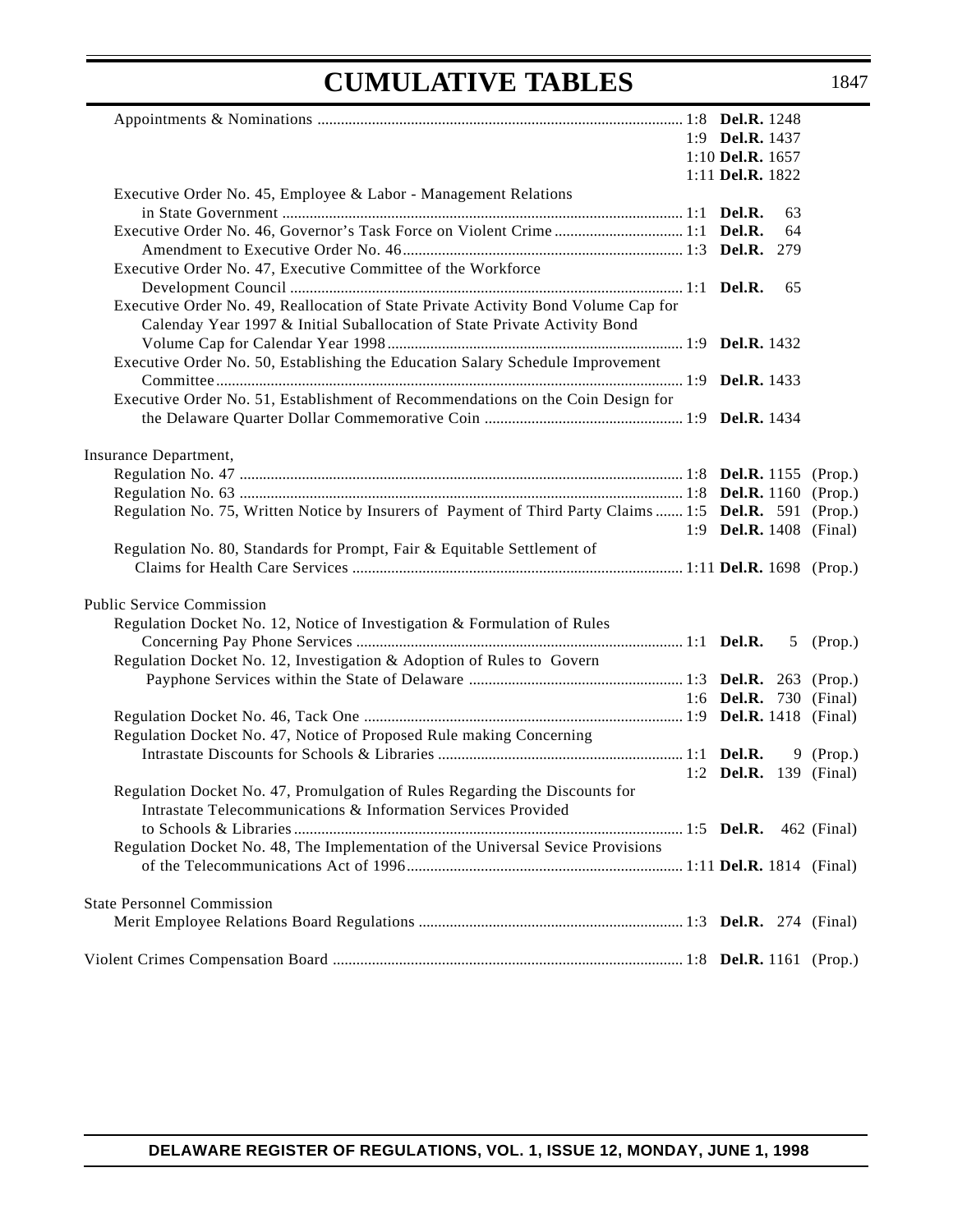#### **Symbol Key**

<span id="page-14-0"></span>Roman type indicates the text existing prior to the regulation being promulgated. Underlined text indicates new text. Language which is striken through indicates text being deleted.

#### **Proposed Regulations**

Under 29 **Del.C.** §10115 whenever an agency proposes to formulate, adopt, amend or repeal a regulation, it shall file notice and full text of such proposals, together with copies of the existing regulation being adopted, amended or repealed, with the Registrar for publication in the Register of Regulations pursuant to §1134 of this title. The notice shall describe the nature of the proceedings including a brief synopsis of the subject, substance, issues, possible terms of the agency action, a reference to the legal authority of the agency to act, and reference to any other regulations that may be impacted or affected by the proposal, and shall state the manner in which persons may present their views; if in writing, of the place to which and the final date by which such views may be submitted; or if at a public hearing, the date, time and place of the hearing. If a public hearing is to be held, such public hearing shall not be scheduled less than 20 days following publication of notice of the proposal in the Register of Regulations. If a public hearing will be held on the proposal, notice of the time, date, place and a summary of the nature of the proposal shall also be published in at least 2 Delaware newspapers of general circulation; The notice shall also be mailed to all persons who have made timely written requests of the agency for advance notice of its regulation-making proceedings.

### **[DEPARTMENT OF AGRICULTURE](http://www.state.de.us/deptagri/index.htm)**

#### **DELAWARE HARNESS RACING [COMMISSION](#page-3-0)**

Statutory Authority: 3 Delaware Code, Section 10027 (3 **Del.C.** §10027)

#### BEFORE THE DELAWARE HARNESS RACING **COMMISSION**

The Commission proposes this amendment pursuant to 3 Del.C. §§10027 and 29 Del.C. §10115. The proposed amendment would ease the whipping rules to allow drivers to use the whip once one handed for a maximum of three strokes from the quarter pole to the 7/8's pole, and to have no restrictions after the lead horse reaches the 7/8's pole. The Commission will consider written comments submitted to the Commission Office on or before 4:00 p.m. on June 30, 1998. The Commission office is located at 2320 South DuPont Highway, Dover, DE 19901 and the phone number is (302) 739-4811.

#### PROPOSED AMENDMENT

Chapter VII, rule VI-M-14

#### M. Conduct of the Race

1. A driver shall not commit any of the following acts which are considered violations of driving rules:

a) Change course or position, or swerve in or out, or bear in or out during any part of the race in such a manner as to compel a horse to shorten its stride or cause another driver to change course, take his or her horse back, or pull his/her horse out of its stride.

b) Impede the progress of another horse or cause it to break from its gait.

c) Cross over too sharply in front of another horse or in front of the field.

d) Crowd another horse by 'putting a wheel under it.'

e) Allow another horse to pass needlessly on the inside, or commit any other act that helps another horse to improve its position.

f) Carry another horse out.

g) Take up or slow up in front of other horses so as to cause confusion or interference among the trailing horses.

h) Maintain an outside position without making the necessary effort to improve his/her overall position.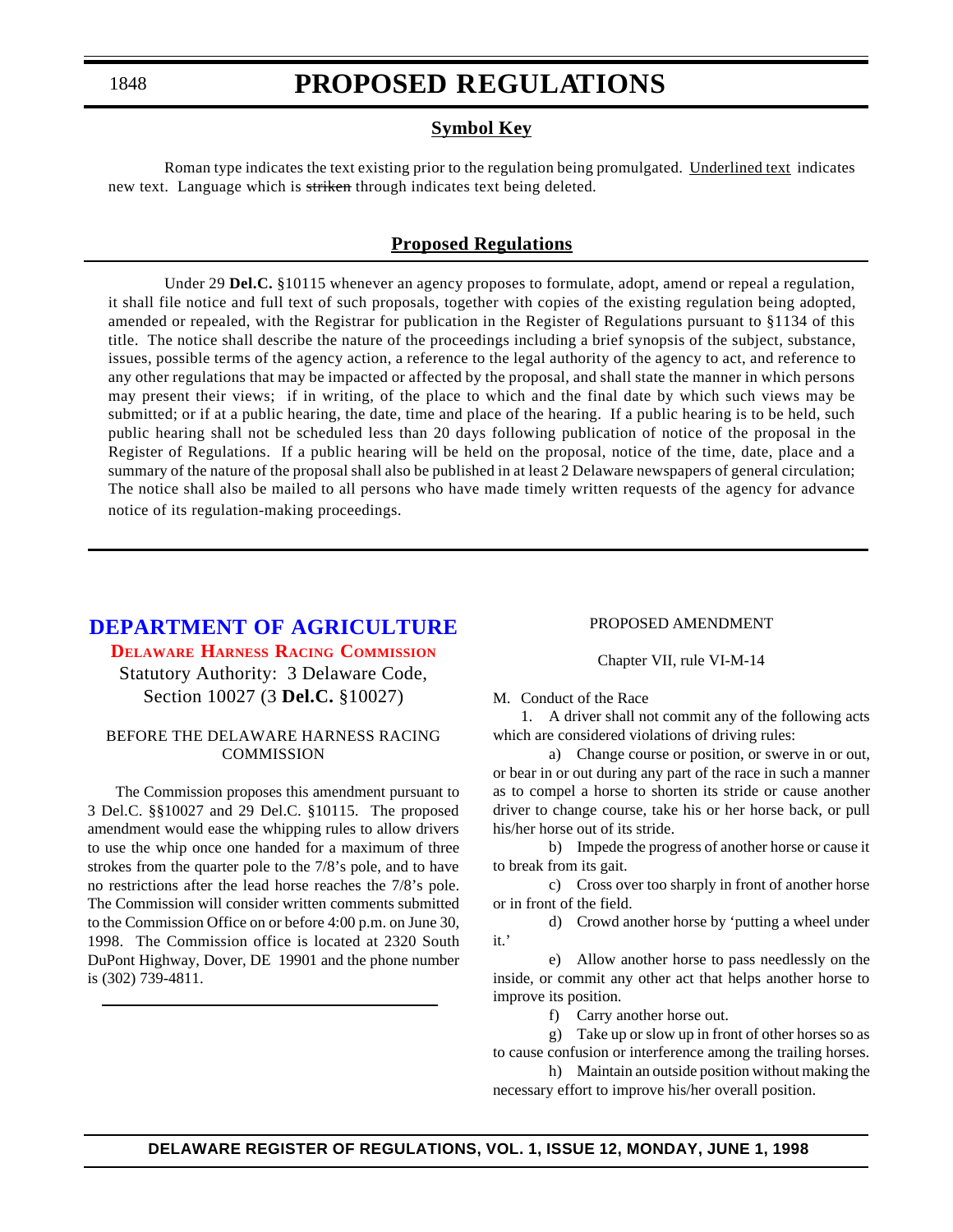1849

i) Strike or hook wheels with another sulky.

j) Lay off a normal pace and leave a hole when it is well within the horse's capacity to keep the hole closed.

k) Drive in a careless or reckless manner.

l) Fail to set, maintain or properly contest a pace comparable to the class in which he/she is racing considering the horse's ability, track conditions, weather and circumstances confronted in the race.

- m) Riding 'half-in' or 'half-out'.
- n) Kicking a horse.

2. A complaint by a driver of any foul, violation of the rules or other misconduct during a race shall be made immediately after the race to which it relates, unless the driver is prevented from doing so by an accident or injury or other reasonable excuse. A driver desiring to enter a claim of foul, or other complaint of violation of the rules, shall make this known to the starter before dismounting and shall proceed immediately to the paddock telephone to communicate immediately with the judges. The judges shall not cause the official sign to be posted until the matter has been dealt with.

3. If a violation is committed by a person driving a horse coupled as an entry the judges may set both horses back if, in their opinion, the violation may have affected the finish of the race, otherwise penalties may be applied individually.

4. In the case of interference, collision, or violation of any rules, the offending horse may be placed back one or more positions in that heat or dash, and in the event of such collisions, interference or violation preventing any horse from finishing the heat or dash, the offending horse may be disqualified from receiving any winnings and the driver may be fined or suspended. If a horse is set back, it must be placed behind the horse with which it interfered. If an offending horse has interfered with a horse involved in a dead heat and the offending horse is set back, it must be placed behind the horses in the dead heat.

5. If the judges believe that a horse is, or has been driven with design to prevent it winning a race or races, they shall consider it a violation by the driver.

6. If the judges believe that a horse has been driven in an inconsistent manner, they shall consider it a violation.

7. If the judges believe that a horse has been driven in an unsatisfactory manner due to lack of effort or a horse has been driven in an unsatisfactory manner for any reason, they shall consider it a violation punishable by a fine and/or suspension.

8. If a horse is suspected to have choked or bled during a race, the driver and/or trainer of that horse is required to report this to the judges immediately after the race.

9. If, in the opinion of the judges, a driver is for any reason unfit or incompetent to drive, or is reckless in his/her conduct and endangers the safety of horses or other drivers in a race, he/she shall be removed and another driver substituted at any time and the offending driver may be fined, suspended or expelled.

10. If for any cause other than being interfered with, or broken equipment, a horse fails to finish after starting a race, that horse shall be ruled out of any subsequent heat of the same event. If it is alleged that a horse failed to finish a race because of broken equipment, this fact must be reported to the paddock judge who shall make an examination to verify the allegation and report the findings to the judges.

11. A driver must be mounted in the sulky at all times during the race or the horse shall be placed as a non-finisher.

12. Shouting or other improper conduct in a race is forbidden.

13. Drivers shall keep both feet in the stirrups during the post parade and from the time the horses are brought to the starting gate until the race has been completed. Drivers shall be permitted to remove a foot from the stirrups during the course of the race solely for the purpose of pulling ear plugs and once same have been pulled the foot must be placed back into the stirrup. Drivers who violate this rule may be subject to a fine and/or suspension.

14. Drivers will be allowed to use whips not to exceed three feet, nine inches in length plus a snapper not to exceed six inches in length. Drivers shall keep a line in each hand from the start of the race until the quarter pole. From the quarter pole to the 7/8 ths pole, a driver may only use the whip once for a maximum of three strokes. Once the lead horse is at the 7/8 ths pole, these restrictions do not apply.

15. The use of any goading device, or chain, or spur, or mechanical or electrical device other than a whip as allowed in the rules, upon any horse, shall constitute a violation.

16. The possession of any mechanical or electrical goading device on the grounds of an association shall constitute a violation.

17. The judges shall have the authority to disallow the use of any equipment or harness that they feel is unsafe or not in the best interests of racing.

18. Brutal or excessive or indiscriminate use of a whip, or striking a horse with the butt end of a whip, or striking a wheel disc of a sulky with a whip, shall be a violation.

19. Whipping a horse by using the whip below the level of the shafts or the seat of the sulky or between the legs of the horse shall be a violation.

20. When a horse breaks from its gait, it shall be considered a violation on the part of the driver for:

a) Failure to take the horse to the outside of other horses where clearance exists.

b) Failure to properly attempt to pull the horse to its gait.

c) Failure to lose ground while on a break.

If no violation has been committed, the horse shall not be set back unless a contending horse on his/her gait is lapped on the hind quarter of the breaking horse at the finish. The judges may set any horse back one or more places if in their judgment, any of the above violations have been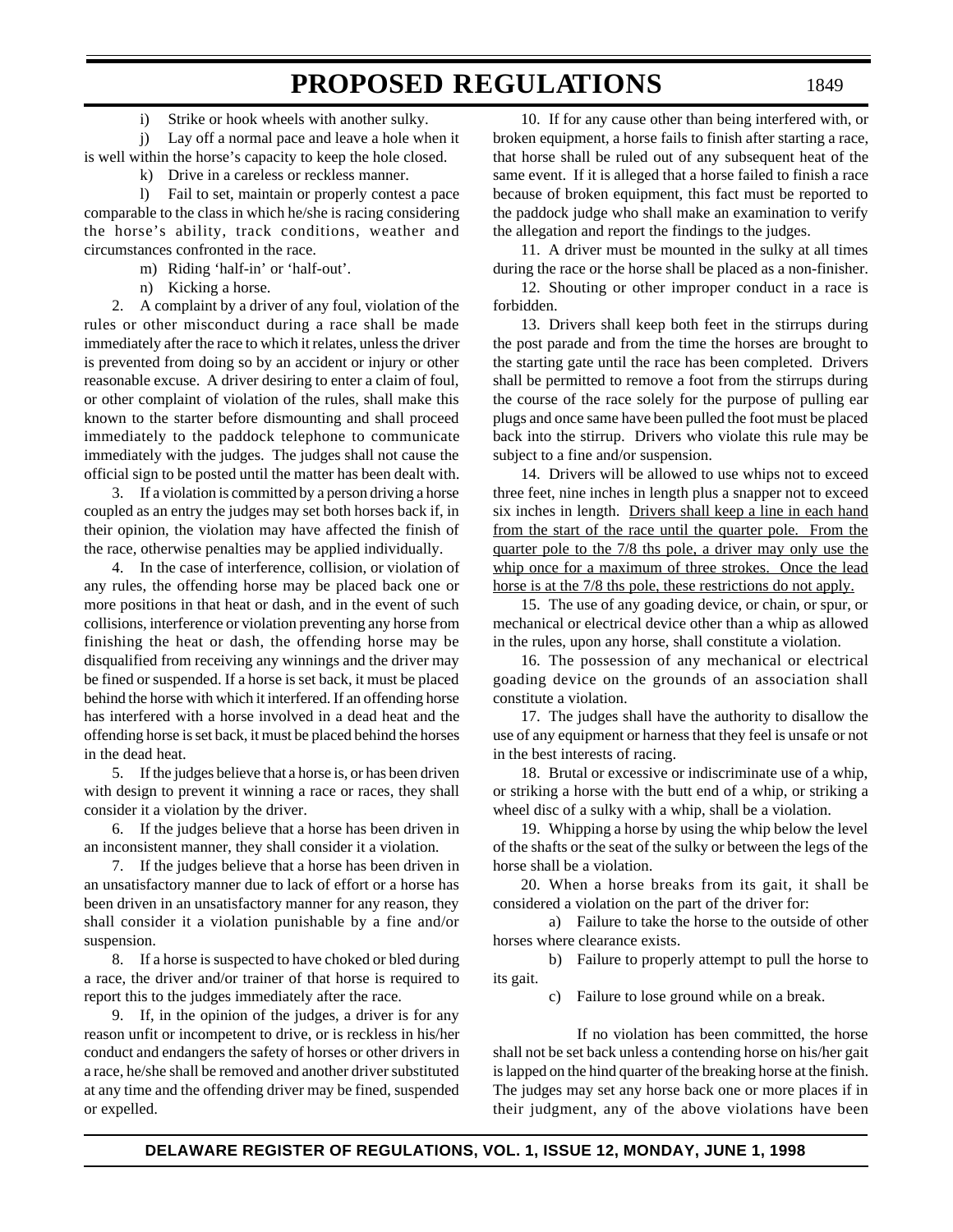### **PROPOSED REGULATIONS**

<span id="page-16-0"></span>committed, and the driver may be penalized.

21. If, in the opinion of the judges, a driver allows a horse to break for the purpose of losing a race, he or she shall be in violation of the rules.

22. It shall be the duty of one of the judges to call out every break made and have them duly recorded in judges official race reports.

23. The horse whose nose reaches the wire first is the winner. If there is a dead heat for first, both horses shall be considered winners. In races having more than one heat or dash, where two horses are tied in the summary, the winner of the longer dash or heat shall be entitled to the trophy. Where the dashes or heats are of the same distance and the horses are tied in the summary, the winner of the faster dash or heat shall be entitled to the trophy. Where the dashes or heats are of the same time, both horses shall be considered winners and the entitlement of the trophy will be decided by lot.

24. The wire or finish line is a real line established with the aid of a surveyor's transit, or an imaginary line running from the center of the judges' stand to a point immediately across and at right angles to the track.

25. If, during the preliminary scores or during a race a driver is unseated in such a manner that he or she falls to the ground, the State Steward or judges may direct the driver to report to the infirmary or to the emergency department of the nearest hospital for examination and receive clearance to continue with driving assignments on that day of racing.

26. If a horse is to warm up it must go its last warm-up on the same racing strip as it will compete on unless excused by the judges.

Anyone desiring a copy of this proposed rule and regulation may obtain some from the Board office, Division of Professional Regulation Cannon Bldg. Suite 203, 861 Silver Lake Blvd. Dover, Delaware 19904. Written comments should be submitted to the Board office at the above address on or before July 22, 1998. Those individuals wishing to make oral comments at the public hearing are requested to notify the Board office at (302) 739-4522, extension 204.

#### Synopsis

The Board of Speech/Language Pathology, Audiology and Hearing Aid Dispensers proposed to revise the current Rules and Regulations in accordance with 24 Del. C., Section 3714 (3), in order to proved licensees and Board members with a more use-friendly document.

There is only one substantial change.

Section 602.6 of the current Rules and Regulations limits CEs for professional course work for academic credit to a formula of 8 CEs for 2 credits earned by taking a college course. The Board has revised this item so that licensees who take college courses may receive a large number of CEs.

Other changes are related to style and readability. They consist mainly of the resequencing of sections, the inclusion of a table of contents, and clarification of continuing education requirements and timelines.

The Board is establishing the new user-friendly style Rules and Regulations to facilitate future activities of the Board and its licensees.

#### **PROPOSED AMENDMENTS**

#### TABLE OF CONTENTS

Page

| Article I   | Licensure Requirements for Speech-Language           |   |  |
|-------------|------------------------------------------------------|---|--|
|             | Pathologists, Audiologists                           |   |  |
| Section 1:  | Education                                            | 3 |  |
| Section 2:  | Clinical Practicum                                   | 3 |  |
| Section 3.: | Clinical Fellowship Year (CFY)                       | 3 |  |
| Section 4:  | National Examination                                 | 4 |  |
| Section 5:  | Reciprocity                                          | 4 |  |
| Section 6:  | <b>Application Process-Temporary</b>                 |   |  |
|             | Licensure                                            | 4 |  |
| Section 7:  | <b>Application Process-Permanent</b>                 |   |  |
|             | Licensure                                            | 5 |  |
| Article II  | Licensure Requirements for Hearing Aid<br>Dispensers |   |  |
| Section 1:  | Education                                            | 6 |  |

### **DEPARTMENT OF ADMINISTRATIVE SERVICES**

**DIVISION OF PROFESSIONAL REGULATION DELAWARE BOARD OF EXAMINERS OF SPEECH/ LANGUAGE [PATHOLOGISTS, AUDIOLOGISTS &](#page-3-0) HEARING AID DISPENSERS** Statutory Authority: 24 Delaware Code,

Section 3714(3) (24 **Del.C.** 3714(3))

The Delaware Board of Speech/Language Pathology, Audiology and Hearing Aid Dispensers proposes to change the existing rule and regulation, 602.6 and adopt a new rule and regulation in accordance with 24 Del C. Section 3714 (3).

A public hearing will be held on Wednesday, July 22, 1998 at 2:00 p.m. in the Cannon Bldg., Conference Room A, 861 Silver Lake Blvd. Dover, Delaware.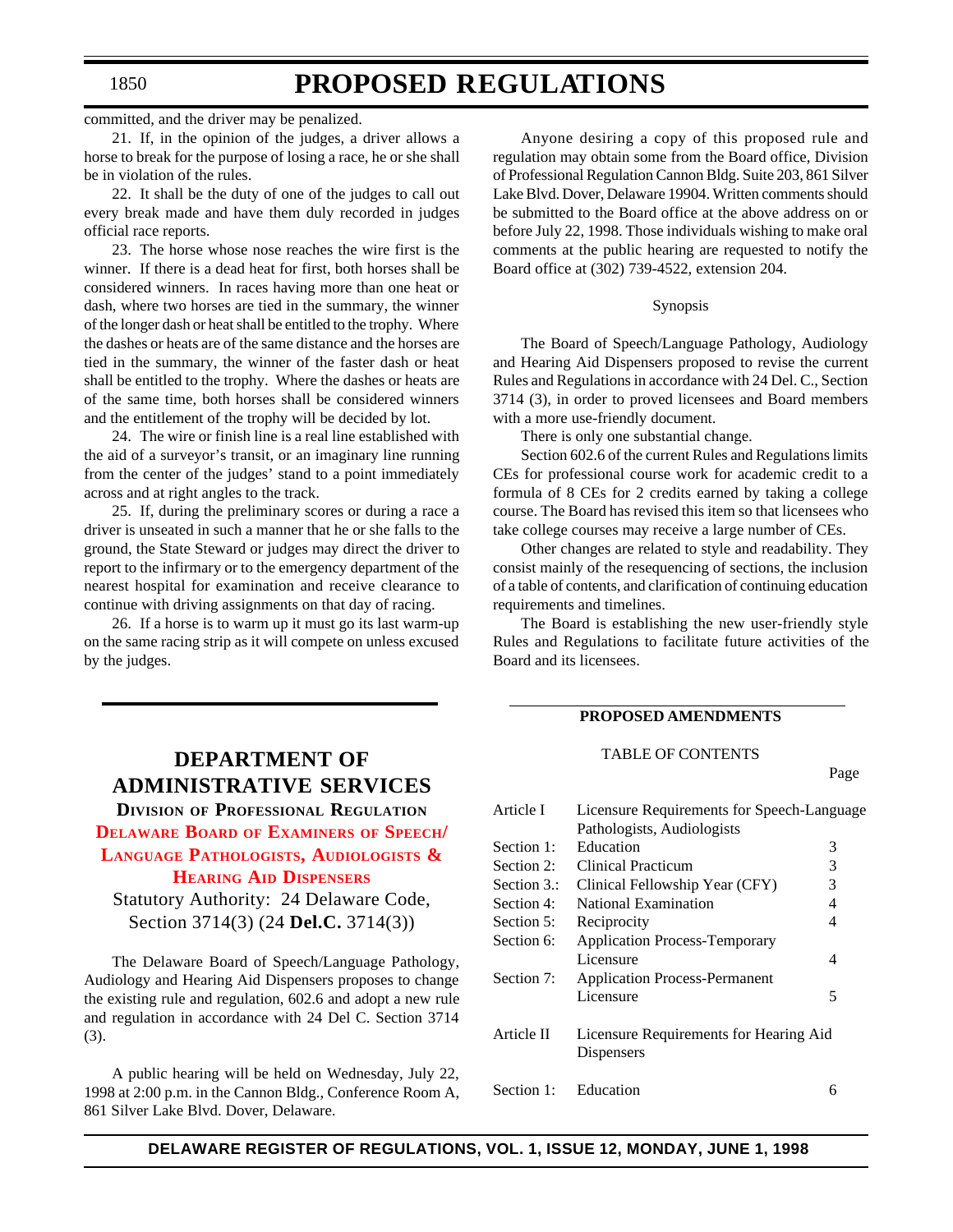| Section 2:  | <b>Clinical Practicum</b>                       | 6  |
|-------------|-------------------------------------------------|----|
| Section 3:  | <b>Supervised Professional Employment</b>       | 6  |
| Section 4:  | <b>National Examination</b>                     | 6  |
| Section 5:  | <b>Application Process-Temporary</b>            |    |
|             | Licensure                                       | 6  |
| Section 6:  | <b>Application Process-Permanent</b>            |    |
|             | Licensure                                       | 7  |
|             |                                                 |    |
| Article III | Requirements for Audiology Aides                |    |
| Section 1:  | <b>Education and Supervised Employment</b><br>8 |    |
| Section 2:  | Certification                                   | 8  |
| Section 3:  | Duties of the Audiology Aide                    | 8  |
|             |                                                 |    |
| Article IV  | Requirements for Speech Pathology Aides         |    |
| Section 1:  | Education and Supervised Employment 10          |    |
| Article V   | <b>Continuing Education For All Licensees</b>   |    |
| Section 1:  | Philosophy                                      |    |
|             | 11                                              |    |
| Section 2:  | Continuing Education Hours and                  |    |
|             | Definitions                                     | 11 |
| Section 3:  | <b>Suggested Activities</b>                     | 12 |
| Section 4:  | <b>Continuing Education</b>                     |    |
|             | Checklist of Responsibilities:                  | 13 |
|             | Licensee and Sponsor                            |    |
| Section 5:  | <b>Continuing Education Coordination</b>        | 14 |
| Section 6:  | <b>Administrative Assistant</b>                 |    |
|             | Responsibilities                                | 15 |
|             |                                                 |    |
| Article VI  | Code of Ethics for Speech-Language              |    |
|             | Pathologists and Audiologists                   |    |
| Section 1:  | Preamble                                        | 16 |
| Section 2:  | Principle of Ethics I                           | 16 |
| Section 3:  | Principle of Ethics II                          | 17 |
| Section 4:  | Principles of Ethics III                        | 18 |
| Section 5:  | Principles of Ethics IV                         | 19 |
| Article VII | Code of Ethics for Hearing Aid Dispensers       |    |
| Section 1:  | Code of Ethics                                  | 21 |
| Section 2:  | Conduct and Relationship with                   |    |
|             | Patient/Client                                  | 22 |
| Section 3:  | <b>Continuing Education</b>                     | 22 |
| Section 4:  | Referral                                        | 22 |
| Section 5:  | Services Rendered                               | 22 |
| Section 6:  | Confidential Aspects of Patient/Client          |    |
|             | Relations                                       | 22 |
| Section 7:  | Conduct in Regard to Colleagues                 |    |
|             | and Professionals                               | 23 |
| Section 8:  | Maintenance of Records                          | 23 |
| Section 9:  | Fees and Compensation                           | 23 |

|                       | Section 10: Delay in Providing Services        | 23 |
|-----------------------|------------------------------------------------|----|
|                       | Section 11: Discontinuance of Services         | 23 |
|                       | Section 12: Responsibility of the Professional |    |
|                       | and Colleagues                                 | 24 |
|                       | Section 13: Advertising                        | 24 |
| Section 14: Standards |                                                | 25 |
|                       | Section 15: Discrimination                     | 25 |

**\* PLEASE NOTE THAT THE ABOVE PAGE NUMBERS REFER TO THE ORIGINAL DOCUMENT AND NOT TO THE REGISTER.**

#### Proposed Rules and Regulations

ARTICLE I Licensure Requirements for Speech-Language Pathologists and Audiologists

#### SECTION 1 - Education

1.1 To be eligible for a license as a Speech/Language Pathologist or Audiologist, the applicant must submit verification of completion of at least a master's degree or its equivalent from an educational institution recognized by the Board, with major emphasis in speech-language pathology, audiology, communication disorders or speech-language and hearing science.

#### SECTION 2 - Clinical Practicum

2.1 The Speech/Language Pathology and Audiology applicant must have completed a minimum of 375 clock hours of supervised clinical practicum with major emphasis in the professional area for which the license is being sought.

2.2 A minimum of 250 clock hours in the area of specialty of the supervised clinical practicum must have been obtained at the graduate level.

SECTION 3 - Clinical Fellowship Year (CFY)

3.1 The Speech/Language Pathology or Audiology applicant must have the equivalent of nine (9) months of full-time or eighteen (18) months of part time (defined as 15-20 hours per week) supervised \* CFY in the major professional area in which the license is being sought. The CFY must start after completion of the academic and clinical practicum requirements.

\* Supervision is defined as direct observation consisting of 36 supervisory activities, including 18 one hour on-site observations and 18 other monitoring activities. (From Appendix E of Clinical Fellowship Year adopted ASHA 1985) 3.2 A temporary license valid for only 1 year from the date of issuance and non-renewable must be obtained for fulfillment of the supervised CFY in Delaware. An applicant

#### **DELAWARE REGISTER OF REGULATIONS, VOL. 1, ISSUE 12, MONDAY, JUNE 1, 1998**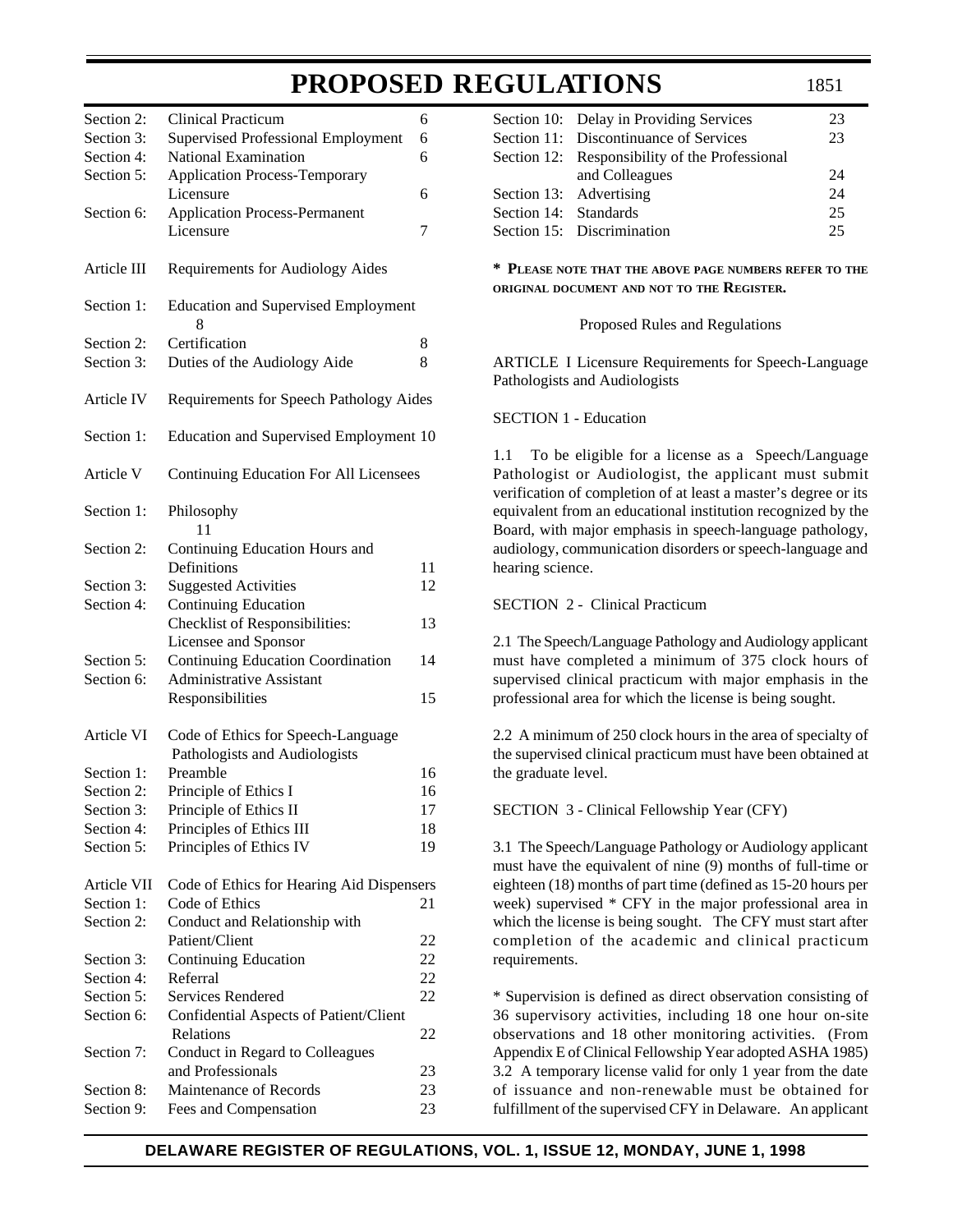# **PROPOSED REGULATIONS**

for a temporary license must demonstrate that he is or will be supervised by a person who holds a license in the appropriate discipline. (See Section 6)

SECTION 4 - National Examination

4.1 The Speech/Language Pathology and Audiology applicant must have completed and passed the appropriate national examination for the area of specialty and license with at least the minimum nationally recommended score.

4.2 A Speech/Language Pathology or Audiology applicant with a temporary license is permitted to complete the appropriate national examination during the period of the temporary license. The requirements in Section 4.1 must be completed prior to expiration of the temporary license which is non -renewable.

SECTION 5 - Reciprocity

5.1 A license will be granted to an applicant who provides proof of a current license from those states with equivalent standards for licensure. The applicant must provide verification statement(s) or letter(s) of good standing (active or inactive) from each state in which a license has been issued.

5.2 A license will be granted to an applicant who holds the current Certificate of Clinical Competence from the American Speech-Language-Hearing Association.

SECTION 6 - Application Process-Temporary Licensure

6.1 An applicant must complete an application for temporary licensure. Items which must be provided to the Board office include:

a) Official Transcript(s);

b) Documents verifying the appropriate number and level of supervised clinical practicum hours;

c) CFY plan or letter of intent, signed by the licensed professional who will provide the supervision

d) payment of appropriate fees.

6.2 A temporary license is valid for one year from the date of issuance and is not renewable

SECTION 7- Application Process -Permanent Licensure

7.1 All Speech/Language Pathology and Audiology applicants must complete the application and submit the appropriate fee.

7.2 An applicant who has ASHA Certification must comply with Section 7.1 and submit a copy of current ASHA

certification to facilitate the issuance of a license(See Section 5)

7.3 An applicant who is currently licensed in another state which has equivalent standards for licensure, must comply with Section 7.1 and submit proof of the current license (copy of license). Verification of the license and a statement of good standing with active or inactive status should be sent to the Board office.

7.4 An applicant who has completed the supervised CFY in Delaware and has a current temporary license, must submit the following documentation to the Board office 30 days prior to expiration of the temporary license.

a) proof of completion of the CFY

b) completion of the appropriate national examination (if taken during CFY period) with scores sent directly to the Board office, and

c) any required items not received with the earlier application for the temporary license.

7.5 An applicant not included in 7.2, 7.3 and 7.4 above, must provide items to the Board office as required in the application including:

a) official transcript(s),

b) documents verifying the appropriate number and level of supervised clinical practicum

c) National examination scores (sent directly to the Board office),

d) verification of completion of the required supervised CFY signed by a licensed professional and notarized, and

e) verification of all current and expired licenses held in any state with a statement of good standing (active or inactive status).

ARTICLE II Licensure Requirements for Hearing Aid Dispensers

SECTION 1 - Education

1.1 To be eligible for a license as a Hearing Aid Dispenser, the applicant must submit verification of high school diploma or its equivalent.

SECTION 2 - Clinical Practicum

2.1 The Hearing Aid Dispensing applicant is not required to complete a practicum.

SECTION 3 - Supervised Professional Employment

3.1 A Hearing Aid Dispensing applicant applying for a temporary license must be supervised \* by a Hearing Aid Dispenser licensed in Delaware.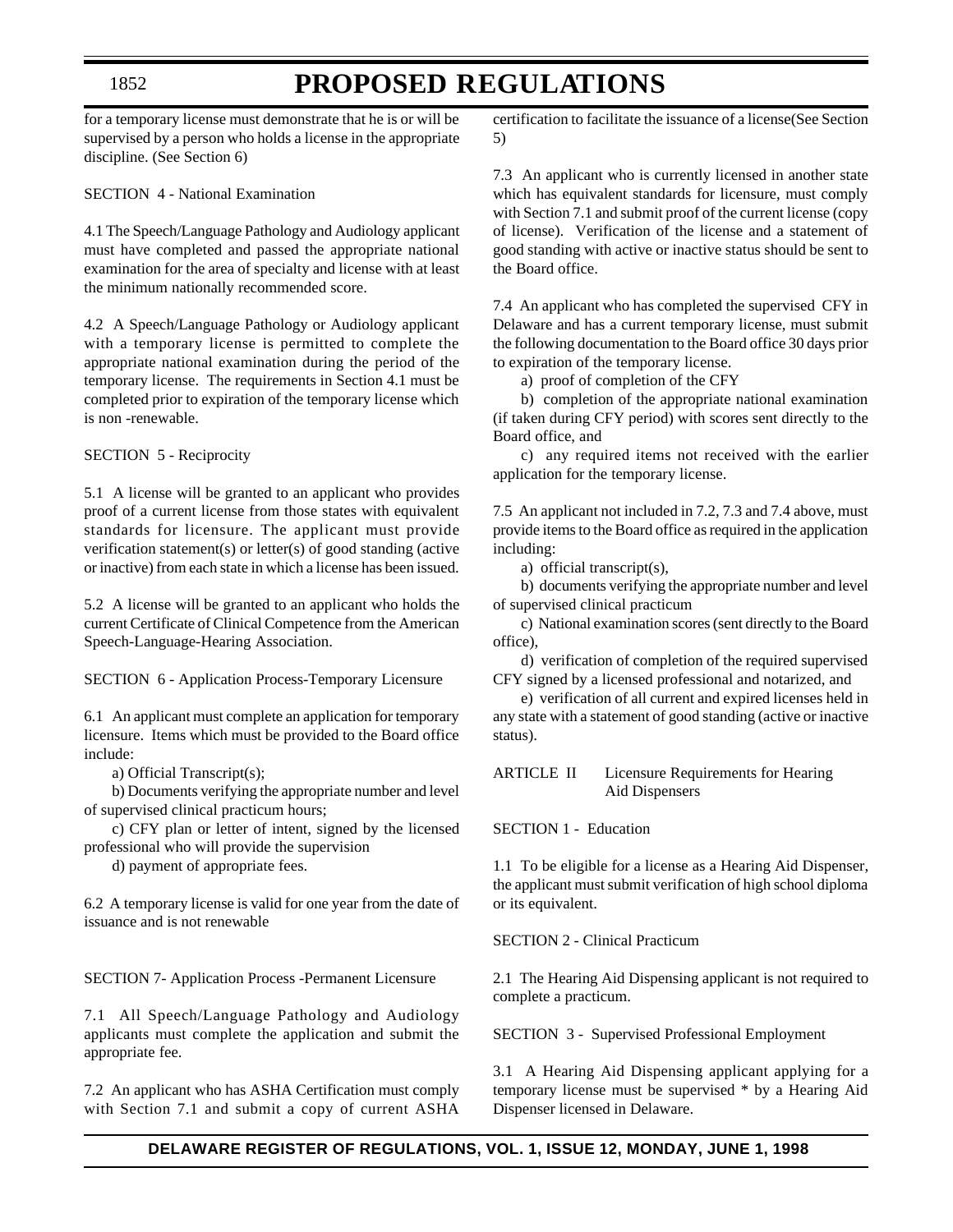\* Supervision is defined as a minimum of 25% direct on-site observations during the temporary licensure period.

SECTION 4 - National Examination

4.1 Hearing Aid Dispensing applicants must have completed and passed the appropriate national examination for the license, in accordance with scores as recommended by the national testing service, National Institute for Hearing Instruments Studies (NIHIS), or its succesor, or one selected by the Board to be equivalent.

SECTION 5- Application Process - Temporary Licensure

5.1 An applicant must complete the application for temporary licensure. Items which must be provided to the Board office include:

a) verification of a high school diploma or its equivalent,

b) payment of appropriate fees,

c) three letters of recommendation, and

d) notarized signature of a Delaware licensed sponsor stating a willingness to provide direct supervision and training.

5.2 A temporary license is valid for one year from date of issuance and is not renewable. A temporary license cannot be renewed for any reason.

5.3 Examination(s) for licensure as a Hearing Aid Dispenser are made available by the Board at least twice yearly. Successful completion of the national examination (See 4.1 above) is required to become permanently licensed and must be completed before the expiration of the temporary license.

SECTION 6 - Application Process-Permanent Licensure

6.1 All Hearing Aid Dispensing applicants must complete an application and submit it with three letters of recommendation and the appropriate fee to the Board office.

6.2 Any Hearing Aid Dispensing applicant who has been licensed in any state must provide verification of all current and expired licenses held in any state with a statement of good standing (active or inactive status).

6.3 A Hearing Aid Dispensing applicant who is currently licensed in another state which has equivalent standards for licensure must comply with 6.1 and submit proof of the current license (copy of license). Verification of the license and a statement of good standing with active or inactive status should be sent to the Board office.

6.4 It is the responsibility of the Hearing Aid Dispensing applicant to contact the Board office 30 days prior to expiration of the temporary license to insure that all requirements for permanent licensure have been completed. This may include: a) completion of appropriate National exam

b) any required item not received

6.5 Any Hearing Aid Dispensing applicant not included in 6.3 or 6.4 must follow the directions in Section 5 above, completing an application for temporary licensure and submitting it with

a) verification of high school diploma or its equivalent,

- b) national exam score,
- c) three letters of recommendation,
- d) payment of the appropriate fees, and

e) notarized signature of a Delaware licensed sponsor who is willing to provide supervised professional employment with training and direct supervision (minimum of 25 % on site).

ARTICLE III Requirements for Audiology Aides

SECTION 1 - Education and Supervised Employment An Audiology Aide must have a minimum of a high school diploma or its equivalent. An Audiology Aide assists a licensed audiologist in professional endeavors with the audiologist's direct supervision.

#### SECTION 2 - Certification

Certification of the Audiology Aide must be by the Council of Accreditation of Occupational Hearing Conservationists, or its equivalent, with documentation. The Audiology Aide must be registered with the Board annually by the supervising, Delaware licensed audiologist.

SECTION 3 - Duties of the Audiology Aide

Duties of the Audiology Aide must be specified by the supervising audiologist and may include the following:

Accurate air conduction pure tone assessment and data recording.

- Hearing screenings.
- Assist with conditioning techniques.
- Cursory otoscopy.

Basic hearing aid maintenance

Routine instrument sterilization.

Biological audiometer check.

Assist with electroacoustic assessment of the audiometer. Clerical support.

- Participate with the professional in research projects, inservice training, or similar endeavors.
- Other duties as may be appropriately determined with training from and direct supervision of the Delaware licensed audiologist.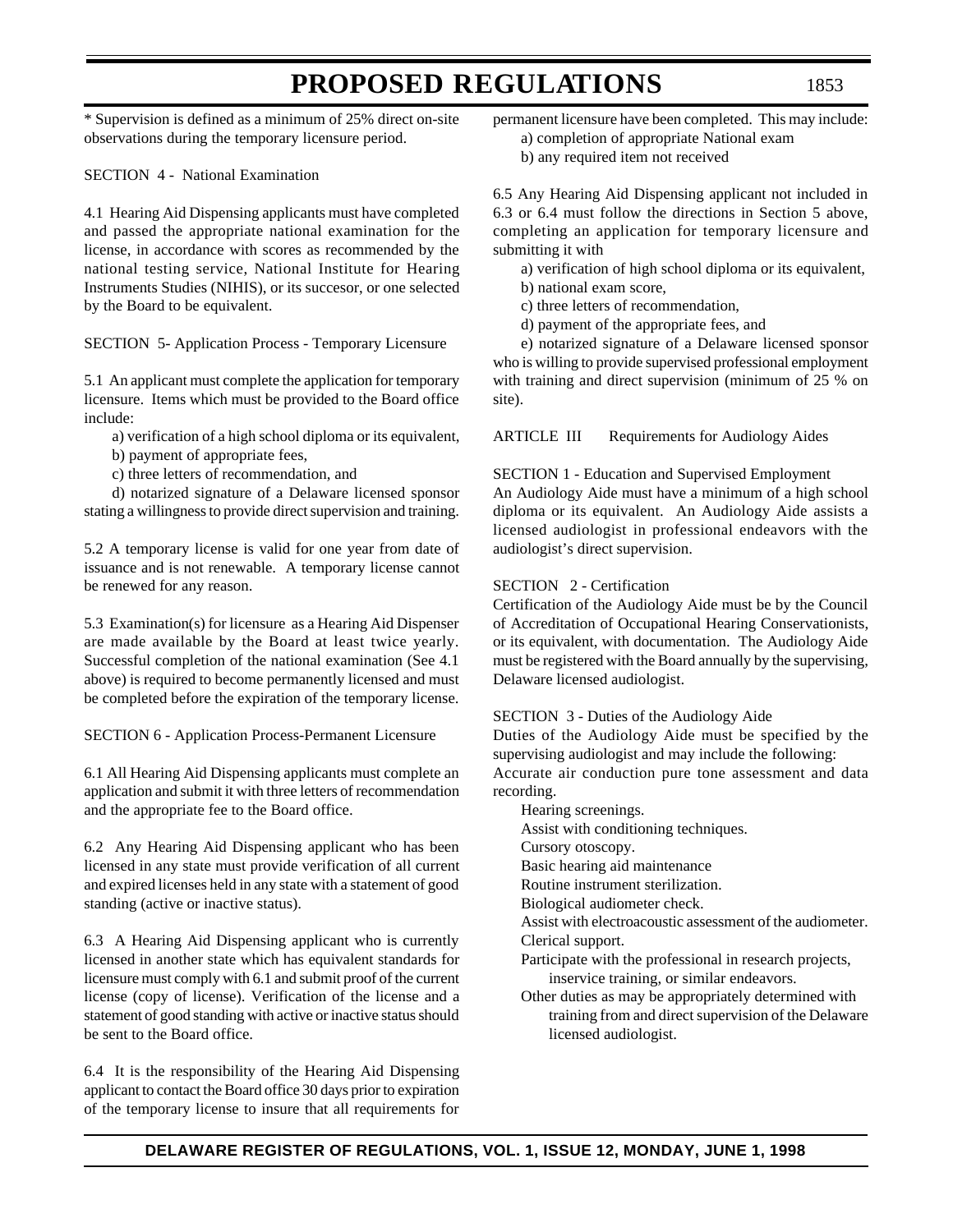#### ARTICLE IV Requirements for Speech Pathology Aides

SECTION 1 - Education and Supervised Employment:

A Speech Pathology Aide must have a minimum of a high school diploma or its equivalent. A Speech Pathology Aide assists a licensed speech/language pathologist in professional activities with direct supervision by the speech/ language pathologist.

The definition of direct supervision for Speech/Language Pathology Aides shall be: "in any situation where an aide is assisting with testing, and/or treatment, direct supervision shall constitue presence of the speech pathologist with the aide and the client at all times."

Article V Continuing Education For All Licensees: Speech/Language Pathologists, Audiologists and Hearing Aid Dispensers

#### SECTION 1 - Philosophy

1.1 Continuing education is required by the Delaware Board of Examiners to maintain professional licensure in the fields of Speech/Language Pathology, Audiology and Hearing Aid Dispensing. Continuing education requirements arise from an awareness that these fields are in a continual state of transition due to the introduction of new philosophies and the refinement of already existing knowledge. Speech/Language Pathologists, Audiologists and Hearing Aid Dispensers should continually strive to update their clinical skills in an effort to deliver high quality services.

1.2 The Delaware Board of Examiners is keenly aware of existing educational opportunities in Delaware and neighboring states and has established regulations which will provide continuing education credit as effortlessly as possible while assuring quality instruction. Credit will be given for participation in a variety of activities which increase knowledge and enhance professional growth.

1.3 These regulations recognize the financial and time limitations of Delaware's professionals while assuring continued appropriate services to those individuals who require them.

SECTION 2 - Continuing Education Hours and Definitions

2.1 One contact hour is abbreviated as CE and is defined as 60 minutes of attendance/participation in an approved continuing education activity unless otherwise stated.(Therefore, credits and CEU's issued by various organizations must be translated. e.g.,  $1.0$  ASHA CEU =  $10$ CE's)

2.2 Continuing Education Time Frame: CE requirements must be completed by April 30th of each license renewal period. Each licensee has up to 24 months in which to complete the minimum continuing education requirements, that is from May 1 (of the current renewal year) to April 30 of the next renewal year. Licenses are renewed in the odd numbered years.

2.3 The required number of continuing education contact hours vary with certification and/or professional status as outlined below:

2.3.1 New License: If a license would cover less than one year, the licensee is not required, but is encouraged, to accrue continuing education hours. If a license would cover more than one year, but less than 2 years, the licensee is required to obtain 10 CE's or one-half of the required total hours.

2.3.2 Single License: Individuals retaining a license in one area of specialty must obtain a minimum total of 20 CE's for each two-year license period.

2.3.3 Dual License: Individuals retaining licenses in two areas of specialty must obtain a minimum total of 20 CE's for each two year license period, with 10 CE's obtained in each area of licensure. One course may be split between areas of licensure to fulfill multiple continuing education requirements. Content must be shown to be relevant to those areas.

2.3.4 Triple License: Individuals retaining licenses in three areas of specialty must obtain a minimum of 30 CE's for each two-year license period, with 10 CE's

obtained in each area of licensure. One course may be split between areas of licensing to fulfill multiple continuing education requirements. Content must be shown to be relevant to those areas.

2.3.5 Temporary License: All continuing education requirements will be waived for temporary licensees; however, individuals are encouraged to participate in continuing education activities during the maximum one year period.

2.3.6 Extenuating Circumstances: The Board may consider a waiver of CE requirements or acceptance of partial fulfillment based on the Board's review of a written request with supporting documentation.

SECTION 3 - Suggested Activities for Obtaining CE's

3.1 Continuing education courses shall focus on professional growth and the enhancement of clinical skills and be recorded on the appropriate Board form(s). Verification is required and allows the licensee to show the relevance of continuing education to professional practice.

3.2 All continuing education activities approved and sponsored by the American Speech, Language and Hearing Association or other accredited related professional associations, including study of professional journals which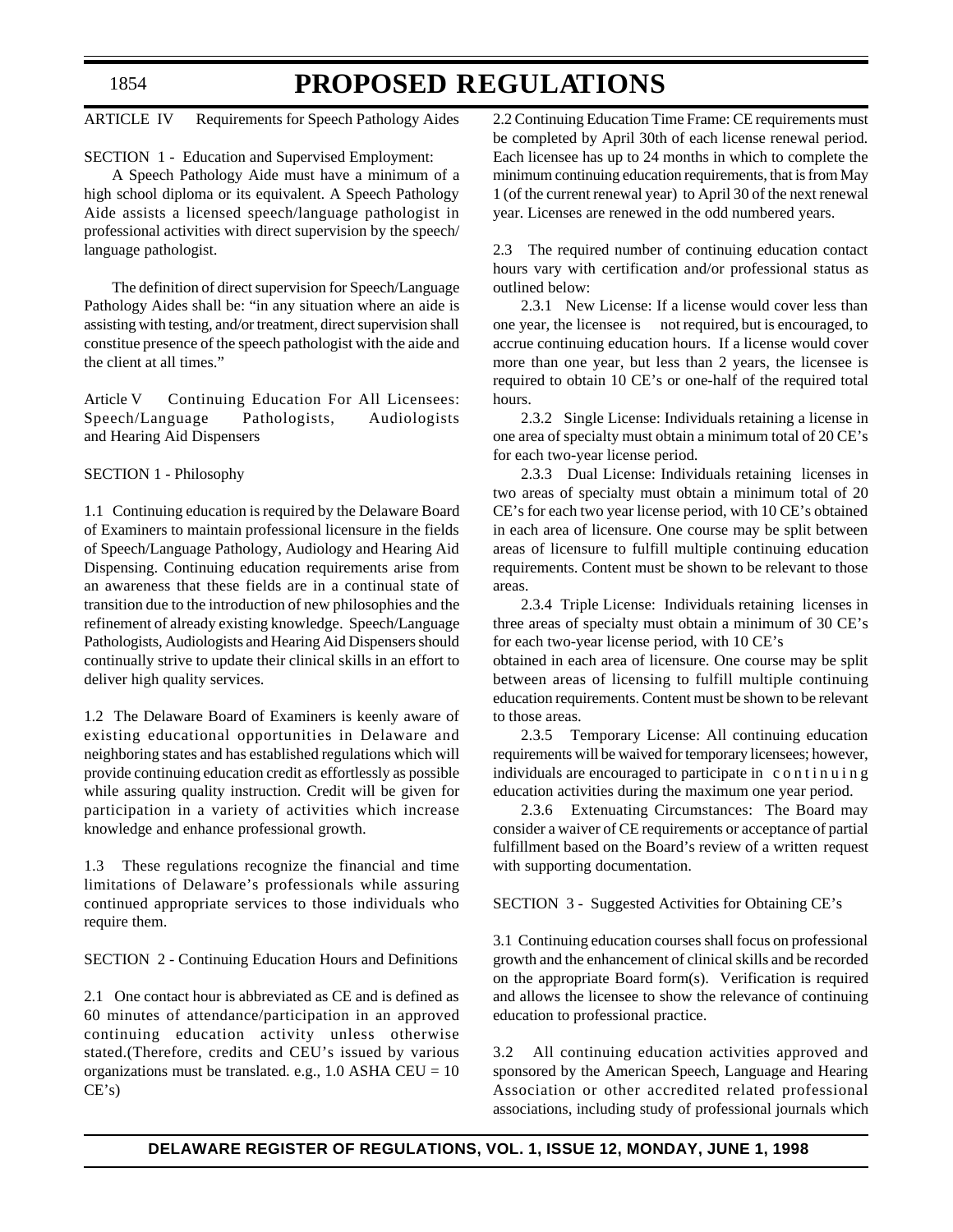grant ASHA CEU's. Verification is required --photocopy acceptable.

3.3 All scientific and clinical sessions and short courses of the American Speech, Language and Hearing Association National Conventions or other accredited related professional associations. Verification required- photocopy of short course completion acceptable. Agenda of sessions attended and time spent is required for convention activities.

3.4 All Delaware Speech, Language and Hearing Associations (DSHA) sponsored activities, including professional meetings. Verification of completion required.

3.5 Delaware Department of Education course offerings in areas related to the professions. (1/5 Delaware Department of Education (DDE) credit =  $3$  hours=  $3$  CE's) Verification required.

3.6 Professional study group and journal group meetings recognized and monitored by the Delaware Speech, Language and Hearing Association. Verification required including summary/agenda and time spent.

3.7 Professional course work for academic credit in Speech/ Language Pathology, Audiology or Hearing Aid Dispensing. Verification of credits earned required. Undergraduate and graduate level courses should be submitted, using appropriate forms, for prior approval 45 days before the activity with course description, brochure, and class schedule/ hours so that the licensee will know in advance the number of CE's to be approved by the Board.

3.8 Professional presentations by licensee on professional topics. Verification required including summary, time spent and verification from sponsor. (1 hour of presentation  $= 3$ CE's)

3.9 Professional publication by licensee within ASHA or related specialty journals. Verification required. Reprint of publication.

3.10 Other continuing education with documentation of content and hours attended. A licensee who wishes to be sure that an activity will be approved by the Board may contact the Board office for information and assistance.

SECTION 4 - Continuing Education Checklist of Responsibilities

4.1 All licensees shall:

4.1.1 obtain a Continuing Education Record form

4.1.2 document completed continuing education activities on Continuing Education Record

4.1.3 obtain Advance Approval form and submit 45 days before the start of a proposed activity for which prior approval is required by the Board or preferred by the licensee .

4.1.4 submit Non-Prior Approved forms within 30 days of completion of activities as recommended by the Board to facilitate accumulation of CE's by licensees.

4.1.5 mail Continuing Education Record to the Board office by April 30 of the renewal year.

4.1.6 retain photocopy of Continuing Education Record for personal records.

4.2 All continuing education sponsors shall:

4.2.1 complete a Sponsor Request for Activity Approval Form and submit it 45 days before the start of the proposed activity.

4.2.2 upon approval, be able to advertise the activities as Delaware Licensure Board Approved for continuing education with the specific number of CE's noted.

4.2.3 at the conclusion of the activity, verify each attendee's participation by signing attendee's Continuing Education Record and/or providing and signing an individual certificate of attendance showing date and title of activity, number of CE's and name of attendee.

4.2.4 submit attendance roster with copy of Board Approval form to the Board office.

SECTION 5 - Board Continuing Education Coordination Any Board member may be designated to process continuing education requests between scheduled meetings and may

5.1 review, approve or disapprove Sponsor Requests.

5.2 review, approve or disapprove Non-Prior and Prior Approval Requests from licensees.

SECTION 6 - Licensure Board Administrative Assistant

6.1 Receives and prepares for Board meeting and forwards to designated Board member(s), all Sponsor Requests, Prior and Non-Prior Approval forms.

6.2 Receives decision regarding request and notifies person filing request.

6.3 Maintains file of course activities approved for CE's during the current 24 months licensure period.

6.4 Receives Continuing Education Records from licensees. Checks for completeness and approved documentation when appropriate. Audits each licensee's CE's annually and notifies Board of those in jeopardy of not completing requirements.

6.5 Maintains files holding original applications and relevant documentation for the Board.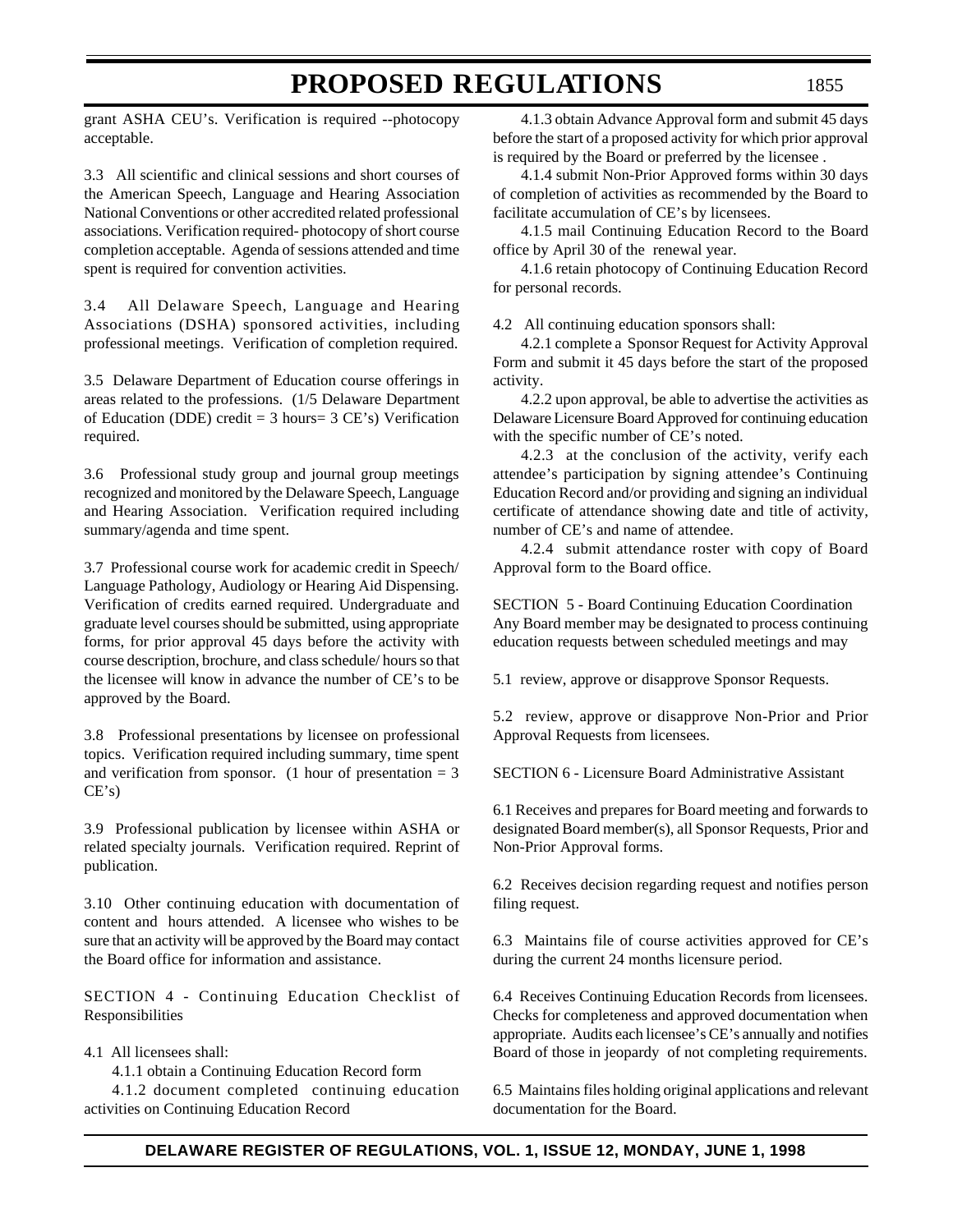6.6 Receives Non-Prior Approved Activity forms and forwards to Board member(s) for approval/disapproval.

ARTICLE VI Code of ethics for Speech-Language Pathologists and Audiologists

SECTION 1 - Preamble

1.1 The Preservation of the highest standards of integrity and ethical principles is vital to the responsible discharge of obligations in the professions of speech-language pathology and audiology, This Code of Ethics sets forth the fundamental principles and rules considered essential to this purpose.

1.2 Any action that violates the spirit and purpose of this Code shall be considered unethical. Failure to specify any particular responsibility or practice in this Code of Ethics shall not be construed as denial of the existence of such responsibilities or practices.

1.3 The fundamentals of ethical conduct are described by Principles of Ethics and by Rules of Ethics as they relate to responsibility to persons served, to the public, and to the professions of speech-language pathology and audiology.

1.4 Principles of Ethics, aspirational and inspirational in nature, form the underlying moral basis for the Code of Ethics. Individuals shall observe these principles as professional activity.

1.5 Rules of Ethics are specific statements of minimally acceptable professional conduct or of prohibitions and are applicable to all individuals.

SECTION 2 - Principle of Ethics I

2.1 Individuals shall honor their responsibility to hold paramount the welfare of persons they serve professionally.

#### 2.2 Rules of Ethics

2.2.1 Individuals shall provide all services competently.

2.2.2 Individuals shall use every resource, including referral when appropriate, to ensure that high-quality service is provided.

2.2.3 Individuals shall not discriminate in the delivery of professional services on the basis or race, sex, age religion, national origin, sexual orientation, or handicapping condition.

2.2.4 Individuals shall fully inform the persons they serve of the nature and possible effects of services rendered and products dispensed.

2.2.5 Individuals shall evaluate the effectiveness of services rendered and of products dispensed and shall provide services or dispense products only when benefit can reasonably be expected.

2.2.6 Individuals shall not guarantee the results of any treatment or procedure, directly or by implication; however, they may make a reasonable statement of prognosis.

2.2.7 Individuals shall not evaluate or treat speech, language, or hearing disorders solely by correspondence.

2.2.8 Individuals shall maintain adequate records of professional services rendered and products dispensed and shall allow access to these records when appropriately authorized.

2.2.9 Individuals shall not reveal, without authorization, any professional or personal information about the person served professionally, unless required by law to do so, or unless doing so is necessary to protect the welfare of the person or of the community.

2.2.10 Individuals shall not charge for services not rendered, nor shall they misrepresent in any fashion, services rendered or products dispensed.

2.2.11 Individuals shall use persons in research or as subjects of eaching demonstrations only with their informed consent.

2.2.12 Individuals shall withdraw from professional practice when substance abuse or any emotional or mental disability may adversely affect the quality of services they render.

\* For purposes of this Code of Ethics, misrepresentation includes any untrue statements or statements that are likely to mislead. It also includes the failure to state any information that is material and that ought, in fairness, to be considered.

SECTION 3 - Principle of Ethics II

3.1 Individuals shall honor their responsibility to achieve and maintain the highest level of professional competence.

#### 3.2 Rules of Ethics

3.2.1. Individuals shall engage in the provision of clinical services only when they hold the appropriate Certificate of Clinical Competence or when they are in the certification process and are supervised by an individual who holds the appropriate Certificate of Clinical Competence.

3.2.2. Individuals shall engage in only those aspects of the professions that are within the scope of their competence, considering their level of education, training, and experience.

3.2.3. Individuals shall continue their professional development throughout their careers.

3.2.4. Individuals shall delegate the provision of clinical services only to persons who are certified or to persons in the education or certification process who are appropriately supervised. The provision of support services may be delegated to persons who are neither certified nor in the certification process only when a certificate holder provides appropriate supervision.

3.2.5. Individuals shall prohibit any of their professional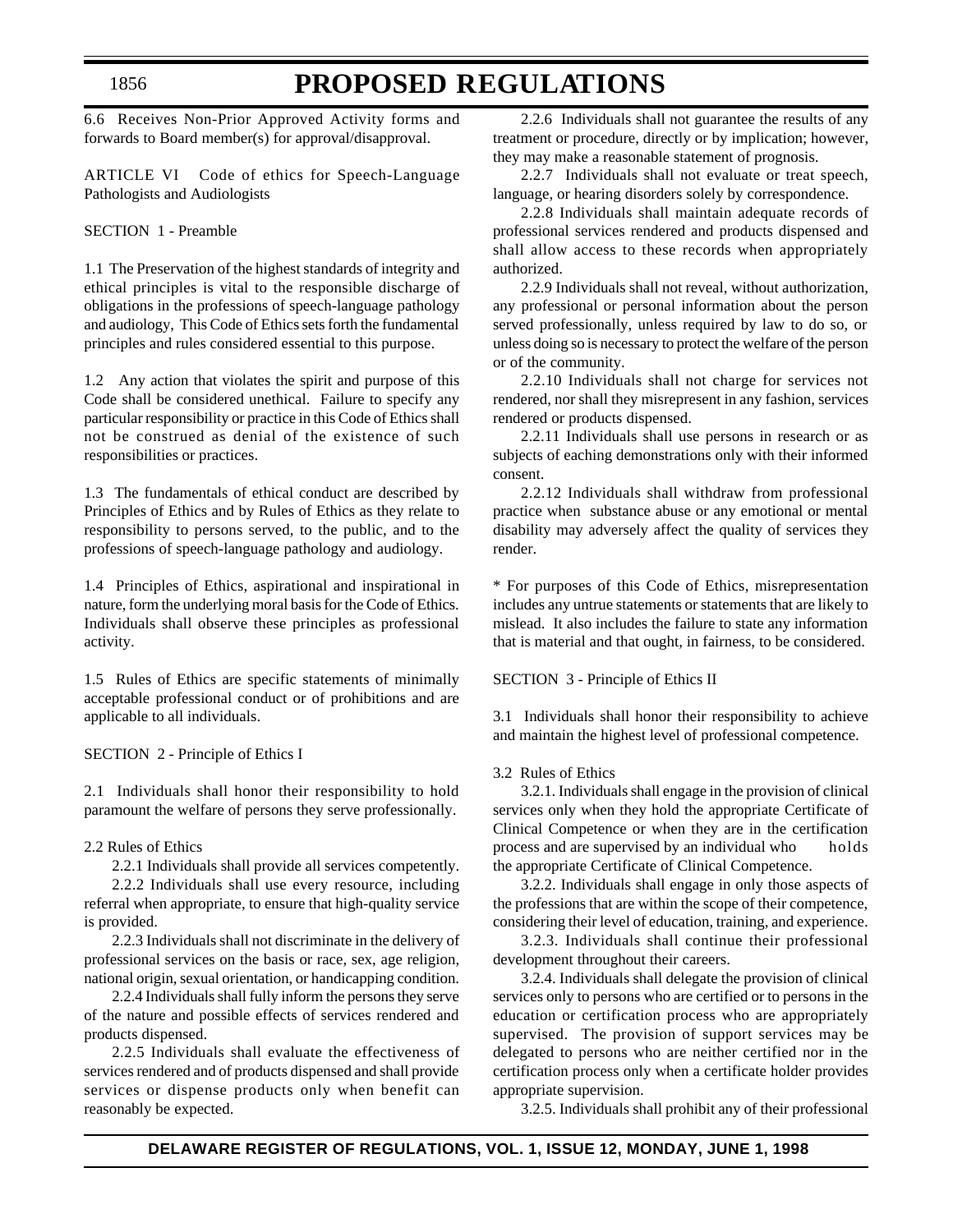staff from providing services that exceed the staff member's competence, considering the staff member's level of education, training, and experience.

3.2.6. Individuals shall ensure that all equipment used in the provision of services is in proper working order and is properly calibrated.

SECTION 4 - Principles of Ethics III

4.1 Individuals shall honor their responsibility to the public by promoting public understanding of the professions, by supporting the development of services designed to fulfill the unmet needs of the public, and by providing accurate information in all communications involving any aspect of the professions.

#### 4.2 Rules of Ethics

4.2.1. Individuals shall not misrepresent their credentials, competence, education, training, or experience.

4.2.2. Individuals shall not participate in professional activities that constitute a conflict of interest.

4.2.3. Individuals shall not misrepresent diagnostic information, services rendered, or products dispensed or engage in any scheme or artifice to defraud in connection with obtaining payment or reimbursement for such services or products.

4.2.4. Individuals' statements to the public shall provide accurate information about the nature and management of communication disorders, about the professions, and about professional services.

4.2.5. Individuals' statements to the public(advertising, announcing, and marketing their professional services, reporting research results, and promoting products)shall adhere to prevailing professional standards and shall not contain misrepresentations.

#### SECTION 5 - Principles of Ethics IV

5.1 Individuals shall honor their responsibilities to the professions and their relationships with colleagues, students and members of allied profession. Individuals shall uphold the dignity and autonomy of the professions, maintain harmonious interprofessional and intraprofessional relationships, and accept the professions' self-imposed standards.

#### 5.2 Rules of Ethics

5.2.1. Individuals shall prohibit anyone under their supervision from engaging in any practice that violates the Code of Ethics.

5.2.2. Individuals shall not engage in dishonesty, fraud, deceit, misrepresentation, or any form of conduct that adversely reflects on the professions or on the individual's fitness to serve persons professionally.

5.2.3. Individuals shall assign credit only to those who have contributed to publication, presentation, or product. Credit shall be assigned in proportion to the contribution and only with the contributor's consent.

5.2.4. Individuals' statements to colleagues about professional services, research results, and products shall adhere to prevailing professional standards and shall contain no misrepresentations.

5.2.5. Individuals shall not provide professional services without exercising independent professional judgment, regardless of referral source or prescription.

5.2.6. Individuals who have reason to believe that the Code of Ethics has been violated shall inform the Ethical Practice Board.

5.2.7. Individuals shall cooperate fully with the Ethical Practice Board in its investigation and adjudication of matters related to this Code of Ethics.

5.2.8. Individuals shall not discriminate in their relationships with colleagues, students and members of allied professions on the basis of race, sex, age, religion, national origin, sexual orientation, or handicapping condition.

ARTICLE VII Code of Ethics for Hearing Aid Dispensers

#### SECTION 1 - Code of Ethics

1.1 This is a Code of Ethics for those engaged in the testing of human hearing, and in the selection, counseling, fitting, dispensing and servicing of hearing instruments. This Code sets standards of professional integrity and practice, including relationships with patients/clients, colleagues and the general public.

1.2 Ethical principles are standards by which the profession and individual Hearing Aid Dispensers determine the propriety of their conduct. Adherence to these standards serve to assure public confidence in the integrity of the services of Hearing Aid Dispensers in this profession. It is incumbent on all Hearing Aid Dispensers to abide by all laws, or rules and regulations applicable to the dispensing of hearing aids in Delaware.

#### 1.3 Rules of Ethics

1.3.1 Individuals shall state only the true facts in public announcements and advertising of hearing aids and related products, and shall not, in any way, mislead or misrepresent in regard to their performance, appearance, benefits, elements, and use.

1.3.2 Individuals shall provide thorough and ethical consulting services when dispensing instruments, including the appropriate testing and fitting suitable for the patient/ client's particular type of hearing loss.

1.3.3 Individuals shall, at all times, provide the best possible service to the hearing impaired, offering counsel,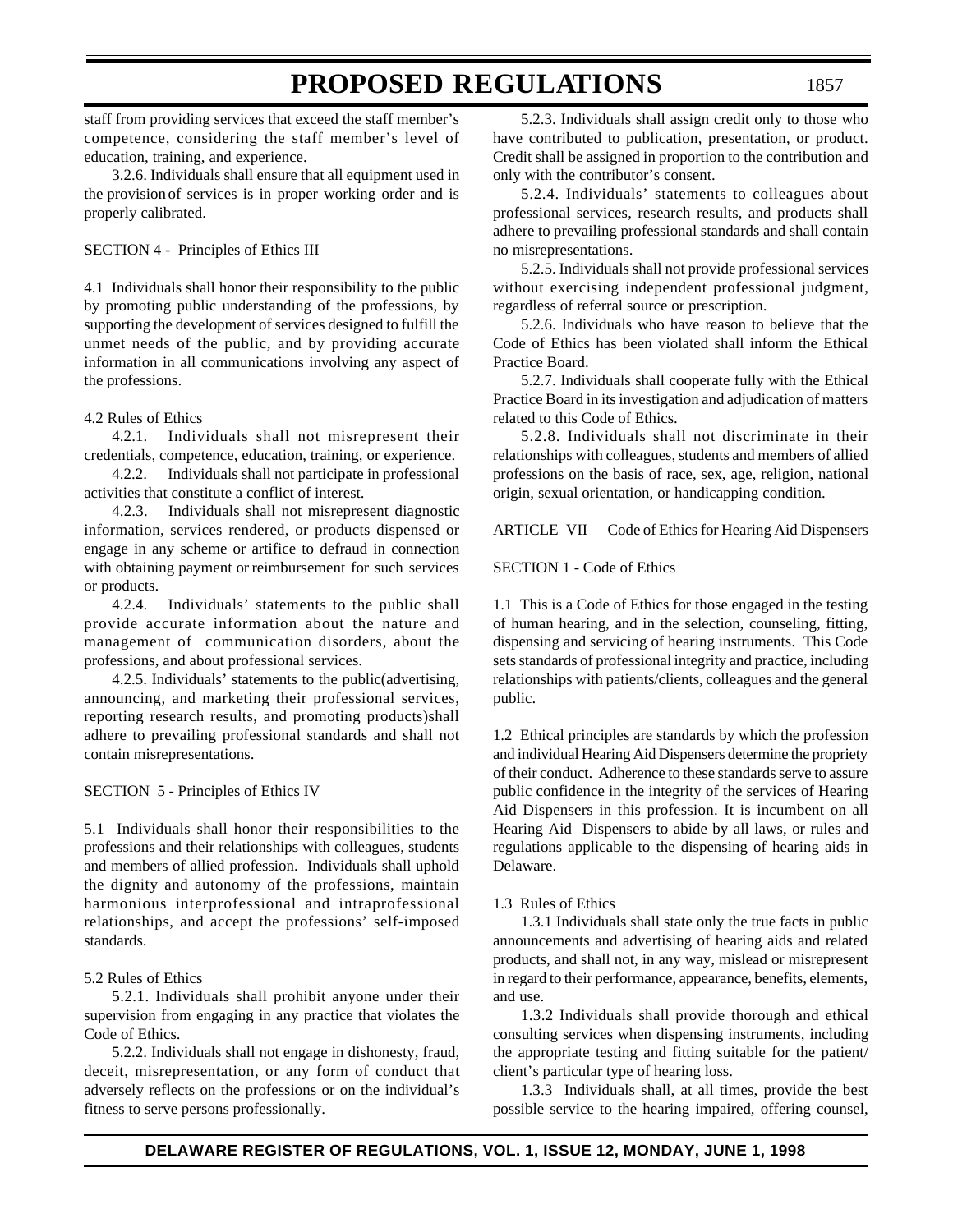# **PROPOSED REGULATIONS**

understanding and technical assistance contributing toward their deriving the maximum benefit from their hearing instruments.

1.3.4 Individuals shall constantly encourage and support research, cooperating with medical and other hearing health professionals and societies to employ the maximum accumulation of scientific knowledge and technical skills in the testing of human hearing for the selection, fitting and maintenance of hearing instruments.

SECTION 2 - Conduct and Relationship with Patient/Client

2.1 Hearing Aid Dispensers engaged in the practice of the testing of human hearing, and in the selection, counseling, fitting, dispensing and servicing of hearing instruments, shall hold paramount the welfare of the patient/client.

SECTION 3 - Continuing Education

3.1 Hearing Aid Dispensers shall engage and participate in continuing education during each year of active practice in the best interest of the patient/client and professional development.

SECTION 4 - Referral

4.1 Hearing Aid Dispensers shall utilize all resources available, including referral to other specialists as needed.

#### SECTION 5 - Services Rendered

5.1 Hearing Aid Dispensers shall accept and seek full responsibility for the exercise of judgment within their area of expertise. These services include the testing of human hearing, and the selection, counseling, fitting, dispensing and servicing of hearing instruments.

5.2 Hearing Aid Dispensers shall not guarantee outstanding results from the use of hearing instruments, products, services or counseling when such is not the case. They shall exercise caution not to mislead persons to expect results that cannot be predicted.

SECTION 6 - Confidential Aspects of Patient/Client Relations

6.1 Hearing Aid Dispensers shall hold in professional confidence all information and professional records concerning a patient/client and use such data only for the benefit of the patient/client or as the law demands.

SECTION 7 - Conduct in Regard to Colleagues and Hearing Health Care Professions

7.1 Hearing Aid Dispensers shall keep the welfare of the

patient/client uppermost at all times. They shall avoid personal invective directed toward professional colleagues or members of hearing health care professions. They shall conduct themselves at all times in a manner which will enhance the status of the profession. They shall be supportive to individuals and organizations with whom they are associated to their mutual benefit. They shall not agree to practice under terms or conditions which tend to interfere with or impair the proper exercise of their professional judgment and skill, which tend to cause a deterioration in the quality of service, or which require consent to unethical conduct.

SECTION 8 - Maintenance of Records

8.1 Hearing Aid Dispensers shall initiate and maintain records of service provided to patients/clients. All laws, or rules and regulations pertaining to keeping of records shall be carefully observed.

SECTION 9 - Fees and Compensation

9.1 Hearing Aid Dispensers shall not participate with other health professionals or any other person in agreements to divide fees or to cause financial or other exploitation when rendering professional services.

SECTION 10 - Delay in Providing Services

10.1 Hearing Aid Dispensers shall not delay furnishing care to patients/clients served professionally, without just cause.

SECTION 11 - Discontinuance of Services

11.1 Hearing Aid Dispensers shall not discontinue service to patients/clients without providing reasonable notice of withdrawal, and satisfying all contractual agreements.

SECTION 12 - Responsibility of The Profession and Colleagues

12.1 Hearing Aid Dispensers have the duty to observe all laws, rules and regulations, applicable to the dispensing of hearing aids, to uphold the dignity and honor of the profession and to accept its ethical principles. They shall not engage in any activity that will bring discredit to the profession and shall expose, without fear or favor, illegal or unethical conduct in the profession.

12.2 In the event it appears that a Hearing Aid Dispenser is in violation of this Code, fellow Hearing Aid Dispensers are encouraged to report the circumstances to the Board.

12.3 Hearing Aid Dispensers holding an appointed position in the State or Provincial Chapter, shall not use such a position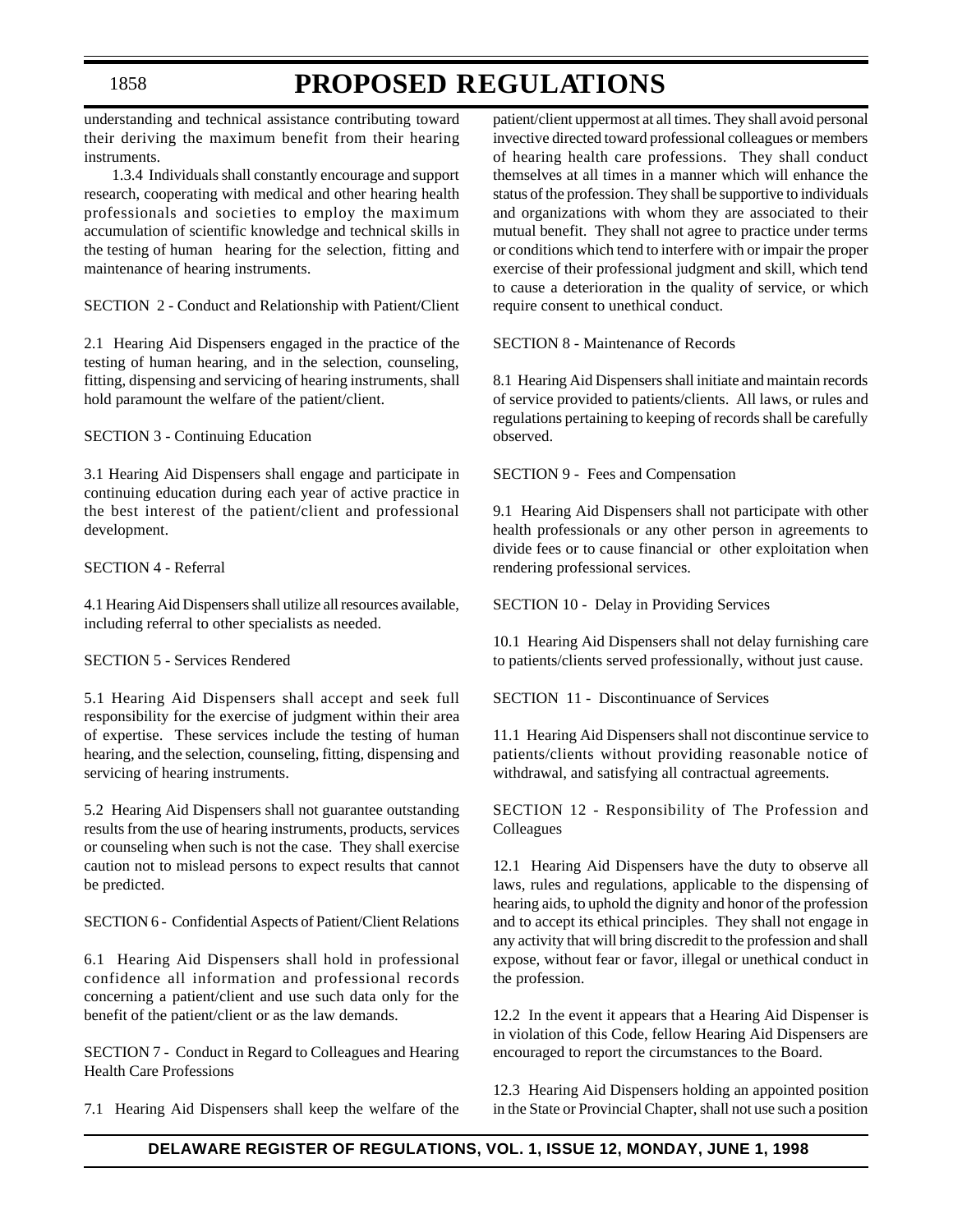<span id="page-25-0"></span>for self-aggrandizement.

SECTION 13 - Advertising

13.1 Hearing Aid Dispensers who choose to advertise services shall use only material considered ethical and complying with laws, or rules and regulations governing advertising.

13.2 Hearing Aid Dispensers shall endorse the following statement of principles that assures protection of the hearing impaired and the public in general.

13.2.1 TRUTH-Advertising shall tell the truth, and shall reveal significant facts, the concealment of which would mislead the public, and shall not dispense any product or part there of, representing that it is new, unused, or rebuilt, when such is not the fact.

13.2.2 RESPONSIBILITY-Advertisers shall be willing and able to provide substantiation of claims made.

13.2.3 TASTE AND DECENCY-Advertising shall be free of statements, illustrations, or implications which are offensive to good taste or public decency.

13.2.4 DISPARAGEMENT-Advertising shall offer merchandise or service on its merits, and shall refrain from attacking competitors or disparaging their products, services or methods of doing business.

13.2.5 BAIT ADVERTISEMENT-Advertising shall offer only merchandise or services which are readily available for purchase during the advertised period at the advertised price; it is unethical for any Hearing Aid Dispenser to advertise a particular model or kind of instrument to obtain prospects for the sale of a different model or kind of instrument than that advertised, or to imply a relationship with a manufacturer or trade name that does not exist.

13.2.6 GUARANTEES AND WARRANTIES-Advertising of guarantees and warranties shall be explicit. Advertising of any guarantee or warranty shall clearly and conspicuously disclose its nature and extent, the manner in which the guarantor or warrantor will perform, and the identity of the guarantor or warrantor. It is unethical to use, or cause to be used, any guarantee or warranty which is false, misleading, deceptive, or unfair whether in respect to the quality, construction, serviceability, performance, or method of manufacture of any industry product, or in respect to the terms and conditions of refund of purchase price thereof, or in any other respect.

#### SECTION 14 - Standards

Maintenance of high standards by all Hearing Aid Dispensers is in the best interest of persons served professionally, Hearing Aid Dispensers and the profession.

14.1 It shall be unethical for Hearing Aid Dispensers to willfully and knowingly violate any law or rule or regulation applicable to the dispensing of hearing aids.

14.2 It shall be unethical to use such terms or to use any abbreviation of such terms as doctor, physician, otologist, certified hearing aid audiologist, clinical audiologist, medical audiologist, research audiologist, industrial audiologist, when such is not the fact.

14.3 It shall be unethical to use any symbol or depiction which connotes the medical profession.

14.4 It shall be unethical to use any terms that may reasonably be said to confuse the public that a private business practice has some relationship to a governmental or nonprofit medical, educational or research institution.

SECTION 15 - Discrimination

15.1 Hearing Aid Dispensers shall not discriminate in the delivery of professional services on the basis or race, national origin, religion, sex, age, marital status, sexual orientation, or handicapping condition.

### **DEPARTMENT OF ADMINISTRATIVE SERVICES DIVISION OF PROFESSIONAL REGULATION**

### **[DELAWARE](#page-3-0) COUNCIL ON REAL ESTATE APPRAISERS**

Statutory Authority: 24 Delaware Code, Section 2934(a) (24 **Del.C.** 2934(a))

The Delaware Council on Real Estate Appraisers proposes to repeal the existing rules and regulations and adopt new rules and regulations in accordance with 24 Del. C. Section 2934 (b)(1).

A public hearing will be held on Tuesday, July 21, 1998 at 9:30 a.m. in the Cannon Building, Conference Room "A", 861 Silver Lake Boulevard, Dover, Delaware.

Anyone desiring a copy of the proposed rules and regulations may obtain same from the Council office, Division of Professional Regulation, Cannon Building, Suite 203, 861 Silver Lake Boulevard, Dover, Delaware 19904. Written comments should be submitted to the Council office at the above address on or before July 21, 1998. Those individuals wishing to make oral comments at the public hearing are requested to notify the Council office at (302) 739-4522, ext. 205.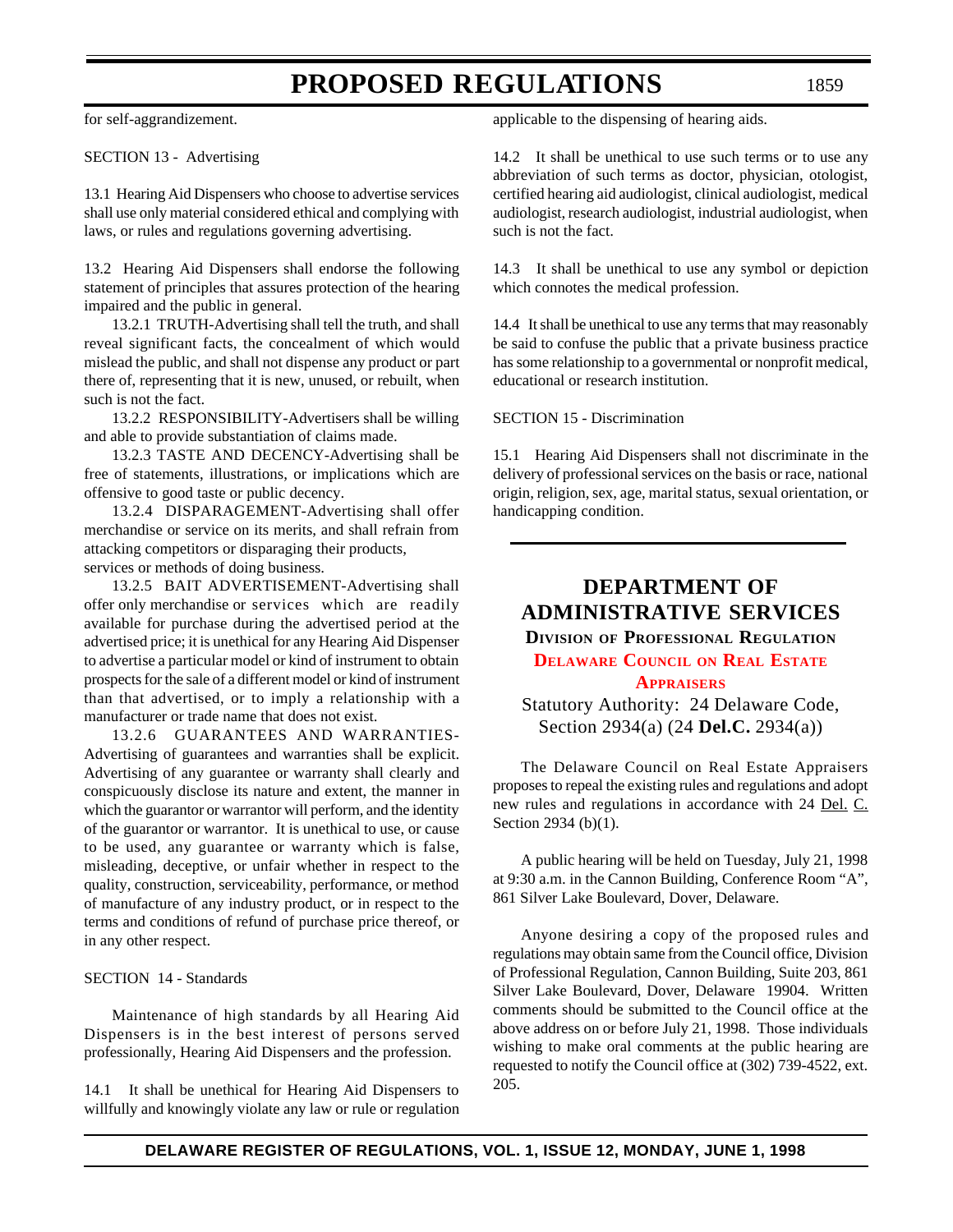### **PROPOSED REGULATIONS**

#### **SYNOPSIS**

The Delaware Council on Real Estate Appraisers proposes to repeal the existing rules and regulations and adopt new rules and regulations in accordance with 24 Del. C. Section 2934(b)(1). The proposed rules and regulations will set forth the qualifications required for appraiser licensure and certification, renewal of licensure and certification, continuing education, examination, general appraisal practice and standard appraisal practice (including supervision of trainees and advertising), and the procedures for filing complaints and conducting investigations.

#### EXISTING RULES AND REGULATIONS OF THE DELAWARE COUNCIL ON REAL ESTATE APPRAISERS

#### SECTION I APPLICATION FOR APPRAISER LICENSE OR CERTIFICATE

#### 1.01.APPLICATION

A person who wishes to file an application for a real property appraiser license or certificate may obtain the required form upon request to the Council. In general, the form calls for information such as the applicant's name and address, the applicant's social security number, places of residence and employment, experience, education, and such other information as may be necessary to identify the applicant and determine his/her qualifications and fitness for licensure or certification.

#### 1.02FILING AND FEES

A. Properly completed applications must be received in the Council's office or postmarked not later than sixty days prior to the scheduled examination which the applicant wishes to take and must be accompanied by the appropriate fee. Once the application has been filed and processed, the application fee may not be refunded.

B. There will be a fee charged for the following:

1. Initial application for appraiser trainee license

2. Initial application for licensed real property appraiser license

3. Initial application for certified general real property appraiser certificate

4. Initial application for certified residential real property appraiser certificate

- 5. Renewal fee
- 6. Duplicate license and certificate fee
- 7. Inactive status fee
- 8. Roster fee
- 9. Printing fee

10. Federal Appraiser Registry Fee

Fees are set each year by the Division of Professional Regulation.

C. Payment of application fees shall be made by certified check, bank check, or money order, payable to the State of Delaware, and mailed to the Delaware Council on Real Estate Appraisers, P. 0. Box 1401, Margaret O'Neill Building, Dover, Delaware, 19903. For further information, please contact the Administrative Assistant to the Council at 302-739-4522.

#### SECTION 2 - APPRAISER LICENSING AND **CERTIFICATION**

#### 2.01QUALIFICATIONS FOR APPRAISER LICENSURE AND CERTIFICATION

A. Applicants for certification as a state certified general or residential real property appraiser must satisfy the Council on Real Estate Appraisers Rules and Regulations qualification requirements stated in Chapter 29, Title 24, Section 2934, Delaware Code, which adopts by reference "Title XI of the Financial Institutions Reform, Recovery, and Enforcement Act of 1989, and any subsequent amendments thereto or any regulations promulgated thereunder" and "qualification criteria established by the Appraiser Qualifications Board of the Appraisal Foundation and any subsequent amendments thereto."

B. Applicants for licensure as a state licensed real property appraiser shall meet the following minimum qualifications:

1. The education and exam requirements are successful completion of 90 classroom hours of education on real estate matters satisfactory to the Council, including classroom hours on the topic of the Code of Professional Ethics and Uniform Standards of Professional Appraisal Practice and passing the licensed real property appraiser exam.

2. The experience requirement is two thousand (2,000) hours. One thousand five hundred (1,500) hours must be in appraisal experience as defined by the Appraisal Qualifications Board in their appraisal qualifications criteria. The other 500 hours of experience can be in the following categories: real estate sales experience, property management and real estate leasing. ( Rule 2.01 B. 1 and 2 effective 1/1/ 96)

C. Applicants for licensure as a state licensed appraiser trainee shall have successfully completed a minimum of 45 classroom hours of education on real estate matters satisfactory to the Council, including classroom hours on the topic of the Code of Professional Ethics and Uniform Standards of Professional Appraisal Practice.

D. Guidelines for Qualifying Mass Appraisal Experience The Delaware Council on Real Estate Appraisers ("Council") has developed an application for ad valorem tax assessors to qualify mass appraisal experience toward licensure or certification.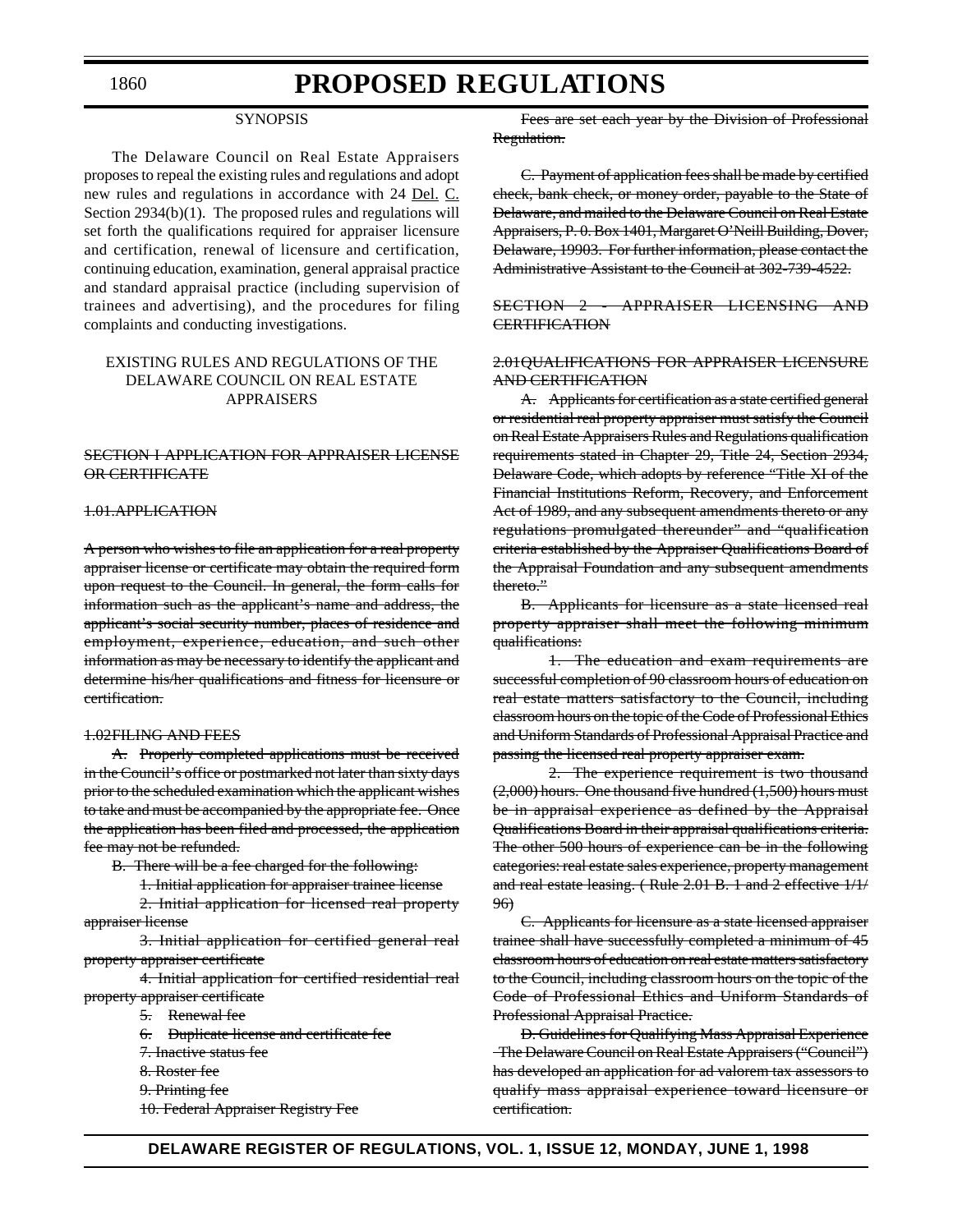The application is different than the application for independent fee appraisers, and, therefore, the Council has prepared this document as supplemental explanation of the mass appraisal experience guidelines set forth in the Tax Assessor's Application for Real Estate Appraiser License or Certificate.

The State of Delaware under Chapter 24, Subchapter II. Regulation of Real Estate Appraisers, Subsection 2932, subparagraph (c), sets forth specifically:

"(c) The Council on Real Estate Appraisers is required to include in its regulations educational experience, and testing requirements for licensure and certification of real estate appraisers that ensure protection of the public interest. Educational experience and testing requirements for certified and licensed appraisers must specifically meet the criteria established under Title XI of the Financial Institutions Reform Recovery Act of 1989, Public Law 101-73 [12 U.S.C. & 1822a et seq.], and any subsequent amendments thereto or any regulations promulgated thereunder. (67 Del Laws, c. 381 ss 1; 68 Del. Laws, c. 140, ss 5-7, 15.)"

Further, The Appraiser Qualifications Board of the Appraisal Foundation has issued as additional explanation "Interpretations/Clarifications" to accompany the qualifying criteria for appraiser licensure and certification, which specifically sets forth:

"Experience credit should be awarded to ad valorem appraisers who demonstrate that they (1) use techniques to value properties similar to those used by appraisers and  $(2)$ effectively use the appraisal process.

Components of the mass appraisal process that should be given credit are highest and best use analysis, model specification (developing the model), and model calibration (developing adjustments to the model). Other components of the mass appraisal process by themselves, shall not be eligible for experience credit.

Mass appraisals shall be performed in accordance with USPAP Standard 6."

In order to evaluate the experience qualifications of ad valorem tax assessors with mass appraisal experience, the Council will review such applications considering the above - mentioned criteria, and shall review work samples for compliance with USPAP Standard 6.

It is important to note that any individual appraisal reports prepared in conformity with USPAP Standards 1 and 2 are fully creditable as appraisal experience using the hourly scheme set forth in the category for Full Appraisals in the Real Property Tax Assessor's Application for Real Estate Appraiser License or Certificate.

Such reports are often prepared by ad valorem appraisers for defense of value work. Ad valorem appraisers are encouraged to apply for experience credit for full appraisals as well as for mass appraisal experience.

An hour of experience is defined as actual verifiable time spent performing tasks in accordance with the Council Rules and Regulations.

USPAP Standard 6 sets forth in detail the required work and the reporting of that work for ad valorem tax purposes. Unlike the fee appraiser who prepares and signs a report for each value estimate, the ad valorem appraiser typically prepares analyses and reports that support the appraisals for groups of properties. These efforts are focused on the specification and calibration of models (validation schedules) for these groups of properties.

Mass appraisal experience hours are awarded for completing appraisals pursuant to the USPAP Standard 6. Currently, a minimum of 2,000 hours over a two (2) - year period is required for all applicants for licensure or certification. A minimum of 1,000 hours must be obtained in non-residential valuation if applying for the General Certification. The State of Delaware has the same qualification criteria as published by the Appraiser Qualifications Board of the Appraisal Foundation.

As stated in the Real Property Tax Assessor's Application for Real Estate Appraiser License or Certificate, applicants seeking mass appraisal experience credit must demonstrate their experience using one of the following options:

A. Develop the mass appraisal system (model specification and calibration that includes highest and best use analysis) or;

B. Adjust an existing mass appraisal system to local market conditions (model calibration that includes highest and best use analysis).

1. Data collection for purposes of mass appraisal, defined as the on-site collection of property characteristics, is not by itself creditable as appraisal experience. However, as part of mass appraisal model specification and/or calibration, the applicant accepts responsibility for the accuracy of market (sales) data used to develop and/or calibrate the models. Therefore, it is important that the applicant have a working familiarity with the range of properties in the sales sample and thus creditable experience is allowed for sales verification work in conjunction with the mass appraisal model specification/calibration process.

2. The applicant must have a documented data collection manual that specifies how each property characteristic was measured. For each property characteristic that influences the final value for any property, a complete specification of the variable must be available in the mass appraisal model (schedule) documentation. This documentation must detail how each property characteristic influences value and it must provide a basis in terms of market evidence for using these characteristics.

3. If the applicant is using an existing mass appraisal system, either mass appraisal vendor supplied or a commercial cost service, documentation must exist which supports how the valuation systems was calibrated to local market conditions. If the cost approach is used, documentation must exist which illustrates the extraction of depreciation schedules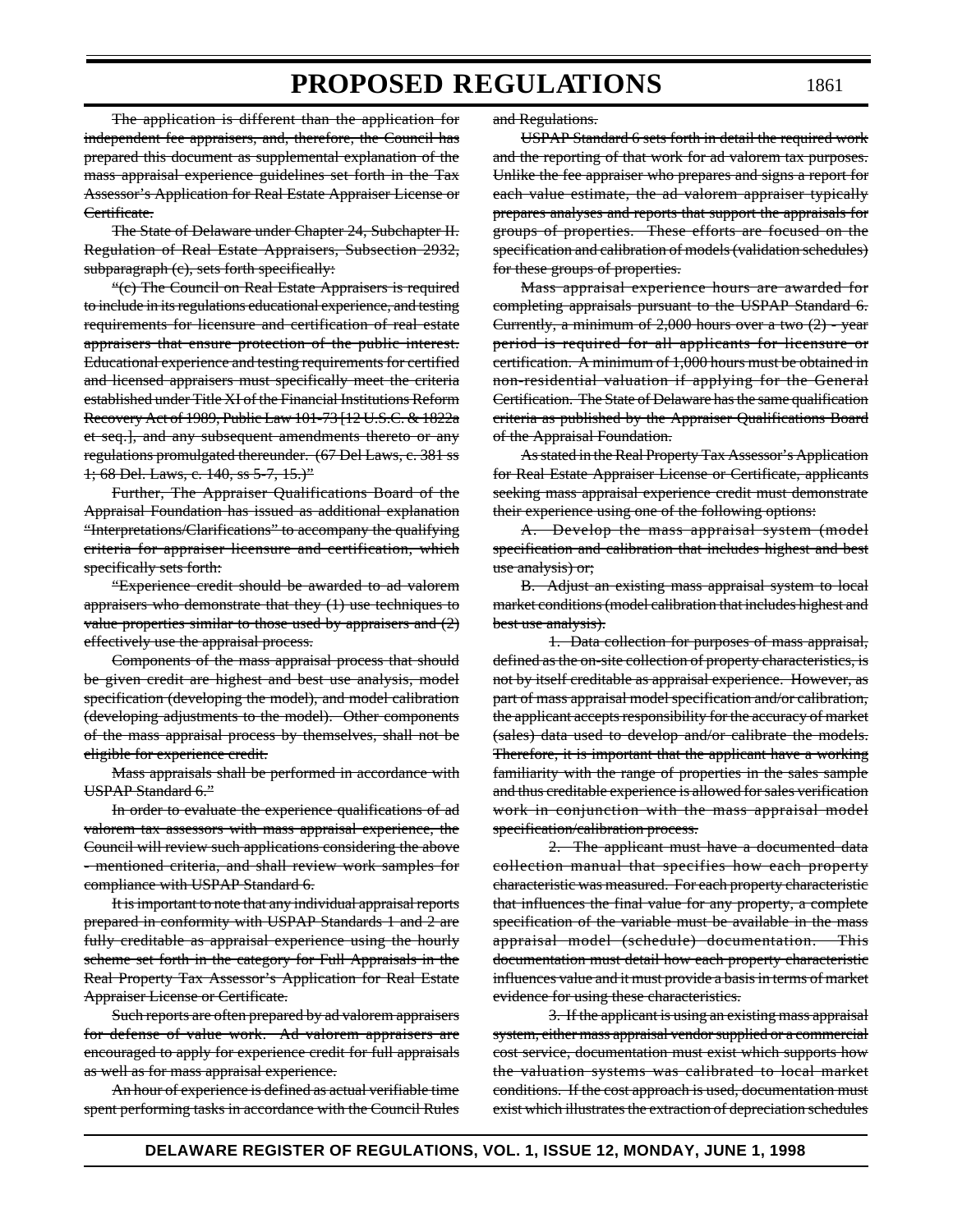### **PROPOSED REGULATIONS**

#### from local market analysis.

4. If the applicant develops the mass appraisal model (schedule) specification, evidence derived directly from the local market must be available that supports the use of each property characteristic. For property characteristics included in the model that have a marginal influence on value (items generally included for public relations purposes), such items should be specifically identified and their contribution to value detailed.

#### Mass Appraisal Experience Log

Applicants seeking mass appraisal experience credit must complete the attached Mass Appraisal Experience Log. Use the key on the Mass Appraisal Experience Log form for creditable experience. The information included in each column is as follows:

| Date of Activity | State the specific dates of the activity. If a |
|------------------|------------------------------------------------|
|                  | range of dates is appropriate be sure that     |
|                  | the activity occurred continuously over that   |
|                  | period. (Example: March 23-24, 1992)           |
| Value Date       | Applicants applying for ad valorem, mass       |
|                  | appraisal experience completed in              |
|                  | Delaware must list the month and year of       |
|                  | the valuation date.                            |
| Property Class   | Use the key on the form for identifying the    |
|                  | property type.                                 |
|                  | 1. Residential (less than 5 units)             |
|                  | 2. Multi - Family 2 - 4 Units                  |
|                  | 3. Commercial                                  |
|                  | 4. Industrial (including special purpose       |
|                  |                                                |

properties)

- City/Town Municipality where the mass appraisal work wasused to generate appraisals.
- Type of Activity Use the key on the form for identifying the property type. The creditable type of activity are listed as follows:

A. Highest and Best Use Analysis - Detail analysis used to determine highest and best use of a site both as if vacant and as developed.

B. Model Specification - Development of the valuation schedules; such documentation should include the approach to value (cost, market or income), identification of how factors (property characteristics) were selected, the quantification of these factors (dollar or percentage adjustments) and how the relationship between and among the factors was determined.

C. Model Calibration - Adjusting the valuation schedules using the generally accepted techniques, such documentation should include any statistical analyses

employed to set unit prices and percentage adjustments.

Hours Only the actual working hours on the associated activity are creditable. Only time specifically spent on the activity is creditable. Working full - time on a revaluation project does not automatically translate into 40 hours per week of creditable appraisal experience. The applicant must be precise in detailing the activities and when they took place. In evaluating the number of hours of credit requested, any unusual number of hours of credit requested, any unusual number of hours claimed for a particular activity may result in further review of the supporting documentation. NOTE THAT DATA COLLECTION AND FIELD REVIEW ACTIVITIES BY THEMSELVES ARE NOT CREDITABLE EXPERIENCE. Position Title Eist your position at the time of activity.

Documentation State the physical location of the

Location documentation which details each activity for which experience credit is requested. It is advisable to secure copies of any documentation not in your possession prior to applying for experience credit. THE APPLICANT IS RESPONSIBLE FOR THE PRODUCTION OF THIS DOCUMENTATION. Therefore, it is important that the applicant claim credit only for the activities for which documentation can be immediately produced.

Upon request the applicant may be asked to submit sworn statements from witnesses who can verify their claimed experience. (Rule 2.01 D. effective 11/14/95)

#### 2.02 QUALIFICATIONS FOR EXAMINATION

The Council shall review each application to determine whether the applicant is qualified to sit for the examination. Such review shall consider the applicant's education and whether the applicant has been convicted of a felony, substance abuse or fraud within the last five years preceding the date of application. If the applicant meets the education requirement for the license or certificate applied for and has not been convicted of a felony, substance abuse or fraud within the last five years preceding the date of application, the applicant shall be entitled to take the appropriate examination.

#### 2.03 LICENSE AND CERTIFICATE RENEWAL

A. In November of each odd number year, the Division of Professional Regulation will send renewal notices to the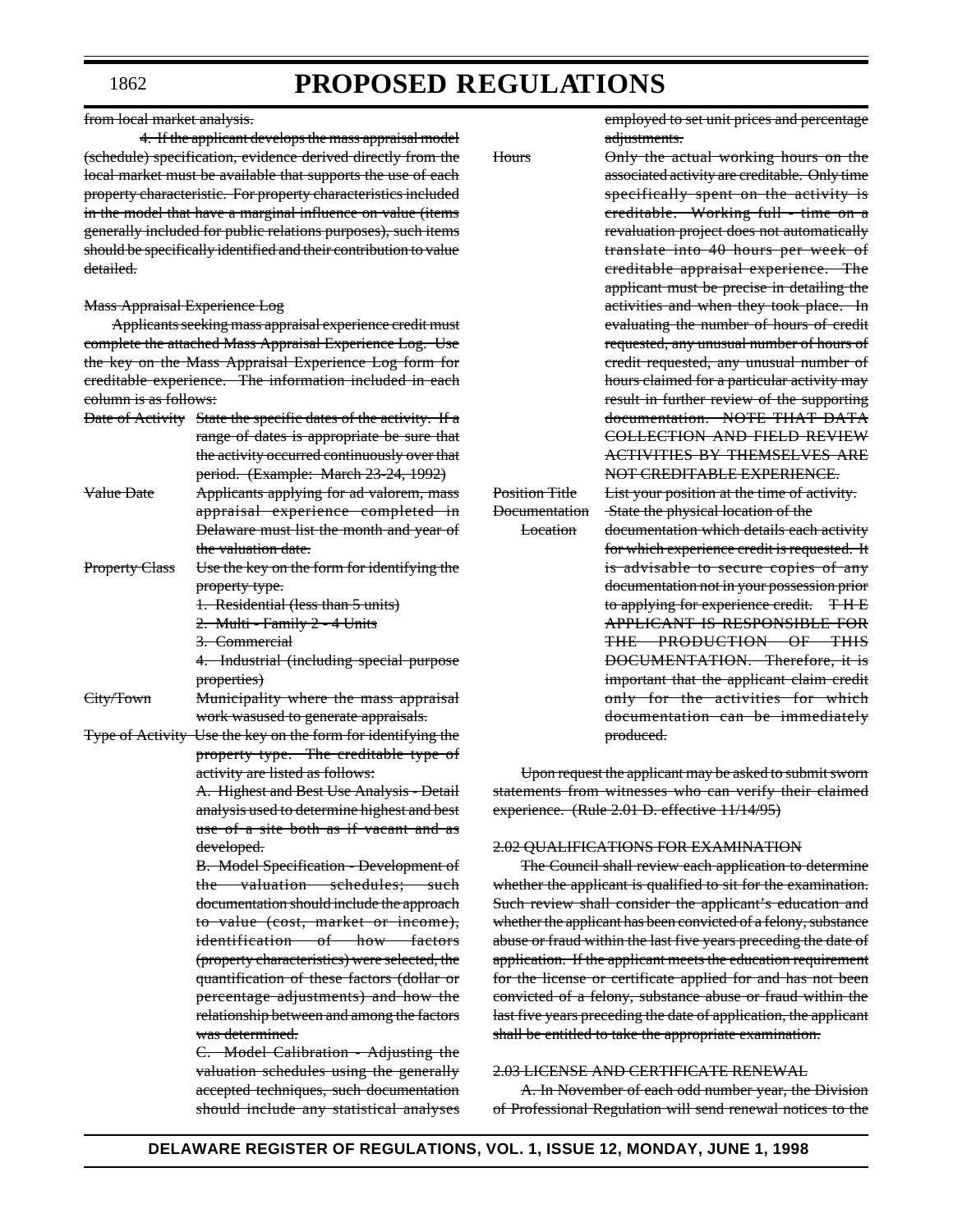home address of all licensed and certified appraisers. Certificates and licenses will expire on December 31st of each odd number year.

B. As a condition of renewal, all licensees and certificate holders, either active or inactive, resident or nonresident, shall be required to satisfy the continuing education requirements set forth in rule 2.04 of this Section.

C. Any person who acts or holds himself/herself out as a state licensed or state certified real property appraiser while his/her appraiser license or certificate is expired will be subject to disciplinary action and penalties as described in Chapter 29, Title 24, of the Delaware Code.

#### 2.04 CONTINUING EDUCATION

A. As a prerequisite to renewal of a real property appraiser license or certificate, the licensee or certificate holder shall present evidence satisfactory to the Council of having completed, during the immediately preceding two (2) years, the number of classroom hours of instruction, approved by the Council as set by the Appraiser Qualifications Board (AQB) as from time to time amended, as provided by 24 Del. C. Section 2934 (c).

B. As a prerequisite to renewal of a license, certificate and trainee license, a seminar dealing with updating of USPAP (Uniform Standards of Professional Appraisal Practice), or a seminar dealing with USAP shall be required each license period. A minimum of four (4) hours will be required. The seminars must be approved by the Council. (Rule 2.04 A. and B effective 1/1/96)

#### 2.05 INACTIVE STATUS

A. A licensee or certificate holder may request to be placed on inactive status for a period not to exceed two (2) years. Such request shall be directed to the Council and shall be in writing. Upon written request to the Council, a licensee or certificate holder shall be placed on inactive status for a period not to exceed two (2) years. The Council may grant extensions if the licensee or certificate holder shows due cause.

B. A licensee or certificate holder on inactive status shall not be entitled to act as a state licensed or state certified real property appraiser. However, in order to continue to hold an appraiser license or certificate, a licensee or certificate holder on inactive status must renew his license or certificate, including payment of the prescribed renewal fee and completion of all continuing education.

C. A licensee or certificate holder on inactive status may request to be returned to active status at any time. Such request shall be directed to the Council and shall be in writing. Upon written request to the Council and payment of all necessary fees, a licensee or certificate holder on inactive status shall be returned to active status. (Rule 2.05 A, B, and C effective 5/  $H/95$ 

D. The Council may take disciplinary action against a licensee or certificate holder on inactive status.

#### 2.06 EXPIRED LICENSE OR CERTIFICATE

A. Expired real property appraiser licenses and certificates may be reinstated within twelve (12) months after expiration upon proper application and payment of the renewal fee plus a late filing fee as set by the Division of Professional Regulation.

B. Licenses and certificates expired for more than twelve (12) months may be considered for reinstatement upon proper application, payment of the renewal fee plus late filing fee and provision of proof of having obtained continuing education equal to the total number of classroom hours that would have been required had the license or certificate been continuously renewed.

#### 2.07 PAYMENT OF LICENSE AND CERTIFICATE FEES

Checks in payment of real property appraiser license and certificate fees which are returned unpaid shall be considered cause for license or certificate denial, suspension, or revocation.

#### 2.08 DUPLICATE LICENSE OR CERTIFICATE FEE

A licensee or certificate holder may, by submitting a written request to the Council and paying the appropriate fee as set by the Division of Professional Regulation, obtain a duplicate real property appraiser license or certificate or pocket card to replace an original license certificate or pocket card which has been lost, damaged, or destroyed, or if the name of the licensee or certificate holder has been lawfully changed. An official copy (notarized) of a marriage license, divorce decree or court order of a name change must accompany a request for a change of name.

#### 2.09 FEDERAL APPRAISER REGISTRY

Licensees and certificate holders are required to be enrolled in the federal roster or registry of state licensed and state certified real property appraisers. The fee established for that purpose shall be paid annually by the licensed or certificate holder to the State of Delaware.

#### SECTION 3 - APPRAISER EXAMINATIONS

#### 3.01TIME AND PLACE

A. Examinations for real property appraiser licenses and certificates will be scheduled at such times and places as determined by the Council. Applicants will be scheduled for examination based on the date of application filing in accordance with the Council's published schedule of examination dates and application filing dates. Applicants will be given written notice of when and where to appear for examination.

B. Except as provided in Paragraph C of this Rule, an applicant who has been scheduled for a particular examination date will not be rescheduled for a later examination date unless a written request to be rescheduled is made at least fifteen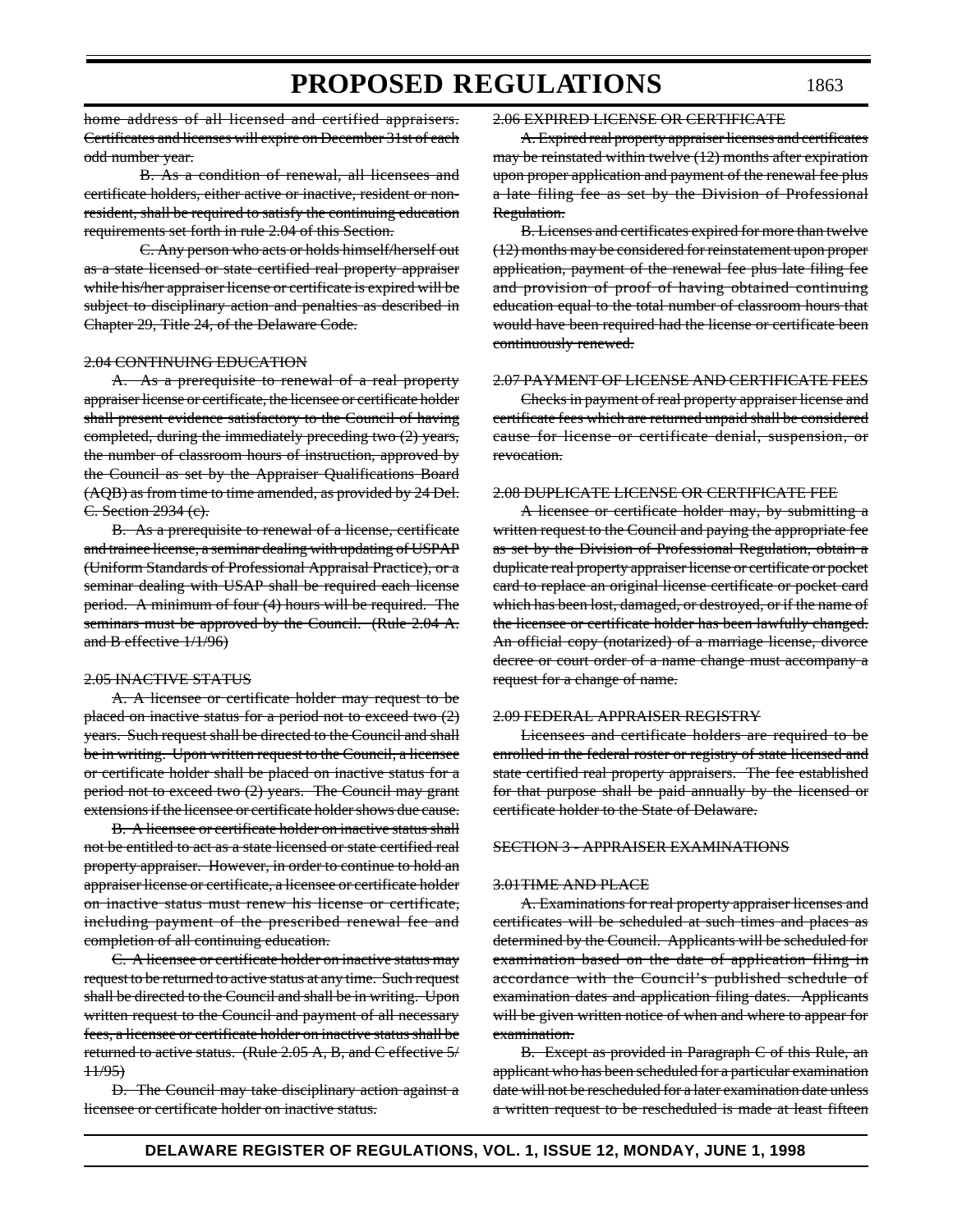### **PROPOSED REGULATIONS**

(15) days in advance of the scheduled examination date.

C. An applicant may be granted an excused absence from a scheduled examination if he/she provides evidence satisfactory to the Council that his/her absence was the direct result of an emergency situation or condition which was beyond the applicant's control and which could not have been reasonably foreseen by the applicant. A request for an excused absence must be promptly made in writing and must be supported by appropriate documentation verifying the reason for the absence. A request for an excused absence received more than fifteen (15) days after the examination date will be denied unless the applicant was unable to file a timely request due to the same circumstances that prevented the applicant from taking the examination.

#### 3.02EXAMINATION

A. Applicants for licensure as a state licensed real property appraiser and for certification as a state certified residential or general real property appraiser shall successfully complete the Uniform State Certification/Licensing Examination or its equivalent as endorsed by the Appraiser Qualifications Board. The prerequisites to sit for the applicable examination is completion of the education/classroom hour requirement and not having been convicted of a felony, substance abuse or fraud within the last five years preceding the date of application. However, the experience requirement for the applicable classification must be met before the applicable license/certification is granted/issued. Should the experience requirement be met within two  $(2)$  years from the date of successful completion of the examination, the examination will be considered valid. Should the experience requirement not be met within the two (2) year period, the examination will be considered invalid and it will be necessary to re-apply and pay the required fee as if no examination had been taken.

#### 3.03 RE-EXAMINATION

If an applicant for a real property appraiser license or certificate fails to pass the examination, he/she shall make written request to the Council, accompanied by the appropriate fee, in order to be scheduled for another examination.

#### 3.04 CHEATING AND RELATED MISCONDUCT

Applicants shall not cheat or attempt to cheat on an examination by any means, including both giving and receiving assistance, and shall not communicate in any manner for any purpose with any person other than an examination supervisor during an examination. Violation of this Rule shall be grounds for dismissal from an examination, invalidation of examination scores, and denial of a real property appraiser license or certificate, as well as for disciplinary action if the applicant holds an appraiser license or certificate.

#### 3.05 CONFIDENTIALITY OF EXAMINATION

Licensing and certification examinations are the exclusive

property of the Assessment Systems, Inc. and are confidential. No applicant, licensee, or certificate holder shall obtain, attempt to obtain, receive, or communicate to other persons examination questions. Violation of this Rule shall be grounds for denial of a real property appraiser license or certificate if the violator is an applicant and for disciplinary action if the violator holds an appraiser license or certificate.

#### 3.06 EXAMINATION RESULTS

The passing scores on the examination shall be the scores recommended as passing by Assessment Systems, Inc., or the successor agency or company then contracted by the Division of Professional Regulation for administering the Uniform State Certification/Licensing Examination or its equivalent as endorsed by the Appraiser Qualifications Board. (Rule 3.06 effective  $5/11/95$ 

#### SECTION 4 - GENERAL APPRAISAL PRACTICE

#### 4.01USE OF TITLES

A. A state licensed real property appraiser shall utilize the term "state licensed real property appraiser," a state certified residential real property appraiser shall utilize the term "state certified residential real property appraiser," and a state certified general real property appraiser shall utilize the term "state certified general real property appraiser" when performing and signing appraisals. The terms "certified" or "licensed" shall not be used in connection with appraisals or appraisers in any other form. A state licensed appraiser trainee shall use the term "state licensed appraiser trainee,, and shall only co-sign appraisals along with a state licensed or state certified real property appraiser. Approved abbreviations are as follows:

> DE Cert Gen followed by the certification number, DE Cert Res followed by the certification number, DE Lic Appr followed by the license number,

DE Appr Trainee followed by the license number. B. Licensure or certification as a real property appraiser is granted only to persons and does not extend to a business entity.

#### 4.02DISPLAY OF LICENSES AND CERTIFICATES

A. The real property appraiser license or certificate of a state licensed or state certified real property appraiser shall be prominently displayed at the appraiser's place of business. Pursuant to Rule 4.06 the license or certificate of the designated appraiser and the license or certificate of each licensee or certificate holder engaged in real estate appraisal activities at the office of the designated appraiser shall be prominently displayed at such office.

B. The biennial license or certificate renewal pocket card issued by the Council to each state licensed or state certified real property appraiser shall be retained by the licensee or certificate holder as evidence of licensure or certification.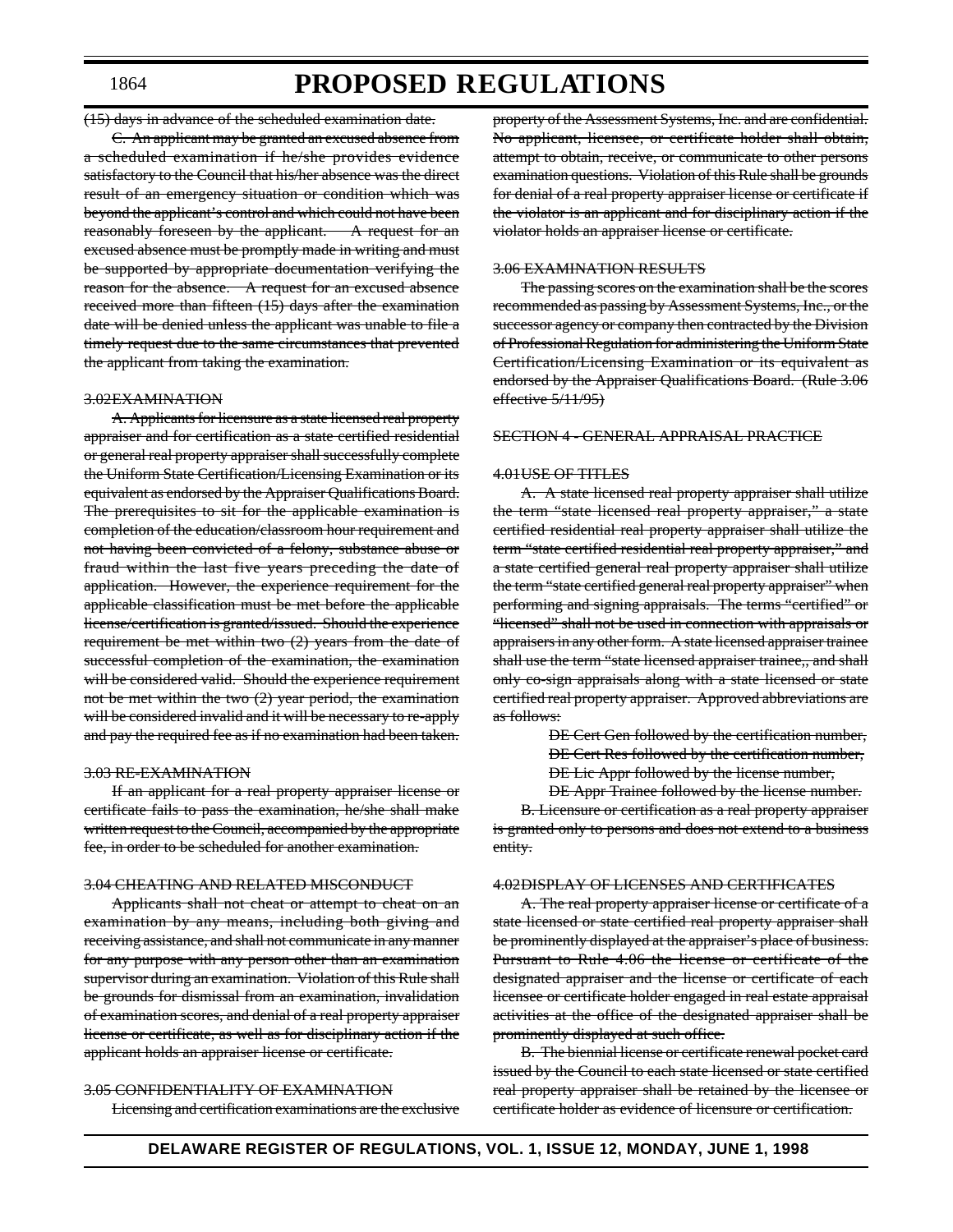#### 4.03ADVERTISING

A. When advertising or otherwise holding himself/herself out as a real property appraiser, a state licensed real property appraiser shall identify himself/herself as a "state licensed real property appraiser," a state certified residential real property appraiser shall identify himself/herself as a "state certified residential real property appraiser," and a state certified general real property appraiser shall identify himself/ herself as a "state certified general real property appraiser."

B. A state licensed or state certified real property appraiser doing business as a partnership, association, corporation, or other business entity shall not represent in any manner to the public that the partnership, association, corporation, or other business entity is either licensed or certified by the State of Delaware to engage in the business of real estate appraising.

C. In the event that any licensee or certificate holder shall advertise in any manner using a firm name, corporate name, or an assumed name which does not set forth the surname of the licensee or certificate holder, he/she shall first notify the Council in writing of such name and furnish the Council with a copy of each registration of assumed name certificate filed with the Secretary of State or other appropriate office.

#### 4.04 CHANGE OF NAME OR ADDRESS

All licensees and certificate holders shall notify the Council in writing of each change of business address, residence address, or trade name within ten (10) days of said change. The address shall be sufficiently descriptive to enable the Council to correspond with and locate the licensee or certificate holder.

#### 4.05APPRAISAL REPORTS

A. Each written appraisal report prepared by or under the direction of a state licensed or state certified real property appraiser shall bear the signature of the state licensed or state certified appraiser, the license or certificate number of the licensee or certificate holder in whose name the appraisal report is issued, and the designation "state licensed appraiser trainee, (as co-signer only), "state licensed real property appraiser," "state certified residential real property appraiser," or the designation "state certified general real property appraiser," or the approved abbreviations as specified in Section 4.01 A. as applicable. Each such appraisal report shall also indicate whether or not the state licensed or state certified appraiser has personally inspected the property, and shall identify any other person who assists in the appraisal process other than by providing clerical assistance.

B. When a state licensed or certified real property appraiser signs an appraisal report prepared by another person, including a subcontractor acting under the direction or supervision of the appraiser, such appraiser shall be fully responsible for the content of the report.

#### 4.06APPRAISAL OFFICE ADMINISTRATION

A. A certified or licensed appraiser shall be designated by each appraisal firm, each combined real estate brokerage and appraisal firm, and each branch office of such firms for which real estate appraisals are performed by:

1. Two (2) or more state licensed or state certified real property appraisers who are employed by or associated with the firm; or

2. Licensed appraiser trainees who are employed by or associated with the firm and who assist a state licensed or state certified real property appraiser in the performance of real estate appraisals.

B. The certified or licensed appraiser so designated shall be responsible for:

1. The proper display of licenses and certificates of all state licensed and state certified real property appraisers employed by or associated with that office of the firm, and ascertaining whether each licensee or certificate holder employed by or associated with the firm has complied with Rule 2.03 of these Rules and Regulations;

2. The proper notification to the Council of any change of business address or trade name of that office of the firm and the registration of any assumed business name adopted by the firm for its use;

3. The proper conduct of advertising of appraisal services by or in the name of the firm;

4. The proper retention and maintenance of records relating to appraisals conducted by or on behalf of the firm;

5. The maintenance of a record for each of the firm's state licensed appraiser trainees that generally describes the nature and extent of assistance rendered in connection with each appraisal; and

6. The maintenance of a record for each of the firm's state licensed and state certified residential real property appraisers that generally describes the nature and extent of assistance rendered by the state licensed real property appraiser when assisting a state certified residential or general real property appraiser and any assistance rendered by the state certified residential real property appraiser when assisting a state certified general real property appraiser in performing an appraisal.

C. No licensee or certificate holder shall be so designated for more than one appraisal firm, combined real estate brokerage and appraisal firm, or branch office of such firms.

D. Each certified or licensed appraiser so designated shall notify the Council in writing of any change in his/her status as the certified or licensed appraiser so designated within ten (10) days following the change.

E. Each certified or licensed appraiser so designated shall be located at the office for which he/she is responsible for direct and personal supervision thereof.

4.07 DUTIES AND RESPONSIBILITIES OF STATE LICENSED APPRAISER TRAINEES; SUPERVISION OF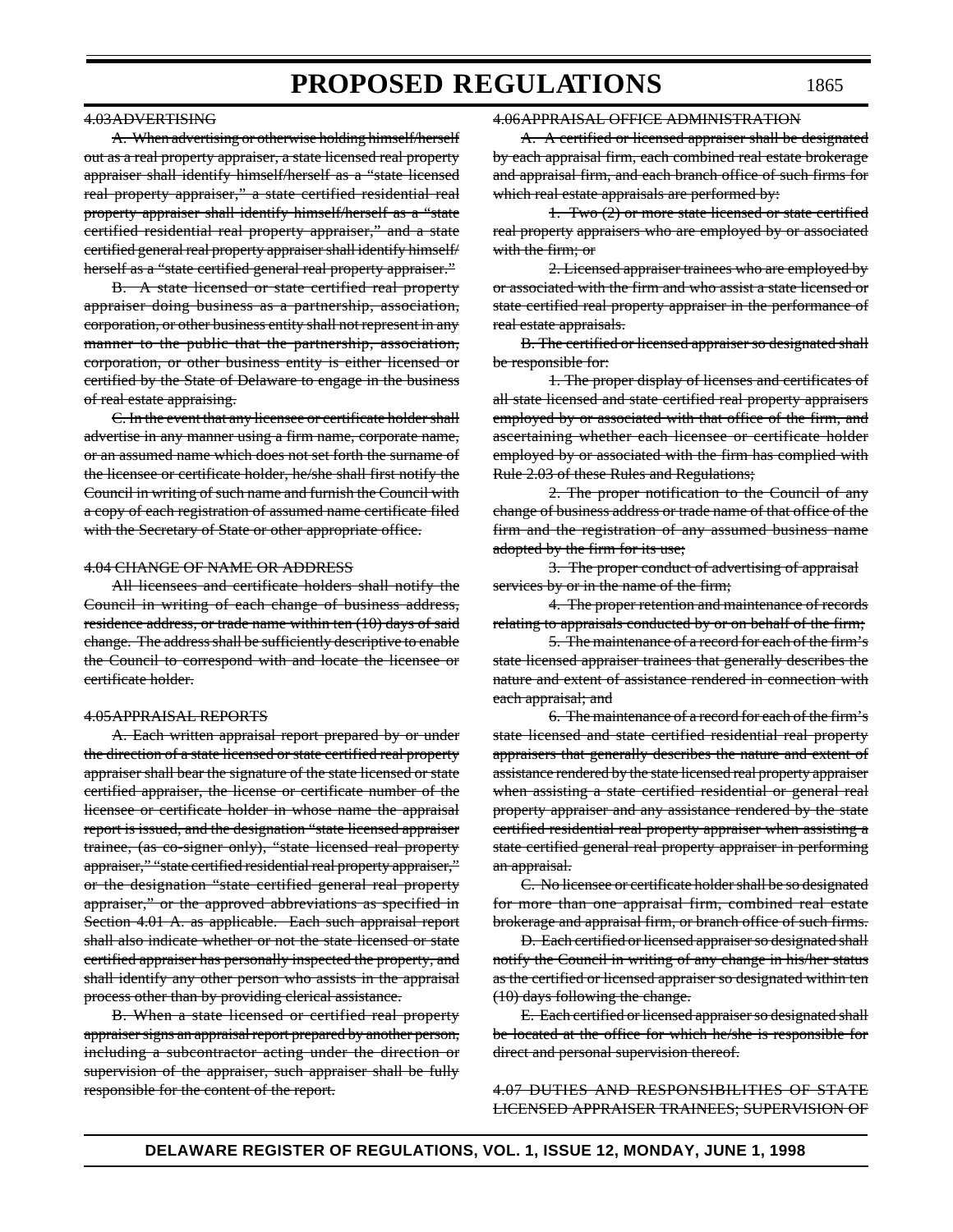STATE LICENSED APPRAISER TRAINEES; TRAINEE LICENSE RENEWALS

A. The hold of a real property appraiser trainee license issued pursuant to 24 Del. C. Section 2934(d) and Rule 2.01(c) shall have the following duties and responsibilities:

(1) The trainee shall work under the direct supervision of a STATE LICENSED OR STATE CERTIFIED REAL PROPERTY APPRAISER;

(2) The trainee shall maintain an experience log on a form provided by the Council;

(3) The trainee shall inspect the property and participate in the appraisal process in order to sign the report and to receive credit for the hours spent. The report shall be signed by the trainee as follows:

Assisted by:

- <del>Trainee</del>

Name

License Number:

(4) The trainee shall ensure that the log is available at all times for inspection by the Council; and

(5) When performing appraisal assignments, the trainee shall carry on his/her person the license issued by the Council.

B. A supervising appraiser must be a STATE LICENSED OR CERTIFIED REAL PROPERTY APPRAISER, and shall have the following duties and responsibilities:

(1) The supervisor shall at all times be responsible for and provide direct supervision of the work performed by the trainee in accordance with the Uniform Standards of Professional Appraisal Practice (USPAP). "DIRECT SUPERVISION" means to:

(a) personally inspect with the trainee the interior and exterior of each piece of property appraised;

(b) personally review each appraisal report prepared by the trainee;

(c) accept full responsibility for the report;

(d) assign work to the trainee only if the trainee

is

competent to perform such work; and

(e) approve and sign the report as being independently and impartially prepared and in compliance with USPAP, these rules and regulations, and applicable statutory requirements.

(2) The supervisor shall, at least once a month, sign the experience log required to be kept by the trainee and shall affix his/her license or certification number.

(3) The supervisor shall make available to the trainee a copy of any appraisal report that the trainee signed that is requested for review by the Council.

(4) After the trainee successfully completes seventyfive (75) hours of education on real estate matters satisfactory to the Council, and has obtained two hundred fifty (250) hours of residential appraising or one thousand (1,000) hours of non-residential appraising experience as defined by the Appraisal Qualifications Board in their appraisal qualifications criteria, the supervisor and the trainee may jointly apply to the Council on a form provided by the Council, for an exemption that would allow the supervisor to sign the report without inspecting the property as provided by Rule 4.07  $(B)(1)(a)$ , provided the trainee is competent to perform the inspection.

(5) The supervisor shall not supervise more than three (3) trainees whose application for exemption has not been approved by the Council pursuant to Rule 4.07(B)(4).

(6) The supervisor must sign an affidavit affirming that he or she is a state licensed or certified Real Property Appraiser and that he or she shall comply with all rules and policies regarding supervisory appraisers.

(7) The supervisor shall comply with all provisions of Rule 4.06 regarding appraisal reports.

C. Real Property Appraiser Trainee's licenses may only be renewed pursuant to Rule 2.03 two (2) times. (Rule 4.07 A, B. and C effective 10/04/94)

D. 1. When an appraiser trainee is discharged or terminates his/her employment with a licensed or certified real estate appraiser by whom he/she is employed, such licensed or certified real estate appraiser shall immediately notify the Council in writing of such termination.

2. The licensed or certified appraiser, at the time of the written notification to the Council, shall address a communication to the last know address of such appraiser trainee, which communication shall advise the appraiser trainee that his/her employment has been terminated. A copy of the communication to the appraiser trainee shall accompany the notification to the Council. No such appraiser trainee shall perform any of the acts contemplated by this Chapter or engage directly or indirectly in the business of an appraiser trainee until the Council shall issue a new license showing change of employment and business location. (Rule 4.07 D. 1 and 2 effective 5/11/95)

4.08SUPERVISION OF LICENSED OR CERTIFIED RESIDENTIAL APPRAISERS

A.When a state licensed real property appraiser assists a state certified residential or general real property appraiser in the performance of a real estate appraisal and the resulting appraisal report is to be signed by the state certified real property appraiser, the state certified real property appraiser shall:

1. Actively and personally supervise the state licensed real property appraiser;

2. Review the appraisal report and supporting data used in connection with the appraisal;

3. Comply with all provisions of Rule 4.06 of this Section regarding appraisal reports; and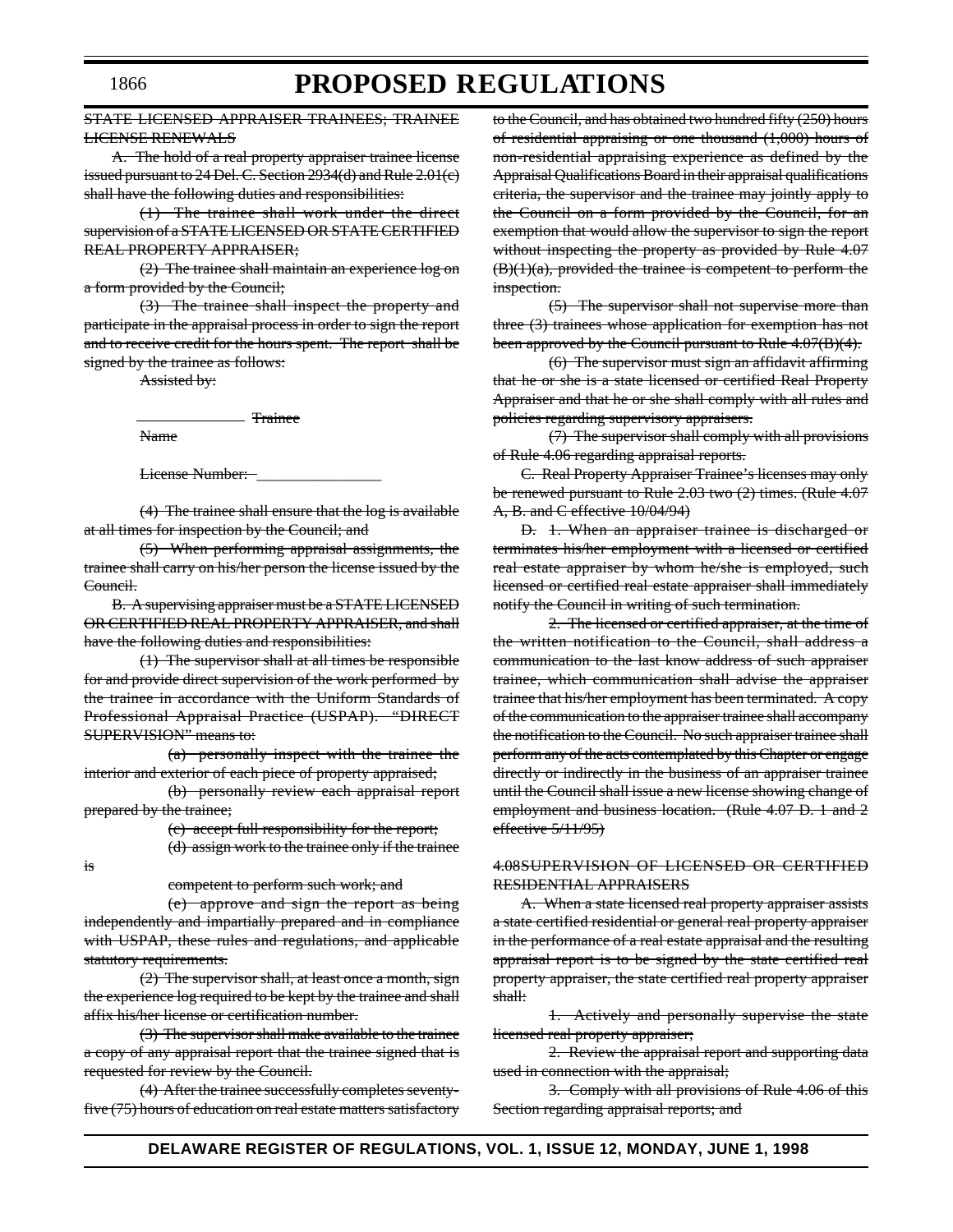4. Prepare and furnish to the certified or licensed appraiser designated under Paragraph 4.06, if applicable, and to each state licensed real property appraiser whose services were utilized in connection with the appraisal, a report on a form prescribed by the Council describing the nature and extent of assistance rendered by the state licensed real property appraiser in connection with the appraisal, and place a copy of such report in the supporting file for the appraisal.

B. When a state certified residential real property appraiser

assists a state certified general real property appraiser in the performance of a real estate appraisal and the resulting appraisal report is to be signed by the state certified general real property appraiser, the state certified general real property appraiser shall perform those supervisory acts set forth in Subsection A of this Rule with regard to the activities of the state certified residential real property appraiser.

#### SECTION 5 - STANDARDS OF APPRAISAL PRACTICE

#### 5.01APPRAISAL STANDARDS

A. Every appraiser trainee, state licensed and state certified real property appraiser shall, in performing the acts and services of a state licensed or state certified real property appraiser, comply with those appraisal practice standards known as the "Uniform Standards of Professional Appraisal Practice" and any subsequent amendments thereto, promulgated by the Appraisal Standards Board of the Appraisal Foundation or its successor organization, which standards are hereby adopted by reference.

B. Copies of the "Uniform Standards of Professional Appraisal Practice,, are available upon request to The Appraisal Foundation, 1029 Vermont Avenue, N.W., Suite 900, Washington, DC 20005-3517.

#### SECTION 6 - COMPLAINTS; HEARING PROCEDURES; FINAL DECISIONS

#### 6.01COMPLAINTS

A. The following procedure for the investigation of complaints

against a real estate appraiser shall apply:

1. A member of the public desiring to file a complaint against a real estate appraiser shall file a written complaint with the Director of the Division of Professional Regulation (the "Division") who shall mail a certified copy, return receipt requested, of the complaint to the Council.

2. The Division shall thereafter mail a copy of the complaint to the accused real estate appraiser. Said mailed copy of the complaint shall constitute notice of the pending complaint against the real estate appraiser. The real estate appraiser may respond in writing to the Division to the complaint's allegations within 20 days of the receipt of the complaint by the real estate appraiser.

3. The Division shall then assign a Division investigator to investigate the complaint. At the Council's next regularly scheduled meeting, it may assign a Council member to assist the Division in an advisory capacity with the technical aspects of the investigation of the complaint. Said assisting Council member shall not take part in the Council's deliberations on the complaint at any hearing held regarding the complaint. The assisting Council member shall not communicate any issue of law or fact regarding the investigation to any fellow Council members. The Division's investigator shall direct the investigation of the complaint and shall be responsible for issuing a final written report at the conclusion of the investigation.

4. The complainant shall also be notified in writing within 30 days of receipt of the complaint by the Division that the Division of Professional Regulation has received the complaint and that it has been referred to be investigated by a Division investigator.

5. Following the investigator's written report, the Division may forward the complaint to the Attorney General's Office for a review by a Deputy Attorney General who, if warranted, may file a formal complaint against the accused real estate appraiser. Otherwise, the initial written complaint shall be used in any future hearings in the proceedings. B. Upon receipt of a complaint from the Attorney General's office or an investigative report of a complaint from the Division of Professional Regulation, the Council shall determine what action, if any, it shall take.

1.If the Council decides not to take any further action, and the complainant is known to the Council, the Council shall forward by letter to the complainant its reasons for not taking further action.

2. If the Council decides to take further action, the matter shall be heard by the Council within 3 months from the date on which the complaint from the Attorney General's Office or the investigative report from the Division was received. The Council shall fix the time and place for a full hearing of the matter.

#### 6.02HEARING PROCEDURES

A. At least 30 days before the date fixed for the hearing, the Council shall cause a copy of the complaint, together with a notice of the time and place fixed for the hearing, to be personally delivered or served upon the accused real estate appraiser. In cases where the accused real estate appraiser cannot be located or where personal service cannot be effected, substitute service shall be effected in the same manner as with civil litigation. The accused real estate appraiser shall also be advised of his/her rights, as follows:

1. That he/she has the right to appear personally and to be represented by counsel;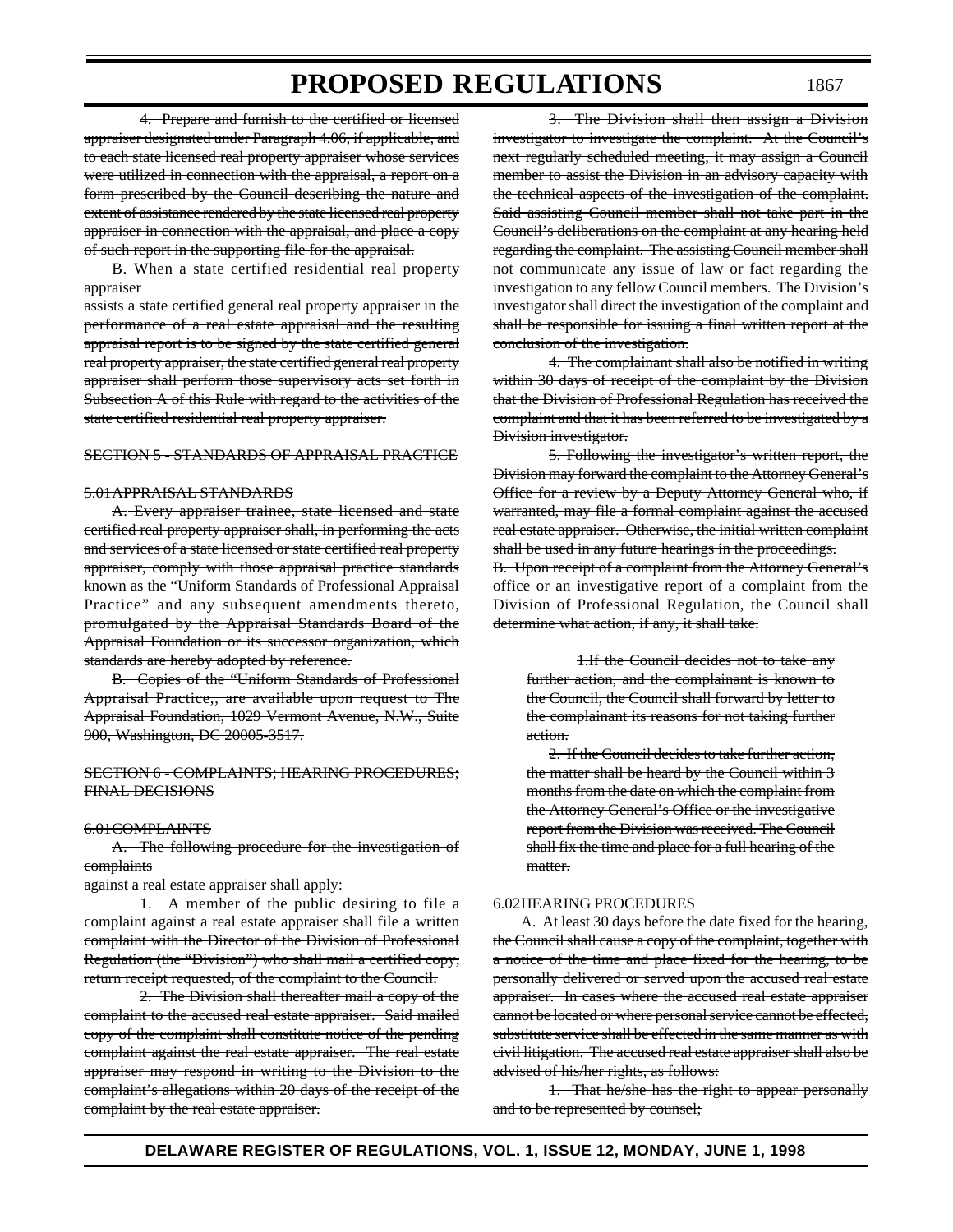### **PROPOSED REGULATIONS**

2. That he/she has the right to cross-examine any witness who may appear against him/her and produce witnesses and evidence in his/her own defense; and

3. That he/she is entitled to the subpoena power of the Council to insure the attendance of any witnesses he or she intends to call. If the accused wishes to avail himself/ herself of the Council's subpoena power, he/she must submit to the Council, in writing and no later than fifteen (15) days prior to the date of the hearing, the names and addresses of the witnesses whose attendance he/she wishes the Council to compel.

B. All hearings shall be informal without the use of the rules of evidence. All testimony shall be taken under oath. All testimony which the Council determines to be relevant, reliable, and probative and not unduly repetitious, shall be admissible. Objections to the admission or exclusion of evidence shall be brief and shall state the grounds for objection. Any offer of proof which is made in connection with the objection to the admission of evidence shall consist of a statement of that which the offer contends would be adduced by such evidence. Where the offered evidence concerns a document, a copy of the same shall be marked for identification.

C. All testimony shall be recorded either by an official reporter or by means of an electronic recording device. In the event electronic means are used, the electronic record shall be preserved by a transcript until after the time for appeal of the Council's decision has expired with no appeal being taken. The Council shall maintain a permanent written record of all hearings in the form of official minutes. Appearances shall be noted in the official minutes of the Council.

D. Hearings shall be conducted in the following manner:

1. The Council shall open the hearing with a brief statement of the purpose of the hearing.

2. The Council shall then receive the evidence which is offered to support the charges which have been proffered against the accused real estate appraiser.

3. The accused real estate appraiser shall be afforded an opportunity to cross-examine any witness who may testify against him or her.

4. After all of the evidence which supports the charges has been received, the accused real estate appraiser may present a brief statement of that which he or she intends to establish.

5. The accused real estate appraiser may then testify in his/her own behalf and present witnesses and evidence in his/her defense.

6. All witnesses who appear before the Council shall be subject to examination by the Council.

#### 6.03 TRANSCRIPTS

Transcripts of the proceedings may be obtained by the accused real estate appraiser or any other person interested in the hearing upon written request and payment of the costs involved in preparing the same.

#### 6.04 RETURN OF DOCUMENTARY EVIDENCE

Any documentary evidence which is submitted to the Council shall be returned to the owner thereof upon written request for the return of such documents within 120 days of the Council's final decision. Otherwise, the Council may dispose of such evidence at its discretion.

#### 6.05FINAL DECISION

A. If, on the basis of the evidence presented at the hearing, the Council finds, by a majority vote of all members, that the complaint has merit, the Council shall take such action permitted under subchapter II, Chapter 29 of Title 24 as it deems necessary. The Council's decision shall be in writing and shall include:

1. A brief statement of the evidence presented,

2. The Council's findings of fact,

3. What record evidence these findings are based upon, and

4. The Council's conclusions of law.

B. A copy of the Council's decision shall be mailed immediately by certified mail, return receipt requested, to the accused real estate appraiser. The Council's decision shall become effective on the 30th day after the date it is mailed or served on the accused real estate appraiser, unless there is an appeal by the accused real estate appraiser to the Superior Court within that time.

#### SECTION 7 - PUBLIC DISCLOSURE

#### 7.01 PUBLIC NOTICE

Public notice of all meetings shall be given seven (7) days prior to all meetings.

A. The notice will be posted at the Division of Professional Regulation Office in Dover, Delaware, according to the Freedom of Information Act.

B. Said notice shall include the agenda, as well as the date, time, and location of each meeting.

#### 7.02 MEETING MINUTES

Minutes shall be kept of all meetings in accordance with the Freedom of Information Act.

A. Said minutes shall include a record of those present.

B. The minutes shall also include a record, by individual members, of each vote taken, as well as any action agreed upon.

C. It shall be the responsibility of the Council's Administrative Assistant to prepare said minutes, and keep a copy on file with the Division of Professional Regulation.

#### 7.03 COUNCIL RECORDS

It shall be the responsibility of the Council's Administrative Assistant to safeguard the Council's records,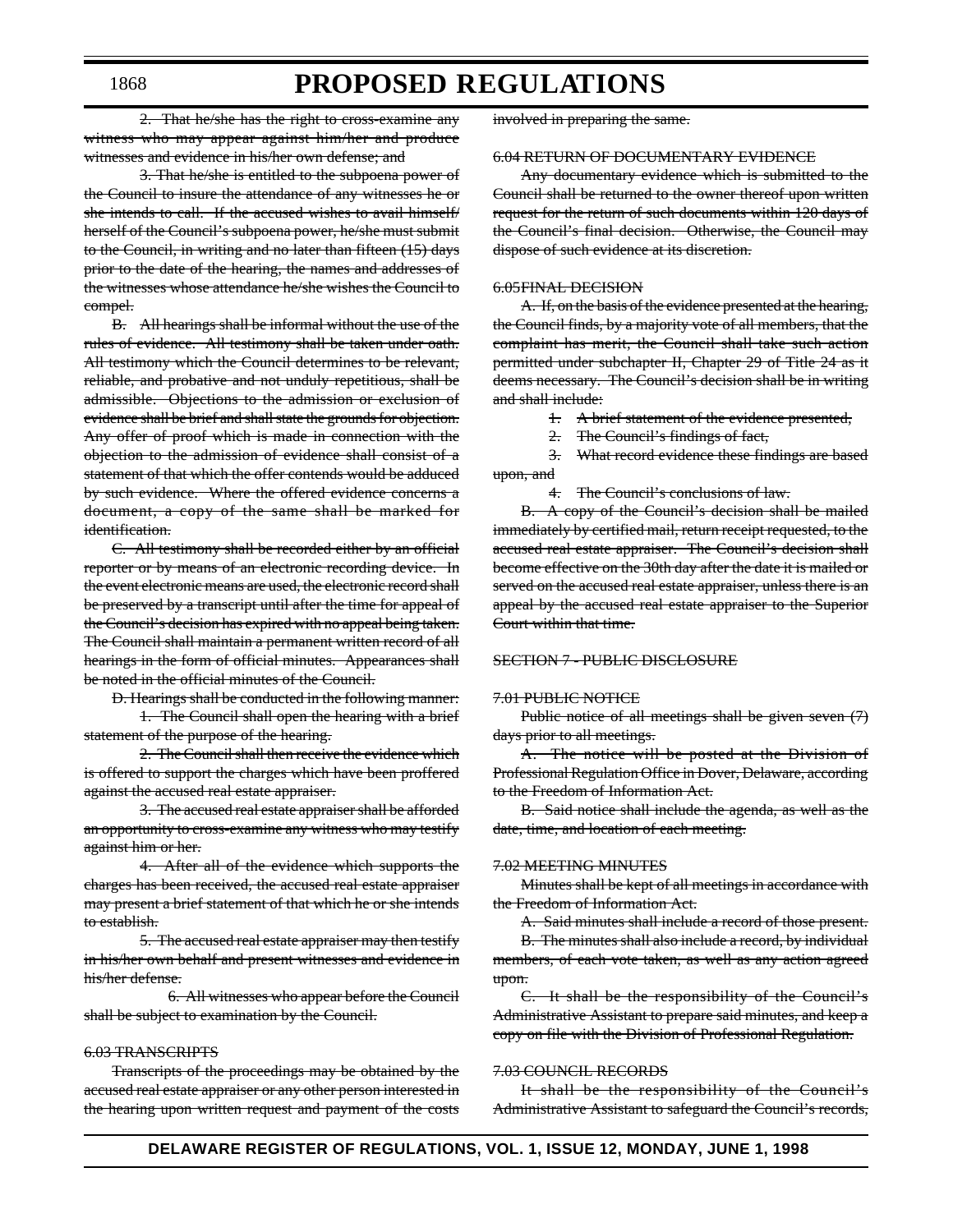1869

#### and to make them accessible to the general public.

A. No citizen of the State of Delaware shall be denied reasonable access to the public records of the Council. Copies of records may be obtained from the Administrative Assistant at a cost per page as established by the Division.

B. The Council shall not be obligated to disclose to the general public any matter which intrudes upon an individual's personal or private affairs, or which is not a public record in which the public has no legitimate interest. Records will be open to the public in reference to the Freedom of Information Act.

#### SECTION 8 - CHANGE AND MODIFICATION TO RULES AND REGULATIONS 8.01 CHANGES/MODIFICATIONS

The Council may, from time to time, change or modify these Rules and Regulations as dictated by the evolution of appraisal practice after providing for the Public Notice/ Hearing as required, if any.

SECTION 9 - TEMPORARY PRACTICE AND **RECIPROCITY** 

#### 9.01 TEMPORARY PRACTICE

The Council may grant temporary licensing or certification privileges in accordance with 24 Delaware Code Section 2935 (a). 9.02 RECIPROCITY

The Council may grant a reciprocal license in accordance with 24 Delaware Code Section 2935 (b) to applicants certified or licensed in another state whose requirements for certification or licensure are substantially equivalent to the State of Delaware.

#### SECTION 10 - EFFECTIVE DATE

In accordance with 29 Delaware Code Section 10118 (b), the effective date of these rules and regulations shall be thirty  $(30)$  days from the date of the Council's order adopting these rules and regulations. After December 31, 1992 no person, partnership, association or corporation shall act as a real estate appraiser, or advertise or assume to act as such without being registered with and duly licensed or certified by the Council on Real Estate Appraisers.

#### SECTION 11 - SEVERABILITY

If any part of these rules and regulations are held invalid, unconstitutional or otherwise contrary to law, then it shall be severable and the remaining portions hereof shall remain and continue in full force and effect.

Adopted October 22, 1992

#### PROPOSED RULES AND REGULATIONS DELAWARE COUNCIL ON REAL ESTATE APPRAISERS

| <b>TABLE OF CONTENTS</b><br><b>SECTION</b>                         | <b>PAGE</b>                                                                       |
|--------------------------------------------------------------------|-----------------------------------------------------------------------------------|
|                                                                    |                                                                                   |
| SECTION 1 - APPLICATION FOR APPRAISER LICENSE                      |                                                                                   |
| OR CERTIFICATE                                                     |                                                                                   |
| 1.01 Application                                                   | $\overline{\mathbf{1}}$                                                           |
| 1.02 Filing and Fees                                               | $\mathbf{1}$                                                                      |
|                                                                    |                                                                                   |
| <b>SECTION 2 - APPRAISER LICENSING AND</b><br><b>CERTIFICATION</b> |                                                                                   |
|                                                                    |                                                                                   |
| 2.01 Qualifications for Appraiser Licensure and                    |                                                                                   |
| Certification                                                      |                                                                                   |
| 2.02 License and Certificate Renewal                               | $\frac{2}{3}$<br>$\frac{3}{4}$<br>$\frac{4}{5}$<br>$\frac{5}{5}$<br>$\frac{5}{6}$ |
| 2.03 Continuing Education                                          |                                                                                   |
| 2.04 Inactive Status                                               |                                                                                   |
| 2.05 Expired License or Certificate                                |                                                                                   |
| 2.06 Payment of License and Certificate Fees                       |                                                                                   |
| 2.07 Duplicate License or Certificate Fee                          |                                                                                   |
| 2.08 Federal Appraiser Registry                                    |                                                                                   |
| <b>SECTION 3 - EXAMINATION</b>                                     |                                                                                   |
|                                                                    |                                                                                   |
| 3.01 Examination                                                   | 6                                                                                 |
| SECTION 4 - GENERAL APPRAISAL PRACTICE                             |                                                                                   |
|                                                                    |                                                                                   |
| 4.01 Appraisal Office Administration                               | 7                                                                                 |
| 4.02 Supervision of State Licensed Appraiser                       |                                                                                   |
| Trainees                                                           | 9                                                                                 |
| 4.03 Supervision of Licensed or Certified                          |                                                                                   |

| 4.01 Appraisal Office Administration         |                |
|----------------------------------------------|----------------|
| 4.02 Supervision of State Licensed Appraiser |                |
| <b>Trainees</b>                              | $\overline{9}$ |
| 4.03 Supervision of Licensed or Certified    |                |
| <b>Residential Appraisers and Trainees</b>   | 13             |
| 4.04 Use of Titles                           | 14             |
| 4.05 Display of License and Certificates     | 15             |
| 4.06 Advertising                             | 15             |
| 4.07 Change of Name or Address               | 16             |
| 4.08 Appraisal Reports                       | 16             |

#### SECTION 5 - TEMPORARY PRACTICE & RECIPROCITY

| 5.01 Temporary Practice |  |
|-------------------------|--|
| 5.02 Reciprocity        |  |

#### SECTION 6 - QUALIFYING MASS APPRAISAL **EXPERIENCE**

| 6.01 Qualifying Mass Appraisal Experience |  |
|-------------------------------------------|--|
| 6.02 Mass Appraisal Experience Log        |  |

#### **DELAWARE REGISTER OF REGULATIONS, VOL. 1, ISSUE 12, MONDAY, JUNE 1, 1998**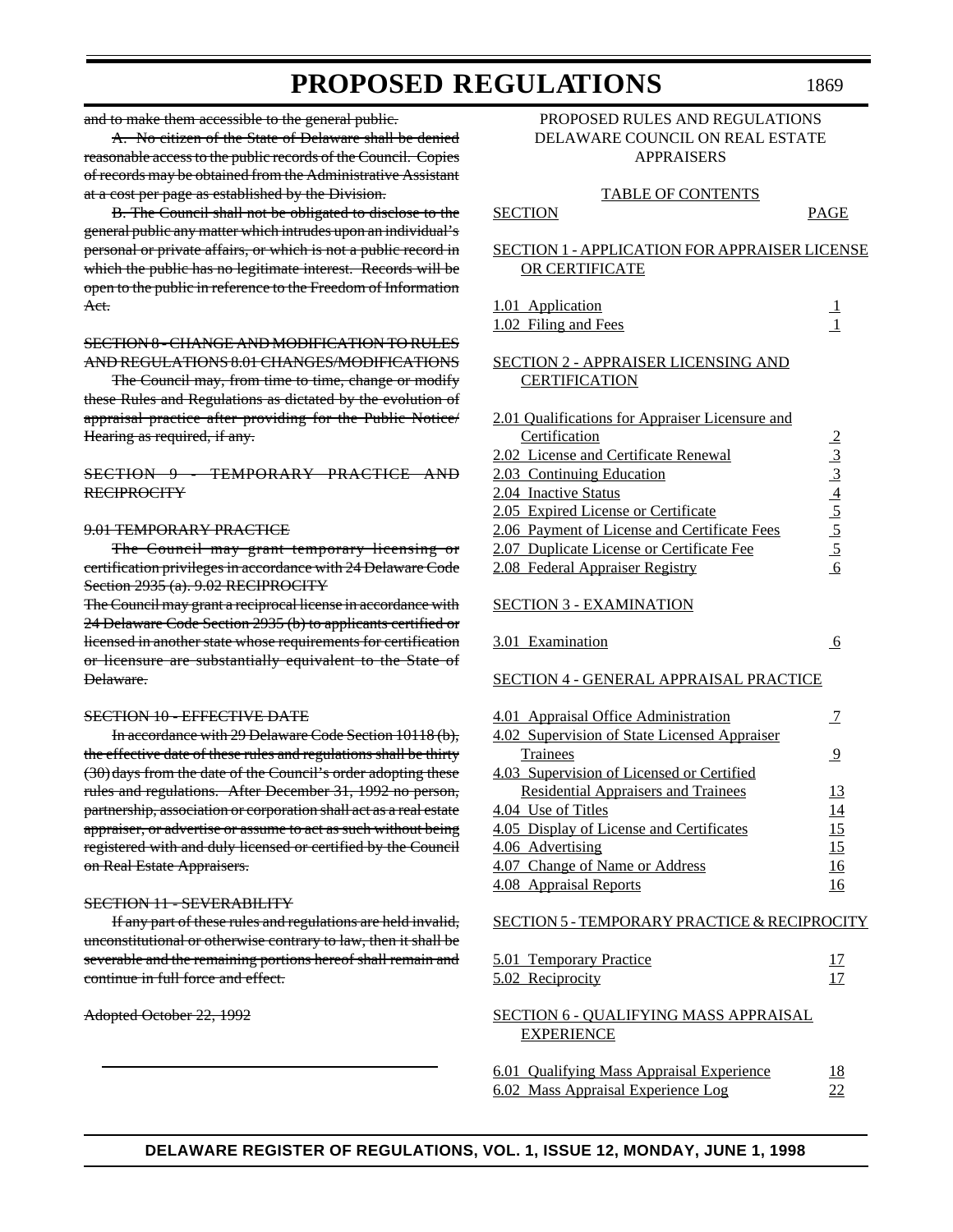## **PROPOSED REGULATIONS**

739-4522.

| SECTION 7 - STANDARDS OF APPRAISAL PRACTICE                                                                                  |                                          |
|------------------------------------------------------------------------------------------------------------------------------|------------------------------------------|
| 7.01 Appraisal Standards                                                                                                     | <u>24</u>                                |
| SECTION 8 - COMPLAINTS; HEARING PROCEDURES;<br><b>FINAL DECISIONS</b>                                                        |                                          |
| 8.01 Complaints<br>8.02 Hearing Procedures<br>8.03 Transcripts<br>8.04 Return of Documentary Evidence<br>8.05 Final Decision | 25<br>25<br>27<br>27<br>28               |
| <b>SECTION 9 - PUBLIC DISCLOSURE</b>                                                                                         |                                          |
| 9.01 Public Notice<br>9.02 Meeting Minutes<br>9.03 Council Records                                                           | $\frac{28}{1}$<br>$\underline{29}$<br>29 |
| SECTION 10 - CHANGE AND MODIFICATION TO<br><b>RULES AND REGULATIONS</b>                                                      |                                          |
| 10.01 Changes/Modifications                                                                                                  | <u>30</u>                                |
| CECTION 11 CEVED ADILITY                                                                                                     |                                          |

#### SECTION 11 - SEVERABILITY

11.01 Severability 30

**\* PLEASE NOTE THAT THE ABOVE PAGE NUMBERS REFER TO THE ORIGINAL DOCUMENT AND NOT TO THE REGISTER.**

#### SECTION 1 - APPLICATION FOR APPRAISER LICENSE OR CERTIFICATE

#### 1.01 APPLICATION

A person who wishes to file an application for a real property appraiser license or certificate may obtain the required form upon request to the Council. In general, the form calls for information such as the applicant's name and address, the applicant's social security number, places of residence and employment, experience, education, and other information as may be necessary to identify the applicant and review the applicant's qualifications for licensure or certification.

## 1.02 FILING AND FEES

A. Properly completed applications together with the appropriate fee(s) must be received in the Council's office prior to scheduling the examination.

B. A fee set by the Division of Professional Regulation will be charged for the following:

1. Initial application and licensure for appraiser trainee license

2. Initial application and licensure for licensed real

property appraiser license

## SECTION 2 - APPRAISER LICENSING AND **CERTIFICATION**

## 2.01 QUALIFICATIONS FOR APPRAISER LICENSURE AND CERTIFICATION

A. Applicants for certification as a state certified general or residential real property appraiser and for licensed real property appraiser must satisfy the qualification requirements stated in Chapter 29, Title 24, Section 2934, Delaware Code, which adopts by reference "Title XI of the Financial Institutions Reform, Recovery, and Enforcement Act of 1989, and any subsequent amendments thereto or any regulations promulgated thereunder" and "qualification criteria established by the Appraiser Qualifications Board of the Appraisal Foundation and any subsequent amendments thereto."

B. Applicants for licensure as a state licensed appraiser trainee shall have successfully completed a minimum of 45 classroom hours of education on real estate matters satisfactory to the Council, of which fifteen (15) classroom hours shall be on the topic of the Code of Professional Ethics and Uniform Standards of Professional Appraisal Practice.

## 2.02 LICENSE AND CERTIFICATE RENEWAL

A. In September of each odd numbered year, the Division of Professional Regulation will send renewal notices to the mailing address on file of all licensed and certified appraisers. Certificates and licenses will expire on October 31st of each odd numbered year.

B. As a condition of renewal, all licensees and certificate holders, either active or inactive, resident or reciprocal, shall be required to satisfy the continuing education requirements set forth in rule 2.03 of this Section.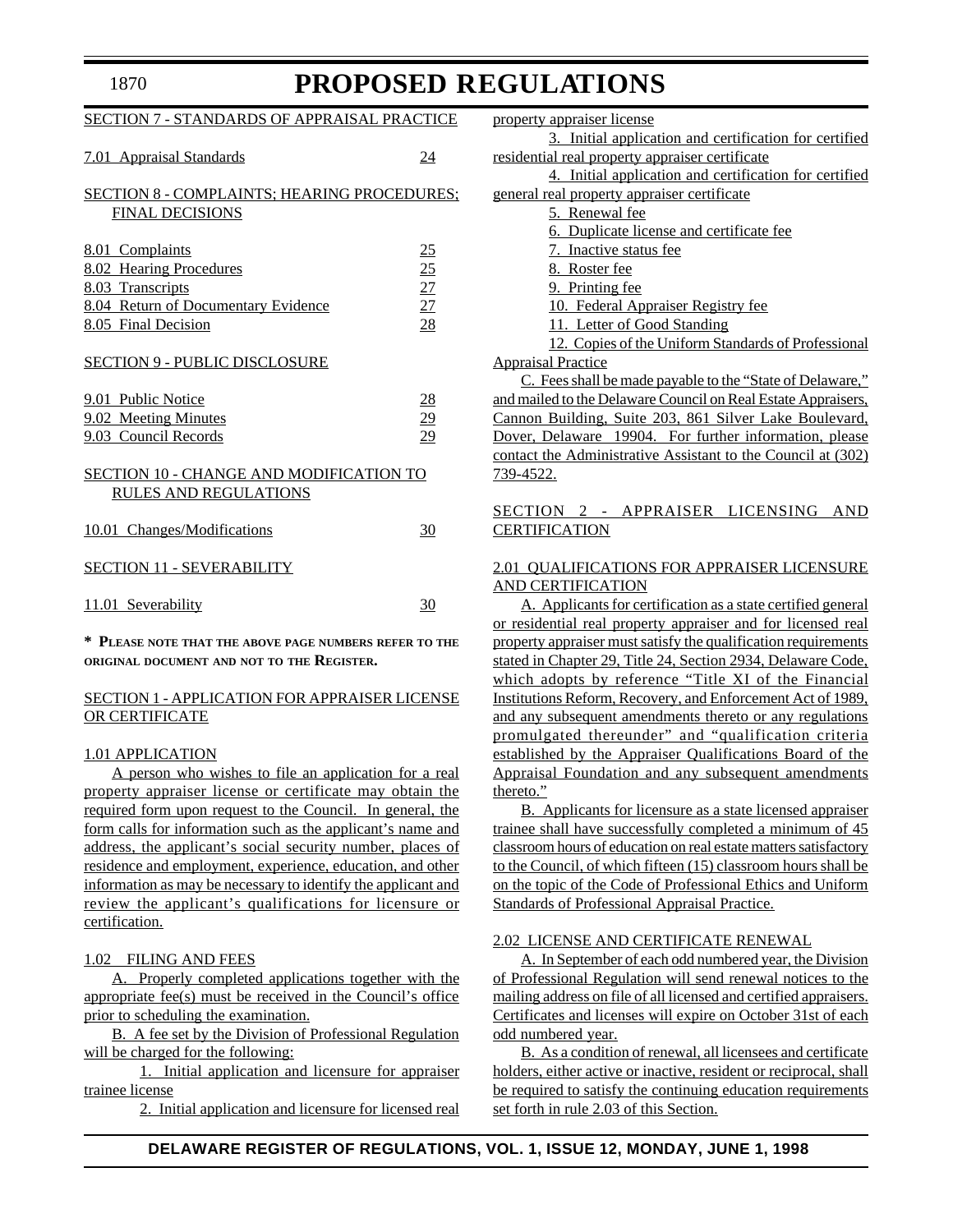C. Any person who acts or professes to be a state licensed or state certified real property appraiser while their appraiser license or certificate has expired will be subject to disciplinary action and penalties as described in Chapter 29, Title 24, of the Delaware Code.

## 2.03 CONTINUING EDUCATION

A. As a prerequisite to renewal of a real property appraiser license or certificate, the licensee or certificate holder shall present evidence satisfactory to the Council of having completed during the immediately preceding two (2) years, the number of classroom hours of instruction, approved by the Council as set by the Appraiser Qualifications Board (AQB) as from time-to-time amended, as provided by 24 Del. C. Section 2934(c).

B. As a prerequisite to renewal of a license, certificate and trainee license, a seminar dealing with updating of Uniform Standards of Professional Appraisal Practice (USPAP) or a seminar dealing with USPAP shall be required in each license period. A minimum of four (4) hours will be required. The seminars must be approved by the Council.

### 2.04 INACTIVE STATUS

A. A licensee or certificate holder may request to be placed on inactive status for a period not to exceed two (2) years. Such request shall be directed to the Council and shall be in writing. Upon written request to the Council, a licensee or certificate holder shall be placed on inactive status for a period not to exceed two (2) years. The Council may grant extensions if the licensee or certificate holder shows due cause.

B. A licensee or certificate holder on inactive status shall not be entitled to act as a state licensed or state certified real property appraiser. However, in order to continue to hold an appraiser license or certificate, a licensee or certificate holder on inactive status must renew his/her license or certificate, including payment of the prescribed renewal fee and completion of all continuing education.

C. A licensee or certificate holder on inactive status may request to be returned to active status at any time. Such request shall be directed to the Council and shall be in writing. Upon written request to the Council and payment of all necessary fees, a licensee or certificate holder on inactive status shall be returned to active status.

#### 2.05 EXPIRED LICENSE OR CERTIFICATE

A. Expired real property appraiser licenses and certificates may be reinstated within twelve (12) months after expiration upon proper application and payment of the renewal fee plus a late filing fee as set by the Division of Professional Regulation.

B. Licenses and certificates expired for more than twelve (12) months may be considered for reinstatement upon proper application, payment of the renewal fee plus late filing fee, provision of proof of having obtained continuing education

equal to the total number of classroom hours that would have been required had the license or certificate been continuously renewed, and successful completion of the examination as required in Section 3 herein. Further, the reinstatement application must meet the current requirements of the AQB for education and experience.

#### 2.06 PAYMENT OF LICENSE AND CERTIFICATE FEES

Checks in payment of real property appraiser license and certificate fees which are returned unpaid shall be considered cause for license or certificate denial, suspension, or revocation.

#### 2.07 DUPLICATE LICENSE OR CERTIFICATE FEE

By submitting a written request to the Council and paying the appropriate fee as set by the Division of Professional Regulation, a licensee or certificate holder may obtain a duplicate real property appraiser license, certificate or pocket card to replace an original license, certificate or pocket card which has been lost, damaged, destroyed, or if the name of the licensee or certificate holder has been lawfully changed. An official copy (notarized) of a marriage license, divorce decree or court order of a name change must accompany a request for a change of name.

## 2.08 FEDERAL APPRAISER REGISTRY

Licensees and certificate holders are required to be enrolled in the federal roster or registry of state licensed and state certified real property appraisers. The fee established for that purpose shall be paid annually by the license or certificate holder to the State of Delaware.

## SECTION 3 - EXAMINATION

#### 3.01 EXAMINATION

A. The Council shall review each application to determine whether the applicant is qualified to sit for the examination. Such review shall consider the applicant's education and whether the applicant has been convicted of a felony, substance abuse or fraud within the last five years preceding the date of application. If the applicant meets the education requirement for the license or certificate applied for and has not been convicted of a felony, substance abuse or fraud within the last five years preceding the date of application, the applicant shall be entitled to take the appropriate examination.

B. Applicants for licensure as a state licensed real property appraiser and for certification as a state certified residential or general real property appraiser shall successfully complete the examination as endorsed by the AQB and approved by the Council on Real Estate Appraisers. The prerequisites to sit for the applicable

examination are completion of the education/classroom hour requirement and not having been convicted of a felony, substance abuse or fraud within the five years preceding the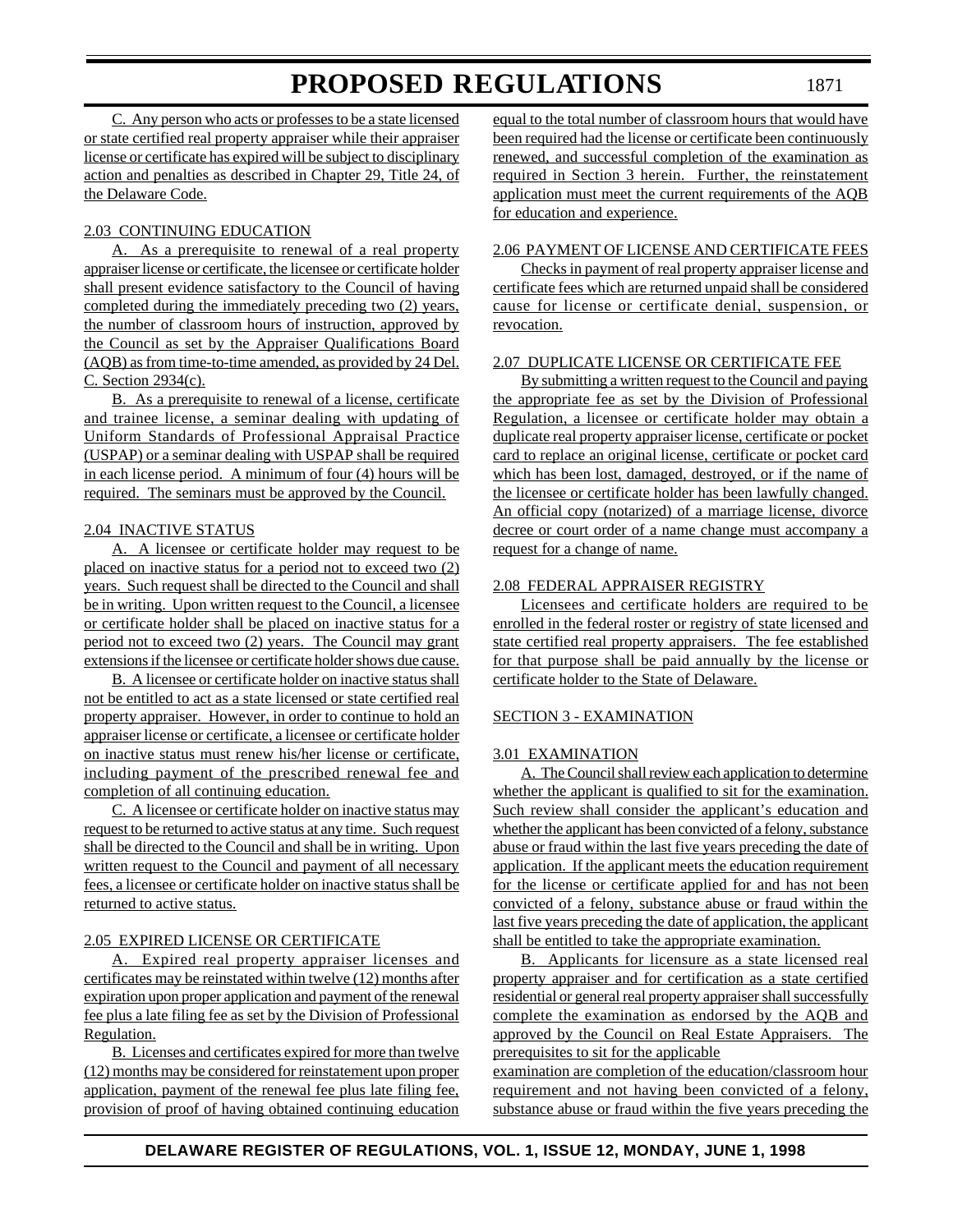date of the application.

C. For the examination to be considered valid, the experience requirement must be satisifed within two (2) years of the date of successful completion of the examination. Should the experience requirement not be met within the two (2) year period, the examination will be considered invalid and it will be necessary to re-apply and pay the required fee as if no examination had been taken.

D. The passing scores on the examinations shall be the scores recommended as passing by Assessment Systems, Inc., the successor agency or company then contracted by the Division of Professional Regulation for administering the examination as endorsed by the Council on Real Estate Appraisers.

## SECTION 4 - GENERAL APPRAISAL PRACTICE DUTIES AND RESPONSIBILITIES OF STATE LICENSED APPRAISER TRAINEES; SUPERVISION OF STATE LICENSED APPRAISER TRAINEES; TRAINEE LICENSE RENEWALS

### 4.01 APPRAISAL OFFICE ADMINISTRATION

A. A certified or licensed appraiser shall be designated as the supervisory appraiser by each appraisal firm, each combined real estate brokerage and appraisal firm, and each branch office of such firms for which real estate appraisals are performed by:

1. Two (2) or more state licensed or state certified real property appraisers who are employed by or associated with the firm; or

2. Licensed appraiser trainees who are employed by or associated with the firm and who assist a state licensed or state certified real property appraiser in the performance of real estate appraisals.

B. The certified or licensed appraiser so designated shall be responsible for:

1. The proper display of licenses and certificates of all state licensed and state certified real property appraisers employed by or associated with that office of the firm, and ascertaining whether each licensee or certificate holder employed by or associated with the firm has complied with Rule 2.02 of these Rules and Regulations;

2. The proper notification to the Council of any change of business address or trade name of that office of the firm and the registration of any assumed business name adopted by the firm for its use;

3. The proper conduct of advertising of appraisal services by or in the name of the firm;

4. The property retention and maintenance of records relating to appraisals conducted by or on behalf of the firm;

5. The maintenance of a record for each of the firm's state licensed appraiser trainees that generally describes the nature and extent of assistance rendered in connection with each appraisal; and

6. The maintenance of a record for each of the firm's state licensed and state certified residential real property appraisers that generally describes the nature and extent of assistance rendered by the state licensed real property appraiser when assisting a state certified residential or general real property appraiser and any assistance rendered by the state certified residential real property appraiser when assisting a state certified general real property appraiser in performing an appraisal.

C. No licensee or certificate holder shall be so designated for more than one appraisal firm, combined real estate brokerage and appraisal firm, or branch office of such firms.

D. Each certified or licensed appraiser so designated shall notify the Council in writing of any change in his/her status of the certified or licensed appraiser so designated within ten (10) days following the change.

E. Each certified or licensed appraiser so designated shall be located at the office for which he/she is responsible for direct and personal supervision thereof.

## 4.02 SUPERVISION OF STATE LICENSED APPRAISER TRAINEES

A. A state licensed appraiser trainee may assist in the completion of an appraisal report, including an opinion of value, and may co-sign an appraisal, provided that he/she is actively and personally supervised by a state certified or licensed real property appraiser, provided that the appraisal report is reviewed and signed by the state certified or licensed real property appraiser, and provided that the licensed or certified appraiser accepts total responsibility for the appraisal report.

B. A state licensed or state certified real property appraiser may employ a person(s) as a state licensed appraiser trainee(s) to assist in the performance of real estate appraisals, provided that the state licensed or state certified real property appraiser:

1. Actively and personally supervises the state licensed appraiser trainee;

2. Reviews all appraisal reports and supporting data used in connection with appraisals in which the services of a state licensed appraiser trainee is utilized;

3. Complies with all provisions of Rule 4.08 of this Section regarding appraisal reports; and if applicable,

4. Prepares and furnishes to the certified or licensed appraiser designated under Paragraph 4.01, and to each state licensed appraiser trainee whose services were utilized in connection with the appraisal, a report on a form prescribed by the Council describing the nature and extent of assistance rendered by the state licensed appraiser trainee and places a copy of such report in the supporting file for the appraisal.

C. All appraiser trainees must be licensed as required under Chapter 29, Title 24, of the Delaware Code

D. The holder of a real property appraiser trainee license issued pursuant to 24 Del. C. Section 2934(d) and Rule 2.01(B)

## 1872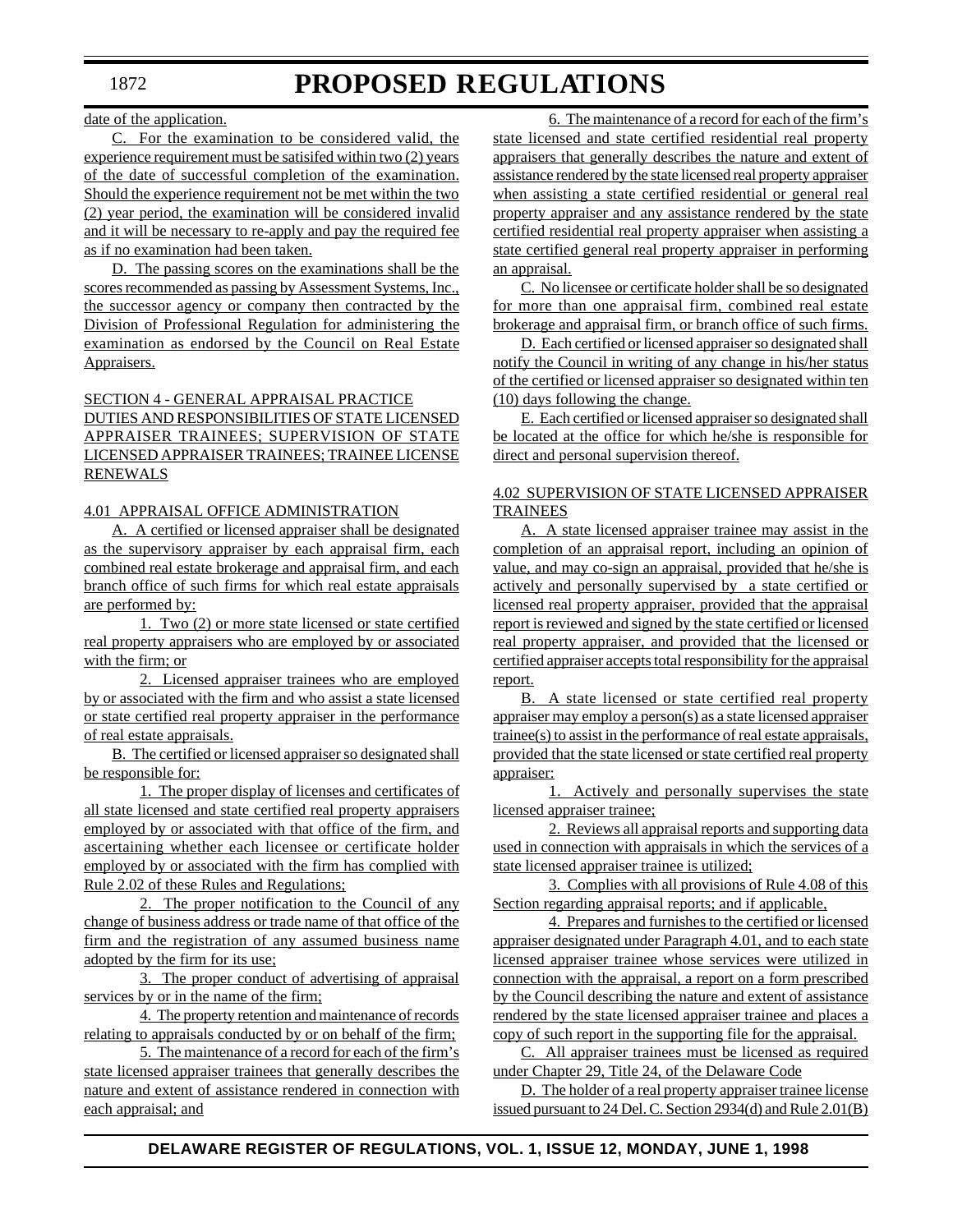shall have the following duties and responsibilities:

1. The trainee shall work under the direct supervision of a State licensed or state ceritifed real property appraiser;

2. The trainee shall maintain an experience log on a form provided by the Council;

3. The trainee shall inspect the property and participate in the appraisal process in order to sign the report and to receive credit for the hours spent. The report shall be signed by the trainee as follows:

Assisted by:

\_\_\_\_\_\_\_\_\_\_\_\_\_\_\_\_\_\_\_\_\_\_\_\_\_\_\_\_\_, Trainee

Name License Number:

4. The trainee shall ensure that the log is available at all times for inspection by the Council; and

5. When performing appraisal assignments, the trainee shall carry on his/her person the license issued by the Council.

E. A supervising appraiser must be a State licensed or state certified real property appraiser, and shall have the following duties and responsibilities:

(1) The supervisor shall at all times be responsible for and provide direct supervision of the work performed by the trainee in accordance with the Uniform Standards of Professional Appraisal Practice (USPAP). "Direct Supervision" means to:

(a) personally inspect with the trainee the interior and exterior of each property appraised;

(b) personally review each appraisal report prepared by the trainee;

(c) accept full responsibility for the report;

(d) assign work to the trainee only if the trainee is competent to perform such work; and

(e) approve and sign the report as being independently and impartially prepared and in compliance with USPAP, these rules and regulations, and applicable statutory requirements.

(2) At least once a month, the supervisor shall sign the experience log required to be kept by the trainee and shall affix his/her license or certification number.

(3) The supervisor shall make available to the trainee a copy of any appraisal report that the trainee signed that is requested for review by the Council.

(4) After the trainee successfully completes seventyfive (75) hours of education on real estate matters satisfactory to the Council, and has obtained two hundred fifty (250) hours of residential appraising or one thousand (1,000) hours of non-residential appraising experience as defined by the Appraisal Qualifications Board in its appraisal qualifications criteria, the supervisor and the trainee may jointly apply to the Council on a form provided by the Council, for an exemption that would allow the supervisor to sign the report without inspecting the property as provided by Rule 4.02(B)(1)(a), provided the trainee is competent to perform the inspection.

(5) The supervisor shall not supervise more than three (3) trainees whose application for exemption has not been approved by the Council pursuant to Rule 4.02(E)(1)(a).

(6) The supervisor must sign an affidavit affirming that he/she is a state licensed or certified Real Property Appraiser and that he/she shall comply with all rules and policies regarding supervisory appraisers.

(7) The supervisor shall comply with all provisions of Rule 3.06 regarding appraisal reports.

F. Pursuant to Rule 2.03 a Real Property Appraiser Trainee's licenses may be renewed only two (2) times.

G. When an appraiser trainee is discharged or terminates his/her employment with a licensed or certified real estate appraiser by such licensed or certified real estate appraiser shall immediately notify the Council in writing of such termination. At the time of the written notification to the Council, the licensed or certified appraiser shall address a communication to the last known address of such appraiser trainee, which communication shall advise the appraiser trainee that his/her employment has been terminated. A copy of the communication to the appraiser trainee shall accompany the notification to the Council. No such appraiser trainee shall perform any of the acts contemplated by this Chapter or engage directly or indirectly in the business of an appraiser trainee until the Council shall issue a new license showing change of employment and business location.

## 4.03 SUPERVISION OF LICENSED OR CERTIFIED RESIDENTIAL APPRAISERS AND TRAINEES

A. When a state licensed real property appraiser assists a state certified residential or general real property appraiser in the performance of a real estate appraisal and the resulting appraisal report is to be signed by the state certified real property appraiser, the state certified real property appraiser shall:

1. Actively and personally supervise the state licensed real property appraiser;

2. Review the appraisal report and supporting data used in connection with the appraisal;

3. Comply with all provisions of Rule 4.08 of this Section regarding appraisal reports; and if applicable,

4. Prepare and furnish to the certified or licensed appraiser designated under Paragraph 4.01, and to each state licensed real property appraiser whose services were utilized in connection with the appraisal, a report on a form prescribed by the Council describing the nature and extent of assistance rendered by the state licensed real property appraiser and place a copy of such report in the supporting file for the appraisal.

B. When a state certified residential real property appraiser assists a state certified general real property appraiser in the performance of a real estate appraisal and the resulting appraisal report is to be signed by the state certified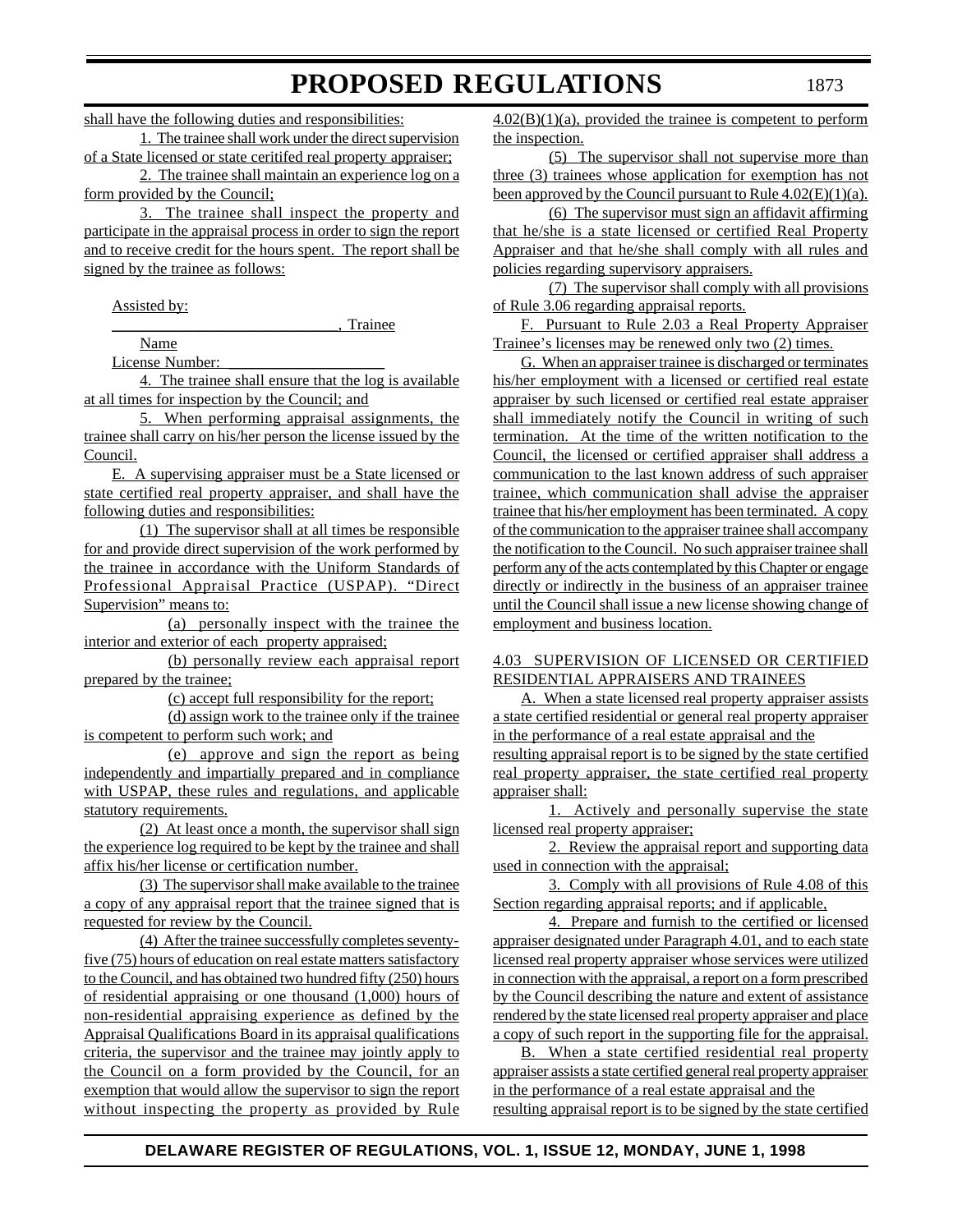general real property appraiser, the state certified general real property appraiser shall perform those supervisory acts set forth in Subsection A of this Rule with regard to the activities of the state certified residential real property appraiser.

## 4.04 USE OF TITLES

A. Licensure or certification as a real property appraiser is granted only to persons and does not extend to a business entity.

B. A state licensed real property appraiser shall utilize the term "state licensed real property appraiser"; a state certified residential real property appraiser shall utilize the term "state certified residential real property appraiser"; and a state certified general real property appraiser shall utilize the term "state certified general real property appraiser" when performing and signing appraisals. The terms "certified" or "licensed" shall not be used in connection with appraisals or appraisers in any other form. A state licensed appraiser trainee shall use the term "state licensed appraiser trainee" and shall only co-sign appraisals along with a state licensed or state certified real property appraiser. Approved abbreviations are as follows:

> DE Cert Gen followed by the certification number, DE Cert Res followed by the certification number, DE Lic Appr followed by the license number, DE Appr Trainee followed by the license number.

## 4.05 DISPLAY OF LICENSES AND CERTIFICATES

A. The real property appraiser license or certificate of a state licensed or state certified real property appraiser shall be prominently displayed at the appraiser's place of business. Pursuant to Rule 4.01 the license or certificate of the supervisory appraiser and the license or certificate of each licensee or certificate holder engaged in real estate appraisal activities at the office of the supervisory appraiser shall be prominently displayed at such office.

B. The biennial license or certificate renewal pocket card issued by the Council to each state licensed or state certified real property appraiser shall be retained by the licensee or certificate holder as evidence of licensure or certification.

## 4.06 ADVERTISING

A. When advertising or otherwise holding himself/herself out as a real property appraiser, a state licensed real property appraiser shall identify himself/herself as a "state licensed real property appraiser." A state certified residential real property appraiser shall identify himself/herself as a "state certified residential real property appraiser". A state certified general real property appraiser shall identify himself/herself as a "state certified general real property appraiser."

B. A state licensed or state certified real property appraiser doing business as a partnership, association, corporation, or other business entity shall not represent in any manner to the public that the partnership, association,

corporation, or other business entity is either licensed or certified by the State of Delaware to engage in the business of real estate appraising.

#### 4.07 CHANGE OF NAME OR ADDRESS

All licensees and certificate holders shall notify the Council in writing of each change of business address, residence address, or trade name within ten (10) days of said change. The address shall be sufficiently descriptive to enable the Council to correspond with and locate the licensee or certificate holder.

## 4.08 APPRAISAL REPORTS

A. Each written appraisal report prepared by or under the direction of a state licensed or state certified real property appraiser shall bear the signature of the state licensed or state certified appraiser, the license or certificate number of the licensee or certificate holder in whose name the appraisal report is issued, and the designation "state licensed appraiser trainee" (as co-signer only), "state licensed real property appraiser," "state certified residential real property appraiser," or the designation "state certified general real property appraiser," or the approved abbreviations as specified in Section 4.01. Where applicable, each appraisal report shall also indicate whether or not the state licensed or state certified appraiser has personally inspected the property, and shall identify any other person who assists in the appraisal process other than by providing clerical assistance.

B. When a state licensed or certified real property appraiser signs an appraisal report prepared by another person, including a subcontractor acting under the direction or supervision of the appraiser, such appraiser shall be fully responsible for the content of the report.

## SECTION 5 - TEMPORARY PRACTICE & RECIPROCITY

## 5.01 TEMPORARY PRACTICE

The Council may grant temporary licensing or certification privileges in accordance with 24 Delaware Code, Section 2935 (a).

## 5.02 RECIPROCITY

The Council may grant a reciprocal license in accordance with 24 Delaware Code Section 2935 (b) to applicants certified or licensed in another state whose requirements for certification or licensure are substantially equivalent to the State of Delaware.

## SECTION 6 - GUIDELINES FOR QUALIFYING MASS APPRAISAL EXPERIENCE

## 6.01 QUALIFYING MASS APPRAISAL EXPERIENCE The Delaware Council on Real Estate Appraisers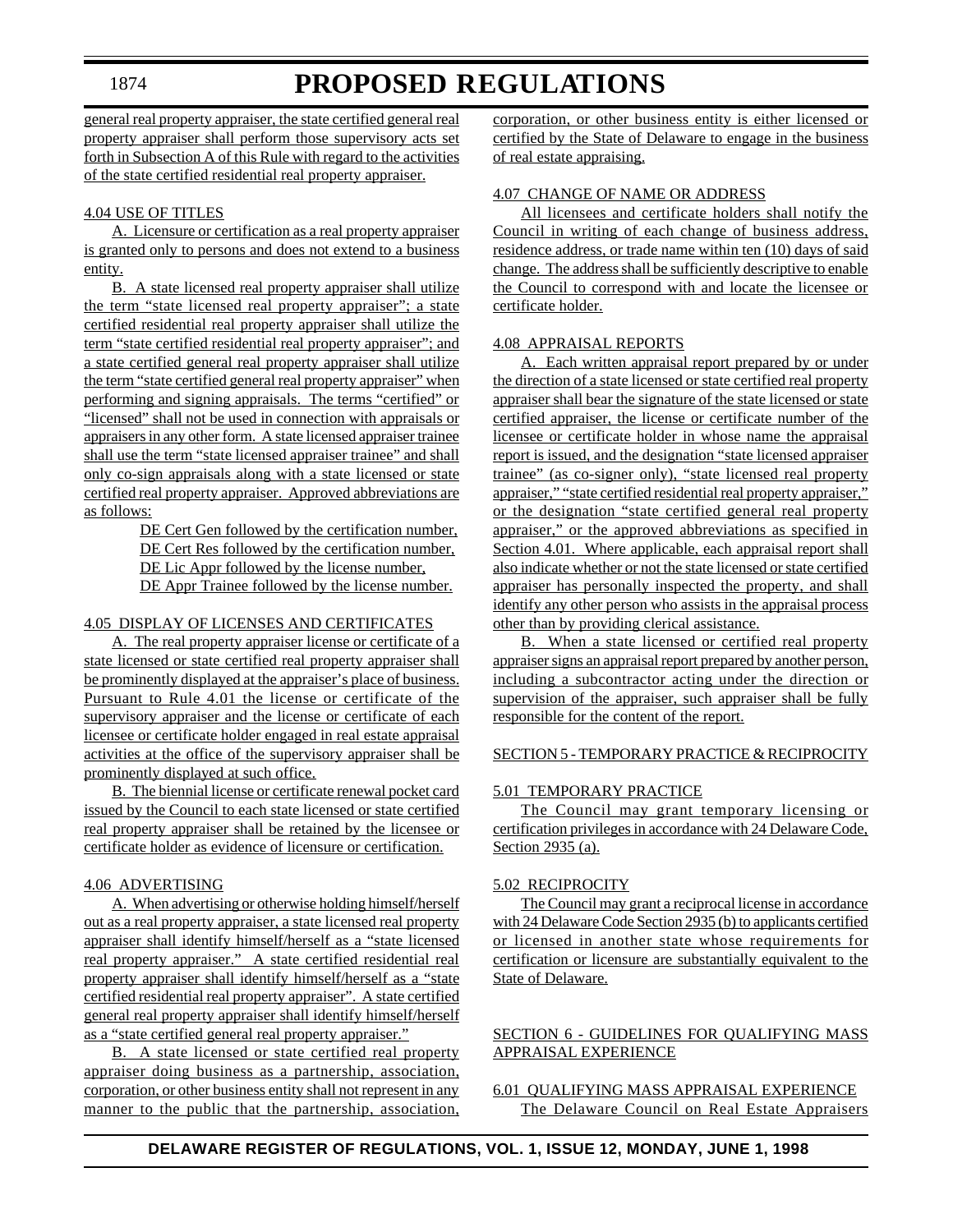("Council") has developed an application for ad valorem tax assessors to apply mass appraisal experience toward licensure or certification.

The application is different from the application for independent fee appraisers, and, therefore, the Council has prepared this document as supplemental explanation of the mass appraisal experience guidelines set forth in the Tax Assessor's Application for Real Estate Appraiser License or Certificate.

The State of Delaware under Chapter 24, Subchapter II. Regulation of Real Estate Appraisers, Subsection 2932, subparagraph (c), sets forth specifically:

> "(c) The Council on Real Estate Appraisers is required to include in its regulations educational experience and testing requirements for licensure and certification of real estate appraisers that ensure protection of the public interest. Educational experience and testing requirements for certified and licensed appraisers must specifically meet the criteria established under Title XI of the Financial Institutions Reform Recovery Act of 1989, public Law 101-73 [12 U.S.C. & 1833 a et seq.], and any subsequent amendments thereto or any regulations promulgated thereunder. (67 Del Laws, C. 381 ss1; 68 Del. Laws, c. 140, ss  $5-7, 15.$ "

Further, The Appraiser Qualifications Board of the Appraisal Foundation has issued as additional explanation "Interpretations/Clarifications" to accompany the qualifying criteria for appraiser licensure and certification, which specifically sets forth:

> "Experience credit should be awarded to ad valorem appraisers who demonstrate that they (1) use techniques similar to those used by appraisers to value properties and (2) effectively use the appraisal process.

> Components of the mass appraisal process that should be given credit are highest and best use analysis, model specification (developing the model), and model calibration (developing adjustments to the model). Other components of the mass appraisal process, by themselves, shall not be eligible for experience credit.

> Mass appraisals shall be performed in accordance with USPAP Standard 6."

In order to evaluate the experience qualifications of ad valorem tax assessors with mass appraisal experience, the Council will review such applications considering the above - mentioned criteria, and shall review work samples for compliance with USPAP Standard 6. It is important to note that any individual appraisal reports prepared in conformity with USPAP Standards 1 and 2 are fully creditable as appraisal experience using the hourly scheme set forth in the category for Full Appraisals in the Real Property Tax Assessor's Application for Real Estate Appraiser License or Certificate. Such reports are often prepared by ad valorem appraisers for defense of value work. Ad valorem appraisers are encouraged to apply for experience credit for full appraisals as well as for mass appraisal experience. An hour of experience is defined as actual verifiable time spent performing tasks in accordance with the Council Rules and Regulations.

USPAP Standard 6 sets forth in detail the required work and the reporting of that work for ad valorem tax purposes. Unlike the fee appraiser who prepares and signs a report for each value estimate, the ad valorem appraiser typically prepares analyses and reports that support the appraisals for groups of properties. These efforts are focused on the specification and calibration of models (validation schedules) for these groups of properties.

Mass appraisal experience hours are awarded for completing appraisals pursuant to the USPAP Standard 6. Currently, a minimum of 2,000 hours over a two (2) - year period is required for all applicants for licensure or certification. A minimum of 1,000 hours must be obtained in non-residential valuation if applying for the General Certification. The State of Delaware has the same qualification criteria as published by the Appraiser Qualifications Board of the Appraisal Foundation.

As stated in the Real Property Tax Assessor's Application for Real Estate Appraiser License or Certificate, applicants seeking mass appraisal experience credit must demonstrate their experience using one of the following options:

A. Develop the mass appraisal system (model specification and calibration that includes highest and best use analysis) or;

B. Adjust an existing mass appraisal system to local market conditions (model calibration that includes highest and best use analysis).

1. Data collection for purposes of mass appraisal, defined as the on-site collection of property characteristics, is not by itself creditable as appraisal experience. However, as part of mass appraisal model specification and/or calibration, the applicant accepts responsibility for the accuracy of market (sales) data used to develop and/or calibrate the models. Therefore, it is important that the applicant have a working familiarity with the range of properties in the sales sample and thus creditable experience is allowed for sales verification work in conjunction with the mass appraisal model specification/calibration process.

2. The applicant must have a documented data collection manual that specifies how each property characteristic was measured. For each property characteristic that influences the final value for any property, a complete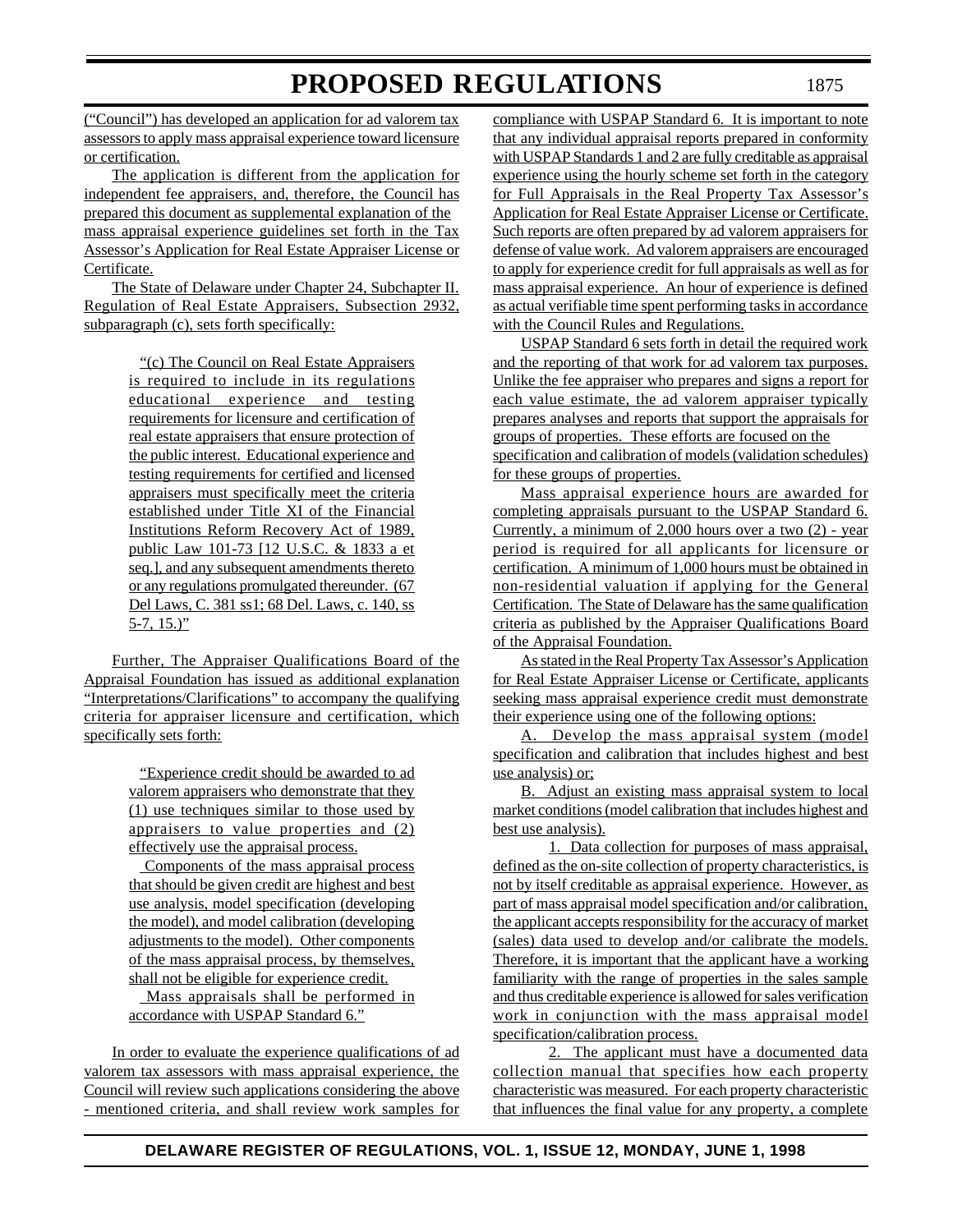## **PROPOSED REGULATIONS**

specification of the variable must be available in the mass appraisal model (schedule) documentation. This documentation must detail how each property characteristic influences value and it must provide a basis in terms of market evidence for using these characteristics.

3. If the applicant is using an existing mass appraisal system, either mass appraisal vendor supplied or a commercial cost service, documentation must exist which supports how the valuation system was calibrated to local market conditions. If the cost approach is used, documentation must exist which illustrates the extraction of depreciation schedules from local market analysis.

4. If the applicant develops the mass appraisal model (schedule) specification, evidence derived directly from the local market must be available that supports the use of each property characteristic. For property characteristics included in the model that have a marginal influence on value (items generally included for public relations purposes), such items should be specifically identified and their contribution to value detailed.

## 6.02 MASS APPRAISAL EXPERIENCE LOG

Applicants seeking mass appraisal experience credit must complete the attached Mass Appraisal Experience Log. Use the key on the Mass Appraisal Experience Log form for creditable experience. The information included in each column is as follows:

|                       | Date of Activity State the specific dates of the activity. If a |  |
|-----------------------|-----------------------------------------------------------------|--|
|                       | range of dates is appropriate, be sure that                     |  |
|                       | the activity occurred continuously over that                    |  |
|                       | period. (Example: March 23-24, 1992)                            |  |
| <b>Value Date</b>     | Applicants applying for ad valorem, mass                        |  |
|                       | appraisal experience completed in                               |  |
|                       | Delaware must list the month and year of                        |  |
|                       | the valuation date.                                             |  |
| <b>Property Class</b> | Use the key on the form for identifying the                     |  |
|                       | property type.                                                  |  |
|                       | 1. Residential (less than 5 units)                              |  |
|                       | 2. Multi - Family (2 - 4 units)                                 |  |
|                       | 3. Commercial                                                   |  |
|                       | 4. Industrial                                                   |  |
|                       | 5. Special purpose properties                                   |  |
| City/Town             | Municipality where the mass appraisal                           |  |
|                       | work was used to generate appraisals.                           |  |
|                       | Type of Activity Use the key on the form for identifying the    |  |
|                       | property type. The creditable types of                          |  |
|                       | activity are listed as follows:                                 |  |
|                       | A. Highest and Best Use Analysis - Detail                       |  |
|                       | analysis used to determine highest and best                     |  |
|                       | use of a site both as if vacant and as                          |  |
|                       | developed.                                                      |  |
|                       | <b>B.</b> Model Specification - Development of                  |  |
|                       | the valuation schedules. Such                                   |  |

documentation should include the approach to value (cost, market or income), identification of how factors (property characteristics) were selected, the quantification of these factors (dollar or percentage adjustments) and how the relationship among the factors was determined.

C. Model Calibration - Adjusting the valuation schedules using the generally accepted techniques, such documentation should include any statistical analyses employed to set unit prices and percentage adjustments.

Hours Only the actual working hours on the associated activity are creditable. Only time specifically spent on the activity is creditable. Working full-time on a revaluation project does not automatically translate into 40 hours per week of creditable appraisal experience. The applicant must be precise in detailing the activities and when they took place. In evaluating the number of hours of credit requested, any unusual number of hours claimed for a particular activity may result in further review of the supporting documentation. NOTE THAT DATA COLLECTION AND FIELD REVIEW ACTIVITIES BY THEMSELVES ARE NOT CREDITABLE EXPERIENCE. Position Title List your position at the time of activity. Documentation State the physical location of the Location documentation which details each activity for which experience credit is requested. It is advisable to secure copies of any documentation not in your possession prior to applying for experience credit. THE APPLICANT IS RESPONSIBLE FOR THE PRODUCTION OF THIS DOCUMENTATION. Therefore, it is important that the applicant claim credit only for the activities for which documentation can be immediately produced.

Upon request the applicant may be asked to submit sworn statements from witnesses who can verify his/her claimed experience.

## SECTION 7 - STANDARDS OF APPRAISAL PRACTICE

#### 7.01 APPRAISAL STANDARDS

A. In performing the acts and services of a state licensed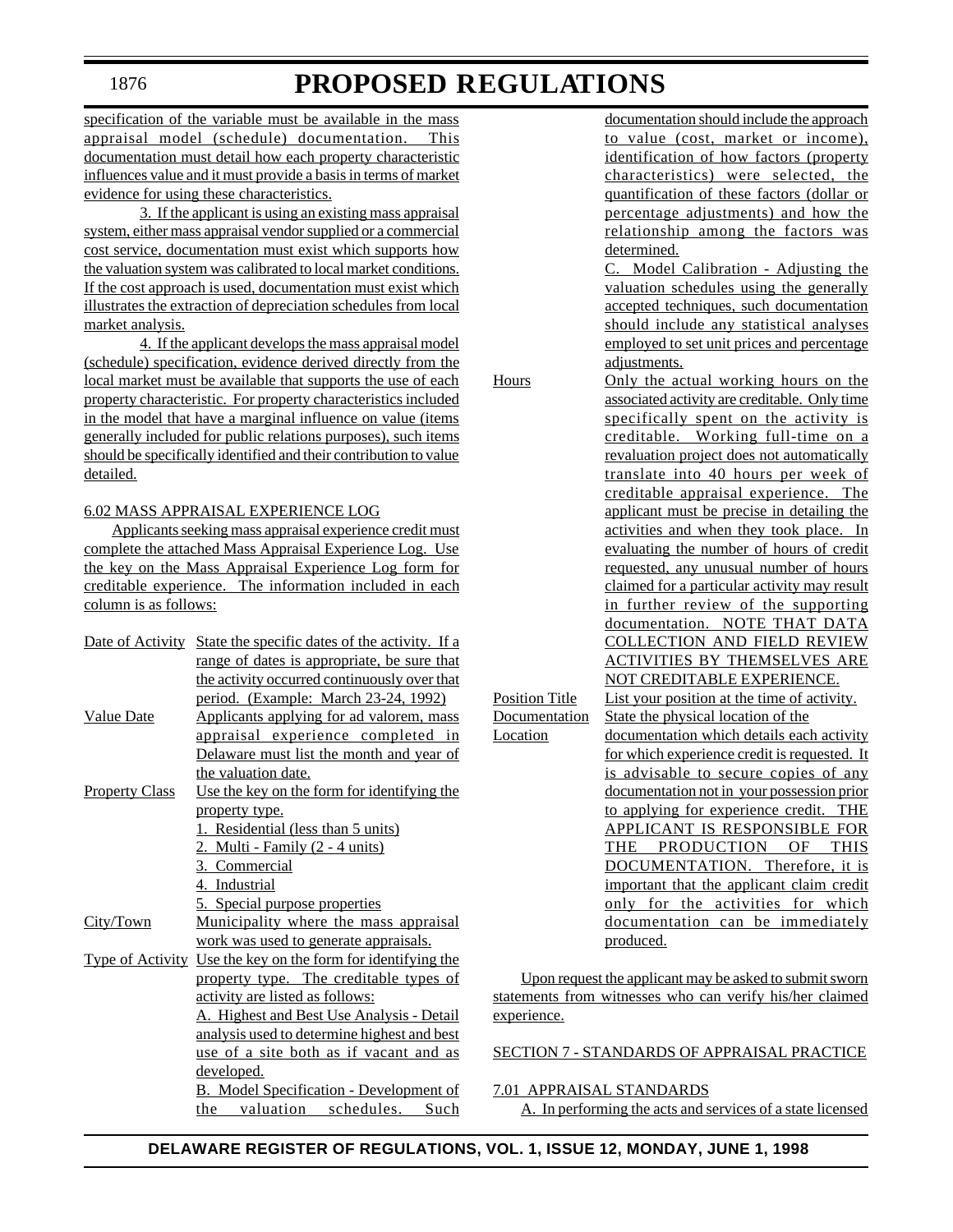or state certified real property appraiser, every appraiser trainee, state licensed and state certified real property appraiser shall comply with those appraisal practice standards known as the "Uniform Standards of Professional Appraisal Practice" and any subsequent amendments thereto, promulgated by the Appraisal Standards Board of the Appraisal Foundation or it successor organization, which standards are hereby adopted by reference.

B. Copies of the "Uniform Standards of Professional Appraisal Practice" are available upon request to The Appraisal Foundation, 1029 Vermont Avenue, N.W., Suite 900 Washington, D.C. 20005-3517 and are made available by the Council from time-to-time.

## SECTION 8 - COMPLAINTS; HEARING PROCEDURES; FINAL DECISIONS

## 8.01 COMPLAINTS

The Council incorporates by reference the procedures for investigation of complaints by the Division of Professional Regulation as set forth in Section 8810 of Title 29 of the Delaware Code.

### 8.02 HEARING PROCEDURES

All hearings shall be in accordance with the Administrative Procedures Act, 29 Del. C. Sections 10121- 10129.

A. At least 30 days before the date fixed for the hearing, the Council shall cause a copy of the complaint, together with a notice of the time and place fixed for the hearing, to be personally delivered or served upon the accused real estate appraiser. In cases where the accused real estate appraiser cannot be located or where personal service cannot be effected, substitute service shall be effected in the same manner as with civil litigation. The accused real estate appraiser shall also be advised of his/her rights, as follows:

1. That he/she has the right to appear personally and to be represented by counsel;

2. That he/she has the right to cross-examine any witness who may appear against him/her and produce witnesses and evidence in his/her own defense; and

3. That he/she is entitled to the subpoena power of the Council to ensure the attendance of any witnesses he or she intends to call. If the accused wishes to avail himself/ herself of the Council's subpoena power, he/she must submit to the Council, in writing and no later than fifteen (15) days prior to the date of the hearing, the names and addresses of the witnesses whose attendance he/she wishes the Council to compel.

B. All hearings shall be informal and shall not be bound by the formal rules of evidence. All testimony shall be taken under oath. All testimony which the Council determines to be relevant, reliable, and probative and not unduly repetitious, shall be admissible. Objections to the admission or exclusion of evidence shall be brief and shall state the grounds for objection. Any offer of proof which is made in connection with the objection to the admission of evidence shall consist of a statement of that which the offeror contends would be abused by such evidence. Where the offered evidence concerns a document, a copy of the same shall be marked for identification.

C. All testimony shall be recorded either by a court reporter or by means of an electronic recording device. In the event electronic means are used, the electronic record shall be preserved until after the time for appeal of the Council's decision has expired with no appeal being taken. The Council shall maintain a permanent written record of all hearings in the form of official minutes.

D. Hearings shall be conducted in the following manner:

1. The Council shall open the hearing with a brief statement of the purpose of the hearing.

2. The Council shall then receive the evidence which is offered to support the charges which have been proffered against the accused real estate appraiser.

3. The accused real estate appraiser shall be afforded an opportunity to cross-examine any witness who may testify against him/her.

4. After all of the evidence which supports the charges has been received, the accused real estate appraiser may present a brief statement of that which he/she intends to establish.

5. The accused real estate appraiser may then testify in his/her own behalf and present witnesses and evidence in his/her defense.

6. All witnesses who appear before the Council shall be subject to examination by the Council.

#### 8.03 TRANSCRIPTS

Transcripts of the proceedings my be obtained by the accused real estate appraiser or any other person interested in the hearing upon written request and payment of the costs involved in preparing the same.

#### 8.04 RETURN OF DOCUMENTARY EVIDENCE

Any documentary evidence which is submitted to the Council shall be returned to the owner thereof upon written request for the return of such documents within 120 days of the Council's final decision. Otherwise, the Council may dispose of such evidence at its discretion.

### 8.05 FINAL DECISION

A. If, on the basis of the evidence presented at the hearing, the Council finds, by a majority vote of all members, that the complaint has merit, the Council shall take such action permitted under Subchapter II, Chapter 29 of Title 24 as it deems necessary. The Council's decision shall be in writing and shall include:

1. A brief statement of the evidence presented,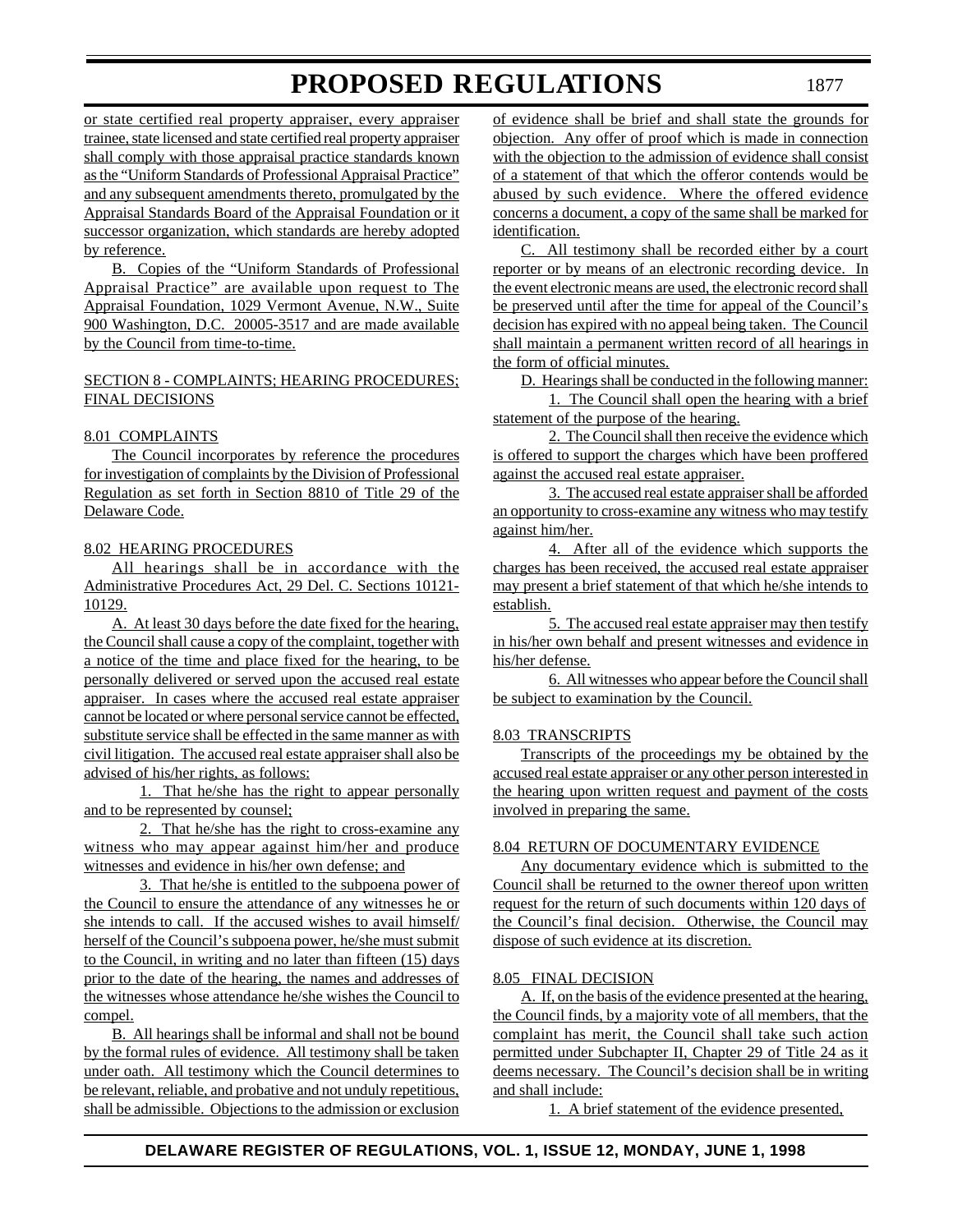## **PROPOSED REGULATIONS**

2. The Council's findings of fact,

3. What record evidence these findings are based upon, and

4. The Council's conclusions of law.

B. A copy of the Council's decision shall be mailed immediately by certified mail, return receipt requested, to the accused real estate appraiser. The Council's decision shall become effective on the 30th day after the date it is mailed or served on the accused real estate appraiser, unless there is a stay pending appeal by the accused real estate appraiser ordered by the Superior Court.

## SECTION 9 - PUBLIC DISCLOSURE

## 9.01 PUBLIC NOTICE

Public notice of all meetings shall be given seven (7) days prior to all meetings.

A. The notice will be posted at the Division of Professional Regulation Office in Dover, Delaware, according to the Freedom of Information Act.

B. Said notice shall include the agenda, as well as the date, time, and location of each meeting.

### 9.02 MEETING MINUTES

Minutes shall be kept of all meetings in accordance with the Freedom of Information Act.

A. Said minutes shall include a record of those present.

B. The minutes shall also include a record by individual members, on each vote taken, as well as any action agreed upon.

C. It shall be the responsibility of the Council's Administrative Assistant to prepare said minutes and keep a copy on file with the Division of Professional Regulation.

## 9.03 COUNCIL RECORDS

It shall be the responsibility of the Council's Administrative Assistant to safeguard the Council's records and to make then accessible to the general public.

A. No citizen of the State of Delaware shall be denied reasonable access to the public records of the Council. Copies of records may be obtained from the Administrative Assistant at a cost per page as established by the Division.

B. The Council shall not be obligated to disclose to the general public any matter which intrudes upon an individual's personal or private affairs which is not a public

record in which the public has not legitimate interest. Records will be open to the public in reference to the Freedom of Information Act.

## SECTION 10 - CHANGE AND MODIFICATION TO RULES AND REGULATIONS

## 10.01 CHANGES/MODIFICATIONS

The Council may, change or modify these Rules and

Regulations as dictated by the evolution of appraisal practice after providing for the Public Notice/Hearing as required, if any.

#### SECTION 11 - SEVERABILITY

## 11.01 SEVERABILITY

If any part of these rules and regulations is held invalid, unconstitutional or otherwise contrary to law, then it shall be severable and the remaining portions hereof shall remain and continue in full force and effect.

## **DEPARTMENT OF ADMINISTRATIVE SERVICES DIVISION OF PROFESSIONAL REGULATION**

## **[DELAWARE](#page-3-0) BOARD OF NURSING**

Statutory Authority: 24 Delaware Code, Section 1906(1) (24 **Del.C.** 1906(1))

The Delaware Board of Nursing in accordance with 24 Del.C. §1906(1) has proposed to revise certain sections of Articles II, VII, VIII, IX and X of the Rules and Regulations related the Law regulating the Practice of Nursing in the State of Delaware that address nursing education programs, standards of nursing practice, the practice of nursing as an Advanced Practice Nurse in the State of Delaware, mandatory continuing education, and disciplinary proceedings.

The proposed changes include the following:

## **ARTICLE II:**

Amend Section 1: Definitions to change "National League for Nursing" to "National Accrediting Agency for Nursing Education"

Amend Section 5: Standards for Approval, 5.10:1 and 5.10:2, substitute "Board-approved national accrediting agency for nursing education" for "National League for Nursing".

#### **ARTICLE VII:**

Amend Section 7: Definitions to delete 7.2:4 "The RN may not delegate functions that are to be performed only by licensed nurses listed in Section 4." in its entirety. In 7.4: Add "These exlusions do not apply to Advanced Practice Nurses."

#### **ARTICLE VIII:**

Amend Section 7: Generic Functions of the Advanced Practice Nurse Within The Specialized Scope of Practice include but ar not limited to: Add 7.14 to read "Delegating tasks appropriately" and renumber accordingly.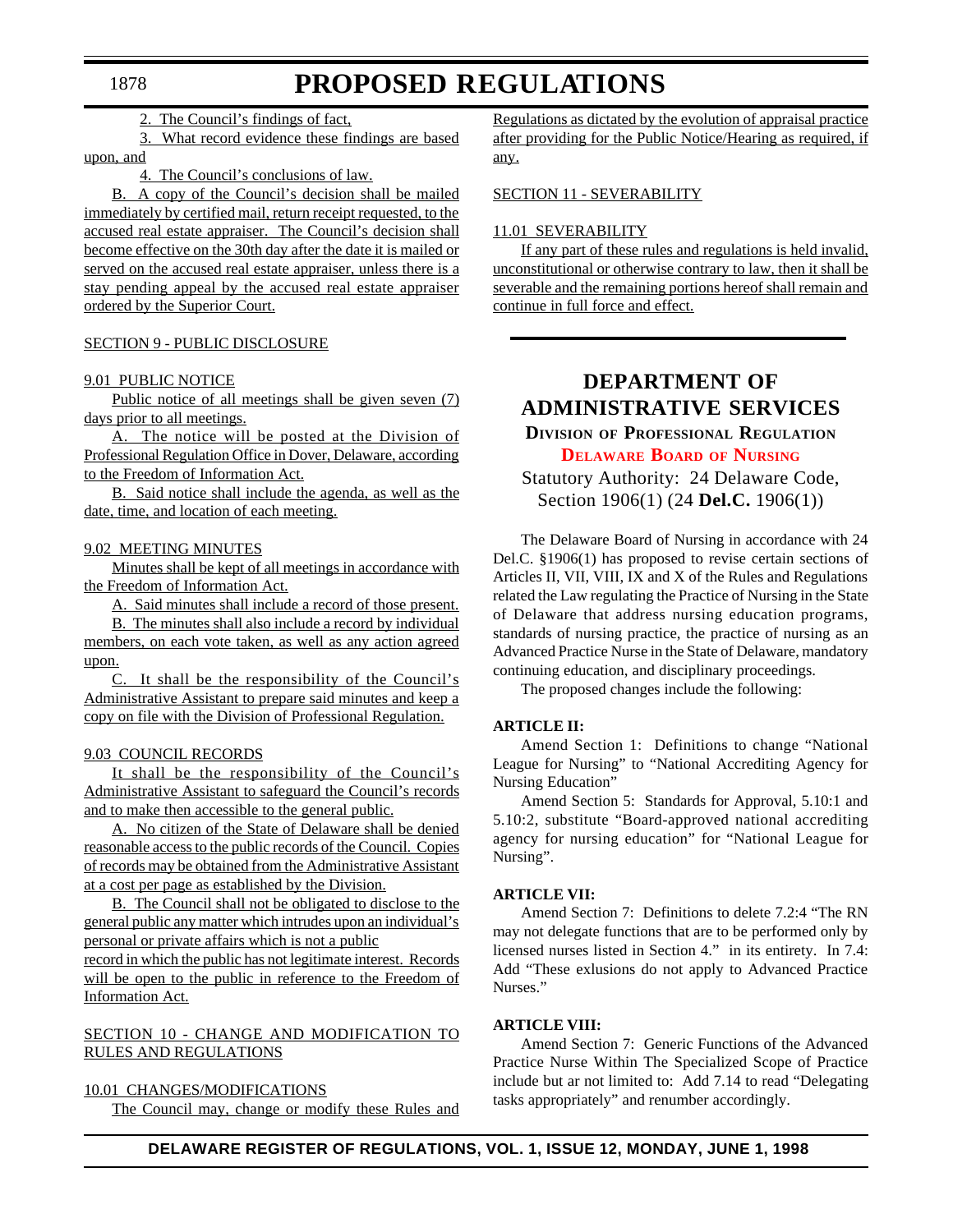## **ARTICLE IX:**

This Article includes revised definitions, additional methods to obtain continuing education, and clarification of process.

A public hearing will be held on Wednesday, July 8, 1998 at 11:30 a.m., in the second floor conference room A of the Cannon Building, 861 Silver lake Boulevard, Dover, Delaware.

Anyone desiring a copy of the revised section of the Rules and Regulations may obtain a copy from the Delaware Board of Nursing, 861 silver Lake Blvd., cannon building, Suite 203, Dover, Delaware 19903. Persons desiring to submit written comments on the revised rules and regulations may forward these comments to the above address. The final date to receive written comments will be at the public hearing.

#### ARTICLE II NURSING EDUCATION PROGRAMS

#### SECTION 1 - DEFINITIONS

1.1 "Board" - the Delaware Board of Nursing.

1.2 "Conditional Approval" - the status granted to a program that is determined to be deficient in a specified area. When this determination is made by the Board, written notice shall be sent to the program specifying the deficient areas, and the time limit within which the deficiencies are to be corrected.

1.3 "Full Approval" - the status granted to a program that meets the requirements of the Law and the Rules and Regulations of the Board. Continuation of full approval is contingent upon annual review of the program and continuing to meet the criteria.

1.4 "Initial Approval" - authorization to admit students and enter into contractual agreements for clinical facilities. It is granted only after an application has been submitted, reviewed and a survey visit made by the Board. No students shall be admitted to the program until the institution has received written notification that initial approval has been granted. Failure to comply will delay initial approval.

1.5 National League for Nursing "National Accrediting Agency For Nursing Education"- a national accrediting agency for nursing education that is recognized by the Council on Postsecondary Accreditation and by the U.S. Department of Education.

1.6 "Nursing education program" - as defined in 24 Del. C., Chapter 19.

SECTION 2: AUTHORITY DESIGNATED TO BOARD OF NURSING

2.1 In accordance with 24 Delaware Code, Chapter 19, the Board may:

A. Approve curricula and develop criteria and standards for evaluating nursing education programs;

B. Provide for surveys of such programs at such time as it may deem necessary;

C. Approve such programs to meet the requirements of the Chapter and of the Board; and

D. Deny or withdraw approval from nursing education programs for failure to meet prescribed curriculum or other standards. (Subsections 1906 (b), (c), (e)).

### SECTION 3: PURPOSES OF APPROVAL

3.1 The state requires that nursing education programs be approved in order to:

A. Provide for the safe practice of nursing by setting minimum requirements for the programs that prepare the licensee.

B. Encourage self-evaluation for the improvement of a nursing education program.

C. Provide for the public a list of nursing education programs that meet the requirements set

by the Board.

D. Assure the graduates of approved nursing programs of their eligibility to apply for admission to the licensing examination and to facilitate their licensure by endorsement in other states.

## SECTION 4: PROCEDURE FOR ESTABLISHING A NURSING EDUCATION PROGRAM

## PHASE I

4.1 An administrative officer of the institution shall complete the appropriate application form and forward three copies to the Executive Director of the Board at least 12 months prior to enrollment of students.

4.2 The Board shall review the application and conduct a site visit. At least one of the visitors shall be a nurse educator who has curriculum expertise at the level of the program being reviewed.

4.2:1 Alternatively, the institution desiring to establish a nursing education program may elect to have the site visit made by a Board member(s) and a nursing education consultant, the latter with special expertise in the same type of nursing education as the program. The consultant shall be from a list of qualified persons approved by the Board. Costs associated with the visit of the consultant shall be borne by the nursing education program requesting same.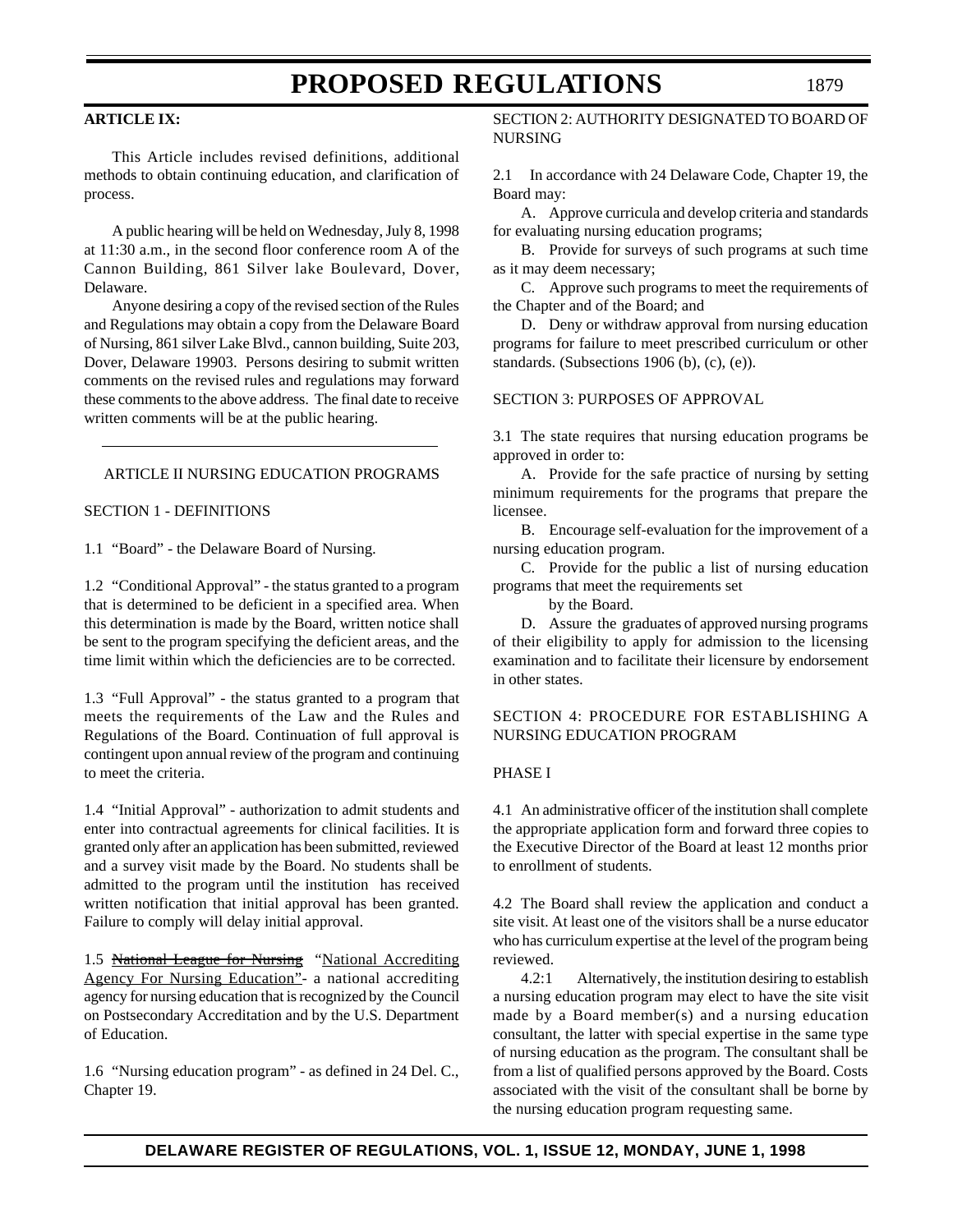4.3 The purpose of the site visit is to validate the information recorded on the application.

4.4 The site visitation team shall make a written report to the Board.

4.5 The Board shall report to the institution within 90 days after all requirements of Phase I have been met.

#### PHASE II

4.6 The institution shall notify the Board of the appointment of a qualified nurse as director of the program at least nine months in advance of the anticipated enrollment of students in nursing courses.

4.7 The director shall be responsible for planning the program and providing the information required in Part II of the application form, which must be resubmitted at least three months prior to the anticipated enrollment of students.

4.8 The Board shall review the application and supporting information at a regularly scheduled meeting and determine if the program is prepared to admit students. If it is so determined, initial approval will be granted.

#### PHASE III

4.9 Following initial approval, the director of the program shall submit five copies of a progress report to the Board every six months. This shall be a general report of progress to date to include number of students enrolled, attrition rate, faculty credentials, curriculum design, and use of clinical facilities. After the admission of students, these reports shall continue to be submitted at six month intervals until discontinued by the Board.

4.10 The institution shall appoint other qualified nurse faculty members no less than four months in advance of enrollment of students in nursing courses to participate in determining the theoretical framework and in developing the curriculum plan and course content.

4.10:1 The program shall be developed according to criteria in accordance with Section V of these Regulations. The curriculum plan, including course descriptions, shall be submitted for Board review and approval three months in advance of enrollment of students in nursing courses.

4.11 Following the graduation of the first class, the nurse faculty shall prepare and submit five copies of a self evaluation report to the Board for review. The Board will conduct a survey visit to consider full approval of the program.

4.11:1 The Board's decision regarding approval status

shall be sent in writing to the appropriate administrative officers and to the director of the nursing education program.

## SECTION 5: STANDARDS FOR APPROVAL

## 5.1 Organization and Administration.

5.1:1 The school shall be authorized to conduct a nursing education program by charter or articles or incorporation of the controlling institution, by resolution of its board of control, or by the school's own charter or articles of incorporation.

5.1:2 Universities, colleges, community or junior colleges , and public schools offering programs in nursing shall be accredited by their appropriate agencies.

5.1:3 Hospitals conducting a nursing education program shall be accredited by the Joint Commission on Accreditation of Health Care Organizations or the American Osteopathic Association.

5.1:4 Any agency or institution that is used by a nursing education program shall be authorized to conduct business in the state of Delaware, or in the state in which the agency or institution is located.

5.1:5 The authority and responsibility for the operation of the nursing education program shall be vested in a director who is duly licensed to practice professional nursing in Delaware and who is responsible to the controlling board, either directly or through appropriate administrative channels.

5.1:6 A written organization plan shall be prepared and submitted to the Board and shall indicate the lines of authority and communication of the program to the controlling body, other departments within the controlling institution, the affiliating and cooperating agencies, and to the advisory committee, if one exists.

5.1:7 Adequate funds shall be allocated by the controlling agency to carry out the stated purposes of the program. The director of the nursing program shall be responsible for budget recommendations and administration, consistent with the established policies of the controlling agency.

5.1:8 When the program uses educational or clinical resources that are under the control of another authority, there shall be written agreements with each resource provider. Such agreements shall be developed jointly with the provider, reviewed periodically according to the policies of the program and the agency, and include provision for adequate notice of termination.

5.1:9 Clerical services shall be provided to support the program with a minimum of one full-time secretary and additional secretarial staff as needed.

## 5.2 Philosophy and Objectives

5.2:1 Philosophy and objectives shall be clearly stated in writing.

## 1880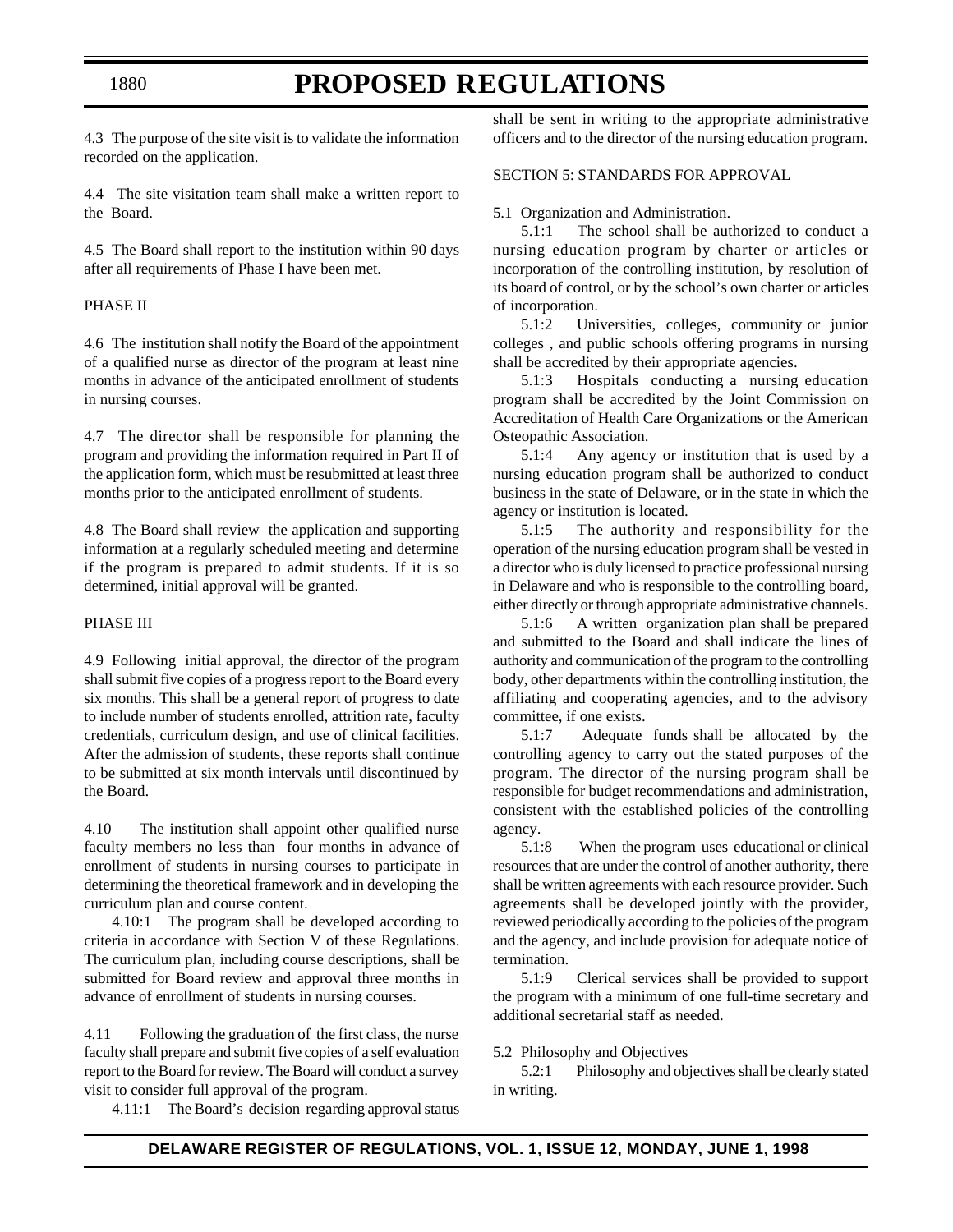#### 5.3 Faculty

5.3:1 Minimum Qualifications

A. All nursing faculty members, including the director, shall hold current licenses to practice as Registered Nurses in Delaware.

B. The director and each member of the nursing faculty shall be academically and professionally qualified for the position to which appointed. All nursing faculty members shall maintain professional competence in their area(s) of teaching responsibility through professional development activities such as nursing practice, participation in professional meetings, workshops, formal college courses, and nursing research.

C. The director of a baccalaureate degree program shall hold an earned doctoral degree or have a specific plan for completing a doctoral degree and shall hold a degree in nursing at the Master's level or higher. The director shall have experience in nursing practice, nursing education and shall give evidence of ability in providing leadership. A director employed by the school prior to the promulgation of these Rules and Regulations shall be exempt from this rule while remaining in the employ of that school.

D. The director of a nursing education program shall hold a minimum of a Master's degree. The director shall hold a degree in nursing at the baccalaureate level or higher and shall have experience in nursing practice, nursing education and shall give evidence of ability in providing leadership. A director employed by the school prior to the promulgation of these Rules and Regulations shall be exempt from this rule while remaining in the employ of that school.

E. Each member of the nursing faculty shall hold a baccalaureate degree in nursing or a Master's in nursing. Faculty employed by the school prior to the promulgation of these Rules and Regulations shall be exempt from this rule while remaining in the employ of that school.

F. Non-nurse members of the faculty shall hold academic and professional credentials in their field of specialization.

#### 5.3:2 Number

The number of faculty members shall be sufficient to prepare the students for licensure, to achieve the objectives as stated in the school's application, and reasonably proportionate to:

- A. Number of students enrolled;
- B. Frequency of admissions;
- C. Education and experience of faculty members;
- D. Number and location of clinical facilities; and
- E. Total responsibilities of the faculty members.
- 5.3:3 Conditions of employment

A. Qualifications and responsibilities for faculty member positions shall be defined in writing.

B. Written personnel policies shall be consistent

with the policies of the sponsoring institution.

C. Faculty assignments shall allow time for class and laboratory preparation, teaching, program evaluation, improvement of teaching methods, guidance of the students, participation in faculty organizations and committees, attendance at professional meetings, and participation in continuing education activities.

5.3:4 Functions

The principal functions of the faculty shall be to:

A. Develop the philosophy and objectives of the nursing program;

B. Develop, implement, evaluate and revise the curriculum;

C. Participate in the recruitment, admission and retention of students in the nursing program;

D. Establish criteria for promotion and completion of the program in nursing;

E. Evaluate student achievement on the basis of established criteria;

F. Recommend successful candidates for degree, diploma and other forms of recognition; and

G. Participate in appropriate activities of the controlling institution.

5.3:5 Organization

A. The nursing faculty shall attend regular meetings of the faculty for the purpose of developing, implementing and evaluating the nursing curriculum.

B. Committees shall be established as needed.

C. Written rules or bylaws shall govern the conduct of nursing faculty meetings and committees.

D. Minutes of faculty and committee meetings, including action taken, shall be recorded and available for reference.

E. Provision shall be made for nursing student membership and participation on faculty committees and in committee meetings as appropriate.

F. Where nursing practice/education (advisory) committees are established, their functions and relationship to the board of control and to the program shall be clearly defined.

G. Written rules shall govern the activities of the nursing practice/education (advisory) committee(s) and minutes of the meetings shall be on file in the administrative office of the program.

#### 5.4 Students

5.4:1 Admission, Promotion and Graduation

A. Criteria

Policies and procedures related to the selection and admission of students are the responsibility of the individual school.

B. Students shall be admitted on the basis of established criteria and without discrimination as to age, race, religion, sex, sexual preference, national origin, or disability.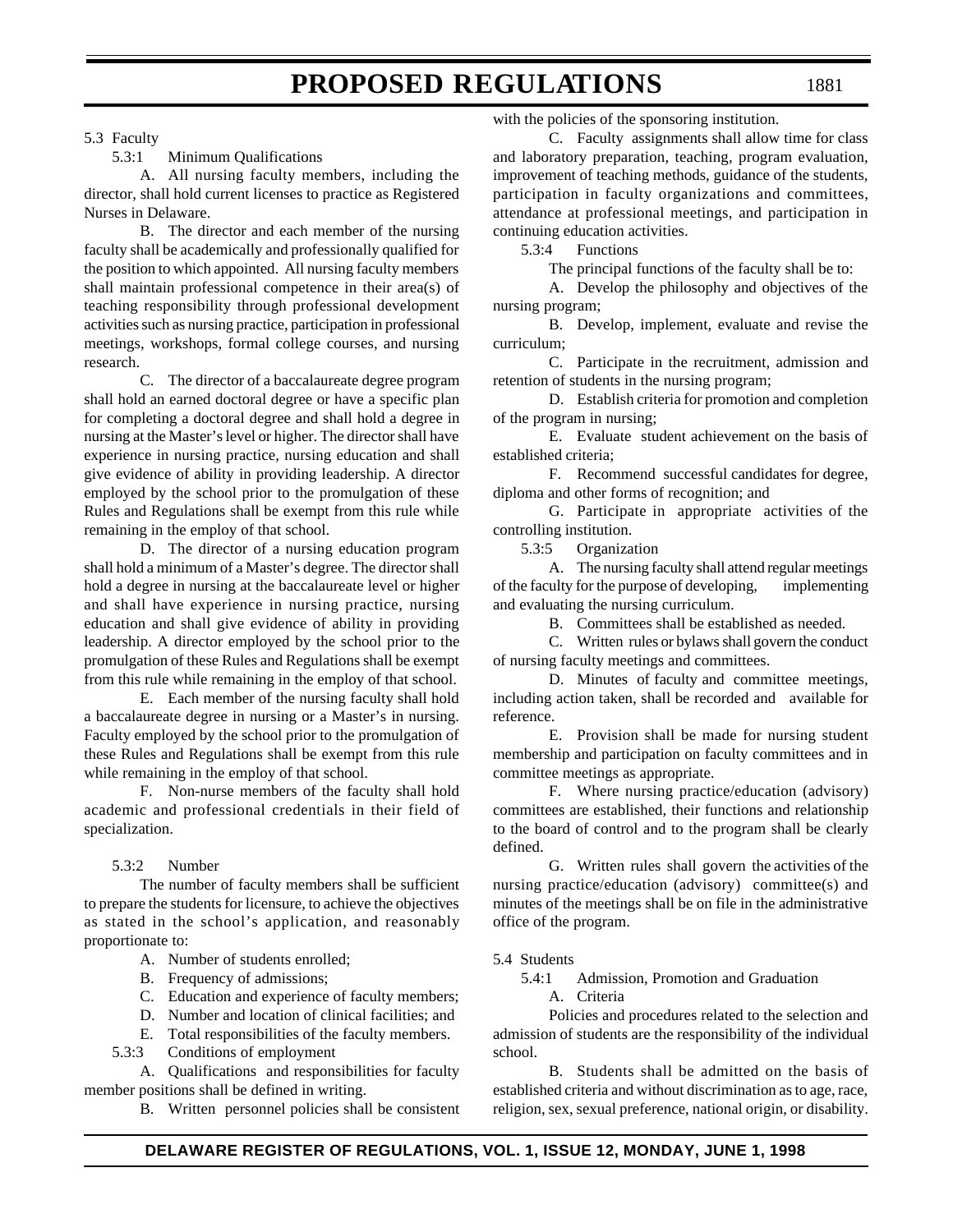C. There shall be written policies for the admission and re-admission of students.

D. Schools granting advanced standing after admission via challenge examinations, College Level Examination Program, teacher made tests or any other method shall have written criteria for granting course credit.

E. The policies for promotion, retention and graduation shall be published in the school catalogue or in other appropriate documents that are available to students.

F. All candidates in a program that requires applicants to be registered nurses must be licensed in Delaware if any clinical experiences occur in the State.

5.4:2 Services

A. There shall be written policies for student welfare as related to health, counseling and guidance, financial aid, and residence life, if offered.

B. There shall be well-defined written policies governing payment and refund of tuition and other fees.

## 5.5 Information

5.5:1 Annual Report

By September 1 of each year, five copies of an annual report of the nursing education program shall be sent to the Board, using the format supplied by the Board. The report will include information from August 1 of the previous year through July 31 of the current academic year.

5.5:2 School Records

A nursing education program shall maintain a system of records which shall contain all data relating to approval by any agency or body. The data shall include, but not be limited to, course outlines, minutes of faculty and committee meetings, pertinent correspondence, reports of standardized tests and survey reports. Such data shall be available to the Board representatives during the course of a site survey visit subject to applicable provisions of state and federal law.

5.5:3 Students Records

A. The school shall maintain a record for each student. Subject to applicable provisions of law, such records shall be available to Board representatives during the course of a site survey visit.

B. A final transcript for each student shall be retained in the permanent records of the school.

C. Provision shall be made for the protection of records against loss, destruction and unauthorized use.

5.5:4 School Bulletin or Catalogue

Current information about the school shall be published periodically and distributed to students, applicants for admission and to the Board. It should include a general description of the program, philosophy and objectives of the controlling institution and of the nursing programs, admission and graduation requirements, fees, expenses, and financial aid, educational facilities, living accommodations, student activities and services, curriculum plan, course descriptions, and faculty staff roster.

5.6 Curriculum

The following shall apply to nursing education programs: 5.6:1 Nursing Education Programs

A. The curriculum shall reflect the stated philosophy and objectives of the school and evidence of an organized pattern of instruction and appropriate supervised nursing practice consistent with sound educational practices and principles of learning.

B. LPN and RN programs shall provide for concurrent or correlated theory and clinical practice in the physical and/or mental health care of individuals of all ages, the nursing care of mothers and newborns, children, adults, the aged, individuals with mental health problems, and individuals in diverse settings, not necessarily in separate courses.

1. Clinical experiences shall include preventive aspects of illness, nursing care of persons with acute and chronic illnesses and rehabilitative care. Opportunities shall be provided for the student to participate in patient teaching in a variety of settings with individuals, families and other groups.

2. Concurrent and or correlated theory shall include the history of nursing, health care issues, and legalethical issues.

C. The RN curriculum shall provide instruction in the following fields:

1. Physical and biological sciences including content from the areas of anatomy and physiology, chemistry, microbiology, pharmacology and nutrition, which may be integrated, combined or presented as separate courses, and

2. Social and behavioral sciences including content drawn from the fields of communication theory, psychology and sociology and shall serve as a basis for the selection of learning experiences which develop abilities and skills in observation, interviewing, interpersonal relations, and problem-solving.

3. Professional nursing responsibilities.

4. Nursing research and nursing leadership in BSN programs.

D. The LPN curriculum shall provide instruction in the following fields:

1. Essential facts and principles in the biological, physical and social sciences including body structure and functions, elementary microbiology, pharmacology and nutrition, signs of emotional and mental health, human growth and development, and administration of medications.

5.7 Evaluation

5.7:1 Evaluation as a basis for curriculum revision and change in practices is a continuous process and an inherent responsibility of the faculty. The degree to which the faculty accomplishes its objectives shall be determined through

## 1882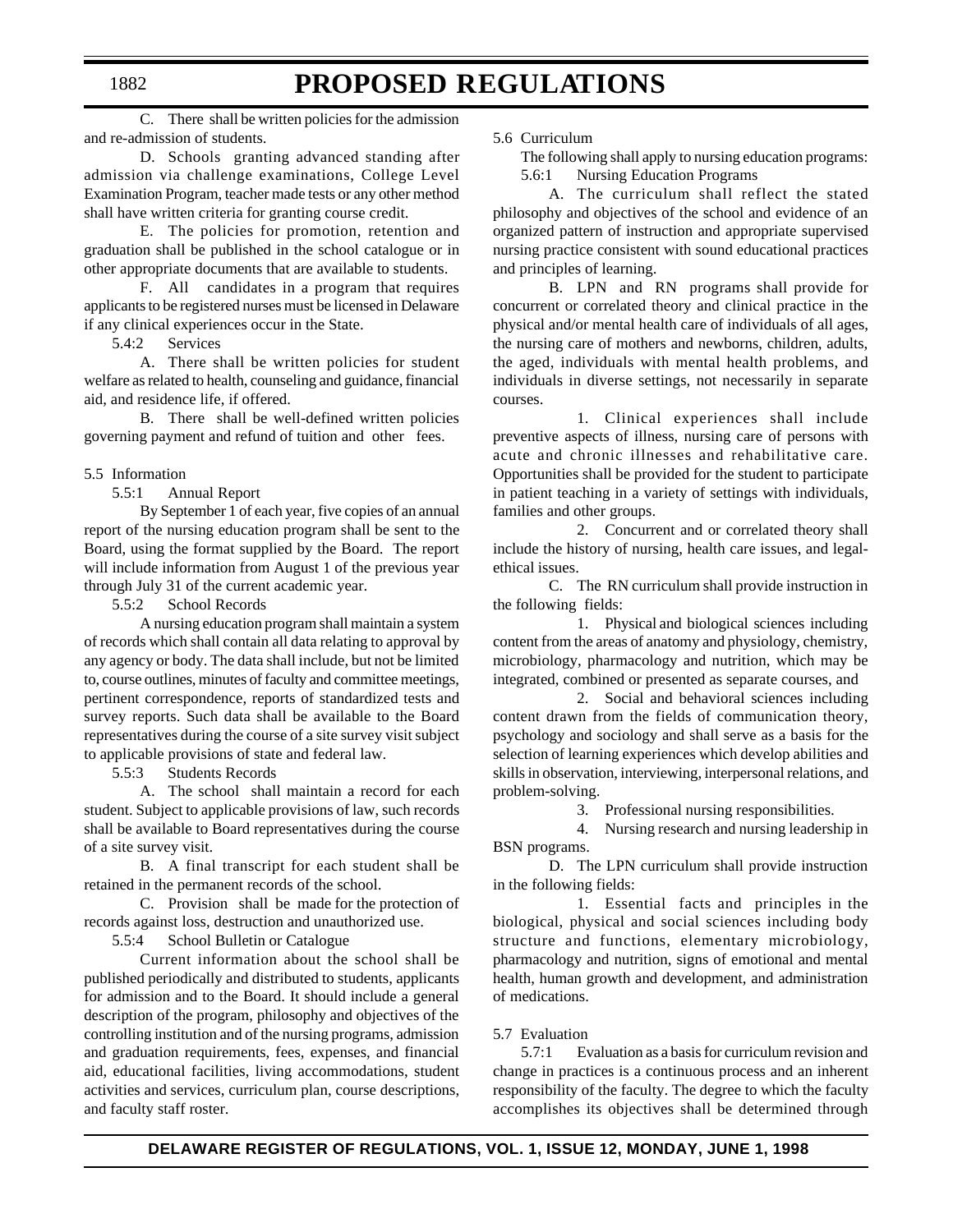evaluation of curriculum content, teaching methodologies, clinical and other learning experiences, student progress, success of graduates on the licensing examination, promotion, retention and degree of nursing competence of the graduate.

### 5.8 Educational Facilities

5.8:1 Classrooms, laboratories, and conference rooms shall be adequate in number, size and type for the number of students and educational purposes for which the rooms are used.

## 5.8:2 Offices

A. Offices shall be available and adequate in size, number and type to provide faculty with opportunities for uninterrupted work and privacy for conferences with students.

B. Space for clerical staff, records, files and other equipment shall be adequate for the needs of the program.

5.8:3 Learning Resources

A. The library shall have recent, pertinent and sufficient holdings to meet the learning needs of students and faculty.

1. Provision shall be made for regular additions to and deletions from the library collection.

2. Library facilities and policies shall be conducive to effective use.

B. Equipment shall be available so that a multimedia approach to learning is afforded.

5.8:4 Clinical Facilities

A. The clinical facility to which the student is assigned for clinical practice is considered an integral part of the nursing program.

B. Clinical facilities shall be selected by the faculty to provide learning experiences essential to achieve the stated purposes of the program and the stated objectives for each clinical course. They may include, but are not limited to:

1. Inpatient facilities such as acute care hospitals, specialized hospitals, long term and extended care facilities.

2. Outpatient facilities such as hospital based clinics, community health centers, mental health clinics and physicians' offices.

3. Other community agencies such as hospices, health maintenance organizations, day care centers, senior centers and prisons.

C. The following criteria for clinical facility use must be met:

1. There shall be an environment in which effective learning can take place and in which the student is recognized as a learner.

2. There shall be an adequate number of qualified professional and other nursing personnel not including the student, to ensure safe care of the patient.

3. There shall be a sufficient number and variety of patients to provide adequate learning experiences.

D. Hospital facilities shall be accredited by the Joint

Commission on Accreditation of Health Care Organizations or the American Osteopathic Association. Other facilities such as specialized hospitals, long term and extended care facilities and community health agencies shall be licensed or approved by the appropriate approving authority.

E. Facilities used for clinical experience shall be approved by the Board prior to the assignment of students. Approval shall be based on information provided by the school on forms furnished by the Board. A visit by Board representatives to the clinical site may be scheduled.

F. Clinical facilities used in another state require written notification to that jurisdiction's Board of Nursing.

G. Written agreements between the school and agencies involved shall:

1. Ensure that the faculty are ultimately responsible for the students' learning experiences.

2. Provide for continuous planning for students in cooperation with the director of nursing and appropriate nursing staff of the agency.

3. Provide adequate space for the number of students and faculty to conduct educational conferences.

H. Observational experiences shall be planned in cooperation with the agency to meet stated objectives.

5.9 Program Changes

5.9:1 Program Changes Requiring Board of Nursing Prior Approval

A. Changes in the philosophy and/or objectives of the program.

B. Changes in the overall curriculum plan.

C. Changes in the administrative sponsorship of the program.

5.9:2 Procedure for Approval of Program Change

A. When a program change is contemplated, consultation from the Board is available.

B. When any program change is proposed, a written plan shall be submitted to the Board including the:

1. Description of the change

2. Rationale for the change

3. Relationship of the proposed change to the present program.

C. Three copies of these materials shall be submitted to the Board at least one month prior to the Board meeting at which time the request will be considered.

5.10Procedure for Continuing Full Approval

5.10:1 Each nursing education program that has full National League for Nursing (NLN) accreditation is accredited by a Board-approved national accrediting agency for nursing education must submit a copy of the NLN self-study document and the NLN letter of notification of accreditation status by September following the reaccreditation visit. This is contingent on the program remaining NLN accredited and sharing copies of all correspondence related to compliance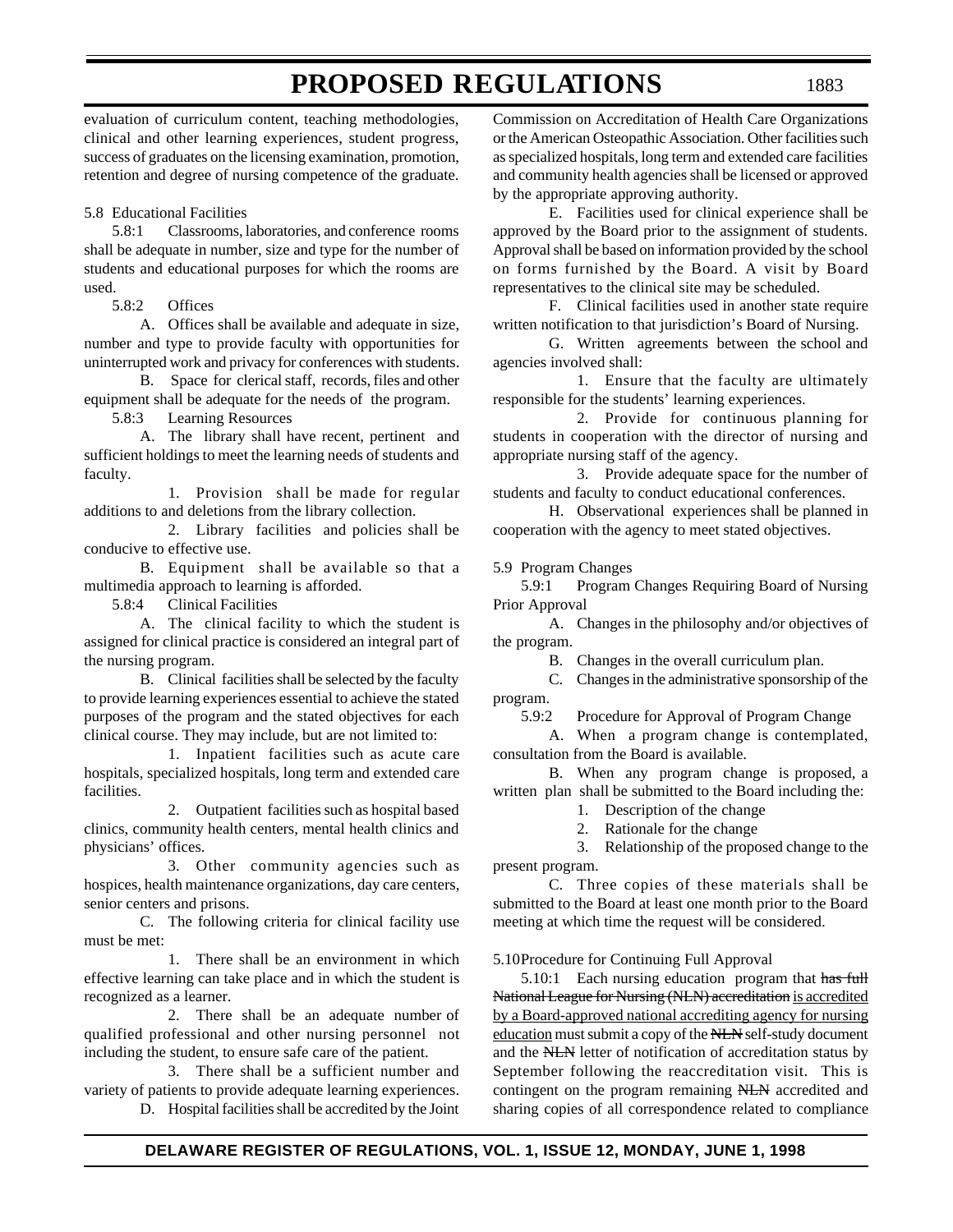## **PROPOSED REGULATIONS**

## with NLN the national accrediting agency's recommendations. Extraneous material will be disseminated to Board Members at the discretion of the Executive Director in consultation with the President.

5.10:2 Each nursing education program that does not have National League for Nursing Board approved national accreditation will be re-evaluated at least every five years. Survey visits may be scheduled as determined by the Board.

A. Representative(s) of the Board will conduct a survey visit on a date mutually acceptable to the nursing program and the Board.

B. The Board shall notify the director of the nursing education program of the intended survey visit by June of the year preceding the survey visit. The Director shall coordinate an agenda for the visit with the Board and submit it to the Board office three weeks prior to the visit for distribution to the team.

C. The school shall submit five copies of a comprehensive self-evaluation report, following the format supplied by the Board, by September 1 of the survey year.

5.10:3 Interim visits may be made at any time within the five-year period either by request or as deemed necessary by the Board, with advance notice. At least one of the visitors shall be a nurse educator who has curriculum expertise at the level of the program being reviewed.

5.10:4 If the Board determines that a program is not maintaining the standards of Section 5 of these Rules and Regulations, the program shall be granted conditional approval and given a reasonable period of time to correct deficiencies.

5.10:5 A failure to attain an eighty percent pass rate on the licensure examination for first time candidates as reflected in two consecutive annual reports will require presentation to the Board of a plan to identify and correct deficiencies. Progress reports will be required.

A. A program reporting five or fewer candidates in a 12 month period with a failure to attain an eighty percent pass rate as reflected in two consecutive annual reports must provide a written explanation to the Board for action.

5.10:6 Deficiencies sufficient to warrant a determination of conditional approval (probation) may include one or more of the following:

A. Failure to adhere to the school's stated philosophy and curriculum objectives.

B. Repeated violations of stated academic and/or admission policies.

C. Failure to maintain a faculty and administration of adequate size and qualifications.

D. Use of students for nursing services or other purposes that are not primarily educational.

E. Failure to provide adequate resources for cognitive learning and clinical practice.

F. Failure to admit and retain students and/or hire and promote faculty and other personnel without discrimination as to age, race, religion, sex, sexual preference,

national origin, or disability.

G. Failure to attain an eighty percent pass rate on the licensure examination for first time candidates in any three consecutive calendar years.

H. Any other deficiencies that, in the opinion of the Board, detrimentally affect the educational process.

5.10:7 A program that fails to correct these deficiencies to the satisfaction of the Board within a reasonable time shall be discontinued after a hearing in which facts regarding such deficiencies are established.

5.10:8 Provisions of Sections 6.1 B., C., D., and E. shall prevail for any program for which Board approval has been discontinued.

#### SECTION 6: TERMINATION OF A NURSING PROGRAM

6.1 The controlling institution shall:

A. Submit written notification to the Board of its intent to terminate or interrupt the nursing program.

B. Provide for the completion of the nursing program for all students currently enrolled.

C. Safeguard the quality of the educational program for these students.

D. Provide for the permanent retention of records of students and graduates.

E. Notify the Board in writing as to the location of records and where requests for records may be sent.

SECTION 7: PROCEDURE FOR ANNUAL REVIEW OF NURSING EDUCATION PROGRAMS

7.1 The Board shall review the annual reports and selfevaluation reports of the programs submitted each September.

7.2 Following review of the reports from the programs, written notification of the action taken at the regularly scheduled board meeting, including any recommendations, shall be sent to the appropriate administrative officers of the school. This could include notification of the Board's intention to conduct a site visit.

#### 7.3 Site Visits

7.3:1 For any site visit, the President shall designate the Board members who are to make the survey visits and the chair person of the survey team. At least one member of each team shall be a nurse educator who has curriculum expertise at the level of the program being reviewed.

7.3:2 The site visit may be made by a Board member(s) and a nursing education consultant, the latter with special expertise at the same level of nursing education as the program. The consultant shall be selected from a list of qualified persons submitted by the nursing program and approved by the Board. Costs associated with the hiring of the consultant shall be borne by the program.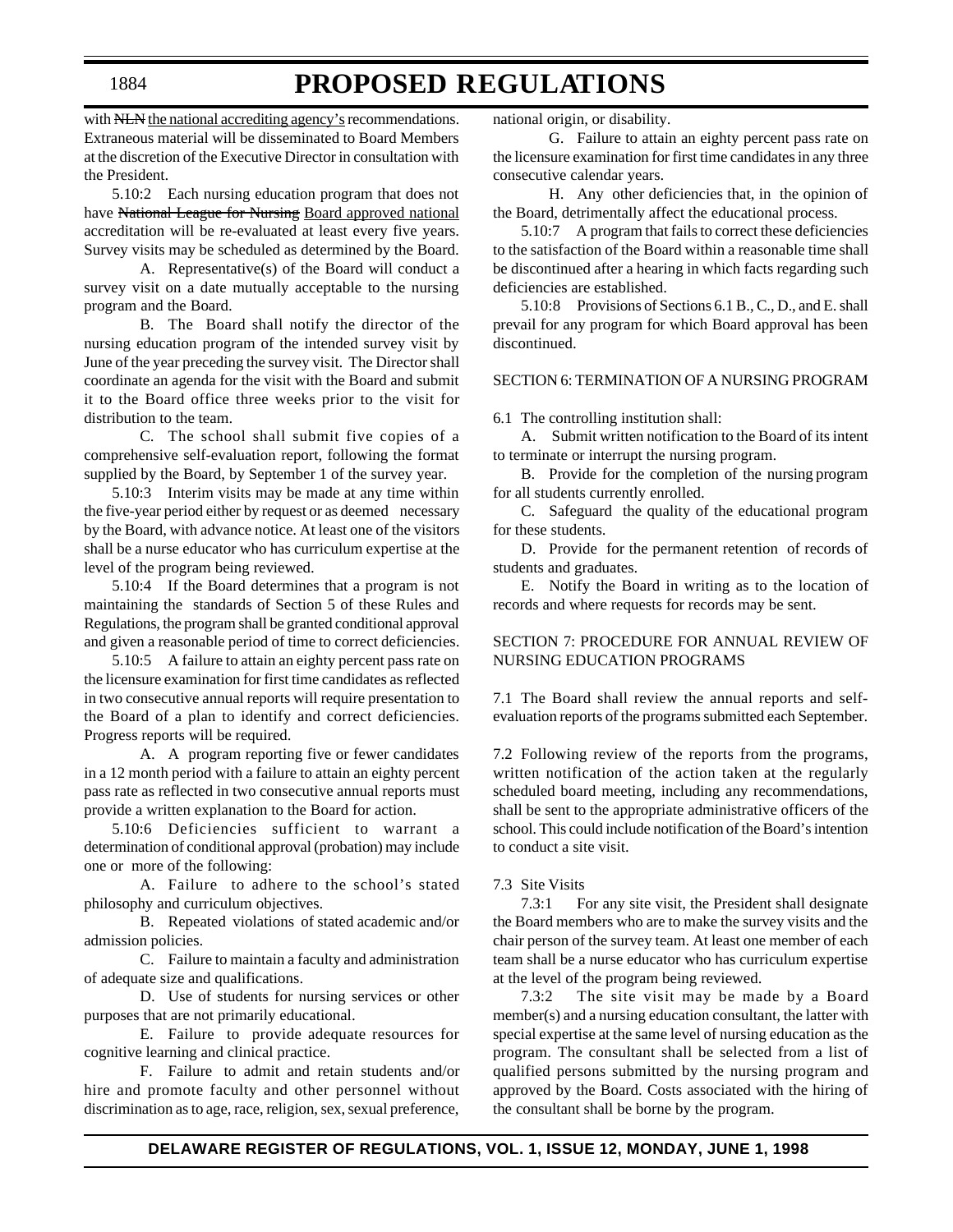7.3:3 The Board will indicate in advance any clinical areas they wish to visit.

7.3:4 The school shall schedule separate interviews for the visitors with:

- A. The nurse administrator of the program
- B. The faculty
- C. Representative students from each level

D. Others as deemed appropriate by the agency or the Board.

7.3:5 The school shall have records available for visitor review, including:

- A. Committee minutes
- B. Course materials
- C. Evaluation data regarding the entire program

D. Other materials as specified by the survey team. (Approved 11/8/95)

## ARTICLE VII - STANDARDS OF NURSING PRACTICE

#### SECTION 1: AUTHORITY

1.1 "Standards of nursing practice" means those standards of practice adopted by the Board that interpret the legal definitions of nursing, as well as provide criteria against which violations of the law can be determined. Such standards of nursing practice shall not be used to directly or indirectly affect the employment practices and deployment of personnel by duly licensed or accredited hospitals and other duly licensed or accredited health care facilities and organizations. In addition, such standards shall not be assumed the only evidence in civil malpractice litigation, nor shall they be given a different weight than any other evidence.

#### SECTION 2: PURPOSE

2.1 The purpose of standards is to establish minimal acceptable levels of safe practice for the Registered and Licensed Practical Nurse, and to serve as a guide for the Board to evaluate safe and effective nursing care.

## SECTION 3: STANDARDS OF PRACTICE FOR THE REGISTERED AND LICENSED PRACTICAL NURSE

3.1 Standards related to the Registered Nurse.

3.1:1 The Registered Nurse shall conduct and document, nursing assessments of the health status of individuals and groups by:

A. Collecting objective and subjective data from observations, examinations, interviews and written records in an accurate and timely manner. The data include but are not limited to:

1. Biophysical and emotional status and observed changes;

2. Growth and development;

3. Ethno-cultural, spiritual, socio-economic and ecological background;

- 4. Family health history;
- 5. Information collected by other health team members;
	- 6. Ability to perform activities of daily living;
	- 7. Consideration of client's health goals;

8. Client knowledge and perception about health status and potential, or maintaining health status;

9. Available and accessible human and material resources

10. Patterns of coping and interaction.

B. Sorting, selecting, reporting, and recording the

data.

C. Analyzing data.

D. Validating, refining and modifying the data by using available resources including interactions with the client, family, significant others, and health team members.

E. Evaluating data.

3.1:2 Registered Nurses shall establish and document nursing diagnoses that serve as the basis for the strategy of care.

3.1:3 Registered Nurses shall develop strategies of care based on assessment and nursing diagnosis. This includes, but is not limited to:

A. Prescribing nursing intervention(s) based on the nursing diagnosis.

B. Initiating nursing interventions through

- 1. Giving care.
- 2. Assisting with care.
- 3. Delegating care.

C. Identifying to the identification of priorities in the strategies of care.

D. Setting realistic and measurable goals for implementation.

E. Identifying measures to maintain comfort, to support human functions and responses, to maintain an environment conducive to well being, and to provide health teaching and counseling.

F. Supervising the caregiver to whom care is delegated.

3.1:4 Registered Nurses shall participate in the implementation of the strategy of care by:

A. Providing care for clients whose conditions are stabilized or predictable.

B. Providing care for clients whose conditions are critical and/or fluctuating, under the direction and supervision of a recognized authority.

C. Providing an environment conducive to safety and health.

D. Documenting nursing interventions and client outcomes.

E. Communicating nursing interventions and client outcomes to health team members.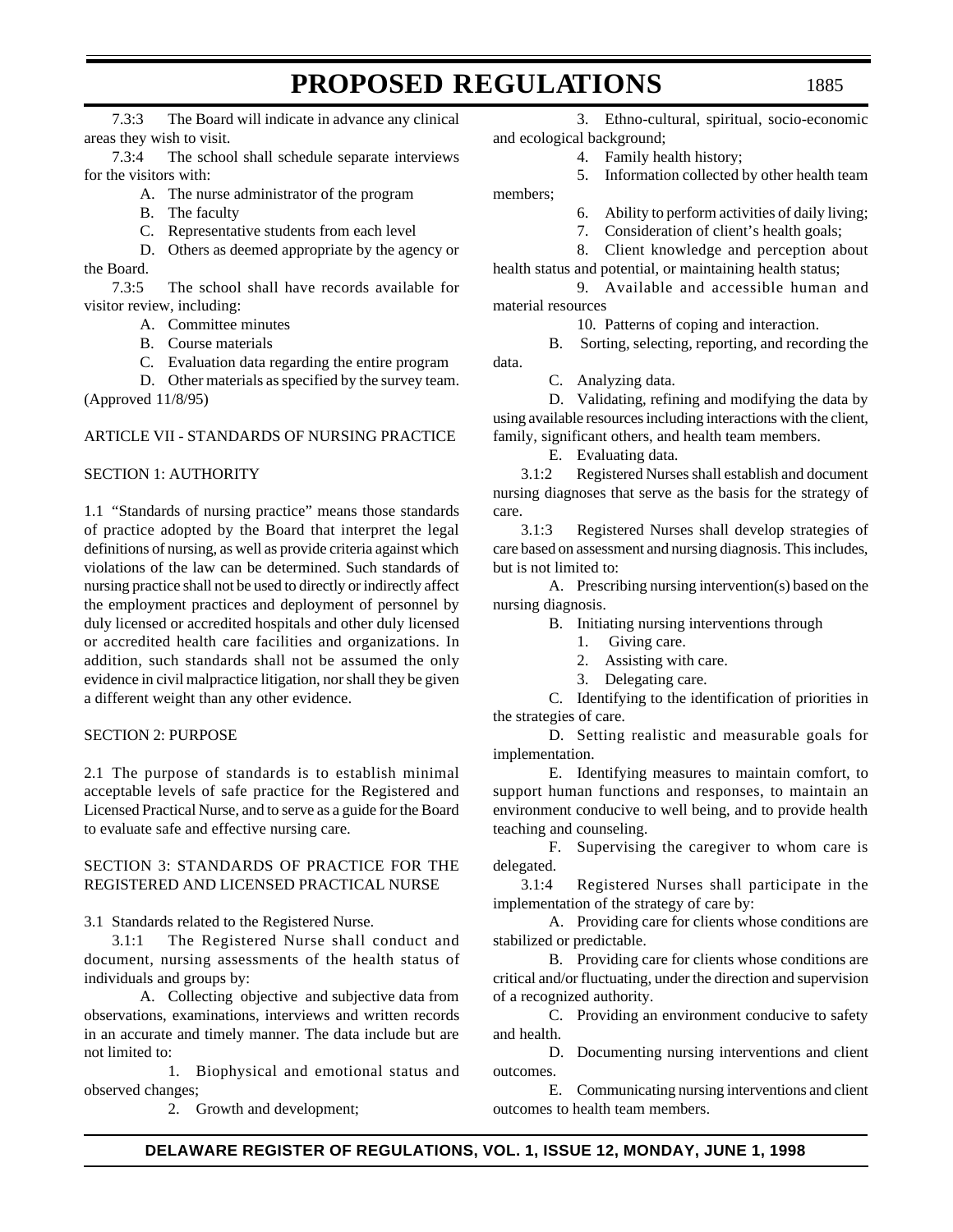## **PROPOSED REGULATIONS**

3.1:5 Registered Nurses shall evaluate outcomes, which shall include the client, family, significant others and health team members.

A. Evaluation data shall be appropriately documented; and

1. Be communicated to the client, family, significant others and appropriate members of the health care team; and

2. Used as a basis for modifying outcomes by reassessing client health status, modifying nursing diagnoses, revising strategies of care or prescribing changes in nursing interventions.

SECTION 4: STANDARDS OF PRACTICE FOR THE LICENSED PRACTICAL NURSE

4.1 Standards related to the Licensed Practical Nurse's contributions to the nursing process.

4.1:1 The Licensed Practical Nurse shall contribute to and document nursing assessments of the health status of individuals and groups by:

A. Sorting, selecting, reporting, and recording the data.

B. Collecting objective and subjective data from observations, examinations, interview and written records in an accurate and timely manner. The data include but are not limited to:

1. Biophysical and emotional status and observed changes;

2. Growth and development;

3. Ethno-cultural, spiritual, socio-economic, and ecological background;

4. Family health history;

5. Information collected by other health team members;

6. Ability to perform activities of daily living;

7. Consideration of client's health goals;

4.1:2 Licensed Practical Nurses shall participate in establishing and documenting nursing diagnoses that serve as the basis for the strategy of care.

4.1:3 Licensed Practical Nurses shall participate in developing strategies of case based on assessment and nursing diagnoses.

A. Contributing to setting realistic and measurable goals for implementation.

B. Participating in identifying measures to maintain comfort, to support human functions and responses to maintain an environment conducive to well-being, and to provide health teaching and counseling.

C. Contributing to setting client priorities.

4.1:4 Licensed Practical Nurses shall participate in the implementation of the strategy of care by:

A. Providing care for clients whose conditions are stabilized or predictable.

B. Providing care for clients whose conditions are critical and/or fluctuating, under the directions and supervision of a recognized licensed authority.

C. Providing an environment conducive to safety and health.

D. Documenting nursing interventions and client outcomes.

E. Communicating nursing interventions and client outcomes to health team members.

4.1:5 Licensed Practical Nurses shall contribute to evaluating outcomes by appropriately documenting and communicating to the client, family, significant others and the health care team members.

SECTION 5: STANDARDS RELATED TO THE REGISTERED AND LICENSED PRACTICAL NURSE'S COMPETENCIES AND RESPONSIBILITIES.

5.1 Registered and Licensed Practical Nurses shall:

5.1:1 Have knowledge of the statutes and regulations governing nursing and function within the legal boundaries of professional and practical nursing practice.

5.1:2 Accept responsibility for competent nursing practice.

5.1:3 Function as a member of the health team:

A. By collaborating with other members of the health team to provide optimum care, or

B. As an LPN under the direction and supervision of a recognized licensed authority.

5.1:4 Consult with nurses, other health team members and community agencies for continuity of care and seek guidance as necessary.

5.1:5 Obtain instruction and supervision as necessary when implementing nursing techniques.

5.1:6 Contribute to the formulation, interpreting, implementing and evaluating of the objectives and policies related to professional and practical nursing practice within the employment setting.

5.1:7 Participate in evaluating nurses through peer review.

5.1:8 Report unsafe nursing practice to the Board and unsafe practice conditions to recognized legal authorities.

5.1:9 Practice without discrimination as to age, race, religion, sex, sexual orientation, national origin, or disability.

5.1:10 Respect the dignity and rights of clients regardless of social or economic status, personal attributes or nature of health problems.

5.1:11 Respect the client's right to privacy by protecting confidentiality unless obligated by law to disclose the information.

5.1:12 Respect the property of clients, their families and significant others.

In addition to proceeding, the Registered Nurse shall:

5.1:13 Delegate to others only those nursing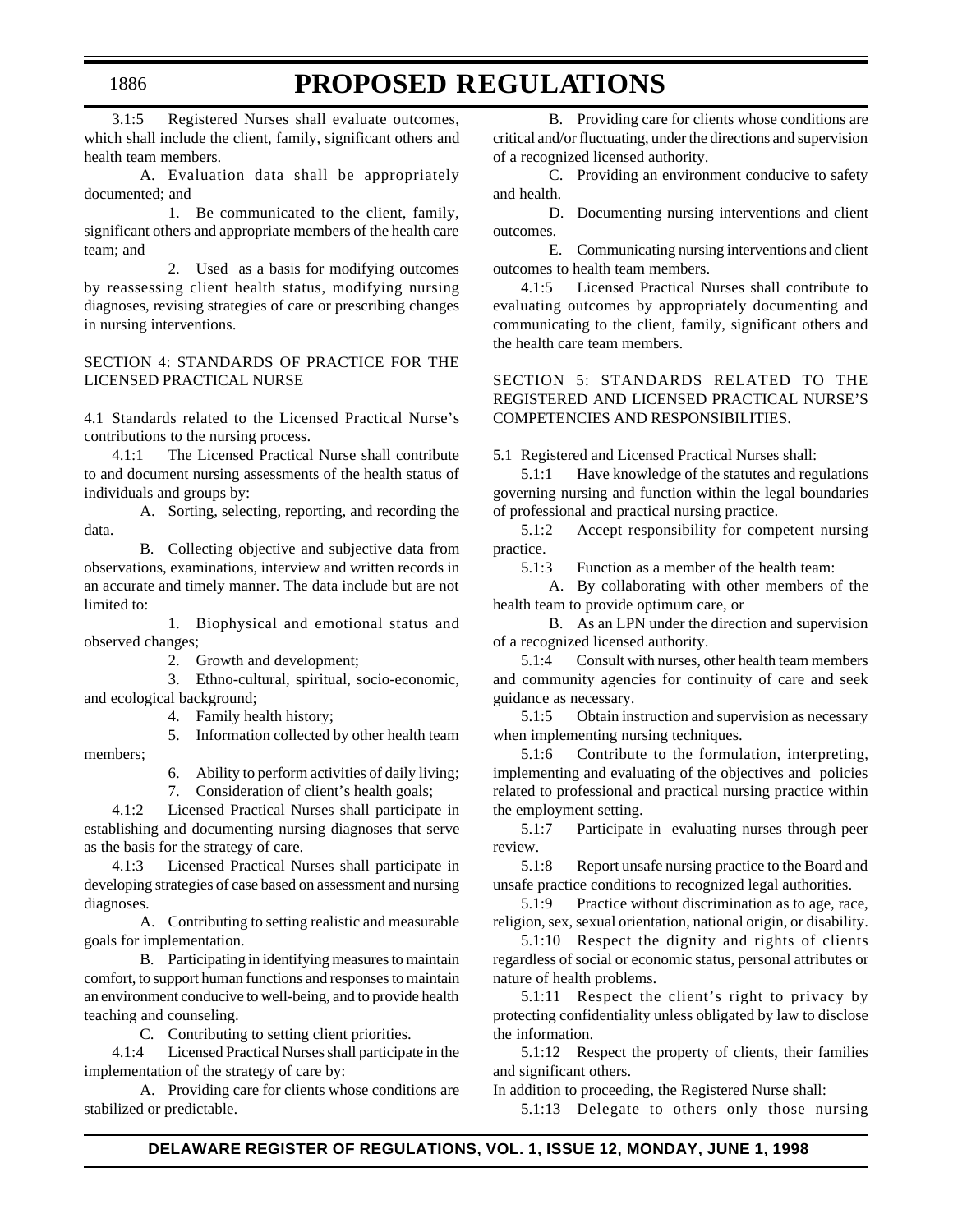interventions that those persons are prepared or qualified to perform.

5.1:14 Supervise others to whom nursing interventions are delegated.

5.1:15 Retain professional accountability for care when delegating.

5.1:16 Teach safe practice to other health care workers as appropriate.

#### SECTION 6: DISPENSING

6.1 Definitions

A. "Dispense" - To deliver a medication pursuant to a standing order.

B. "Prescription label" - a label affixed to every prescription or drug order which contains the following information at a minimum.

- 1. A unique number for that specific drug order.
- 2. The date the drug was dispensed.
- 3. The patient's full name.

4. The brand or established name and manufacturer and the strength of the drug to the extent it can be measured.

5. The practitioner's directions as found on the prescription order.

- 6. The practitioner's name.
- 7. The initials of the dispensing nurse.

8. The name and address of the facility or practitioner from which the drug is dispensed.

9. Expiration date.

C. "Standing order" - An order written by the practitioner which authorized a designated registered nurse or nurses to dispense prescription drugs to his/her patients(s) according to the standards listed below.

#### 6.2 Standards:

A. Only registered nurses may assume the responsibility of dispensing as defined in the nurse practice act and delineated below.

B. The medication must be prepackaged by a pharmaceutical company or prepared by a registered pharmacist.

C. The nurse shall be responsible for proper drug storage of the medication prior to dispensing.

D. The practitioner who originated the prescription or drug order must be on the premises or he/she or their designated coverage shall be available by telephone during the act of dispensing.

E. Once a drug has been dispensed it shall not be returned for reuse by another or the same patient in an institutional setting.

F. The nurse may not designate any part of the dispensing function to any other individual who is not licensed to dispense.

G. The dispensing nurse must assure compliance to the state generic substitution laws when selecting the product to be dispensed.

H. The nurse-dispensed prescription may not be refillable; it requires the authority of the prescriber with each dispensing.

I. A usage review process must be established for the medicines dispensed to assure proper patient usage.

J. All dispensed drugs must be labeled as defined above and dispensed in proper safety closure containers that meet the standards established by the Untied States Pharmacopoeia for stability.

K. Record keeping must include the maintenance of the original written prescription of drug order for at least three years, allow retrospective review of accountability, and provide an audit trail. All dispensing records must be maintained on site, and available for inspection by authorized agents of the Board of Health, Pharmacy, and Nursing.

L. The dispensing nurse shall assume the responsibility of patient counseling of drug effects, side-effects, desired outcome, precautions, proper storage, unique dosing criteria, drug interactions, and other pertinent data, and record evidence of patient education.

M. Conformance to paragraphs G through L are not necessary if the original prescription was dispensed by a pharmacist for that specific patient.

#### 6.3 Medication modifications

6.3.1 A nurse may accept a change in the dosage of a medication from a pharmacist who is acting as an agent of the physician.

## SECTION 7 - DELEGATION

#### 7.1 DEFINITIONS

7.1:1 "Unlicensed Assistive Personnel" - Individuals not licensed to perform nursing tasks what are employed to assist in the delivery of client care. The term "unlicensed assistive personnel" does not include members of the client's immediate family, guardians, or friends; these individuals may perform incidental care of the sick in private homes without specific authority from a licensed nurse (as established in Section 1921 (a)(4) of the Nurse Practice Act).

7.1:2 "Delegation" - Entrusting the performance of selected nursing duties to individuals qualified, competent and legally able to perform such duties while retaining the accountability for such act.

7.1:3 "Supervision" - The guidance by a registered nurse (RN) for the accomplishment of a function or activity. The guidance consists of the activities included in monitoring as well as establishing the initial direction, delegating, setting expectations, directing activities and courses of action, critical watching, overseeing, evaluating, and changing a course of action.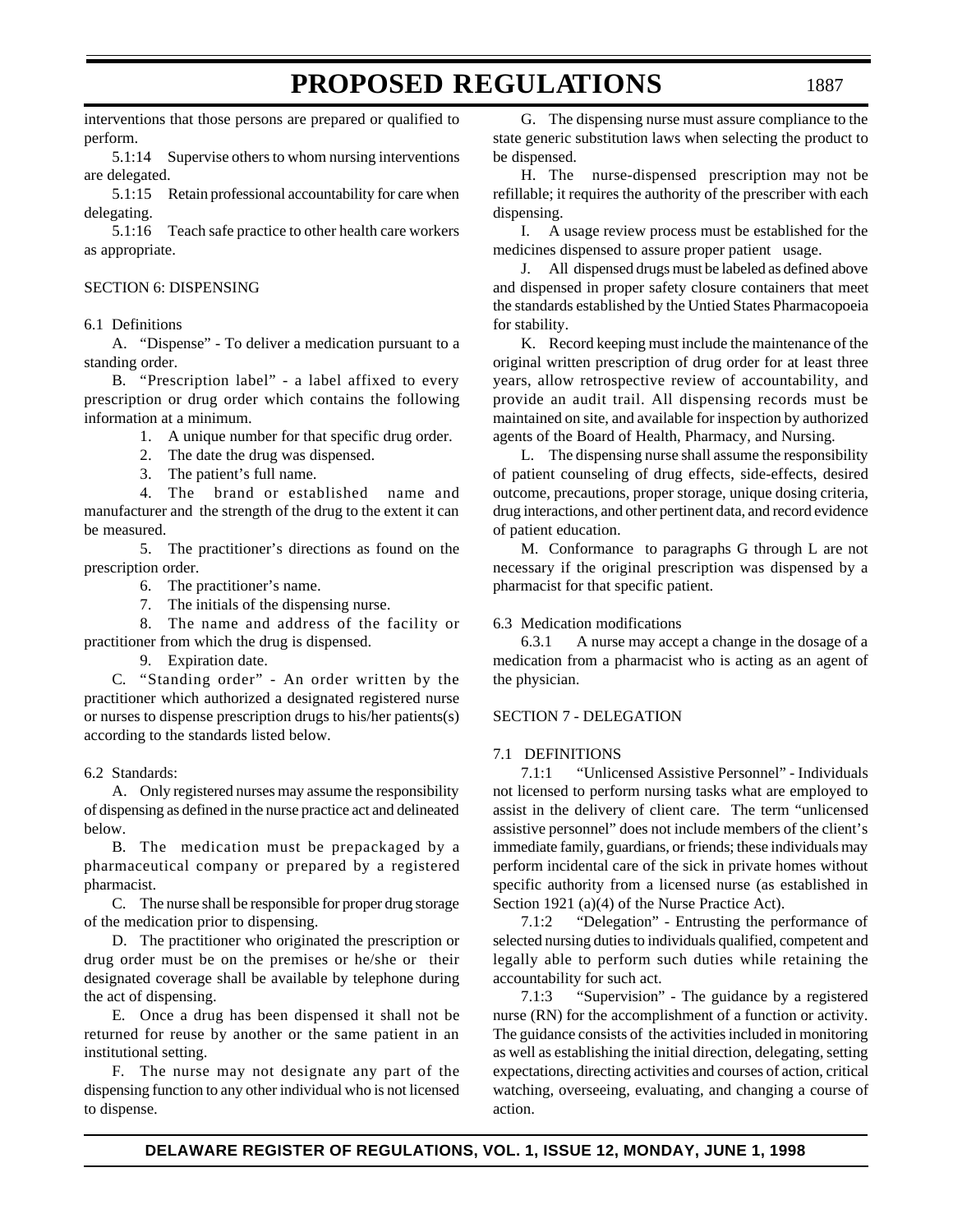## **PROPOSED REGULATIONS**

7.1:4 "Accountability" - The state of being accountable, answerable, or legally liable for actions and decisions, including supervision.

#### 7.2 CONDITIONS

The following conditions are relevant to delegation:

7.2:1 Only RNs may delegate.

7.2:2 The RN must be knowledgeable regarding the unlicensed assistive personnel's education and training and have opportunity to periodically verify the individual's ability to perform the specific tasks.

7.2:3 The RN maintains accountability for determining the appropriateness of all delegated nursing duties and responsibility for the delivery of safe and competent care. Unlicensed assistive personnel may not reassign a delegated act.

7.2:4 The RN may not delegate functions that are to be performed only by licensed nurses listed in Section 4.

#### 7.3 CRITERIA

The RN may delegate only tasks that are within the scope of sound professional nursing judgment to delegate.

7.3:1 Determination of appropriate factors include, but are not limited to:

A. stability of the client's condition

B. educational background, skill level, or preparation of the individual

C. nature of the nursing act that meets the following:

1. task is performed frequently in the daily care of a client

2. task is performed according to an established sequence of steps

3. task may be performed with a predictable outcome

4. task does not involve ongoing assessment, interpretation or decision making that cannot be logically separated from the task itself.

7.3:2 The RN must be readily available in person or be telecommunication.

#### 7.4 EXCLUSIONS

The following activities require nursing knowledge, judgment, and skill and may not be delegated by the RN to an unlicensed assistive person. These exclusions do not apply to Advanced Practice Nurses.

7.4:1 Physical, psychological, and social assessment which requires professional nursing judgment, intervention, referral, or follow-up;

7.4:2 Development of nursing diagnosis and care goals;

7.4:3 Formulation of the plan of nursing care and evaluation of the effectiveness of the nursing care provided;

7.4:4 Specific tasks involved in the implementation

of the plan of care which require nursing judgment, skill, or intervention, that include, but are not limited to: performance of sterile invasive procedures involving a wound or anatomical site; nasogastric, newly established gastrostomy and jejunostomy tube feeding; nasogastric, jejunostomy and gastrostomy tube insertion or removal; suprapubic catheter insertionand removal; (phlebotomy is not considered a sterile, invasive procedure);

7.4:5 Administration of medications, including prescription topical medications; and

7.4:6 Receiving or transmitting verbal orders.

ARTICLE VIII RULES AND REGULATIONS GOVERNING THE PRACTICE OF NURSING AS AN ADVANCED PRACTICE NURSE IN THE STATE OF DELAWARE

#### SECTION 1: AUTHORITY

1.1 These rules and regulations are adopted by the Delaware Board of Nursing under the authority of the Delaware Nursing Practice Act, 24 Del.C., §1902(d), §1906(1), §1906(7).

### SECTION 2: PURPOSE

2.1 The general purpose of these rules and regulations is to assist in protecting and safeguarding the public by regulating the practice of the Advanced Practice Nurse.

#### SECTION 3: SCOPE

3.1 These rules and regulations govern the educational and experience requirements and standards of practice for the Advanced Practice Nurse. Prescribing medications and treatments independently is pursuant to the Rules and Regulations promulgated by the Joint Practice Committee as defined in 24 Del. C., §1906(20). The Advanced Practice Nurse is responsible and accountable for her or his practice. Nothing herein is deemed to limit the scope of practice or prohibit a Registered Nurse from engaging in those activities that constitute the practice of professional nursing and/.or professional nursing in a specialty area.

### SECTION 4: DEFINITIONS

#### 4.1 "Advanced Practice Nurse"

As defined in 24 Del. C.,  $\S 1902(d)(1)$ . Such a nurse will be given the title Advanced Practice Nurse by state licensure, and may use the title Advanced Practice Nurse within his/her specific specialty area.

4.1:1 "CERTIFIED NURSE MIDWIFE (C.N.M.)"

A Registered Nurse who is a provider for normal maternity, newborn and well-woman gynecological care. The CNM designation is received after completing an accredited post-basic nursing program in midwifery at schools of medicine, nursing or public health, and passing a certification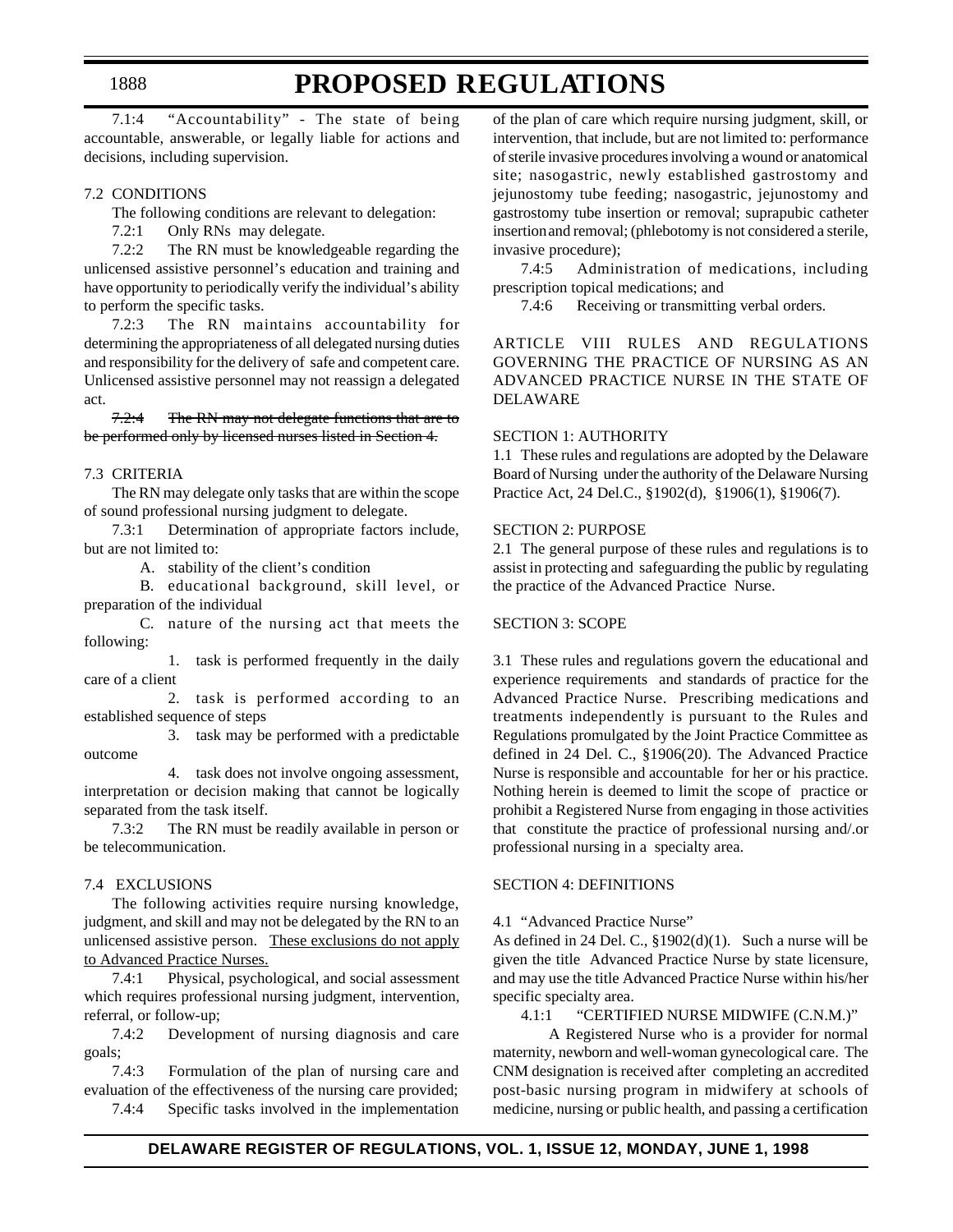examination administered by the ACNM Certification Council, Inc. or other nationally recognized, Board of Nursing approved certifying organization.

4.1:2 "CERTIFIED REGISTERED NURSE ANESTHETIST (C.R.N.A.)"

A Registered Nurse who has graduated from a nurse anesthesia educational program accredited by the American Association of Nurse Anesthetists' Council on Accreditation of Nurse Anesthesia Educational programs, and who is certified by the American Association of Nurse Anesthetists' Council on Certification of Nurse Anesthetists or other nationally recognized, Board of Nursing approved certifying organization.

4.1:3 "CLINICAL NURSE SPECIALIST (C.N.S.)"

A Registered Nurse with advanced nursing educational preparation who functions in primary, secondary, and tertiary settings with individuals, families, groups, or communities. The CNS designation is received after graduation from a Master's degree program in a clinical nurse specialty or post Master's certificate, such as gerontology, maternal-child, pediatrics, psych/mental health, etc. The CNS must have national certification in the area of specialization at the advanced level if such a certification exists or as specified in Article VIII, Section 9.4.1 of these Rules and Regulations. The certifying agency must meet the established criteria approved by the Delaware Board of Nursing.

4.1:4 "NURSE PRACTITIONER (N.P.)"

A Registered Nurse with advanced nursing educational preparation who is a provider of primary healthcare in a variety of settings with a focus on a specific area of practice. The NP designation is received after graduation from a Master's program or from an accredited post-basic NP certificate program of at least one academic year in length in a nurse practitioner specialty such as acute care, adult, family, geriatric, pediatric, or women's health, etc. The NP must have national certification in the area of specialization at the advanced level by a certifying agency which meets the established criteria approved by the geriatric, pediatric, or women's health, etc. The NP must have national certification in the area of specialization at the advanced level by a certifying agency which meets the established criteria approved by the Delaware Board of Nursing.

#### 4.2 "Audit"

The verification of existence of a collaborative agreement for a minimum of 10% of the total number of licenses issued during a specified time period.

### 4.3 "Board"

The Delaware Board of Nursing

#### 4.4 "Collaborative Agreement"

Written verification of health care facility approved clinical privileges; or health care facility approved job

description; or a written document that outlines the process for consultation and referral between an Advanced Practice Nurse and a licensed physician, dentist, podiatrist, or licensed Delaware health care delivery system.

#### 4.5 "Guidelines/ Protocols"

Suggested pathways to be followed by an Advanced Practice Nurse for managing a particular medical problem. These guidelines/protocols may be developed collaboratively by an Advanced Practice Nurse and a licensed physician, dentist or a podiatrist, or licensed Delaware health care delivery system.

#### 4.6 "National Certification"

That credential earned by a nurse who has met requirements of a Board approved certifying agency.

4.6:1 The agencies so approved include but are not limited to:

A. American Academy of Nurse Practitioners

B. American Nurses Credentialing Center

C. American Association of Nurse Anesthetists Council on Certification of Nurse Anesthetists

D. American Association of Nurse Anesthetists Council on Recertification of Nurse Anesthetists

E. National Certification Corporation for the Obstetric, Gynecologic and Neonatal Nursing Specialties

F. National Certification Board of Pediatric Nurse Practitioners and Nurses.

G. ACNM Certification Council, Inc.

#### 4.7 "Post Basic Program"

4.7:1 A combined didactic and clinical/preceptored program of at least one academic year of full time study in the area of advanced nursing practice with a minimum of 400 clinical/preceptored hours.

4.7:2 The program must be one offered and administered by an approved health agency and/or institution of higher learning,

4.7:3 Post basic means a program taken after licensure is achieved.

4.8 "Scope of Specialized Practice"

That area of practice in which an Advanced Practice Nurse has a Master's degree or a post-basic program certificate in a clinical nursing specialty with national certification.

#### 4.9 "Supervision"

Direction given by a licensed physician or Advanced Practice Nurse to an Advanced Practice Nurse practicing pursuant to a temporary permit. The supervising physician or Advanced Practice Nurse must be periodically available at the site where care is provided, or available for immediate guidance.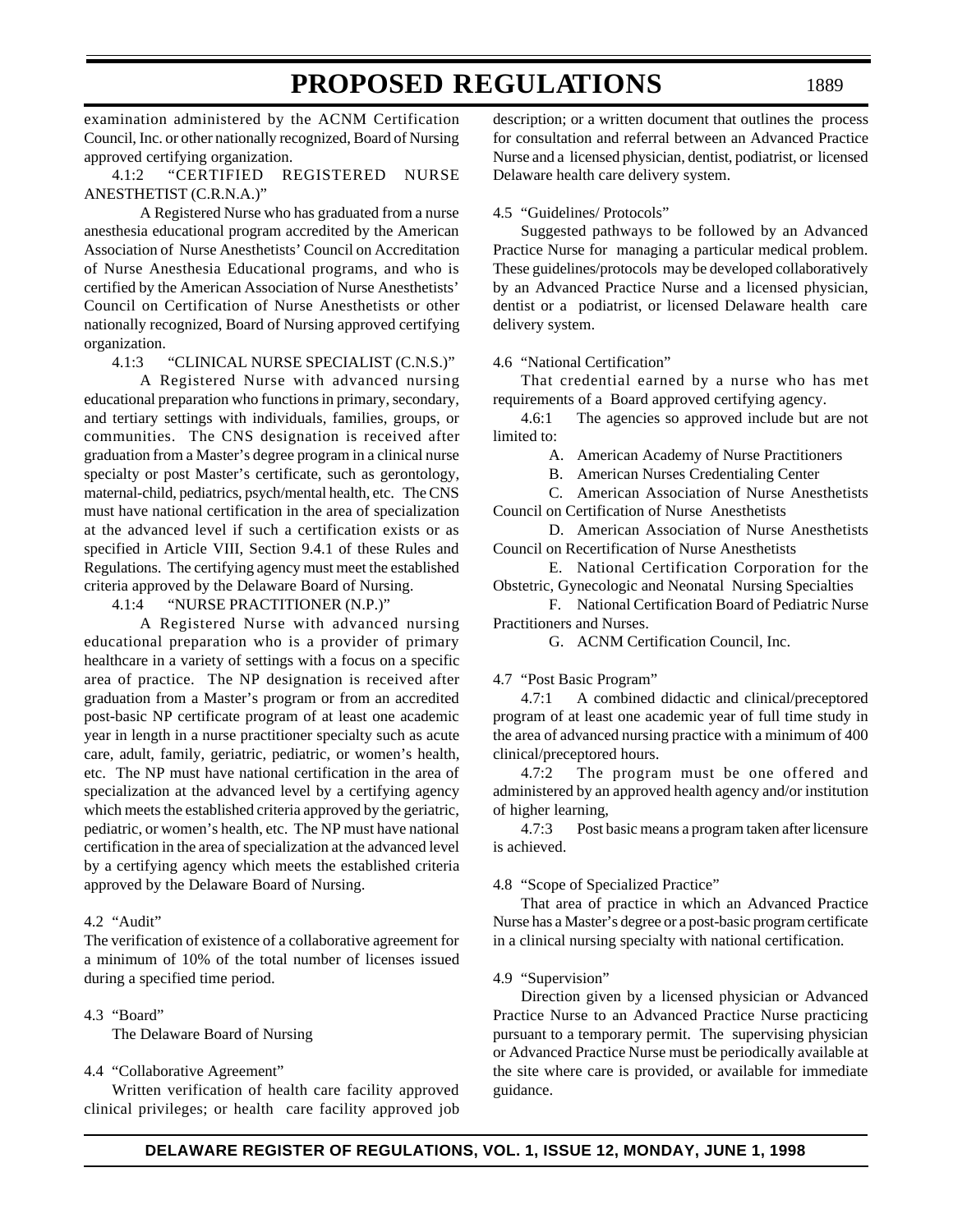## **PROPOSED REGULATIONS**

#### SECTION 5: GRANDFATHERING PERIOD

5.1 Any person holding a certificate of state licensure as an Advanced Practice Nurse that is valid on July 8, 1994 shall be eligible for renewal of such licensure under the conditions and standards prescribed herein for renewal of licensure.

#### SECTION 6: STANDARDS FOR THE ADVANCED PRACTICE NURSE

6.1 Advanced Practice Nurses view clients and their health concerns from an integrated multi-system perspective.

6.2 Standards provide the practitioner with a framework within which to operate and with the means to evaluate his/ her practice. In meeting the standards of practice of nursing in the advanced role, each practitioner, including but not limited to those listed in Section 4.1 of these Rules and Regulations:

A. Performs comprehensive assessments using appropriate physical and psychosocial parameters;

B. Develops comprehensive nursing care plans based on current theories and advanced clinical knowledge and expertise;

C. Initiates and applies clinical treatments based on expert knowledge and technical competency to client populations with problems ranging from health promotion to complex illness and for whom the Advanced Practice Nurse assumes primary care responsibilities. These treatments include, but are not limited to psychotherapy, administration of anesthesia, and vaginal deliveries;

D. Functions under established guidelines/protocols and/or accepted standards of care;

E. Uses the results of scientifically sound empirical research as a basis for nursing practice decisions;

F. Uses appropriate teaching/learning strategies to diagnose learning impediments;

G. Evaluates the quality of individual client care in accordance with quality assurance and other standards;

H. Reviews and revises guidelines/protocols, as necessary;

I. Maintains an accurate written account of the progress of clients for whom primary care responsibilities are assumed;

J. Collaborates with members of a multi-disciplinary team toward the accomplishment of mutually established goals;

K. Pursues strategies to enhance access to and use of adequate health care services;

L. Maintains optimal advanced practice based on a continual process of review and evaluation of scientific theory, research findings and current practice;

M. Performs consultative services for clients referred by other members of the multi-disciplinary team; and

N. Establishes a collaborative agreement with a licensed

physician, dentist, podiatrist, or licensed Delaware health care delivery system to facilitate consultation and/or referral as appropriate in the delivery of health care to clients.

6.3 In addition to these standards, each nurse certified in an area of specialization and recognized by the Board to practice as an Advanced Practice Nurse is responsible for practice at the level and scope defined for that specialty certification by the agency which certified the nurse.

SECTION 7: GENERIC FUNCTIONS OF THE ADVANCED PRACTICE NURSE WITHIN THE SPECIALIZED SCOPE OF PRACTICE include but are not limited to:

- 7.1 Eliciting detailed health history(s)
- 7.2 Defining nursing problem(s)
- 7.3 Performing physical examination(s)
- 7.4 Collecting and performing laboratory tests
- 7.5 Interpreting laboratory data
- 7.6 Initiating requests for essential laboratory procedures
- 7.7 Initiating requests for essential x-rays

7.8 Screening patients to identify abnormal problems

7.9 Initiating referrals to appropriate resources and services as necessary

7.10 Initiating or modifying treatment and medications within established guidelines

7.11 Assessing and reporting changes in the health of individuals, families and communities

7.12 Providing health education through teaching and counseling

7.13 Planning and/or instituting health care programs in the community with other health care professionals and the public

#### 7.14 Delegating tasks appropriately

7.15 Prescribing medications and treatments independently pursuant to Rules and Regulations promulgated by the Joint Practice Committee as defined in 24 Del. C., §1906(20).

SECTION 8: CRITERIA FOR APPROVAL OF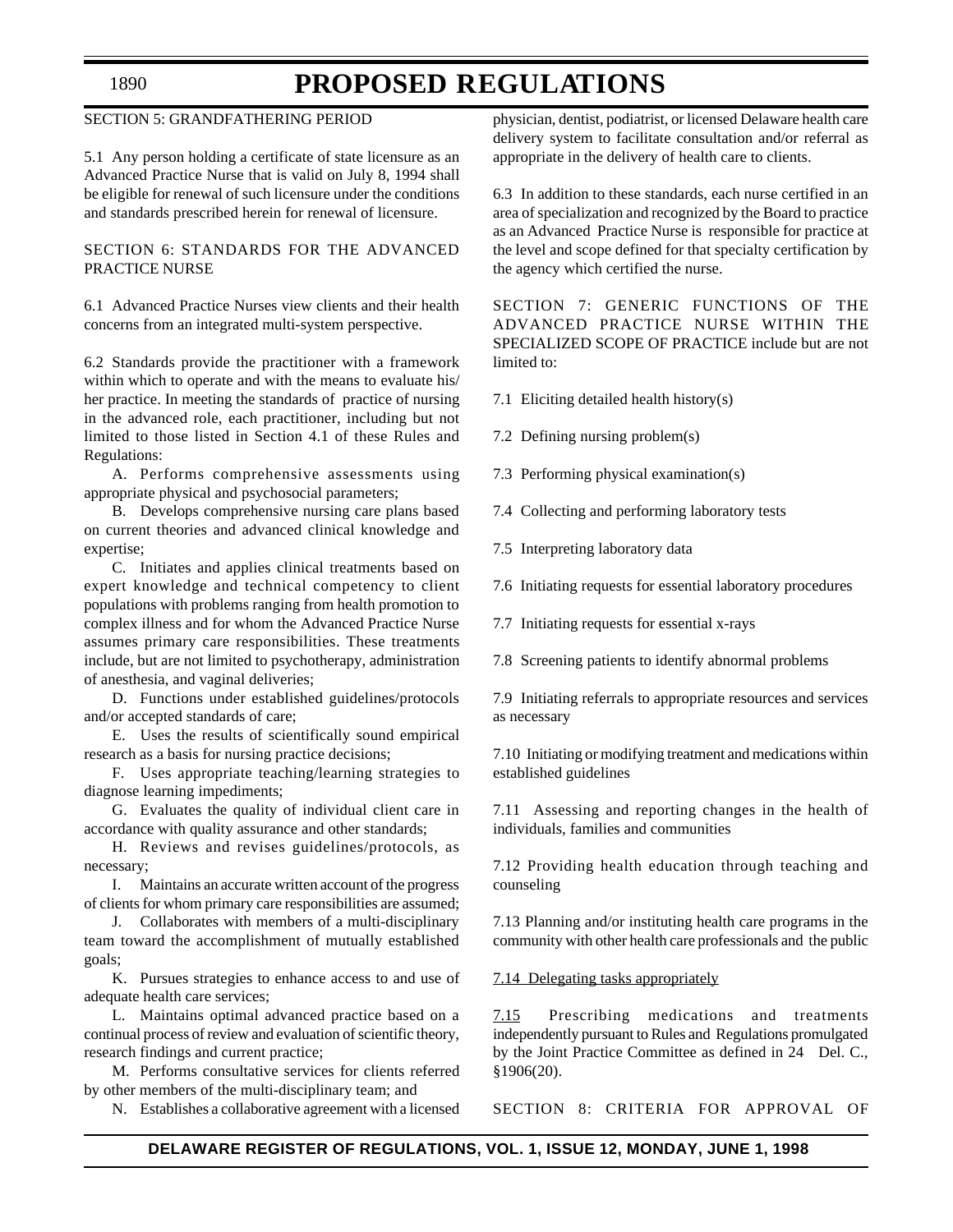CERTIFICATION AGENCIES

8.1 A national certifying body which meets the following criteria shall be recognized by the Board to satisfy 24 Del. C.,  $§1902(d)(1).$ 

8.2 The national certifying body:

8.2:1 Is national in the scope of its credentialing.

8.2:2 Has no requirement for an applicant to be a member of any organization.

8.2:3 Has educational requirements which are consistent with the requirements of these rules.

8.2:4 Has an application process and credential review which includes documentation that the applicant's education is in the advanced nursing practice category being certified, and that the applicant's clinical practice is in the certification category.

8.2:5 Uses an examination as a basis for certification in the advanced nursing practice category which meets the following criteria:

8.2:5.1 The examination is based upon job analysis studies conducted using standard methodologies acceptable to the testing community;

8.2:5.2 The examination represents the knowledge, skills and abilities essential for the delivery of safe and effective advanced nursing care to the clients;

8.2:5.3 The examination content and its distribution are specified in a test plan (blueprint), based on the job analysis study, that is available to examinees;

8.2:5.4 Examination items are reviewed for content validity, cultural sensitivity and correct scoring using an established mechanism, both before use and periodically;

8.2:5.5 Examinations are evaluated for psychometric performance;

8.2:5.6 The passing standard is established using acceptable psychometric methods, and is reevaluated periodically; and

8.2:5.7 Examination security is maintained through established procedures

8.2:6 Issues certification based upon passing the examination and meeting all other certification requirements.

8.2:7 Provides for periodic recertification which includes review of qualifications and continued competency.

8.2:8 Has mechanisms in place for communication to Boards of Nursing for timely verification of an individual's certification status, changes in certification status, and changes in the certification program, including qualifications, test plan and scope of practice.

8.2:9 Has an evaluation process to provide quality assurance in its certification program.

SECTION 9: APPLICATION FOR LICENSURE TO PRACTICE AS AN ADVANCED PRACTICE NURSE

9.1 Application for licensure as a Registered Nurse shall be made on forms supplied by the Board.

9.2 In addition, an application for licensure to practice as an Advanced Practice Nurse shall be made on forms supplied by the Board.

9.2:1 The APN applicant shall be required to furnish the name(s) of the licensed physician, dentist, podiatrist, or licensed Delaware health care delivery system with whom a current collaborative agreement exists.

9.2:2 Notification of changes in the name of the licensed physician, dentist, podiatrist, or licensed Delaware health care delivery system shall be forwarded to the Board office.

9.3 Each application shall be returned to the Board office together with appropriate documentation and non-refundable fees.

9.4 A Registered Nurse meeting the practice requirement as listed in Section 11 and all other requirements set forth in these Rules and Regulations may be issued a license as an Advanced Practice Nurse in the specific area of specialization in which the nurse has been nationally certified at the advanced level and/or has earned a Master's degree in a clinical nursing specialty.

9.4:1 Clinical nurse specialists, whose subspecialty area can be categorized under a broad scope of nursing practice for which a Board-approved national certification examination exists, are required to pass this certification examination to qualify for permanent licensure as an Advanced Practice Nurse. This would include, but not be limited to medical-surgical and psychiatric-mental health nursing. If a more specific post-graduate level certification examination that has Board of Nursing approval is available within the clinical nursing specialist's subspecialty area at the time of licensure application, the applicant may substitute this examination for the broad-based clinical nursing specialist certification examination.

9.4:2 Faculty members teaching in nursing education programs are not required to be licensed as Advanced Practice Nurses. Those faculty members teaching in graduate level clinical courses may apply for licensure as Advanced Practice Nurses and utilize graduate level clinical teaching hours to fulfill the practice requirement as stated in 11.2.1.

9.5 Renewal of licensure shall be on a date consistent with the current Registered Nurse renewal period. A renewal fee shall be paid.

9.6 The Board may refuse to issue, revoke, suspend or refuse to renew the license as an Advanced Practice Nurse or otherwise discipline an applicant or a practitioner who fails to meet the requirements for licensure as an Advanced Practice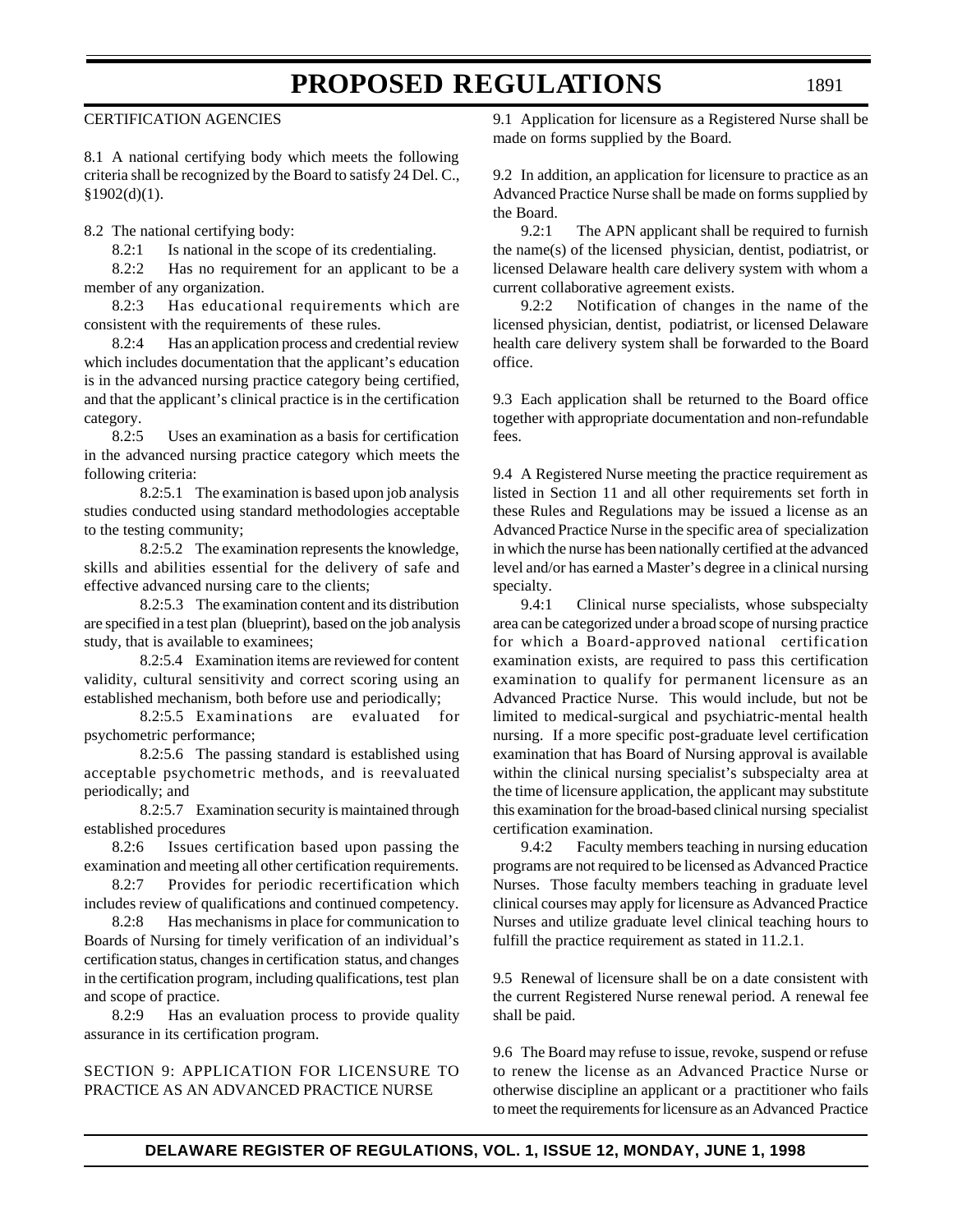## **PROPOSED REGULATIONS**

Nurse or as a registered nurse, or who commits any disciplinary offense under the Nurse Practice Act, 24 Del. C. Chapter 19, or the Rules and Regulations promulgated pursuant thereto. All decisions regarding independent practice and/or independent prescriptive authority are made by the Joint Practice Committee as provided in 24 Del. C., Section 1906(20) - (22).

## SECTION 10: TEMPORARY PERMIT FOR ADVANCED PRACTICE NURSE LICENSURE

10.1 A temporary permit to practice, pending Board approval for permanent licensure, may be issued provided that:

A. The individual applying has also applied for licensure to practice as a Registered Nurse in Delaware, or

B. The individual applying holds a current license in Delaware, and

C. The individual submits proof of graduation from a nationally accredited or Board approved Master's or certificate advanced practice nursing program, and has passed the certification examination, or

D. The individual is a graduate of a Master's program in a clinical nursing specialty for which there is no certifying examination, and can show evidence of at least 1000 hours of clinical nursing practice within the past 24 months.

E. Application(s) and fee(s) are on file in the Board office.

10.1:1 A temporary permit to practice, under supervision only, may be issued at the discretion of the Executive Director provided that:

A. The individual meets the requirements in 10.1.A. or B., and E. and;

B. The individual submits proof of graduation from a nationally accredited or Board approved Master's or certificate advanced practice nurse program, and;

C. The individual submits proof of admission into the approved certifying agency's examination or is seeking a temporary permit to practice under supervision to accrue the practice hours required to sit for the certifying examination or has accrued the required practice hours and is scheduled to take the first advanced certifying examination upon eligibility or is accruing the practice hours referred to in 10.1 D; or,

D. The individual meets A and B hereinabove and is awaiting review by the certifying agency for eligibility to sit for the certifying examination.

10.2 If the certifying examination has been passed, the appropriate form must accompany the application.

## 10.3 A temporary permit may be issued:

- A. For up to two years in three month periods.
- B. At the discretion of the Executive Director.

10.4 A temporary permit will be withdrawn:

A. Upon failure to pass the first certifying examination 1. The applicant may petition the Board of Nursing to extend a temporary permit under supervision until results of the next available certification exam are available by furnishing the following information:

a. current employer reference,

- b. supervision available,
- c. job description,

d. letter outlining any extenuating circumstances,

e. any other information the Board of Nursing deems necessary.

B. In the absence of a collaborative agreement.

C. For other reasons stipulated under temporary permits elsewhere in these Rules and Regulations.

10.5 A lapsed temporary permit for designation is equivalent to a lapsed license and the same rules apply.

10.6 Failure of the certifying examination does not impact on the retention of the basic professional Registered Nurse licensure.

10.7 Any person practicing or holding oneself out as an Advanced Practice Nurse in any category without a Board authorized license in such category shall be considered an illegal practitioner and shall be subject to the penalties provided for violations of the Law regulating the Practice of Nursing in Delaware, (Chapter 19, Title 24).

10.8 Endorsement of Advanced Practice Nurse designation from another state is processed the same as for licensure by endorsement, provided that the applicant meets the criteria for an Advanced Practice Nurse license in Delaware.

## SECTION 11: MAINTENANCE OF LICENSURE STATUS: REINSTATEMENT

11.1 To maintain licensure, the Advanced Practice Nurse must meet the requirements for recertification as established by the certifying agency.

11.2 The Advanced Practice Nurse must have practiced a minimum of 1500 hours in the past five years or no less than 600 hours in the past two years in the area of specialization in which licensure has been granted.

11.2:1 Faculty members teaching in graduate level clinical courses may count a maximum of 500 didactic course contact hours in the past five years or 200 in the past two years and all hours of direct on-site clinical supervision of students to meet the practice requirement.

11.2:2 An Advanced Practice Nurse who does not meet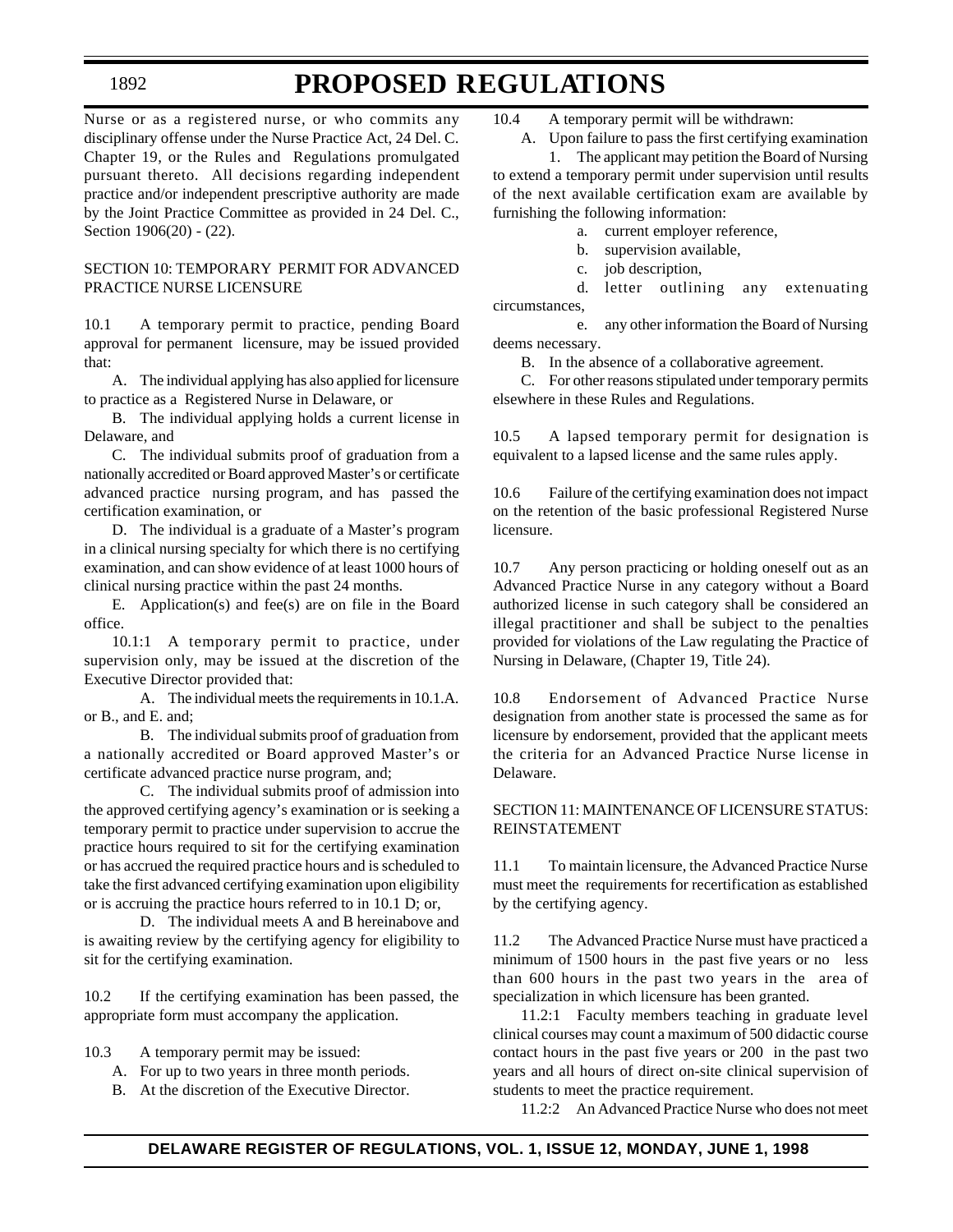the practice requirement may be issued a temporary permit to practice under the supervision of a person licensed to practice medicine, surgery, dentistry, or advanced practice nursing, as determined on an individual basis by the Board.

11.3 The Advanced Practice Nurse will be required to furnish the name(s) of the licensed physician, dentist, podiatrist, or licensed Delaware health care delivery system with whom a current collaborative agreement exists.

11.4 Advanced Practice Nurses who fail to renew their licenses by December 31 of the renewal period shall be considered to have lapsed licenses. After December 31 of the current licensing period, any requests for reinstatement of a lapsed license shall be presented to the Board for action.

11.5 To reinstate licensure status as an Advanced Practice Nurse, the requirements for recertification and 1500 hours of practice in the past five years or no less than 600 hours in the past two years in the specialty area must be met or the process described in 11.4 followed.

11.6 An application for reinstatement of designation licensure must be filed and the appropriate fee paid.

## SECTION 12 AUDIT OF LICENSEES

12.1 The Board may select licensees for audit two months prior to renewal in any biennium. The Board shall notify the licensees that they are to be audited for compliance of having a collaborative agreement.

A. Upon receipt of such notice, the licensee must submit a copy of a current collaborative agreement(s) within three weeks of receipt of the notice.

B. The Board shall notify the licensee of the results of the audit immediately following the Board meeting at which the audits are reviewed.

C. An unsatisfactory audit shall result in Board action.

D. Failure to notify the Board of a change in mailing address will not absolve the licensee from audit requirements.

12.2 The Board may select licensees for audit throughout the biennium.

## SECTION 13 EXCEPTIONS TO THE REQUIREMENTS TO PRACTICE

13.1 The requirements set forth in Section 9 shall not apply to a Registered Nurse who is duly enrolled as a bona fide student in an approved educational program for Advanced Practice Nurses as long as the practice is confined to the educational requirements of the program and is under the direct supervision of a qualified instructor.

ARTICLE IX - RULES AND REGULATIONS PERTAINING TO MANDATORY CONTINUING EDUCATION

#### SECTION 2 1: DEFINITIONS

The following words and terms, when used in this regulation, should have the following meaning unless the context clearly indicates otherwise.

2.1 1.1 "Approved Method" means a planned educational experience, as described in Section 3.

1.2 "Approved-Offering Provider" means an entity that is one of the following:

A. Accredited by a nationally recognized approver of providers of nursing-related continuing education;

A nationally accredited provider of nursing related continuing education; or

B. Provided by An organization or agency that is approved as a provider or has programs that are approved by a nationally accredited approver of nursing related continuing education; or

C. Provided by A Board of Nursing approved school of nursing; or

D. A staff development department within a licensed health care agency; or by a recognized An accredited educational institution; or by an entity organized to provide continuing education and duly licensed or registered to do business in Delaware; or

E. An entity approved by the Delaware Board of Nursing, pursuant to Sections  $8 \frac{4 \& 5}{1}$  if not meeting any other criteria. of this section 2.1.

#### 2.2 1.3 "Audit" means

 $2.2:1$  A. The verification of completion of continuing education requirements for a minimum of 1% of the total number of licenses issued during a specified time period. (Refer to Section 6) or

 $2.2:2 \underline{B}$ . The verification of adherence to continuing education approved provider requirements during a specified time period. Providers may be audited as the Board determines. and, in any event, a minimum of every three years. (Refer to Section 7)

2.3 1.4" Biennium" means the two year period of licensure beginning in December 31 of an odd numbered year and ending in to December 30 of the next odd numbered year for the Registered Nurse and the two year period of licensure beginning in <del>December 31 of</del> an even-numbered year to December 30 of and ending in the next even numbered year for the Licensed Practical Nurse.

2.4 1.5" Contact Hour" means one contact hour equals a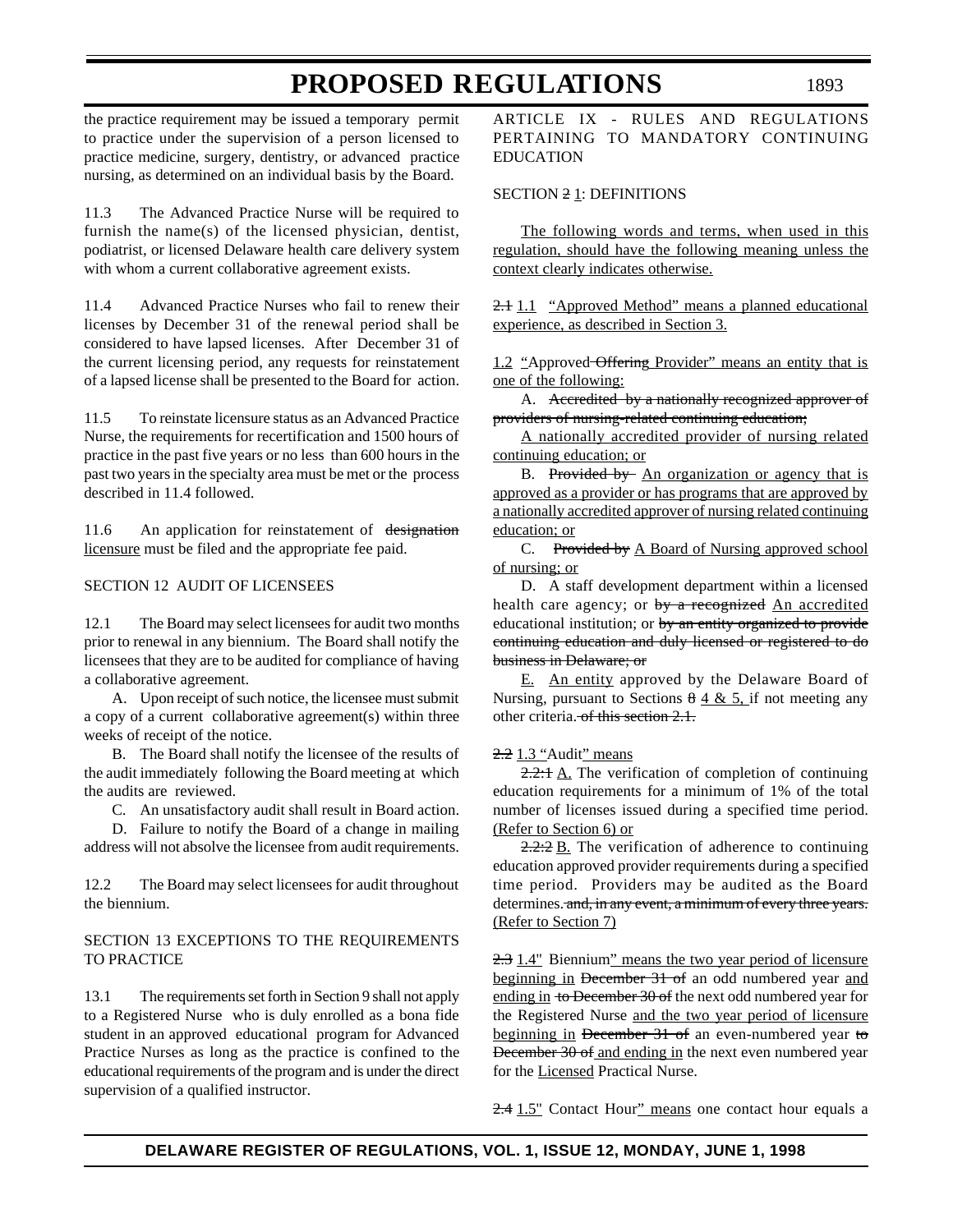## **PROPOSED REGULATIONS**

minimum of 50 minutes. One half contact hour equals a minimum of 25 minutes.

2.5 1.6" Continuing Education" means those professional Organized educational experiences beyond basic preparation designed to maintain and/or augment the knowledge, skills, and attitudes of nurses enrich the nurse's contribution to health care and for the purpose of protecting the public health, safety, and welfare.

2.6 1.7" Orientation" means the means by which nurses are introduced to the philosophy, goals, policies, procedures, role expectations, physical facilities and special services in a specific work setting. Orientation programs do not meet the continuing education requirements of these rules.

## SECTION + 2: CONTINUING EDUCATION LICENSURE RENEWAL REQUIREMENTS

#### Board Authority

The Board derives its authority under Delaware Code, Chapter 19, Title 24, Section 1906(19), to create continuing education requirements as a prerequisite to obtaining a current license and to establish an audit system to assure compliance. This requirement is in addition to the practice requirement as stated in Article VI., Section 5.

1.2 2.1 During each biennium, each Registered Nurse must earn 30 contact hours and each Licensed Practical Nurse must earn 24 hours, to be credited to that biennium.

1.5 2.1:1Units of measurement for continuing education shall be as follows: no less than .5 contact hours and be as follows:

1 CONTACT HOUR = 50 MINUTES OF INSTRUCTION (minimum)

a.  $50$  MINUTES = 1 CONTACT HOUR

 $b.$  25 MINUTES = .5 CONTACT HOUR

c. 1 ACADEMIC SEMESTER HOUR (CREDIT) = 5 CONTACT HOURS

d.  $1$  C.M.E. = 1.2 CONTACT HOURS

e. CERTIFICATION/RECERTIFICATION (excluding preacquired skills and knowledge) = 20 CONTACT HOURS (ONLY DURING THE BIENNIUM AWARDED)

1.1 2.2 Requirements

2.2.1 Renewal

To obtain a Registered Nurse or Licensed Practical Nurse license for the next biennium period, the licensee shall submit, along with the renewal application and fee, a completed report on a form furnished by the Board office, documenting the completion of all continuing education requirements for that biennium.

2.2.2 Reinstatement

To obtain a Registered Nurse or Licensed Practical Nurse

license through reinstatement, the applicant shall submit, along with the reinstatement application and fee, a completed report on a form provided by the Board office, documenting the completion of all continuing education requirements for the past two years.

## 1.3 2.2.3Reinstatement/Endorsement

A Registered Nurse who has endorsed into Delaware during a biennium or whose license was reactivated or reinstated during a biennium must earn 15 contact hours if more than a full calendar year remains in the biennium to obtain a Registered Nurse license for the next biennium period. A Licensed Practical Nurse must earn 12 contact hours if more than a full calendar year remains in the biennium to obtain a Licensed Practical Nurse license for the next biennium period.

1.4 2.3 The required hours shall be completed in the period for which the license was issued. Contact hours from a previous licensure period will not count nor may credits be accumulated for use in a future licensing period.

1.6 2.4 To be approved for continuing education credit, offerings shall meet the qualifications of appropriate subject matter as specified in these Rules and Regulations. or be required as a part of a formal post-generic nursing program, e.g., a nursing elective.

1.7 2.5 The licensee shall retain all original certificates or transcripts to verify completion of each continuing education offering and award of contact hours.

## 3.3 2.6 Exceptions

3.3:1 2.6:1 Those persons licensed by examination within a biennial renewal period are exempt from continuing education requirements for that biennium.

3.3:2 2.6:2 A licensee who has had a physical or mental illness during the license period can apply to the Board of Nursing for a waiver. A waiver would provide for an extension of time or exemption from some or all of the continuing education requirements for one renewal period. Should the illness extend beyond one renewal period, a new request must be submitted.

3.3:3 2.6:3 A request for a waiver will be reviewed and acted upon within 90 days of receipt.

## SECTION 3: APPROVED METHODS TO EARN CONTACT HOURS

3.1 A planned educational experience means any of the following that meets the criteria in Section 7. Academic **Studies** 

3.1.1 A regularly offered course offered by an accredited school, university or college for which college credit has been awarded and/or for which class attendance is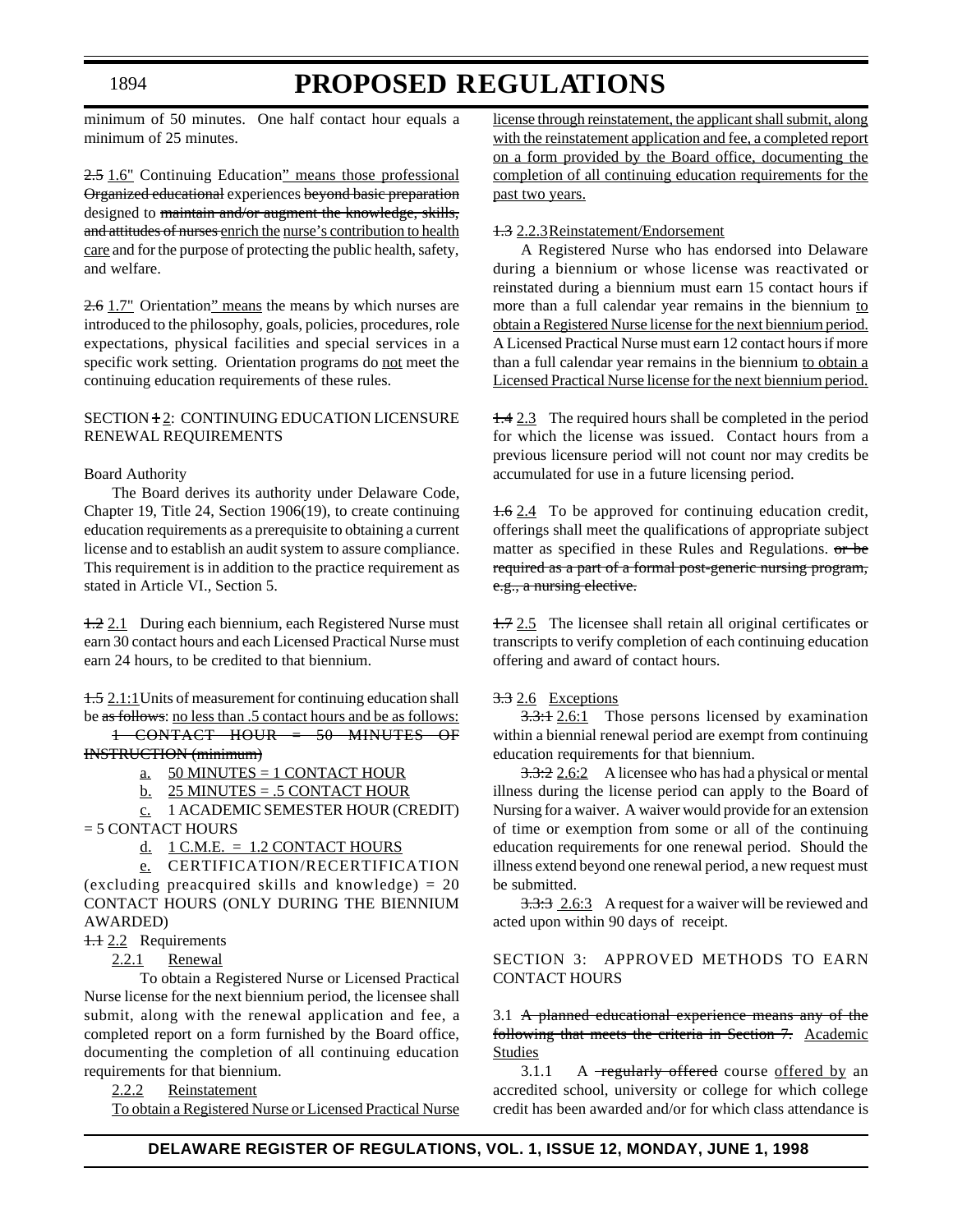necessary. May include successful completion of challenge examinations.

### 3.2 Authoring an Article, Book Chapter, or Independent **Study**

3.2.1 The article, book chapter, or independent study (See 3.6) must be related to nursing. Proof of acceptance from the editor or the published work will document achievement of this type of continuing education. A maximum of five contact hours of continuing education may be earned per biennium by this method. Letters to the editor or opinion statements will not be recognized.

## 3.1:2 3.3Certification/Recertification

3.3.1 A process by which a nongovernmental agency or association certifies that an individual licensed to practice as an Advanced Practice Nurse, a Registered Nurse, or a Licensed Practical Nurse has met certain predetermined standards specified for specialty practice. National certification or recertification equals 20 contact hours awarded during the biennium. A certification/recertification document indicating the date of recognition must be available. When recertification requirements include more than 20 contact hours, the additional contact hours can be applied toward the total of 30 contact hours for R.N. or 24 contact hours for L.P.N. licensure.

#### 3.1:3 3.4Conference

3.4.1 A meeting that brings together participants for one or more days to hear the discuss the latest developments and activities from individuals with special expertise in the subject matter of the conference.

## 3.1:4 3.5 Extension Studies

3.5.1 A course given through an accredited school, college or university for which academic credit may or may not be awarded and for which class attendance is not necessary.

#### 3.1:5 3.6 Independent Study

3.6.1 A course undertaken through an organized agency or with an individual to enhance skills and knowledge in nursing. An educational activity designed for completion by learners, independently, at the learner's own pace and at a time of the learner's choice.

Examples: Articles in journals, videocassette programs, computer programs for which there is a test of knowledge and a certificate awarded upon completion.

#### 3.1:6 3.7 Inservice Education

3.7.1 A planned offering provided by an employing agency for enrichment of knowledge and improvement of nursing skills. Activities intended to help nurses acquire, maintain, and/or increase the level of competence in fulfilling his or her assigned responsibilities, specific to the expectations of the employer. Planned inservices must be a minimum of

25 minutes. Mandatory education, such as CPR, infection control, fire, safety, and facility specific policies and practices, is not recognized as continuing education.

#### 3.8 Presentation/Lecture

3.8.1 Educational presentations, excluding preparation time, made to other health professionals that are not required by an individual's job description. The presenter must submit program brochures, course syllabi or letter from the provider identifying the participation of the presenter. Contact hours shall be equal to the actual presentation time. A maximum of five contact hours of continuing education may be earned per biennium by this method.

#### 3.9 Research Project

3.9.1 The research project must have been done during the biennium. The licensee must submit an abstract as evidence of being one of the recognized researchers. A maximum of five contact hours of continuing education may be earned per biennium by this method.

### 3.1:7 3.10 Symposium or Seminar

3.10.1 A meeting of groups of participants to explore, in depth, a pre-selected, thoroughly researched topic. The emphasis is on discussion and a free exchange of ideas and experiences.

#### 3.1:8 3.11 Workshop

3.11.1 A meeting that offers opportunities for persons with common interest or problems to meet with specialists to consider new knowledge and practices and to experience working on specific relevant tasks.

3.2 3.12 Any method not on this approved list will require that a written petition justifying the request be submitted to the Board of Nursing.

3.2:1 3.12:1 The Board may consider the request at its next regularly scheduled Board meeting if received at least two weeks before the meeting. If less than two weeks, the request will be processed at the following meeting.

#### SECTION 6 4: CONTINUING EDUCATION - PROVIDER

## 6.1 4.1 Board Authority

The Board derives its authority under Delaware Code, Title 24, Chapter 19, to create requirements for becoming an approved provider and maintaining that status. The Board also has the authority to develop an auditing mechanism to verify compliance with criteria for approved providers.

#### 6.2 4.2 Criteria for approved providers

The approved providers shall produce evidence of their capability to adhere to criteria indicative of quality continuing education for nurses. Each provider approved under 2.1.D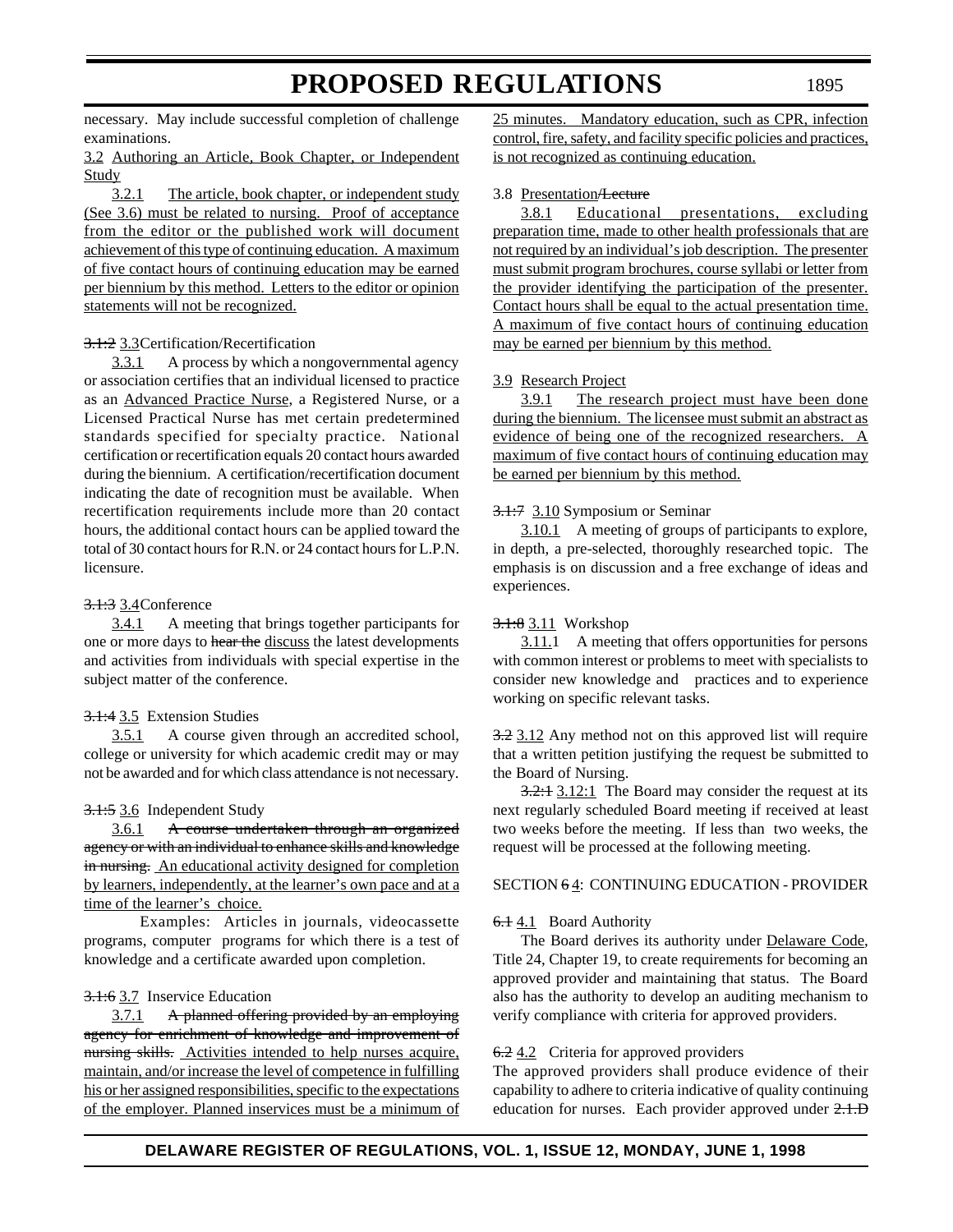Section 1.2. E., will be assigned a provider number by the Board and shall provide an annual statement of compliance with these criteria.

6.3 4.3 Subject matter criteria. The provider will ensure that:

A. The subject matter is specifically designed to meet the objectives, the stated level and learning needs of the participants.

B. The content is planned, logically sequenced and reflects input from experts in the subject matter.

C. The subject matter reflects the professional educational needs of the learner in order to meet the health care needs of the consumer.

6.4 4.4 Criteria related to the operation of an approved continuing education providership. The provider shall:

A. Have a consistent, identifiable authority who has overall responsibility for the operation of the providership and execution of its offerings.

B. Have an organizational structure and training objectives.

C. Develop course descriptions, objectives, and learning outcomes.

D. Assign contact hours according to a uniform measure of credit and not award contact hours for less than 25 minutes.

E. Establish dates and times for programs.

F. Plan and structure programs with teaching and learning methodologies that include a statement of purpose and measurable educational objectives.

G. Use faculty who have academic preparation and/or experience in the subject matter.

H. Use evaluation processes or tools that provide participants an opportunity to evaluate in writing the learning experience, the instructional methods, facilities, and resources.

I. When co-providing, Award the contact hours and be responsible for assurance that all criteria in this chapter are met, when co-providing.

J. Notify the Board within 30 days of changes in the administrative authority, the address of the provider, or and its ability to meet the criteria.

6.5 4.5 Criteria related to record maintenance and continuing education programs. The provider shall:

A. Maintain records on persons awarded contact hours for a minimum of six years from their date of program completion. The records shall include the name of licensee, contact hours awarded, social security number, title, and dates of offerings.

B. Provide for secure storage and retrieval of individual attendance and information regarding each offering.

C. Furnish each participant with an individual record of completion that displays the following on the front of the certificate: participant's name, provider name and number, contact hours awarded, starting and ending dates of the

offering, subject matter and a reminder to the participant to retain the certificate for the period of licensure.

## SECTION 7 5: BOARD APPROVAL PROCESS FOR PROVIDERS FROM SECTION 1.2.E.

7.1 5.1 An application will be sent to a potential provider upon request. Initial approval will be granted for up to three years, Upon submission of a non-refundable fee, the required materials and a determination of the Delaware Board of Nursing that the materials fulfill the criteria for providers as specified in these Rules and Regulations, initial approval will be granted for up to three years. An application will be sent to a potential provider upon request.

7.2 5.2 The following materials and information must accompany an application:

A. A description of the administrative authority of the potential provider;

B. The job description of the person who is administratively responsible for provider activities;

C. The continuing education philosophy purpose and goals;

D. Organizational charts defining lines of authority and communication in relation to continuing education;

E. Plan for faculty selection;

F. Evidence of nursing participation in program planning and/or administration;

G. A record system and a procedure to ensure confidentiality and safe storage;

H. The criteria used to plan and implement continuing education activities;

I. The criteria used to verify attendance;

J. A procedure that ensures the participant who successfully completes an educational activity will receive a document displaying an attendance record, number of contact hours awarded, provider name and number, title of presentation, and the date and location for each offering;

K. Registration procedure(s);

L. A plan for evaluation, including:

1. A procedure for participant evaluation that includes assessment of the instruction, resources and facilities, and

2. A system for the follow up of suggestions for improvement;

M. Documents from two typical sample course offerings including:

1. A narrative of the planning of the offerings including evidence of nursing participation;

2. A sample brochure or other form of advertising;

3. Course content, i.e., topical course outline, objectives;

4. Teaching-learning methodologies and supportive materials;

#### 1896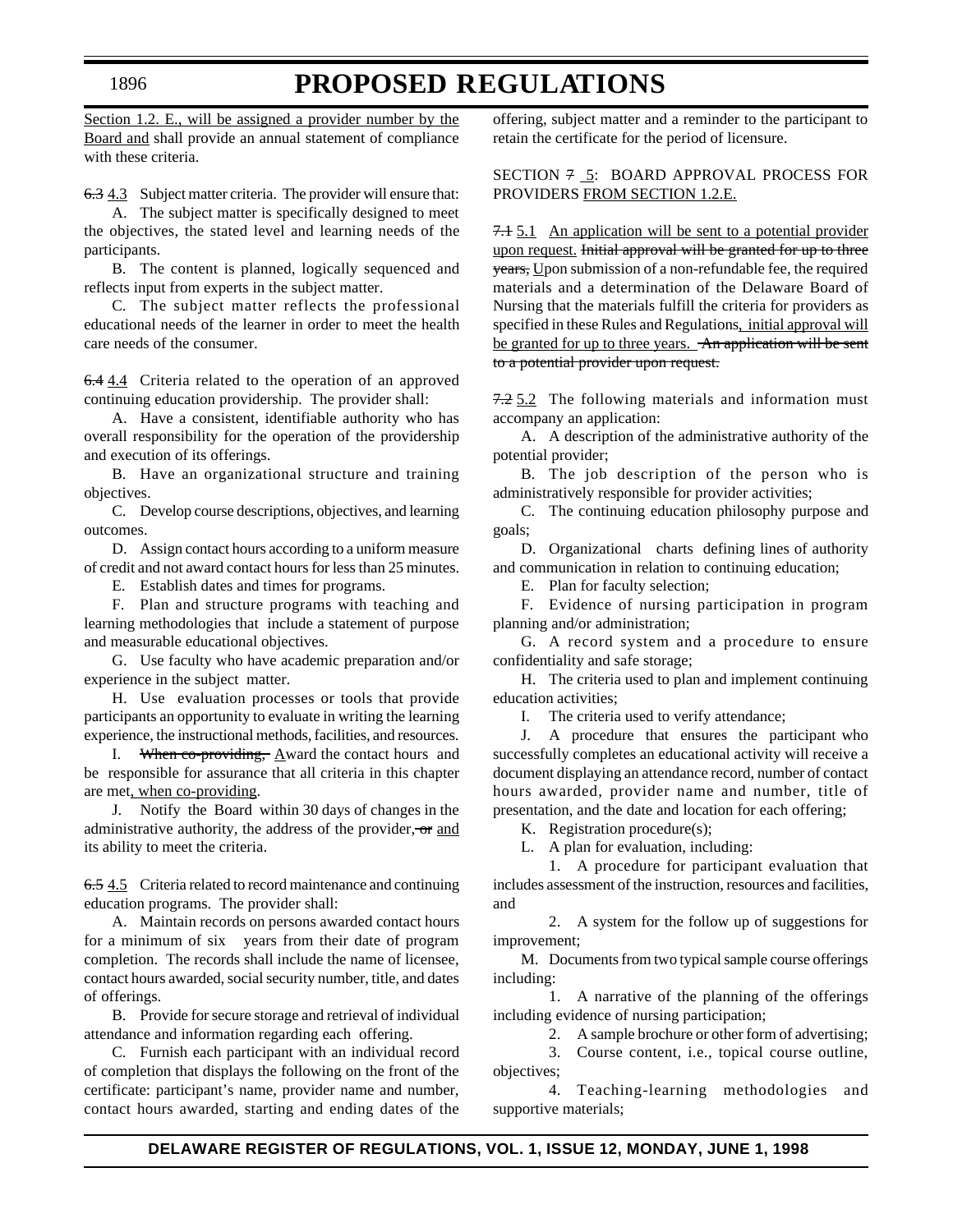5. Bibliography; and

6. A sample participant evaluation form.

7.3 5.3 The Executive Director will review the completed application upon receipt.

7.3:1 5.3:1 The review is based on the criteria as specified in these Rules and Regulations.

7.3:2 5.3:2 If the Executive Director finds the application incomplete, the applicant will be notified and have two opportunities to submit revised applications.

7.3:3 5.3:3 If the application does not meet established criteria within three reviews, the Executive Director may recommend that the Board deny it.

7.3:4 5.3:4 When the application meets all requirements as set forth for providers in these Rules and Regulations, the Executive Director shall recommend approval to the Board.

7.3:5 5.3:5 The Board may approve for up to three years, or elect not to approve.

7.3:6 5.3:6 The provider will be notified of the Board of Nursing's decision in writing within two weeks.

7.3:7 5.3:7 A provider number will be assigned at the time of approval and issued within three weeks. This number must be used in all correspondence with the Board. This number will be published on a list of approved providers.

7.3:8 5.3:8 An application that has been denied provider status by the Board may be re-submitted one year after the denial date.

7.4 5.4 Complaints against providers.

7.4:1 5.4:1 Provider approval may be rescinded at any time during the approved period for noncompliance with approved provider requirements or for complaints that the Board determines indicate the program does not meet criteria.

7.4:2 5.4:2 Providers may appeal a decision by requesting a hearing before the Board.

SECTION 4 6: AUDIT OF LICENSEES

4.1 6.1 The Board may will randomly and on an individual basis select licensees for audit two months prior to renewal in any biennium. The Board shall notify the licensees that their records are to be audited for compliance with the continuing education requirements.

A. Upon receipt of such notice, the licensee must submit verification of compliance for the period of licensure being audited. Verification materials which may be requested include proof of attendance, academic transcripts, certificates showing number of contact hours awarded, and documentation of compliance with exceptions.

B. The licensee must submit documentation within three weeks of receipt of notice.

C. The Board shall notify the licensee of the results of the audit immediately following the Board meeting at which

the audits are reviewed.

D. An unsatisfactory audit shall result in Board action.

E. Failure to notify the Board of a change in mailing address will not absolve the licensee from audit requirements.

F. Fulfillment of the audit requirements must be completed prior to license renewal.

#### SECTION  $8$  7: AUDIT OF PROVIDERS

8.1 7.1 The Board may select approved providers for audit. Upon selection, the Board shall:

A. Notify the approved providers that their records are to be audited for compliance with continuing education requirements;

B. Be provided with records that document compliance with the Rules and Regulations for providers; and

C. Conduct a site visit as necessary.

SECTION 5 8: DISCIPLINARY PROCEEDINGS; APPEAL

A. Failure to comply with continuing education requirements will result in action under Section 1922 of the Nurse Practice Act and the license will be considered lapsed.

B. Application for reinstatement of a lapsed license must be filed with a completed continuing education document form and the fee paid before practice can continue.

#### ARTICLE X DISCIPLINARY PROCEEDINGS

#### SECTION 1: DISCIPLINARY SANCTIONS

#### 1.1 The Board may:

- refuse to issue a temporary permit or a license to practice nursing:

- revoke, suspend or censure a license to practice nursing;

- issue a letter of reprimand;

- place a license on probationary status;

- refuse to renew a license; or

- otherwise discipline a licensee as provided by Delaware Code 24, Chapter 19 §1922.

#### SECTION 2: PROCEDURES

2.1 Any individual shall submit written complaints of violations of Delaware Code 24, Chapter 19 to the Division of Professional Regulation and the Executive Director shall retain a copy.

2.2 Any Board member receiving a complaint alleging a practitioner's or licensee's violation of the Nurse Practice Act should promptly forward the complaint to the Division of Professional Regulation with a copy to the Executive Director.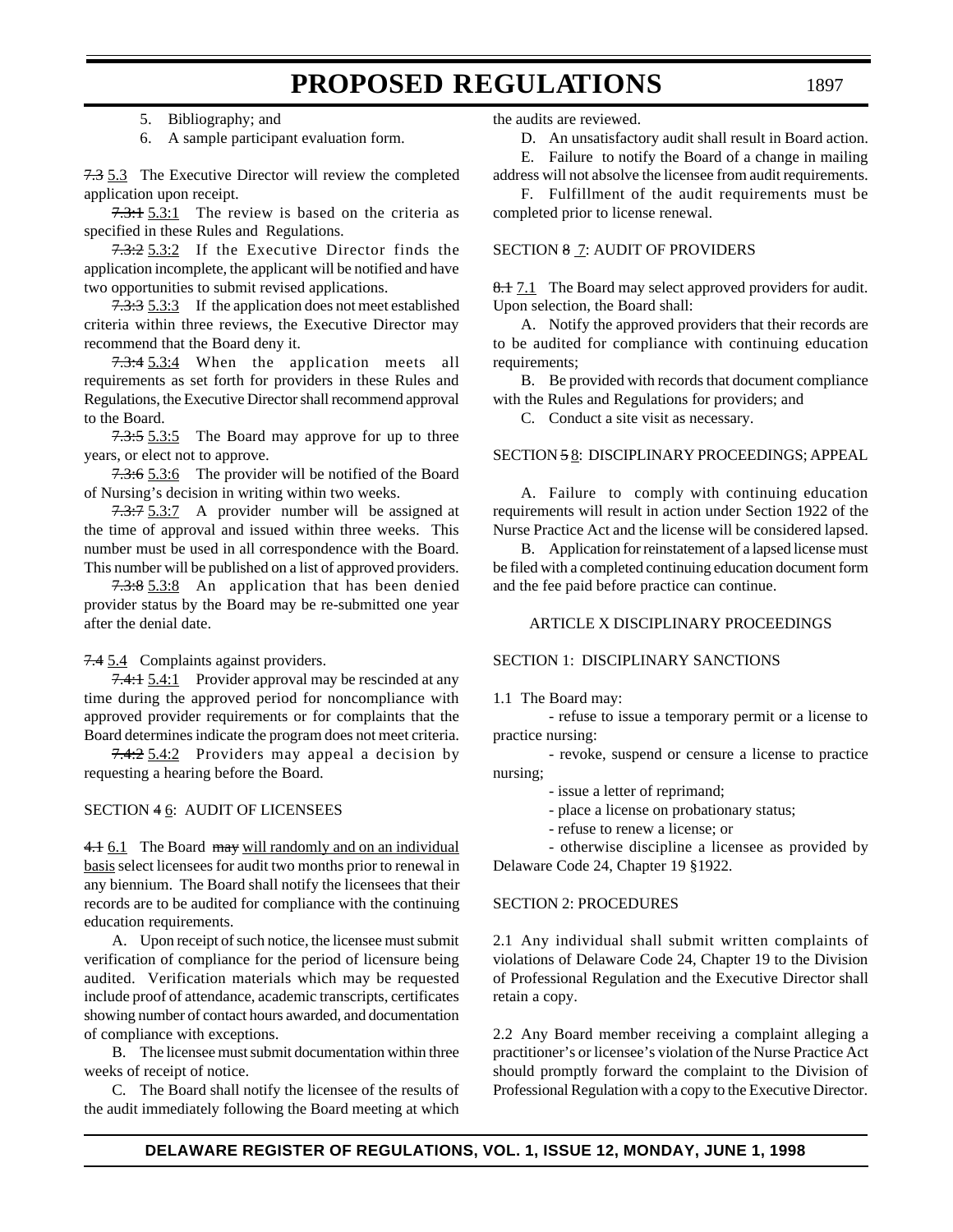## **PROPOSED REGULATIONS**

2.3 Hearings on licensing matters and complaints filed with the Board that allege a practitioner or licensee has violated the Nurse Practice Act, 24 Del. C. Chapter 19, shall be heard and determined by the Board in accordance with the applicable provisions of the Nurse Practice Act and the Administrative Procedures Act, 29 Del. C., Chapter 101. When the licensee/ practitioner, prosecuting Deputy Attorney General, and appointed Board member, if any, consent, the complaint may be resolved through the Consent Agreement process described herein in lieu of a formal disciplinary hearing before the Board.

## SECTION 3: REISSUANCE OF LICENSE FOLLOWING DISCIPLINARY ACTION

3.1 Upon application made by the licensee, a suspended or probated license may be reissued or reinstated, on such conditions as the Board may determine, after the imposed period of discipline has concluded and after evidence is presented to satisfy the Board that the condition that lead to the disciplinary action has been corrected.

### SECTION 4: UNPROFESSIONAL CONDUCT DEFINED

4.1 Nurses whose behavior fails to conform to legal standards and accepted standards of the nursing profession and who thus may adversely affect the health and welfare of the public may be found guilty of unprofessional conduct.

4.2 Unprofessional conduct shall include but is not limited to the following:

A. Performing acts beyond the authorized scope of the level of nursing practice for which the individual is licensed.

B. Assuming duties and responsibilities within the practice of nursing without adequate preparation, or without maintaining competency.

C. Performing new nursing techniques and/or procedures without education and practice.

D. Inaccurately recording, falsifying or altering a patient or agency record.

E. Committing verbal or physical abuse of patients or co-employees.

F. Assigning unlicensed persons to perform the practice of licensed nurses.

G. Delegating nursing practice or advanced nursing practice or advanced nursing practice has been delegated.

I. Leaving a patient assignment except in documented emergency situations.

J. Failing to safeguard a patient's dignity and right to privacy in providing services.

K. Violating the confidentiality of information concerning a patient.

L. Failing to take appropriate action to safeguard a patient from incompetent, unethical or illegal health care practice.

M. Practicing nursing when unfit to perform procedures and make decisions in accordance with the license held because of physical, psychological, or mental impairment.

N. Diverting drugs, supplies or property of a patient or agency.

O. Diverting, possessing, obtaining, supplying or administering prescription drugs to any person, including self, except as directed by a person authorized by law to prescribe drugs.

P. Practicing professional or practical nursing when license or temporary permit has expired.

Q. Practicing as an advanced registered nurse practitioner when designation and/or certification and/or temporary permit has expired.

R. Practicing professional or practical nursing in this state without a current Delaware license or permit.

S. Practicing as an advanced registered nurse practitioner in this state without current designation and a registered nurse license and/or temporary permits.

T. Allowing another person to use her/his nursing license, temporary permit, or certification of advanced registered nurse practitioner for any purpose.

U. Aiding, abetting and/or assisting an individual to violate or circumvent any law or duly promulgated rule and regulation intended to guide the conduct of a nurse or other health care provider.

V. Resorting to fraud, misrepresentation or deceit in taking NCLEX-RN or PN, or in obtaining a license, temporary permit or advanced practice designation.

W. Disclosing the contents of the licensing examination or soliciting, accepting or compiling information regarding the examination before, during or after its administration.

X. Failing to report unprofessional conduct by another licensee.

Y. Practicing or holding oneself out as an advanced registered nurse practitioner in any category without holding a Board authorized certificate of state designation in such category.

Z. Failing to comply with the requirements for mandatory continuing education.

AA.Failing to take appropriate action or to follow policies and procedures in the practice situation designed to safeguard the patient.

BB. Failing to comply with the terms and conditions set out in a disciplinary action of the Board. (4/8/98)

## SECTION 5 - CONSENT AGREEMENT PROCESS

5.1 Disciplinary proceedings subject to resolution by Consent Agreement process shall proceed as follows:

5.1:1 The President shall appoint a Board member, subject to ratification by the Board at the next meeting, to review each formal complaint against a licensee and determine whether the Consent Agreement process can be used in lieu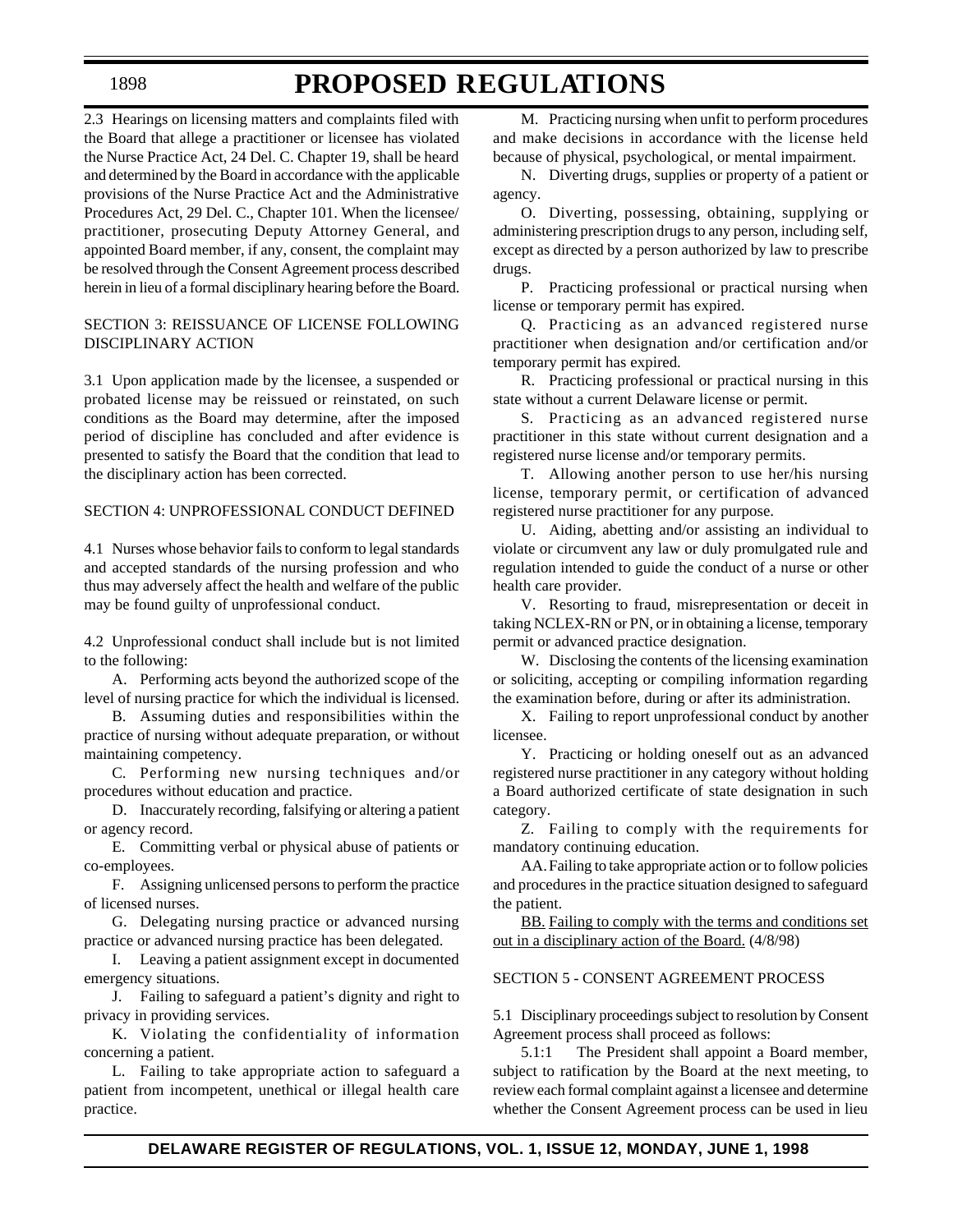of a formal disciplinary hearing. Similarity to previous cases that have established Board remedies and severity and number of counts may be considered. The assigned Deputy Attorney General may also request that the complaint proceed by the Consent Agreement process.

5.1:2 If the appointed Board member and the state prosecutor concur that a consent agreement is appropriate, the Board office shall send the licensee a copy of the formal complaint and a request to proceed either to a formal hearing or to a Consent Agreement process within 14 days. If the Consent Agreement process is not appropriate, the complaint will be set for hearing.

5.1:3 The licensee shall be required to respond within 14 days when the Consent Agreement alternative is offered. When the response deadline is not met or the licensee declines the Consent Agreement process, a hearing date shall be scheduled.

5.1:4 Upon receipt of agreement to use the Consent Agreement process, the appointed Board member and Board counsel shall receive a copy of the complaint, investigative report, and any other appropriate material within seven days.

5.1:5 The Board counsel shall consult with the appointed Board member in drafting the Consent Agreement. Negotiations among the licensee and his/her counsel, if any, the Board member, Board counsel, and the prosecutor may take place by informal conferences, telephone, or correspondence. The Consent Agreement will include a brief recitation of the facts; the licensee's acknowledgment of charge(s) in the complaint and violation of the Nurse Practice Act; the licensee's waiver of rights to the formal disciplinary hearing before the Board; and sanction to be imposed.

5.1:6 The consultation and drafting and acceptance of the consent agreement are to be done in a timely fashion, with a report to the Board at 60 day intervals until presentation for approval by the Board.

5.1:7 If agreement among all parties has not occurred after 120 days from presentation of the first consent agreement, the Board shall be notified of the reasons why no agreement has been reached. If appropriate, the Board may schedule a complaint for a hearing.

5.1:8 After the licensee and his or her attorney, if any, the prosecutor, and the appointed Board member have signed the consent agreement, it shall be presented to the Board at the Board's next meeting for signature by a quorum of the Board and entry as an order of the Board.

5.1:9 The Consent Agreement is not effective until it is entered as an order of the Board. At any time before the Consent Agreement is entered as an order the Board, either the licensee or the State may terminate the consent agreement process and elect to proceed by formal disciplinary hearing before the Board.

## **[DEPARTMENT OF EDUCATION](http://www.doe.state.de.us/docs/index_js.asp)**

Statutory Authority: 14 Delaware Code, Section 122(d) 14 Del.C. 122(d))

EDUCATIONAL IMPACT ANALYSIS PURSUANT TO 14 DEL. C., SECTION 122(d)

## [MIDDLE LEVEL EDUCATION REGULATION](#page-3-0)

## A. TYPE OF REGULATORY ACTION REQUESTED Amendment to Existing Regulation

## B. SYNOPSIS OF SUBJECT MATTER OF REGULATION

The Secretary seeks the approval of the State Board of Education to amend the Middle Level Education section of the Handbook for K-12 Education, Section III, pages C-1 through C-5. With the amendments, this section will become a single regulation on Middle Level Education.

Presently this section is divided into three parts: Part A, Middle Level Education Policy, Part B.1., Middle Level Programs, and Part B.2., Additional Middle Level Requirements. Part B.2., Additional Middle Level Requirements includes the following subtitles: (a) Programs in English Language Arts, Mathematics, Social Studies, and Science; (b) Visual and Performing Arts (music, visual arts, theater and dance); (c) Gifted and Talented Education; (d) Comprehensive Health Education and Family Life Education; (e) Physical Education; (f) Home Economics; (g) Instruction in the Constitution of the United States; (h) Metric System; (i) Consumer Education; (j) Minimum Class Periods; and (k) Pre-Vocational Courses.

Items a. and b.(2) are covered by an existing regulation; b.(1) is reflected in the amended regulation and item c. is a technical assistance statement. Item d. is a reference to an existing regulation and is only repeated here for Technical Assistance purposes, and item e. will be amended as a separate regulation. Item f. is reflected in the amended regulation, items g., h., and i. were repealed previously and items j. and k. are regulated in the requirements that must be met to receive Vocational-Technical Educational funding units.

Part A., Middle Level Education Policy will be amended to reflect Part B.1., and also those items listed in Part B.2., as amending Part A. In addition, Part A. has been amended to more clearly define the grades defined as part of Middle Level Education and 2.a. on the Middle Level Curriculum has been reworded. Item 2.g. on climate has been eliminated from Part A. because of the difficulty in measuring it, and items 2.h. and i. were combined into one to become item g. The amended regulation eliminates repetition and non-regulatory language and focuses on the requirements for all Middle Schools in Delaware.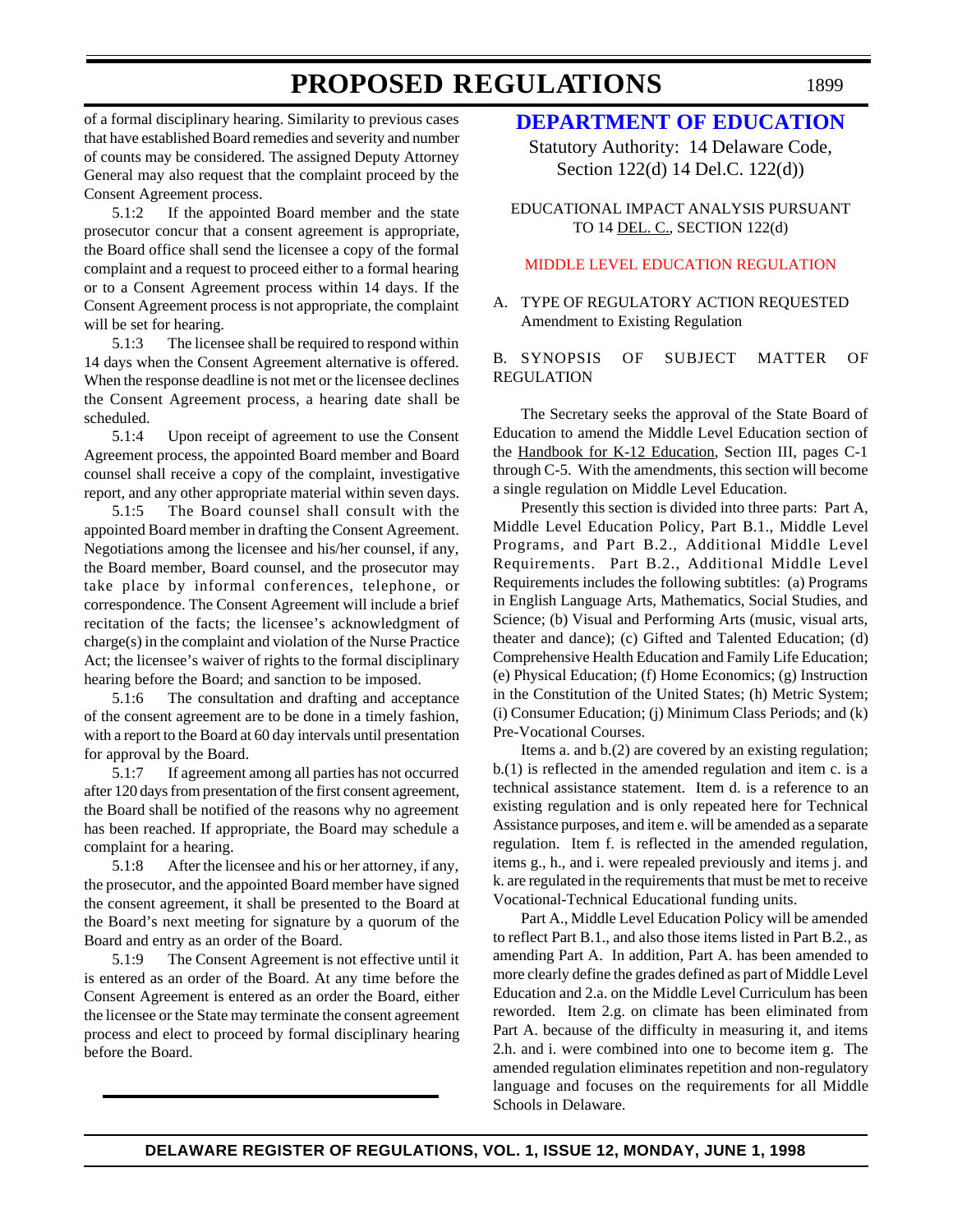#### C. IMPACT CRITERIA

1. Will the amended regulation help improve student achievement as measured against state achievement standards?

The amended regulation, as the original regulation, is designed to improve the academic achievement of middle level students by requiring program elements that specifically support the academic growth and achievement of this age child.

2. Will the amended regulation help ensure that all students receive an equitable education?

The amended regulation is written to ensure that all students receive the same opportunities throughout their Middle Level Education Program.

3. Will the amended regulation help to ensure that all students' health and safety are adequately protected?

The amended regulation is designed to address the needs of the total Middle Level child and health and safety are part of the program.

4. Will the amended regulation help to ensure that all students' legal rights are respected?

The amended regulation does not specifically deal with equal rights issues.

5. Will the amended regulation preserve the necessary authority and flexibility of decision makers at the local board and school level?

The amended regulation will preserve the necessary authority and flexibility of decision makers at the local board and school level.

6. Will the regulation place unnecessary reporting or administrative requirements or mandates upon decision makers at the local board and school levels?

The amended regulation will not place any unnecessary reporting or administrative requirements or mandates upon decision makers at the local board and school levels.

7. Will decision making authority and accountability for addressing the subject to be regulated be placed in the same entity?

The decision making authority and accountability for addressing the subject to be regulated will remain in the same entity.

8. Will the amended regulation be consistent with and not an impediment to the implementation of other state educational policies, in particular to state educational policies addressing achievement in the core academic subjects of mathematics, science, language arts, and social studies?

The amended regulation will not be an impediment to

the implementation of other state educational policies.

9. Is there a less burdensome method for addressing the purpose of the regulation?

The <u>Del. C.,</u> Section 122 (5), directs the Department of Education to make rules and regulations concerning these issues and this action is to simply amend an existing regulation.

10. What is the cost to the state and local school boards of compliance with the regulation?

The amendment does not add any additional cost to the existing regulation and all local school districts are currently working to bring all of their former junior high school programs in line with the Middle School elements.

FROM HANDBOOK FOR K-12 EDUCATION

#### III. MIDDLE LEVEL EDUCATION

#### A. MIDDLE LEVEL EDUCATION POLICY 1. PHILOSOPHY

The State Board of Education recognizes that Middle Level Education is special and unique in the state's educational system. As such, it is a broad-based program that provides young adolescents with a positive environment during their transition years. It emphasizes the development of the student in the academic, physical, social and emotional realms within a community of learning and caring.

The State Board of Education also recognizes that those who administer effective middle level programs and those who teach and work in them should be appropriately educated for, and personally committed to, the process of helping each student succeed and become future oriented.

2. REQUIREMENTS FOR MIDDLE LEVEL EDUCATION PROGRAMS

By September, 1996, every public school in Delaware with students in consecutive grades within the range of grades 5 through 8 shall organize those students into middle level programs either as separate schools or as a separate school within a school. Additionally, beginning and newly employed teachers, administrators and counselors who work in middle level programs shall, by September, 1998, hold either a middle level endorsement or certificate. This endorsement and/or certificate will assure that the middle level educator has knowledge of the middle level curriculum and instructional strategies as well as an understanding of the nature and needs of young adolescent students.

The following are the essential components of a program designed to meet the learning styles and developmental needs of middle level students. These components of effective Middle Level Education shall be implemented by all reorganized middle level schools.

a. A comprehensive core curriculum for all students with a planned sequence of concepts and skills including, but not limited to: communication skills,

1900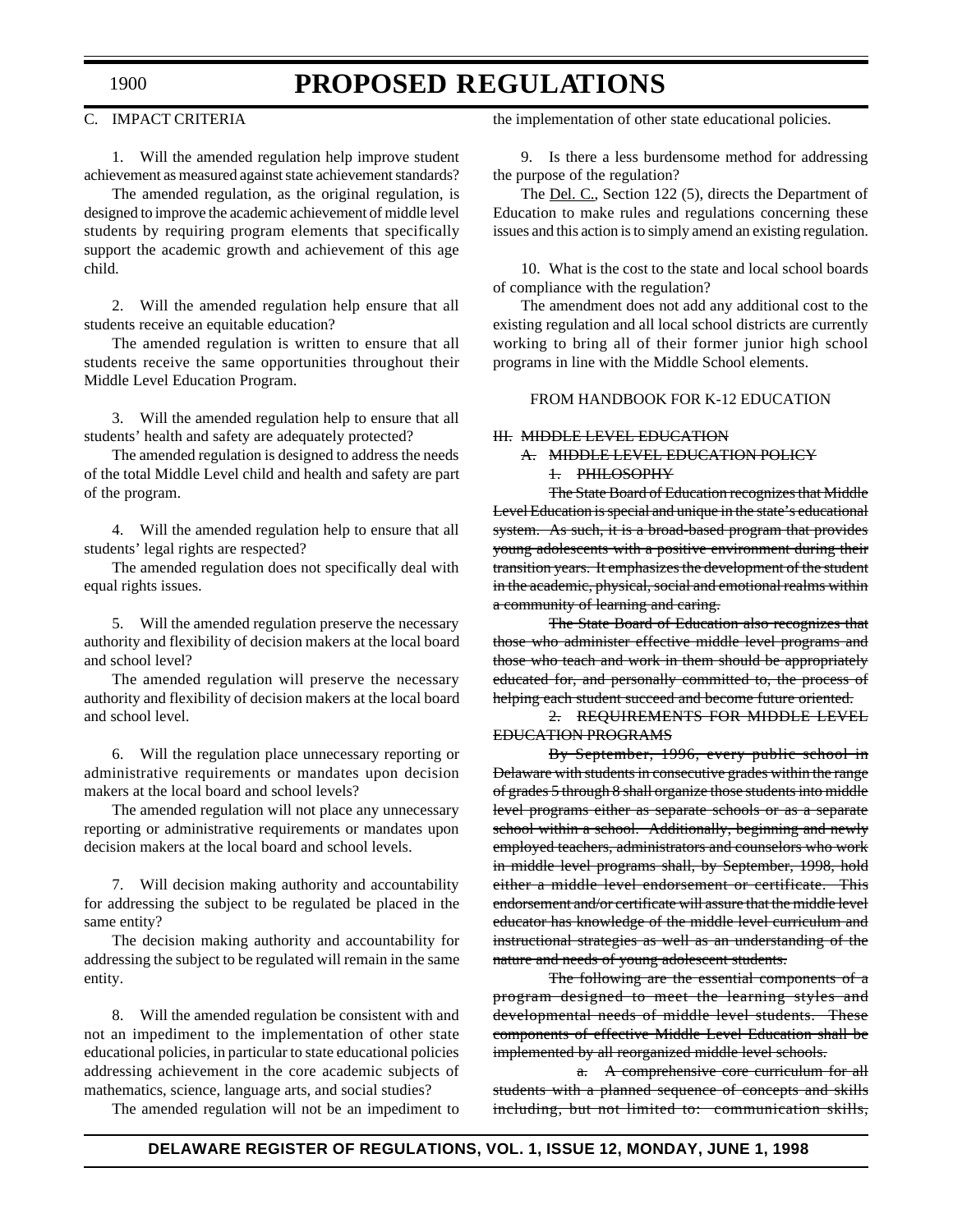multicultural literacy, humanities, social sciences, mathematics, natural sciences, fine and performing arts, critical/creative thinking, family life/parenting education, health and wellness education, technological literacy and the exploration of occupational and personal interests.

b. Grouping of students into smaller heterogeneous learning communities within the larger school.

c. Interdisciplinary teams of teachers who share responsibility for instruction of the same students, integrate subject matter, and collaborate to meet changing developmental and instructional student needs.

d. Counseling, mentoring and career exploration programs designed to assist students with personal and future decision making, particularly decisions related to high school program choices.

e. Co-curricular activities, including opportunities for volunteerism, which are varied and related to the current interests and developmental stages of middle level students.

f. Staff development programs designed specifically for middle level practitioners based upon the unique needs of middle level students and programs.

g. A school climate where positive relationships with adults and other students create an atmosphere conducive to personal and academic growth as well as a sense of security and structure.

h. Cooperative relationships with health and social service agencies which provide students with the health and family support systems.

i. Partnerships emphasizing a supportive role be developed and maintained with families, business and industry, agencies serving youth and their families, elementary and high school staff and students, and higher education institutions, to help assure the success of middle level students.

The Department of Public Instruction shall provide technical assistance to the districts and schools to assure an effective transition and to help schools organize their programs. Program Guidelines for Middle Level Education will serve as the basis for operating, evaluating, and organizing middle level education.

(State Board Approved April 1991, Revised March 1995)

- B. PROGRAMS
	- 1. MIDDLE LEVEL PROGRAMS
		- a. English/Language Arts
		- b. Math
		- c. Science
		- d. Social Studies
		- e. Visual and Performing Arts
		- f. Foreign Language
		- g. Gifted and Talented Education

h. Health and Family Life Education

i. Physical Education

j. Pre-Vocational-Technical Education Orientation/Exploration

k. Home Economics and Family Life/ Parenting Education

l. Technology Education

2. ADDITIONAL MIDDLE SCHOOL REQUIREMENTS

a. Programs In English Language Arts, Mathematics, Science and Social Studies

(1) Middle level school programs in English language arts, mathematics, science and social studies must be aligned with the state content standards as adopted by the State Board of Education in June, 1995.

b. Visual and Performing Arts (music, visual arts, theatre, dance)

(1) All schools must provide a program of study in the visual and performing arts as a part of the curriculum to meet the educational and cultural needs of students in each of the middle level grades, five through eight.

(2) Programs in the visual and performing arts must be aligned with the state content standards when they are approved by the State Board of Education. It is anticipated that they will be adopted in June, 1997.

c. Gifted and Talented Education

(1) Refer to Programs for Gifted and Talented Students in the State of Delaware, an annual publication for specific district and higher education program offerings. Also, see "Low-Cost Options for Students with Special Gifts & Talents" (Appendix E) and "Program Standards for Gifted and Talented Programs in the State of Delaware" (Appendix F).

d. Comprehensive Health Education and Family Life Education

Based on the Comprehensive Health Education and Family Life Education Policy, Health and Family Life Education must be provided in grades 5 and 6 for thirty-five (35) hours in each grade of which fifteen (15) hours in each grade must address Drug/Alcohol Education. In grades 7 and 8, separate from other subject areas, there must be a minimum of sixty (60) hours of Comprehensive Health Education of which fifteen (15) hours in each grade must address Drug/Alcohol Education. If all of the sixty (60) hours are provided in one year at grade 7 or 8, an additional fifteen (15) hours of Drug and Alcohol Education must be provided in the other grade. (See Page A-55 of the Handbook for this Policy, State Board Approved September 1987, Revised July 1990)

e. Physical Education

Physical education must be offered at least two class periods per week for a year or five days a week for a semester in both grades 7 and 8. (State Board Approved February 1985)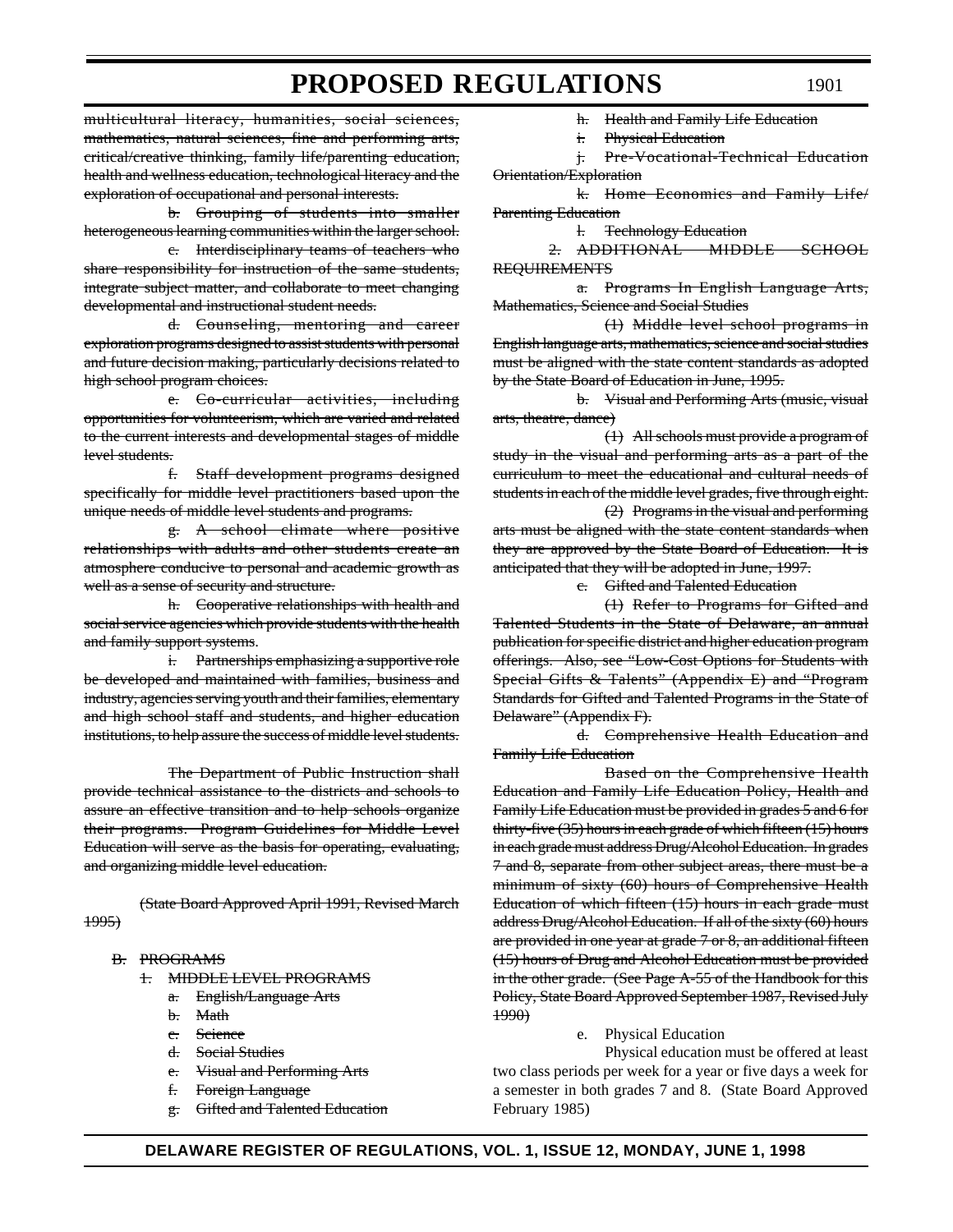## **PROPOSED REGULATIONS**

#### f. Home Economics

Program offerings in home economics and technology education must be available to all students in middle school to insure that they have the exploratory experience and elective studies to develop their special interest skills. It is essential that these programs be staffed by certified home economics and technology education teachers.

g. Instruction in the Constitution of the United **States** 

requires that

In the area of social studies, Delaware Code

"The instruction in the Constitution of the United States and the Constitution and government of the State of Delaware shall begin not later than opening of the eighth grade..." (See Page A-39 of the Handbook for 14 Del. C. Section 4103)

This requirement must be met through units included in the social studies curriculum.

h. Metric System

A unit of instruction must be provided on the metric system of measurement. This instruction may be offered as part of the science or mathematics curriculum. (See Page A-39, State Board Approved February 1974)

i. Consumer Education

Fifteen classroom hours of introductory study in consumer education is also required in middle level programs. (See Page A-37 State Board Approved Requirement, May 1975)

j. Minimum Class Periods

Although the maximum number of periods allocated to any subject area is left to the discretion of the individual school, it should be emphasized that minimum and appropriate instructional time be devoted to all subject areas. Educational needs of students based upon appropriate diagnostic techniques should aid in determining the number of class sessions per week as well as class length.

(1) The minimum amount of time a subject shall meet per week must not be less than two periods or the equivalent of 90 minutes per week of class time. Schools should endeavor to provide class instruction beyond the minimum required.

k. Pre-Vocational Courses

State Board approval for funding prevocational courses (99.0200) will be contingent upon meeting approved State content standards for pre-vocational education courses and shall be designated as such, independent of any other course, and offered as a self-contained vocational subject as described in b. of this section. (State Board Approved July 1987)

## AS AMENDED MIDDLE LEVEL EDUCATION

The middle level policy is intended to assure that the

unique developmental needs of middle level students are met. With high student achievement as a goal, the intent is to encourage teams of adults and students to work at enhancing learning in partnership with the home and the community. Middle schools should be unique educational settings committed to preparing students for a productive adulthood.

## REQUIREMENTS FOR MIDDLE SCHOOLS

1. Every public school in Delaware with students in consecutive grades within the range of grades 5 through 8 shall organize those students into middle level programs either as separate schools or as a school within a school. In schools where consecutive grade configurations do not exist, schools shall have the option of organizing the fifth grade as part of an elementary school program.

2. Beginning and newly employed teachers, administrators and counselors who work in middle schools shall hold a middle level endorsement or certificate as of September 1998.

3. All middle schools shall implement the following components of effective middle level education:

a. A comprehensive curriculum available for all students based on the content standards and including, but not limited to: English Language Arts, mathematics, science, social studies, visual/performing arts, foreign language, health and physical education, family life/parenting education and a prevocational program that may include, technology education, business, finance and marketing and/or agriscience.

b. Grouping of students into smaller heterogeneous learning communities within the larger school.

c. Interdisciplinary teams of teachers who share responsibility for instruction of the same students, integrate subject matter, and collaborate to meet changing developmental and instructional student needs.

d. Counseling, mentoring and career exploration activities designed to assist students with decision making, particularly decisions related to high school program choices, career pathways and a high school graduation plan.

e. Co-curricular activities, including opportunities for service learning, which are varied and related to the current interests and developmental stages of middle level students.

f. Staff development programs designed specifically for middle level practitioners.

g. Partnerships and Cooperative relationships with health and social service organizations, families, business and industry, elementary and high school students and staff, higher education and others to help assure the health, well being and academic success of middle school students.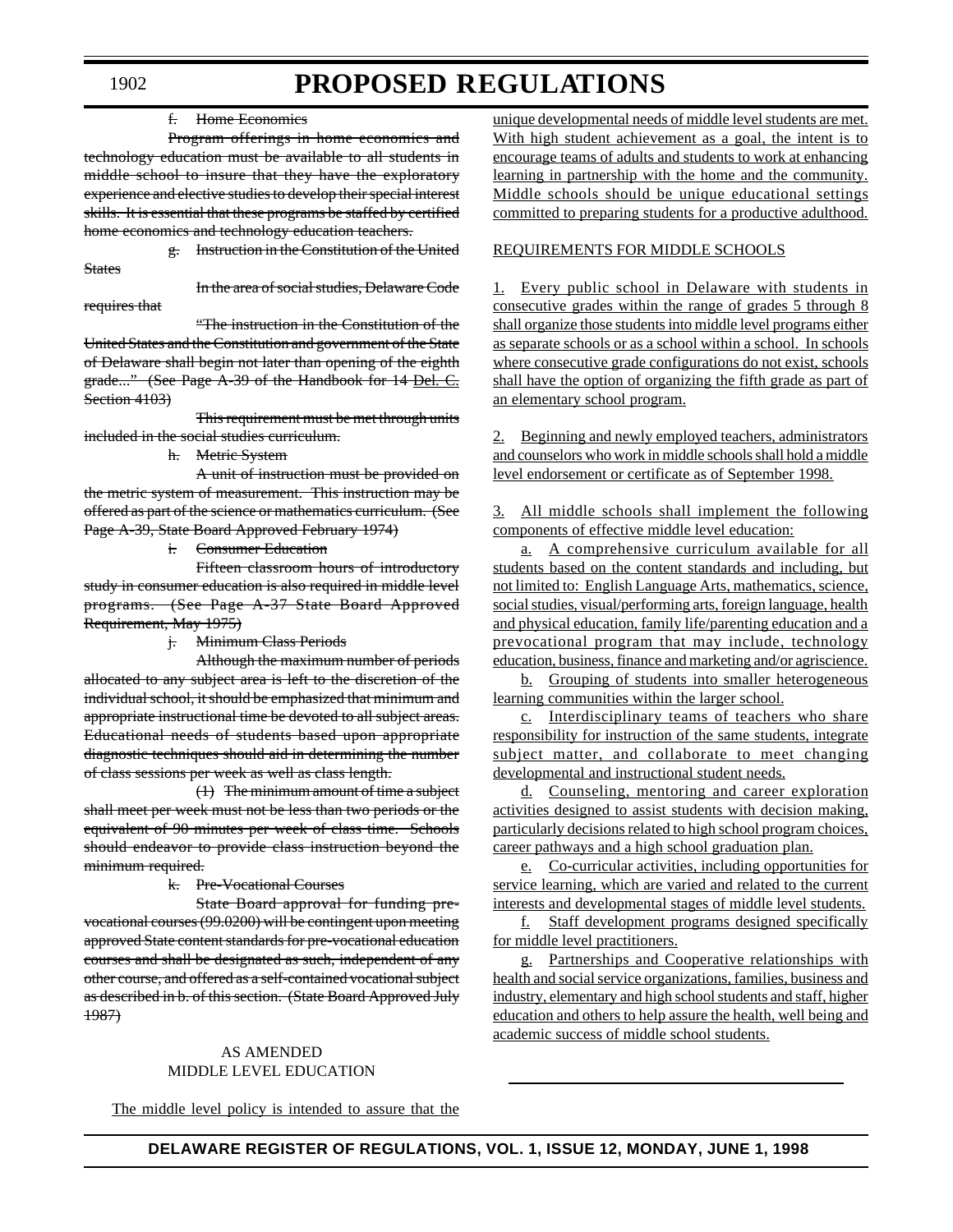## EDUCATIONAL IMPACT ANALYSIS PURSUANT TO 14 DEL. C., SECTION 122(d)

#### [TITLE I COMPLAINT PROCESS](#page-3-0)

#### A. TYPE OF REGULATORY ACTION REQUESTED

#### Amendment to Existing Regulation

B. SYNOPSIS OF SUBJECT MATTER OF REGULATION

The Secretary seeks the approval of the State Board of Education to amend the regulation entitled Title I Complaint Process, found in the Handbook for K-12 Education, Section I.F.2., pages A-15 and A-16. This regulation needs to be amended to reflect the requirements of the Elementary Secondary Education Act (ESEA) of 1965 as amended by the Improving America's Schools Act (IASA) of 1994. The amendment to the federal act requires "the State to adopt written procedures for receiving and resolving any complaint from an organization or individual that the State or an agency or consortium of agencies is violating a Federal Statute or regulation that applies to a covered program as listed in the Federal Statute." The amendments to the Delaware Department of Education Regulation change the name of the regulation to Federal Programs Complaint Process, change the Department of Public Instruction to the Delaware Department of Education, list all of the programs covered by the complaint process as defined in the Federal Statute and add the Goals 2000: Educate America Act of 1994 to the list of covered programs. Section 3 (formerly 2.b.) of the DOE regulation also has been changed to encourage individuals to file a complaint with the local school district prior to filing a complaint with the Delaware Department of Education, but does not preclude filing first with the state agency.

#### C. IMPACT CRITERIA

1. Will the amended regulation help improve student achievement as measured against state achievement standards?

The amended regulation addresses a complaint process not curriculum issues.

2. Will the amended regulation help ensure that all students receive an equitable education?

The amended regulation is designed to assure that Federal program funds are used correctly by the local school districts and that students are served as the Federal legislation intended.

3. Will the amended regulation help to ensure that all students' health and safety are adequately protected?

The amended regulation addresses a complaint process not health and safety issues.

4. Will the amended regulation help to ensure that all students' legal rights are respected?

The amended regulation does address student's legal rights by providing a complaint process to use if Federal programs are not being carried out as the statute intended.

5. Will the amended regulation preserve the necessary authority and flexibility of decision makers at the local board and school level?

The amended regulation will preserve the necessary authority and flexibility of decision makers at the local board and school level.

6. Will the amended regulation place unnecessary reporting or administrative requirements or mandates upon decision makers at the local board and school levels?

The amended regulation will not place any unnecessary reporting or administrative requirements or mandates upon decision makers at the local board and school levels.

7. Will decision making authority and accountability for addressing the subject to be regulated be placed in the same entity?

The decision making authority and accountability for addressing the subject to be regulated will remain in the same entity.

8. Will the amended regulation be consistent with and not an impediment to the implementation of other state educational policies, in particular to state educational policies addressing achievement in the core academic subjects of mathematics, science, language arts and social studies?

The amended regulation will not be an impediment to the implementation of any other state educational policies.

9. Is there a less burdensome method for addressing the purpose of the regulation?

The Federal Statute requires the State have a regulation concerning the Federal Program Complaint Process.

10. What is the cost to the state and local school boards of compliance with the regulation?

There is no cost to the state and local boards for complying with this regulation.

### FROM THE HANDBOOK FOR K-12 EDUCATION

#### I.F.2. TITLE I COMPLAINT PROCEDURES

a. An organization or an individual may file a written, signed complaint with the Title I Office of the Delaware Department of Public Instruction (Title I Office) concerning an alleged violation by a Local Education Agency (LEA) or the State Education Agency (SEA) of a Federal statute or regulations that apply to the Title I LEA Program, in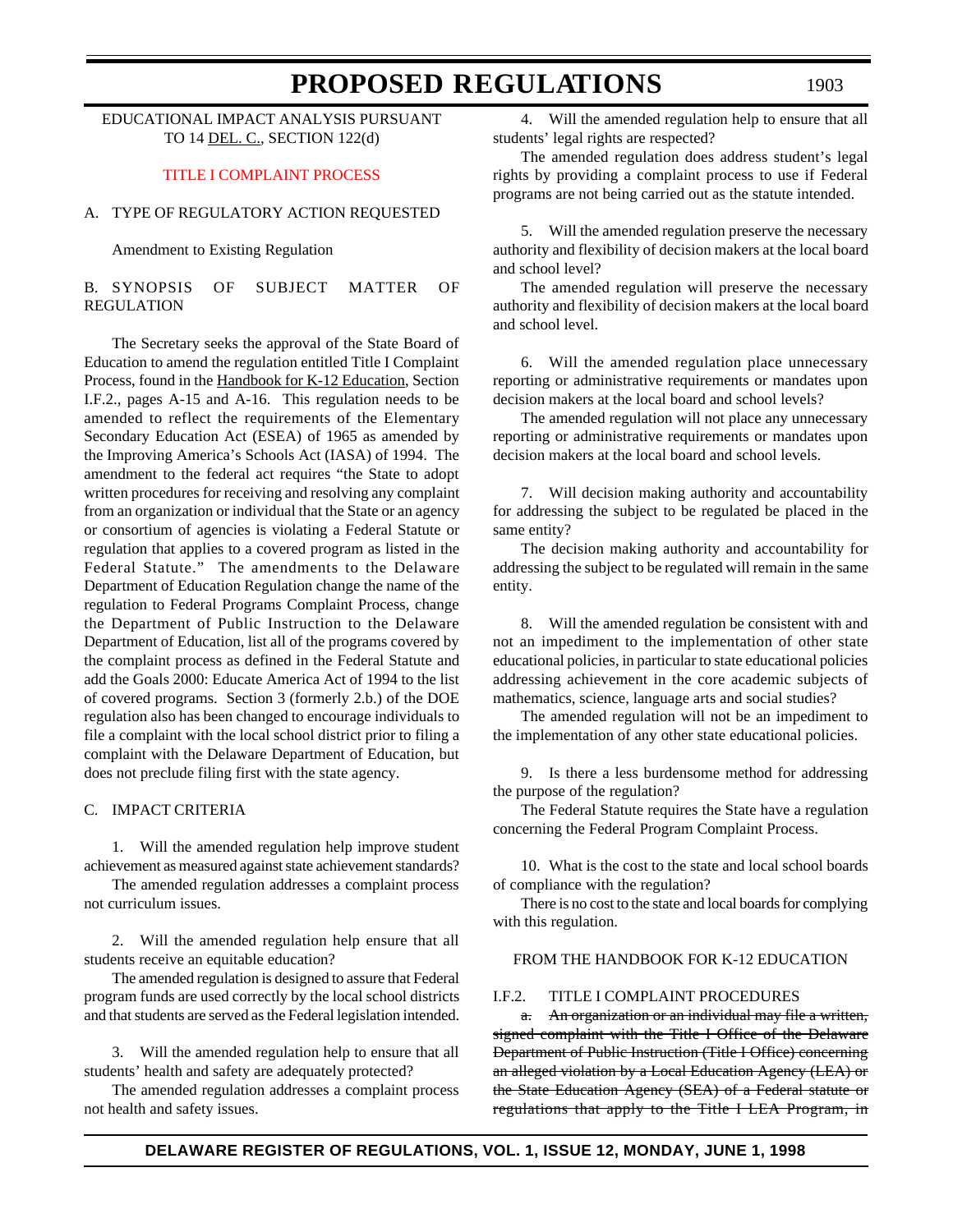## **PROPOSED REGULATIONS**

accordance with 200.73-75 of the Title I regulations and the following procedures:

## AS AMENDED

(1) The complaint must include  $(a)$  a statement that the SEA or an LEA has violated a requirement of a Federal statute or regulations that apply to the Title I LEA Program; and (b) the facts on which the statement is based.

(2) The Title I Office shall resolve the complaint and issue a written report including findings of fact and a decision to the parties included in the complaint within sixty calendar days of the receipt of the complaint. An extension of the time limit may be made by the Title I Office only if exceptional circumstances exist with respect to a particular complaint.

(3) The Title I Office may conduct an independent on-site investigation of a complaint, if it determines that an on-site investigation is necessary.

b. An organization or an individual may file a written, signed complaint with the LEA, in lieu of the Title I Office, concerning an alleged violation by the LEA of a Federal statute or regulations that apply to the Title I LEA Program.

(1) The complaint must include  $(a)$  a statement that the LEA has violated a requirement of a Federal statute or regulations that apply to the Title I LEA Program and (b) the facts on which the statement is based.

(2) The superintendent or the agency head of the LEA shall resolve the complaint and issue a written report including findings of fact and a decision to the parties involved in the complaint within thirty calendar days of the receipt of the complaint.

 $(3)$  An appeal of the LEA decision may be made by the complainant to the Title I Office of the Department of Public Instruction. The appeal shall be in writing and signed by the individual making the appeal. The Title I Office shall resolve the appeal in the same manner as a complaint, as indicated in A.1. through 3.

c. Any party to the complaint has the right to request the Secretary, U. S. Department of Education, to review the final decision of the Title I Office. The request for an appeal of the decision to the Secretary shall be made in writing to the Title I Office within sixty days of the receipt of the decision.

d. Complaints and appeals to the Title I Office shall be mailed to the following address:

> Title I Office Department of Public Instruction P. O. Box 1402 Dover, Delaware 19903

(State Board Approved February 1990)

#### FEDERAL PROGRAMS GENERAL COMPLAINT PROCEDURES\*

1. Programs that are covered by this complaint process include: Part A of Title I, Improving Basic Programs Operated by the Local Education Agency; Part B of Title I, Even Start Family Literacy Program; Part C of Title I, Migrant Education; Part D of Title I, Children and Youth who are Neglected, Delinquent, or at Risk of Dropping Out; Title II Eisenhower Professional Development Program; Subpart 2 of Part A Title III, State and Local Programs for School Technology Resources; Part A of Title IV, Safe and Drug Free Schools and Communities; and Title VI, Innovative Education Program Strategies, as required under the Elementary Secondary Education Act (ESEA) of 1965, as amended by the Improving America's Schools Act (IASA) of 1994. In addition the Delaware Department of Education is extending the complaint procedures to include programs under the Goals 2000: Educate America Act of 1994.

2. An organization or an individual may file a written, signed complaint with the Delaware Department of Education concerning an alleged violation by a Local Education Agency or the State Education Agency of Federal statutes or regulations that apply to these programs.

a. The complaint shall include (a) a statement that the State Education Agency or a Local Education Agency has violated a requirement of a Federal statute or regulation that applies to these Local Education Agency programs. And (b) the facts on which the statement is based.

b. The Delaware Department of Education shall resolve the complaint and issue a written report including findings of fact and a decision to the parties included in the complaint within sixty calendar days of the receipt of the complaint. An extension of the time limit may be made by the Department of Education only if exceptional circumstances exist with respect to a particular complaint.

c. The Delaware Department of Education may conduct an independent on-site investigation of the complaint, if it determines that an on-site investigation is necessary.

3. An organization or an individual is encouraged to file a written, signed complaint with the Local Education Agency, prior to submission of the complaint to the Delaware Department of Education, concerning an alleged violation by the Local Education Agency of a Federal statute or regulation that applies to the Local Education Agency's program.

a. The complaint shall include (a) a statement that the Local Education Agency has violated a requirement of a Federal statute or regulation that applies to the Local Education Agency's programs and (b) the facts on which the statement is based.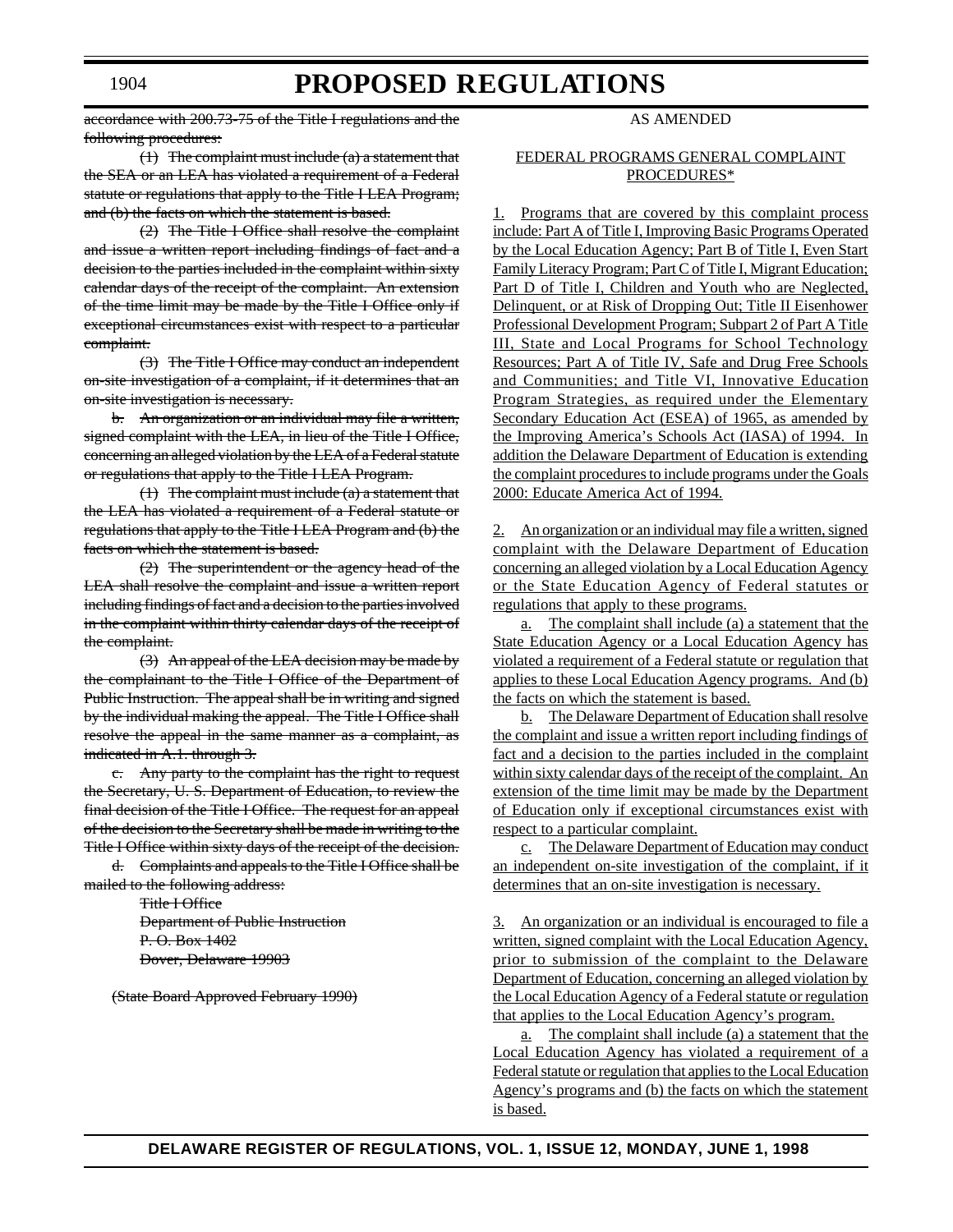b. The superintendent or the agency head of the Local Education Agency shall resolve the complaint and issue a written report including findings of fact and a decision to the parties involved in the complaint within thirty calendar days of the receipt of the complaint.

c. An appeal of the Local Education Agency decision may be made by the complainant to the Department of Education. The appeal shall be in writing and signed by the individual making the appeal. The Department of Education shall resolve the appeal in the same manner as a complaint, as indicated in 2. a, b and c.

4. Any party to the complaint has the right to request the Secretary, U.S. Department of Education, to review the final decision of the Delaware Department of Education. The request for an appeal of the decision to the Secretary shall be made in writing to the Delaware Department of Education within sixty days of the receipt of the decision.

5. Complaints and appeals to the Delaware Department of Education shall be mailed to the following address:

Director of Unified Planning and Quality Assurance Department of Education P. O. Box 1402 Dover, Delaware 19903

\* IDEA Part B, as amended, has other specific remedies and procedural safeguards specified under Section 615 of the Act to protect disabled students. See the State's Administrative Manual: Programs for Exceptional Children.

## BEFORE THE DEPARTMENT OF EDUCATION OF THE STATE OF DELAWARE

#### **[SAFETY](#page-3-0)**

#### Repeal of Regulation for Safety

The Secretary seeks the consent of the State Board of Education to repeal the regulation on Safety, pages A-46 and A-47, section I.M.2. a, b, and d in the Handbook for K-12 Education. This section includes six different references to safety issues all addressed to the school principal. This section should be repealed because it is mainly there for technical assistance purposes and where a regulation was adopted as directed by Delaware Code, Title 14, Chapter 2, Section 204, the Code has been repealed. Part a. states that the principal is responsible for a safe school environment and should become responsible for the laws relating to such a responsibility. This does not need to be made into a regulation. Part b. refers to the use of eye protection devices for students and refers to the Delaware Code, Title 14, Section 8302, Requirements for Eye Protection in Educational Institutions in the State of Delaware.

This requirement is in the Code and does not need to be regulated by the Department of Education. Part c. will be amended as a separate regulation as recommended by the State Board at their April meeting. Part d. says that the principal will properly supervise the arrival and departure of school buses and will hold exit drills twice each year. The Delaware School Transportation Manual addresses the responsibilities of principals concerning the arrival and departure of school buses. Part d. should not be regulated because it is already covered in the Transportation regulations. Parts e. and f. address the issues of playground equipment and playground safety. The 14 Del. C., Section 204, Kindergartens and Playgrounds and other Schools law has been repealed and the existence of the law was the reason for the regulatory language of parts e. and f. in the Handbook for K-12 Education. Title 14, Section 1056 of the Del. C., gives the local school boards the responsibility for the use, control and management of their playground equipment, hence the Department of Education does not need to make regulations on playground equipment and safety.

#### I.M.2.SAFETY

a. The principal is responsible for the provision of a safe environment for students and should become familiar with the laws which relate to such responsibility.

b. 14 Del. C. ¤8302 requires the use of eye protection devices for students and staff while participating in hazardous activities. (For further information see Requirements for Eye Protection in Educational Institutions in the State of Delaware,  $[February 1975]$ .)

c. Pupils being released from school for other than medical purposes shall be released only to their parents or to persons authorized by their parents. The school superintendent, principal, or others delegated by the superintendent or principal, shall check carefully to make certain that the person claiming to represent the parent is so authorized. Written authority is preferable; however, a check may be made by telephoning the parent for confirmation.

d. The principal will see that all buses are properly supervised on arrival and departure. Exit drills shall be carried out at least twice each year. The principal as well as teachers and drivers should be familiar with the State of Delaware School Transportation Manual, (April 1976).

e. Each district shall adopt a policy statement that shall address the installation, maintenance, operation, periodic selfinspection and use of playgrounds and playground equipment with emphasis on safe use by students and public.

f. The building principal is responsible for forming an ad-hoc advisory committee to assist in implementing and monitoring established district policy concerning playground safety. Awareness of the Playground Safety Policy should be provided to students, staff, parents and community through safety instruction programs and widespread dissemination.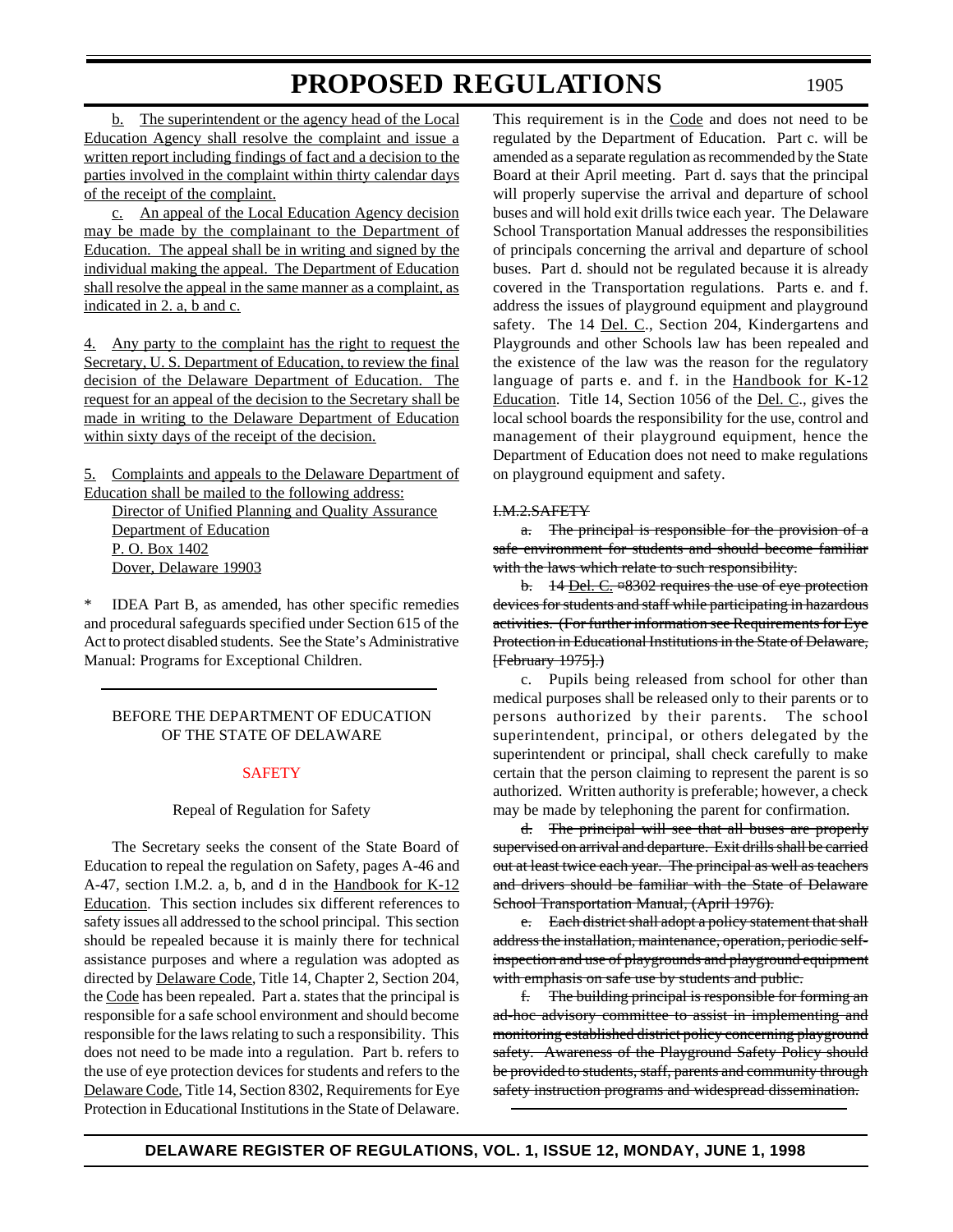**THE PRECEDING THREEE REGULATORY CHANGES WILL BE PRESENTED TO THE STATE BOARD OF EDUCATION AT ITS REGULAR MEETING ON THURSDAY, JUNE 18, 1998**

# **[DEPARTMENT OF HEALTH AND](http://www.state.de.us/govern/agencies/dhss/irm/dph/dphhome.htm) SOCIAL SERVICES**

# **[DIVISION](#page-3-0) OF PUBLIC HEALTH**

Statutory Authority: 16 Delaware Code, Section 122(3)(t)(1) (16 Del.C. 122(3)(t)(1))

The Office of Lead Poisoning Prevention, Division of Public Health, Delaware Health & Social Services, will hold a public hearing to discuss proposed Regulations Governing Lead-Based Paint Hazards. These proposed regulations describe the training and certification requirements of individuals engaged in lead-based paint abatement activities, the accreditation requirements of lead-based paint hazard control training programs, and the lead-based paint work practice standards.

The public hearing will be held on June 24, 1998, at 1:00 pm, in Room 309, Jesse S. Cooper Building, Federal and Water Streets, Dover, Delaware.

Copies of the proposed regulations are available for review by calling the following location:

> Office of Lead Poisoning Prevention Jesse S. Cooper Building Federal and Water Streets Dover, Delaware 19901 Phone: 302-739-4731

Anyone wishing to present their oral comments at this hearing should contact Thomas V. May at (302) 739-4731 by June 19, 1998. Anyone wishing to submit written comments as a supplement to, or in lieu of, oral testimony should submit such comments by July 2, 1998, to:

> Jeffrey Beaman, Hearing Officer Division of Public Health P.O. Box 637 Dover, Delaware 19903

STATE OF DELAWARE REGULATIONS GOVERNING LEAD-BASED PAINT HAZARDS

#### DRAFT MAY 15, 1998

ADOPTED, 1998 BY THE SECRETARY OF DELAWARE HEALTH AND SOCIAL SERVICES UNDER AUTHORITY OF 16 DEL. C. §122(3)(t)

#### TABLE OF CONTENTS

#### SECTION 83.1 - GENERAL PROVISIONS

| 83.1.100 | Preamble     |
|----------|--------------|
| 83.1.200 | Purpose      |
| 83.1.300 | Severability |
| 83.1.400 | Definitions  |

SECTION 83.2 - APPLICATION AND RENEWAL REQUIREMENTS

- 83.201 Accreditation of training programs
- 83.202 Application process
- 83.203 Requirements for the accreditation of training programs
- 83.204 Minimum training curriculum requirements
- 83.205 Requirements for the accreditation of refresher training programs
- 83.206 Re-accreditation of training programs
- 83.207 Suspension, revocation and modification of accredited training programs
- 83.208 Procedures for suspension, revocation, or modification of training programs
- 83.209 Training program record keeping requirements.

### SECTION 83.3 - CERTIFICATION OF INDIVIDUALS AND FIRMS ENGAGED IN LEAD-BASED PAINT ACTIVITIES

- 83.301 Certification of individuals
- 83.302 Inspector, Risk Assessor, Supervisor, Abatement Worker and Project Designer
- 83.303 Certification based on prior training
- 83.304 Re-certification of individuals
- 83.305 Certification of abatement firms
- 83.306 Suspension, revocation and modification of certification of individuals engaged in lead-based paint activities
- 83.307 Suspension, revocation and modification of certification of firms engaged in lead-based paint activities
- 83.308 Procedures for suspension, revocation, or modification of the certification of individuals or firms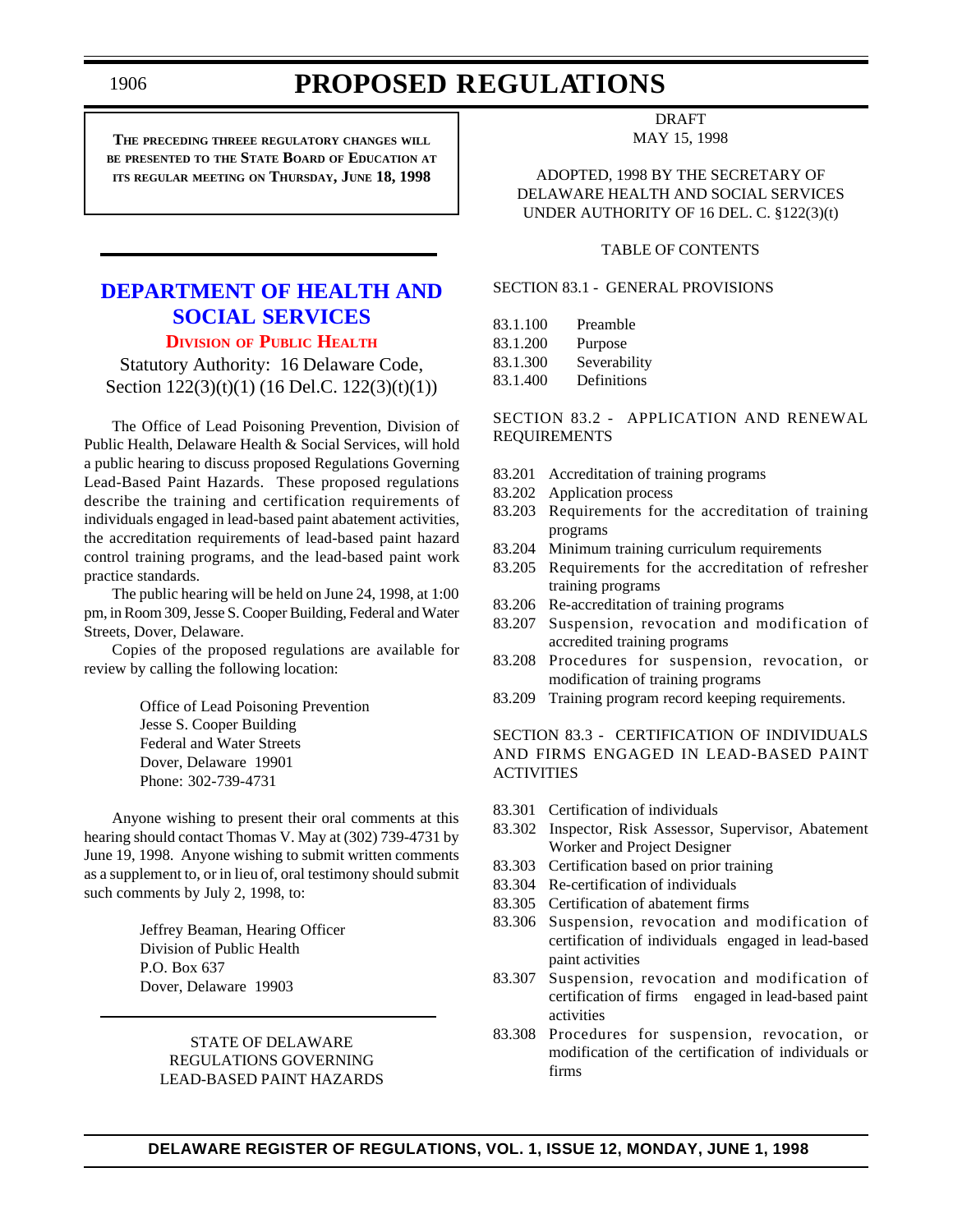### 1907

### SECTION 83.4 - WORK PRACTICE STANDARDS FOR CONDUCTING LEAD-BASED PAINT ACTIVITIES

- 83.401 Effective date, applicability, and terms
- 83.402 Inspection
- 83.403 Lead hazard screen
- 83.404 Risk assessment
- 83.405 Abatement
- 83.406 Collection and laboratory analysis of samples
- 83.407 Composite dust sampling
- 83.408 Record keeping
- 83.409 Inspections
- 83.410 Reporting

#### SECTION 83.5 - CERTIFICATION, FEES AND **RECIPROCITY**

- 83.501 Certification of Occupations and Accreditation of Other Training Programs
- 83.502 Fees
- 83.503 Reciprocity

### SECTION 83.6 - COMPLIANCE AND ENFORCEMENT PROCEDURES

- 83.601 General
- 83.602 Penalty

### APPENDICES

- A. Supplementary Information
- B. Disturbance Decision Tree

### STATE OF DELAWARE

### REGULATIONS GOVERNING LEAD-BASED PAINT **ACTIVITIES**

#### SECTION 83.1 GENERAL PROVISIONS

#### 83.1.100 Preamble

These regulations are adopted by the Secretary of Delaware Health and Social Services pursuant to the Authority invested in the Secretary by 16 Del. C. §122(3)(t). These regulations, excluding homeowners working about the site of their residence under proper state, county and local requirements, establish standards for regulation of lead-based paint hazard control activities, including the training and certification of companies and workers engaged in lead-based paint activities, the establishment of work standards for leadbased paint hazard control, the accreditation of lead-based paint hazard training programs and the establishment of procedures for their enforcement.

#### 83.1.200 Purpose

promote their underlying purpose of protecting the public health. They establish standards by which certified public or private organizations, firms, companies and individuals engaged in lead-based paint abatement activities in target housing and child occupied facilities shall adhere. Individuals and firms are encouraged to choose to require more stringent requirements.

#### 83.1.300 Severability

If any provision or application of any provision of these regulations is held invalid, that invalidity shall not affect other provisions or applications of these regulations.

#### 83.1.400 Definitions

83.1.401 "Abatement" means any measure or set of measures designed to permanently eliminate lead based paint hazards. Abatement includes, but is not limited to:

(A) The removal of lead-based paint and leadcontaminated dust, the permanent enclosure or encapsulation of lead-based paint, the replacement of leadpainted surfaces or fixtures and the removal or covering of lead-contaminated soil; and

(B) All preparation, cleanup, disposal and postabatement clearance testing activities associated with such measures.

(C) Specifically, abatement includes, but is not limited to:

(1) Projects for which there is a written contract or other documentation, which provides that an individual or firm will be conducting activities in or to a residential dwelling or a child-occupied facility that:

(a) Shall result in the creation of or the permanent elimination of lead based paint hazards; or

(b) Are designed to permanently eliminate lead-based paint hazards and are described in (A) and (B) of this definition.

(2) Projects resulting in the permanent elimination of lead-based paint hazards, conducted by firms or individuals certified in accordance with Delaware Health and Social Services regulations for accreditation.

(3) Projects resulting in the permanent elimination of lead-based paint hazards, conducted by firms or individuals who, through their company name or promotional literature represent, advertise, or hold themselves out to be in the business of performing lead-based paint activities as identified and defined by these regulations unless such projects are covered by 83.1.401(D) of this definition; or

(4) Projects resulting in the permanent elimination of lead-based paint hazards, that are conducted in response to State or local abatement orders.

(D) Abatement does not include renovation,

These regulations shall be construed and applied to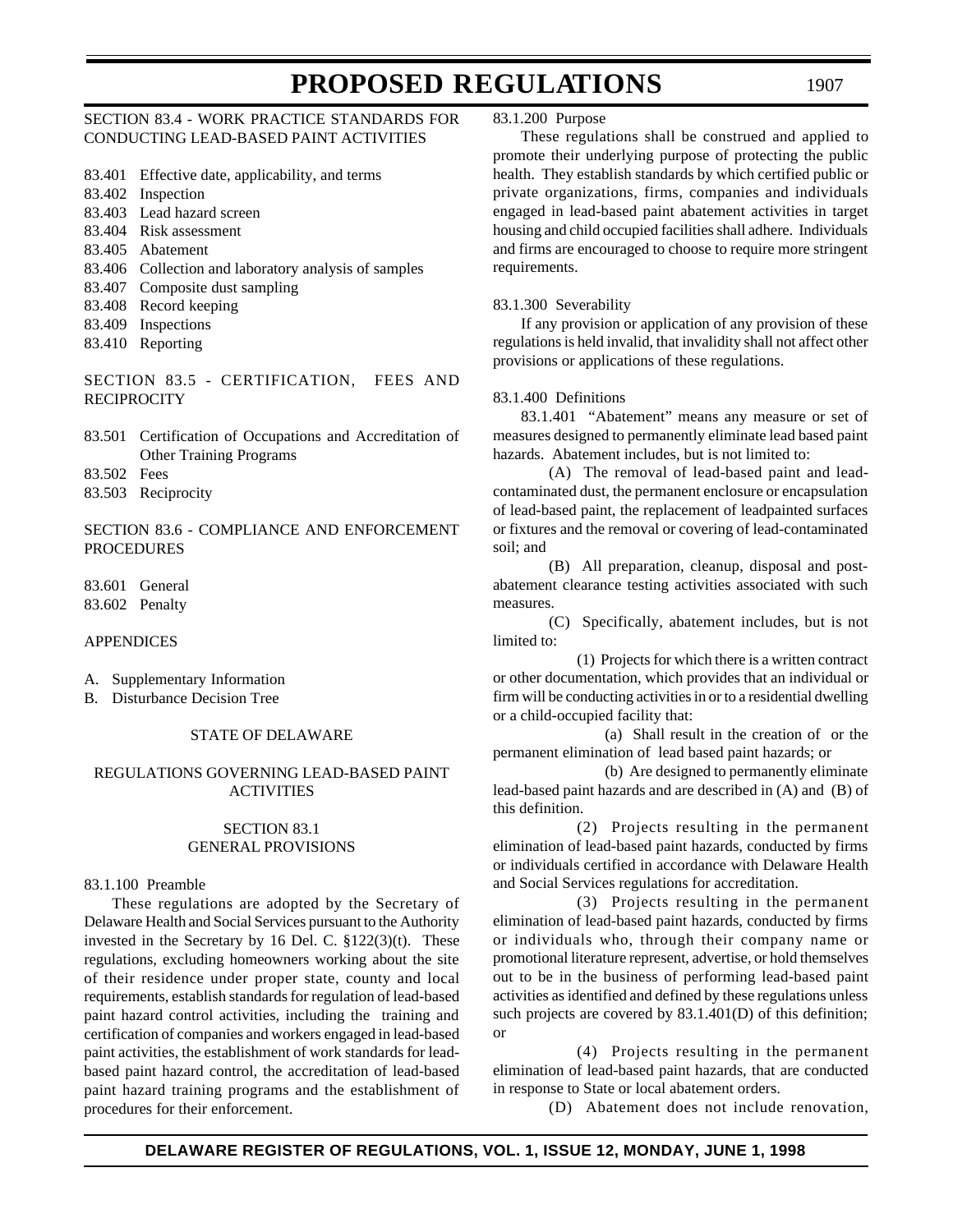# **PROPOSED REGULATIONS**

remodeling, landscaping or other activities when such activities are not designed to permanently eliminate lead-based paint hazards, but instead, are designed to repair, restore or remodel a given structure or dwelling, even though these activities may incidentally result in a reduction or elimination of lead-based paint hazards. Furthermore, abatement does not included interim controls, operation and maintenance activities, or other measures and activities designed to temporarily, but not permanently, reduce lead-based paint hazards.

83.1.402 "Accessible surface" means any interior or exterior surface, such as an interior window sill, that a young child can mouth or chew.

83.1.403 "Accredited training program" means a training program that has been accredited by the Secretary, Delaware Health and Social Services to provide lead-based paint activities training.

83.1.404 "Adequate quality control" means a plan or design which ensures the authenticity, integrity and accuracy of samples, including dust, soil and paint chip or paint film samples. Adequate quality control also includes provisions for representative sampling.

83.1.405 "Certified abatement firm" means a company, partnership, corporation, sole proprietorship, association, or other business entity that performs lead-based paint activities to which the Secretary, Delaware Health and Social Services has issued a certificate of approval.

83.1.406 "Certified inspector" means an individual who has been trained by an accredited training program, to conduct inspections. A certified inspector also samples for the presence of lead in dust and soil for the purpose of abatement clearance testing.

83.1.407 "Certified abatement worker" means an individual who has been trained by an accredited training program, to perform abatements.

83.1.408 "Certified project designer" means an individual who has been trained by an accredited training program, to prepare abatement project designs, occupant protection plans, and abatement reports.

83.1.409 "Certified risk assessor" means an individual who has been trained by an accredited training program, to conduct risk assessments. A risk assessor also samples for the presence of lead in dust and soil for the purpose of abatement clearance testing.

83.1.410 "Certified supervisor"means an individual who has been trained by an accredited training program, to supervise and conduct abatements, and to prepare occupant protection plans and abatement reports.

83.1.411 "Child-occupied facility" means a building, or portion of a building, constructed prior to 1978, visited regularly by the same child, 6 years of age or under on at least two different days within any week (Sunday through Saturday period), provided that each day's visit lasts at least 3 hours, and the combined weekly visits lasts at least 6 hours and the

combined annual visits lasts at least 60 hours. Child-occupied facilities may include, but are not limited to, day-care centers, preschools and kindergarten classrooms.

83.1.412 "Clearance levels" is are values that indicates the maximum amount of lead permitted in dust or on a surface following completion of an abatement activity.

83.1.413 "Common area" means a portion of a building that is generally accessible to all occupants. Such an area may include, but is not limited to, hallways, stairways, laundryand recreational rooms, playgrounds, community centers, garages, and boundary fences.

83.1.414 "Component or building component" means specific design or structural elements or fixtures of a building, residential dwelling, or child-occupied facility that are distinguished from each other by form, function, and location. These include, but are not limited to, interior components such as: ceilings, crown moldings, walls, chair rails, doors, door trim, floors, fireplaces, radiators, and other heating units, shelves, shelf supports, stair treads, stair risers, stair stringers, newel posts, railing caps, balustrades, windows and trim (including sashes, windows heads, jambs, sills or stools and troughs), built in cabinets, columns, beams, bathroom vanities, counter tops and air conditioners; and exterior components such as: painted roofing, chimneys, flashing, gutters and down spouts, ceilings, soffits, fascias, rake boards, corner boards, bulkheads, doors and door trim, fences, floors, joists, lattice work, railings and railing caps, sliding handrails, stair risers and treads, stair stringers, columns, balustrades, window sills or stools and troughs, casings, sashes, and wells and air conditioners.

83.1.415 "Containment" means a process to protect workers, building occupants and the environment by controlling exposure to the lead-contaminated dust and debris created during an abatement.

83.1.416 "Course agenda" means an outline of the key topics to be covered during a training course, including the time allotted to teach each topic.

83.1.417 "Course test" means a third party evaluation selected by the Secretary that measures the overall effectiveness of the training which shall test the trainees' knowledge and retention of the topics covered during the course.

83.1.418 "Department" means the Department of Health & Social Services as defined in Title 29, Section 7904(a) Delaware Code.

83.1.419 "Deteriorated paint" means paint that is cracking, flaking, chipping, peeling, or otherwise separating from the substrate of a building component.

83.1.420 "Discipline" means one of the specific types of categories of lead-based paint activities identified in these regulations for which individuals may receive training from accredited programs and become certified by the Secretary, Delaware Health and Social Services. For example, "abatement worker" is a discipline.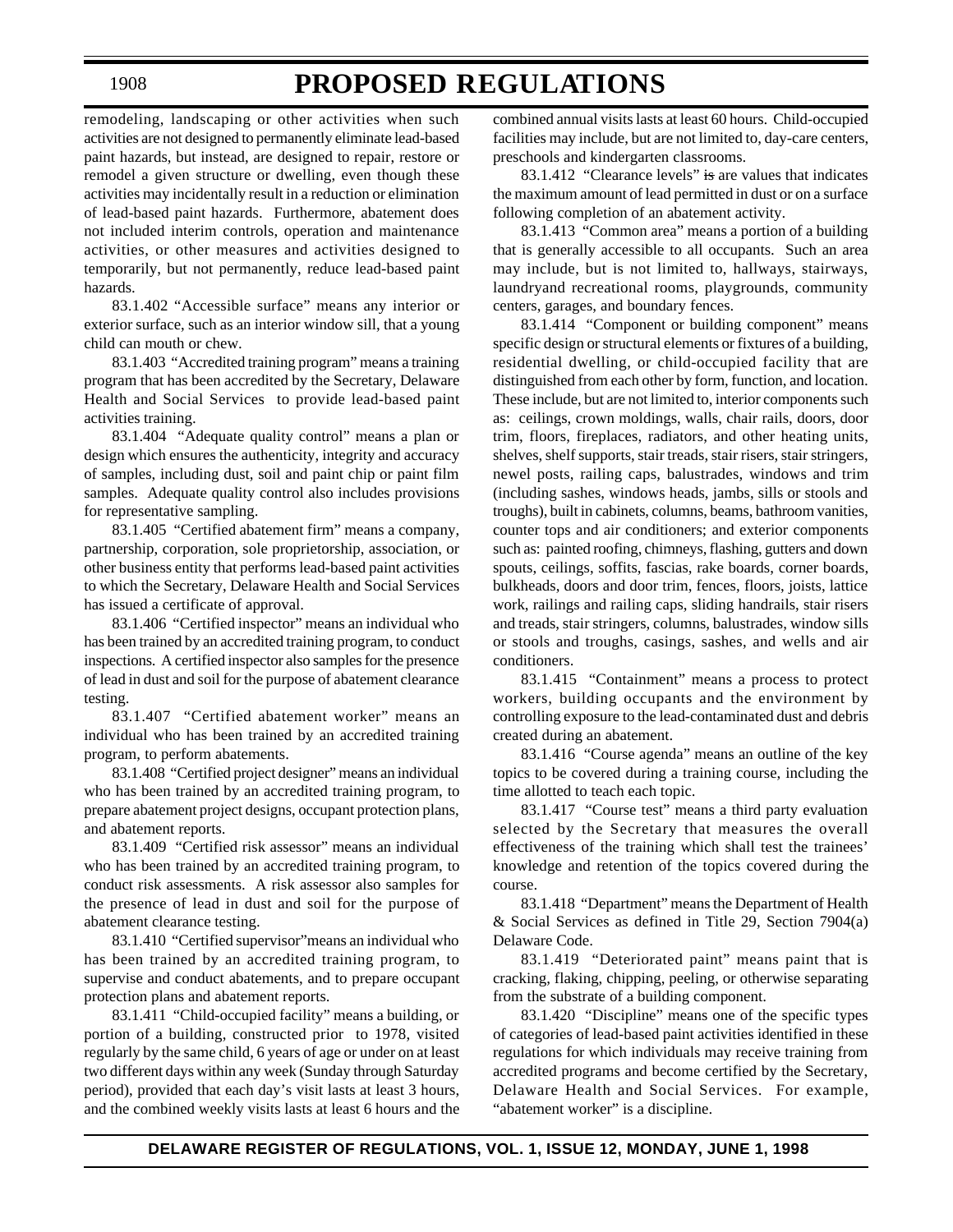83.1.421 "Distinct painting history" means the application history, as indicated by its visual appearance or a record of application, over time, of paint or other surface coatings, to a component or room.

83.1.422 " Documented methodologies" are methods or protocols used to sample for the presence

of lead in paint, dust or soil.

83.1.423 "Elevated blood level (EBL)" means an excessive absorption of lead that is a concentration of lead in whole blood of 20 mg/dl (micrograms of lead per deciliter of whole blood) for a single venous test, or, of 15 - 19 mg/dl in two consecutive fingerstick blood level tests taken 3 to 4 months apart.

83.1.424 "Encapsulant" means a substance that forms a barrier between lead-based paint and the environment using a liquid-applied coating (with or without reinforcement materials) or an adhesively bonded covering material.

83.1.425 "Encapsulation" means the application of an encapsulant.

83.1.426 "Enclosure" means the use of rigid, durable construction materials that are mechanically fastened to the substrate in order to act as a barrier between lead-based paint and the environment.

83.1.427 "EPA" means US Environmental Protection Agency.

83.1.428 "Firm" means any business company, whether or not incorporated.

83.1.429 "Friction surface" means any interior or exterior surface such as a window or stair tread, that is subject to abrasion or friction.

83.1.430 "Guest Instructor" means an individual designated by the training program manager or principal instructor to provide instruction specific to the lecture, handson activities,or work practice components of a course.

83.1.431 "Hands-on skills assessment" means an evaluation which tests the trainees' ability to satisfactorily perform the work practices and procedures identified in these regulationsas well as any other skill taught in a training course.

83.1.432 "Hazardous waste" means any waste subject to Delaware Department of Natural Resources and Environmental Control regulation as required in 7 Del. C. Chapter 63.

83.1.433 "HUD" means U.S. Department of Housing and Urban Development.

83.1.434 "Impact Surface" means any interior or exterior surface such as surfaces on doors that is subject to damage by repeated impact or contact.

83.1.435 "Inspection" means a surface-by-surface investigation to determine the presence of lead-based paint and the provision of a written report explaining the results of the investigation.

83.1.436 "Interim controls" means a set of measures designed to temporarily reduce human exposure or likely exposure to lead-based paint hazards, including specialized cleaning, repairs, maintenance, painting, temporary containment, ongoing monitoring of lead-based hazards or potential hazards, and the establishment and operation of management and resident education programs.

83.1.437 "Lead-based paint" means a paint or other surface coatings that contain lead equal to or in excess of 1.0 milligrams per square centimeter or more than 0.5 percent by weight.

83.1.438 "Lead-based paint activities" means, in the case of target housing and child-occupied facilities, inspection, risk assessment and abatement, as defined in these regulations.

83.1.439 "Lead-based paint hazard" means any condition that causes exposure to lead from lead contaminated dust, lead-contaminated soil, or lead-contaminated paint that is deteriorated or present in accessible surfaces, friction surfaces, or impact surfaces that would result in adverse human health effects.

83.1.440 "Lead contaminated dust" means surface dust in residential dwellings, or child-occupied facilities that contains an area or mass concentration of lead at or in excess of levels identified by the EPA

83.1.441 "Lead contaminated soil" means bare soil on residential real property and on the property of a childoccupied facility that contains lead at or in excess of levels identified by the EPA.

83.1.442 "Lead hazard screen" means a limited risk assessment activity that involves limited paint and dust sampling.

83.1.443 "Living area" means any area of residential dwelling used by one or more children age 6 and under, including, but not limited to, living rooms, kitchen areas, dens, play rooms, and children's bedrooms.

83.1.444 "Multi-family dwelling" means a structure that contains more than one separate residential dwelling unit, which is used or occupied, or intended to be used or occupied, in whole or in part, as the home or residence of one or more persons.

83.1.445 "Paint in poor condition" means 10 square feet or more of deteriorated paint on exterior components with large surface areas; or more than 2 square feet of deteriorated paint on interior components with large surface areas (e.g. walls, ceilings, floors, doors);or more than 10 percent of the total surface areas of the component is deteriorated on interior or exterior components with small surface areas (window sills, baseboards, soffits, trim).

83.1.446 "Permanently covered soil" means soil that has been separated from human contact by the placement of a barrier consisting of solid, relatively impermeable materials, such as pavement or concrete. Grass, mulch and other landscaping materials are not considered permanent covering.

83.1.447 "Person" means any natural or judicial person including any individual, corporation, partnership, or association; any Indian Tribe, State, or political subdivision thereof; any interstate body; and any department, agency, or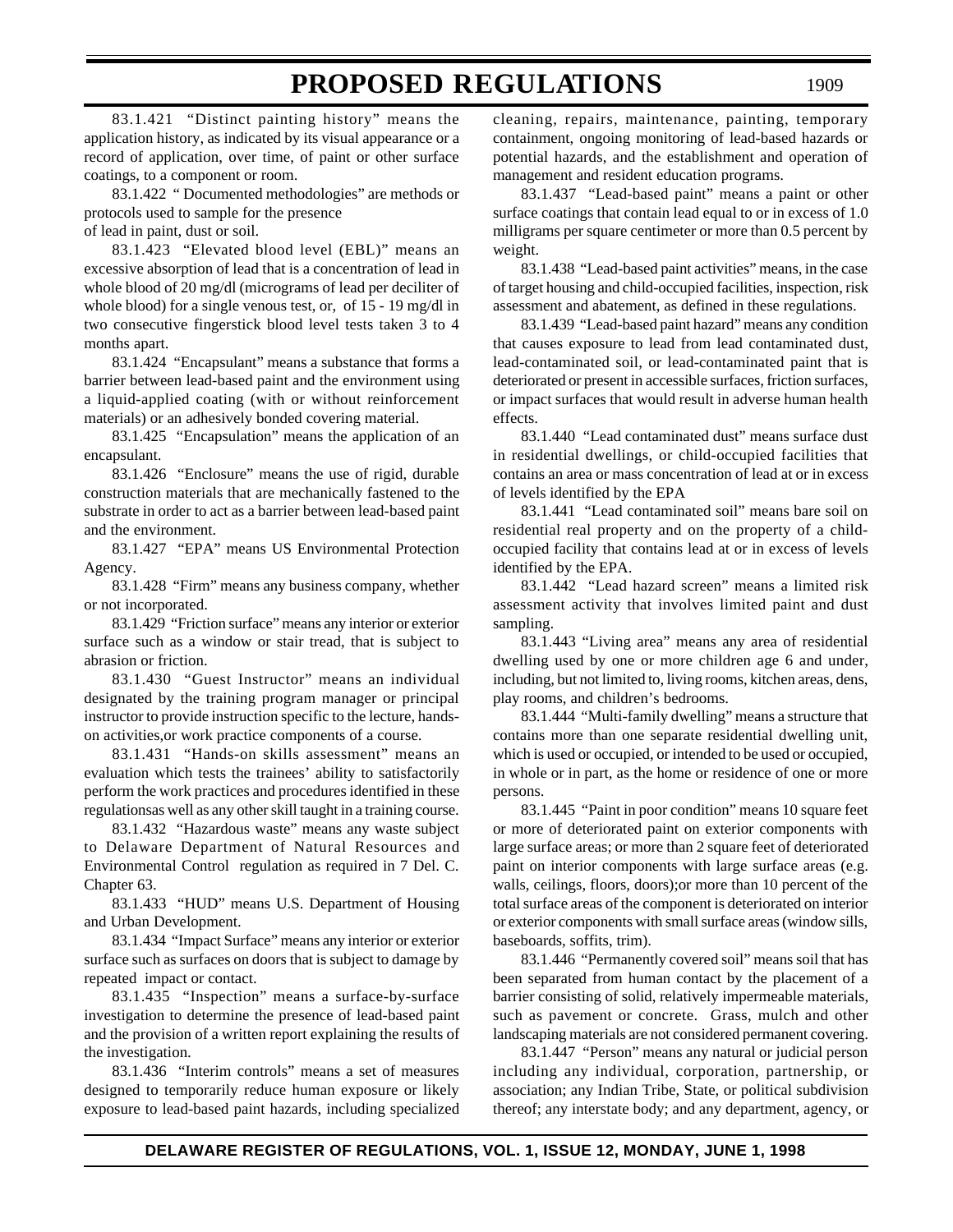# **PROPOSED REGULATIONS**

instrumentality of the Federal, state or local government.

83.1.448 "Principal instructor" means the individual who has the primary responsibility for organizing and teaching a particular course.

83.1.449 "Proficiency test" means an extensive written examination designed to validate a person's level of competence regarding Lead Abatement techniques and safety, to include: his/her knowledge of health hazards related to human exposure to lead dust and lead painted surfaces; construction safety; application of lead safe work practices; and, containments designed to reduce/minimize worker and building occupant exposure to lead hazards, specialized equipment designed to reduce lead exposure/hazards for workers and residence occupants, specialized lead-based paint removal using chemicals, hazardous waste management and specialized work practices.

83.1.450 "Recognized laboratory" means an environmental laboratory recognized by the EPAas being capable of performing an analysis for lead compounds in paint, soil, and dust.

83.1.451 "Reduction" means measures designed to reduce or eliminate human exposure to lead-based paint hazards through methods including interim controls and abatement.

83.1.452 "Residential dwelling" means a detached single family dwelling unit, including attached structures such as porches and stoops; or, a single family dwelling unit in a structure that contains more than one separate residential dwelling unit, which is used or occupied, or intended to be used or occupied, in whole or in part, as the home or residence of one or more persons.

83.1.453 "Risk assessment" means an on-site investigation to determine the existence, nature, severity, and location of lead-based paint hazards, and the provision of a written report by the individual or the firm conducting the risk assessment, explaining the results of the investigation and options for reducing lead-based paint hazards.

83.1.454 "Secretary" means the Administrator of the Department of Health and Social Services (DHSS) of the State of Delaware, who shall hereafter in this document be referred to as: Secretary; The Secretary; or, Secretary, DHSS.

83.1.455 "Target housing" means any housing constructed prior to 1978, except housing for the elderly or persons with disabilities (unless any one or more children age 6 years or under resides or is expected to reside in such housing for the elderly or persons with disabilities) or any 0-bedroom dwelling.

83.1.456 "Training curriculum" means an established set of course topics for instruction in an accredited training program for a particular discipline designed to provide specialized knowledge and skills.

83.1.457 "Training hour" means at least 50 minutes of actual learning, including, but not limited to, time devoted to lecture, learning activities, small group activities,

demonstrations, evaluations, and, if applicable, hands-on experience.

83.1.458 "Training manager" means the individual responsible for administering a training program and monitoring the performance of principal instructors and guest instructors.

83.1.459 "Training program" means lead training curriculum accredited by the Secretary, Delaware Health and Social Services, and offered to the public by a training provider.

83.1.460 "Training provider" means an individual or firm which has been approved by the Delaware Department of Education to provide training in Delaware and accredited by the Secretary, Delaware Health and Social Services to conduct accredited lead-based paint activities training program(s) to individuals engaged in lead-based paint activities.

83.1.461 "Visual inspection for clearance testing" means the visual examination of a residential dwelling or a childoccupied facility following an abatement to determine whether or not the abatement has been successfully completed.

83.1.462 "Visual inspection for risk assessment" means the visual examination of a residential dwelling or a childoccupied facility to determine the existence of deteriorated lead-based paint or other potential sources of lead-based paint hazards.

#### SECTION 83.2 APPLICATION AND RENEWAL REQUIREMENTS

83.201Accreditation of training programs

After the implementation date of these regulations, January 1, 1999, it shall be unlawful for any person, to provide training or offer to provide training for any discipline of leadbased paint activity without first possessing an approval from the Secretary as an accredited training program.

(A) Accredited training programs shall offer and provide only training for the disciplines for which they are approved.

(B) The Secretary shall approve an accredited training program for any firm or business which applies and meets the qualifications specified in these regulations.

(C) A training program may seek accreditation to offer lead-based paint activities courses in any of the following disciplines; Inspector, Risk Assessor, Supervisor, Project Designer, and Abatement Worker. A training provider may also seek accreditation to offer refresher courses for each of the above listed disciplines.

(D) A training provider shall not provide, offer, or claim to provide accredited lead-based paint activities courses without applying for and receiving accreditation from the Secretary as required in these regulations.

#### 83.202 Application process

The following are procedures a training provider shall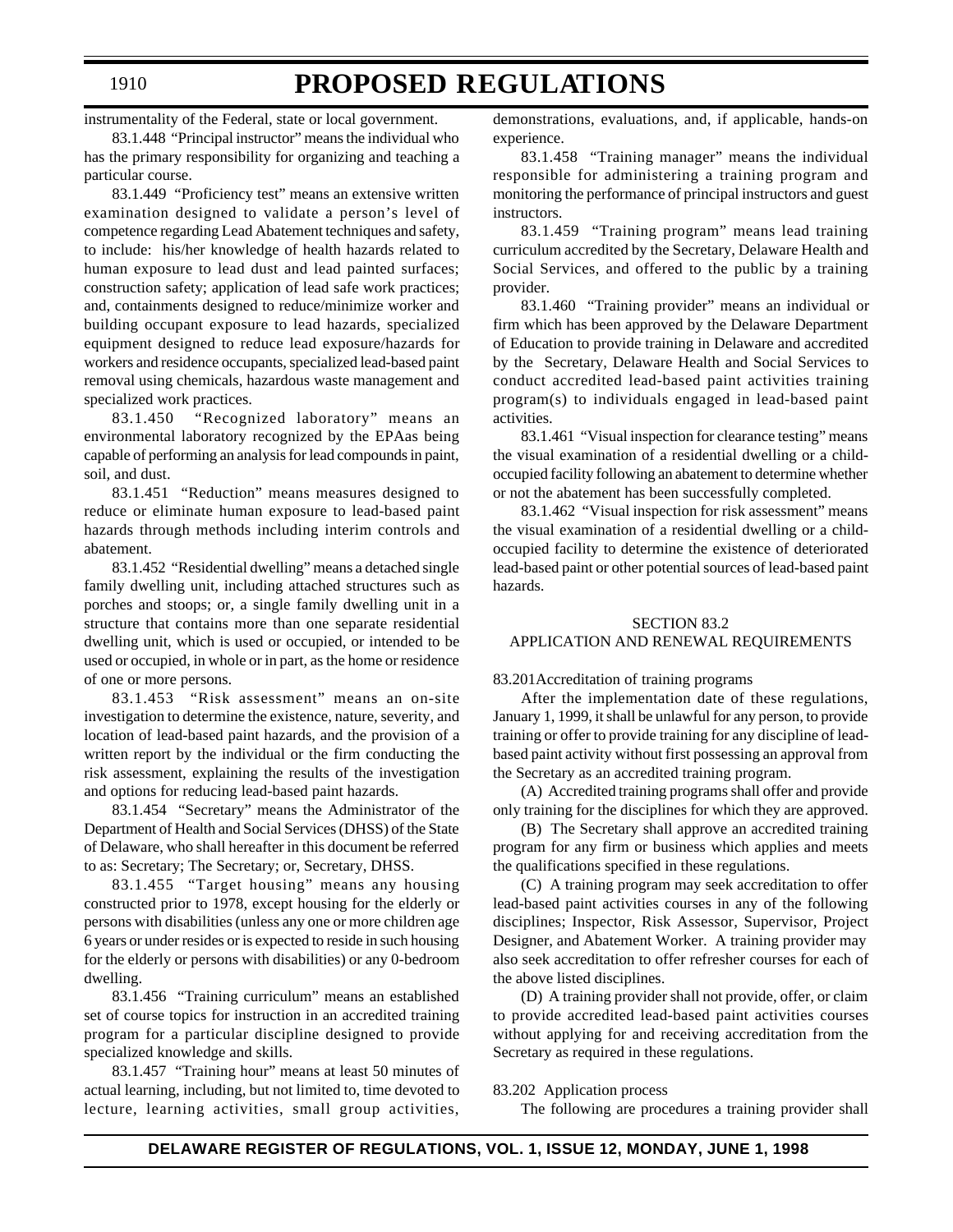follow to receive accreditation to offer lead-based paint activities courses:

(A) A training provider seeking accreditation shall submit a written application to the Secretary containing the following information:

(1) The training provider's business name, address, and telephone number.

(2) Written evidence that the applicant has been approved by the Delaware Department of Education as a training provider.

(3) A list of courses for which it is applying for accreditation.

(4) A statement signed by the training provider certifying that the training program meets the requirements established in these regulations. If a training provider uses EPA recommended model training materials, or training materials approved by a State or Indian Tribe that has been authorized by EPA, the training program manager shall include written evidence of these certifications as well.

(5) If a training provider does not use EPA recommended model training materials or training materials approved by an EPA authorized State or Indian Tribe, its application for accreditation shall also include:

(a) A copy of the student and instructor manuals, or other materials to be used for each course.

(b) A copy of the course agenda for each course. (6) All training providers shall include in their

application for accreditation the following:

(a) A description of the facilities and equipment to be used for lecture and hands-on training.

(b) The name, address and location of the training facility.

(c) A description of the activities and procedures that will be used for conducting the assessment of hands-on skills for each course.

(d) A copy of the quality control plan [as described in 83.203(I)]

(e) A certified check or a check written on a business account in the appropriate amount made payable to the Division of Public Health.

(B) If a training program meets the requirements in 83.203, then the Secretary shall approve the application for accreditation no more than 90 days after receiving a complete application from the training provider. In the case of approval, a certificate of accreditation shall be sent to the applicant. In the case of disapproval, a letter describing the reasons for disapproval shall be sent to the applicant. Prior to disapproval, the Secretary may, at its discretion, work with the applicant to address inadequacies in the application for accreditation. The Secretary within the 90 day period may also request additional materials retained by the training provider under 83.209. If the Secretary requests additional materials, the time period for approval may extend beyond 90 days. If a training provider's application is disapproved, the program may reapply for accreditation at any time. Application fees for disapproved training programs will not be refunded.

(C) A training provider may apply for accreditation to offer courses or refresher courses in as many disciplines as it chooses. A training provider mayseek accreditation for additional courses at any time as long as the program can demonstrate that it meets the requirements of this section.

83.203 Requirements for the accreditation of training programs.

For a training provider to obtain accreditation from the Secretary to offer lead-based paint activities courses, the program shall meet the following requirements:

(A) The training provider shall employ a training manager who has demonstrated experience, education, or training in the construction industry in the areas of leadabatement, painting, carpentry, renovation, remodeling, occupational safety and health or industrial hygiene, and:

(1) At least 2 years of experience, education, or training in teaching workers or adults, that is satisfactory to the Secretary; or

(2) A bachelor's or graduate degree in building construction technology, engineering, industrial hygiene, safety, public health, education, business administration or program management or a related field; or

(3) Two years of experience in managing a training program specializing in environmental hazards.

(B) The training manager shall designate a qualified principal instructor for each course who has:

(1) Demonstrated experience, education, or training in teaching workers or adults; and

(2) Successfully completed at least 16 hours of any EPA-accredited or EPA-authorized State or Tribal-accredited lead-specified training; and

(3) Demonstrated experience, education, or training in leadabatement, painting, carpentry, renovation remodeling, occupational safety and health, or industrial hygiene.

(C) The principal instructor shall be responsible for the organization of the course and oversight of the teaching of all course material. The training manager may designate guest instructors as needed to provide instruction specific to the lecture, hands-on activities, or work practice components of a course.

(D) The following documents shall be accepted as evidence that training managers and principal instructors have the education, work experience, training requirements, or demonstrated experience, specifically listed in 83.203(A) $\&$ (B). This documentation must be submitted with the accreditation application. Those documents include the following:

(1) Official academic transcripts or diploma as evidence of meeting the education requirements.

(2) Letters of reference, or documentation of work experience, as evidence of meeting the work experience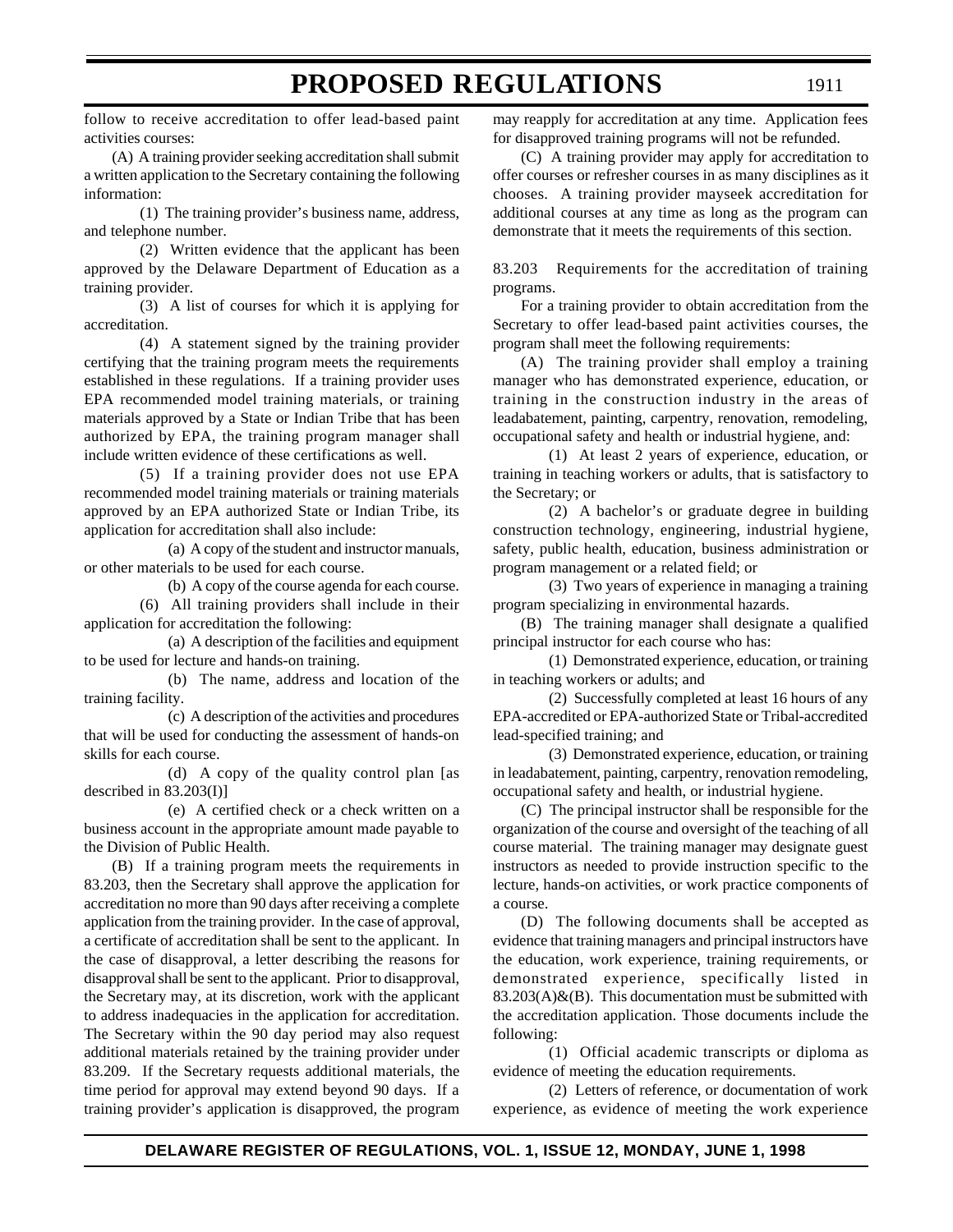#### requirements.

(3) Certificates from train-the-trainer courses and lead-specific training courses, as evidence of meeting the training requirements.

(E) The training provider shall ensure the availability of, and provide adequate facilities for, the delivery of the lecture, course test, hands-on training, and assessment activities. This includes providing training equipment that reflects current work practices and maintaining or updating the equipment and facilities as needed.

(F) To become accredited in the following disciplines, the training provider shall provide training courses that meet the following training hour requirements.

(1) Inspector course - a minimum of 24 training hours, with a minimum of 8 hours devoted to hands-on training activities. The minimum curriculum requirements for the Inspector course are contained in 83.204 (A).

(2) Risk Assessor course - a minimum of 16 training hours, with a minimum of 4 hours devoted to hands-on training activities. The minimum curriculum requirements for the Risk Assessor course are contained in 83.204 (B).

(3) Supervisor course - a minimum of 32 training hours, with a minimum of 8 hours devoted to hands-on activities. The minimum curriculum requirements for the Supervisor course are contained in 83.204 (C).

(4) Project Designer course - a minimum of 8 training hours. The minimum curriculum requirements for the Project Designer course are contained in 83.204 (D).

(5) Abatement Worker course - a minimum of 16 training hours, with a minimum of 8 hours devoted to handson training activities. The minimum curriculum requirements for the Abatement Worker course are contained in 83.204 (E).

(G) For each course offered, the training provider shall conduct either a course test at the completion of the course, and if applicable, a hands-on skills assessment, or in the alternative, a proficiency test for that discipline. Each individual must successfully complete the hands-on skills assessment and receive a passing score on the course test to pass any course, or successfully complete a proficiency test.

(1) The training manager is responsible for maintaining the validity and integrity of the hands-on skills assessment or proficiency test to ensure that it accurately evaluates the trainees' performance of the work.

(2) The training manager is responsible for maintaining the validity and integrity of the course test to ensure that it accurately evaluates the trainees' knowledge and retention of the course topics.

(3) The course test shall be a third party test selected by the Secretary.

(H) The training provider shall issue unique course completion certificates to each individual who passes the training course. The course completion certificate shall include:

(1) The name, unique identification numbers, and address of the individual.

(2) The business name, address and phone number of the certified training provider and the name of the training manager.

(3) The name of the particular course that the individual completed.

(4) Dates of course completion/test passage.

(5) Expiration date of certification.

(I) The training provider shall develop and implement a quality control plan. The plan shall be used to maintain and improve the quality of the training program over time. This plan shall contain at least the following elements:

(1) Procedures for periodic revision of training materials to reflect innovations in the field.

(2) Procedures for the training manager's annual review of principal instructor competency.

(J) The training provider shall offer courses that teach the work practice standards for conducting lead-based paint activities contained in Section 83.4. These standards shall be taught in the appropriate courses and training environments to provide trainees with the knowledge needed to perform the lead-based paint activities they are responsible for conducting.

(K) The training manager shall be responsible for ensuring that the training program complies at all times with all of the requirements in this section.

(L) The training provider and training manager shall allow the Secretary to conduct either announced or unannounced audits of the training program(s) to verify the contents of the application for accreditation.

83.204 Minimum training curriculum requirements.

To become accredited to offer lead-based paint courses instruction in the specific disciplines listed below, training providers must ensure that their courses of study include, at a minimum, the following course topics. Requirements ending in an asterisk (\*) indicate areas that require hands-on activities as an integral component of the course.

(A) Inspector.

(1) Role and responsibilities of an Inspector.

(2) Background information on lead and its adverse health effects.

(3) Background information on Federal, State, and local regulations and guidance that pertains to lead-based paint and lead-based paint activities.

(4) Liability and insurance issues relating to leadbased paint abatement.

(5) Lead-based paint inspection methods, including selection of rooms, and components for sampling or testing.\*

(6) Paint, dust and soil sampling methodologies.\*

(7) Clearance standards and testing, including random sampling.\*

(8) Preparation of the final written inspection

#### 1912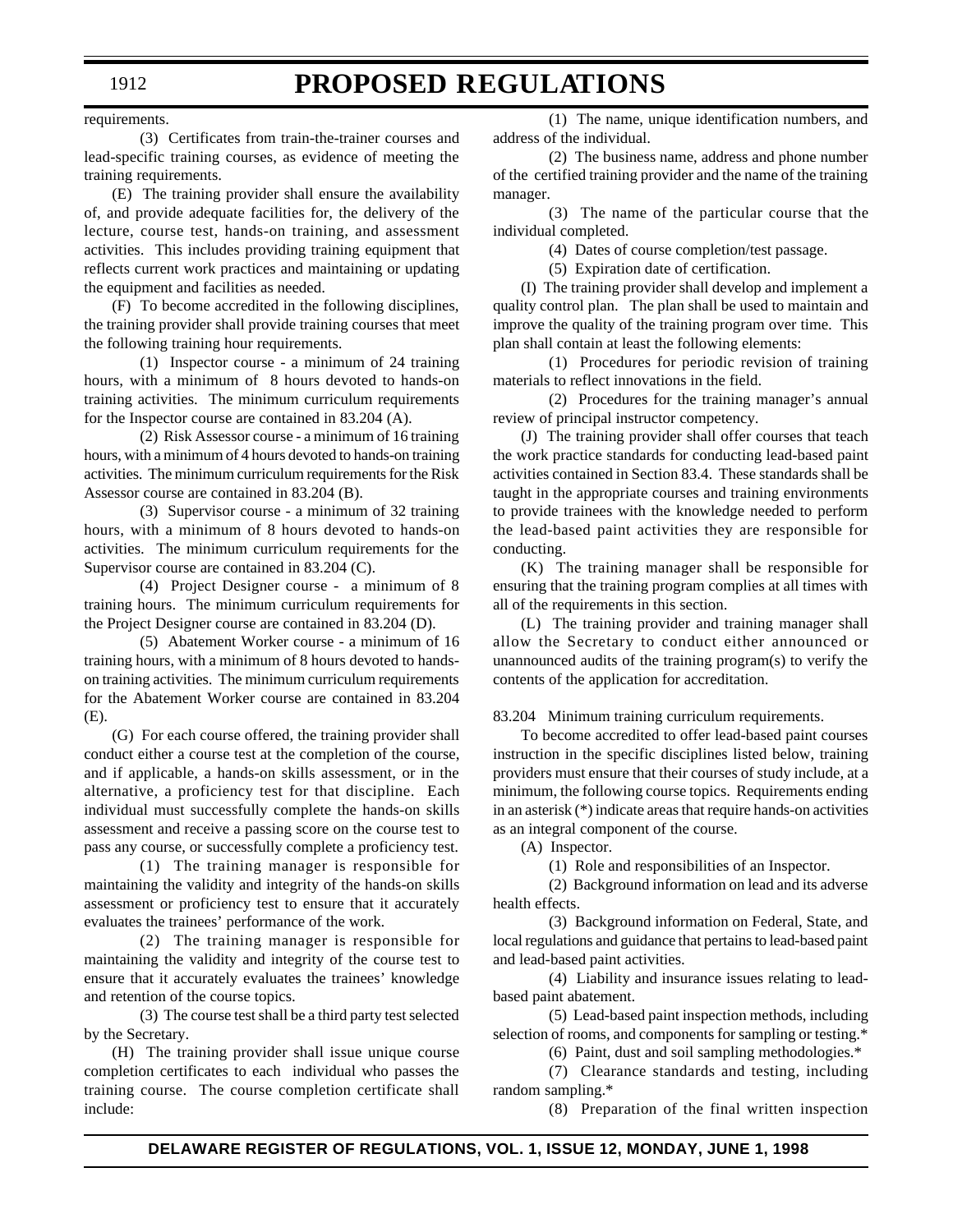report.\*

(9) Record keeping.

(B) Risk Assessor.

(1) Role and responsibilities of a Risk Assessor.

(2) Collection of background information to perform a risk assessment.

(3) Sources of environmental lead contamination such as paint, surface dust and soil, water, air, packaging, and food.

(4) Liability and insurance issues relating to leadbased paint abatement.

(5) Visual inspection for the purposes of identifying potential sources of lead-based paint hazards.\*

(6) Lead hazard screen protocol.

(7) Sampling for the other sources of lead exposure.\*

(8) Interpretations of lead-based paint and other lead sampling results, including all applicable State or Federal guidance or regulations pertaining to lead-based paint hazards.\*

(9) Development of hazard control options, the role of interim controls and options and operations and maintenance activities to reduce lead-based paint hazards.

(10) Preparation of a final written risk assessment report.

(C) Supervisor.

(1) Role and responsibilities of a Supervisor.

(2) Background information on lead and its adverse health effects.

(3) Background information on Federal, State, and local regulations and guidance that pertain to lead-based paint abatement.

(4) Liability and insurance issues relating to leadbased paint abatement.

(5) Risk assessment and inspection report interpretation.\*

(6) Development and implementation of an occupant protection plan and abatement report.

(7) Lead-based paint hazard recognition and control.\*

(8) Lead-based paint abatement and lead-based paint hazard reduction methods, including restricted practices.\*

(9) Interior dust abatement/cleanup or lead-based paint hazard control and reduction methods.\*

(10) Soil and exterior dust abatement or lead-based paint hazard control and reduction methods.\*

(11) Clearance standards and testing.\*

(12) Cleanup and waste disposal.

(13) Record keeping.

(D) Project Designer.

(1) Role and responsibilities of a Project Designer.

(2) Liability and insurance issues relating to leadbased paint abatement.

(3) Development and implementation of an occupant

protection plan for large scale abatement projects.

(4) Lead-based paint abatement and lead-based paint hazard reduction methods, including restricted practices for large scale abatement projects.

(5) Interior dust abatement/cleanup or lead hazard control and reduction methods for large scale abatement projects.

(6) Clearance standards and testing for large scale abatement projects.

(7) Integration of lead-based paint abatement methods with modernization and rehabilitation projects for large scale abatement projects.

(E) Abatement Worker.

(1) Role and responsibilities of an Abatement Worker.

(2) Background information on lead and its adverse health effects.

(3) Background information on Federal, State and local regulations and guidance that pertain to lead-based paint abatement.

(4) Lead-based paint hazard recognition and control.\*

(5) Lead-based paint abatement and lead-based paint hazard reduction methods, including restricted practices.\*

(6) Interior dust abatement methods/cleanup or leadbased paint hazard reduction.\*

(7) Soil and exterior dust abatement methods or leadbased paint hazard reduction.\*

83.205 Requirements for the accreditation of refresher training programs.

A training provider may seek accreditation to offer refresher training courses in any of the following disciplines; Inspector, Risk Assessor, Supervisor, Project Designer, and Abatement Worker. To obtain accreditation to offer refresher training, a training provider must meet the following minimum requirements.

(A) Each refresher course shall review the curriculum topics of the full-length course listed under 83.204, as appropriate. In addition, to become accredited to offer refresher training courses,training providers shall ensure their course of study include, at a minimum, the following:

(1) An overview of current safety practices relating to lead-based paint activities in general, as well as specific information pertaining to the appropriate discipline.

(2) Current laws and regulations relating to leadbased paint activities in general, as well as specific information pertaining to the appropriate discipline.

(3) Current technologies relating to lead-based paint activities in general, as well as specific information pertaining to the appropriate discipline.

(B) Each refresher course, except for the project designer course, shall last a minimum of 8 training hours. The Project Designer refresher course shall last a minimum of 4 training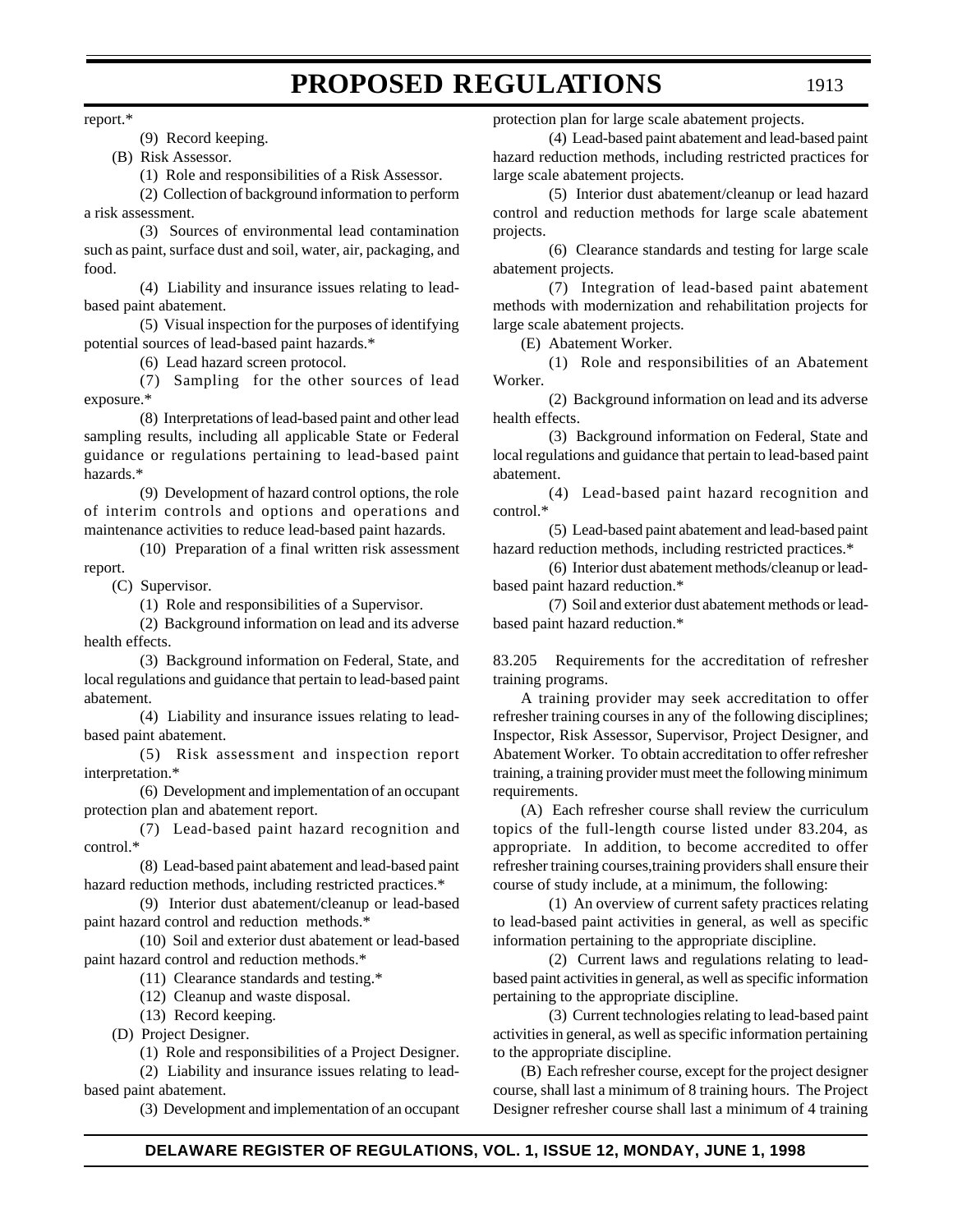1914

hours.

(C) For each refresher course offered, the training provider shall conduct both a hands-on assessment (if applicable), and at the completion of the course, a course test.

(D) A training provider may apply for accreditation of a refresher course concurrently with its application for accreditation of the corresponding training course as described in 83.202. If so, in addition, the minimum requirements contained in 83.203 [except for the requirements in 83.203  $(F)$  and 83.205  $(A)(B)(C)$ ] shall also apply.

(E) A training provider seeking accreditation to offer refresher training courses shall submit to the Secretary a written application containing the following information:

(1) The refresher course training provider 's name, address, and telephone number.

(2) A list of courses for which it is applying for accreditation.

(3) A statement signed by the training program manager certifying that the refresher training program meets the minimum requirements established in 83.203, except for the requirements in 83.203 (F). If a training program uses EPA developed model training materials, or training materials approved by a State or Indian Tribe that has been authorized by EPA, to develop its refresher course materials, the training provider shall include written evidence of these certifications as well.

(4) If the refresher training course materials are not based on EPA-developed training materials or training materials approved by an authorized State or Indian Tribe, the training provider's application for accreditation shall include:

(a) A copy of the student and instructor manuals to be used for each course.

(b) A copy of the course agenda for each course.

(5) All refresher training providers shall include in their application for accreditation the following:

(a) A description of the facilities and equipment to be used for lecture and hands-on training.

(b) The name, address and location of the training facility.

(c) A description of the activities and procedures that will be used for conducting the assessment of hands-on skills for each course.

(d) A copy of the quality control plan [as described in 83.203(I)]

(e) A certified check or a check written on a business account in the appropriate amount made payable to the Division of Public Health.

(6) The requirements in 83.203 (A-E) and (G-L) apply to refresher training providers.

(7) If a refresher training program meets these requirements, the Secretary shall approve the application for accreditation no more than 90 days after receiving a complete application from the refresher training provider. In the case

of approval, a certificate of accreditation shall be sent to the applicant. In the case of disapproval, a letter describing the reasons for disapproval shall be sent to the applicant. Prior to disapproval, the Secretary may, at its discretion, work with the applicant to address inadequacies in the application for accreditation. The Secretary within the 90 day period may also request additional materials. If the Secretary requests additional materials, the time period for approval may extend beyond 90 days. If a refresher training provider's application is disapproved, the program provider may reapply for accreditation at any time. Application fees for disapproved refresher training programs will not be refunded.

83.206 Re-accreditation of training programs.

(A) Unless re-accredited, a training provider's accreditation (including refresher training accreditation) shall expire two (2) years after the date of issuance. If a training program meets the requirements of this section, the training provider shall be re-accredited.

(B) A training provider seeking re-accreditation shall submit an application no later than 180 days before its accreditation expires.

(C) The training provider's application for reaccreditation shall contain:

(1) The training provider's name, address, and telephone number.

(2) A list of courses for which it is applying for reaccreditation.

(3) A description of any material changes to the training facility, equipment or course materials since its last application was approved.

(4) A statement signed by the program manager stating:

(a) That the training program complies at all times with all requirements in 83.203 - 205, as applicable; and

(b) The record keeping and reporting requirements of 83.209 shall be followed.

(D) The training provider and training manager shall allow the Secretary to conduct either announced or unannounced audits of the training program to verify the contents of the application for re-accreditation described in 83.206(C) of this section.

83.207 Suspension, revocation and modification of accredited training programs.

(A) The Secretary may, after notice, and an opportunity for hearing, suspend, revoke, or modify training provider accreditation (including refresher training accreditation) if a training provider, training manager, or other person with supervisory authority over the training program has:

(1) Misrepresented the contents of a training course.

(2) Failed to submit required information or notifications in a timely manner.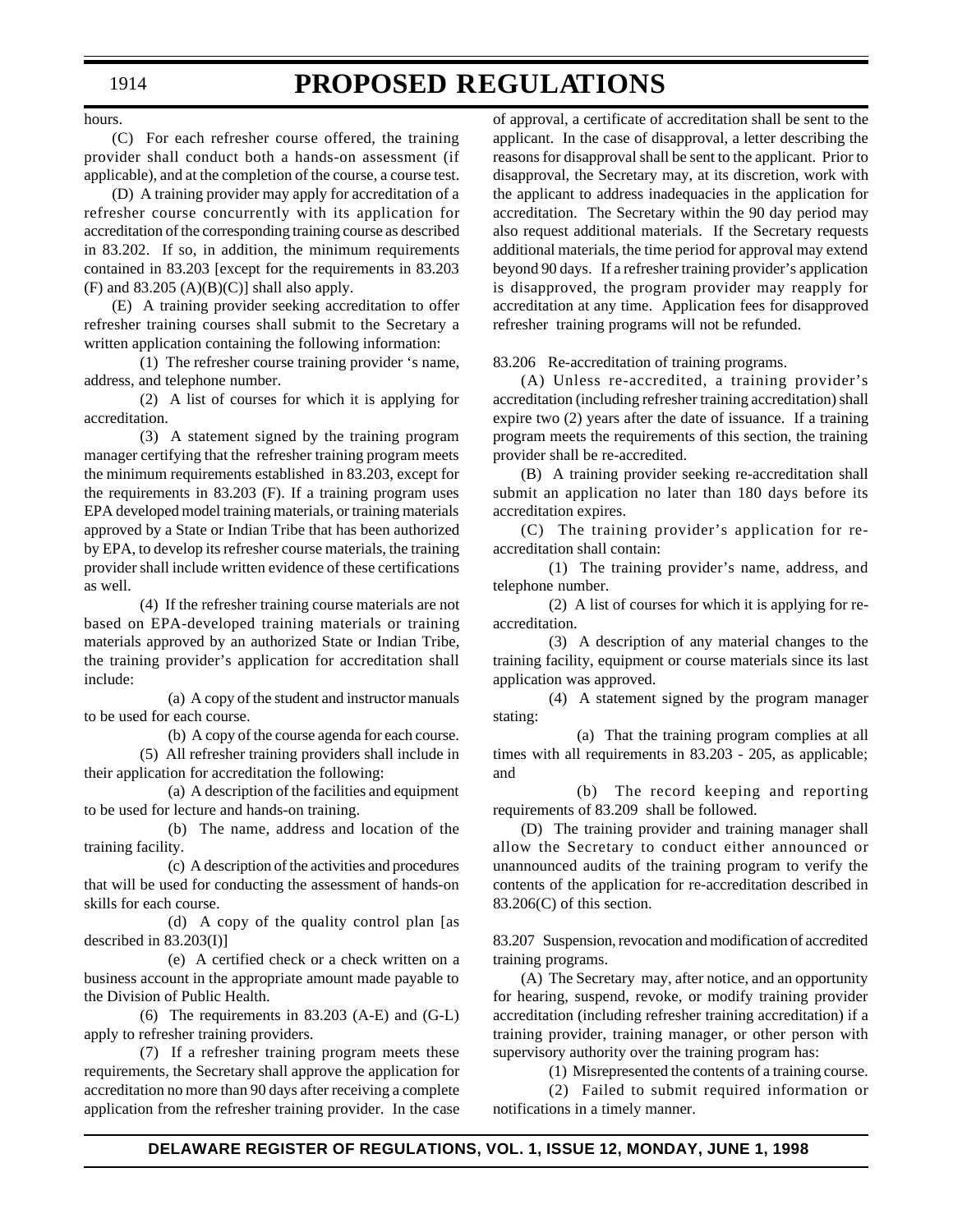(3) Failed to maintain required records.

(4) Falsified accreditation records, instructor qualification, or other accreditation related information or documentation.

(5) Failed to comply with the training standards and requirements in this section.

(6) Failed to comply with Federal, State, or local lead-based paint statutes or regulations.

(7) Made false or misleading statements in its application for accreditation or re-accreditation.

(B) In addition to an administrative or judicial finding or violation in any jurisdiction, execution of a consent agreement in settlement of an enforcement action constitutes, for purposes of this section, evidence of a failure to comply with relevant statutes or regulations.

83.208 Procedures for suspension, revocation, or modification of training programaccreditation.

(A) Prior to taking action to suspend, revoke, or modify the accreditation of a training provider, the Secretary shall notify the affected entity in writing of the following:

(1) The legal and factual basis for the suspension, revocation, or modification.

(2) The anticipated commencement date and duration of suspension, revocation, or modification.

(3) Actions, if any, which the affected entity may take to avoid suspension, revocation, or modification, or to receive accreditation in the future.

(4) The opportunity and method for requesting a hearing prior to final action to suspend, revoke, or modify accreditation.

(5) Any additional information which the Secretary may provide.

(B) If a hearing is requested by the accredited training provider, the Secretary shall:

(1) Provide the affected entity an opportunity to offer written statements in response to the Secretary's assertions of the legal and factual basis for its proposed action, and any other explanations, comments, and arguments it deems relevant to the proposed action.

(2) Provide the affected entity such other procedural opportunities as the Secretary may deem appropriate to ensure a fair and impartial hearing.

(3) Appoint an official Hearing Officer. No person shall serve as Hearing Officer if he or she has had any prior involvement with the specific matter.

(C) The Hearing Officer appointed pursuant to paragraph 83.208(B) shall:

(1) Conduct a fair, orderly, and impartial hearing within 90 days of the request for a hearing.

(2) Consider all relevant evidence, explanation, comment, and argument submitted.

(3) Notify the Secretary in writing within 90 days of completion of the hearing of his or her decision. The

Secretary shall either accept or reject the decision. If accepted, the Secretary shall issue a final order. Such an order is a final agency action, which may be subject to judicial review.

(D) If the Secretary determines that the public health, interest, or welfare warrants immediate action to suspend the accreditation of any training provider prior to the opportunity for a hearing, it shall:

(1) Notify the affected entity of its intent to immediately suspend training program accreditation for the reasons listed in 83.207(A). If a suspension, revocation, or modification notice has not previously been issued pursuant to 83.207(A), it shall be issued at the same time the emergency suspension notice is issued.

(2) Notify the affected entity in writing of the grounds for the immediate suspension and why it is necessary to suspend the entity's accreditation before an opportunity for a suspension revocation or modification hearing.

(3) Notify the affected entity of the anticipated commencement date and duration of the immediate suspension.

(4) Notify the affected entity of its right to request a hearing on the immediate suspension within 15 days of the suspension taking place and the procedures for the conduct of such a hearing.

(E) Any notice, decision, or order issued by the Secretary under this section, any transcripts or other verbatim record of oral testimony, and any documents filed by an accredited training provider in a hearing under this section shall be available to the public. Any such hearing at which oral testimony is presented shall be open to the public, except that the Hearing Officer may exclude the public to the extent necessary to allow presentation of information which may be entitled to confidential treatment.

(F) The Secretary shall maintain a list of parties whose accreditation has been suspended, revoked, modified or reinstated.

83.209 Training program record keeping requirements.

(A) Accredited training providers shall maintain, and make available to the Secretary, upon request, the following records:

(1) All documents specified in 83.203(D) that demonstrate the qualifications of the training manager and principal instructors listed in 83.203(A) & (B).

(2) Current curriculum/course materials and documents reflecting any changes made to these materials.

(3) Information regarding how the hands-on assessment is conducted, including, but not limited to:

- (a) Who conducts the assessment.
- (b) How the skills are graded.
- (c) What facilities are used.
- (d) The pass/fail rate.

(4) The quality control plan as described in 83.203(I).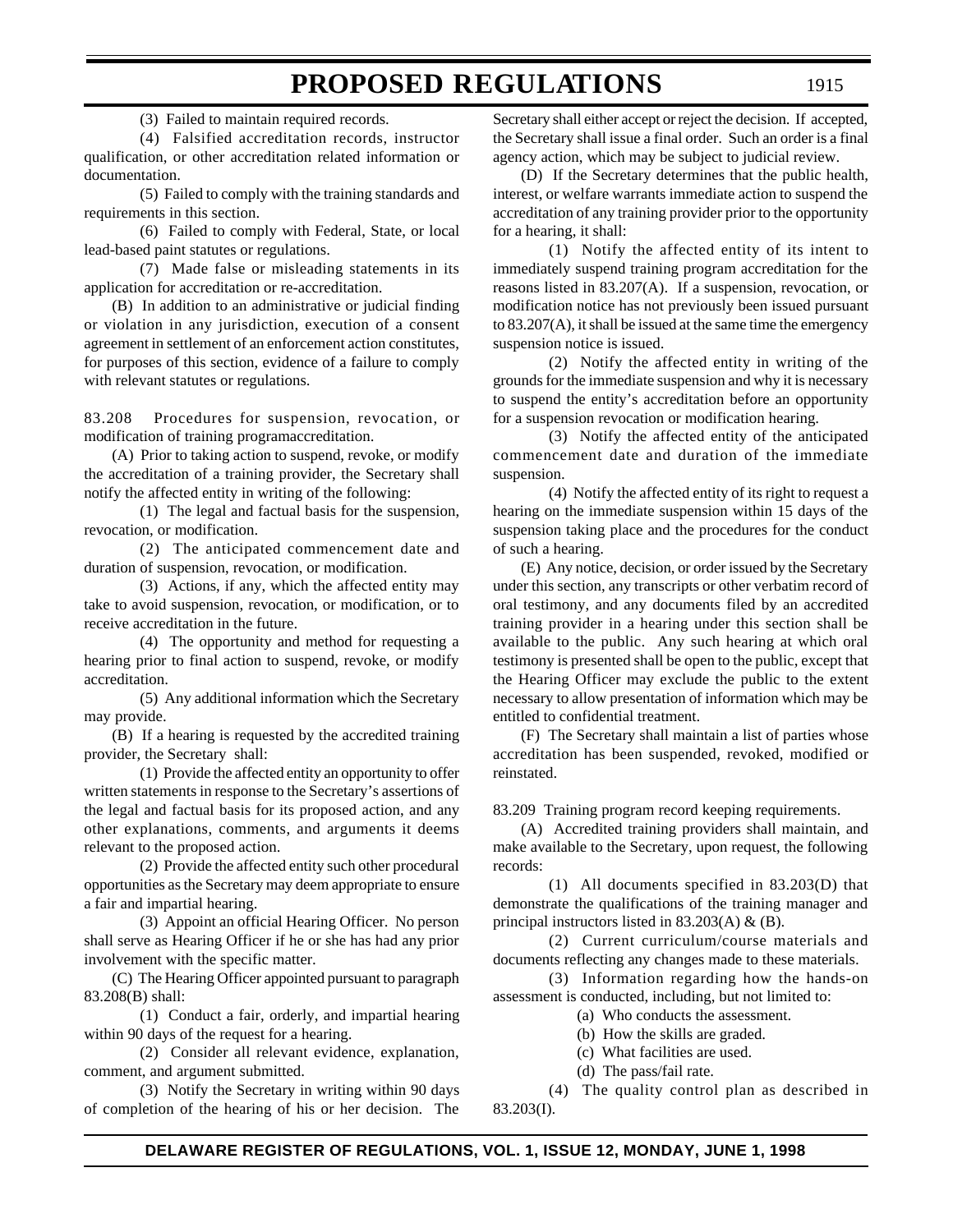(5) Results of the students' hands-on skills assessments and course tests, and a record of each student's course completion certificate.

(6) Any other material not listed above in 83.209(A) that was submitted to the Secretary as part of the program's application for accreditation.

(B) The training provider shall retain these records at the address specified on the training provider accreditation application [or as modified in accordance with 83.209(C) of this section] for a minimum of 3 years and 6 months.

(C) The training provider shall notify the Secretary in writing within 30 days of changing the address specified on its training program accreditation application or transferring the records from that address.

#### SECTION 83.3 CERTIFICATION OF INDIVIDUALS AND FIRMS ENGAGED IN LEAD-BASED PAINT ACTIVITIES

83.301 Certification of individuals.

(A) Individuals seeking certification to engage in leadbased paint activities must either:

(1) Submit to the Secretary, an application demonstrating that they meet the requirements established in 83.302 & 83.303 for the particular discipline for which certification is sought; or(2)Submit to the Secretary, an application with a copy of a valid lead-based paint activities certification (or equivalent) from a State or Tribal program that has been authorized by the EPA.

(B) Individuals may first apply to the Secretary for certification to engage in lead-based paint activities pursuant to this section on or after March 1, 1999.

(C) Following the submission of an application demonstrating that all the requirements of this section have been met, the Secretary shall certify an applicant as a Inspector, Risk Assessor, Supervisor, Project Designer, or Abatement Worker, as appropriate.

(D) Upon receiving certification from the Secretary, individuals conducting lead-based paint activities shall comply with the work practice standards for performing the appropriate lead-based paint activities as established in Section 83.4 of these regulations.

(E) It shall be a violation for an individual to conduct any of the lead-based paint activities described in Section 83.4 after August 30, 1999, if that individual has not been certified by the Secretary, pursuant to this section to do so.

83.302 Inspector, Risk Assessor, Supervisor, Abatement worker and Project designer.

(A) To become certified as an Inspector, Risk Assessor, or Supervisor, Abatement Worker or Project Designer an individual must:

(1) Successfully complete an accredited course in the appropriate discipline and receive a course completion

certificate from an accredited training provider.

(2) Pass the course test in the appropriate discipline; and,

(3) Meet or exceed the following experience and education requirements:

(a) Inspectors.

(i) No experience or education requirements.

(b) Risk Assessors

(i) Successful completion of an accredited training course of for Inspectors; and

(ii) Bachelor's degree and 1 year of experience in a related field (e.g. lead, asbestos, environmental remediation work, or construction) or an Associates degree with 2 years experience in a related field; or

(iii) Certification as an industrial hygienist, professional engineer, registered architect and/or certification in a related engineering/health/environmental field (e.g. safety professional, environmental scientist); or

(iv) A high school diploma (or equivalent), and at least 3 years of experience in a related field (e.g. lead, asbestos, environmental remediation work or construction).

(c) Supervisor:

(i) One year of experience as meeting the standards of a certified lead-based paint Abatement Worker; or

(ii) At least 2 years of experience in a related field (e.g. lead, asbestos, or environmental remediation work) or in the building trades.

(d) Abatement Workers:

(i) Successful completion of an accredited training course in the appropriated discipline and receive a course completion certificate from an accredited training provider.

(ii)No additional experience or education requirements.

(e) Project Designers:

(i) Successful completion of an accredited training course for Supervisors.

(ii) Bachelor's degree in engineering, architecture, or a related profession, and 1 year of experience in building construction and design or a related field; or,

(iii) Four years of experience in building construction and design or a related field.

(B) The following documents shall be recognized by the Secretary as evidence of meeting the requirements listed in 83-302:

(1) Official academic transcripts or diploma, as evidence of meeting the education requirements.

(2) Resumes, letters of reference, or documentation of work experience, as evidence of meeting the work experience requirements.

(3) Course completion certificates from lead-specific or other related training courses, issued by accredited training

#### 1916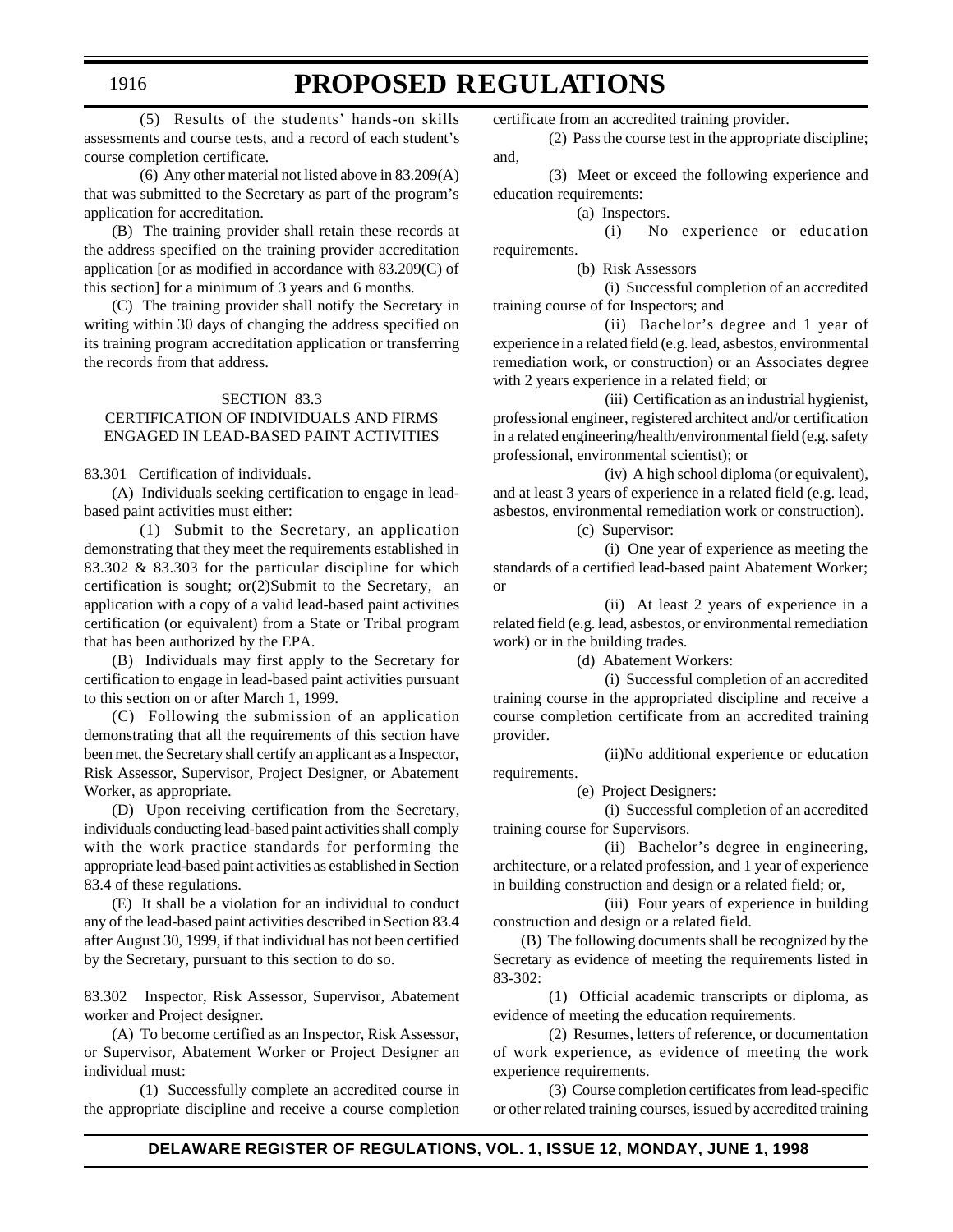programs, as evidence of meeting the training requirements.

(C) In order to take the course test for a particular discipline an individual must:

(1) Successfully complete an accredited course in the appropriate discipline and receive a course completion certificate from an accredited training provider.

(2) Meet or exceed the education and experience requirements in 83.302(A).

(D) After passing the appropriate course test and submitting an application demonstrating that he/she meets the appropriate training, education, and experience prerequisites described in 83.302(A) and paying the associated fee , an individual shall be issued a certificate by the Secretary. To maintain certification, an individual must be re-certified as described in 83.304.

(E) An individual may take the course test no more than two times within 6 monthsof the date of the initial certification test for that discipline.

(F) If an individual does not pass the course test within 6 months , the individual must retake the appropriate course from an accredited training provider before reapplying for certification.

83.303 Certification based on prior training.

(A) Any individual who received training in a lead-based paint activity prior to theMarch 1, 1999 shall be eligible for certification under the alternative procedures in this section. Individuals who have received lead-based paint activities training at from an EPA authorized State or Tribal accredited training program, or from a State or Tribe with an EPA authorized program shall also be eligible for certification under the following alternative procedures.

(1) Applicants for certification as an Inspector, Risk Assessor, or Supervisor shall:

(a) Demonstrate that the applicant has successfully completed training or on-the-job training in the conduction of a lead based paint activity , and

(b) Demonstrate that the applicant meets or exceeds the education and/or experience requirements in 83.302(A)(3) (a, b, and c), and

(c) Successfully completed an accredited refresher training course for the appropriate discipline, and

(d) Pass a course test administered for the appropriate discipline.

(2) Applicants for certification as an Abatement Worker or Project Designer shall:

(a) Demonstrate that the applicant has successfully completed training or on-the-job training in the conduction of a lead based paint activity, and

(b) Demonstrate that the applicant meets the education and/or experience requirements in 83.302 (A)(3)  $(d \& e)$ , and

(c) Successfully complete an accredited refresher training course for the appropriate discipline.

(B) Individuals who received training in a lead-based paint activity prior to March 1, 1999 shall have until August 30, 1999 to apply for certification under the above procedures. After that date, all individuals wishing to obtain certification must do so through the procedures described in 83.301 according to the discipline for which certification is sought.

83.304 Re-certification of Individuals.

(A) To maintain certification in a particular discipline, a certified individual shall apply to and be re-certified by the Secretary in that discipline by either:

(1) Every 2 years if the individual completed an approved training course with a course test and hands-on assessment; or

(2) Every 5 years if the individual completed an approved training course with a proficiency test provided and that the individual has remained involved in the duties of that discipline as his/her primary means of income.

(a) An individual desiring to sit for the proficiency test is to have completed three (3) lead abatement projects during the past 12 months without a potential lead license revocation/suspendable discrepancy issued by the Delaware Department of Health and Social Services.

(b) The proficiency test is an essay type test with five (5) parts; (1) Safe Lead Abatement work practices; plus four (4) selected elements from the following list:

(i) health hazards,

(ii) lead safe containment,

(iii) specialized equipment designed to minimize human exposure to lead,

(iv) waste disposal regulations and guidelines,

(v) hazardous waste management policies and applications,

(vi) construction safety,

- (vii) scaffold safety,
- (viii) ladder safety,
- (ix) electrical safety, or

(x) hand tool safety.

(B) An individual shall be re-certified if the individual successfully completes the appropriate accredited refresher training course, submits a valid copy of the appropriate refresher course completion certificate and pays the associated fee.

(C) An individual may maintain re-certification for multiple disciplines by successfully completing the appropriate highest discipline accredited refresher training course and meeting the experience and education parameters defined in 83.302 for those disciplines.

83.305 Certification of abatement firms.

(A) All firms which perform or offer to perform any of the lead-based paintactivities described in Section 83.4 after August 30, 1999 shall be certified by the Secretary.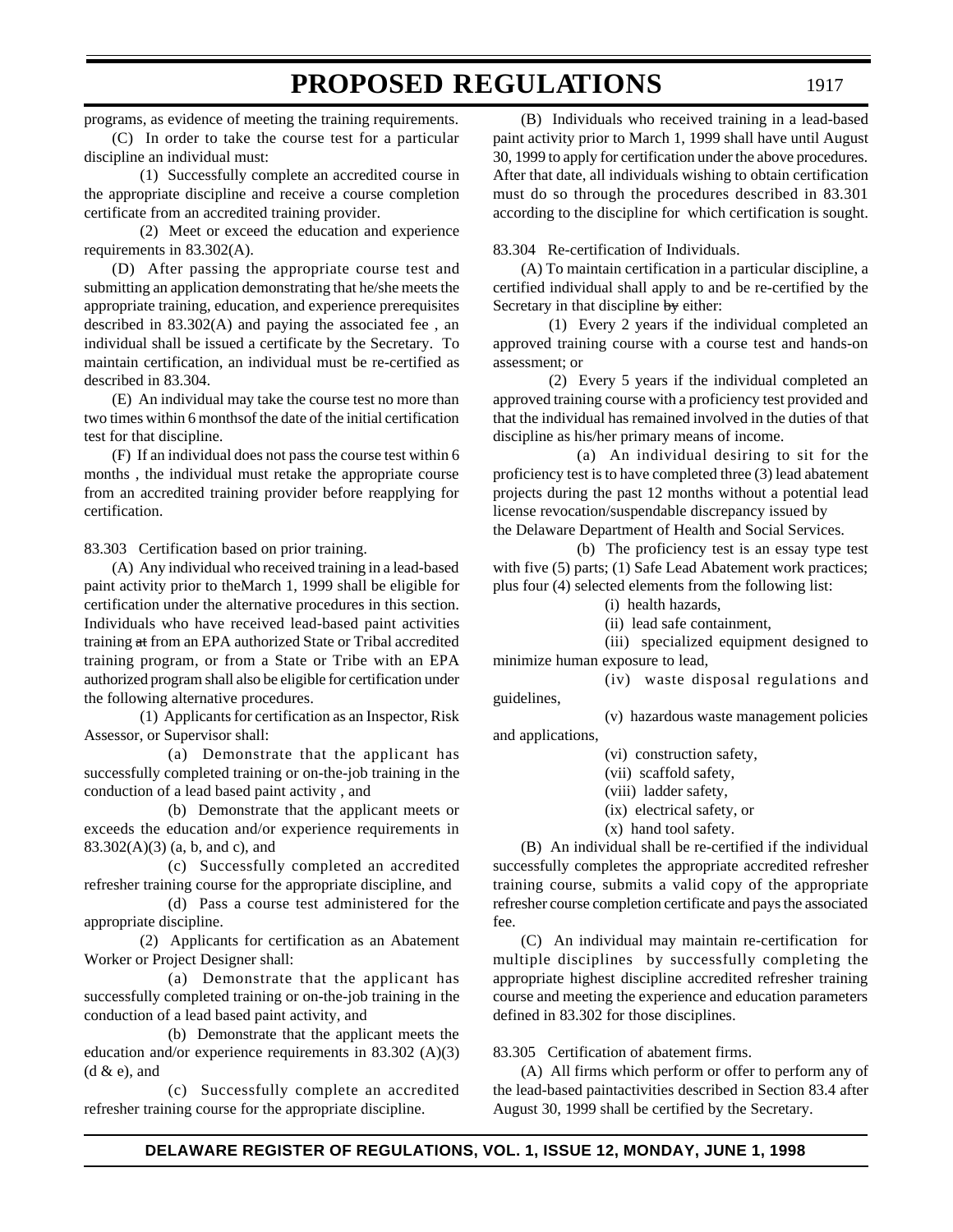# **PROPOSED REGULATIONS**

(B) A firm seeking certification shall submit to the Secretary, a letter attesting that the firm shall only employ appropriately certified employees to conduct lead-based paint activities, and that the firm and its employees shall follow the work practice standards in Section 83.4 for conducting leadbased paint activities.

(C) From the date of receiving the firm's letter requesting certification and the associated fee, the Secretary shall have 45 days to approve or disapprove the firm's request for certification. Within that time, the Secretary shall respond with either a certificate of approval or a letter describing the reasons for a disapproval.

(D) The firm shall maintain all records pursuant to requirements in Section 83.4.

(E) On March 1, 1999 may apply to the Secretary for certification to engage in lead-based paint activities.

83.306 Suspension, revocation, and modification of certifications of individuals engaged in lead-based-paint activities.

(A) The Secretary may, after notice and opportunity for hearing, suspend, revoke, or modify an individual's certification if an individual has:

(1) Obtained training documentation through fraudulent means.

(2) Gained admission to and completed an accredited training program through misrepresentation of admission requirements.

(3) Obtained certification through misrepresentation of certification requirements of related documents dealing with education, training, professional registration, or experience.

(4) Performed work requiring certification at a job site without having proof of certification.

(5) Permitted the duplication or use of the individual's own certificate by another.

(6) Performed work for which appropriate certification has not been received.

(7) Failed to comply with the appropriate work practice standards for lead-based paint activities in Section 83.4.

(8) Failed to comply with Federal, State or local lead-based paint statutes or regulations.

(B) In addition to an administrative or judicial finding or violation, for purposes of this section only, execution of a consent agreement in settlement of an enforcement action constitutes evidence of a failure to comply with relevant statutes or regulations.

83.307 Suspension, revocation, and modification of certification of firms engaged in lead-based paint activities.

(A) The Secretary may, after notice and opportunity for hearing, suspend, revoke, or modify a firm's certification if a firm has:

(1) Performed work requiring certification at a job

site with individuals who are not certified.

(2) Failed to comply with the work practice standards established in Section 83.4.

(3) Misrepresented facts in its letter of application or certification.

(4) Failed to maintain required records.

(5) Failed to comply with Federal, State, or local lead-based paint statutes or regulations.

(B) In addition to an administrative or judicial finding of violation, for purposes of this section only, execution of a consent agreement in settlement of an enforcement action constitutes evidence of a failure to comply with relevant statutes or regulations.

83.308 Procedures for suspension, revocation, or modification of the certification of individuals or firms.

(A) Prior to taking action to suspend, revoke, or modify the certification of any individual or firm, it the Secretary shall notify the affected entity in writing of the following:

(1) The legal and factual basis for the suspension, revocation, or modification.

(2) The anticipated commencement date and duration of the suspension, revocation or modification.

(3) Actions, if any, which the affected entity may take to avoid suspension, revocation, or modification or to receive certification in the future.

(4) The opportunity and method for requesting a hearing prior to final action to suspend, revoke, or modify certification.

(5) Any additional information which the Secretary mayprovide.

(B) If a hearing is requested by the certified individual or firm, the Secretary shall:

(1) Provide the affected entity an opportunity to offer written statements in response to the Secretary's assertions of the legal and factual basis for its proposed action, and any other explanations, comments, and arguments it deems relevant to the proposed action.

(2) Provide the affected entity such other procedural opportunities as the Secretary may deem appropriate to ensure a fair and impartial hearing.

(3) Appoint an official Hearing Officer. No person shall serve as Hearing Officer if he or she has had any prior involvement with the specific matter.

(C) The Hearing Officer appointed pursuant to paragraph 83.308(B) shall:

(1) Conduct a fair, orderly, and impartial hearing within 90 days of the request for a hearing.

(2) Consider all relevant evidence, explanation, comment, and argument submitted.

(3) Notify the Secretary in writing within 90 days of completion of the hearing of his or her decision. The Secretary shall either accept or reject the decision. If accepted, the Secretary shall issue a final order. Such an order is a final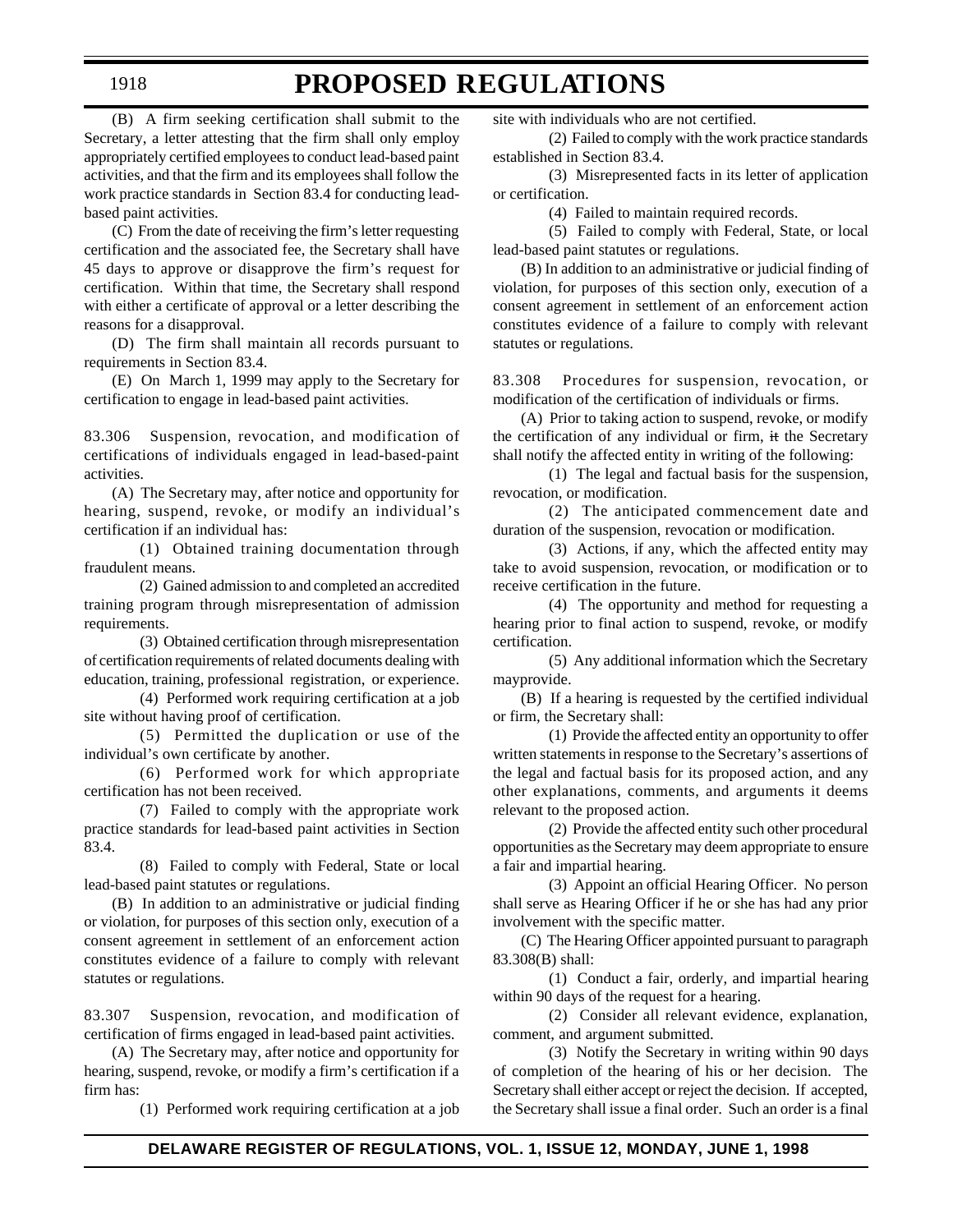agency action, which may be subject to judicial review.

(D) If the Secretary determines that the public health, interest, or welfare warrants immediate action to suspend the certification of any individual or firm prior to the opportunity for a hearing, it shall:

(1) Notify the affected entity of its intent to immediately suspend certification for the reasons listed in 83.308 (A).If a suspension, revocation, or modification notice has not previously been issued pursuant to 83.308 (A), it shall be issued at the same time the immediate suspension notice is issued.

(2) Notify the affected entity in writing of the grounds upon which the immediate suspension is based and why it is necessary to suspend the entity's certification before an opinion for a hearing to suspend, revoke, or modify the individual's or firm's certification.

(3) Notify the affected entity of the commencement date and duration of the immediate suspension.

(4) Notify the affected entity of its right to request a hearing on the immediate suspension within 15 days of the suspension taking place and the procedures for the conduct of such a hearing.

(E) Any notice, decision, or order issued by the Secretary under this section, any transcripts or other verbatim record of oral testimony, and any documents filed by a certified individual or firm in a hearing under this section shall be available to the public. Any such hearing at which oral testimony is presented shall be open to the public, except that the Hearing Officer may exclude the public to the extent necessary to allow presentation of information which may be entitled to confidential treatment.

#### SECTION 83.4

# WORK PRACTICE STANDARDS FOR CONDUCTING LEAD-BASED PAINT ACTIVITIES.

83.401 Effective date, applicability, and terms.

(A) Beginning on March 1, 1999, all lead-based paint activities shall be performed pursuant to the work practice standards contained in this section.

(B) When performing any lead-based paint activity described by a certified abatement firm or a certified individual as an inspection, lead-hazard screen, risk assessment or abatement, a certified individual must perform that activity in compliance with the appropriate requirements below.

(C) Documented methodologies that are appropriate for this section are found in the following: The U. S. Department of Housing and Urban Development (HUD) Guidelines for the Evaluation and Control of Lead-based Paint Hazards in Housing; the EPA Guidance on Residential Lead-based Paint, Lead Contaminated Dust, and Lead-Contaminated Soil; the EPA Residential Sampling for Lead: Protocols for Dust and Soil Sampling (EPA report number 747-R-95-001); and other methods and guidelines deemed equivalent by EPA or HUD.

(D) Clearance levels that are appropriate for the purposes of this section may be found in the EPA Guidance on Residential Lead-based Paint, Lead-Contaminated Dust, and Lead Contaminated Soil or other methods and guidelines deemed equivalent by the EPA or HUD.

#### 83.402 Inspection.

(A) An inspection shall be conducted only by a person certified by the Secretary as an Inspector or Risk Assessor and, if conducted, must be conducted according to the procedures in this paragraph.

(B) When conducting an inspection, the following locations shall be selected according to documented methodologies listed in 83.401 and tested for the presence of lead-based paint:

(1) In a residential dwelling and child-occupied facility,each component with a distinct painting history and each exterior component with a distinct painting history shall be tested for lead-based paint, except those components that the Inspector or Risk Assessor determines to have been replaced after 1978, or not to contain lead-based paint; and

(2) In a multi-family dwelling and in a childoccupied facility each component, in addition to the requirements of 83.402 (B) (1), every common area with a distinct painting history, except those components that the Inspector or Risk Assessor determines to have been replaced after 1978, or to not contain lead-based paint.

(C) Paint shall be sampled in the following manner:

(1) The analysis of paint to determine the presence of lead shall be conducted using documented methodologies listed in 83.401 which incorporate adequate quality control procedures; or

(2) All collected paint chip samples shall be analyzed according to 83.406, to determine if they contain detectable levels of lead that can be quantified numerically.

(D) The certified Inspector or Risk Assessor shall prepare an inspection report which shall include the following information:

(1) Date of each inspection.

- (2) Address of building.
- (3) Date of construction.
- (4) Apartment numbers (if applicable).

(5) Name, address, and telephone number of the owner or owners of each residential dwelling or child-occupied facility.

(6) Name, signature, and certification number of each certified Inspector and/or Risk Assessor conducting testing.

(7) Name, address and telephone number of the certified abatement firm employing each Inspector and/or Risk Assessor, if applicable.

(8) Each testing method and device and/or sampling procedure employed for paint analysis, including quality control data and, if used, the serial number of any x-ray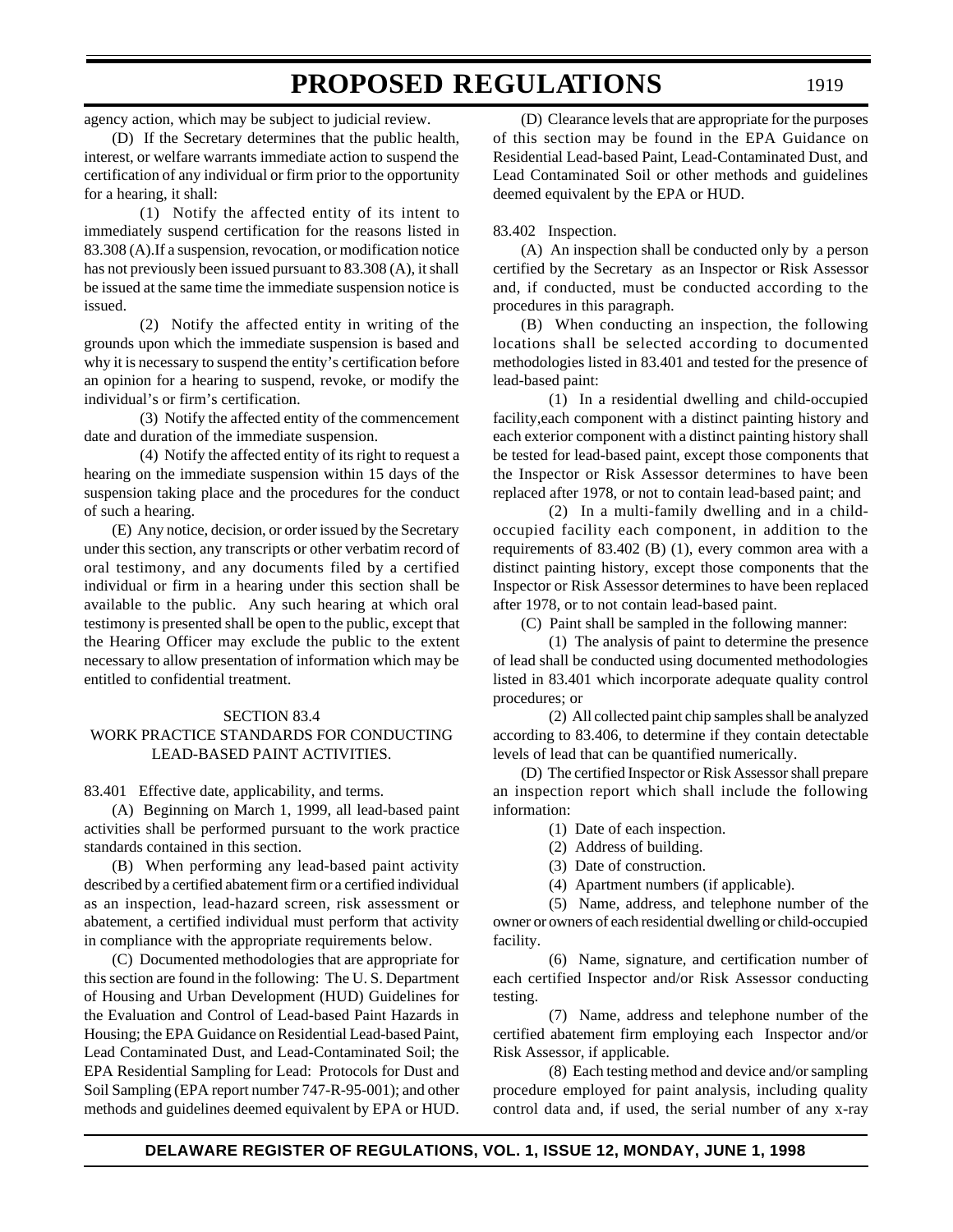fluorescence (XRF) device.

(9) Specific locations of each painted component tested for the presence of lead-based paint.

(10) The results of the inspection expressed in terms appropriate to the sampling method used.

### 83.403 Lead hazard screen.

(A) A lead hazard screen shall be conducted only by a person certified by the Secretary as a Risk Assessor.

(B) If conducted, a lead hazard screen shall be conducted as follows:

(1) Background information regarding the physical characteristics of the residential dwelling or a child-occupied facility and occupant use patterns that may cause lead-based paint exposure to one or more children age 6 years and under shall be collected.

(2) A visual inspection of the residential dwelling that is a child-occupied facility or a child-occupied facility shall be conducted to:

(a) Determine if any deteriorated paint is present, and

(b) Locate at least two dust sampling locations.

(3) If deteriorated paint is present, each surface with deteriorated paint that determined, using documented methodologies listed in 83.401, to be in poor condition and to have a distinct painting history, shall be tested for the presence of lead.

(4) In residential dwellings and child-occupied facilities, two composite dust samples shall be collected, one from the floors and the other from the windows, in rooms, hallways or stairwells where one or more children age 6 and under, are most likely to come in contact with dust.

(5)In multi-family dwellings and in child-occupied facilities, in addition to the floor and window samples required in 83.403(B)(4), the Risk Assessor shall collect composite dust samples from common areas where one or more children, age 6 and under, are most likely to come into contact with dust.

(C) Dust samples shall be collected and analyzed in the following manner:

(1) All dust samples shall be taken using documented methodologies listed in 83.401 that incorporate adequate quality control procedures.

(2) All collected dust samples shall be analyzed according to 83.407 of this section to determine if they contain detectable levels of lead that can be quantified numerically.

(D) Paint shall be sampled in the following manner:

(1) The analysis of paint to determine the presence of lead shall be conducted using documented methodologies listed in 83.401 that-incorporate adequate quality control procedures; or

(2) All collected paint chip samples shall be analyzed according to 83.406 of this section to determine if they contain detectable levels of lead that can be quantified numerically.

(E) The Risk Assessor shall prepare a lead hazard screen report, which shall include the following information:

(1) The information required in a risk assessment report as specified in 83.404, including 83.404(K) (1) through (14), and excluding  $83.404(K)$  (15 - 18). Additionally, any background information collected pursuant to 83.403(B)(1) shall be included in the risk assessment report; and

(2) Recommendations, if warranted, for a followup risk assessment, and as appropriate, any further actions.

#### 83.404 Risk assessment.

(A) A risk assessment shall be conducted only by a person certified by the Secretary as a Risk Assessor and, if conducted, must be conducted according to the procedures in this paragraph.

(B) A visual inspection of risk assessment of the residential dwelling or a child-occupied facility shall be undertaken to locate the existence of deteriorated paint, assess the extent and causes of the deterioration, and other potential lead-based paint hazards.

(C) Background information regarding the physical characteristics of the residential dwelling or the childoccupied facility and occupant use patterns that may cause lead-based paint exposure to one or more children age 6 years and under shall be collected.

(D) Each surface with deteriorated paint, that is determined, using documented methodologies listed in 83.401, to be in poor condition and to have a distinct painting history, shall be tested for the presence of lead. Each other surface determined, using documented methodologies listed in 83.401, to be a potential lead-based paint hazard and having a distinct painting history, shall also be tested for the presence of lead.

(E) In residential dwellings, dust samples (either composite or single-surface samples) from the window and floor shall be collected in all living areas where one or more children, age 6 and under, are most likely to come into contact with dust.

(F) For multi-family dwellings and child-occupied facilities, the samples required in 83.404(E) of this section shall be taken. In addition, window and floor dust samples (either composite or single-surface samples) shall be collected in the following locations:

(1) Common areas adjacent to the sampled residential dwelling and or child-occupied facility; and

(2) Other common areas in the building where the risk assessor determines that one or more children, age 6 and under, are likely to come into contact with dust.

(G) For child-occupied facilities, window and floor dust samples (either composite or single-surface samples) or stairwell utilized by one or more children, age 6 and under, and in other common areas in the child-occupied facility where the Risk Assessor determines one or more children, age 6 and under, are likely to come into contact with dust.

(H) Soil samples shall be collected and analyzed for lead

#### 1920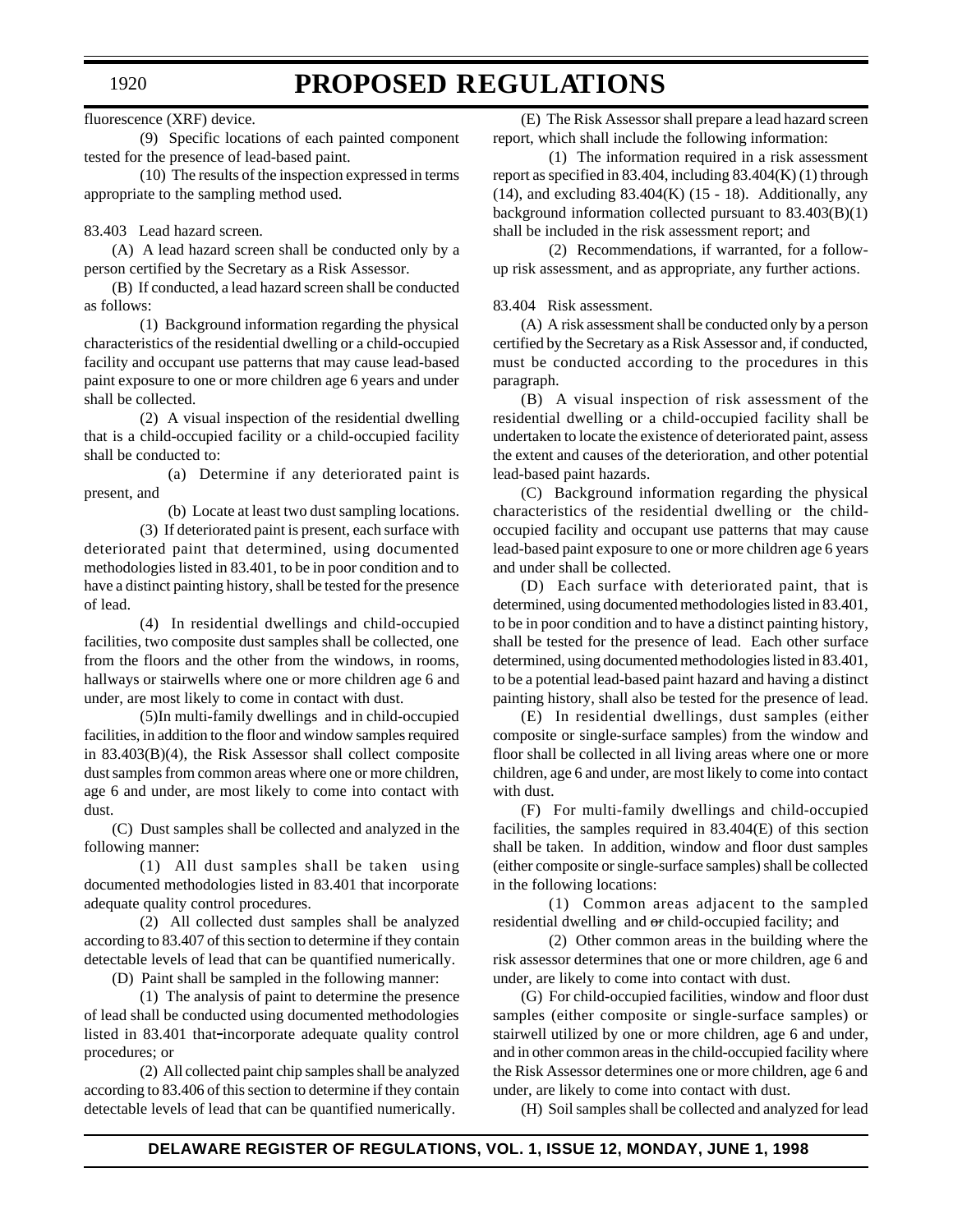concentrations in the following locations:

(1) Exterior play areas where bare soil is present; and

(2) Dripline/foundation areas where bare soil is present.

(I) Any paint, dust, or soil sampling or testing shall be conducted using documented methodologies listed in 83.401 and 83.406 that incorporate adequate quality control procedures.

(J) Any collected paint chip, dust or soil samples shall be analyzed according to 83.406 to determine if they contain detectable levels of lead that can be quantified numerically.

(K) The certified Risk Assessor shall prepare a risk assessment report which shall include the following information:

(1) Date of assessment.

- (2) Address of each building.
- (3) Date of construction of each building.
- (4) Apartment number (if applicable).

(5) Name, address, and telephone number of each owner of each building.

(6) Name, signature, and certification of the certified Risk Assessor conducting the assessment.

(7) Name, address, and telephone number of the certified abatement firm employing each certified risk assessor, if applicable.

(8) Name, address, and telephone number of each recognized laboratory conducting analysis of collected samples, if applicable.

(9) Results of the visual inspection.

(10) Testing method and sampling procedure for paint analysis employed.

(11) Specific locations of each painted component tested for the presence of lead.

(12) All data collected from on-site testing, including quality control data and, if used, the serial number of any XRF device.

(13) All results of laboratory analysis on collected paint, soil, and dust samples.

(14) Any other sampling results.

(15) Any background information collected pursuant to 83.404(C) of this section.

(16) To the extent that they are used as part of the lead-based paint hazard determination, the results of any previous inspections or analyses for the presence of lead-based paint, or other assessments of lead-based paint related hazards.

(17) A description of the location, type, and severity of identified lead-based paint hazards and any other potential lead hazards.

(18) A description of interim controls and/or abatement options for each identified lead-based paint hazard and a suggested prioritization for addressing each hazard. If the use of an encapsulant or enclosure is recommended, the report shall recommend a maintenance and monitoring schedule for the encapsulant or enclosure.

83.405 Abatement.

(A) An abatement shall be conducted only by a certified individual and if conducted, shall be conducted according to the procedures in these regulations.

(B) A certified Supervisor is required for each abatement project and shall be on site during all abatement work.

(C) The certified Supervisor and the certified abatement firm employing that supervisor, if any shall ensure that all abatement activities are conducted according to the requirements of these regulations and all other Federal, State and local requirements.

(D) Written notification of the commencement of leadbased paint abatement activities in a residential dwelling or as a result of a Federal, State, or local order shall be given to the Secretary five (5) government working days prior to the commencement of abatement activities.

(E) A written occupant protection plan shall be developed for all abatement projects and shall be prepared according to the following procedures:

(1) The occupant protection plan shall be unique to each residential dwelling or a or child-occupied facility and be developed prior to the abatement. The occupant protection plan shall describe the measures and management procedures that will be taken during the abatement to protect the building occupants from exposure to any lead-based paint hazards.

(2) A certified Supervisor or Project Designer shall prepare the occupant protection plan.

(F) The work practices listed below shall be restricted during an abatement as follows:

(1) Open-flame burning or torching of lead-based paint is prohibited;

(2) Machine sanding or grinding or abrasive blasting or sandblasting of lead-based paint is prohibited unless used with High Efficiency Particulate Air (HEPA) exhaust control which removes particles of 0.3 microns or larger from the air at 99.97 percent or greater efficiency;

(3) Dry scraping of lead-based paint is permitted only in conjunction with heat guns or around electrical outlets or when treating defective paint spots total no more than 2 square feet in any one room, hallway or stairwell or total no more than 20 square feet on exterior surfaces; and,

(4) Operating a heat gun on lead-based paint is permitted only at temperatures below 1,100 degrees Fahrenheit.

(G) If conducted, soil abatement shall be conducted in one of the following ways:

(1) If soil is removed, the lead-contaminated soil shall be replaced with soil that is not lead-contaminated; or

(2) If soil is not removed, the lead-contaminated soil shall be permanently covered, as defined in Section 83.1.446.

(H) The following post-abatement clearance procedures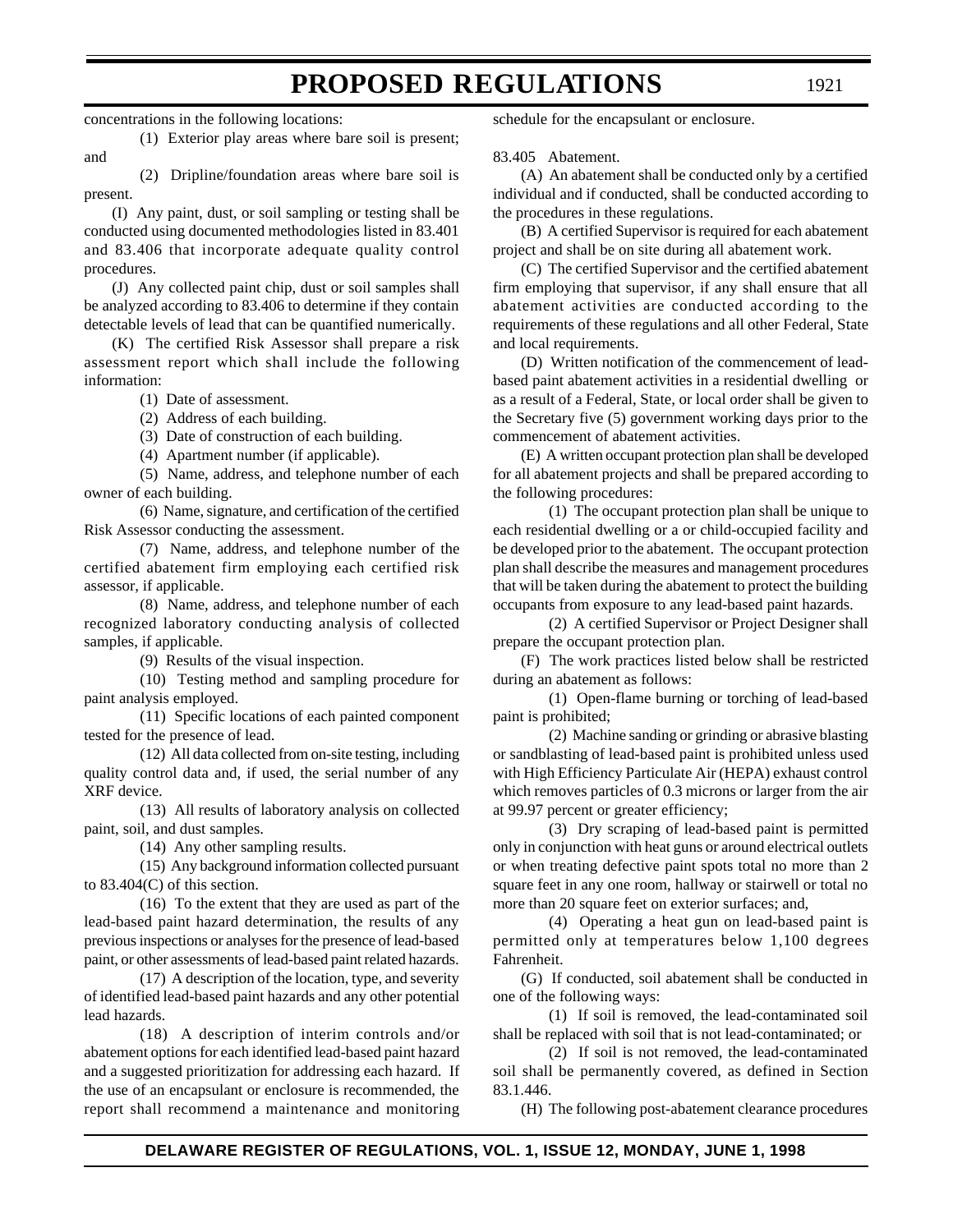# **PROPOSED REGULATIONS**

shall be performed only by a certified Inspector or Risk Assessor:

(1) Following an abatement, a visual inspection shall be performed to determine if deteriorated painted surfaces and visible amounts of dust, debris or residue are present. If deteriorated painted surfaces or visible amounts of dust, debris or residue are present these conditions must be eliminated prior to the continuation of the clearance procedures.

(2) Following the visual inspection and any postabatement cleanup required by 83.405(H) (1), clearance sampling for lead-contaminated dust shall be conducted. Clearance sampling may be conducted by employing singlesurface sampling or composite sampling techniques.

(3) Dust samples for clearance purposes shall be taken using documented methodologies listed in 83.401 that incorporate adequate quality control procedures.

(4) Dust samples for clearance purposes shall be taken a minimum of 1 hour after completion of final postabatement cleanup activities.

(5) The following post-abatement clearance activities shall be conducted as appropriate based upon the extent or manner of abatement activities conducted in or to a residential dwelling or a child-occupied facility or a childoccupied facility;

(a) After conducting an abatement with containment between abated and unabated areas, one dust sample shall be taken from one window (if available) and one dust sample shall be taken from the floor of no less than four rooms, hallways or stairwells within the containment area. In addition, one dust sample shall be taken from the floor outside the containment area. If there are less than four rooms, hallways or stairwells within the containment area, then all rooms, hallways or stairwells shall be sampled.

(b) After conducting an abatement with no containment, two dust samples shall be taken from no less than four rooms, hallways or stairwells in the residential dwelling or a child-occupied facility. One dust sample shall be taken from one window (if available) and one dust sample shall be taken from the floor of each room, hallway or stairwell selected. If there are less than four rooms, hallways, or stairwells within the residential dwelling or child-occupied facility then all rooms, hallways or stairwells shall be sampled.

(c) Following an exterior paint abatement, a visible inspection shall be conducted. All horizontal surfaces in the outdoor living area closest to the abated surface shall be found to be cleaned of visible dust and debris. In addition, a visual inspection shall be conducted to determine the presence of paint chips on the dripline or next to the foundation below any exterior surface abated. If paint chips are present, they must be removed from the site and properly disposed of, according to all applicable Federal, State and local requirements.

(6) The rooms, hallways, or stairwells selected for sampling shall be selected according to documented methodologies listed in 83.401.

(7) The certified Inspector or Risk Assessor shall compare the residual leadlevels (as determined by the laboratory analysis) from each dust sample with applicable clearance levels for lead in dust on floors and windows. If the residual lead levels in a dust sample exceed the clearance levels, all the components represented by the failed sample shall be re-cleaned and re-tested until clearance levels are met.

(I) In a multi-family dwelling with similarly constructed and maintained residential dwellings, random sampling for the purposes of clearance may be conducted provided:

(1) The certified individuals who abate or clean the residential dwellings do not know which residential dwelling will be selected for the random sample.

(2) A sufficient number of residential dwellings are selected for dust sampling to provide a 95 percent level of confidence that no more than 5 percent or 50 of the residential dwellings (whichever is smaller) in the randomly sampled population exceed the appropriate clearance levels.

(3) The randomly selected residential dwellings shall be sampled and evaluated for clearance according to the procedures found in 83.405(H).

(J) An abatement report shall be prepared and signed by a certified supervisor or project designer. The abatement report shall include the following information:

(1) Start and completion dates of abatement.

(2) The names and address of each certified abatement firm conducting the abatement and the name of each Supervisor assigned to the abatement project.

(3) The occupant protection plan prepared pursuant to 83.405(E).

(4) The name, address, and signature of each certified Risk Assessor or Inspector conducting a clearance sampling and the date of clearance testing.

(5) The results of clearance testing and all soil analyses (if applicable) and the name of each recognized laboratory that conducted the analyses.

(6) A detailed written report describing the abatement, including abatement methods used, locations of rooms and components where abatement occurred, reason for selecting particular abatement methods for each component, and any suggested monitoring of encapsulants or enclosures. The report shall also detail any deviations, changes or abnormalities from the original scope of work.

83.406 Collection and laboratory analysis of samples.

Any paint, chip, dust or soil samples collected pursuant to the work practice standards contained in this section shall be:

(A) Collected by persons certified as an inspector or risk assessor; and,

(B) Analyzed by a recognized laboratory that is accredited and proficient toperform analyses for lead compounds in paint chip, dust, and soil samples.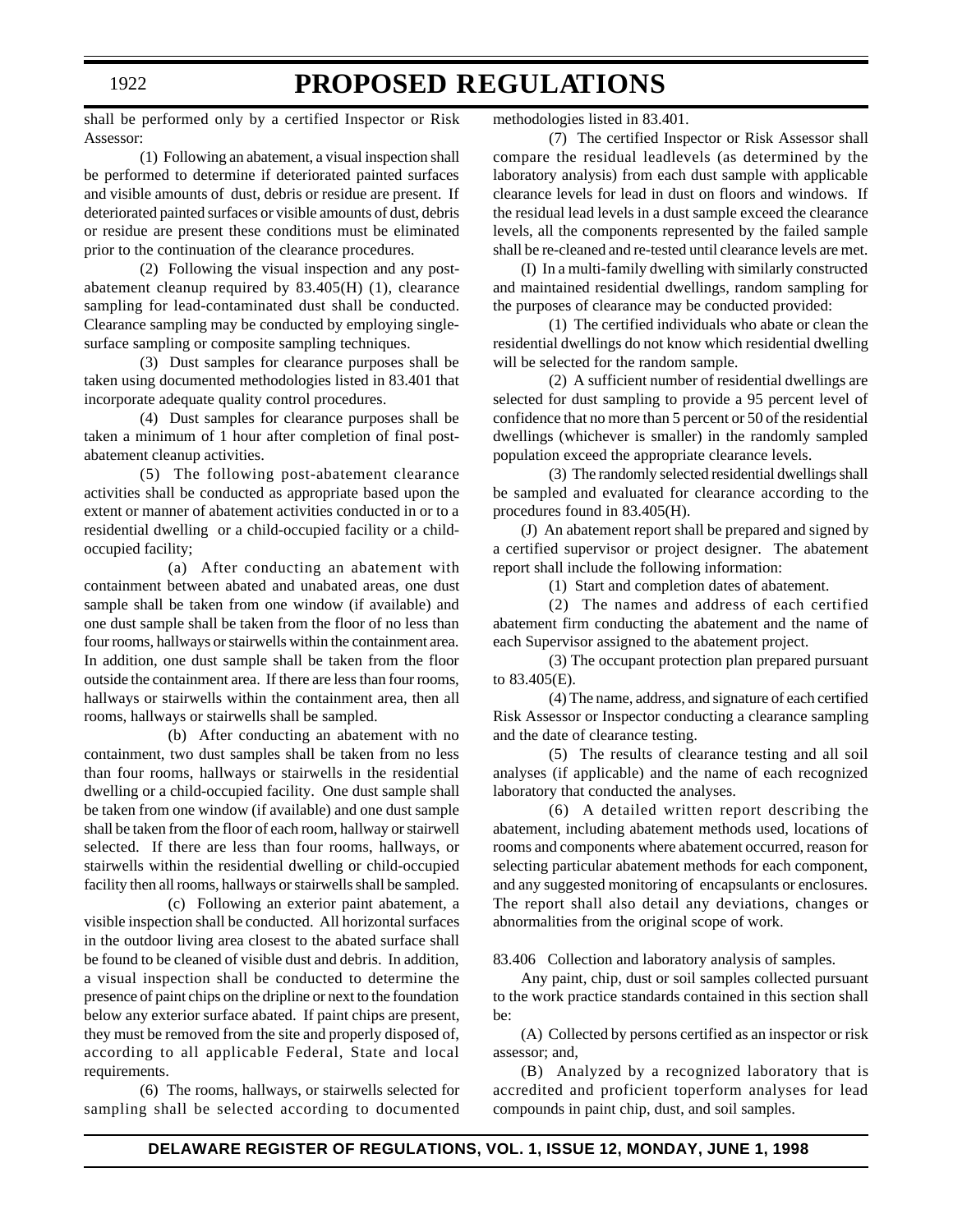83.407 Composite dust sampling.

Composite dust sampling may only be conducted in the situations specified in 83.403 through 83.405. If such sampling is conducted, the following conditions shall apply:

(A) Composite dust samples shall consist of at least two sub-samples;

(B) Every component that is being tested shall be included in the sampling; and

(C) Composite dust samples shall not consist of subsamples from more than one type of component.

#### 83.408 Record keeping.

All reports or plans required in this section shall be maintained by the certified individual andfirm, if any, who prepared the report for no fewer than 3 years and six months. The certified individual also shall provide a copy of these reports to the building owner who contracted for its services.

#### 83.409 Inspections.

The Secretary may conduct reasonable inspections of work sites to ensure compliance with these regulations.

#### 83.410 Reporting.

All reports or plans required in this section may become subject to quarterly reporting requirements as deemed necessary and appropriate by the Secretary after lawful notification.

#### SECTION 83.5 CERTIFICATION, FEES AND RECIPROCITY

83.501 Certification of Occupations and Accreditation of Other Training Programs

(A) Lead-based paint activities as defined by these regulations shall onlybe conducted according to the procedures and work practice standardscontained in these regulations.

(B) No individual or firm shall make offer to perform or perform any lead-basedpaint activity as defined by these regulations unless certified to perform that activity according to the procedures.

#### 83.502 Fees

(A) Fees shall be remitted by certified check or money order and made payable to the Division of Public Health. Fees are not refundable.

(B) The fee for an initial or a renewal of a certified Abatement Worker shall be \$25.00.

(C) The fee for an initial or a renewal of a Certified Abatement Firm, Contractor, Supervisor, Project Designer, Lead Inspector and Risk Assessor shall be \$50.00.

(D) The fee for an initial or a renewal of a accredited training program shall be \$200 for each type of course for which training will be provided.

(E) Applicants who submit a dishonored check will be charged a service fee in addition to the required application fee that is in accordance with department policy.

#### 83.503 Reciprocity

The Secretary may enter into reciprocal agreements with other states and jurisdictions that have established accreditation and certification requirements similar to those set forth in these regulations.

#### SECTION 83.6 COMPLIANCE AND ENFORCEMENT PROCEDURES

#### 83.601 General

(A) The failure or refusal to comply with any requirement of these regulationsis a prohibited act.

(B) The failure or refusal to establish, maintain, provide copy or permit access to records or reports as required in these regulations is a prohibited act.

(C) The failure or refusal to permit entry or inspection as required by theseregulations is a prohibited act.

(D) In addition to the above, any individual or certified abatement firm that performs any of the following acts shall be deemed to have committed a prohibited act. These include but are limited to the following :

(1) Obtaining certification through fraudulent representation.

(2) Failing to obtain certification from the Secretary and performingwork at a job site.

(3) Fraudulently obtaining certification and engaging in any lead based paint activity requiring certification.

#### 83.602 Penalty

Violators are subject to sanctions pursuant to 16 Del. C. 107 for each violation of the requirements established in these regulations.

#### APPENDIX A

#### Supplementary Information

Delaware Health and Social Services (DHSS) began a review of the EPA national model requirements in May 1997 by utilizing a 16 member Lead Regulation Advisory Group. The group's membership consisted of consumer, medical, real estate, environmental, training, organized labor and business interests, as well as, local and state regulatory agencies. After reviewing the initial draft of these regulations (which were based upon the model federal regulations promulgated pursuant to section 402 of TSCA, 15 U.S.C. 2682 as amended on October 28, 1992), the advisory group was critical of what they deemed the limited scope and purpose of the federal regulations. Their opposition was based in two (2) key areas: (1) the federal regulations do not contain training and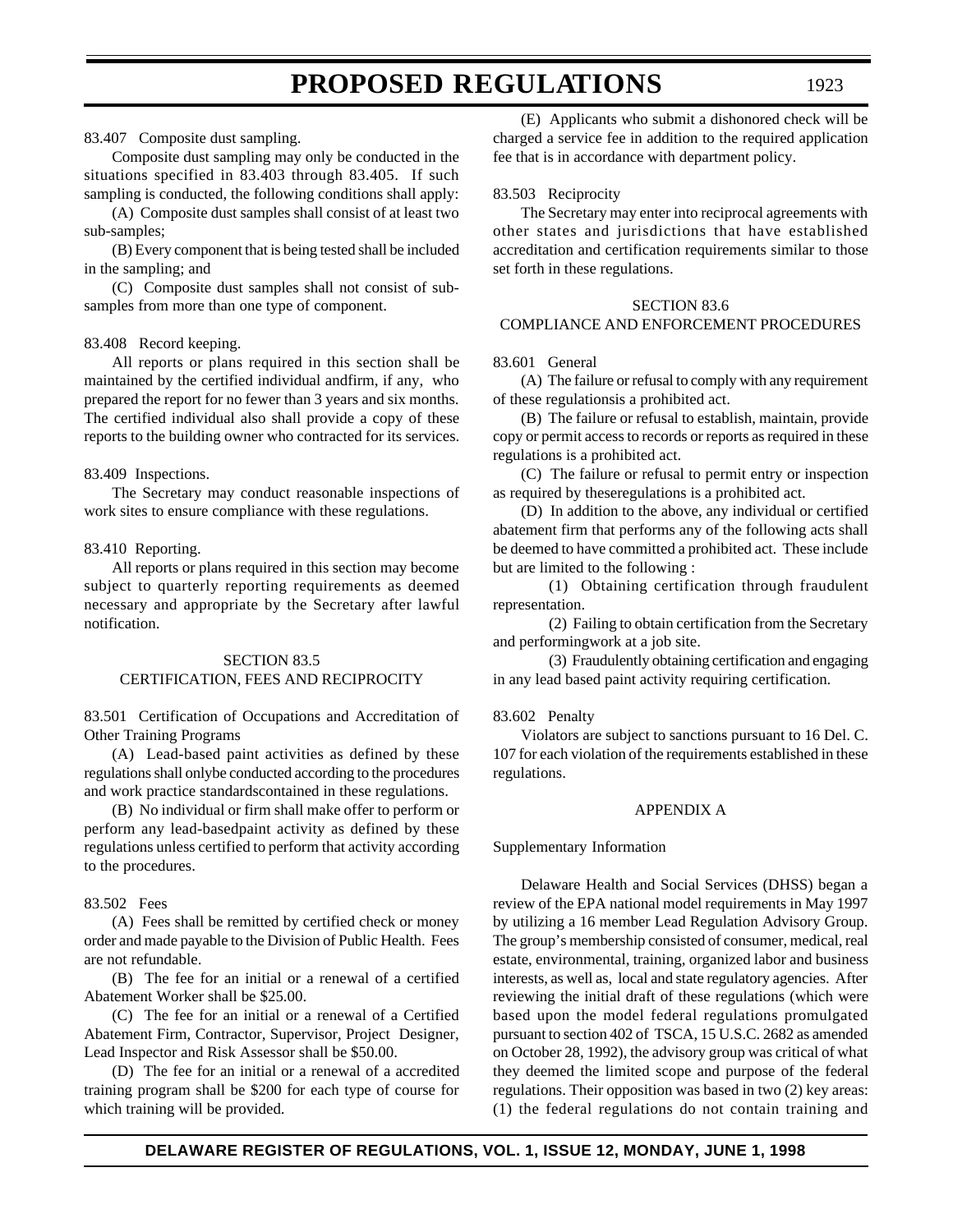# **PROPOSED REGULATIONS**

certification requirements and work practice standards for individuals and firms conducting lead-based paint activities in building types other than pre-1978 housing stock and buildings occupied by children, i.e. public buildings (except child-occupied facilities), commercial buildings, superstructures and bridges; and, (2) the federal regulations are specifically targeted to lead-based paint abatement work and do not provide training and certification requirements and work practice standards pertaining to certain areas of leadpaint activities, such as renovation and remodeling.

The advisory group strongly suggested that the underlying purpose of DHSS's proposed regulations should be to reduce the incidence of blood lead poisoning in Delaware children and adults. Consequently, to accomplish this reduction, the group recommended that DHSS's proposed regulations be expanded to address the aforementioned key areas of concern. The group met five (5) additional times between June 1997 and January 1998 in an attempt to develop requirements beyond the federal model to address their key concerns. The meetings resulted in proposed requirements that impacted renovation and remodeling activities in private homes, as well as the establishment of training and certification requirements of contractors and work practice standards for building and home repairs.

DHSS used two (2) criteria to evaluate the group's recommendations: (1) Senate Bill (SB) 448, the enabling legislation; and, (2) the scope and purpose of similar regulations in place in other states. The evaluation concluded that DHSS did not have the infrastructure in place to support the additional requirements proposed by the group. Fundamentally, amendments to Delaware Code in the areas of liability protection, provision of insurance, and the enabling legislation itself, would be necessary to implement the group's recommendations. Additionally, the absence of nationally recognized and accepted standards in the areas of renovation and remodeling and, contractor training and certification standards were impediments to including the advisory group's recommendations into these regulations. Consequently, these regulations do not contain training and certification requirements and work practice standards for individuals and firms conducting lead-based paint activities in public buildings (expect child -occupied facilities), commercial buildings, superstructures and bridges. Additionally, these regulations do not provide training and certification requirements and work practice standards pertaining to activities associated with contractors engaged renovation and remodeling activities.

However, it is important to note that DHSS supports the underlying concept of the additional requirements proposed by the advisory group. From a practical viewpoint, the regulation of lead-based paint activities and the management of lead-based paint hazards is imperative to reduce human exposure to environmental lead hazards. Therefore, for educational and awareness outcomes, DHSS elects to include these group's additional requirements in a non-binding

appendix. Individuals and firms that create lead-based paint hazards not specifically associated with abatement projects, as defined by these regulations, are encouraged to function in a manner consistent with these recommendations.

Persons or entities interested in lead training and lead sensitive work practices beyond the abatement of lead-based paint hazards are encouraged to contact the Office of Lead Poisoning and Prevention at 302-739-4731

#### SECTION 83.1 GENERAL PROVISIONS

#### 83.1.400 Definitions

Recommendation #1-To amend the definition of "Abatement"

83.1.401 "Abatement" means any activity that creates a lead-based paint hazard, including any measure or set of measures designed to permanently eliminate lead-based paint hazards. Abatement includes, but is not limited to:

(A) The disturbance or removal of lead-based paint and lead-contaminated dust, the permanent enclosure or encapsulation of lead-based paint, the replacement of leadpainted surfaces or fixtures and the removal or covering of lead-contaminated soil; and

(B) All preparation, cleanup, disposal, as well as post-abatement or post construction clearance testing activities associated with such measures.

(C) Specifically, abatement includes, but is not limited to:

(1) Projects for which there is a written contract or other documentation, which provides that an individual or certified abatement firm will be conducting activities in or to a residential dwelling or a child-occupied facility that:

(a) Shall result in the creation of or the permanent elimination of lead-based paint hazards; or

(b) Are designed to permanently eliminate lead-based paint hazards and are described in paragraph (A) and (B) of this definition;

(2) A project that creates a lead-based paint hazard or a project resulting in the permanent elimination of lead-based paint hazards, conducted by firms or individuals certified in accordance with Delaware Health and Social Services regulations for accreditation.

(3) Projects resulting in the permanent elimination of lead-based paint hazards, conducted by certified abatement firms or individuals who, through their company name or promotional literature represent, advertise, or hold themselves out to be in the business of performing lead-based paint activities as identified and defined by these regulations; or

(4) Projects resulting in the permanent elimination of lead-based paint hazards, that are conducted in response to State or local abatement orders.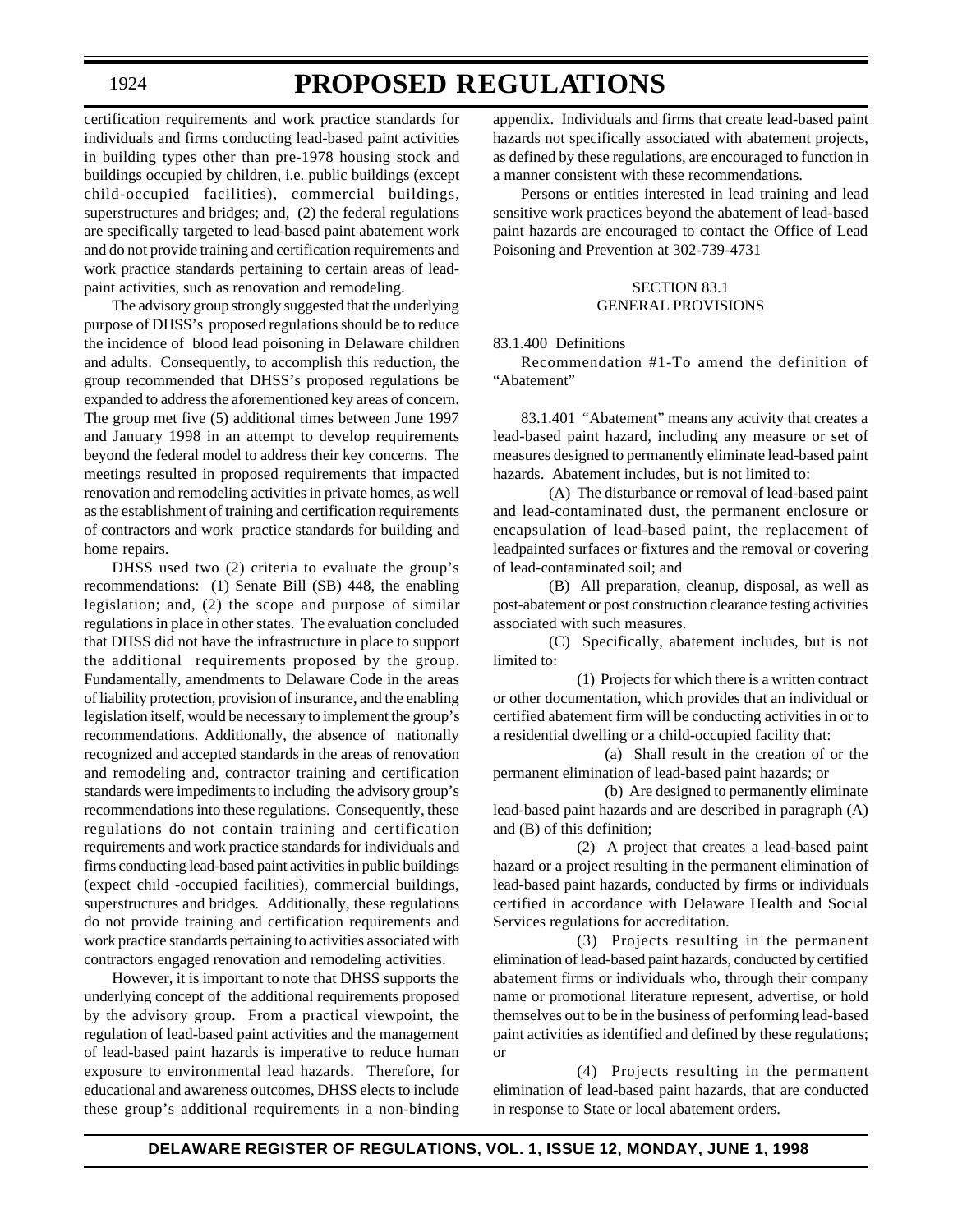Recommendation #2-To establish a definition of

"Contractor/Renovator/Remodeler" means a company or a person whose business purpose is to perform general construction and changes or improvements to existing construction for either residential or commercial buildings.

#### Recommendation #3-To establish a definition of

"Lead Sensitive Contractor/Renovator/Remodeler" means a company or a person whose business purpose is to perform general construction including new construction and changes or improvement to existing construction for either residential or commercial buildings who has attended a training program designed to introduce the health problems associated with exposure to lead-based paint hazards and also designed to teach basic and minimum work practices/methods and after work clean up intended to minimize workers and building occupants exposure to potential lead contaminated dust or other construction debris.

### Recommendation #4-To establish a definition of

"Lead Sensitive Training Program" means a special curriculum, with at least eight hours of classroom instruction, designed to acquaint general construction firms, also known as contractors/renovators/remodelers, with the potential health problems related to human exposure to lead-based paint and surfaces covered with lead-based paint which may be disturbed during renovation or remodeling activities in target housing. This special curriculum also introduces recommended work practices designed to minimize workers and building occupants to potential exposure to lead-based paint contaminated dust and other construction debris.

#### Recommendation #5-To establish a definition of

"Renovation/remodeling" means the performance of general construction including new construction and changes or improvement to existing construction for either residential or commercial buildings.

## SECTION 83.2 APPLICATION AND RENEWAL REQUIREMENTS

Recommendation #6-To include lead sensitive contractors/ renovators/remodelers within the scope of regulated training programs

### 83.201 Accreditation of training programs

(C) A training provider may seek accreditation to offer lead-based paint activities courses in any of the following disciplines*; Lead Sensitive Contractor/Renovator/Remodeler*,

Inspector, Risk Assessor, Supervisor, Project Designer, and Abatement Worker. A training provider may also seek accreditation to offer refresher courses for each of the above listed disciplines.

83.203 Requirements for the accreditation of training programs.

(F) To become accredited in the following disciplines, the training provider shall provide training courses that meet the following training hour requirements.

(5) Lead Sensitive Contractor/Renovator/Remodeler course - a minimum of 8 training hours. The minimum curriculum requirements for the Lead Sensitive Contractor/ Renovator/Remodeler course are contained in 83.204(A) of this appendix.

83.204 Minimum training curriculum requirements.

(F) Lead Sensitive Contractor/Renovator/Remodeler.

(1) Background information on lead including the history of lead use and sources of environmental lead contamination including paint, surface dust and soil, water, air, and food.

(2) Background information on the health effects lead on the human body including how lead enters and affects the body, symptoms of lead in the body and diagnosis, level of concern and treatment.

(3) Background information on Federal, State, and local regulations and guidance that pertains to lead-based paint and lead-based paint activities.

(4) General industry, use of lead, and construction standards.

(5) Personal protection equipment including respiratory equipment selection, air purifying respirators, care and cleaning of respirators, respiratory fit testing, protective clothing.

(6) Disposal Techniques

- (7) Personal hygienic practices.
- (8) Legal liability and insurance issues.
- (9) Overview of abatement.

83.205 Requirements for the accreditation of refresher training programs.

A training provider may seek accreditation to offer refresher training courses in any of the following disciplines; *Lead Sensitive Contractor/Renovator/Remodeler*, Inspector, Risk Assessor, Supervisor, Project Designer, and Abatement Worker. To obtain accreditation to offer refresher training, a training program must meet the following minimum requirements.

SECTION 83.3 CERTIFICATION OF INDIVIDUALS AND FIRMS ENGAGED IN LEAD-BASED PAINT ACTIVITIES

Recommendation #7-To include lead sensitive contractors/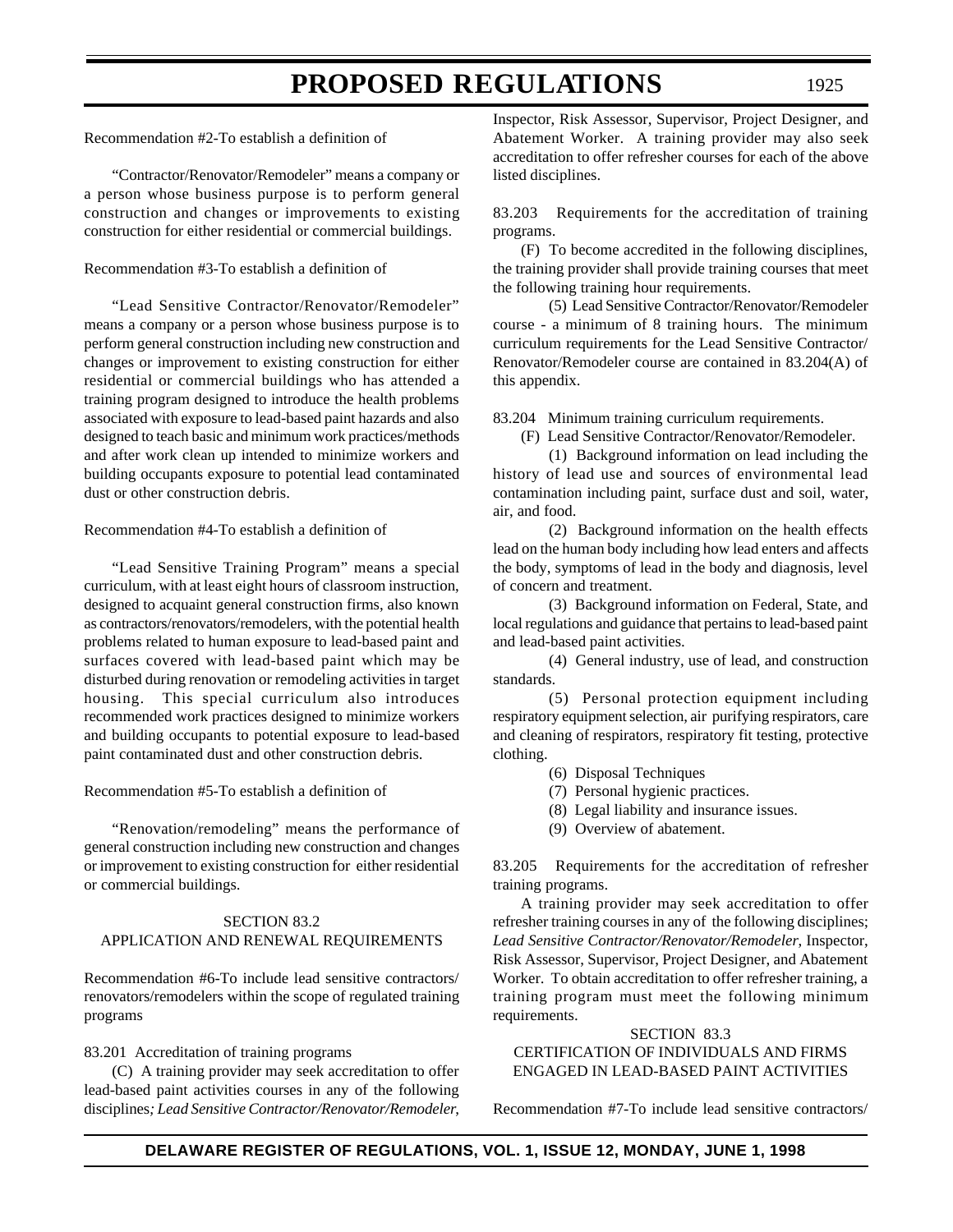renovators/remodelers within the scope of regulated certification programs.

83.301 Certification of individuals.

(A) Individuals seeking certification to engage in leadbased paint activities must either:

(1) Submit to the Secretary, an application demonstrating that they meet the requirements established in 83.302 & 83.303 for the particular discipline for which certification is sought; or(2)Submit to the Secretary, an application with a copy of a valid lead-based paint activities certification (or equivalent) from a State or Tribal program that has been authorized by the EPA.

(B) Individuals may first apply to the Secretary for certification to engage in lead-based paint activities pursuant to this section on or after March 1, 1999.

(C) Following the submission of an application demonstrating that all the requirements of this section have been met, the Secretary shall certify an applicant as a *Lead Sensitive Contractor/Renovator/Remodeler*, Inspector, Risk Assessor, Supervisor, Project Designer, or Abatement Worker, as appropriate.

83.302 *Lead Sensitive Contractor/ Renovator/ Remodeler*, Inspector, Risk Assessor, Supervisor, Abatement worker and Project designer.

(A) To become certified as a *Lead Sensitive Contractor/ Renovator/Remodeler*, Inspector, Risk Assessor, or Supervisor, Abatement Worker or Project Designer an individual must:

(1) Successfully complete an accredited course in the appropriate discipline and receive a course completion certificate from an accredited training provider.

(2) Pass the course test in appropriate discipline; and,

(3) Meet or exceed the following experience and/or education requirements:

(f) Lead Sensitive Contractor/Renovator/ Remodeler.

(i) No experience or education requirements.

### SECTION 83.4 WORK PRACTICE STANDARDS FOR CONDUCTING LEAD-BASED PAINT ACTIVITIES.

Recommendation #8-To include renovation and remodeling activities within the scope of regulated work practice standards

83.411 Renovation and Remodeling.

(A) All renovation and remodeling activities in targeted housing and child occupied facilities should be performed by Contractors, Renovators or Remodelers that have successfully completed a Lead Sensitive Contractor/ Renovator/Remodeler program.

(B) All renovation and remodeling activities should be performed in accordance with the work practice standards for conducting lead-based paint activities detailed in this section.

(C) Contractors desiring to perform these activities may wish to refer to the: "Disturbance Decision Tree" in Appendix B; definition of Contractor/Renovator/Remodeler; definition of a Lead Sensitive Contractor/Renovator/Remodeler; and, the recommended training curriculum for a Lead Sensitive Contractor/Renovator/Remodeler.

(D) Lead sensitive work practice are designed to control, reduce, or, eliminate Lead-based Paint Hazards in the property (involving more or equal to 50 square feet of Lead-based Painted surface and generate no more that one (1) barrel of Hazardous Waste (see 83.1.432), such as: lead sensitive surface preparation for encapsulation; and/or, lead sensitive renovation and remodeling techniques designed to remove or remodel the Lead Based Painted surface(s) substantially intact followed by post construction clean up techniques again designed to control, reduce, minimize or eliminate Lead-based Paint Hazards in the property.

(E) Certified Abatement Firms or Lead Sensitive Contractors may perform interim control, operation and maintenance activities, or, other measures and activities designed to temporarily, but not permanently reduce, leadbased paint hazards when those activities do not disturb the Lead-based Paint surface.

### APPENDIX B

Disturbance Decision Tree



**DELAWARE REGISTER OF REGULATIONS, VOL. 1, ISSUE 12, MONDAY, JUNE 1, 1998**

#### 1926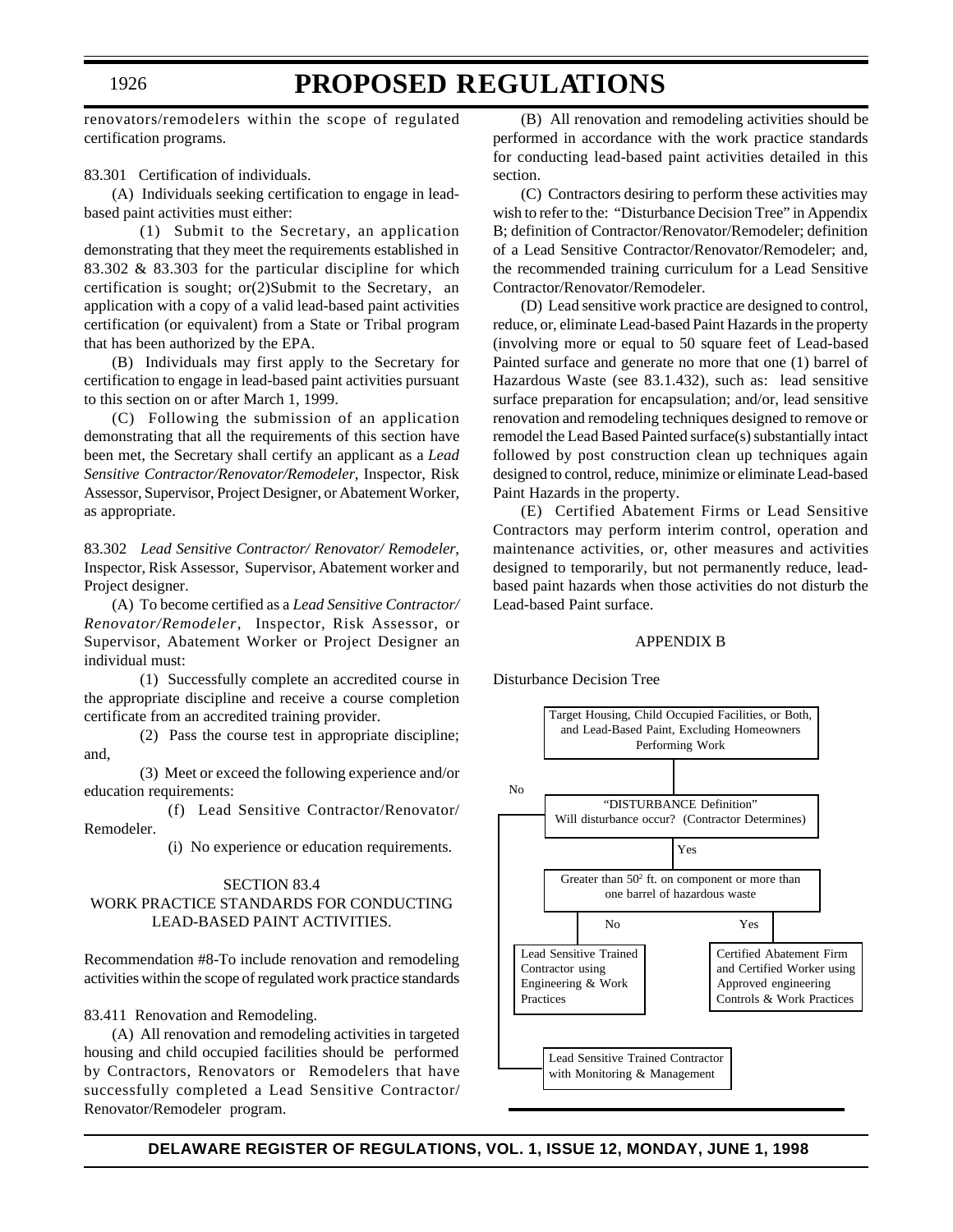# **DEPARTMENT OF HEALTH AND SOCIAL SERVICES**

**DIVISION OF SOCIAL [SERVICES](#page-3-0)**

Statutory Authority: 31 Delaware Code, Section 505 (31 Del.C. 505)

In compliance with the State's Administrative Procedures Act (APA - Title 29, Chapter 101 of the Delaware Code) and with 42CFR §447.205, and under the authority of Title 31 of the Delaware Code, Chapter 5, Section 505, the Delaware Department of Health and Social Services (DHSS) Division of Social Services/Medical Assistance Program (DMAP) is amending its eligibility manual.

Comments or requests for copies of proposed changes or relevant materials may be made in writing to: Medicaid Administrative Offices, Division of Social Service, P.O. Box 906, New Castle, DE 19720, attention: Thelma G. Mayer, or by calling (302) 577-4880, extension 131 Comments, written suggestions, compilations of data, testimony, briefs or other written materials concerning the proposed change must be received by mail no later than July 1, 1998, at the Medicaid Administrative Office, Lewis Bldg., Herman M. Holloway, Sr. Health & Social Services Campus, 1901 N. DuPont Hwy., New Castle, DE 19720, attention Thelma Mayer. Materials filed thereafter will not be considered except where good cause for lateness is demonstrated. Copies of all written submissions filed with the Medicaid office will be available for public inspection in the Medicaid Administrative Office at the address given above. Please call (302) 577-4800, ext.131 for an appointment if you wish to review the materials. Individuals with disabilities who wish to participate in these proceedings, or review the materials submitted, should contact the Division to discuss auxiliary aids or services needed to facilitate such review or participation. Such contact may be in person, in writing or by telephone by using the Telecommunications Relay Service, or otherwise.

#### PROPOSED REGULATION

#### Eligibility Manual

### 270.10 Eligibility Decision

The agency must include in each applicant's case record facts to support the agency's decision on his application.

The agency must dispose of each application by a finding of eligibility or ineligibility, except under the following circumstances:

1. There is an entry in the case record that the applicant voluntarily withdrew the application, and that the agency sent a notice confirming his decision;

2. There is a supporting entry in the case record that the applicant has died.

3. There is a supporting entry in the case record that the applicant cannot be located.

4. Certain factors of eligibility must be verified according to specific eligibility groups. If all information requested is not received, DSS cannot determine or redetermine eligibility. This may result in denial of the application or the termination of eligibility. Verifications received and/or provided may reveal a new eligibility issue not previously realized and this may require additional verifications. Failure to provide additional requested verifications may result in denial or termination of eligibility

Section 301.25 Federal Poverty Level Related Programs

Excluded Income

- Earned Income Tax Credits (EITC)
- First \$50 of the total child support payments
- Governmental (federal, state, or local) rent and housing subsidies, including payments made directly to the applicant/recipient for housing or utility costs, e.g., HUD utility allowances
- Income owned by or received for the benefit of the siblings not included in the budget unit
- Financial Assistance received from school grants, scholarships, vocational rehabilitation payments, Job Training Partnership Act payments, educational loans, and other loans that are expected to be repaid. Also exclude other financial assistance received that is intended for books, tuition, or other self-sufficiency expenses.
- One half of the gross parental income for minor pregnant teens
- Payments made by a third party directly to landlords or other vendors
- SSI benefits
- Wages of an individual (under age 19) who is a full-time student or a part-time student but not a full-time employee attending a school, college, university, or a course of vocational or technical training
- Earned income of a minor child regardless of student status
- Earned income of an 18 year old or an emancipated minor who is a full time student or a part time student but not a full time employee attending a school, college, university, or a course of vocational or technical training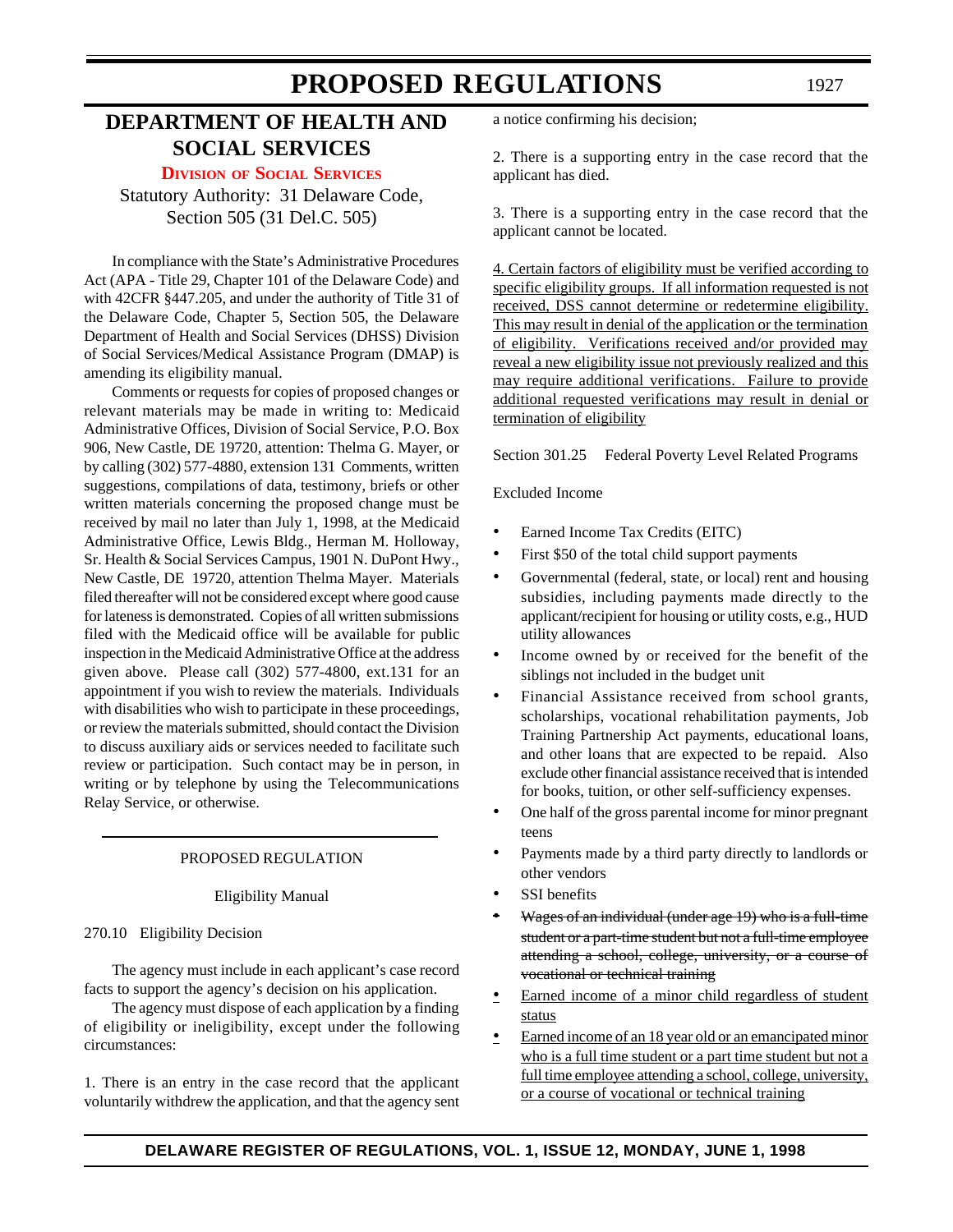# **PROPOSED REGULATIONS**

### 307.60 Qualifying Individuals

Section 4732 of the Balanced Budget Act of 1997 establishes a capped allocation for each of five years beginning January 1998, to states for payment of Medicare Part B premiums for two new mandatory eligibility groups of low-income Medicare beneficiaries, called Qualifying Individuals or QIs. This provision amends section  $1902(a)(10)(E)$  of the Social Security Act concerning Medicare cost-sharing for Qualified Medicare Beneficiaries (QMBs) and Specified Low Income Medicare Beneficiaries (SLMBs). It also amends section 1905(b) of the Social Security Act concerning the Federal Medical Assistance Percentage (FMAP) by incorporating reference to and establishing a new section 1933, for QIs.

QIs are individuals who would be QMBs but for the fact that their income exceeds the income levels established for QMBs and SLMBs. This means that QIs must meet all the technical and financial eligibility requirements of the QMB program except for the income limits.

Unlike QMBs or SLMBs, who may be determined eligible for Medicaid benefits in addition to their QMB/SLMB benefits, QIs cannot be otherwise eligible for Medicaid.

### Qualifying Individuals 1

Individuals in the first group of QIs, called QI-1s, must have income that exceeds 120% of the Federal Poverty Level (FPL) but the income must be at or below 135% of the FPL. The benefit for QI-1s consists of payment of the full Medicare Part B premium. They do not receive any Medicaid services.

### Qualifying Individuals 2

Individuals in the second group of QIs , called QI-2s, must have income that exceeds 135% of the FPL, but the income must be at or below 175% of the FPL. The benefit for QI-2s consists only of the portion of the Medicare Part B premium that is attributable to the shift of some home health benefits from Part A to Part B. The amount of this benefit in 1998 is \$1.07 per month. This is equivalent to 1/7 of the cost of the home health shift. The amount will increase by an additional 1/7 in each of the following years.

### COLA Disregard

Social Security COLA increases will be excluded in determining the eligibility of recipients during the first three months of a calendar year.

### Retroactive Coverage

Retroactive eligibility does apply to this group unlike the QMB

program. Benefits may begin with the month of application. Retroactive coverage is available for the three months prior to the month of application. Coverage cannot be effective prior to January 1, 1998.

### Capped Allocation

This provision is effective for premiums payable beginning with January 1998 and ending with December 2002. Each state will receive a specific capped allocation for QIs.

Because of the capped allocation, we must limit the number of QIs selected in a calendar year so that the amount of benefits provided to these individuals does not exceed our state allocation. QIs will be selected on a first-come, first-served basis. This means the QIs are selected in the order in which they apply for benefits.

Once a QI is approved, the QI is entitled to receive assistance for the remainder of the calendar year, provided the individual meets the eligibility requirements. However, the fact that an individual receives assistance at any time during the year does not necessarily entitle the individual to continued assistance for any succeeding year. We will give preference to individuals who were QIs, QMBs, SLMBs, or QDWIs in the last month of the previous year.

# Redetermination of Eligibility

A redetermination of eligibility must be completed at least every 12 months. We will promptly redetermine eligibility when information is received about changes in circumstances that may affect eligibility.

## PUBLIC NOTICE [Medicaid / Medical Assistance Program](#page-3-0)

In compliance with the State's Administrative Procedures Act (APA - Title 29, Chapter 101 of the Delaware Code) and under the authority of Title 31 of the Delaware Code, Chapter 5, Section 505, the Delaware Department of Health and Social Services (DHSS) / Division of Social Services / Medicaid Program is amending its eligibility manual as follows:

Comments, written suggestions, compilations of data, testimony, briefs or other written materials concerning this change must be received by mail no later than July 1, 1998, at the Medicaid Administrative Office, Lewis Bldg., Herman M. Holloway, Sr. Health & Social Services Campus, 1901 N. DuPont Hwy., New Castle, DE 19720, attention Thelma Mayer. Materials filed thereafter will not be considered except where good cause for lateness is demonstrated. Copies of all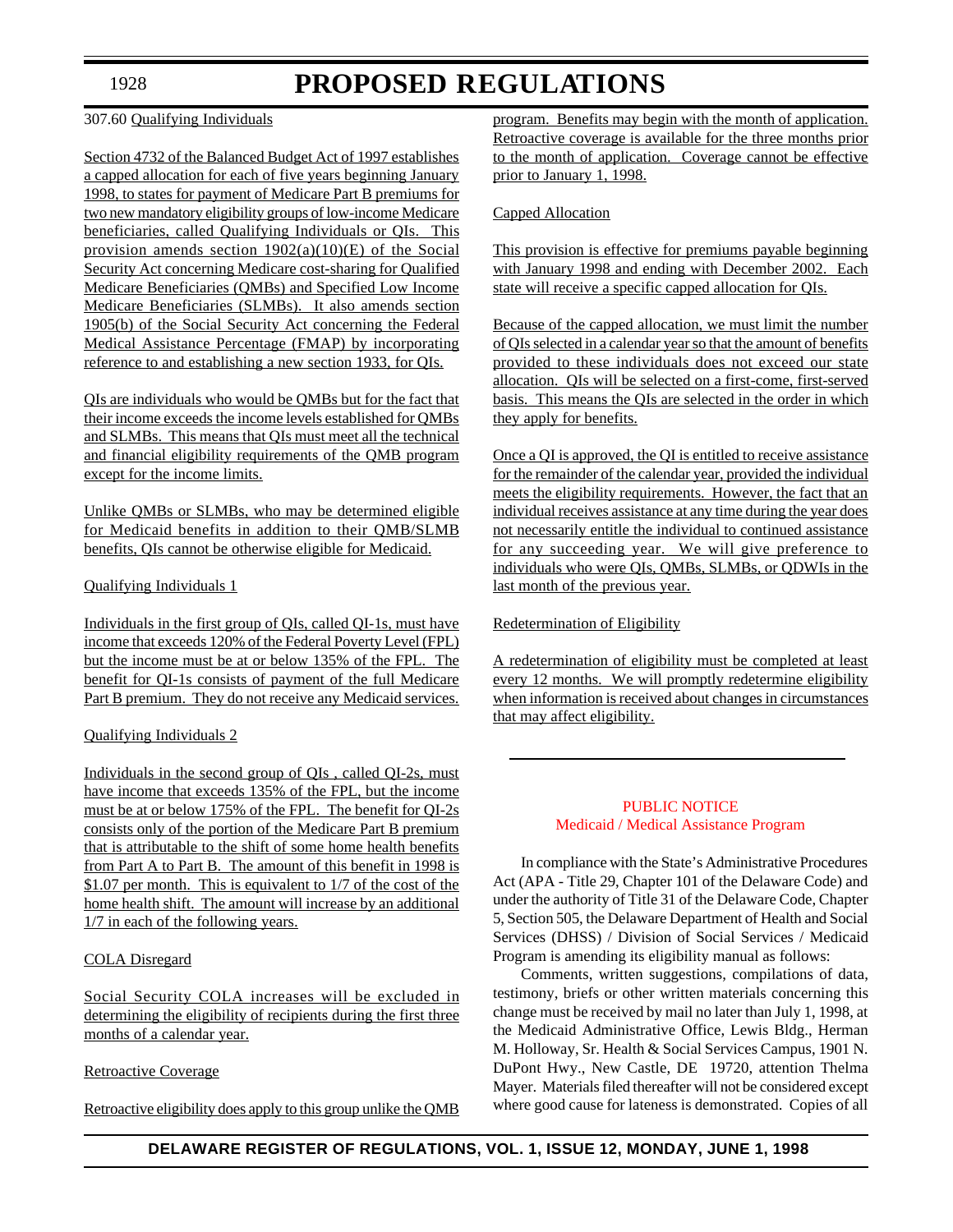written submissions filed with the Medicaid office will be available for public inspection in the Medicaid Administrative Office at the address given above. Please call (302) 577- 4880, extension 131, for an appointment if you wish to review the materials. Individuals with disabilities who wish to participate in these proceedings, or review the materials submitted, should contact the Division to discuss auxiliary aids or services needed to facilitate such review or participation. Such contact may be in person, in writing or by telephone by using the Telecommunications Relay Service, or otherwise.

### PROPOSED REGULATION

301.25 C. Adult Expansion Population: Non Categorically Related Individuals

Section 1902(a)(10)(A)(i) of the Social Security Act requires states to provide medical assistance to certain mandatory categories of individuals and allows states to cover optional categories. On May 17, 1995, HCFA approved a Section 1115 Demonstration Project, entitled Diamond State Health Plan. This demonstration waiver extends Medicaid coverage to uninsured individuals age 19 or over with income at or below 100% of the FPL who are not categorically eligible. Individuals who receive long term care services (nursing facility and home and community based waivers), who have accessible managed care coverage, or who are entitled to Medicare are excluded from this category of assistance created under the demonstration waiver. Medicaid coverage for this new group is effective March 1, 1996. Adults are not eligible for Medicaid benefits until the first of the month in which they are enrolled in a Managed Care Organization (MCO). Enrollment in a MCO is a technical eligibility requirement for these clients under the demonstration waiver. Adults will not receive Medicaid services until they are enrolled in a MCO.

Individuals who receive long term care services (nursing facility and home and community based waivers), who have comprehensive health insurance as defined in this section, who are entitled to or eligible to enroll in Medicare, or who have coverage through CHAMPUS are excluded from this eligibility group created under the demonstration waiver. Medicaid coverage for this group is effective March 1, 1996.

Adults are not eligible for Medicaid benefits until the first of the month in which they are enrolled in a Managed Care Organization (MCO). Enrollment is a technical eligibility requirement for adults in the expanded population.

### D. General Assistance (GA) Recipients

General Assistance is a cash assistance program available to families and unemployable individuals who meet certain financial and technical eligibility requirements.

An individual age 18 and under who receives GA is categorically eligible for Medicaid. An individual between age 18 and 19 who receives GA is categorically eligible under the poverty level related program for children. An individual age 19 or over who receives GA must be uninsured as defined in this section in order to be found eligible for Medicaid. Enrollment in a MCO is a technical eligibility requirement for individuals age 19 and over who receive GA. GA recipients who are age 19 or over will not receive Medicaid benefits until the first of the month in which they are enrolled in a MCO.

All GA adults must be enrolled in a MCO effective March 1, 1996. Enrollment in a MCO is a technical eligibility requirement for GA adults under the demonstration waiver. GA adults will not receive Medicaid services unless they are enrolled in a MCO as of March 1, 1996.

Uninsured Individual: This is a separate technical eligibility requirement for the non categorically related adults (GE, GF, GG) who have income at or below 100% FPL. The individual must be uninsured. An uninsured individual is defined as an individual who does not have Medicare or accessible managed care coverage. An adult who is entitled to Medicare or who has accessible managed care cannot be eligible for Medicaid under the demonstration waiver. The Third Party Liability Unit will determine if an individual has accessible managed care coverage.

A managed care organization (MCO) is an organization that is licensed as an HMO, Health Services Corporation, or "like entity" and that requires the insured to go to a primary care provider who manages medical care for the insured. Payment to the primary care provider by the MCO can be fee for service or a capitated rate. An individual who is enrolled in a Delaware MCO but not through the Diamond State Health Plan is in an accessible managed care plan provided the MCO is licensed to do business in the insured's county of residence. See Section 600 for more information on managed care.

Uninsured Individual: This is a separate technical eligibility requirement for non categorically related adults age 19 or over, including those who receive General Assistance. The individual must be uninsured. An uninsured individual is defined as an individual who does not have Medicare, CHAMPUS, or other comprehensive health insurance. An adult who is entitled to or eligible to enroll in Medicare or who has CHAMPUS or who has any comprehensive health insurance, cannot be eligible for Medicaid as a non categorical adult under the demonstration waiver. The Third Party Liability Unit will determine if an individual has comprehensive health insurance.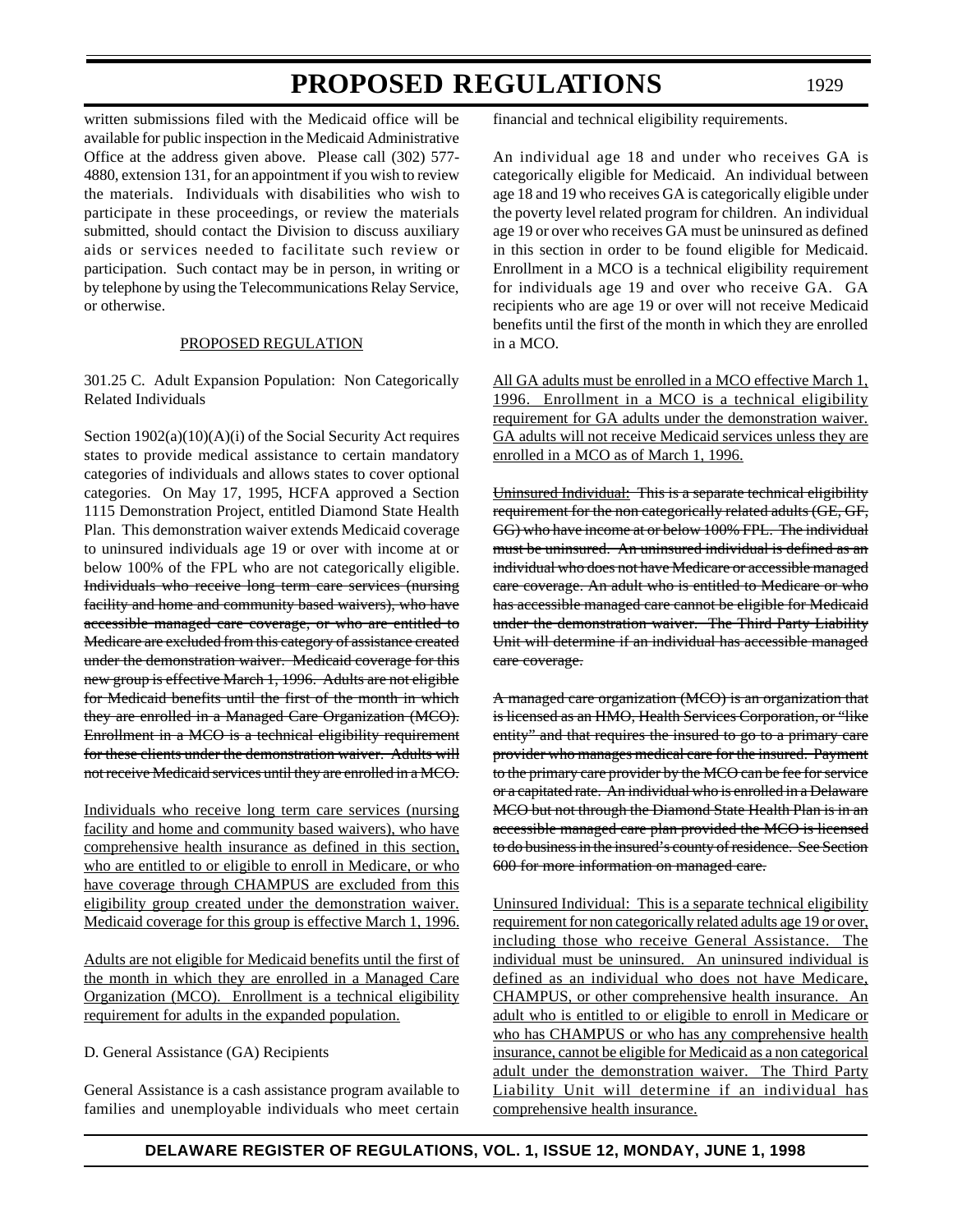# **PROPOSED REGULATIONS**

Comprehensive Health Insurance: A benefit package comparable in scope to the "basic" benefit package required by the State of Delaware's Small Employer Health Insurance Act at Title 18, Chapter 72 of the Delaware Code. This package covers hospital and physician services as well as laboratory and radiology services. The term "comprehensive" does not mean coverage for benefits normally referred to as "optional," e.g., prescription drugs.

Enrollment in Managed Care: Medicaid eligible individuals (with a few exceptions) must enroll with a managed care organization. Individuals entitled to Medicare, receiving Medicaid long term care services, or who already have accessible managed care cannot enroll in the Diamond State Health Plan.

Enrollment in a managed care organization is a separate technical eligibility requirement for the non categorically related adults (GE, GF, GG) with income at or below 100% FPL. An adult in this non categorical group, who is otherwise eligible, cannot receive Medicaid until he or she is enrolled in a Diamond State Health Plan MCO.

Enrollment in Managed Care: Medicaid eligible individuals, with a few exceptions, must enroll with a MCO in the Diamond State Health Plan. The following individuals cannot enroll in the Diamond State Health Plan:

- individuals entitled to or eligible to enroll in Medicare
- individuals who have CHAMPUS
- individuals who are receiving Medicaid long term care services, and
- individuals who already have accessible managed care coverage.

A managed care organization (MCO) is an organization that is licensed as an HMO, Health Services Corporation, or "like entity" and that requires the insured to go to a primary care provider who manages medical care for the insured. Payment to the primary care provider by the MCO can be fee for service or a capitated rate. An individual who is enrolled in a Delaware MCO but not through the Diamond State Health Plan is in an accessible managed care plan provided the MCO is licensed to do business in the insured's county of residence.

Enrollment in a Diamond State Health Plan MCO is a separate technical eligibility requirement for the non categorically related adults including adults who are receiving General Assistance. The adult must join a MCO before the  $20<sup>th</sup>$  day of the approval month in order for Medicaid coverage to begin the first day of the next month. If the adult joins a MCO after the  $20<sup>th</sup>$  day of the approval month, Medicaid coverage will start the second month following the approval month. The

approval month is the month in which the notice to approve Medicaid is sent to the applicant.

Certain individuals, who are excluded from the Diamond State Health Plan, may be found eligible for retroactive Medicaid. Individuals who may be found eligible for retroactive Medicaid are:

- those entitled to Medicare those entitled to Medicare or eligible to enroll in Medicare(e.g., a pregnant woman who has Medicare),
- those who have accessible managed care coverage,
- those receiving long term care services (nursing facility and the home and community based waivers), and
- those living out-of-state but considered Delaware residents, such as a child placed out-of-state by DSCYF.

# PUBLIC NOTICE [Medicaid / Medical Assistance Program](#page-3-0)

In compliance with the State's Administrative Procedures Act (APA - Title 29, Chapter 101 of the Delaware Code) and with 42CFR §447.205, and under the authority of Title 31 of the Delaware Code, Chapter 5, Section 505, the Delaware Department of Health and Social Services (DHSS) / Division of Social Services / Medicaid Program is amending its Long Term Care, Pharmacy, Home Health, Ground Ambulance, and Hospice provider manuals.

Comments, written suggestions, compilations of data, testimony, briefs or other written materials concerning this change must be received by mail no later than July 1, 1998, at the Medicaid Administrative Office, Lewis Bldg., Herman M. Holloway, Sr. Health & Social Services Campus, 1901 N. DuPont Hwy., New Castle, DE 19720, attention Thelma Mayer. Materials filed thereafter will not be considered except where good cause for lateness is demonstrated. Copies of all written submissions filed with the Medicaid office will be available for public inspection in the Medicaid Administrative Office at the address given above. Please call (302) 577- 4880, extension 131, for an appointment if you wish to review the materials. Individuals with disabilities who wish to participate in these proceedings, or review the materials submitted, should contact the Division to discuss auxiliary aids or services needed to facilitate such review or participation. Such contact may be in person, in writing or by telephone by using the Telecommunications Relay Service, or otherwise.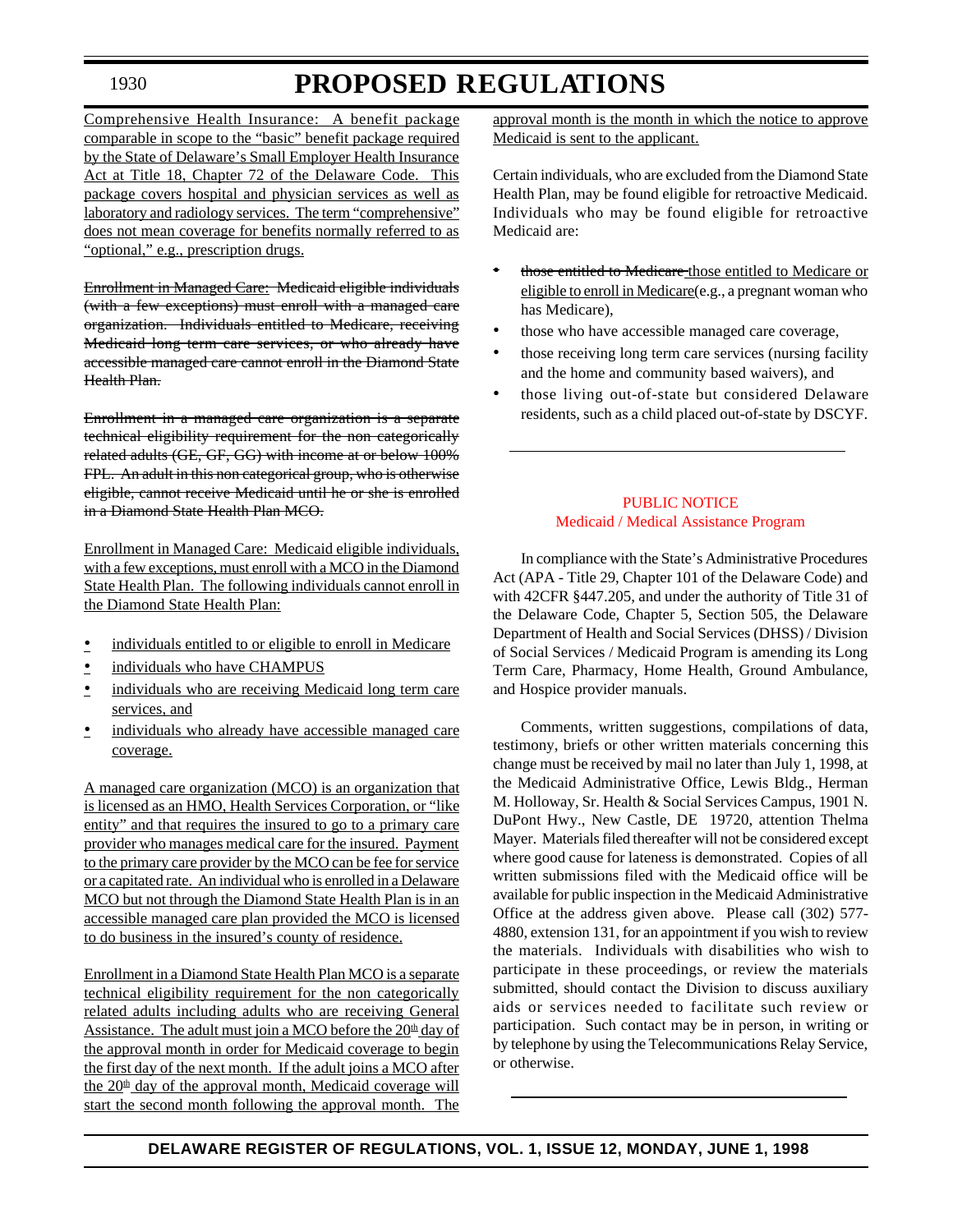### PROPOSED REGULATION

Long Term Care Provider Specific Policy Manual

IV. FINANCIAL ELIGIBILITY FOR ALL INSTITUTIONAL PROGRAMS

### Approvals

A nursing home budget sheet notice which indicates the amount of the recipient's monthly income due to the facility, the amount to be retained for medical insurance and personal needs, the effective date of the Medicaid coverage and the recipient's Delaware Medical Assistance ID number to be used for billing. Collection of the patient pay amount from the resident or his/her representative is the responsibility of the facility.

If the resident has no income except an SSI (Supplemental Security Income) check, there will be no patient pay amount. Generally, residents retain thirty-six dollars (\$36.00) forty-two dollars (\$42.00) for personal needs. If they are involved in training or educational programs outside of the facility, personal needs allowances increase and will be so noted on the budget sheet notice. There is no supplementation for recipients who receive a thirty dollars (\$30.00) SSI check.

• A Delaware Medical Assistance card will follow shortly after the opening notices. The facility should not bill the fiscal agent until both the budget sheet notice and the Medical Assistance card has been received.

#### Changes

The payments may resume if the representative cooperates and provides the necessary verification. Another budget sheet notice will be mailed issued to the facility when the case is reopened.

*Change In Patient Pay* - Any increase or decrease in a resident's income or personal needs necessitates a change in the patient pay to the facility. When such changes occur a budget sheet notice will be mailed issued to the facility and family explaining the change and giving the effective date.

*Protection Requests* - Provider(s) will be notified as to which month or months protection is effective via the budget sheet. of any change in the patient pay as a result of a protection of income.

VIII. NON-EMERGENCY AMBULANCE TRANSPORTATION

Criteria for Non-Emergency Ambulance Transportation for Medicaid Clients Residing in a Nursing Facility

• if facility transport is not available; or and

Pharmacy Provider Specific Policy Manual

### II. SPECIFIC CRITERIA

Some OTC products do not have an eleven (11) digit National Drug Code (NDC) on the package, but do contain a Universal Pricing Code (UPC), these numbers often have less than 11 digits. Most resources such as Blue Book (used by the DMAP), Red Book, and Medispan have UPC numbers converted to a uniform 11 digit code. The 11 digit code must be used when billing the DMAP. The provider should consult such resources especially when the product dispensed does not contain an NDC on the label.

#### III. LIMITATIONS

Drugs Used For Cosmetic Purposes

Drugs used for cosmetic purposes are not routinely covered by the DMAP. Currently, those drugs include Minoxidil Lotion and Retin A for adults. [NOTE: Retin A is covered for DMAP recipients under the age of 21 years (through the 20th year).]

Fertility Drugs

The DMAP will not routinely reimburse for drugs such as Clomid that are prescribed to stimulate fertility.

Medical Necessity/Investigational Drugs

The DMAP will only cover drugs that have an FDA approved indication. The indication must have medical necessity. Drugs that have investigational status only are not routinely covered.

The DMAP does not routinely cover injectable or oral medications that are used to correct sexual disfunctions.

Drugs for Obesity

Drugs indicated for the treatment of obesity are not routinely covered by the DMAP.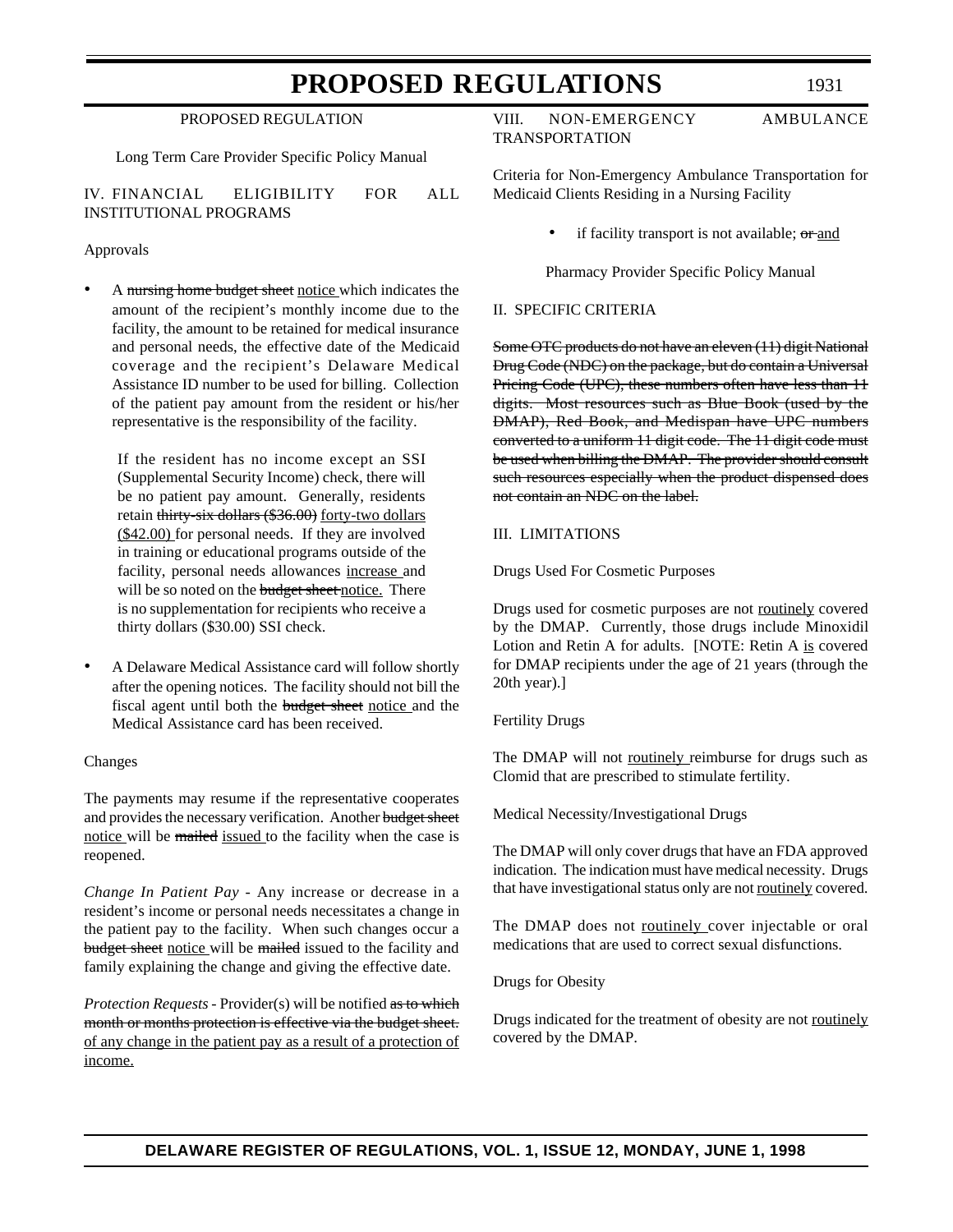# **PROPOSED REGULATIONS**

Home Health Provider Specific Policy Manual

### VII. OBTAINING PRIOR AUTHORIZATION

Prior authorization is required for the following home health services:

8. For individuals residing in adult foster/residential homes

Ground Ambulance Provider Specific Policy Manual

Criteria for Non-Emergency Ambulance Transportation for Medicaid Clients in a Nursing Facility

if facility transport is not available; or and;

Hospice Provider Specific Policy Manual

### VI. NURSING HOME ROOM/BOARD WITH ROUTINE OR CONTINUOUS HOME CARE

### Patient Pay

The Long Term Care Medicaid Unit Medicaid's fiscal agent, Electronic Data System (EDS), will send a budget sheet patient pay notice to both the hospice organization and the nursing home for any hospice nursing home patient. The budget sheet notice will indicate the amount of income received by the patient, the amount due to the facility (the patient pay amount), the amount to be retained for medical insurance and personal needs, the effective date, and the Medicaid number to be used for billing.

Please note the following:

- Non SSI recipients retain \$36 42.00 for personal needs.
- Additional amounts of income may be protected from the recipient's income to cover medically necessary services not normally covered by Medicaid. These amounts may vary from month to month. A new budget sheet patient pay notice will be generated whenever the patient pay amount changes.
- If the hospice organization is billing for a whole month, the monthly patient pay amount shown on the budget sheet patient pay notice is used. If the hospice organization is billing for a partial month, a daily patient pay must be calculated. To calculate the daily patient pay for a specific month, take the monthly amount shown on the budget sheet patient pay notice and divide it by the number of days in that particular month.

# **DEPARTMENT OF HEALTH AND SOCIAL SERVICES**

**DIVISION OF SOCIAL [SERVICES](#page-3-0)**

Statutory Authority: 31 Delaware Code, Section 512 (31 Del.C. 512)

Delaware Health and Social Services is considering revising certain regulations contained in DSSM Section 9092. The Department will receive comments and consider whether or not to adopt or modify the proposed regulations.

The proposed regulations:

allow the agency to use the food stamp allotment along with the ABC benefit in determining the number of hours a household is required to participate in workfare, which is a work experience program in which participants work to earn their benefits.

Any person who wished to make written suggestions, compilations of data, testimony, briefs or other written materials concerning the proposed new regulations must submit same to the Director, Division of Social Services, P.O. Box 906, New Castle, Delaware, by June 30, 1998.

The action concerning the determination of whether to adopt the proposed regulations will be based upon the results of Department and Division staff analysis and the consideration of the written materials filed by other interested persons.

### NATURE OF PROPOSED REVISIONS:

9092 Simplified Food Stamp Program

### WORKFARE

#### Work for your welfare (workfare) program

Work for Your Welfare (workfare) is defined as a work experience program in which participants work to earn their benefits. Workfare is a requirement for those ABC recipients who are able to work but, for whatever reason, are not working after receiving ABC benefits for 24 months. Those in workfare must participate for a predetermined number of hours each week and complete 10 hours of job search activities per week.

The number of hours required is based on the ABC grant and the food stamp allotment divided by the minimum wage. Each benefit will separately be divided by the minimum wage (\$5.15/hour). The hours from each benefit will be totaled and then divided by 4.33. For every hour that a participant fails to perform, the ABC check will first be reduced by \$5.15. If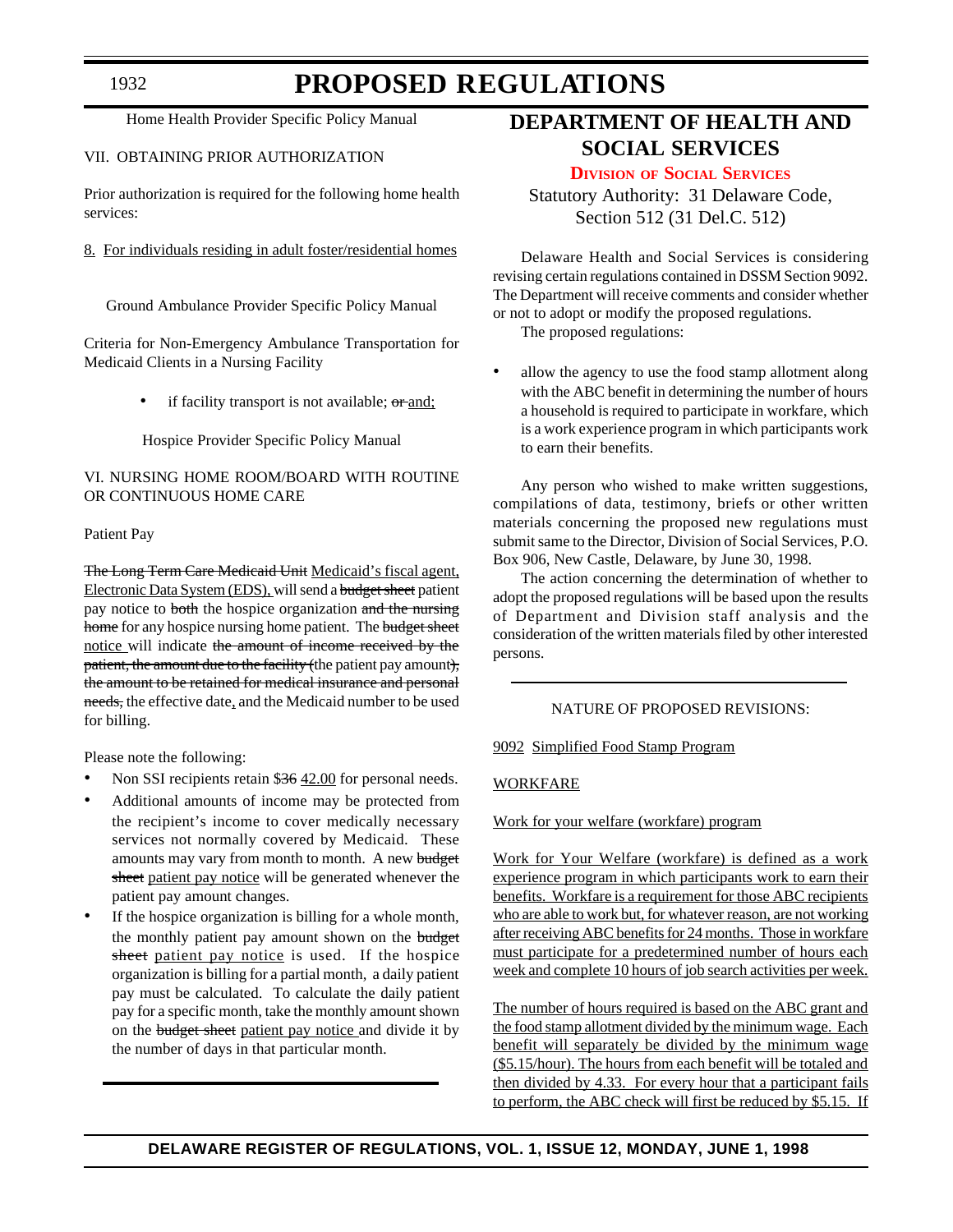the ABC grant reduces to zero, any workfare sanction amount will be used to reduce the food stamp allotment. The failure to do job search will also result in a progressive 1/3 grant and allotment reduction sanction.

One-parent households will be required to work the hours determined by dividing the grant and food stamps by the minimum wage. The maximum participation hours is 25 hours per week and, in addition, each participant is required to complete 10 hours of job search activities every week. The maximum required work hours for one-parent families will increase to 30 hours per week for FFY 1999.

Two-parent households will be required to work the hours determined by dividing the grant and food stamps by the minimum wage. The number of participation hours for the two-parent family is 35 hours per week if they do not receive child care and 55 hours per week if they do receive child care. One parent may participate for the whole 35 hours, or both parents may share. If child care is provided, the 55 hours can be shared by both parents with one parent working at least a minimum of 20 hours, such as 35/20 or 30/25. (10/45 is not acceptable.)

The food stamp allotment will only be used as necessary to require the one and two-parent households to work a maximum of 25 or 35 hours per week. The ABC benefits will be reduced to zero before the food stamp is affected. The food stamp benefits will only be reduced according to the portion of the allotment used in the calculation of the hours. If the food stamp allotment is reduced by \$5.15 for each hour not worked and the remaining benefit is less than \$1, no benefit will be issued.

Workfare households will not be double penalized for the same violation. Households that fail to work the required number of hours, while meeting job search requirements, will have their benefits reduced by \$5.15 for each hour not worked. There is no noncompliance sanction applied for failure to work the required number of hours.

Households that fail to work the required number of hours and fail to complete the job search activities will have their benefits reduced by \$5.15 for each hour it fails to work. The household will also have the 1/3 grant/allotment reduction sanction applied for failing to complete job search activities.

When calculating the number of hours, fractions will be rounded down to the nearest quarter hour. When calculating the amount of the benefits to be removed, the exact amount is subtracted from the grant or food stamp allotment. The remaining benefit is rounded down to the nearest dollar to determine the amount of the benefit the household will receive. For the ABC grants, if the household fails to work at all, no ABC benefit will be issued. For the food stamp allotments, only the portion of the allotment used to require the number of hours of participation will be subtracted.

In the process, the worker first reduces the grant and allotment by the workfare sanction and then applies any applicable 1/3 sanctions, plus other sanctions.

# CALCULATION PROCESSES

To determine the hours of participation:

- 1. The pre-sanctioned ABC grant is divided by minimum wage of \$5.15, and the result is rounded down to the nearest ¼ hour.
- 2. The food stamp allotment is divided by minimum wage of \$5.15, and the result is rounded down to the nearest ¼ hour.
- 3. The two results (#1 and #2), added together, are the monthly number of hours for which the family/household is required to participate.
- 4. The monthly number of hours (#3) is divided by 4.33 to get a weekly number of hours, rounded down to the nearest ¼ hour.
- 5. Compare the weekly number of hours (#4) to the maximum required for a one or two-parent household. Use the lesser number for the weekly number of hours.
- 6. The weekly number of hours (#5) is divided by 5 to get the daily participation requirement, rounded down to the nearest ¼ hour.
- 7. Consult the yearly table for the number of days the participant is required to do workfare. Multiply that number by the daily participation rate (#6) to determine the monthly required participation rate. (1998 table is attached to this section.)

Determination of the workfare sanction amount:

- 1. Subtract the actual hours of participation for a month from the required hours for the same month.
- 2. Any amount greater than zero is multiplied by \$5.15, resulting in the workfare sanction amount.
- 3. Subtract the workfare sanction amount (#2) from the ABC grant amount.

# **DELAWARE REGISTER OF REGULATIONS, VOL. 1, ISSUE 12, MONDAY, JUNE 1, 1998**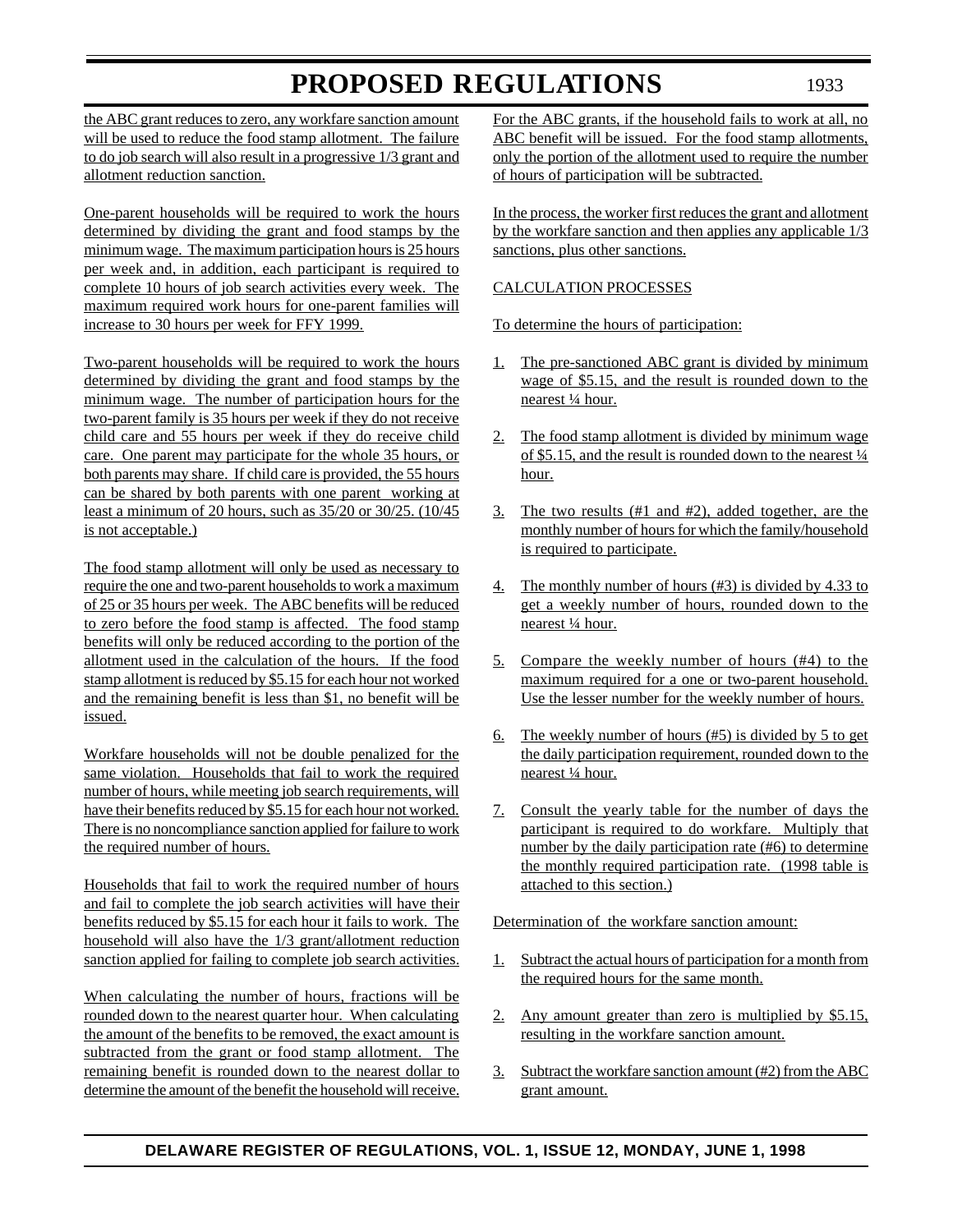- 4. Subtract any 1/3 E& T/school attendance sanctions from amount in #3 before subtracting any \$68 or \$50 sanctions.
- 5. If the subtraction of the workfare sanction amount reduces the ABC benefit to zero and there is a remaining amount, this amount will be subtracted from the food stamp allotment after the application of any aligned sanctions.\*

\*Only the portion of the food stamp allotment used to determine the participation hours can be subtracted from the food stamp allotment. (If there is a \$100 workfare sanction amount left over after the grant reduced to zero, but only \$75 of the allotment was used to determine the hours of participation, only \$75 can be subtracted from the allotment.)

## Examples of the Workfare Process:

- 1. One-parent family receives \$338 in ABC benefits and a \$321 food stamp allotment. \$338 divided by \$5.15 equals 65.5 hours. \$321 divided by \$5.15 equals 62.25 hours. The total hours equal 127.75. The 127.75 monthly number of hours is divided by 4.33 to get a weekly number of 29.5 hours per week. The one-parent family is only required to work 25 hours per week, divided by 5 equals 5 hours per day. There is also a 10 hour per week job search activity requirement. The client will be doing workfare hours between March 12 and April 11 which is 22 days. 22 days multiplied by 5 hours per day equals 110 hours per month.
	- a) Parent only worked 88 hours for the month and completed job search activities. The 20 hours (110  $-88 = 22$ ) multiplied by \$5.15 equals \$113.30. The \$338 grant is reduced by \$114. The household receives a \$224 grant and \$321 in food stamps.
	- b) Parent only worked 88 hours for the month and failed to complete the job search activities. The grant is reduced by \$114 and then the 1/3 grant/allotment reduction is applied to the remaining grant and food stamps. The grant reduces to \$42 and the food stamps to \$214.
	- c) Parent worked all the required hours but failed to complete the job search activities. The 1/3 grant/ allotment reduction is applied to each benefit. The grant reduces to \$225 and food stamps to \$214.
	- d) Parent only worked 28 hours. 80 hours multiplied by \$5.15 equals \$422.25. The grant of \$338 is reduced to zero. The number of hours to apply to the food stamp benefit is determined by subtracting the number of grant hours from the total monthly hours the parent was required to work (110 - 65.5  $=$ 44.5) 44.5 hours multiplied by \$5.15 equals \$229.18. The \$321 in food stamps is reduced by \$229 which

equals a benefit of \$92.

- 2. Two-parent family of six receives \$544 in ABC benefits and \$534 in food stamps. \$544 divided by \$5.15 equals 105.5 hours. \$534 divided by \$5.15 equals 103.5 hours. The combined hours total 209. 209 divided by 4.33 equal 48.25 hours a week. The family does not receive child care and is only required to work 35 hours per week and 10 hours of job search. 35 hours divided by 5 days equals 7 hours per day. The family will be doing workfare hours between March 12 and April 11, which has 22 days. Multiply 7 hours a day by 22 days which equals 154 hours for the month.
	- a) The family only works 100 hours, and completes the job search activities. 154 hours minus 100 hours equal 54 hours not worked. 54 hours multiplied by \$5.15 equals \$278.10. The grant is reduced by \$278 which leaves a grant of \$266. The food stamps increase to \$582 because the reduction of the grant for failure to work is not a sanction.
	- b) The family works 50 hours, and fails to complete job search activities. 104 hours multiplied by \$5.15 equals \$535.60. The grant is reduced to \$8, and then a 1/3 sanction is applied, making the grant \$5. A 1/ 3 sanction is applied to the food stamps, which leaves a \$388 benefit.

# **DEPARTMENT OF NATURAL RESOURCES AND ENVIRONMENTAL CONTROL**

**DIVISION [OF AIR & WASTE](http://www.dnrec.state.de.us/aandw.htm) MANAGEMENT WASTE [MANAGEMENT](#page-3-0) SECTION**

# 1. TITLE OF THE REGULATIONS:

Delaware Regulations Governing Hazardous Waste (DRGHW).

### 2. BRIEF SYNOPSIS OF THE SUBJECT, SUBSTANCE AND ISSUES:

The State of Delaware is authorized by the U. S. Environmental Protection Agency to administer its own hazardous waste management program. To maintain this authorization, the State must remain equivalent to and no less stringent than the federal program. To accomplish this, the State regularily amends the DRGHW by adopting regulations previously promulgated by EPA.

3. POSSIBLE TERMS OF THE AGENCY ACTION: NONE

### 1934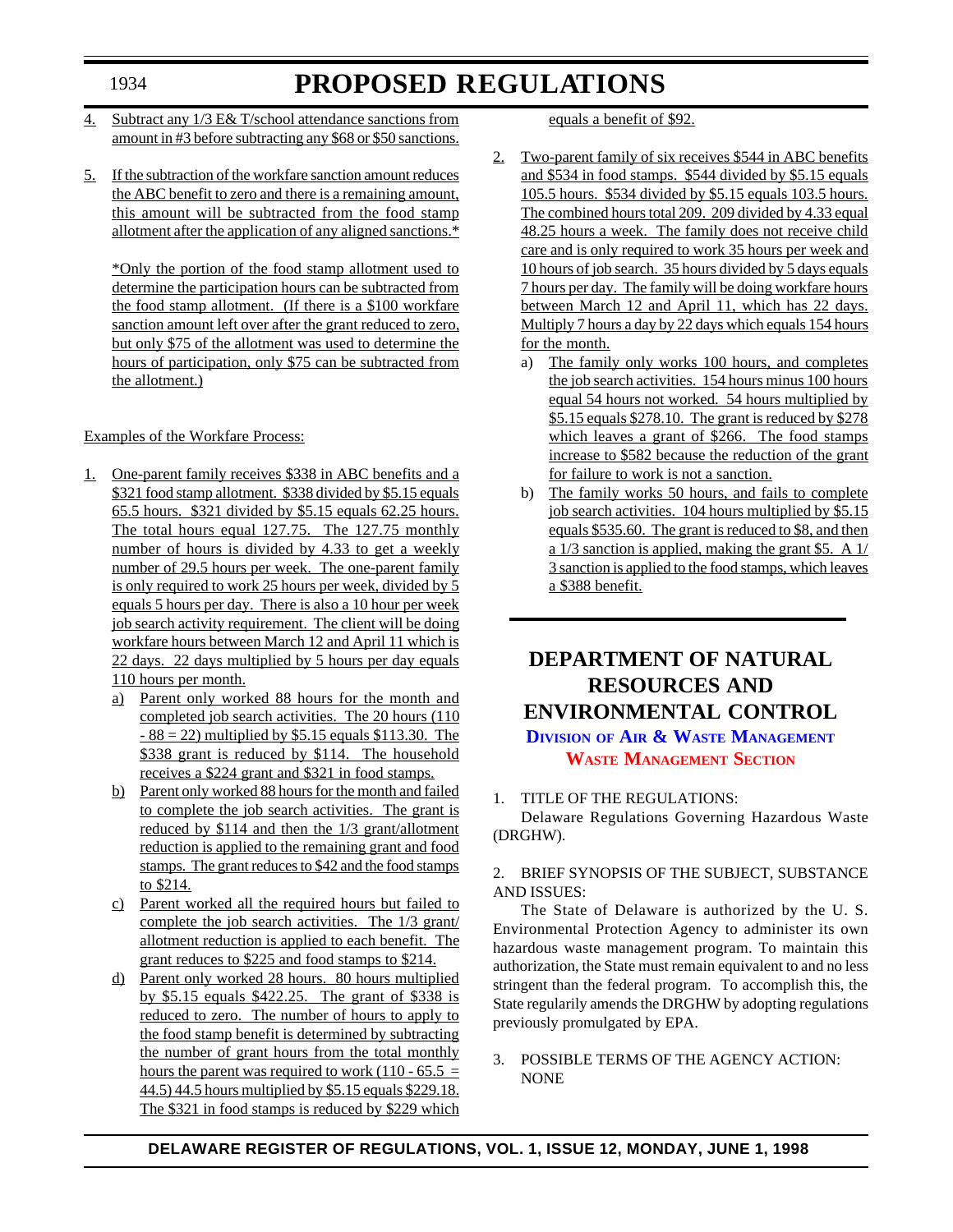4. STATUTORY BASIS OR LEGAL AUTHORITY TO ACT:

Amendments to DRGHW are proposed and amended in accordance with the provisions found at 7 Delaware Code, Chapter 63, §6305.

- 5. OTHER REGULATIONS THAT MAY BE AFFECTED
- BY THE PROPOSAL: NONE
- 
- 6. NOTICE OF PUBLIC COMMENT:

The public hearing on the proposed amendments to DRGHW will be held on Tuesday, June 23, 1998, beginning at 7:00 p.m. in the Richardson and Robbins Auditorium, 89 Kings Highway, Dover, DE.

7. PREPARED BY: Donald Short (302) 739-3689

## **1998 AMENDMENTS TO** *DELAWARE REGULATIONS GOVERNING HAZARDOUS WASTE*

This package incorporates certain Federal Resource Conservation and Recovery Act amendments into Delaware's hazardous waste management program. The amendments comprising this package include both Hazardous and Solid Waste Act and non-Hazardous and Solid Waste Act requirements. The State is required to adopt these amendments in order to maintain its Resource Conservation and Recovery Act program delegation and remain current with the Federal hazardous waste program.

The State is also making certain technical changes for the purpose of correcting errors and to add consistency or clarification. Some amendments are being made to the existing regulations in order to improve or enhance the performance of the hazardous waste management program.

The regulatory amendments are listed below and organized by the promulgating Federal Register notice, and provide a brief description of the amendment.

1. 60 Federal Register 33912-33915; Promulgation Date: 6/29/95

Title: Removal of Obsolete Rules

On June 29, 1995 Environmental Protection Agency, promulgated amendments that removed several sections of 40 Code of Federal Regulations pertaining to solid waste, hazardous waste, oil discharges and Environmental Protection Agency's Superfund program that were no longer legally in effect. Deleting these rules helped clarify the legal status of Environmental Protection Agency's regulations for both the regulated community and the public. Only those rules

effecting Delaware's hazardous waste program are part of this change.

2. 60 Federal Register 35703-35706; Promulgation Date: 7/11/95

Title: Liquids in Landfills III

This rule adds a third test to the two already allowed under existing Federal regulations. On November 18, 1992, Environmental Protection Agency promulgated a rule that added two tests that could be used to demonstrate nonbiodegradability (Delaware adopted the two tests in 1995). The rule provides increased flexibility by adding Organization for Economic Cooperation and Development 301B (Modified Sturm Test) to demonstrate that a sorbent is nonbiodegradable.

3. 60 Federal Register 63417-63434; Promulgation Date: 12/11/95

Title: Resource Conservation and Recovery Act Expanded Public Participation

This rule promulgates new regulations that effect the process for permitting Treatment, Storage and Disposal Facilities by providing opportunities for public involvement earlier in the process and by expanding public access to information throughout the permitting process and operational lives of facilities. This change requires the prospective applicant to hold an informal public meeting before submitting an application for the permit and to advertise the meeting in the newspaper, through broadcast media, and on a sign post at or near the property. This would also require Department of Natural Resources and Environmental Control to mail a notice to interested parties when the applicant submits its application and, as we deem necessary, to require the facility owner or operator to set up an informational repository that will hold all information and documents that we decide is necessary. Finally, this change requires all combustion facilities that burn hazardous wastes to notify the public before they hold a trial burn.

4. 61 Federal Register 13103-13106; Promulgation Date: 3/26/96

Title: Recovered Oil Exclusion, Correction

This rule corrects an Environmental Protection Agency error in the regulatory exclusion, from the definition of solid waste, for recovered oil that is inserted into the petroleum refining process. The current text of the exclusion contains a factual error as to the location in the refining process at which recovered oil can be inserted. This error inappropriately restricted legitimate recycling of recovered oil.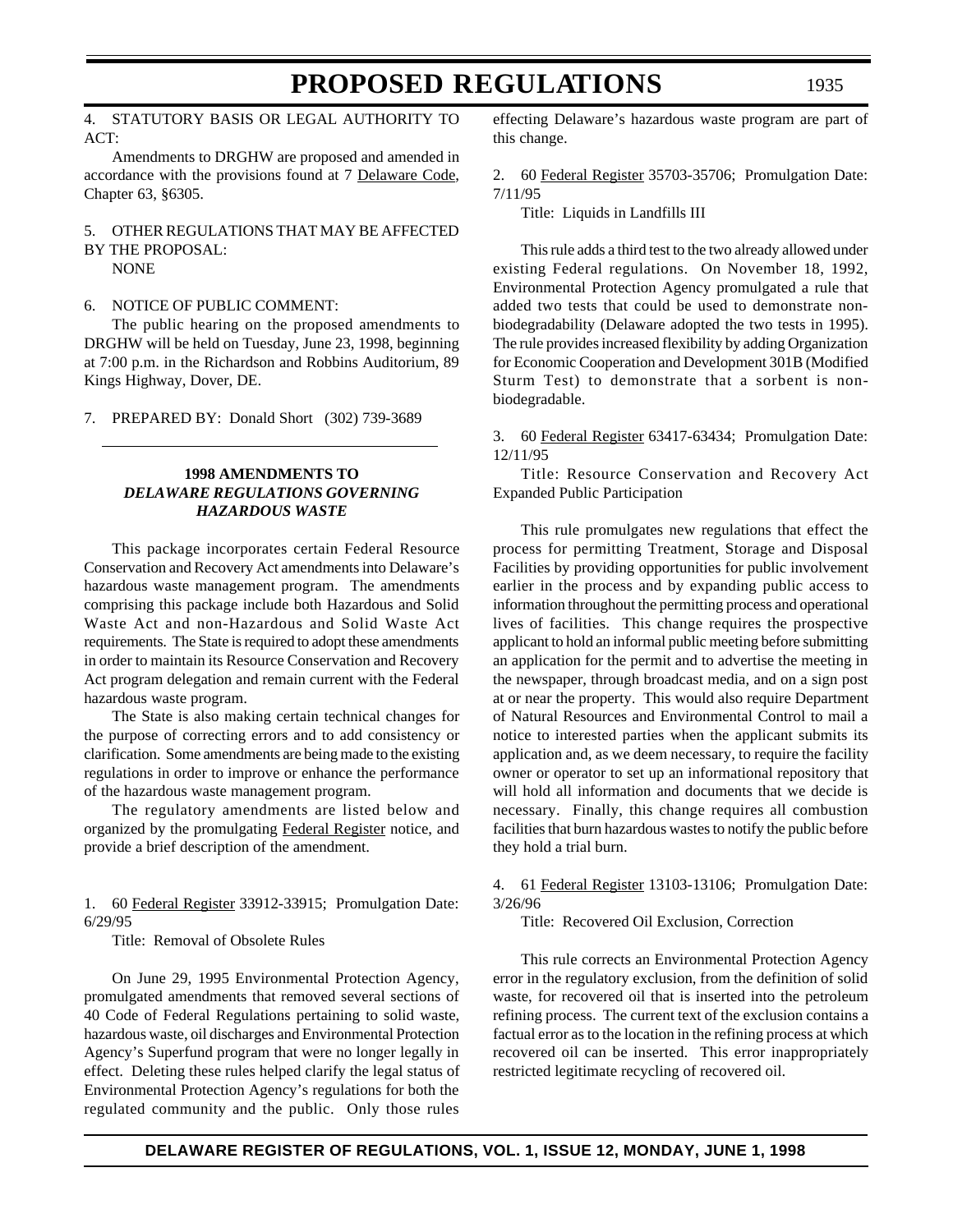# **PROPOSED REGULATIONS**

5. 61 Federal Register 15566-15660; Promulgation Date: 4/8/96;

61 Federal Register 15660-15668; Promulgation Date: 4/8/96;

61 Federal Register 19117; Promulgation Date: 4/30/ 96;

61 Federal Register 33680-33690; Promulgation Date: 6/28/96;

61 Federal Register 36419-36421; Promulgation Date: 7/10/96;

61 Federal Register 43924-43931; Promulgation Date: 8/26/96; and

61 Federal Register 7502-7600; Promulgation Date: 2/ 19/97

Title: Land Disposal Restrictions Phase III - Decharacterized Wastewaters, Carbamate Wastes, and Spent Potliners

Changes in this rule establish treatment standards for hazardous wastes from the production of carbamate pesticides and from primary aluminum production under Land Disposal Restrictions. Also, it amends treatment standards for hazardous waste that exhibit characteristic of reactivity and begins the process of amending existing treatment standards for wastewaters which are hazardous because they display the characteristic of ignitability, corrosivity, reactivity or toxicity. Finally, Environmental Protection Agency codified its existing enforcement policy that combustion of inorganic wastes is an impermissible form of treatment. They contend that the hazardous constituents are being diluted rather than effectively treated.

6. 61 Federal Register 16290-16316; Promulgation Date: 4/12/96;

Title: Imports and Exports of Hazardous Waste: Implementation of Organization for Economic Cooperation and Development Council Decision

This rule identifies those wastes that are subject to a graduated system of procedural and substantive controls when they move across national borders.

EPA has deemed that adoption of this rule by states is optional. However, Environmental Protection Agency has strongly urged states that have already adopted Part 262, Subpart E and F provisions to incorporate this rule into their regulations.

7. 59 Federal Register 62896-62953; Promulgation Date: 12/6/94;

60 Federal Register 26828-26829; Promulgation Date: 5/19/95;

60 Federal Register 50426-50430; Promulgation Date: 9/29/95;

60 Federal Register 56952-56954; Promulgation Date: 11/13/95;

61 Federal Register 4903-4916; Promulgation Date: 2/ 9/96;

61 Federal Register 28508-28510; Promulgation Date: 6/5/96; and

61 Federal Register 59932-59997; Promulgation Date: 11/25/96;

Title: Consolidated Air Emission Standards for Tanks, Surface Impoundments, and Containers

This change consolidates previous Federal Registers regarding Subpart CC standards. These changes complete the second phase of EPA's efforts to control organic air emissions. The State adopted the first phase in 1995.

8. 62 Federal Register 6622-6657; Promulgation Date: 2/ 12/97

Title: Military Munitions Rule

Changes in this rule identify when conventional and chemical military munitions become a hazardous waste, amends existing regulations regarding emergency responses, and exempts generators and transporters of these wastes from manifest requirements when transporting the waste on public or private right-of-ways on or along the border of contiguous properties, under control of the same person. This is seen as a reduction in paperwork.

9. 62 Federal Register 25998-26040; Promulgation Date: 5/12/97;

Title: Land Disposal Restrictions - Phase IV

This change finalizes the treatment standards for hazardous waste generated from wood preserving operations and makes a uniform change to the standard for wastes from products of chlorinated aliphatics which carry the waste code F024. It also revises the Land Disposal Restrictions to reduce paperwork, finalizes the decision to employ polymerization as an alternative treatment method, clarifies an exemption for de minis amounts of characteristic wastewaters, and excludes processed printed circuit boards and scrap metal from regulation. This rule also discusses Environmental Protection Agency's decision not to ban certain wastes from biological treatment.

10. 62 Federal Register 32452-32463; Promulgation Date: 6/13/97;

Title: Testing and Monitoring Activities Amendment III

This rule continues the amendments to SW-846, Third Edition by deleting several obsolete methods and incorporates revisions and amendments from Updates I, II and III.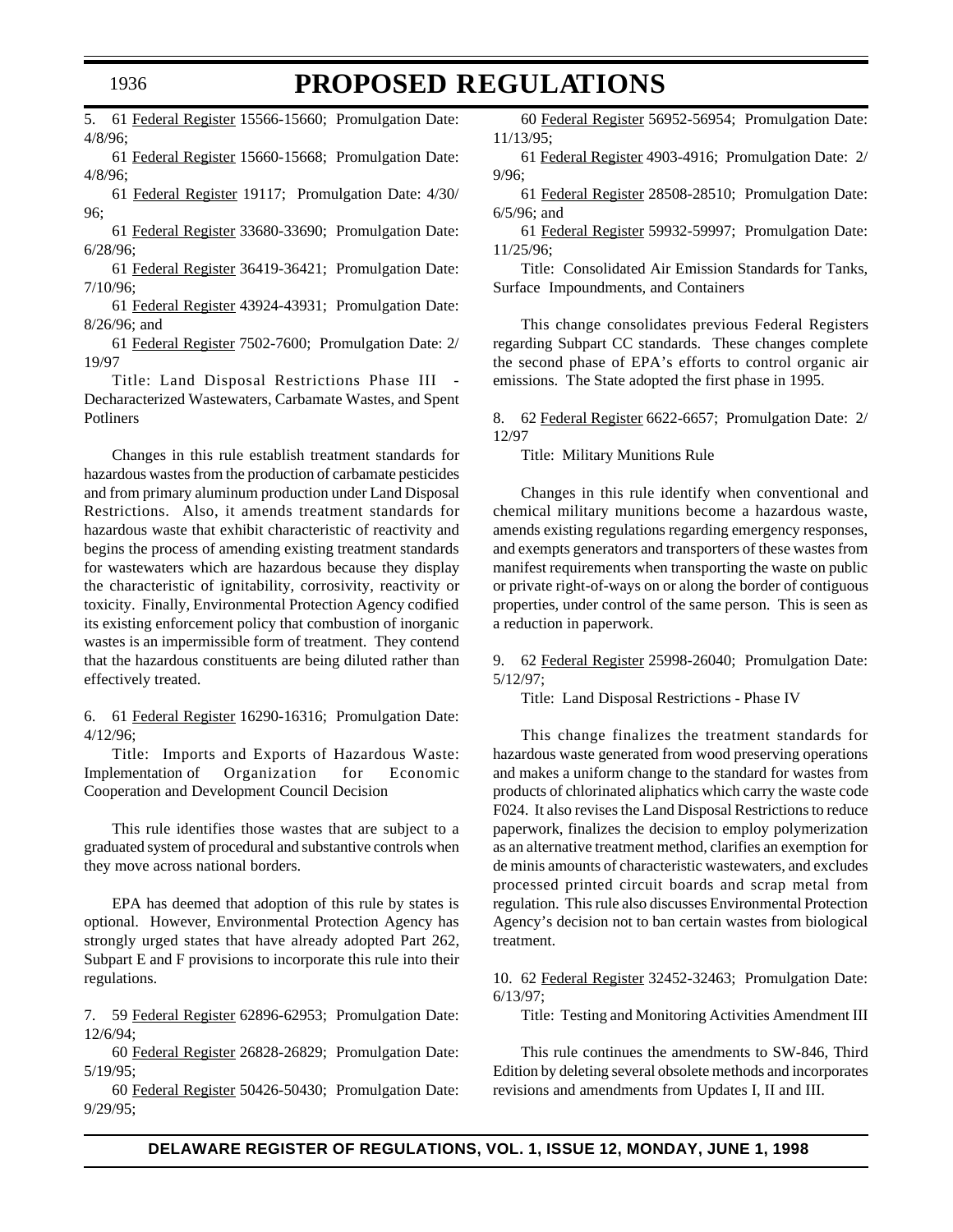11. 62 Federal Register 32974-32980; Promulgation Date: 6/17/97;

Title: Conformance with Carbamate Vacatur

This change amends regulations to conform with the federal appeals court ruling that invalidated Environmental Protection Agency regulations listing certain carbamate wastes as hazardous. The amendments remove K160 from §261.32 and revises the entries for K156, K157 and K158. It also removes a list of carbamate related wastes from §261.33(f), removes 2 listings from part 261, Appendix VIII and adds a list of carbamate related wastes.

12. 62 Federal Register 37694-37699; Promulgation Date: 7/14/97;

Title: Land Disposal Restriction Phase III - Emergency Extension of the K088 National Capacity Variance, Amendment

This rule extends the National capacity variance for spent potliners from primary aluminum production to October 8, 1997. Environmental Protection Agency took the action because it believed that insufficient treatment capacity existed and it provided time for generators to make contractual and other logistical arrangements relating to utilization of the treatment capacity.

13. 62 Federal Register 4556845576; Promulgation Date: 8/28/97;

Title: Emergency Revision of the Carbamate Land Disposal Restrictions

This rule extends the time that the alternative carbamate treatment standards are in place by an additional year because analytical problems associated with the measurement of constituent levels in carbamate waste residues have not yet been resolved.

14. Technical Amendments:

- Section  $260.2(c)$  is amended to require any person submitting information to Environmental Protection Agency to submit copies of the information to the Secretary of the Department of Natural Resources and Environmental Control;
- Sections  $261.5(f)(3)(iv)$  &  $(g)(3)(iv)$  are amended to clearly reflect prohibition of disposal of hazardous waste at non-hazardous solid waste landfills by conditionally exempt small quantity hazardous waste generators;
- Section 261.21(a)(3) & (4) and 261.23(a)(8) are revised to correct references to 49 Code of Federal Regulations Part 173;
- Section 262.41 deletes language about off site shipment of hazardous waste and revises designation for Annual

Report form;

- Sections 264.221 and 265.221 Adds date for which existing surface impoundments must comply with new unit requirements or stop hazardous waste activity;
- Sections  $265.51(a)$  and  $265.53$  are being revised to clarify the requirement of having a printed copy of the facility's contingency plan on site and readily available upon request.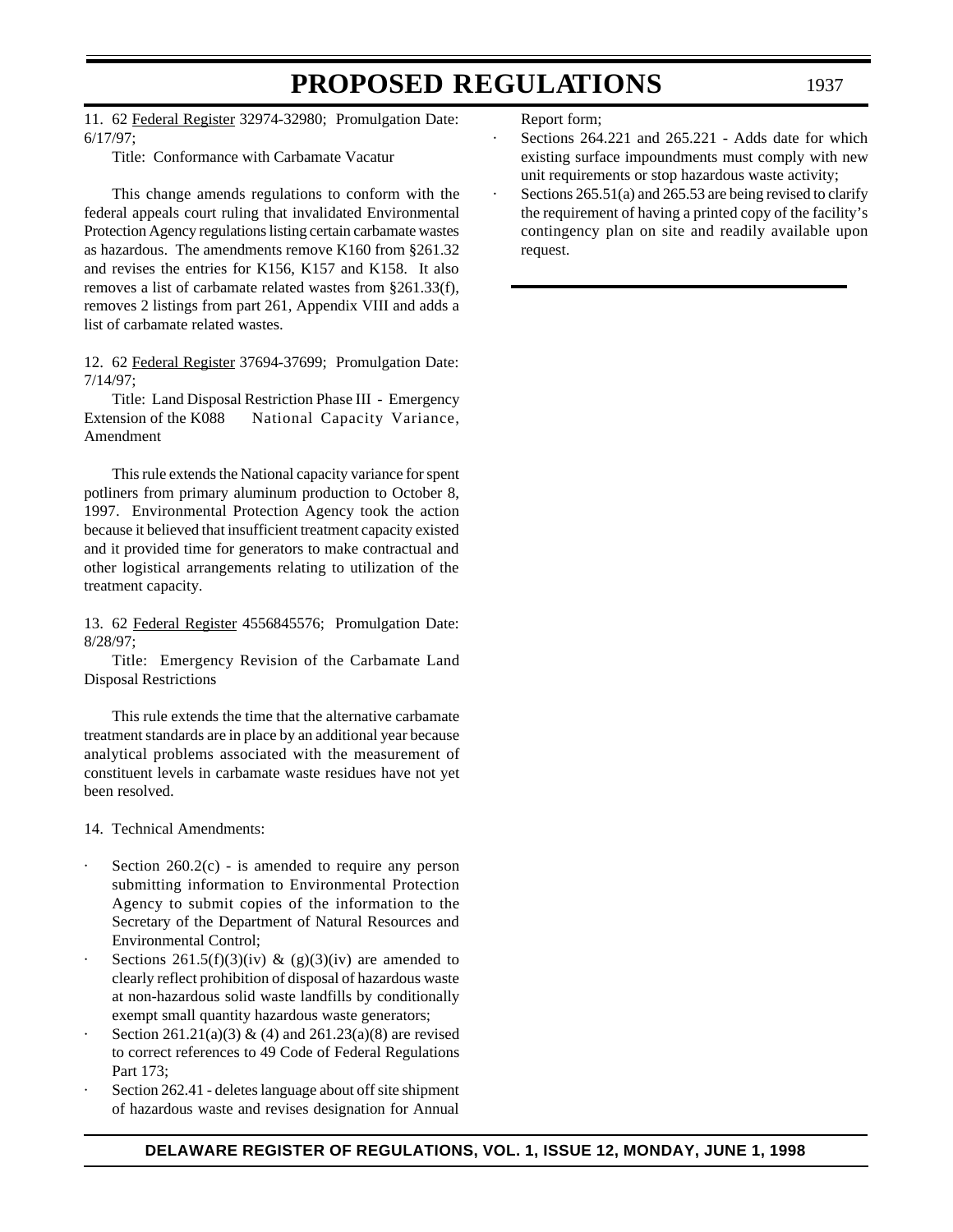# **PROPOSED REGULATIONS**

# **DEPARTMENT OF STATE**

**OFFICE OF THE STATE BANKING [COMMISSIONER](http://www.state.de.us/bank/index.htm)**

Statutory Authority: 5 Delaware Code, Section 121(b) (5 Del.C. 121(b))

NOTICE OF PROPOSED AMENDMENT OF REGULATIONS OF THE STATE BANK COMMISSIONER

#### Summary:

The State Bank Commissioner proposes to adopt amended Regulation Nos. 5.751.0013, 5.852.0002, 5.1403.0001, 5.1403.0002, 5.1403/1101.0003, 5.1422.0004, and 5.3404.0001, and to rescind Regulation No. 5.853.0001.P. Proposed revised regulation 5.751.0013 ("Procedures Governing the Dissolution of a State Chartered Bank or Trust Company") was amended to delete the reference to §750 of Title 5 of the Delaware Code, which was deleted by Senate Bill 336, signed by the Governor on May 2, 1996. Proposed revised regulation 5.852.0002 ("Application to Become a Delaware Bank Holding Company") makes technical changes to clarify the regulation, and to conform the public notice provisions to other similar notice provisions in the State's banking laws and regulations. Proposed revised regulation 5.1403.0001 ("Procedures Governing Filings and Determinations Respecting Applications for a Foreign Bank Limited Purpose Branch or Foreign Bank Agency"), 5.1403.0002 ("Application By a Foreign Bank for a Certificate of Authority to Establish a Foreign Bank Limited Purpose Branch or Foreign Bank Agency Pursuant to 5 Delaware Code, §1403"), 5.1403/1101.0003 ("Regulations Governing the Organization, Chartering, Supervision, Operation and Authority of a Delaware Foreign Bank Limited Purpose Branch, a Delaware Foreign Bank Agency and a Delaware Foreign Bank Representative Office"), and 5.1422.0004 ("Application By a Foreign Bank for a License to Establish a Foreign Bank Representative Office Pursuant to Subchapter II, Chapter 14, Title 5, Delaware Code") amend the regulations governing foreign banking activities in the State under Chapter 14 of Title 5 of the Delaware Code. Proposed revised regulations 5.1403.0001, 5.1403.0002, 5.1403/1101.0003 and 5.1422.0004 add references to foreign bank limited purpose branches, pursuant to Senate Bill 207, signed by the Governor on June 28, 1995, conform the public notice provisions to other similar notice provisions in the State's banking laws and regulations, add references to the separation of assets of the foreign bank's business in this State, as provided in Senate Bill 255, signed by the Governor on March 30, 1998, and make other technical and conforming changes. Proposed revised regulation 5.3404.0001 ("Preneed Funeral Contracts Regulations Governing Irrevocable Trust Agreements") makes technical changes to conform to section number changes provided in Senate Bill 44 ("SB 44"), signed by the Governor on April 23, 1997. Regulation 5.853.0001.P ("Procedures Governing the Registration of Delaware Bank Holding Companies with the Bank Commissioner Pursuant to the Provisions of Section 853 of Title 5, Delaware Code") is proposed for rescission because Section 853, which provided for registration of Delaware bank holding companies existing as of May 18, 1987, was deleted as unnecessary in SB 44. Proposed amended Regulation Nos. 5.751.0013, 5.852.0002, 5.1403.0001, 5.1403.0002, 5.1403/1101.0003, 5.1422.0004, and 5.3404.0001 replace existing Regulation Nos. 5.750/751.0013, 5.852.0002, 5.1403.0001.P, 5.1403.0002.P, 5.1403/1101.0003.NC, 5.1422.0004.P, and 5.304(b).0001, respectively. Proposed amended Regulation Nos. 5.751.0013, 5.852.0002, 5.1403.0001, 5.1403.0002, 5.1403/1101.0003, 5.1422.0004, and 5.3404.0001 would be adopted, and Regulation No. 5.853.0001.P would be rescinded, by the State Bank Commissioner on or after July 13, 1998. Other regulations issued by the State Bank Commissioner are not affected by these proposed amendments. These regulations are issued by the State Bank Commissioner in accordance with Title 5 of the Delaware Code.

#### Comments:

Copies of the proposed revised regulations, and of the regulation proposed to be rescinded, are published in the Delaware Register of Regulations. Copies also are on file in the Office of the State Bank Commissioner, 555 E. Loockerman Street, Suite 210, Dover, Delaware 19901, and will be available for inspection during regular office hours. Copies are available upon request.

Interested parties are invited to comment or submit written suggestions, data, briefs or other materials to the Office of the State Bank Commissioner as to whether these proposed regulations should be adopted, rejected or modified. Written material submitted will be available for public inspection at the above address. Comments must be received by July 13, 1998.

#### Public Hearing:

A public hearing on the proposed new regulations will be held in Room 113, Tatnall Building, William Penn Street,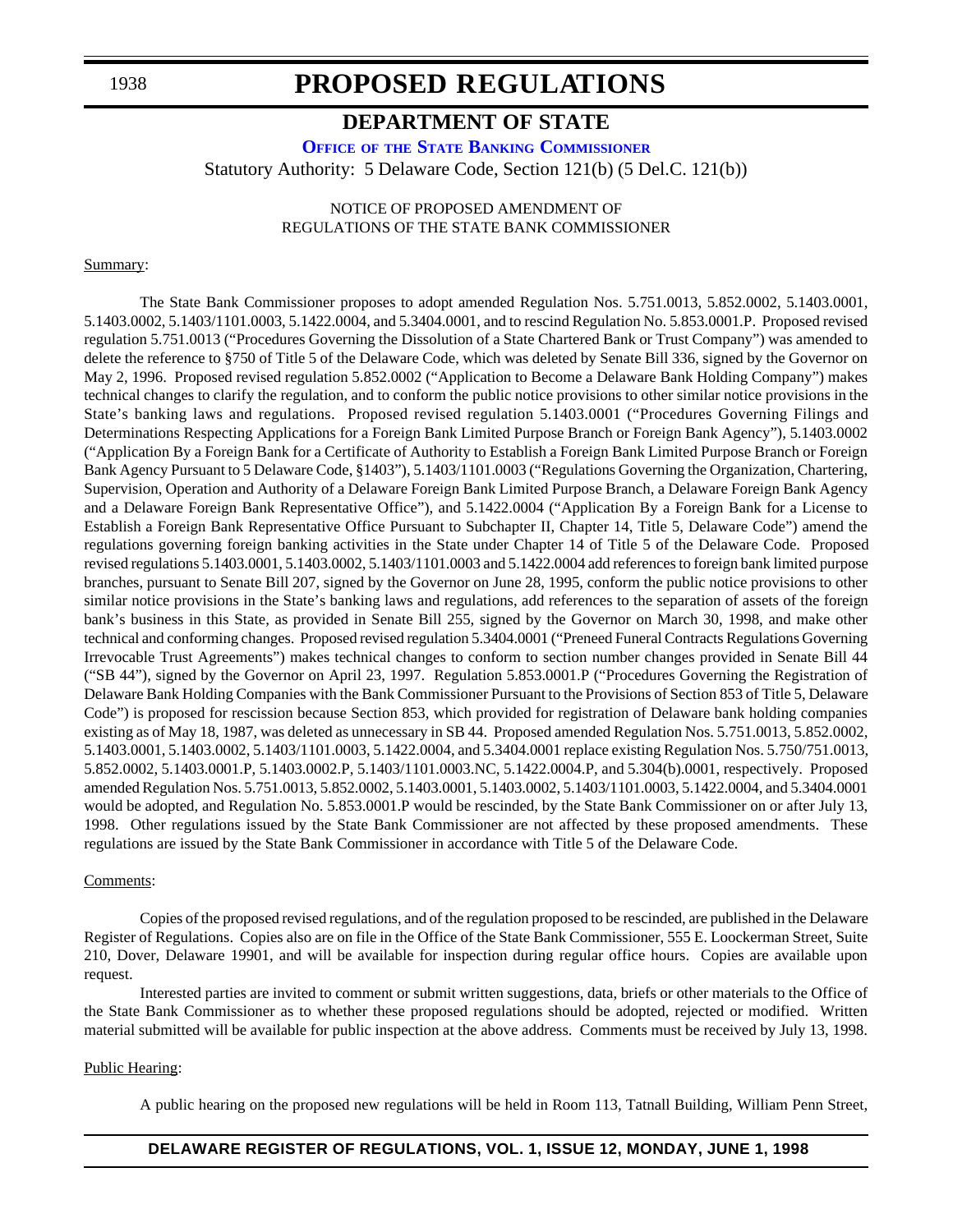This notice is issued pursuant to the requirements of Subchapter III of Chapter 11 and Chapter 101 of Title 29 of the Delaware Code.

[Regulation No.: 5.751.0013](#page-3-0) Proposed

### PROCEDURES GOVERNING THE DISSOLUTION OF A STATE CHARTERED BANK OR TRUST COMPANY 5 Del. C. §751

The procedure governing the dissolution of a state chartered bank or trust company are set forth in Chapter 1 of Title 8 (§§103 and 275) of the Delaware Code. In addition, no bank or trust company shall file a Certificate of Dissolution of the Bank with the Secretary of State until approval, both in form and substance, is granted by the State Bank Commissioner. The Commissioner may require such information as to the assets and liabilities and condition of the bank(s) concerned as necessary.

#### Letter of Intent

A letter stating the intent to dissolve a bank or trust company and the target date for dissolution shall be filed with the Commissioner thirty (30) days prior to the anticipated dissolution. Included in the letter shall be a detailed description of the method used to dissolve the bank, including, but not limited to, the following:

- 1. Proposed or contracted terms of all asset sales including: loans, securities, fixed assets and other assets;
- 2. Proposed or contracted terms for the assumption of deposit liabilities;
- 3. Proposed or contracted terms for disposition of other liabilities including contingent liabilities;
- 4. Proposed disposition of capital accounts including, if any, settlements with dissenting shareholders.

In addition, the Applicant shall provide in timely manner verified copies of the following:

1. Consent of shareholders of the dissolution;

2. Letter of intent regarding the purchase and assumption of assets and liabilities as submitted to the Federal Deposit Insurance Corporation or other federal regulatory authorities;

3. Letters of approval from appropriate federal regulatory authorities.

#### Findings and Decision of the Commissioner

A review and analysis of the proposed dissolution shall be performed by the State Bank Commissioner. Upon making a determination, the Commissioner shall issue his approval of dissolution pursuant to 5 Del. C. §751, if appropriate.

#### Certificate of Dissolution

Applicant shall file in timely manner a certified copy of the Certificate of Dissolution, signed by the Secretary of State, with the Office of the State Bank Commissioner.

Document Control No.:

1939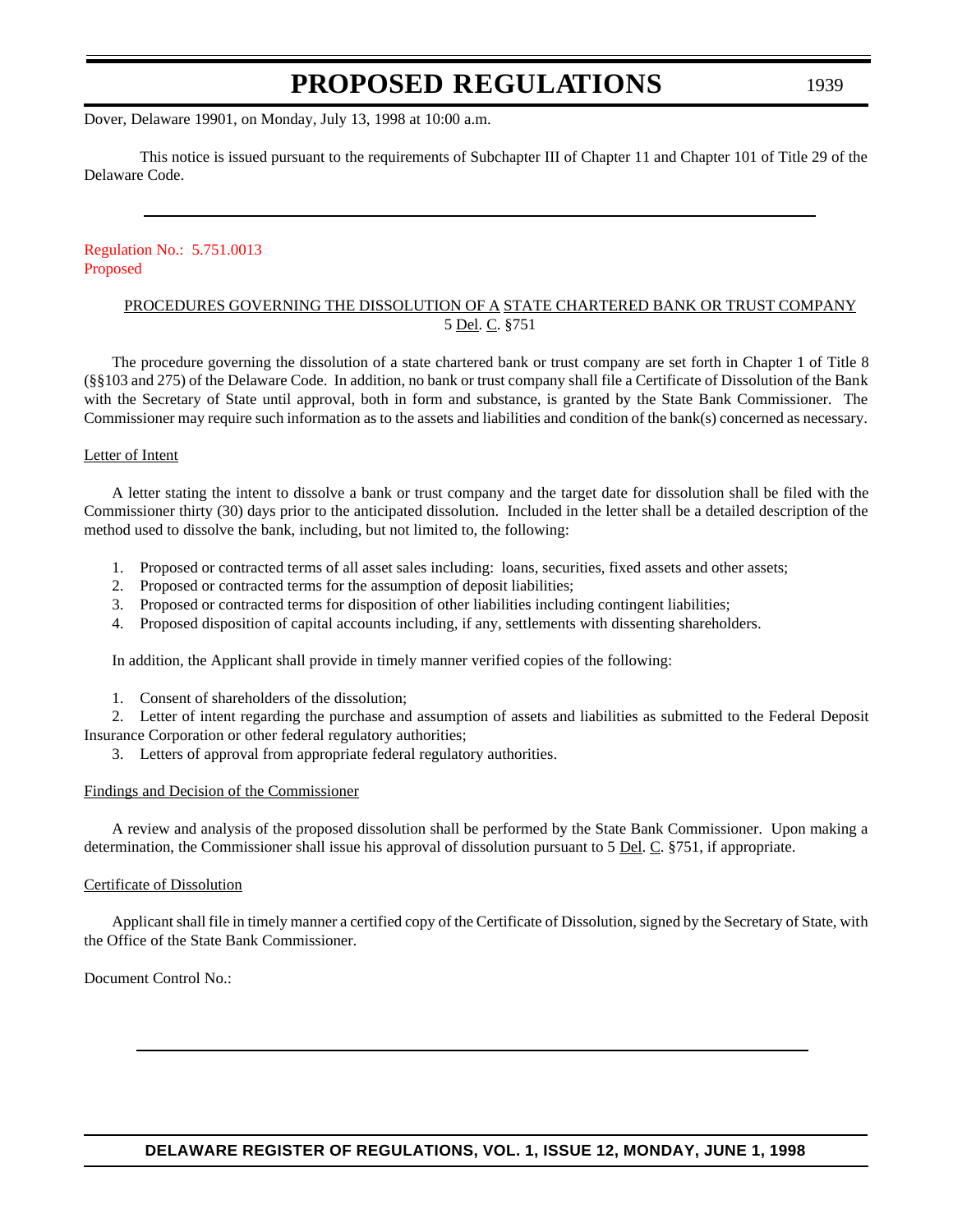[Regulation No.: 5.852.0002](#page-3-0) Proposed

### APPLICATION TO BECOME A DELAWARE BANK HOLDING COMPANY 5 DEL. C. §852

### I. Scope of Regulation

This regulation establishes procedures governing the creation of a Delaware bank holding company. A bank holding company with bank subsidiaries in Delaware whose operations are principally conducted within this state is required to become a Delaware bank holding company. A bank holding company is deemed to be principally conducting operations in Delaware when the total deposits of all bank subsidiaries in this State are greater than in any other state (See 5 Del. C. §851(3)). Except as provided in §852(a), no bank holding company other than a Delaware bank holding company may own a Delaware bank.

## II. Application

Notice of Intent to become a Delaware Bank Holding Company constitutes an application. Said Notice of Intent shall be filed in duplicate with the Office of the State Bank Commissioner. The Notice of Intent shall include:

A) Name of Applicant and address of principal office.

B) The State in which the Applicant is (or will be) incorporated. If the Applicant is incorporated outside of the State of Delaware, identify the name and address of a resident of Delaware designated as the Applicant's agent for the service of any paper or notice of legal process.

C) If applicable, the corporate title and the address of the bank to be acquired; the number of voting shares to be acquired; and the percentage of said shares this number represents.

D) The name, address and telephone number of the person(s) to whom inquiries may be directed.

E) The Notice of Intent shall include the following exhibits:

1) A copy of the Resolution by the Board of Directors of the Applicant authorizing the establishment of a Delaware bank holding company.

2) A description of the Applicant and the transaction.

3) A description of the financial and managerial resources of the proposed Delaware bank holding company.

4) The future prospects of the bank holding company and the bank whose assets or shares it will acquire, if applicable, to include a statement in narrative form of a three (3) year business plan of the Applicant for the proposed bank holding company and, if applicable, the bank to be acquired.

5) The financial history of the Applicant:

a) Provide a narrative description of the financial history of the Applicant and its bank and deposit taking non-bank subsidiaries over the past three (3) years. Include as exhibits all annual statements of income and condition filed with the bank regulatory authority or authorities in each state where the bank holding company maintains a bank subsidiary or, in the case of a national bank, with the Comptroller of the Currency; provided that such filings shall not be required with respect to any bank subsidiary under the jurisdiction of the Delaware State Bank Commissioner.

b) Provide for the past three calendar years, copies of all Form 10-Ks.

c) Describe regulatory action taken or anticipated or any agreements in lieu thereof entered into with a regulatory agency, either federal or state, with regard to any bank subsidiary within the holding company.

6) The effects of the proposed acquisition on competition in Delaware.

7) Describe how this transaction will better meet the needs and convenience of the public in the State of Delaware.

8) A copy of the application filed with the Board of Governors of the Federal Reserve System to become a Bank Holding Company.

### III. Publication

A proposed form of public notice shall be filed at the time the Notice of Intent (Application) is submitted for the Commissioner's approval. Said public notice shall include: the name and address of the Applicant, the subject matter of the application, the name and address of the bank to be acquired, and a statement indicating: a) for a period of 20 days commencing with the second date of publication, interested parties may submit written comments to the State Bank Commissioner at 555 E.

1940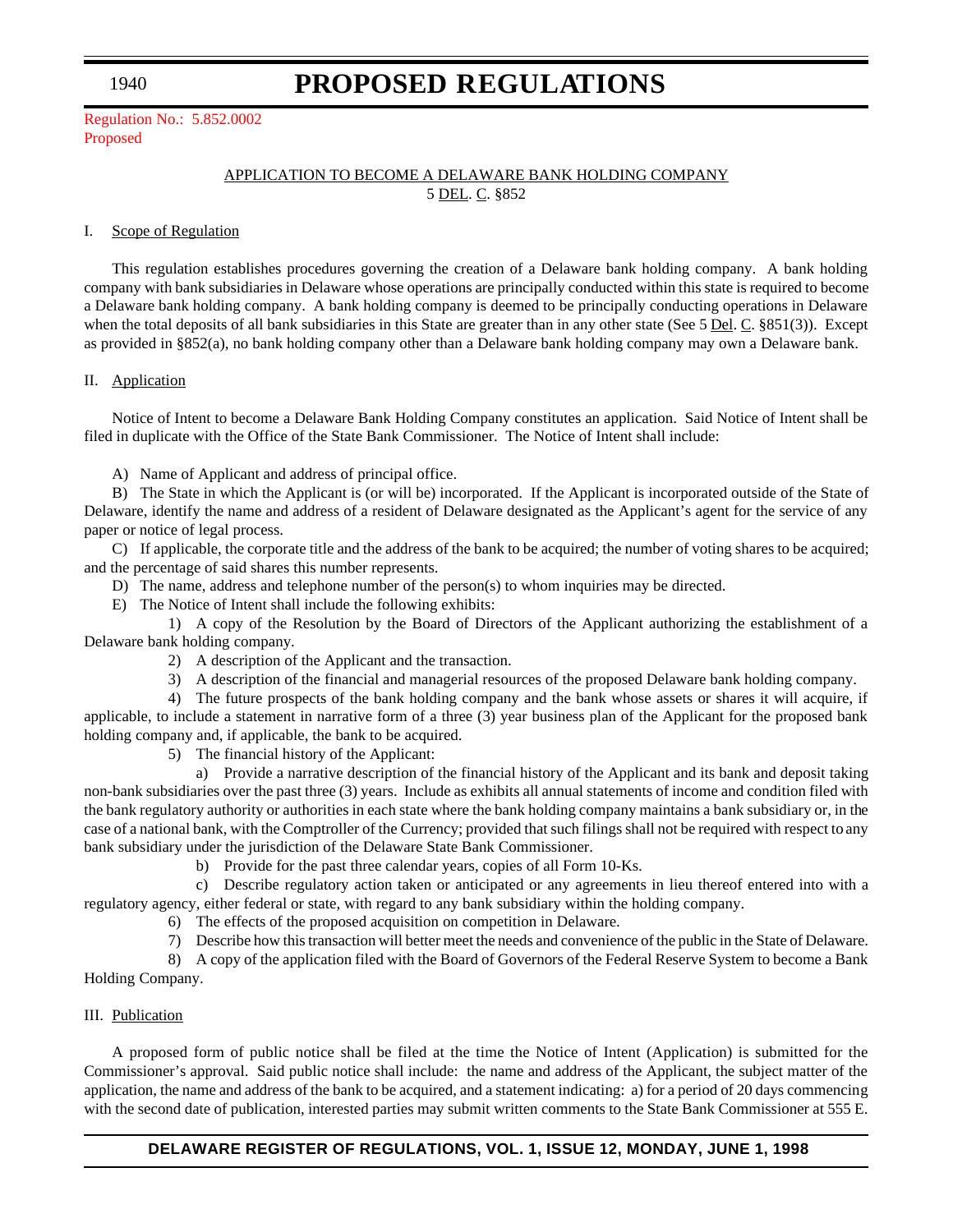Loockerman Street, Dover, Delaware 19901; and b) the application is on file in the Office of the State Bank Commissioner and the non-confidential portions thereof will be available for examination by interested parties during regular office hours.

Upon written notice from the Commissioner that the proposed public notice is satisfactory, the Applicant shall cause said public notice to be published once a week for two consecutive weeks in a newspaper of general circulation in the community in which the head office of the bank of which shares are to be acquired is located. An affidavit of publication shall be submitted to the Commissioner for the record.

### IV. Additional Information

Upon review and consideration of the application, the Commissioner may require any additional information deemed necessary.

### V. Confidential Information

An Applicant may request that specific information included in the Notice of Intent be treated as confidential. Any information or exhibits of which the applicant claims the designation of confidential shall be segregated at the end of the application as a separate exhibit designated as "confidential". The Commissioner, in his sole discretion, shall determine whether any or all of the information for which the "confidential" designation is requested by the Applicant meets the criteria for confidentiality set forth in 29 Del. C. §10112(b)(4). All portions of the Notice of Intent which the Commissioner does not designate as "confidential" shall be made available for public inspection and copying in the manner provided by law with the exception of the copy of the Application filed with the Federal Reserve.

### VI. Fees

The Notice of Intent (Application) shall be accompanied by a filing fee in the amount of five thousand seven hundred and fifty dollars (\$5,750.00) for the use of the State and a non-refundable processing fee in the amount of one thousand one hundred and fifty dollars (\$1,150.00). Checks shall be made payable to the Office of the State Bank Commissioner.

### VII. Hearing

If, after the twenty (20) day comment period, the Commissioner determines a public hearing should be conducted, such determination shall be made within ten (10) days after the conclusion of the 20-day comment period. Notice fixing the time, place and date for the holding of a hearing on the application shall be published at least twenty (20) days prior to the day it is to be held. The hearing shall be conducted in accordance with Chapter 101 of Title 29 of the Delaware Code.

#### VIII. Findings and Decision of the Commissioner

The Findings and Decision approving or disapproving the Application will be issued in accordance with Chapter 101 of Title 29, Delaware Code.

#### Document Control No.: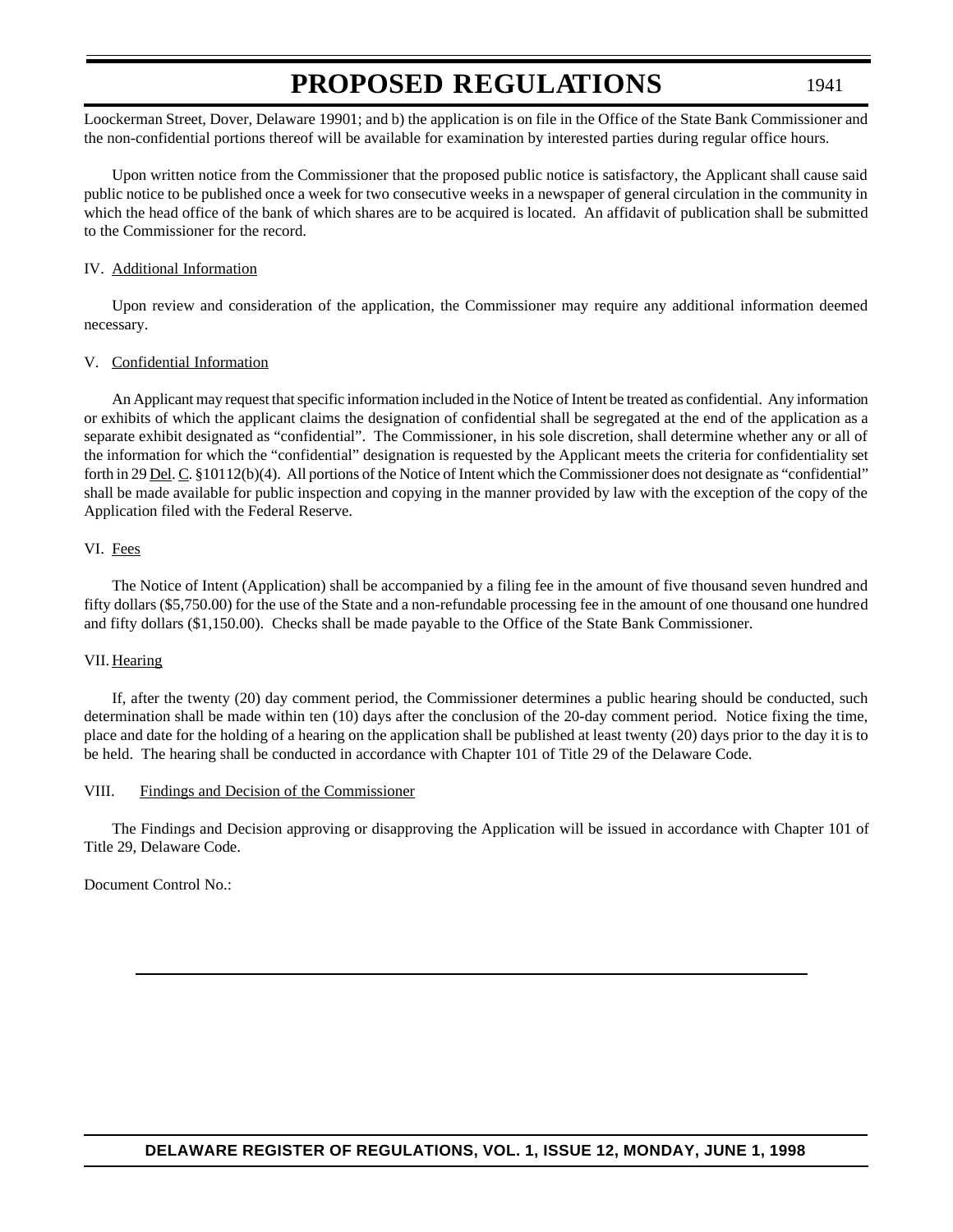[Regulation No.: 5.1403.0001](#page-3-0) Proposed

# PROCEDURES GOVERNING FILINGS AND DETERMINATIONS RESPECTING APPLICATIONS FOR A FOREIGN BANK LIMITED PURPOSE BRANCH OR FOREIGN BANK AGENCY 5 DEL. C. §1403

#### 1. Application Process

A. Form of Application - An Applicant to establish a limited purpose branch or agency of a foreign bank in Delaware shall complete the "Application for Chartering of a Delaware Foreign Bank Limited Purpose Branch or Foreign Bank Agency" (Regulation No. 5.1403.0002). Such Application shall not be regarded as having been received by the Commissioner for the purposes of these regulations unless (1) all information solicited is provided in satisfactory form; (2) all documents which are required are attached to the application; (3) a duly empowered executive officer has signed and certified to the Application; and the Application is accompanied by a certified check made payable to the "State of Delaware" in the amount of \$2,000.00.

B. Notice of Receipt of Application - Within seven (7) days of the date on which the Commissioner shall deem an Application to have been received, he shall cause to be published, at the expense of the Applicant, once a week for two consecutive weeks in a publication of general circulation within the County where the office of said Agency is to be located a notice acknowledging receipt of the Application, which further recites:

(i) The location of the proposed office of the Foreign Bank Limited Purpose Branch or Agency;

(ii) A statement regarding where members of the general public may view, for a period of twenty (20) days, a copy of that portion of the Application which is not deemed to be "confidential".

(iii) A statement requesting any objections to the application be filed with the State Bank Commissioner in writing within twenty (20) days of the first publication.

#### 2. Hearing

If after the twenty (20) day comment period, the Commissioner determines a public hearing shall be conducted:

(a) Such determination shall be made within ten (10) days after the conclusion of the 20-day comment period;

(b) The Commissioner shall fix a time, place, and date for the holding of a hearing for the presentation of data, views or arguments pertinent to the application. In no event may the date fixed be less than twenty (20) days after publication of notice of the hearing. The hearing shall be conducted in accordance with Chapter 101 of Title 29 of the Delaware Code.

#### 3. Findings and Decision of the Commissioner

The Commissioner shall issue his Findings and Decision relative to the application within sixty (60) days from the receipt of an Application, or within thirty (30) days of a hearing on such Application, whichever shall later occur.

Document Control No.:

[Regulation No.: 5.1403.0002](#page-3-0) Proposed

# APPLICATION BY A FOREIGN BANK FOR A CERTIFICATE OF AUTHORITY TO ESTABLISH A FOREIGN BANK LIMITED PURPOSE BRANCH OR FOREIGN BANK AGENCY PURSUANT TO 5 DELAWARE CODE, §1403

Any application made to the State Bank Commissioner pursuant to §1403 of Title 5, Delaware Code, shall be submitted on the form appended hereto and accompanied by all documents called for by such form as well as by a duly authenticated copy of its charter and bylaws. A non-refundable filing fee of \$2,000 - payable to "State of Delaware", must accompany the filing of the attached application  $(5 \text{ Del. C.}, \text{§}1403(c))$ .

# **DELAWARE REGISTER OF REGULATIONS, VOL. 1, ISSUE 12, MONDAY, JUNE 1, 1998**

1942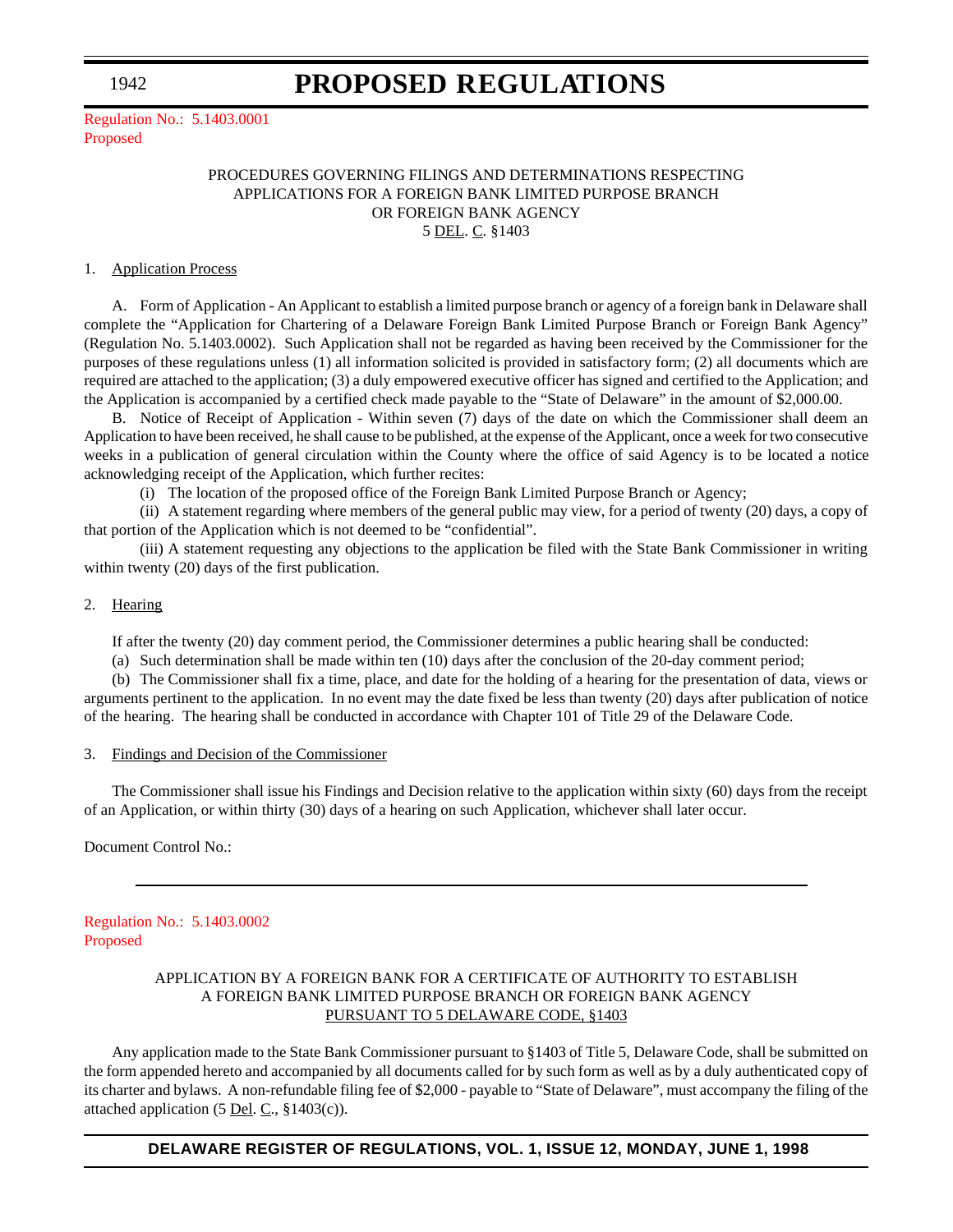Attachment

Document Control No.:

# State of Delaware OFFICE OF THE STATE BANK COMMISSIONER Application of a Foreign Bank for a Certificate of Authority to Establish a Foreign Bank Limited Purpose Branch or Foreign Bank Agency Pursuant to 5 Del. C. §1401

APPLICANT (Foreign Bank)

| Name of Bank                                                                                       |  |               |                                  |  |  |
|----------------------------------------------------------------------------------------------------|--|---------------|----------------------------------|--|--|
| Address of Principal Office (Street, City/Town, County, Country and Zip Code)                      |  |               |                                  |  |  |
| Country Organized in<br>Date Incorporated<br>Duration of Corporation                               |  |               |                                  |  |  |
| Type of Business: _____Commercial Banking                                                          |  | Merchant Bank | <b>Other Foreign Institution</b> |  |  |
| PROPOSED (please indicate)<br>FOREIGN BANK LIMITED PURPOSE BRANCH OR<br><b>FOREIGN BANK AGENCY</b> |  |               |                                  |  |  |
| Proposed Location (Street), City/Town, County, State and Zip Code)                                 |  |               |                                  |  |  |

I, the undersigned, President of  $\_\_$ 

being duly authorized by a resolution of the Board of Directors (copy herewith submitted), hereby apply for a Certificate of Authority with respect to the proposed \_\_ foreign bank limited purpose branch or \_\_ foreign bank agency (please indicate). In making this application, I am not acting as an agency for other persons undisclosed to the State Bank Commissioner.

In support of the application, I hereby make the following statements and representations and submit the following information for the purpose of inducing the State Bank Commissioner to issue such Certificate of Authority:

The UNDERSIGNED HEREBY CERTIFIES that the statements contained herein are true to my best knowledge and belief.

\_\_\_\_\_\_\_\_\_\_\_\_\_\_\_\_\_\_\_\_\_\_\_\_\_\_\_\_\_\_\_\_\_\_\_\_ \_\_\_\_\_\_\_\_\_\_\_\_\_\_\_\_\_\_\_\_\_\_\_\_\_\_\_\_\_\_\_

(Print or Type Name of President)

Sworn and Subscribed before me this \_\_\_\_\_\_\_\_\_\_\_\_\_\_ day of

| Signature |
|-----------|
|           |

 $\frac{1}{2}$  . The contract of the contract of the contract of the contract of the contract of the contract of the contract of the contract of the contract of the contract of the contract of the contract of the contract of t

Date

Notary Public

Part I. APPLICANT

1. List the States and Countries into which the Applicant has been admitted or is qualified to transact business. Provide the title and address of the appropriate regulator in each case.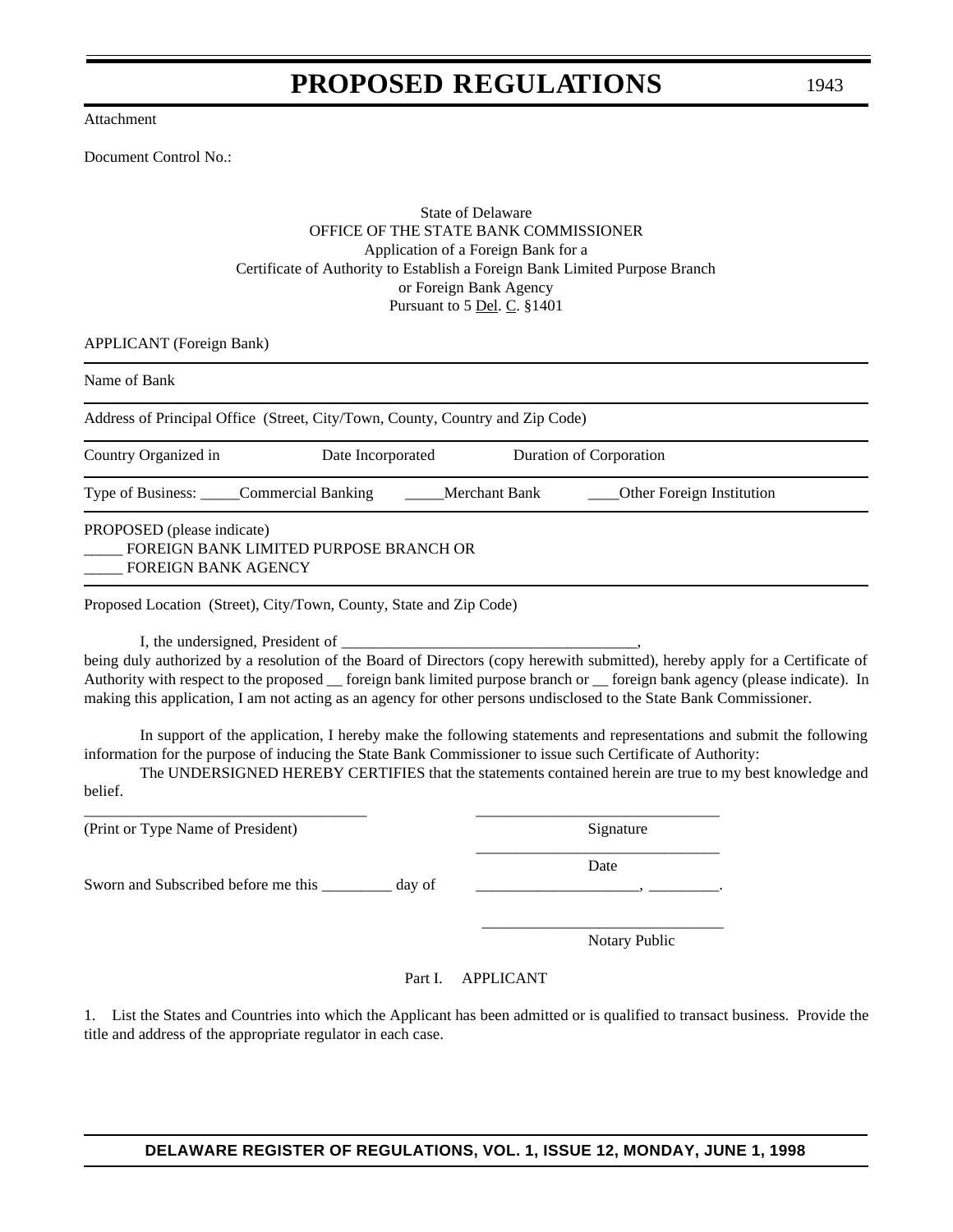# **PROPOSED REGULATIONS**

# 2. Provide an opinion of a member of the Bar of the State or Country of origin that:

(a) applicant's charter authorizes it to carry on the business contemplated by the application;

(b) applicant has at all times conducted, and is now conducting, its business as authorized by its charter and bylaws and in compliance with the laws of the State or Country of origin; and

(c) the application complies with the laws of the State or Country of origin.

3. If the Applicant is required to make filings with the Securities and Exchange Commission under Section 14 or 15(d) of the Securities Exchange Act of 1934, the Applicant shall file with this application copies of all such filings made within the three year period immediately preceding the date of this application (provided that 10Q filings need not be included if 10K filings for the applicable year are provided). If no such filings are made, than there shall be attached to this application copies of the applicant's annual certified financial statements for the most recent three fiscal years for which they are available and the latest available quarterly statement. If the Applicant is a subsidiary of a bank holding company, the annual financial statements for such bank holding company for the most recent three fiscal years for which they are available and for the latest available fiscal quarter shall also be attached (provided that if the Applicant's annual financial statements are prepared on a consolidated basis with those of its parent bank company, only the consolidated financial statements need be attached).

Also attach a listing of all persons who are directors or executive officers of the Applicant Bank, listing as to each: his or her name and business address, present principal business activity, occupation or employment (including office held) and, if carried on with an organization other than that the applicant, the name, principal business and address of such other organization.

4. The attached statement of financial condition should be prepared as of the date within 120 days prior to the date of the application.

# INSTRUCTIONS

This statement of the financial condition of your institution should be prepared as at the date within 120 days prior to the date of the application.

1. It is requested that the statement form be carefully reviewed before preparing the figures, and that all assets, liabilities and capital accounts be segregated and reported in the appropriate printed titles, wherever possible. If you have items which cannot properly be classified under these titles, use the additional lines, and indicate clearly the nature of each such item by attaching explanations where necessary.

2. All "reserves" or "provisions" should be analyzed and reported as follows:

(a) Reserves or provision for known or expected losses on assets should be deducted from such asset accounts;

(b) Reserves or provision for known or expected liabilities should be reported in Liability items 9 or 14, as the case may be; and

(c) Reserves or provision for future contingencies or unforeseen losses should be included in Liability item 18.

3. Include in Asset item 3 only balances on deposit by your institution with other banks. Do not include overdrafts by other banks in their accounts with your institution, or "call loans" or other extensions of credit to them. All such advances should be included as loans, Asset item 6, or should be reported separately below in Asset item 15, with appropriate explanations.

4. Include in Asset item 4 all obligations of National governments, such as short term "treasury bills" discounted, as well as bonds or other securities issued by them. Securities included in both Asset items 4 and 5 should be reported at net book values, less the allocated "reserves" or "provisions". The current market value (at the statement date) must also be reported in the footnote to the statement.

5. Include in Liability item 17 all "reserves" or "surplus" paid in or accumulated from prior periods, and all profits carried forward at previous closings of the books, less amounts actually appropriated for dividends already declared. Current earnings and profits, less expenses and losses incurred since the latest closing of the books, should also be included in this item.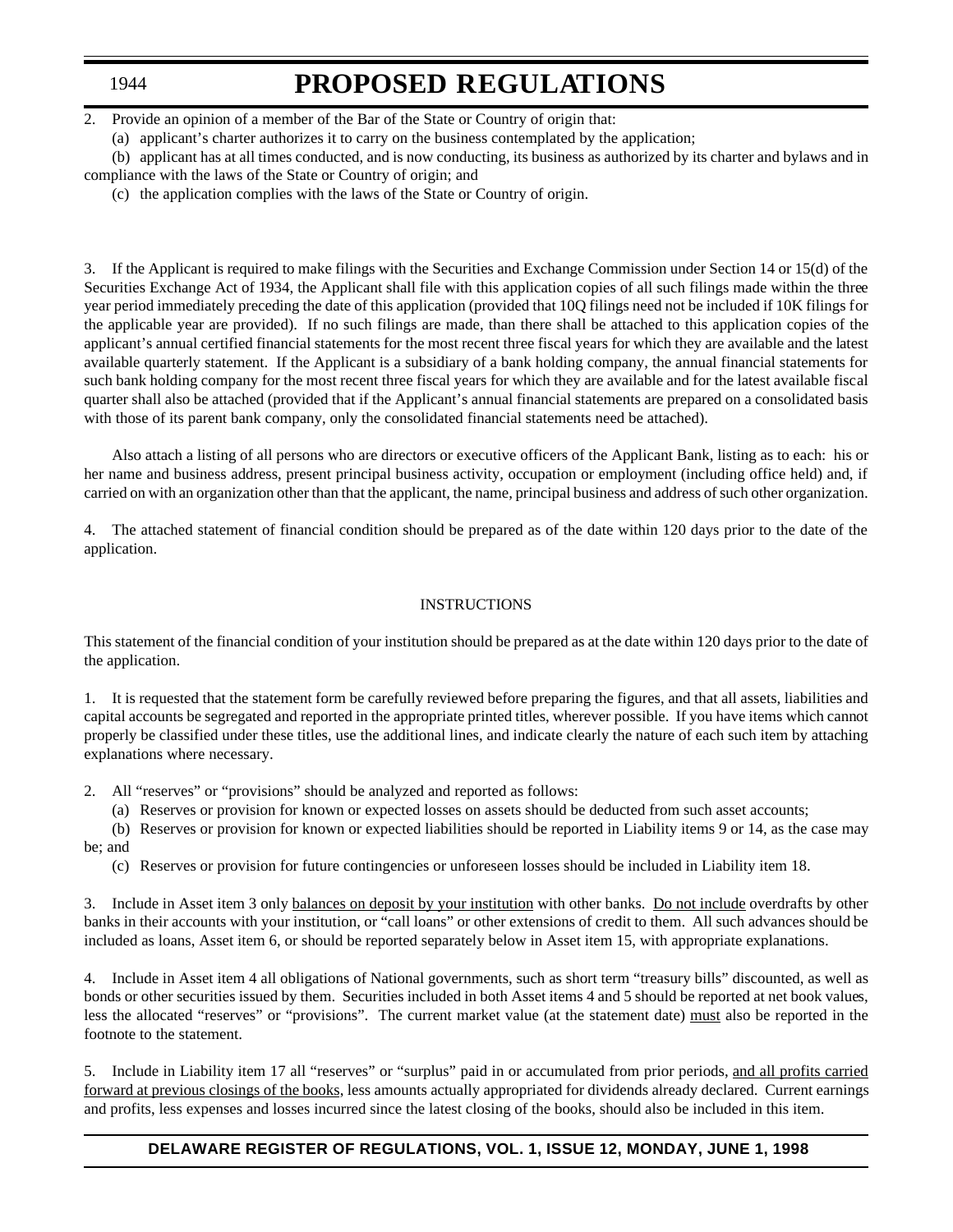6. Unpaid dividends, including amounts declared by the directors out of current or prior profits should be included in Liability item 14.

7. All "per contra" accounts such as "collections for account of customers," "securities held for account of customers," "customers' liability on letters of credit," "guarantees," et cetera, should be omitted from the statement of assets, liabilities and capital accounts, but should be reported separately as "contingent assets and liabilities."

8. This statement should be verified by the oath of a principal executive officer of the bank. If that officer is unable to verify, the reasons for his failure to execute the affidavit should be recited in and made a part of the verification. The required oath may be administered without the United States by an ambassador, a minister plenipotentiary, a minister extraordinary, a minister resident, a charge d'affaires, a consul-general, a vice-consul-general, a deputy-consul-general, a consul, a vice-consul, a deputy consul, a consular agent, a vice-consular agent, a commercial agent, or a vice-commercial agent of the United States within his jurisdiction. The seal of his office or the seal of the consulate or legation to which he is attached should be affixed.

# BEFORE PREPARING THIS STATEMENT PLEASE READ THE INSTRUCTIONS ON THE PREVIOUS PAGE STATEMENT TO THE BANK COMMISSIONER OF THE STATE OF DELAWARE **ASSETS**

| <b>ASSETS</b> |                                                            | <b>FOREIGN</b> | <b>CONVERSION</b> | U.S.           |
|---------------|------------------------------------------------------------|----------------|-------------------|----------------|
|               |                                                            | <b>AMOUNT</b>  | RATE*             | <b>DOLLARS</b> |
| 1.            | Cash on hand (currency, coin, and bullion)                 |                |                   |                |
| 2.            | Exchanges and checks for next day's clearings              |                |                   |                |
| 3.            | Deposits in other banking institutions                     |                |                   |                |
|               | (See Instruction No. 3)                                    |                |                   |                |
| 4.            | Securities of National Governments**                       |                |                   |                |
|               | (See Instruction No. 4)                                    |                |                   |                |
| 5.            | Other readily marketable securities**                      |                |                   |                |
|               | (See Instruction No. 4)                                    |                |                   |                |
| 6.            | Loans and discounts, including overdrafts                  |                |                   |                |
|               | and mortgages                                              |                |                   |                |
| 7.            | Bills rediscounted or sold with endorsement                |                |                   |                |
| 8.            | Customers' liability on acceptances                        |                |                   |                |
| 9.            | Investments in banking premises, furniture                 |                |                   |                |
|               | and fixtures                                               |                |                   |                |
|               | 10. Investments in affiliated and subsidiary               |                |                   |                |
|               | companies                                                  |                |                   |                |
|               | 11. Loans and advances to affiliated and                   |                |                   |                |
|               | subsidiary companies                                       |                |                   |                |
|               | 12. Accrued interest and commissions receivable            |                |                   |                |
|               | 13. Inter-branch accounts                                  |                |                   |                |
|               | 14. Other cash items                                       |                |                   |                |
|               | 15. Other assets                                           |                |                   |                |
|               | 16. Total assets                                           |                |                   |                |
|               |                                                            |                |                   |                |
|               | *Conversion rate should be as of the date of the statement |                |                   |                |
|               | **Current market value of:                                 |                |                   |                |
|               | (Item 4) Securities of National Governments                |                |                   |                |
|               | (Item 5) Other readily marketable securities               |                |                   |                |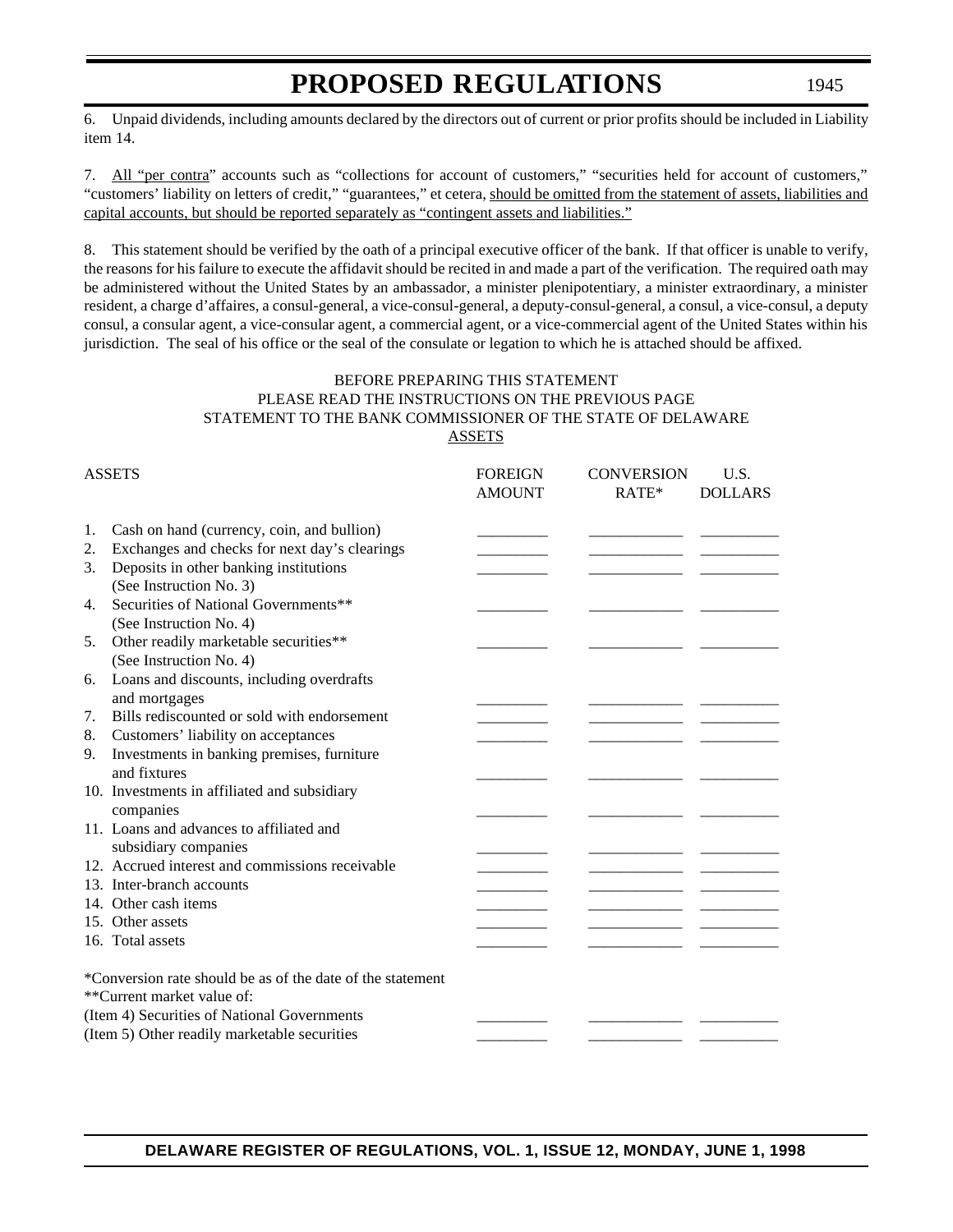# **PROPOSED REGULATIONS**

# STATEMENT TO THE BANK COMMISSIONER OF THE STATE OF DELAWARE LIABILITIES AND CAPITAL ACCOUNTS

|    | LIABILITIES AND CAPITAL ACCOUNTS                          | <b>FOREIGN</b><br><b>AMOUNT</b> | <b>CONVERSION</b><br><b>RATE</b> | U.S.<br><b>DOLLARS</b> |
|----|-----------------------------------------------------------|---------------------------------|----------------------------------|------------------------|
| 1. | Deposits secured by pledge of assets                      |                                 |                                  |                        |
| 2. | Deposits of National Governments and                      |                                 |                                  |                        |
|    | political subdivisions                                    |                                 |                                  |                        |
| 3. | Deposits of banking institutions                          |                                 |                                  |                        |
| 4. | Other demand deposits, including certified                |                                 |                                  |                        |
|    | and officers' checks                                      |                                 |                                  |                        |
| 5. | Other time deposits, including certificates               |                                 |                                  |                        |
|    | of deposits and savings accounts                          |                                 |                                  |                        |
| 6. | Total deposits (total of items 1 to 5, inclusive)         |                                 |                                  |                        |
| 7. | Currency in circulation                                   |                                 |                                  |                        |
| 8. | Bills rediscounted or sold with endorsement               |                                 |                                  |                        |
| 9. | Other liabilities for borrowed money,                     |                                 |                                  |                        |
|    | however represented                                       |                                 |                                  |                        |
|    | 10. Acceptances outstanding                               |                                 |                                  |                        |
|    | 11. Accrued interest, taxes and expenses payable          |                                 |                                  |                        |
|    | 12. Unearned interest and commissions                     |                                 |                                  |                        |
|    | 13. Inter-branch accounts                                 |                                 |                                  |                        |
|    | 14. Other liabilities                                     |                                 |                                  |                        |
|    | 15. Total liabilities (total of items 6 to 14 inclusive)  |                                 |                                  |                        |
|    | 16. Capital stock                                         |                                 |                                  |                        |
|    | 17. Surplus and undivided profits (See Instruction No. 5) |                                 |                                  |                        |
|    | 18. Reserves for contingencies (See Instruction No. 2)    |                                 |                                  |                        |
|    | 19. Total capital accounts (items 16 to 18 inclusive)     |                                 |                                  |                        |
|    | 20. Total liabilities and capital (item 15 plus item 19)  |                                 |                                  |                        |

#### Part II. PROPOSED (please indicate)

\_\_\_\_ FOREIGN BANK LIMITED PURPOSE BRANCH OR

\_\_\_\_ FOREIGN BANK AGENCY

1. Provide the name and title of the individual(s) who shall be in charge of the business and affairs of the proposed \_\_\_\_ foreign bank limited purpose branch or

\_\_\_\_ foreign bank agency (please indicate).

2. List the address of the proposed registered office in this State and the name of the proposed registered agent in this State at that address for service of any paper, notice or legal process upon the applicant.

# 3. PRO FORMA STATEMENT OF CONDITION - BEGINNING OF BUSINESS

| Assets                                                                                                                 |        | Liabilities and Capital                                |        |  |
|------------------------------------------------------------------------------------------------------------------------|--------|--------------------------------------------------------|--------|--|
| Description<br>Cash and due from banks<br>Securities<br>Loans<br>Bank premises<br>Furniture, fixtures and<br>equipment | Amount | Description<br>Liabilities<br><b>Total Liabilities</b> | Amount |  |
|                                                                                                                        |        |                                                        |        |  |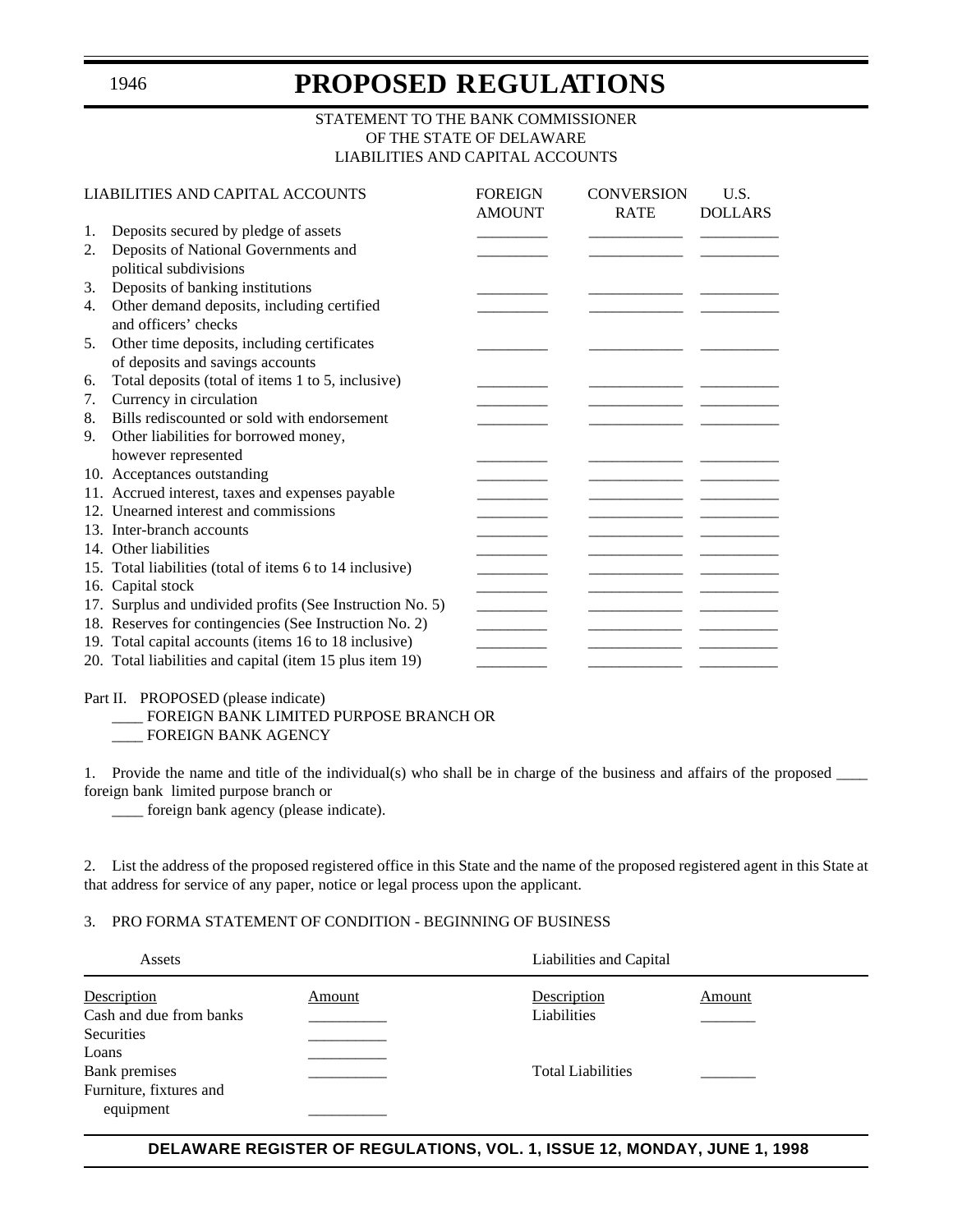Other Assets \_\_\_\_\_\_\_\_\_\_

Net organization expense

Total Assets \_\_\_\_\_\_\_\_\_\_

# 4. OFFICE(S)

Instructions: Complete all appropriate sections below. Where not applicable, insert "none." When the disclosure of any information may adversely affect ongoing negotiations, include such information in the Confidential Section of this application. Copies of any completed contracts should be submitted for the confidential use of the State Bank Commissioner.

a. Type of Occupancy (Check all which apply to indicate both type of quarters at opening and contemplated permanent quarters.)

Permanent quarters leased (Complete b and c below)

\_\_\_\_\_\_\_Temporary quarters (Complete e below)

Permanent quarters owned (Complete b and d below)

b. Description of Premises

| Jimensions | nensions               | Number<br>01 | Number of      |  |
|------------|------------------------|--------------|----------------|--|
| of Lot     | - Buule<br>$dim\sigma$ | tories       | Parking Spaces |  |

Type of construction of building:

Details of building interior (mention all employee facilities and size of lobby area):

c. PREMISES LEASED

| Cost and description of leasehold improvements: ________________________________ |
|----------------------------------------------------------------------------------|
|                                                                                  |
|                                                                                  |

Copies of any lease should be submitted for the confidential use of the State Bank Commissioner. Except where State law obviates the need, a clause similar to the following should be incorporated in all leases drawn for the term exceeding one year in connection with this application:

"Notwithstanding any other provisions contained in this lease, in the event the lessee is closed or taken over by the banking authority in the State of Delaware, or other bank supervisory authority, the lessor may terminate the lease only with the concurrence of such banking authority or other bank supervisory authority, and any such authority shall in any event have the election either to continue or to terminate the lease: Provided, that in the event this lease is terminated, the maximum claim of Lessor for damages or indemnity for injury resulting from the rejection or abandonment of the unexpired term of the lease shall in no event be in any amount exceeding the rent reserved by the lease, without acceleration, for the year next succeeding the date of the surrender of the premises to the Lessor, or the date of re-entry of the Lessor, whichever first occurs, whether before or after the

# 1947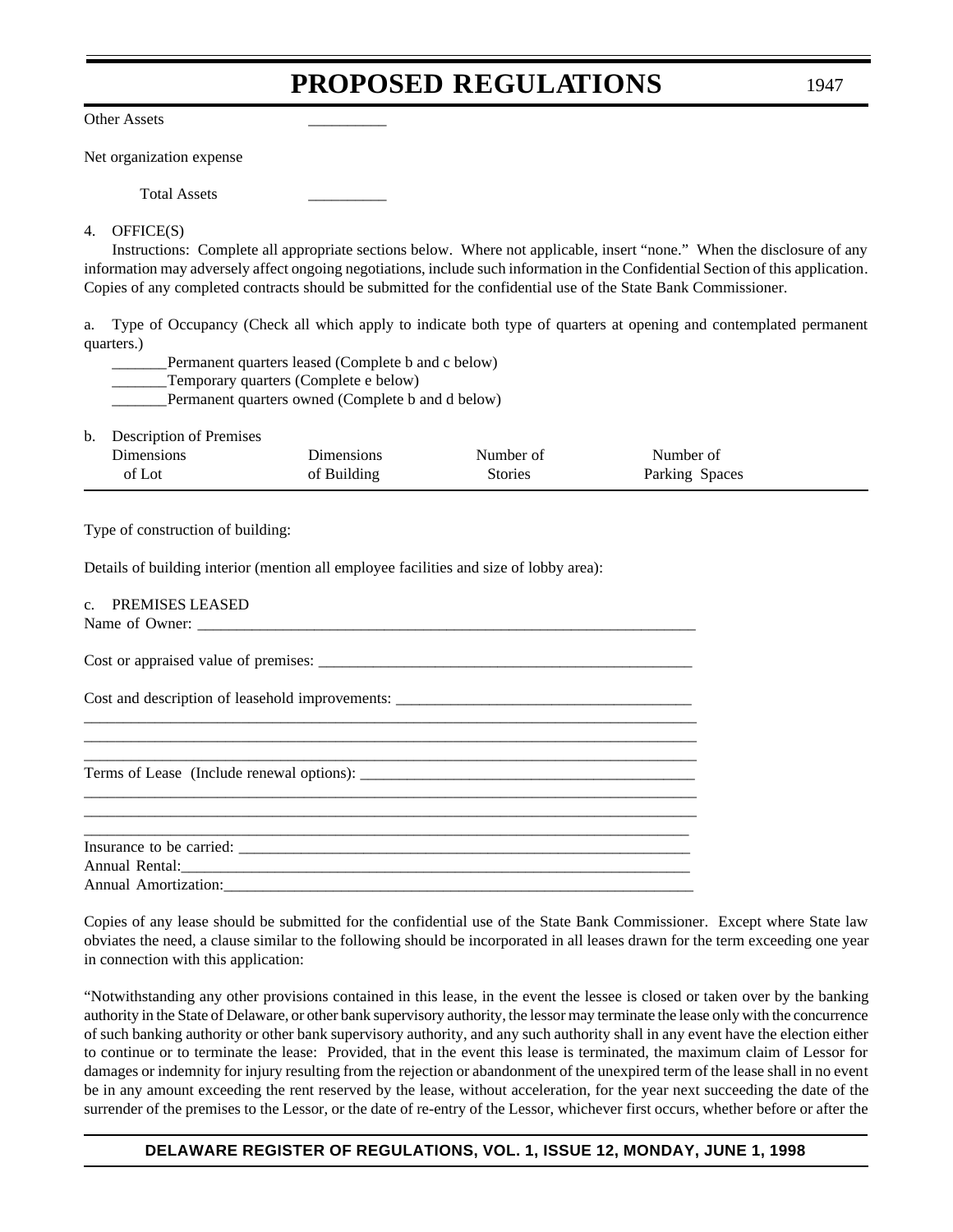# **PROPOSED REGULATIONS**

closing of the lessee, plus an amount equal to the unpaid rent accrued, without acceleration up to such date."

### d. PREMISES OWNED

### Existing Structure

| Cost to Bank:                                                                                                     |    |
|-------------------------------------------------------------------------------------------------------------------|----|
|                                                                                                                   |    |
|                                                                                                                   |    |
|                                                                                                                   |    |
|                                                                                                                   |    |
|                                                                                                                   |    |
| <b>Assessed Valuation:</b>                                                                                        |    |
| Insurance to be Carried:                                                                                          |    |
| <b>Estimated Annual Depreciation:</b>                                                                             |    |
| Depreciation Method:                                                                                              |    |
|                                                                                                                   |    |
| <b>Proposed Structure</b>                                                                                         |    |
| Important: In estimating cost of construction, include architect's fee, site preparation, paving and landscaping. |    |
|                                                                                                                   |    |
|                                                                                                                   |    |
|                                                                                                                   |    |
| Estimated Assessed Valuation: Manual Assessed Valuation:                                                          |    |
| Insurance to be carried:                                                                                          |    |
| Estimated Annual Depreciation: Manual Manual Annual Annual Depreciation:                                          |    |
|                                                                                                                   |    |
| Is the bank structure to be designed to permit additions to the building at a later date? ______ yes              | no |
| <b>Temporary Quarters</b><br>e.                                                                                   |    |
|                                                                                                                   |    |
|                                                                                                                   |    |
| Location (Include distance and direction from permanent quarters): ______________                                 |    |
|                                                                                                                   |    |
|                                                                                                                   |    |
|                                                                                                                   |    |
| Description of facilities and services offered (submit copies of lease or other contracts):                       |    |
|                                                                                                                   |    |
|                                                                                                                   |    |
|                                                                                                                   |    |
|                                                                                                                   |    |
|                                                                                                                   |    |
|                                                                                                                   |    |
|                                                                                                                   |    |
|                                                                                                                   |    |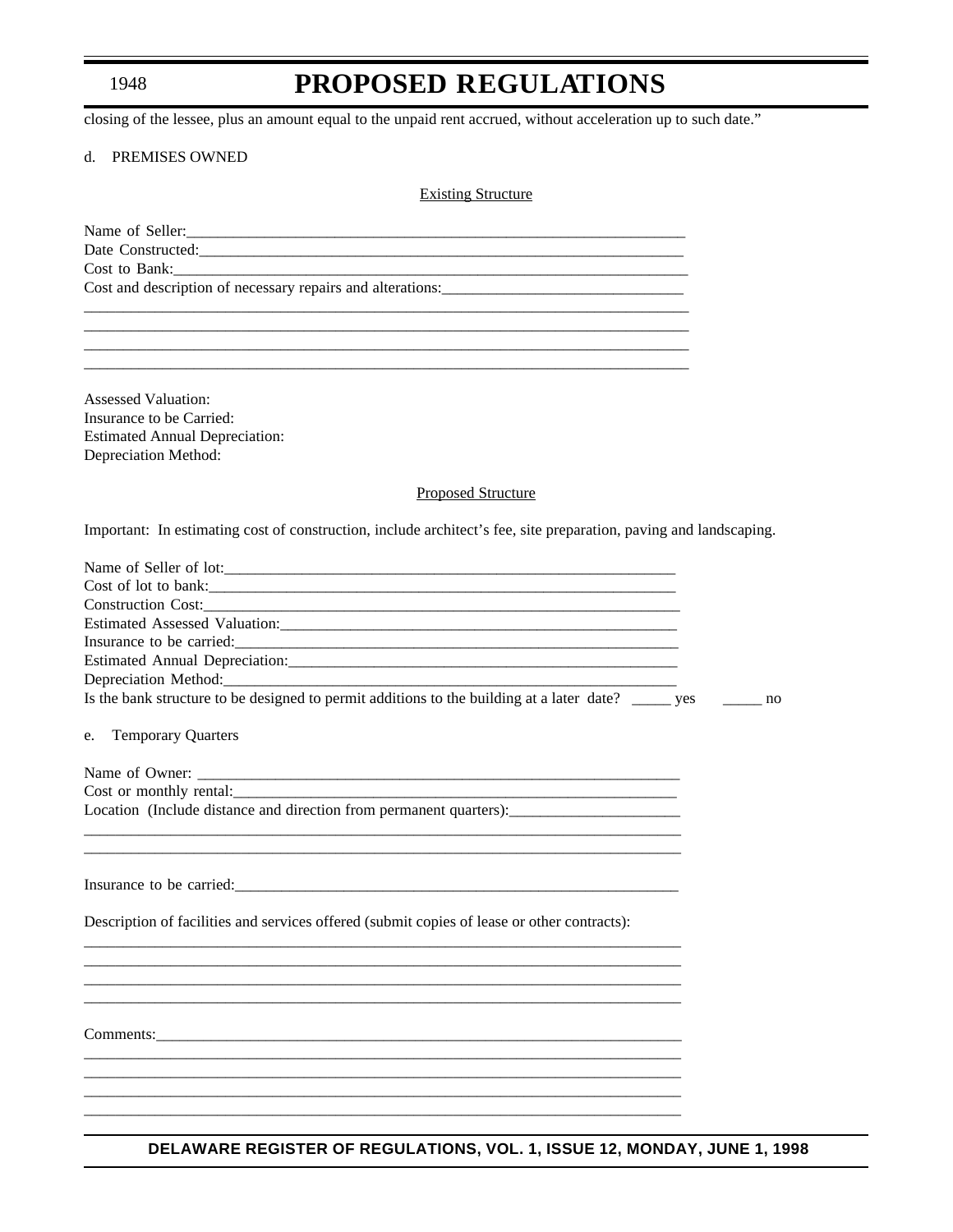# 5. PROPOSED INVESTMENT IN AND RENTAL OF FURNITURE, FIXTURES AND EQUIPMENT

Description:

| <b>ITEM</b>                   | <b>Total Cost</b><br>(if owned)  | <b>Annual Rental</b><br>(if leased) |
|-------------------------------|----------------------------------|-------------------------------------|
|                               |                                  |                                     |
|                               |                                  |                                     |
|                               |                                  |                                     |
|                               |                                  |                                     |
|                               |                                  |                                     |
|                               |                                  |                                     |
| <b>TOTALS</b>                 |                                  |                                     |
| Total Insurance to be Carried | <b>Total Annual Depreciation</b> | Depreciation Method                 |

Do proponents plan to contract for off-premise electronic data processing service? \_\_\_\_\_\_yes \_\_\_\_\_\_\_no (If yes, list servicer(s) if known and the applications that would be processed off-premise. Attach copies of any electronic data processing agreements that have been executed.)

### 6. ORGANIZATION EXPENSES

INSTRUCTIONS: List all expenses related to the organization of the foreign bank limited purpose branch or foreign bank agency. Include all expenses paid, additional costs anticipated prior to the opening date, and include any expenses for work performed during the organization phases for which disbursement has been deferred beyond the opening date. IMPORTANT: If legal or other fees appear to be excessive in volume or amount, supportive documentation will be required.

|                          |                                          | <b>TYPE OF RELATIONSHIP</b><br>(Specify Director, |               |
|--------------------------|------------------------------------------|---------------------------------------------------|---------------|
|                          |                                          | Officer, 5% Stockholder,                          |               |
|                          | <b>ASSOCIATION</b>                       | or their relatives.                               |               |
|                          | <b>WITH BANK</b>                         | Designate any business                            |               |
| <b>NAME OF RECIPIENT</b> | Mark appropriate column interests of the |                                                   |               |
|                          | Direct Indirect None                     | aforementioned.)                                  | <b>AMOUNT</b> |
| <b>Attorney Fees:</b>    |                                          |                                                   |               |
|                          |                                          |                                                   |               |
|                          |                                          |                                                   |               |
| 1. TOTAL ATTORNEY FEES   |                                          |                                                   |               |
| <b>Consultant Fees:</b>  |                                          |                                                   |               |
|                          |                                          |                                                   |               |

#### 2. TOTAL CONSULTANT FEES\_\_\_\_\_\_\_\_\_\_\_\_\_\_\_\_\_\_\_\_\_\_\_\_\_\_\_\_\_\_\_\_\_\_\_\_\_\_\_\_\_\_\_\_\_\_\_\_\_\_\_\_\_\_\_\_

- 3. TOTAL PRE-OPENING SALARIES\_\_\_\_\_\_\_\_\_\_\_\_\_\_\_\_\_\_\_\_\_\_\_\_\_\_\_\_\_\_\_\_\_\_\_\_\_\_\_\_\_\_\_\_\_\_\_\_\_\_\_
- 4. TOTAL PRE-OPENING TRAVEL AND ENTERTAINMENT

\_\_\_\_\_\_\_\_\_\_\_\_\_\_\_\_\_\_\_\_\_\_\_\_\_\_\_\_\_\_\_\_\_\_\_\_\_\_\_\_\_\_\_\_\_\_\_\_\_\_\_\_\_\_\_\_\_\_\_\_\_\_\_\_\_\_\_\_\_\_\_\_\_\_\_\_\_\_

**DELAWARE REGISTER OF REGULATIONS, VOL. 1, ISSUE 12, MONDAY, JUNE 1, 1998**

\_\_\_\_\_\_\_\_\_\_\_\_\_\_\_\_\_\_\_\_\_\_\_\_\_\_\_\_\_\_\_\_\_\_\_\_\_\_\_\_\_\_\_\_\_\_\_\_\_\_\_\_\_\_\_\_\_\_\_\_\_\_\_\_\_\_\_\_\_\_\_\_\_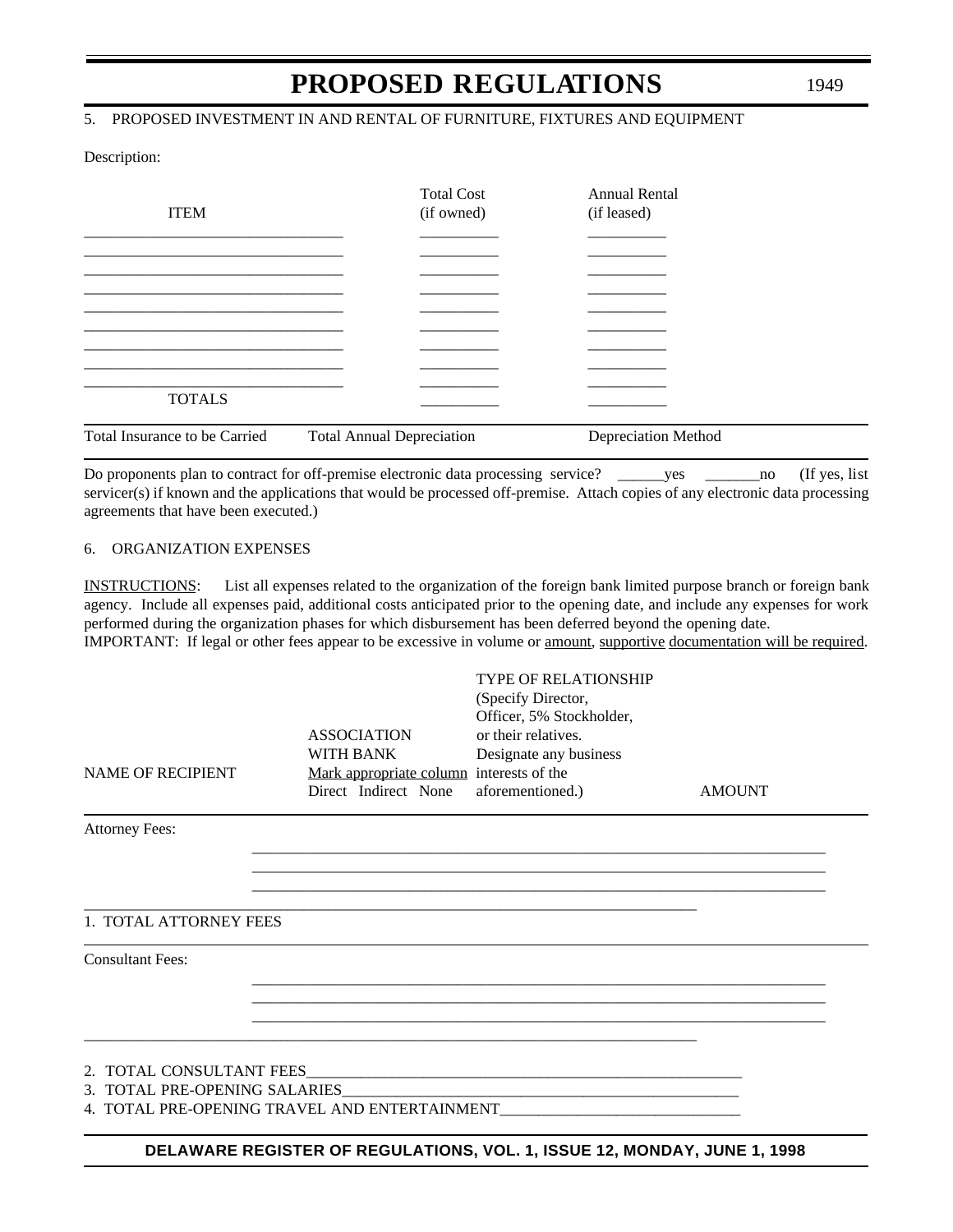# **PROPOSED REGULATIONS**

# 5. TOTAL APPLICATION AND INVESTIGATION FEES

Other Expenses: (Describe in detail any item in excess of \$1,000)

6. TOTAL OTHER EXPENSES\_\_\_\_\_\_\_\_\_\_\_\_\_\_\_\_\_\_\_\_\_\_\_\_\_\_\_\_\_\_\_\_\_\_\_\_\_\_\_\_\_\_\_\_\_\_\_\_\_\_\_\_\_\_\_\_

Total Organization Expenses (Sum of lines 1-6 above.)

Pre-opening income

\_\_\_\_\_\_\_\_\_\_\_\_\_\_\_\_\_\_\_\_\_\_\_\_\_\_\_\_\_\_\_\_\_\_\_\_\_\_\_\_\_\_\_\_\_\_\_\_\_\_\_\_\_\_\_\_\_\_\_\_\_\_\_\_\_\_\_\_\_\_\_\_ \_\_\_\_\_\_\_\_\_\_\_\_\_\_\_\_\_\_\_\_\_\_\_\_\_\_\_\_\_\_\_\_\_\_\_\_\_\_\_\_\_\_\_\_\_\_\_\_\_\_\_\_\_\_\_\_\_\_\_\_\_\_\_\_\_\_\_\_\_\_\_\_ \_\_\_\_\_\_\_\_\_\_\_\_\_\_\_\_\_\_\_\_\_\_\_\_\_\_\_\_\_\_\_\_\_\_\_\_\_\_\_\_\_\_\_\_\_\_\_\_\_\_\_\_\_\_\_\_\_\_\_\_\_\_\_\_\_\_\_\_\_\_\_\_ \_\_\_\_\_\_\_\_\_\_\_\_\_\_\_\_\_\_\_\_\_\_\_\_\_\_\_\_\_\_\_\_\_\_\_\_\_\_\_\_\_\_\_\_\_\_\_\_\_\_\_\_\_\_\_\_\_\_\_\_\_\_\_\_\_\_\_\_\_\_\_\_

# NET TOTAL

#### DESCRIBE SOURCE OF PRE-OPENING INCOME

#### DESCRIBE HOW ORGANIZATION EXPENSES WILL BE PAID

### PROPOSED FOREIGN BANK LIMITED PURPOSE BRANCH OR FOREIGN BANK AGENCY PROJECTED AVERAGE ASSETS AND LIABILITIES

|                | <b>ASSETS</b>                                    | YEAR <sub>1</sub> | YEAR <sub>2</sub> | YEAR 3 |
|----------------|--------------------------------------------------|-------------------|-------------------|--------|
| $\mathbf{1}$ . | Cash & Cash Items in Process of Collection       |                   |                   |        |
| 2.             | Due from U.S. Office of Banks                    |                   |                   |        |
|                | (including placements of $\$$ ) (1)              |                   |                   |        |
| 3.             | Due from Foreign Offices of Banks<br>(1)         |                   |                   |        |
| 4.             | <b>Investment Securities</b>                     |                   |                   |        |
| 5.             | Securities Purchased under Resale Agreements     |                   |                   |        |
| 6.             | Loans, Advances, Overdrafts<br>(1)               |                   |                   |        |
| 7.             | Federal Funds Sold<br>(1)                        |                   |                   |        |
| 8.             | Customers' Liability on Acceptances and          |                   |                   |        |
|                | Deferred Payment Credits<br>(1)                  |                   |                   |        |
| 9.             | Bank Premises, Leasehold Improvements            |                   |                   |        |
|                | 10. Furniture, Fixtures and Equipment            |                   |                   |        |
|                | 11. Other Assets<br>(1)                          |                   |                   |        |
| 12.            | TOTAL ASSETS (Excluding Head Office,             |                   |                   |        |
|                | Branches & Wholly Owned Subsidiaries)            |                   |                   |        |
|                | 13. Due from Head Office, Branches, Wholly Owned |                   |                   |        |
|                | Subsidiaries (Including loans, overdrafts,       |                   |                   |        |
|                | def. pay't credits, accept., FF sold, etc.)      |                   |                   |        |
| 14.            | <b>TOTAL ASSETS</b>                              |                   |                   |        |

(1) Excluding Due from Head Office, Branches and Wholly Owned Subsidiaries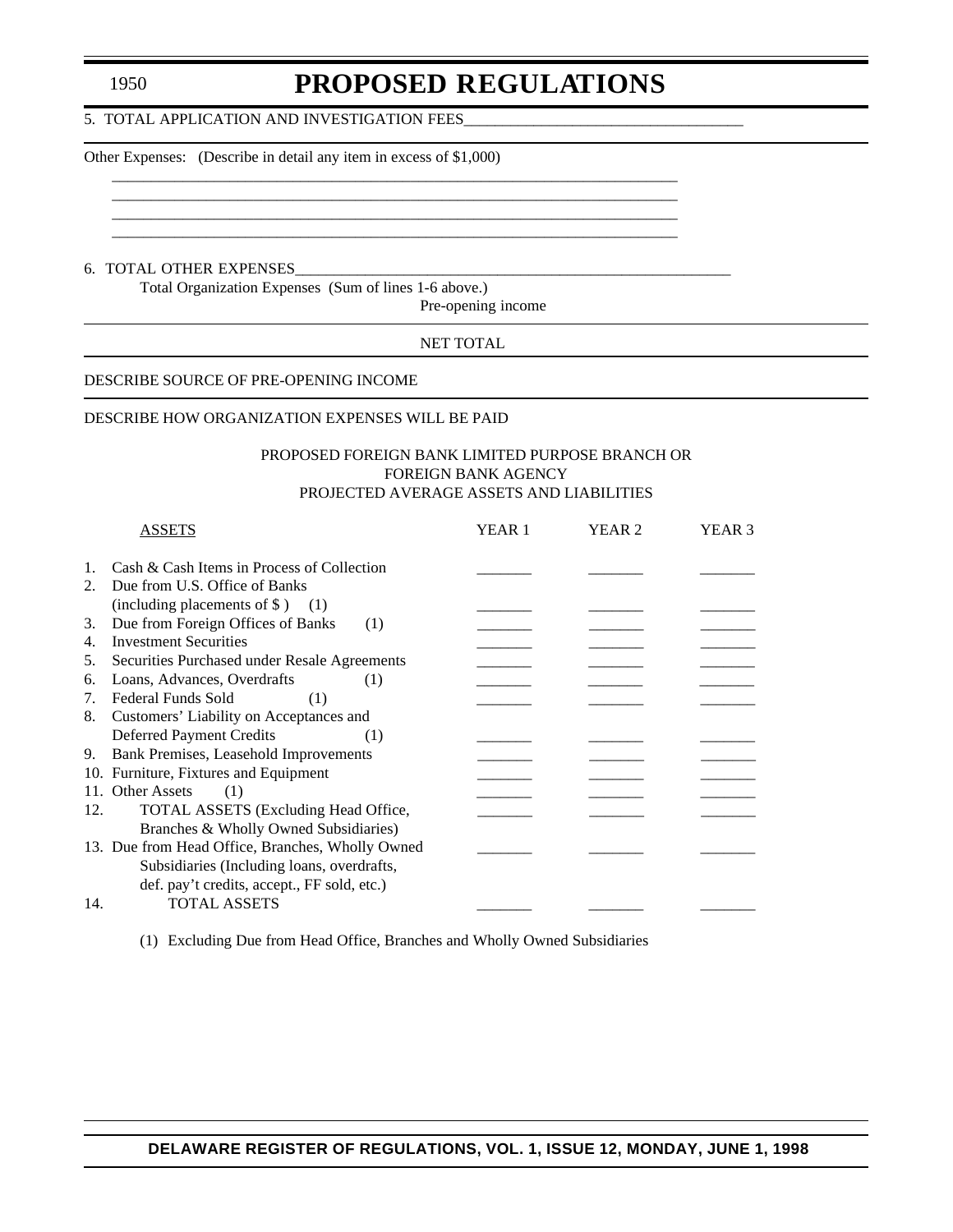# PROPOSED FOREIGN BANK LIMITED PURPOSE BRANCH OR

FOREIGN BANK AGENCY

PROJECTED AVERAGE ASSETS AND LIABILITIES

|     | <b>LIABILITIES</b>                                  | YEAR <sub>1</sub> | YEAR <sub>2</sub> | YEAR <sub>3</sub> |
|-----|-----------------------------------------------------|-------------------|-------------------|-------------------|
|     | <b>CREDIT BALANCES</b><br>(1)                       |                   |                   |                   |
|     |                                                     |                   |                   |                   |
|     | 15. Domestic IPCs                                   |                   |                   |                   |
|     | 16. U.S. Offices of Banks                           |                   |                   |                   |
|     | 17. U. S. Government                                |                   |                   |                   |
|     | 18. Foreign IPCs                                    |                   |                   |                   |
|     | 19. Foreign Offices of Banks                        |                   |                   |                   |
|     | 20. Foreign Governments, Official Institutions      |                   |                   |                   |
|     | 21. Other Credit Balances                           |                   |                   |                   |
| 22. | TOTAL CREDIT BALANCES                               |                   |                   |                   |
|     | 23. Borrowings from Banks (Outside U.S. \$<br>(1)   |                   |                   |                   |
|     | 24. Securities Sold Under Repurchase Agreements (1) |                   |                   |                   |
|     | 25. Federal Funds Purchases<br>(1)                  |                   |                   |                   |
|     | 26. Acceptances & Deferred Payments Credits         |                   |                   |                   |
|     | 27. Other Liabilities<br>(1)                        |                   |                   |                   |
| 28. | <b>SUBTOTAL LIABILITIES</b>                         |                   |                   |                   |
|     | 29. Accrued Expenses Payable                        |                   |                   |                   |
|     | 30. Due to Head Office, Branches, Wholly Owned      |                   |                   |                   |
|     | Subsidiaries (including borrowings of \$            |                   |                   |                   |
|     |                                                     |                   |                   |                   |
|     | 31. Reserves for Loan Losses                        |                   |                   |                   |
|     | 32. Other Reserves (Specify)                        |                   |                   |                   |
| 33. | <b>TOTAL LIABILITIES</b>                            |                   |                   |                   |

(1) Excluding Due to Head Office, Branches and Wholly Owned Subsidiaries

# PROJECTION OF INCOME AND EXPENSE TO BE FILED IN CONNECTION WITH APPLICATION BY FOREIGN BANKING CORPORATION TO OPEN AND MAINTAIN A FOREIGN BANK LIMITED PURPOSE BRANCH OR FOREIGN BANK AGENCY

|               | <b>OPERATING INCOME</b>                         | YEAR 1 | YEAR 2 | YEAR 3 |
|---------------|-------------------------------------------------|--------|--------|--------|
|               |                                                 |        |        |        |
|               | Interest & Fees on Loans                        |        |        |        |
|               | Income On:                                      |        |        |        |
| $2^{\circ}$   | Federal Funds Sold                              |        |        |        |
| $\mathcal{F}$ | Time Placements and C/Ds Purchased              |        |        |        |
| 4.            | Securities Purchased Under Agreements to Resell |        |        |        |
| 5.            | Interest & Dividends on Investment Securities   |        |        |        |
| 6.            | Service Charges, Commissions and Fees           |        |        |        |
|               | Foreign Exchange                                |        |        |        |
| 7.            | Service Charges, Commissions and Fees           |        |        |        |
|               | All Other                                       |        |        |        |
| 8.            | Net Profit on Foreign Exchange Trading          |        |        |        |
| 9.            | Other Operating Income (Itemized categories     |        |        |        |
|               | aggregating \$5,000 and over)                   |        |        |        |
|               | 10. TOTAL OPERATING INCOME                      |        |        |        |
|               |                                                 |        |        |        |
|               | OPERATING EXPENXE                               |        |        |        |
|               | 11. Salaries and other employee benefits        |        |        |        |
|               |                                                 |        |        |        |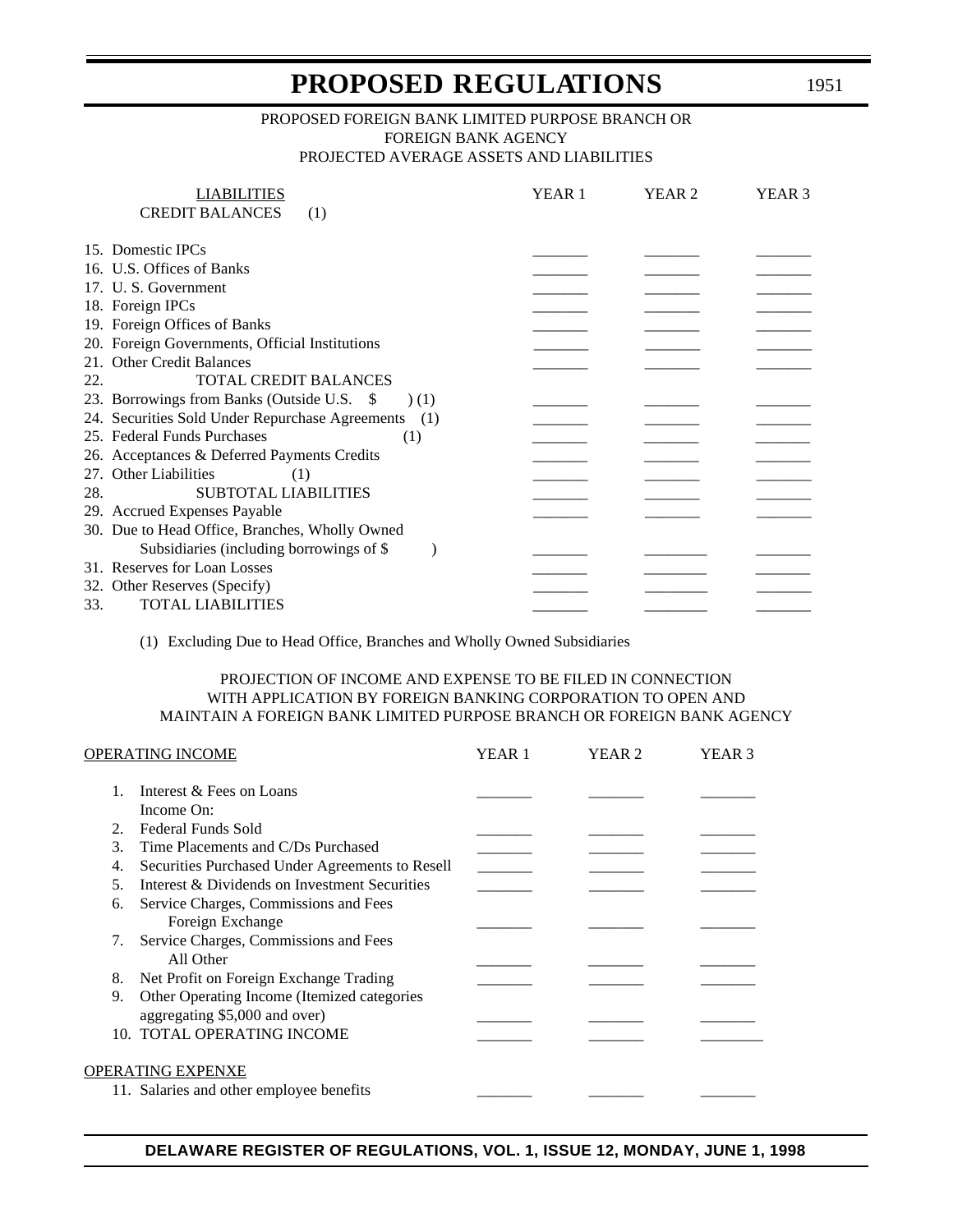|     | 12. Interest on time certificates of deposit          |  |  |
|-----|-------------------------------------------------------|--|--|
|     | of \$100,000 and over                                 |  |  |
|     | 13. Interest on all other deposits or credit balances |  |  |
|     | <b>EXPENSE INCURRED ON:</b>                           |  |  |
|     | 14. Federal funds purchased                           |  |  |
|     | 15. Securities Sold Under Agreements to Repurchase    |  |  |
|     | 16. Interest on borrowings (Other than Head Office    |  |  |
|     | Branches and Wholly Owned Subsidiaries)               |  |  |
|     | 17. Interest on borrowings from Head Office,          |  |  |
|     | Branches and Wholly Owned Subsidiaries                |  |  |
|     | 18. Occupancy Expense - Banking Premises              |  |  |
|     | 19. Furniture & Equipment Expense - Include Deprec.   |  |  |
|     | 20. Amortization of start-up costs                    |  |  |
|     | 21. Travel Expense                                    |  |  |
|     | 22. Insurance Expense                                 |  |  |
|     | 23. Legal Expense                                     |  |  |
|     | 24. Audit Expense                                     |  |  |
|     | 25. Communication Expense (Tel., Telex, Postage)      |  |  |
|     | 26. Promotional Expense                               |  |  |
|     | 27. Other Operating Expense (Itemize categories       |  |  |
|     | aggregating \$5,000 and Over)                         |  |  |
|     | 28. Provision for Loan Losses                         |  |  |
| 29. | <b>TOTAL OPERATING EXPENSE</b>                        |  |  |
| 30. | INCOME BEFORE INCOME TAXES AND                        |  |  |
|     | <b>SECURITIES GAINS OR LOSSES</b>                     |  |  |
|     | 31. Applicable Income Taxes                           |  |  |
| 32. | <b>INCOME BEFORE SECURITIES GAINS</b>                 |  |  |
|     | OR LOSSES                                             |  |  |
|     | 33. Net Securities Gains or Losses                    |  |  |
|     | (Net of Related Tax Effects)                          |  |  |
| 34. | <b>NET INCOME</b>                                     |  |  |

\* If projection does not show profitable operation (including provision for interest on borrowings from Head Office, branches and wholly owned subsidiaries) by year 3, please indicate when profits are expected.

#### 9. FIDELITY COVERAGE

The applicant bank will at all times maintain sufficient surety bond coverage on its active officers and employees to conform with generally accepted banking practices and will at all times maintain an excess employee dishonesty bond in the amount of \$1,000,000 or more.

#### 10. PUBLIC CONVENIENCE AND ADVANTAGE

INSTRUCTIONS: The proponents are responsible for developing the Legal factor Public Convenience and Advantage in a way which clearly shows the economic support and justification for the Proposed Foreign Bank Limited Purpose Branch or Foreign Bank Agency. Submit such data relating to the trade area which you feel is relevant to the proposal. If an economic survey or feasibility study has been prepared it may provide most of the information requested. Such information submitted in support of your application will be included in the public file.

A. Briefly describe the geographical and product markets which the proposed Agency will principally serve.

B. Briefly indicate the reasons for submitting this Application and how the proposed Agency will become an economically viable institution.

# 1952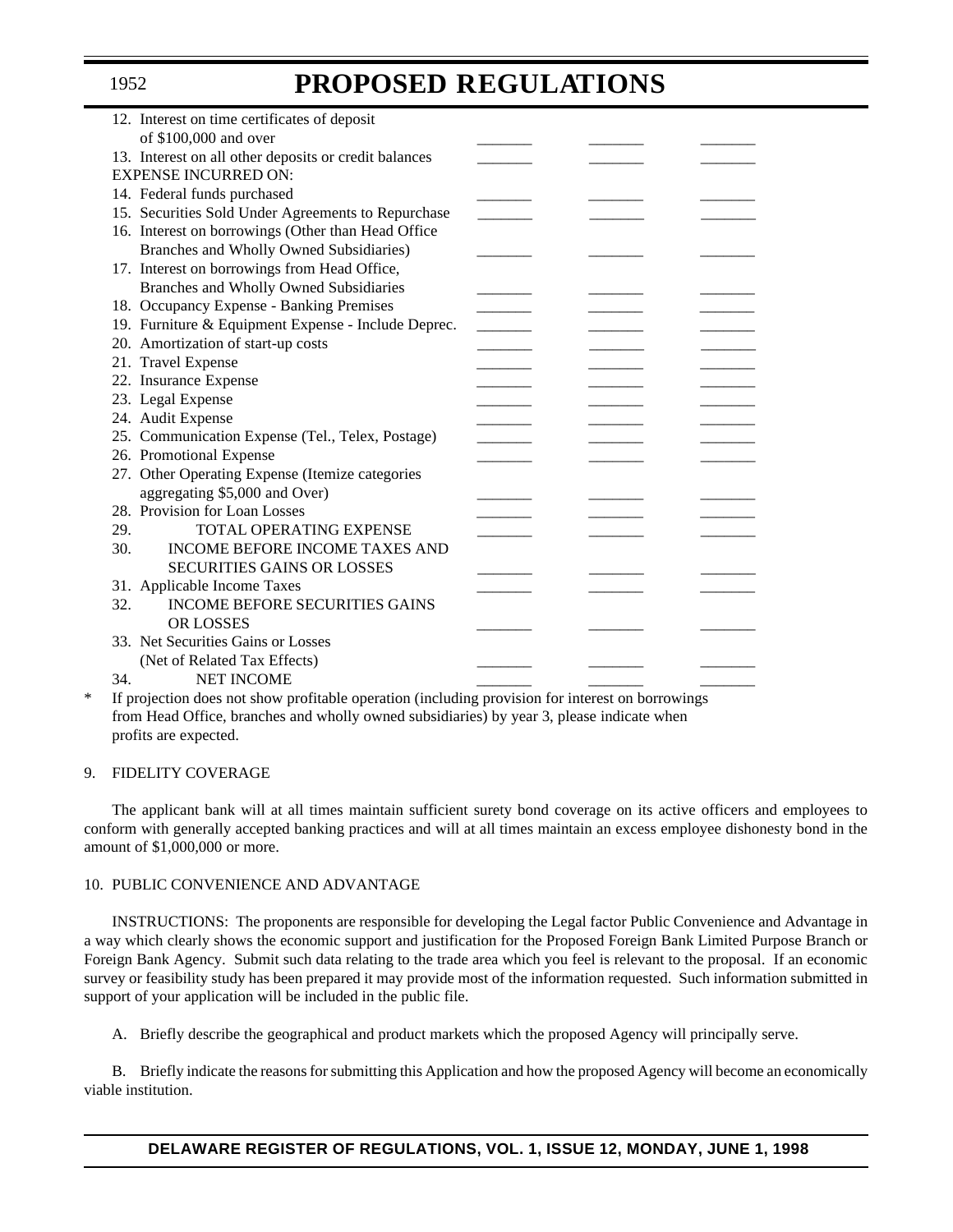# PART III

# APPLICATION FOR CERTIFICATE OF PUBLIC CONVENIENCE AND NECESSITY - CONFIDENTIAL SECTION

In preparing your application, keep in mind that the State Bank Commissioner deems that public policy warrants making all information submitted to him in connection with this application available for public review, unless it qualifies for confidential treatment under 29 Del. C. §§10002(d), 10112(b)(4), and Superior Court Rule of Civil Procedure 26(c). The Commissioner has determined that trade secrets, proprietary information and confidential financial information useful to the applicant in its business will ordinarily qualify for such protection.

However, specific determinations of the question of confidentiality and non-disclosure rests in the first instance in the discretion of the Commissioner and the specific information you include in the following section may be available for public review in the discretion of the Commissioner.

#### I. FINANCIAL HISTORY AND CONDITION

Outline below information with regard to fixed assets which you believe, if disclosed to the public, would adversely affect ongoing negotiations.

Outline below, in detail, the basis for cost estimates for premises shown in the public section.

If fixed assets are to be purchased from a related party, evidence of the reasonableness of the cost(s) must be provided. Attach copies of bids, independent appraisals and/or other supporting evidence.

If an insider is a party to any lease contract in connection with the application, explain the manner in which lease payments were determined.

Specify the time required to prepare the foreign bank limited purpose branch or foreign bank agency premises for occupancy. If temporary quarters are anticipated, estimate the probable term of occupancy and describe the disposition of such quarters.

# II. FUTURE EARNINGS PROSPECTS

#### ESTIMATE OF SALARIES AND WAGES

| <b>POSITION</b>                    | <b>FIRST YEAR</b>                                              | <b>SECOND YEAR</b>                                          | <b>THIRD YEAR</b>                                              |
|------------------------------------|----------------------------------------------------------------|-------------------------------------------------------------|----------------------------------------------------------------|
| <b>Officers</b><br>Other Employees |                                                                |                                                             |                                                                |
| Total                              |                                                                |                                                             |                                                                |
|                                    | ESTIMATED LOAN DIVERSIFICATION                                 |                                                             |                                                                |
|                                    | <b>FIRST YEAR</b>                                              | <b>SECOND YEAR</b>                                          | <b>THIRD YEAR</b>                                              |
| <b>TYPE OF LOAN</b>                | Estimated<br>Average<br>Percent<br>Average<br>Volume<br>Return | Estimated Average<br>Percent<br>Average<br>Volume<br>Return | Estimated<br>Average<br>Percent<br>Average<br>Volume<br>Return |
| Commercial<br>Installment          | $\frac{0}{0}$<br>$\%$                                          | $\frac{0}{0}$<br>$\%$                                       | $\frac{0}{0}$<br>%                                             |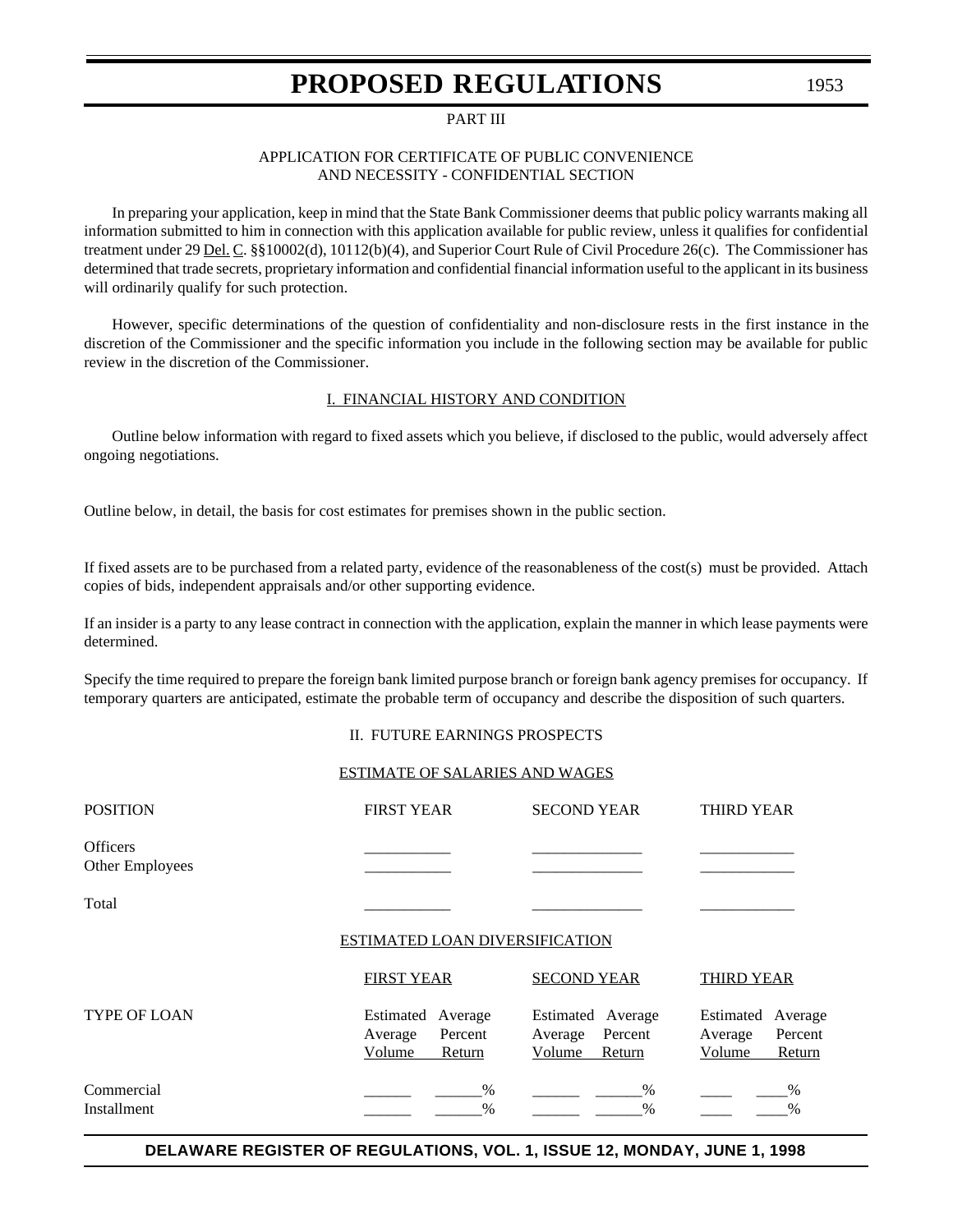# **PROPOSED REGULATIONS**

| <b>Real Estate</b>              | $\frac{0}{6}$ | 0 <sub>l</sub> | $\mathbf{0}$   |
|---------------------------------|---------------|----------------|----------------|
| Term                            | $\%$          | 0 <sub>k</sub> | $\mathbf{0}$   |
| <b>Purchased Participations</b> | $\%$          | $\alpha$       | 0 <sub>l</sub> |

Exchange and Service charge policies to be followed.

COMMENTS (Include other information supporting income and expense estimates reported in the Public Section of this application).

# III. PROPOSED OFFICERS

NOTE: Attach a copy of the financial report and biographical information to include educational and business background for each individual in charge of the business and affairs of the Proposed Foreign Bank Limited Purpose Branch or Foreign Bank Agency.

# PROPOSED OFFICERS OF THE FOREIGN BANK LIMITED PURPOSE BRANCH OR FOREIGN BANK AGENCY

| <b>NAME</b> | <b>ADDRESS</b> | AGE | <b>OCCUPATION</b> | <b>TITLE</b> |
|-------------|----------------|-----|-------------------|--------------|
|             |                |     |                   |              |
|             |                |     |                   |              |
|             |                |     |                   |              |
|             |                |     |                   |              |
|             |                |     |                   |              |
|             |                |     |                   |              |

A. Has any proposed director, officer, or employee been convicted of any criminal offense involving dishonesty or a breach of trust? \_\_\_\_\_\_\_\_ yes \_\_\_\_\_\_\_\_\_ no (If yes, explain in Comments below.)

B. List names and addresses of all correspondent banks.

C. Are bonus, management or director compensation, or other similar plans in effect or anticipated? \_\_ yes \_\_ no (If yes, attach copies.)

# COMMENTS:

# IV. PUBLIC CONVENIENCE AND ADVANTAGE

List the proposed hours of operation for the proposed Foreign Bank Limited Purpose Branch or Foreign Bank Agency.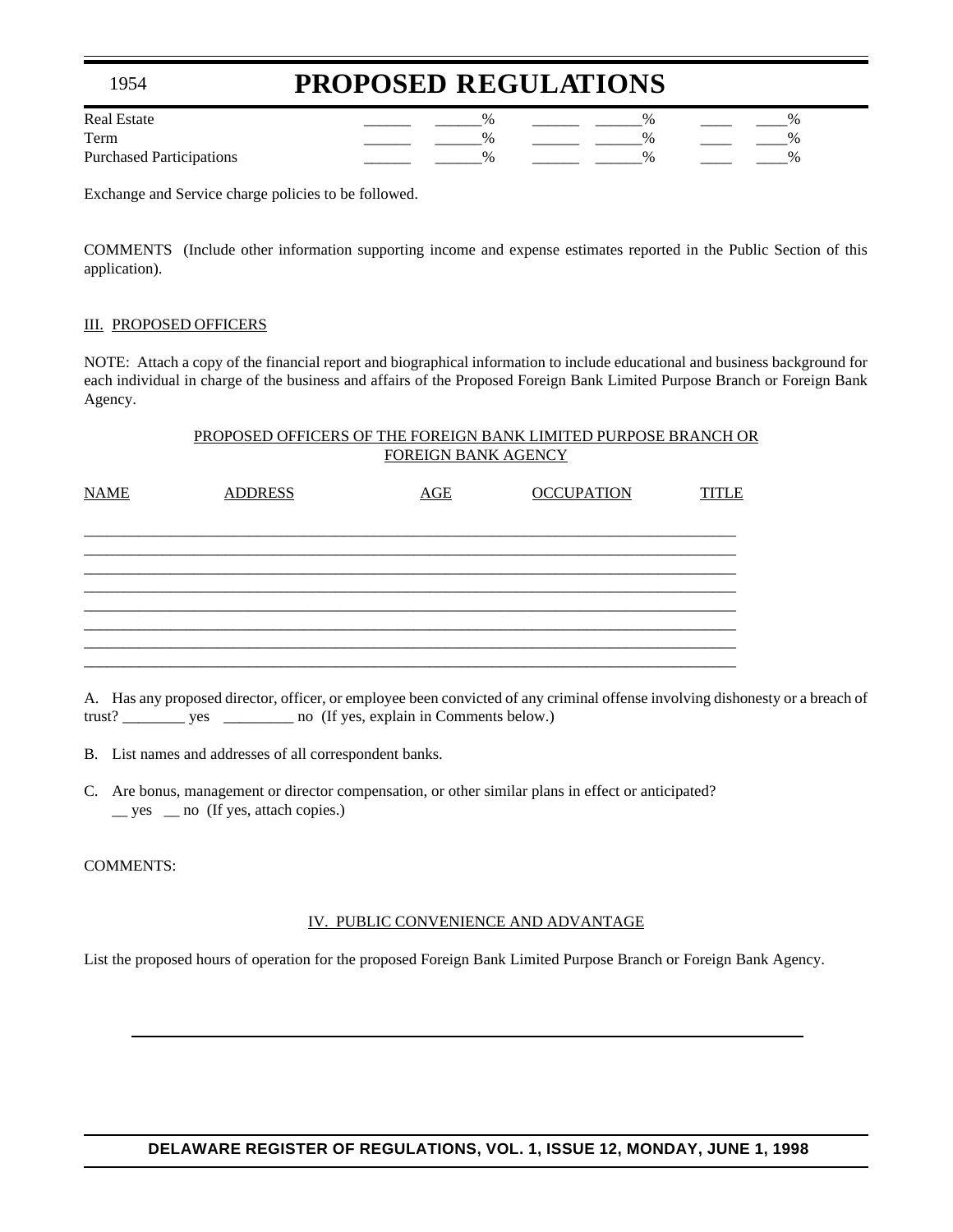### [Regulation No.: 5.1403/1101.0003](#page-3-0) Proposed

# REGULATIONS GOVERNING THE ORGANIZATION, CHARTERING, SUPERVISION, OPERATION AND AUTHORITY OF A DELAWARE FOREIGN BANK LIMITED PURPOSE BRANCH, A DELAWARE FOREIGN BANK AGENCY AND A DELAWARE FOREIGN BANK REPRESENTATIVE OFFICE

#### I. Statement of Authority.

These regulations are promulgated pursuant to the authority vested in the Commissioner under the provisions of Chapter 14, Title 5, Delaware Code, including without limitation §1403 (relating to the foreign bank limited purpose branch or foreign bank agency application process);  $\S1404(a)(2)$  (relating to the taking and maintenance of deposits by a foreign bank limited purpose branch or foreign bank agency); §1405 (maintenance of assets by a foreign bank limited purpose branch or foreign bank agency within Delaware); §1406(a) (relating to the making of written reports to the Commissioner by a foreign bank limited purpose branch or foreign bank agency); §1407 (relating to the rule-making power of the Commissioner generally); §1420 (relating to the licensing and operation of a foreign bank representative office); §1422(a) (relating to the application fee); and §1424(b) (relating to the fee which must accompany certain reports). The Commissioner is authorized to adopt appropriate regulations regarding the computation of tax liability of a foreign bank limited purpose branch or foreign bank agency or federal branch or agency located in Delaware pursuant to the provisions of §1101(a) of Title 5. Additionally, §121(b) authorizes the Commissioner to prescribe regulations to carry out the purposes of Title 5.

#### II. General Powers.

#### A. Foreign Bank Agency.

A "foreign bank agency", as defined in §101 of Title 5 of the Delaware Code, shall be entitled to engage within the State of Delaware in the general business of banking in the State of Delaware, subject, however, to the limitations set forth in 5 Del. C. §1404(a)(1). The deposit taking authority of such agency, in addition to the authority expressly granted under §1404, shall be co-extensive with the full authority which a federal agency operating in this State would have pursuant to the provisions of the International Banking Act of 1978 as amended.

# B. Foreign Bank Limited Purpose Branch

A "foreign bank limited purpose branch", as defined in §101 of Title 5 of the Delaware Code, shall be entitled to engage in all the activities of a foreign bank agency and, in addition, may accept such deposits as would be permissible for a corporation organized under §25A of the Federal Reserve Act (12 U.S.C. §611 et seq.).

# C. Foreign Bank Representative Office.

A foreign bank representative office may conduct within the State of Delaware representative activities intended to promote banking services offered by and originating from an office or offices of the foreign bank located outside the State of Delaware. A foreign bank representative office is prohibited from either offering or contracting for any product or service within the State of Delaware which would constitute the doing of a general banking business in Delaware.

#### III. General Regulations.

# A. Application Fees.

1) A foreign bank shall apply for a certificate of authority for a foreign bank limited purpose branch or foreign bank agency on such forms and in such manner as the Commissioner shall from time to time prescribe. The application shall be accompanied by a filing fee in the amount of \$2,000.00 for the use of the State made payable to the State of Delaware.

2) A foreign bank shall apply for a license to establish a representative office on such forms and in such manner as the Commissioner shall from time to time prescribe. The application shall be accompanied by a license fee of \$500.00 and a processing fee of \$500.00 made payable to the State of Delaware.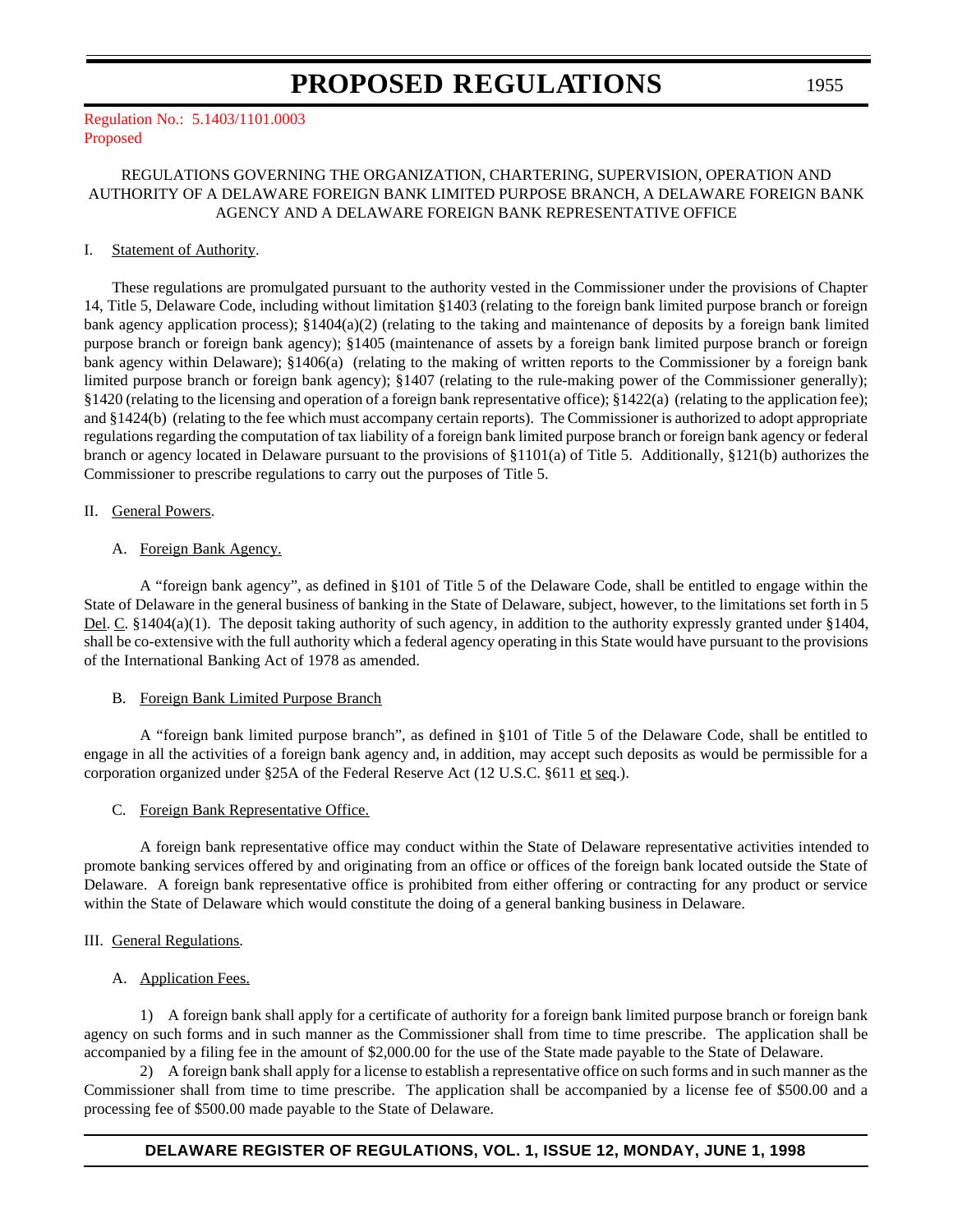# B. Records.

In addition to such records as the Commissioner may from time to time require with respect to the computation of tax liability of a foreign bank limited purpose branch or foreign bank agency, each foreign bank limited purpose branch, foreign bank agency and foreign bank representative office shall maintain at its place of business in Delaware in the English language and in United States dollar equivalents a correct and complete set of books and records of account of all business transacted by such office.

# C. Reports.

1) Whenever the Commissioner shall require, the foreign bank limited purpose branch or foreign bank agency shall make a written report in the English language and in United States dollar equivalents in such form as he shall from time to time prescribe and verified by a duly authorized executive officer of the foreign bank limited purpose branch or foreign bank agency. Such report shall show the actual financial condition of the business of the foreign bank limited purpose branch or foreign bank agency in the State of Delaware at the close of any past day designated by the Commissioner. The verification of such Report shall state that the person making it on behalf of the foreign bank limited purpose branch or foreign bank agency solemnly swears or affirms that the information set forth therein is a true and correct statement of the condition of the Delaware foreign bank limited purpose branch or foreign bank agency to the best of his knowledge, information and belief.

Additionally, the Commissioner may from time to time request from a foreign bank limited purpose branch or foreign bank agency a copy of any report of condition or the like filed by the foreign bank of which the foreign bank limited purpose branch or foreign bank agency is a part with any other State, the Federal Deposit Insurance Corporation, or the Federal Reserve Board.

2) Every licensed foreign bank representative office shall file annually a written report of activities conducted during the previous twelve-month period, in the English language and in United States dollar equivalents in such form as the Commissioner shall prescribe. Said report shall be accompanied by a \$500.00 fee.

D. Maintenance of Assets in Delaware; Separate Assets.

A foreign bank limited purpose branch or foreign bank agency shall maintain within the State of Delaware currency, real estate (at net book value or appraised value, whichever is less), precious metals (to the extent of 75% of market value), bonds, notes, debentures, drafts, bills of exchange or other evidence of indebtedness, including loan participation agreements or certificates, or other obligations payable in the United States or in United States funds, or, with the prior approval of the Commissioner, in funds freely convertible into United States funds, or also with the prior approval of the Commissioner, such other assets as the Commissioner may permit, in an amount which shall be equal to one hundred percent (100%) of the liabilities of the foreign bank of which the foreign bank limited purpose branch or foreign bank agency is a part which are payable at or through the foreign bank limited purpose branch or foreign bank agency, including acceptances, but excluding (without duplication) (1) accrued expenses, (2) amounts due and other liabilities to other offices, agencies or branches of, and wholly-owned (except for a nominal number of directors' shares) subsidiaries of, such foreign bank, (3) liabilities maintained on the books of an international banking facility located at such foreign bank limited purpose branch or foreign bank agency, and (4) such other liabilities as the Commissioner shall determine. The valuation of securities shall be in the manner provided in §1405. Each foreign bank limited purpose branch or foreign bank agency shall keep the assets of its business in this State separate and apart from the assets of its business outside this State.

# E. Deposit of Assets.

The Commissioner may by order direct a foreign bank limited purpose branch or foreign bank agency to deposit all or a portion of the assets which the foreign bank limited purpose branch or foreign bank agency is required to maintain in this State with such banks or trust companies or national banks located in this State as the Commissioner may from time to time designate where the Commissioner finds such order necessary or desirable for the maintenance of the sound financial condition of the foreign bank limited purpose branch or foreign bank agency, the protection of depositors, creditors and the public interest, and the maintenance of public confidence in the business of a foreign bank limited purpose branch or foreign bank agency.

Where deposits constituting liabilities for purposes of paragraph (D) of this Article III are fully insured by the Federal Deposit Insurance Corporation, such deposits shall be excluded from the definition of liabilities for the purpose of determining the amount of assets which must be maintained by the foreign bank limited purpose branch or foreign bank agency within the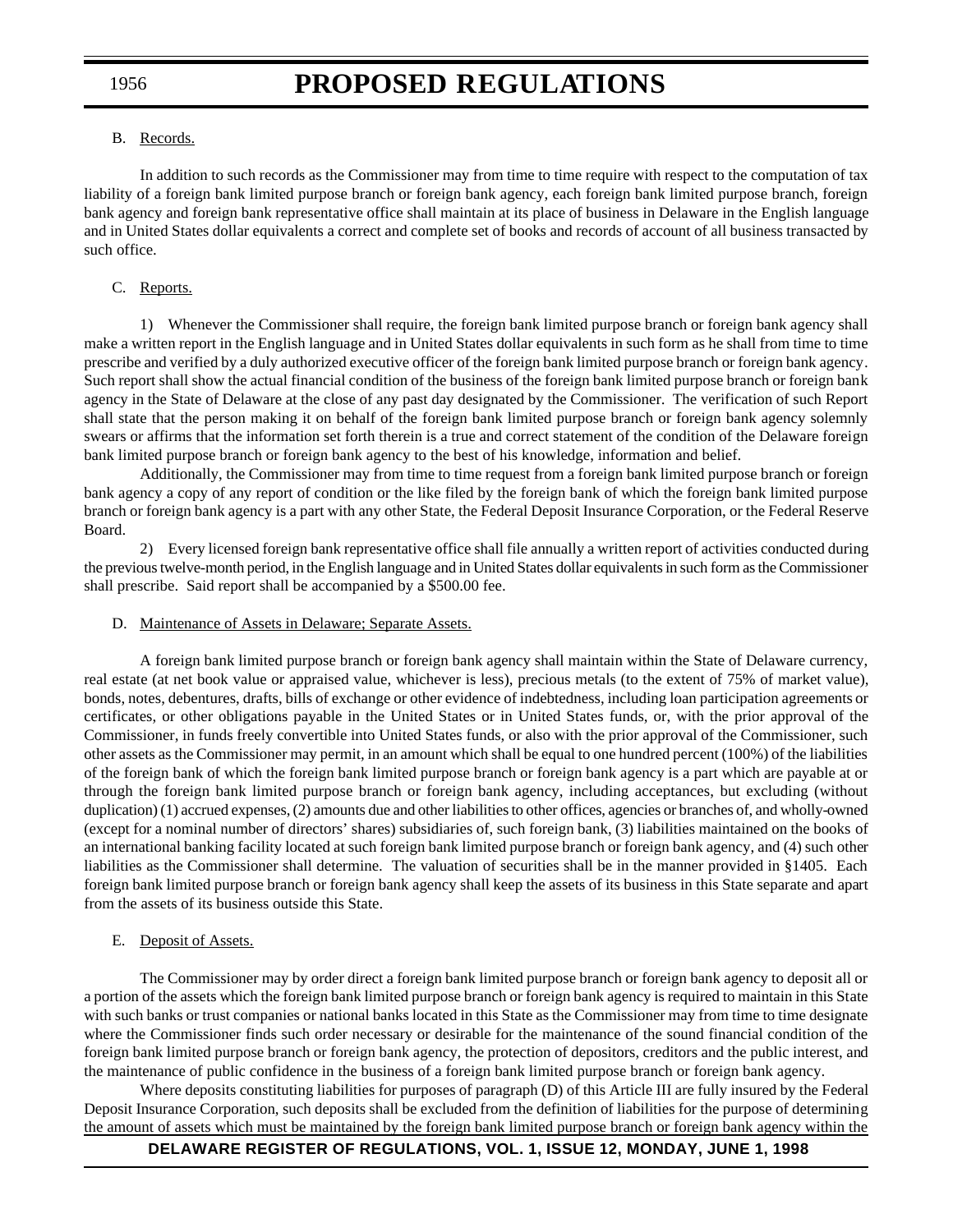State of Delaware.

#### IV. Revocation of Certificate of Authority or License.

- A. Revocation of Foreign Bank Limited Purpose Branch
	- or Foreign Bank Agency Certificate of Authority.
	- 1. Determination of Cause.

Whenever the Commissioner shall have cause to believe that a foreign bank limited purpose branch or foreign bank agency has engaged in conduct which, pursuant to Section 1410, would constitute cause for the revocation of the certificate of authority of such foreign bank limited purpose branch or foreign bank agency, he shall notify such foreign bank limited purpose branch or foreign bank agency in writing of the alleged violation, and, by means of informal fact-finding, determine whether an order should be issued directing such foreign bank limited purpose branch or foreign bank agency to cease and desist from the conduct giving rise to the violation by a date certain.

2. Violation of Order.

If the Commissioner shall determine that a foreign bank limited purpose branch or foreign bank agency which is the subject of a cease and desist order has not, within the time established, discontinued or rectified the conduct which was the subject of the violation order, he shall give written notice in the manner provided by the provisions of 29 Del. C. §10122 to the foreign bank limited purpose branch or foreign bank agency of the date, time and place of a formal hearing at which the foreign bank limited purpose branch or foreign bank agency shall appear and show cause why its certificate of authority should not be revoked. In addition to witnesses appearing on behalf of the foreign bank limited purpose branch or foreign bank agency, the Commissioner shall, by either informal or formal fact finding, take such testimony and gather such evidence as he deems necessary and appropriate in reaching a decision. Within thirty (30) days following the adjournment of such hearing, the Commissioner shall issue his findings and order revoking the certificate of authority, imposing a lesser sanction, or determining that the order to show cause should be retired without action. The foreign bank limited purpose branch or foreign bank agency shall have such right of appeal from such findings and order as is provided for in Subchapter V of Chapter 101, Title 29, Delaware Code.

B. Revocation of Foreign Bank Representative Office License.

Upon a preliminary determination by the Commissioner that a foreign bank representative office may have engaged in conduct which would constitute cause for the revocation of the license of such foreign bank representative office under the provisions of §1425, he shall give notice in writing to such foreign bank representative office setting forth the alleged violation, and directing such foreign bank representative office to appear at a place, on a date and at a time certain to show cause why its license should not be revoked. At such hearing, the foreign bank representative office shall be accorded the right to appear and be heard. The Commissioner shall, by either informal or formal fact finding and within thirty (30) days from the adjournment of such hearing, issue findings and order directing the revocation of the license of the foreign bank representative office, some lesser sanction, or the retirement of the notice to show cause without action. The foreign bank representative office shall have such rights of appeal from such findings and order as are provided in Subchapter V of Chapter 101, Title 29, Delaware Code.

# V. Allocation of Income and Expenses for Purposes of Determining Delaware Tax Liability of Foreign Bank Limited Purpose Branch or Foreign Bank Agency.

# A. Method of Allocation.

Although technically a part of the foreign bank, a Delaware foreign bank limited purpose branch or foreign bank agency is to be treated for purposes of assessing and collecting the Delaware Bank Franchise Tax on taxable income (5 Del. C. §1101 et seq.) as if it were a bank having separate corporate existence (§1101(a)). To that end, and in order to derive the amount of "net operating income before taxes" for purposes of §1101(a), a foreign bank limited purpose branch or foreign bank agency shall maintain at all times separate books of account in its Delaware office which fully segregate and portray:

1. With respect to income:

(a) all receipts directly attributable to an asset carried on the books of the foreign bank limited purpose branch or foreign bank agency; and

(b) all receipts arising from a transaction entered into or a service provided by the foreign bank limited purpose branch or foreign bank agency within the State of Delaware;

provided, that the foreign bank limited purpose branch or foreign bank agency may exclude from its accounting of income

# **DELAWARE REGISTER OF REGULATIONS, VOL. 1, ISSUE 12, MONDAY, JUNE 1, 1998**

1957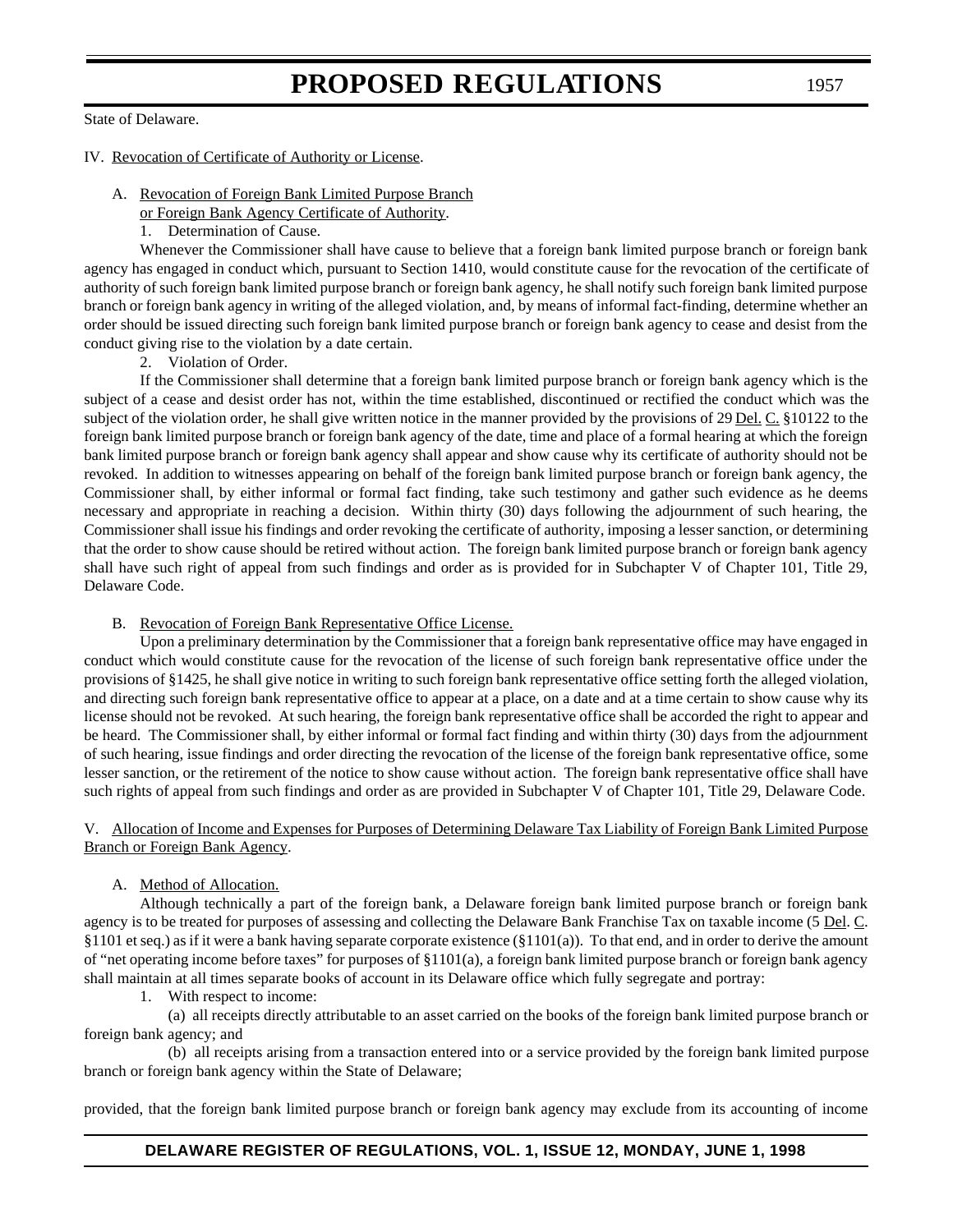# **PROPOSED REGULATIONS**

otherwise properly allocated to Delaware such receipts as are directly or indirectly subject to taxation in any state other than Delaware by reason of either: (1) the existence of a taxable nexus under the laws of any such state between such state and the transaction of service giving rise to such receipts; or (2) the required inclusion under the laws of any such state of such receipts in the numerator of a receipts factor of a formula used to calculate the income of the foreign bank subject to tax in such state.

- 2. With respect to expenses:
	- (a) all costs directly incurred in the start up, maintenance and operation of the Delaware office;
	- (b) all other costs attributable to the generation of income allocated to Delaware pursuant to subsection 1. above;

and

(c) to the extent not included in paragraph (a) and (b) of this subsection 2. above, an aliquot portion of indirect costs incurred by the foreign bank (in both the United States and the home country) with respect to the start up, maintenance and operation of the foreign bank limited purpose branch or foreign bank agency.

Costs under subparagraphs (b) and (c) of this subsection 2. shall be allocated to Delaware in the same ratio as the gross receipts of the foreign bank are allocated to Delaware, or in such other fair, equitable and consistent manner as the Commissioner shall, upon request of a foreign bank limited purpose branch or foreign bank agency, approve.

#### B. Commissioner's Right of Examination

The Commissioner shall have the right from time to time to examine the books and records of a foreign bank limited purpose branch or foreign bank agency for the purpose of determining whether all or any portion of the income of the foreign bank limited purpose branch or foreign bank agency has been properly allocated to Delaware, and to issue such findings and orders as he deems necessary and appropriate regarding the reallocation of income which he shall find to have been improperly allocated to a state or states other than Delaware.

# VI. Change of Location, Name or Business.

A foreign bank limited purpose branch or foreign bank agency may, pursuant to the provisions of §1408, make written request of the Commissioner to change its place of business (accompanied by a filing fee of \$500.00) or to change its corporate name for the duration of its corporate existence (no filing fee required). Upon the receipt of such application, the Commissioner shall grant such application within twenty (20) days thereof unless he shall have determined by informal fact finding or otherwise that there exists cause for denying such application. If the Commissioner should determine that facts or circumstances exist constituting cause for denying such application, he shall provide notice and opportunity to be heard to the applicant foreign bank limited purpose branch or foreign bank agency in the manner provided for under the provisions of 29 Del. C. §10123. Not less than thirty (30) days after the adjournment of such hearing, the Commissioner shall issue his final order and findings with respect to the grant or denial of the requested change of location or change of name. An applicant foreign bank limited purpose branch or foreign bank agency aggrieved by the determination of the Commissioner shall have such right of appeal as is granted pursuant to the provisions of Subchapter V, Chapter 101, Title 29, Delaware Code.

Document Control No.:

#### [Regulation No.: 5.1422.0004](#page-3-0) Proposed

### APPLICATION BY A FOREIGN BANK FOR A LICENSE TO ESTABLISH A FOREIGN BANK REPRESENTATIVE OFFICE PURSUANT TO SUBCHAPTER II, CHAPTER 14, TITLE 5, DELAWARE CODE

Any application made to the State Bank Commissioner pursuant to §1422 of Title 5, Delaware Code, shall be submitted on the form appended hereto and accompanied by all documents called for by such form as well as by a duly authenticated copy of the foreign bank's charter and bylaws. A non-refundable processing fee of \$500 payable to "State of Delaware" must accompany the filing of the attached application. Upon approval of the application, an additional \$500 fee must be remitted prior to issuance of the license.

The Commissioner may, without notice or hearing, issue the requested license; provided that, at his discretion, the Commissioner may require public notice and a hearing on the application.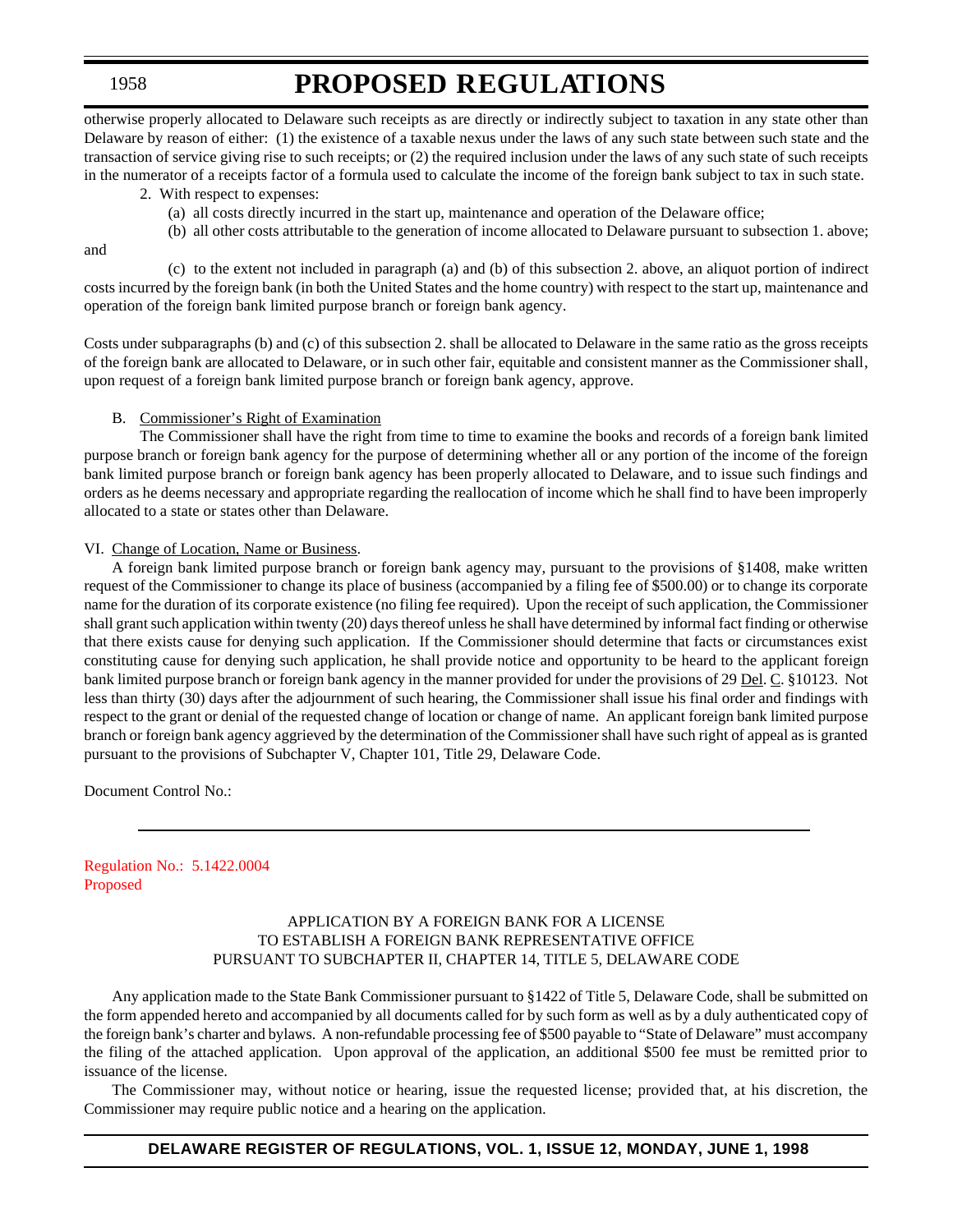All portions, except for the financial report requested in item 5, of this application shall be considered public information.

Document Control No.:

APPLICANT (Foreign Bank)

Name of Bank

Address of Principal Office (Street, City/Town, County, Country and Zip Code)

Country Organized in Date Incorporated Duration of Corporation

Type of Business: Commercial Banking Merchant Bank Commercial Banking Merchant Bank Commercial Banking Merchant Bank

PROPOSED FOREIGN REPRESENTATIVE OFFICE

Proposed Location (Street), City/Town, County, State and Zip Code)

I, the undersigned, President of

being duly authorized by a resolution of the Board of Directors (copy herewith submitted), hereby apply for a License with respect to the proposed foreign bank representative office. In making this application, I am not acting as an agent for other persons undisclosed to the State Bank Commissioner.

In support of the application, I hereby make the following statements and representations and submit the following information for the purpose of inducing the State Bank Commissioner to issue such License:

The UNDERSIGNED HEREBY CERTIFIES that the statements contained herein are true to my best knowledge and belief.

| (Print or Type Name of President)             | Signature |
|-----------------------------------------------|-----------|
|                                               | Date      |
| Sworn and Subscribed before me this<br>day of |           |

 $\frac{1}{2}$  . The contract of the contract of the contract of the contract of the contract of the contract of the contract of the contract of the contract of the contract of the contract of the contract of the contract of t Notary Public

1. List the States and Countries into which the Applicant has been admitted or is qualified to transact business. Provide the title and address of the appropriate regulator in each case.

2. Provide an opinion of a member of the Bar of the State or Country of origin that:

(a) applicant's charter authorizes it to carry on the business contemplated by the application;

(b) applicant has at all times conducted, and is now conducting, its business as authorized by its charter and bylaws and in compliance with the laws of the State or Country of origin; and

(c) the application complies with the laws of the State or Country of origin.

3. If the Applicant is required to make filings with the Securities and Exchange Commission under Section 14 or 15(d) of the

# **DELAWARE REGISTER OF REGULATIONS, VOL. 1, ISSUE 12, MONDAY, JUNE 1, 1998**

1959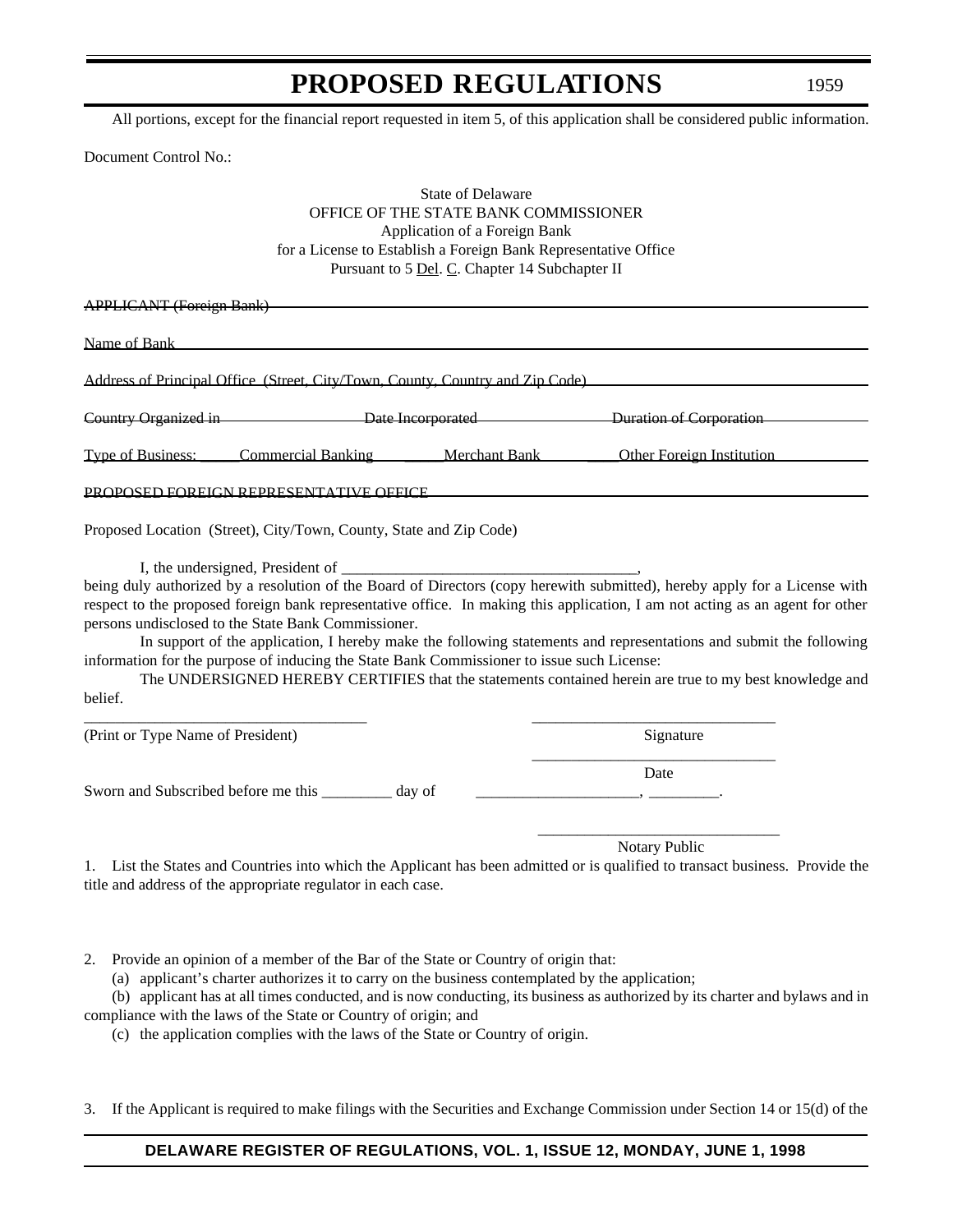# **PROPOSED REGULATIONS**

Securities Exchange Act of 1934, the Applicant shall file with this application copies of all such filings made within the three year period immediately preceding the date of this application (provided that 10Q filings need not be included if 10K filings for the applicable year are provided). If no such filings are made, than there shall be attached to this application copies of the applicant's annual certified financial statements for the most recent three fiscal years for which they are available and the latest available quarterly statement. If the Applicant is a subsidiary of a bank holding company, the annual financial statements for such bank holding company for the most recent three fiscal years for which they are available and for the latest available fiscal quarter shall also be attached (provided that if the Applicant's annual financial statements are prepared on a consolidated basis with those of its parent bank company, only the consolidated financial statements need be attached).

Also attach a listing of all persons who are directors or executive officers of the Applicant Bank, listing as to each: his or her name and business address, present principal business activity, occupation or employment (including office held) and, if carried on with an organization other than that the applicant, the name, principal business and address of such other organization.

4. The attached statement of financial condition should be prepared as of the date within 120 days prior to the date of the application.

5. Attach the name and title as well as a biographical and financial report of the individual(s) who shall be in charge of the business and affairs of the proposed representative office. Additionally, three personal references are required.

6. Describe the scope and nature of the business to be conducted by the representative office.

7. Pursuant to §1422(b)(3), provide sufficient data as to how the convenience and needs of the public shall be served by the establishment of the representative office.

# INSTRUCTIONS

This statement of the financial condition of your institution should be prepared as at the date within 120 days prior to the date of the application.

1. It is requested that the statement form be carefully reviewed before preparing the figures, and that all assets, liabilities and capital accounts be segregated and reported in the appropriate printed titles, wherever possible. If you have items which cannot properly be classified under these titles, use the additional lines, and indicate clearly the nature of each such item by attaching explanations where necessary.

2. All "reserves" or "provisions" should be analyzed and reported as follows:

(a) Reserves or provision for known or expected losses on assets should be deducted from such asset accounts;

(b) Reserves or provision for known or expected liabilities should be reported in Liability items 9 or 14, as the case may be; and

(c) Reserves or provision for future contingencies or unforeseen losses should be included in Liability item 18.

3. Include in Asset item 3 only balances on deposit by your institution with other banks. Do not include overdrafts by other banks in their accounts with your institution, or "call loans" or other extensions of credit to them. All such advances should be included as loans, Asset item 6, or should be reported separately below in Asset item 15, with appropriate explanations.

4. Include in Asset item 4 all obligations of National governments, such as short term "treasury bills" discounted, as well as bonds or other securities issued by them. Securities included in both Asset items 4 and 5 should be reported at net book values, less the allocated "reserves" or "provisions". The current market value (at the statement date) must also be reported in the footnote to the statement.

5. Include in Liability item 17 all "reserves" or "surplus" paid in or accumulated from prior periods, and all profits carried forward at previous closings of the books, less amounts actually appropriated for dividends already declared. Current earnings and profits, less expenses and losses incurred since the latest closing of the books, should also be included in this item.

6. Unpaid dividends, including amounts declared by the directors out of current or prior profits should be included in Liability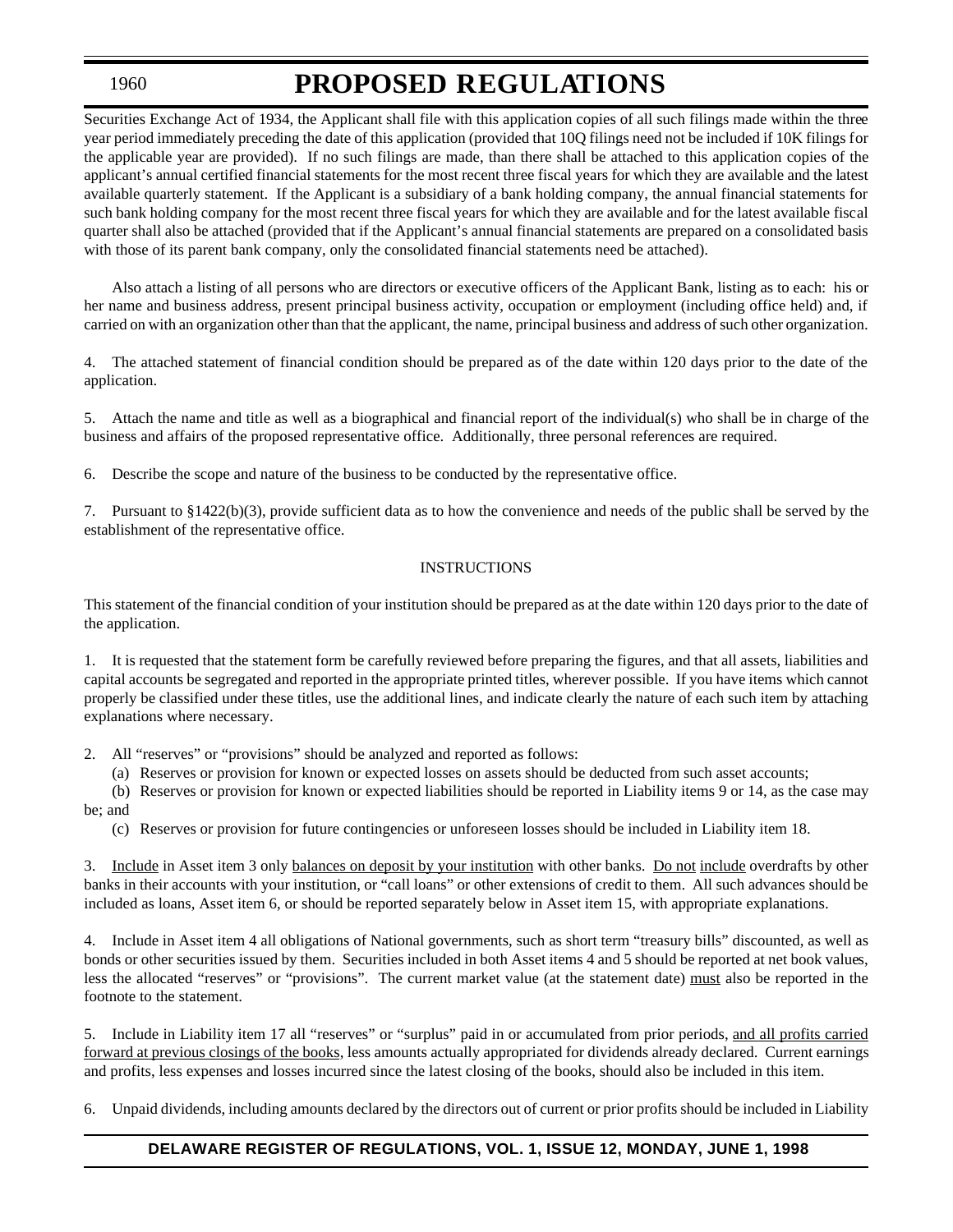item 14.

7. All "per contra" accounts such as "collections for account of customers," "securities held for account of customers," "customers' liability on letters of credit," "guarantees," et cetera, should be omitted from the statement of assets, liabilities and capital accounts, but should be reported separately as "contingent assets and liabilities."

8. This statement should be verified by the oath of a principal executive officer of the bank. If that officer is unable to verify, the reasons for his failure to execute the affidavit should be recited in and made a part of the verification. The required oath may be administered without the United States by an ambassador, a minister plenipotentiary, a minister extraordinary, a minister resident, a charge d'affaires, a consul-general, a vice-consul-general, a deputy-consul-general, a consul, a vice-consul, a deputy consul, a consular agent, a vice-consular agent, a commercial agent, or a vice-commercial agent of the United States within his jurisdiction. The seal of his office or the seal of the consulate or legation to which he is attached should be affixed.

# BEFORE PREPARING THIS STATEMENT PLEASE READ THE INSTRUCTIONS ON THE PREVIOUS PAGE

# STATEMENT TO THE BANK COMMISSIONER OF THE STATE OF DELAWARE ASSETS

|     | <b>ASSETS</b>                                              | <b>FOREIGN</b><br><b>AMOUNT</b> | <b>CONVERSION</b><br>RATE* | U.S.<br><b>DOLLARS</b> |
|-----|------------------------------------------------------------|---------------------------------|----------------------------|------------------------|
| 1.  | Cash on hand (currency, coin, and bullion)                 |                                 |                            |                        |
| 2.  | Exchanges and checks for next day's clearings              |                                 |                            |                        |
| 3.  | Deposits in other banking institutions                     |                                 |                            |                        |
|     | (See Instruction No. 3)                                    |                                 |                            |                        |
| 4.  | Securities of National Governments**                       |                                 |                            |                        |
|     | (See Instruction No. 4)                                    |                                 |                            |                        |
| .5. | Other readily marketable securities**                      |                                 |                            |                        |
|     | (See Instruction No. 4)                                    |                                 |                            |                        |
| 6.  | Loans and discounts, including overdrafts                  |                                 |                            |                        |
|     | and mortgages                                              |                                 |                            |                        |
| 7.  | Bills rediscounted or sold with endorsement                |                                 |                            |                        |
| 8.  | Customers' liability on acceptances                        |                                 |                            |                        |
| 9.  | Investments in banking premises, furniture                 |                                 |                            |                        |
|     | and fixtures                                               |                                 |                            |                        |
|     | 10. Investments in affiliated and subsidiary               |                                 |                            |                        |
|     | companies                                                  |                                 |                            |                        |
|     | 11. Loans and advances to affiliated and                   |                                 |                            |                        |
|     | subsidiary companies                                       |                                 |                            |                        |
|     | 12. Accrued interest and commissions receivable            |                                 |                            |                        |
|     | 13. Inter-branch accounts                                  |                                 |                            |                        |
|     | 14. Other cash items                                       |                                 |                            |                        |
|     | 15. Other assets                                           |                                 |                            |                        |
|     | 16. Total assets                                           |                                 |                            |                        |
|     | *Conversion rate should be as of the date of the statement |                                 |                            |                        |
|     | **Current market value of:                                 |                                 |                            |                        |
|     | (Item 4) Securities of National Governments                |                                 |                            |                        |
|     | (Item 5) Other readily marketable securities               |                                 |                            |                        |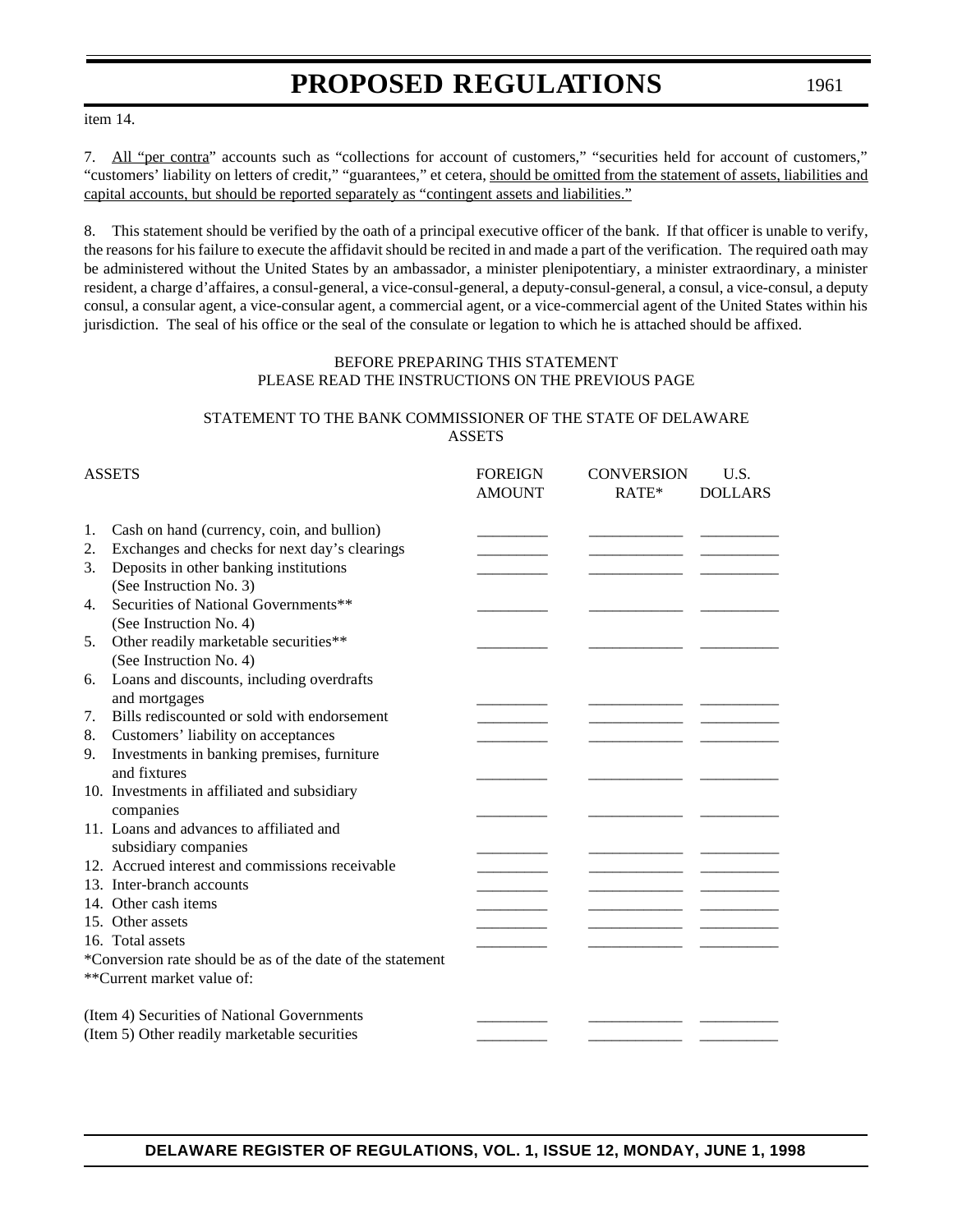# STATEMENT TO THE BANK COMMISSIONER OF THE STATE OF DELAWARE LIABILITIES AND CAPITAL ACCOUNTS

|    | <b>LIABILITIES AND CAPITAL ACCOUNTS</b>          | <b>FOREIGN</b><br><b>AMOUNT</b> | <b>CONVERSION</b><br><b>RATE</b> | U.S.<br><b>DOLLARS</b> |
|----|--------------------------------------------------|---------------------------------|----------------------------------|------------------------|
| 1. | Deposits secured by pledge of assets             |                                 |                                  |                        |
| 2. | Deposits of National Governments and             |                                 |                                  |                        |
|    | political subdivisions                           |                                 |                                  |                        |
| 3. | Deposits of banking institutions                 |                                 |                                  |                        |
| 4. | Other demand deposits, including certified       |                                 |                                  |                        |
|    | and officers' checks                             |                                 |                                  |                        |
| 5. | Other time deposits, including certificates      |                                 |                                  |                        |
|    | of deposits and savings accounts                 |                                 |                                  |                        |
| 6. | Total deposits (total of items 1 to 5,           |                                 |                                  |                        |
|    | inclusive)                                       |                                 |                                  |                        |
| 7. | Currency in circulation                          |                                 |                                  |                        |
| 8. | Bills rediscounted or sold with endorsement      |                                 |                                  |                        |
| 9. | Other liabilities for borrowed money,            |                                 |                                  |                        |
|    | however represented                              |                                 |                                  |                        |
|    | 10. Acceptances outstanding                      |                                 |                                  |                        |
|    | 11. Accrued interest, taxes and expenses payable |                                 |                                  |                        |
|    | 12. Unearned interest and commissions            |                                 |                                  |                        |
|    | 13. Inter-branch accounts                        |                                 |                                  |                        |
|    | 14. Other liabilities                            |                                 |                                  |                        |
|    | 15. Total liabilities (total of items 6 to 14    |                                 |                                  |                        |
|    | inclusive)                                       |                                 |                                  |                        |
|    | 16. Capital stock                                |                                 |                                  |                        |
|    | 17. Surplus and undivided profits                |                                 |                                  |                        |
|    | (See Instruction No. 5)                          |                                 |                                  |                        |
|    | 18. Reserves for contingencies                   |                                 |                                  |                        |
|    | (See Instruction No. 2)                          |                                 |                                  |                        |
|    | 19. Total capital accounts (items 16 to 18       |                                 |                                  |                        |
|    | inclusive)                                       |                                 |                                  |                        |
|    | 20. Total liabilities and capital                |                                 |                                  |                        |
|    | (item 15 plus item 19)                           |                                 |                                  |                        |
|    |                                                  |                                 |                                  |                        |

# [Regulation No.: 5.3404.0001](#page-3-0) Proposed

# PRENEED FUNERAL CONTRACTS REGULATIONS GOVERNING IRREVOCABLE TRUST AGREEMENTS 5 DEL. C. §3404

#### Disclosure Requirements for the Irrevocable Trust Document

The trust document establishing the irrevocable trust permitted by §3404 shall contain, at a minimum, the following mandatory provisions:

(a) A provision which expressly identifies the trust as irrevocable for the lifetime of the beneficiary;

1962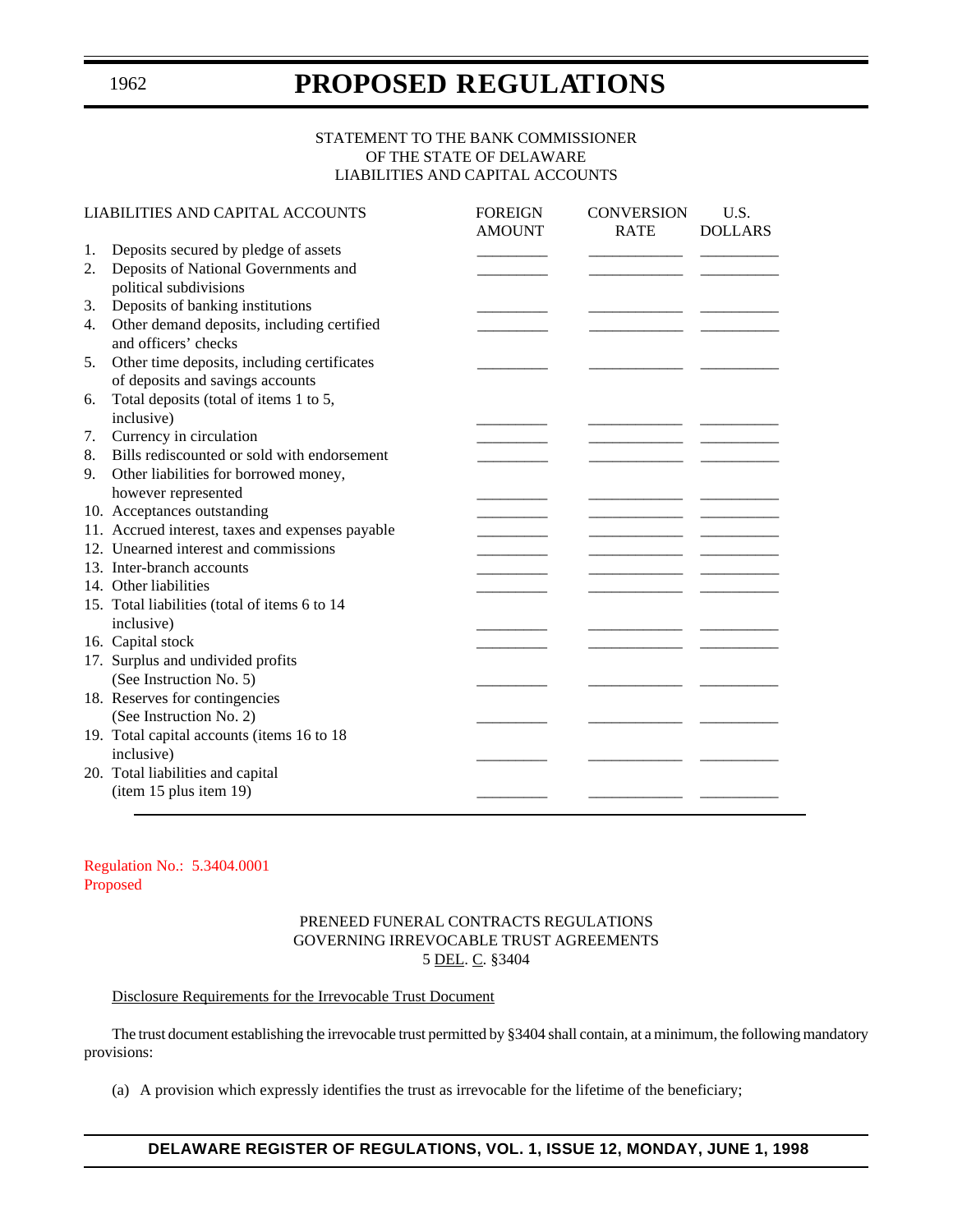(b) A provision for the disposition of trust funds to an alternate trustee upon discontinuation of business or inability to provide goods or services by the original trustee in accordance with the terms of the trust;

(c) A provision that in the event funds paid into the trust are inadequate, at the time of the death of the beneficiary, to cover anticipated funeral expenses, the trustee shall contribute all trust funds toward payment of the actual funeral expenses for the funeral of the beneficiary;

(d) A provision that in the event the sum held by the trust exceeds the total actual costs of the goods and services for the funeral of the beneficiary, the excess funds shall be paid to the estate of the beneficiary;

(e) A provision that the trustee may, from time to time, accept periodic monetary contributions to the trust, provided that the principal sum contributed, exclusive of interest earned, shall not exceed \$10,000;

(f) A provision which shall state "In no event shall the principal amount of the trust exceed \$10,000 plus interest."

Document Control No.:

### [Regulation No.: 5.853.0001.P](#page-3-0) Effective Date: 7/31/89

# PROCEDURES GOVERNING THE REGISTRATION OF DELAWARE BANK HOLDING COMPANIES WITH THE BANK COMMISSIONER PURSUANT TO THE PROVISIONS OF SECTION 853 OF TITLE 5, DELAWARE CODE

Subchapter V of Chapter of Chapter 8 of Title 5, Delaware Code provides for the regulation of Delaware bank holding companies. A Delaware bank holding company is defined in 5 Del. C. §851(3) as a bank holding company with bank subsidiaries whose operations are principally located in Delaware. The operations of a bank subsidiary or subsidiaries are deemed to be "principally located" in Delaware if the total deposits of all such subsidiaries in Delaware are greater than in any other state. (Note that non-Delaware bank holding companies may be subject to regulation by the Delaware Bank Commissioner under other Subchapters of Title 5: see, for example, 5 Del. C. §845, regarding the regulation and examination of out-of-state bank holding companies which acquire a Delaware bank or bank holding company).

Filing Deadline. Any bank holding company which was a Delaware bank holding company as of May 18, 1987 shall complete and file this registration form not later than September 1, 1989. Any bank holding company which became or intends to become a bank holding company after May 18, 1987 shall comply with the registration requirement by making application to become a Delaware bank holding company pursuant to the provisions of Section 852 of Title 5, Delaware Code.

#### Registration Information:

| 1. Name of Delaware bank holding company:       |  |
|-------------------------------------------------|--|
|                                                 |  |
| 2. Date on which bank holding company formed: . |  |

Date on which bank holding company became a Delaware bank holding company (if different):

- 3. Principal address of Delaware bank holding company:
- 4. Name and address of Delaware agent for the service of any paper, notice of legal process, etc.:
- Name and address of each Delaware bank subsidiary of the Delaware bank holding company: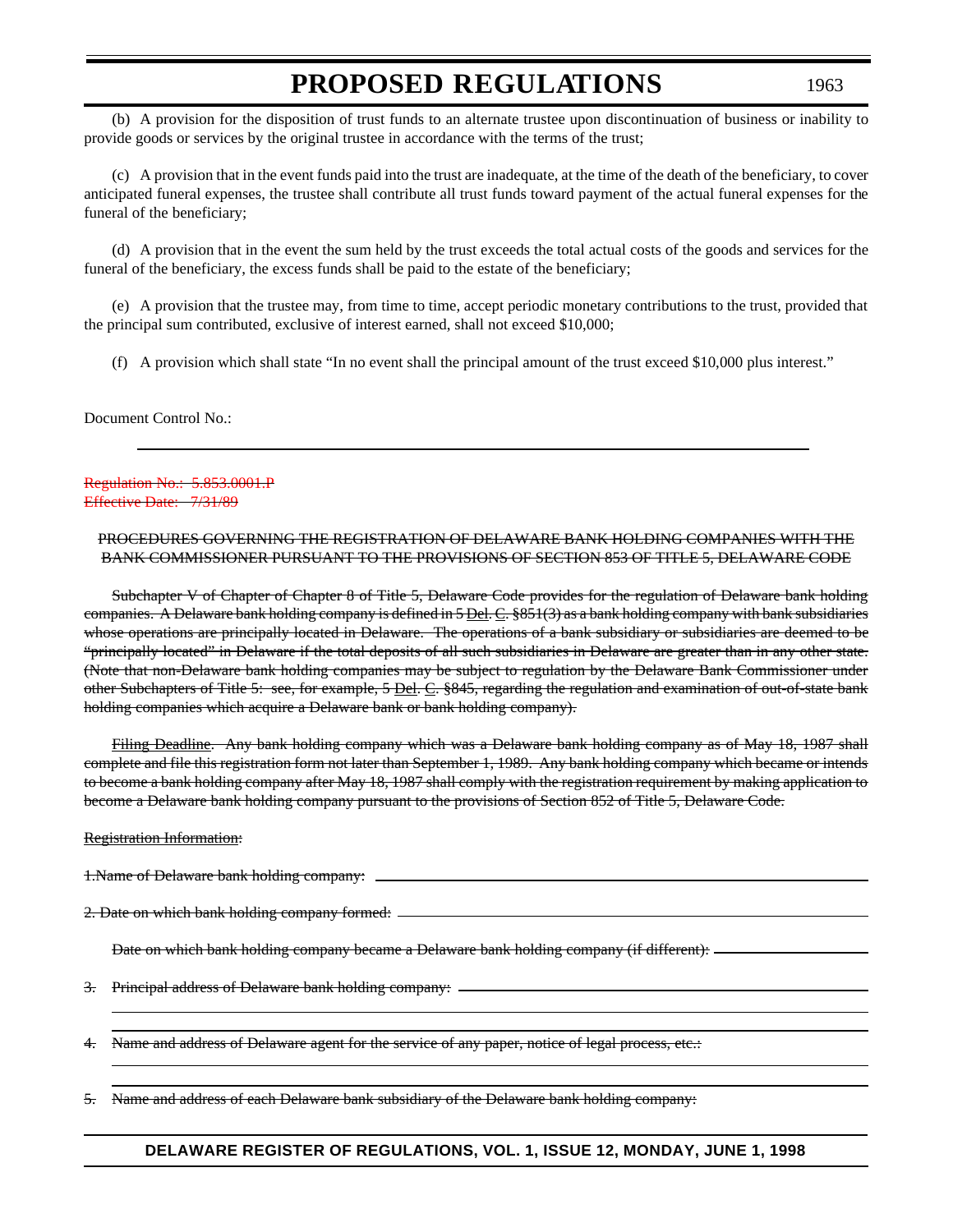Name and address of all non-bank subsidiaries of either the Delaware bank holding company of the Delaware bank:

7. Name and address of each bank subsidiary of the Delaware bank holding company located in a state other than Delaware:

8. Identify by government, region and address each regulatory authority (other than the Delaware Bank Commissioner) having jurisdiction over the Delaware bank holding company or any bank subsidiary thereof. With respect to each such regulator, identify each report filed by the Delaware bank holding company or bank subsidiary.

(Signed)

Keith H. Ellis State Bank Commissioner

#### **CERTIFICATION**

 $I,$  (Name)

(Title or designation)

of , a Delaware bank holding company, do hereby certify that I have been duly authorized to execute and file this registration; and I further certify that, to my knowledge, information and belief, the information provided as part of this registration is true and correct. Finally, I certify that \_

| (Name of Delaware Bank Holding Company)                      | -will fully comply with the reporting obligations |
|--------------------------------------------------------------|---------------------------------------------------|
| imposed upon it by the provisions of 5 <u>Del</u> . C. §854. |                                                   |

SWORN TO AND SUBSCRIBED BEFORE me, a Notary Public, this  $\frac{1}{198}$  day of  $\frac{1}{198}$ 

(NOTARY PUBLIC)

**DELAWARE REGISTER OF REGULATIONS, VOL. 1, ISSUE 12, MONDAY, JUNE 1, 1998**

1964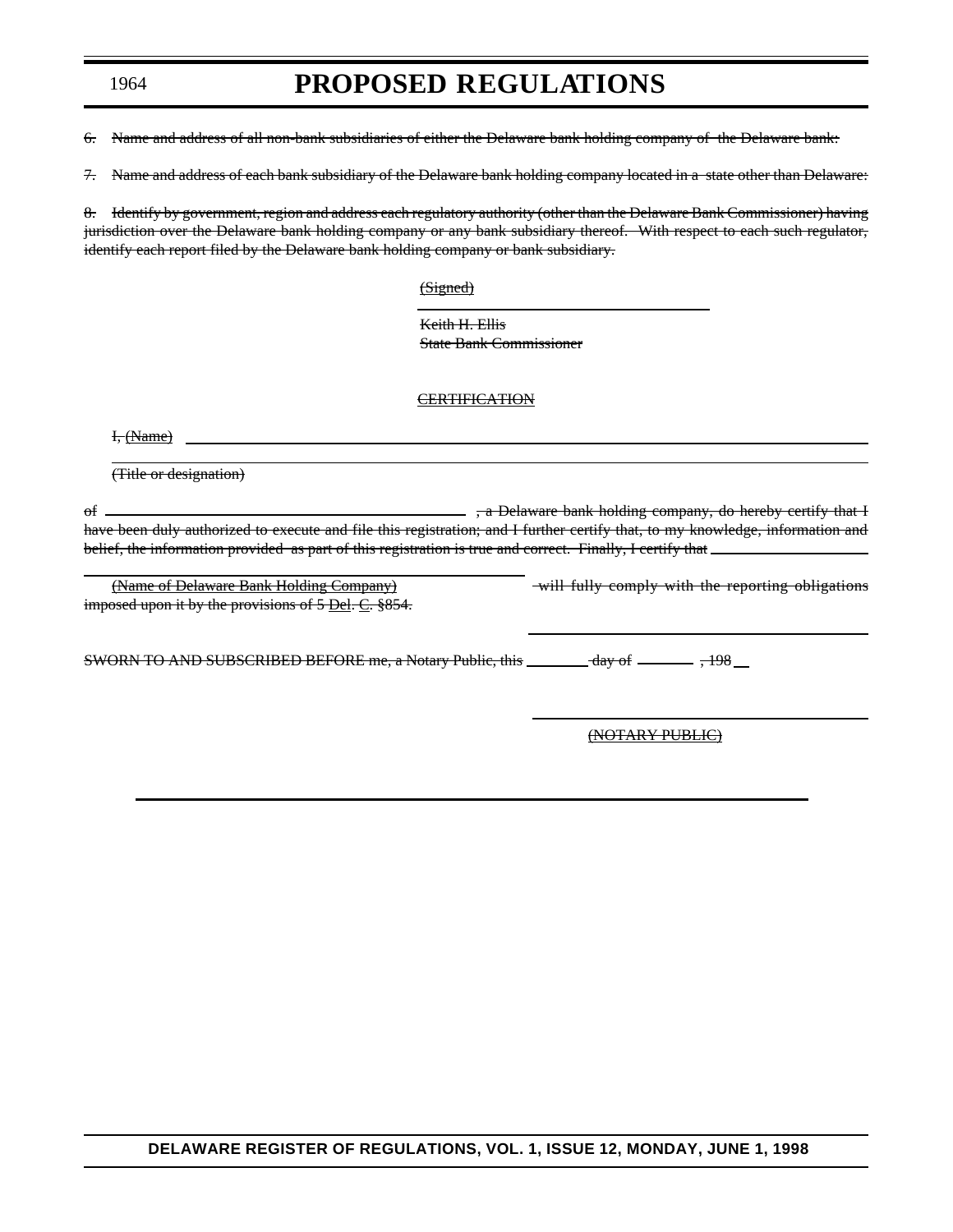# **Symbol Key**

Roman type indicates the text existing prior to the regulation being promulgated. Underlined text indicates new text added at the time of the proposed action. Language which is striken through indicates text being deleted. **[Bracketed Bold language]** indicates text added at the time the final order was issued. **[Bracketed striken through]** indicates language deleted at the time the final order was issued.

# **Final Regulations**

The opportunity for public comment shall be held open for a minimum of 30 days after the proposal is published in the Register of Regulations. At the conclusion of all hearings and after receipt within the time allowed of all written materials, upon all the testimonial and written evidence and information submitted, together with summaries of the evidence and information by subordinates, the agency shall determine whether a regulation should be adopted, amended or repealed and shall issue its conclusion in an order which shall include: (1) A brief summary of the evidence and information submitted; (2) A brief summary of its findings of fact with respect to the evidence and information, except where a rule of procedure is being adopted or amended; (3) A decision to adopt, amend or repeal a regulation or to take no action and the decision shall be supported by its findings on the evidence and information received; (4) The exact text and citation of such regulation adopted, amended or repealed; (5) The effective date of the order; (6) Any other findings or conclusions required by the law under which the agency has authority to act; and (7) The signature of at least a quorum of the agency members.

The effective date of an order which adopts, amends or repeals a regulation shall be not less than 10 days from the date the order adopting, amending or repealing a regulation has been published in its final form in the Register of Regulations, unless such adoption, amendment or repeal qualifies as an emergency under §10119.

# **DEPARTMENT OF ADMINISTRATIVE SERVICES**

# **DIVISION OF PROFESSIONAL REGULATION**

**BOARD OF [PHARMACY](#page-3-0)**

Statutory Authority: 24 Delaware Code, Section 2509, (24 **Del.C.** 2509)

### ORDER

#### Nature of the Proceedings

Pursuant to 24 Del. C. §2509 the Board proposed to amend Regulation I and Regulation V, copies of the proposed amendments as published in the October 1, 1997 Register of Regulations are attached hereto, to amend the continuing education requirements to conform to changes in statute, waive the requirement for a log under certain circumstances, and to permit a student intern participating in an approved college of pharmacy practical program to engage in activities defined as the practice of dispensing. The Notice provided for a public hearing on January 14, 1998 at which time the hearing was held as scheduled. A quorum of the board was present.

No written or oral comment was received by the Board.

#### Findings of Fact

The Board finds that the adoption of the proposed amendments is in public interest for the following reasons:

1. The amendment to Regulation 1C is necessary to conform to the change in the biennial license period set in accordance with a statutory change relating to the Division of Professional Regulation.

2. The amendment to Regulation VD3c wives the requirement of a log being maintained if the policies and procedures in place ensure adequate checks by the pharmacist in accordance with the regulations. The Board finds that this requirement of a log was a duplication unnecessary to protect the public health if the adequate checks were in place.

3. The amendment to Regulation VB will allow a student participating in an approved college of pharmacy coordinated, practical experience program to perform the same functions as an intern and allow the student to gain the practical experience under the supervision of a pharmacist in the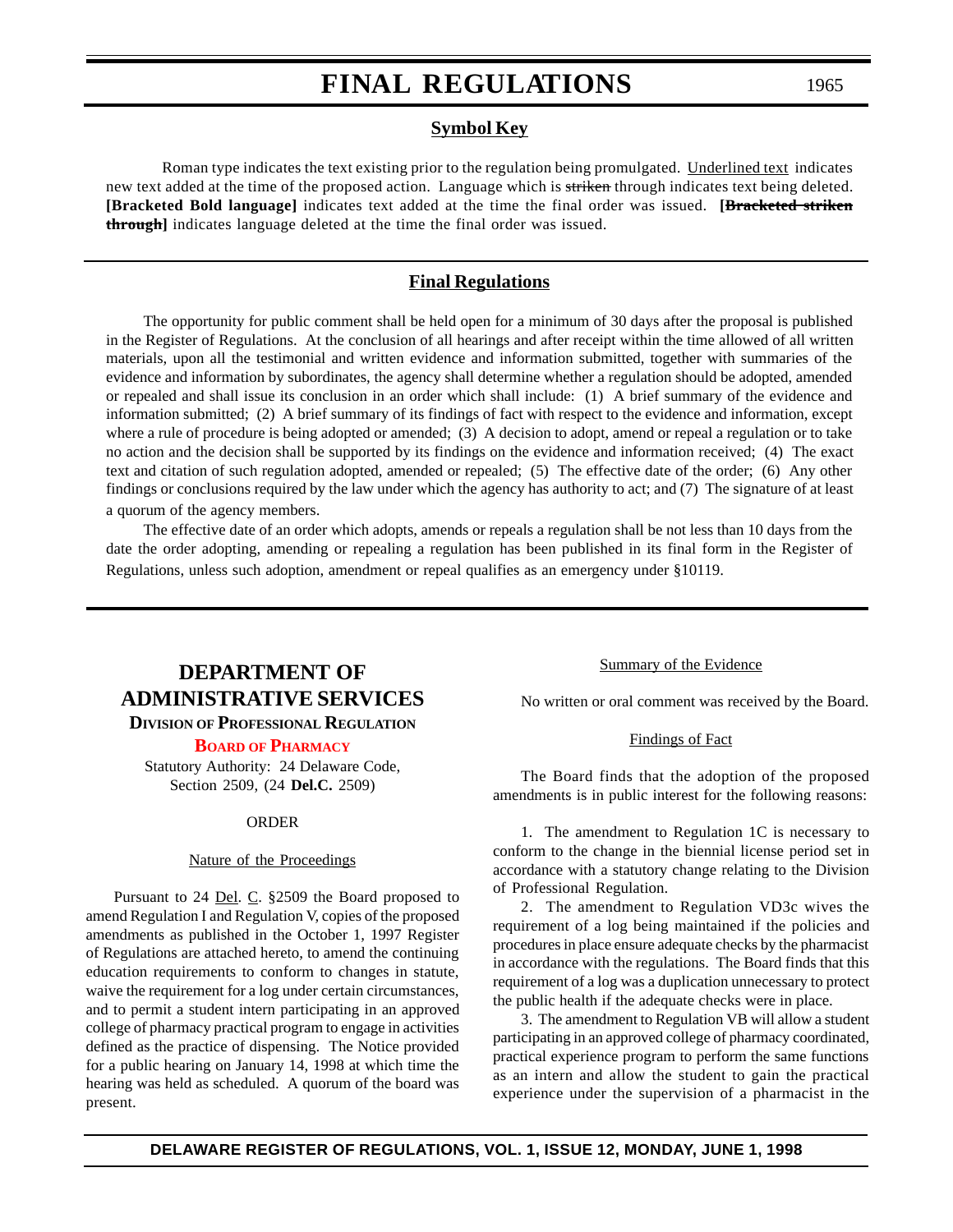# **FINAL REGULATIONS**

structure of an approved college of pharmacy program.

#### Decision and Order

The Board having found that the proposed amendments to Regulations I and V are in the public interest, the board hereby adopts the proposed amendments as noticed in the November 1, 1997 Register of Regulations, a copy of which is attached hereto, to be effective 10 days after publication of this Order in the Register of Regulations.

IT IS SO ORDERED this 11<sup>th</sup> day of February, 1998.

#### DELAWARE STATE BOARD OF PHARMACY

# REGULATION I PHARMACIST LICENSURE REQUIREMENTS

#### C. Continuing Education Requirements

1. A pharmacist must acquire 3.0 C.E.U.'s (30 hours) per biennial license period. No carry over of credit from one registration period to another period is permitted. For the period from January 1, 1998, through and including September 30, 1998, no continuing education will be required and continuing education credits received during this time period may be credited to the next biennial renewal.

2. Grace Period – Pharmacists who have not submitted evidence of having completed the C.E. requirements by the renewal date will be granted an extension of time to comply with the requirements of the Act, not to exceed sixty days (i.e., March 1 of the renewal year.)

3. Hardship - Hardship exemptions may be granted by the Board of Pharmacy upon receipt of evidence that the individual was unable to complete the requirements due to circumstances beyond his control. The Board may seek the advice of its Continuing Education Advisory Council in determining the granting of or length of the extension.

Criteria for Hardship Exemption as Recommended by the Continuing Education Advisory Council:

a. Applicant must notify the Board in writing concerning the nature of the hardship and the time needed for an extension. In case of medical disability, a letter from the physician with supporting documentation to corroborate the condition and the length of time of extension needed.

b. The Continuing Education Advisory Council will review requests and send recommendations to the Board.

c. The Board will notify the registrant of its decision.

4. Persons who are newly licensed after the registration period begins, must complete continuing education units proportional to the total number of continuing education units required for the biennial licensure renewal. (1.25 hours/per month)

# REGULATION V DISPENSING

B. The practice of dispensing shall include, but not be limited to the following acts which shall be performed only by a pharmacist, or a pharmacy intern under the immediate and personal supervision of a pharmacist, or student participating in an approved College of pharmacy coordinated, practical experience program.

1. Receive oral prescriptions and reduce them immediately to writing.

2. Certification of the prescription order - (This involves authenticating the prescription, confirming proper dosage and instructions, and reviewing for incompatibility, etc.)

3. Record refill dates and initials of the dispensing pharmacist on the prescription (or on another appropriate uniformly maintained readily retrievable record such as the medication records.)

#### D. Supportive personnel

1. Qualifications and training

a) The pharmacist-in-charge is responsible for ensuring proper training of all supportive personnel. The actual training may be delegated to a pharmacist or other trained supportive personnel.

b) The areas of training required are to be determined by the pharmacist-in-charge and will be appropriate to the practice site and responsibilities assigned to the supportive personnel. Areas of training shall include:

- 1) general drug and dosage form knowledge
- 2) medical terminology
- 3) pharmaceutical calculations
- 4) prescription labeling requirements
- 5) general filling/dispensing responsibilities
- 6) patient profile record system requirements
- 7) requirements for patient counseling
- 8) confidentiality
- 9) safety practices
- 10) inventory functions

11) knowledge of applicable State and Federal Statutes and Regulations

12) other site-specific parameters

c) The general content of the training program must be maintained in the policy and procedure manual.

d) Documentation of successful training in specific areas by oral or written evaluation will be maintained and will be available for inspection by the Board of Pharmacy.

2. Supervision

Supportive personnel must be supervised by a registered pharmacist who will be responsible for the activities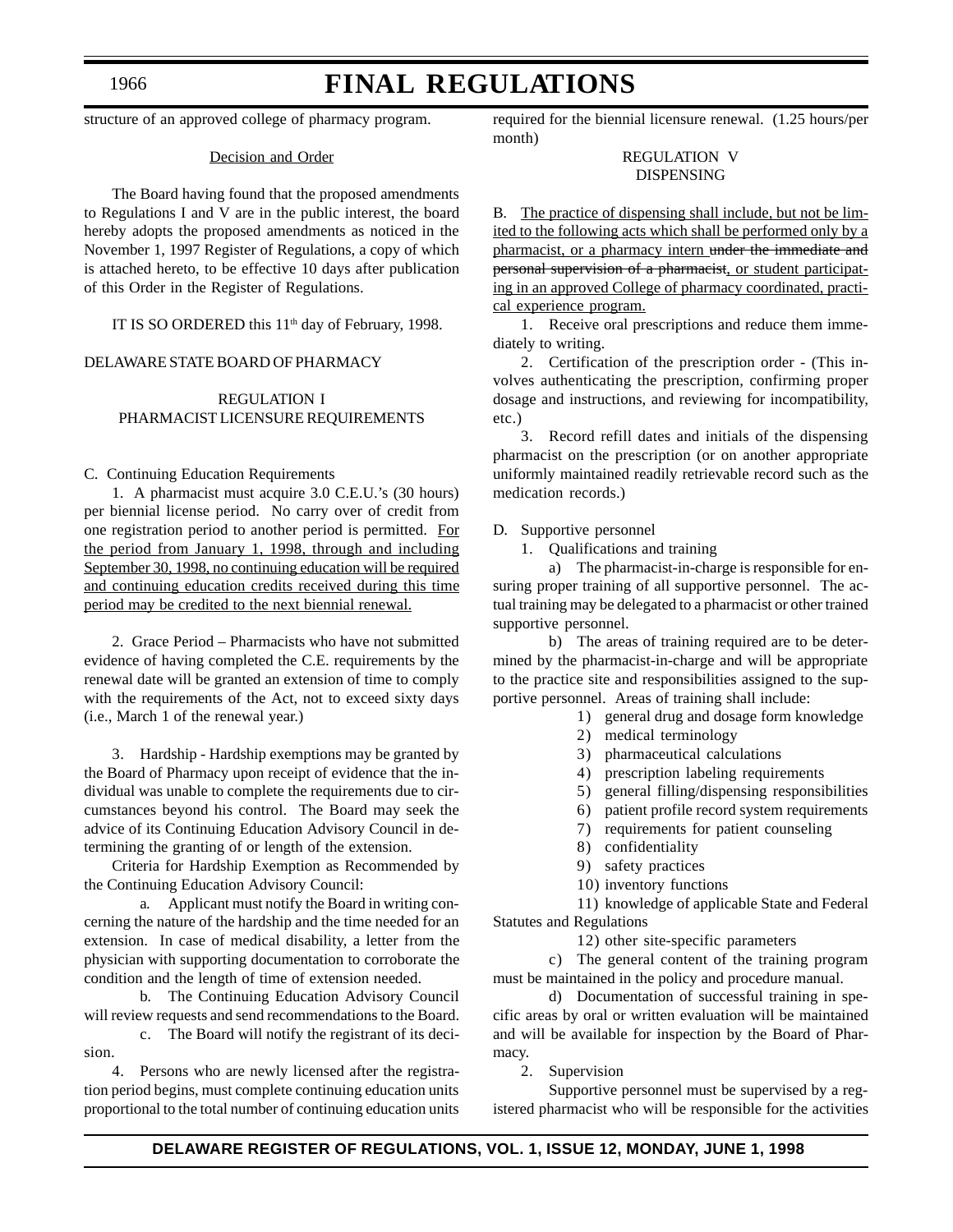of these persons.

3. Activities allowed

a) Supportive personnel will be allowed to perform only those duties permitted by this regulation.

b) Supportive personnel may aid in the dispensing of prescriptions as authorized in Section 2513 under the supervision of a pharmacist by performing the following tasks:

1) Obtaining the medication from stock.

2) Typing the label after the pharmacist has interpreted thedirections.

3) Counting, pouring and selecting prefabricated medications and selecting individual prepackaged unit dose medication provided that these are not in conflict with the state and federal law (Federal Comprehensive Controlled Substances Act) and that such selection is properly checked by the pharmacist before the dose is authorized.

c) Compounding is the responsibility of the pharmacist or pharmacy intern under the direct supervision of the pharmacist. The pharmacist may utilize the assistance of supportive personnel if the following is performed:

1) The formulation is developed by the pharmacist before proceeding with the compounding.

2) The compounding ingredients are checked by the pharmacist before proceeding with the compounding.

3) Every weight and measurement is checked by the pharmacist before proceeding with the compounding.

4) The finished product is checked by the pharmacist before dispensing.

5) A log is maintained showing the identity of the person actually compounding the medication and the identity of the pharmacist who has performed each of the checks indicated above for each step of the procedure. If policies and procedures are in place ensuring adequate checks by the pharmacist per regulation, the requirement for a log will be waived.

d) Only supportive personnel or persons being trained as supportive personnel as required by this regulation, may perform the activities defined by this regulation.

# **DEPARTMENT OF ADMINISTRATIVE SERVICES**

**DIVISION OF PROFESSIONAL REGULATION**

# **DELAWARE BOARD OF PROFESSIONAL COUNSELORS OF MENTAL HEALTH**

Statutory Authority: 24 Delaware Code, Section 3007(a)(1) (24 **Del.C.** 3007(a)(1))

#### ORDER ADOPTING RULES AND REGULATIONS

**AND NOW**, this 19th day of May, 1998, in accordance with 29 *Del. C.* § 10118 and for the reasons stated hereinafter, the Board of Professional Counselors of Mental Health (hereinafter "the Board") enters this Order adopting Rules and Regulations.

#### *NATURE OF THE PROCEEDINGS*

Pursuant to due notice and to its authority under 24 *Del. C.* § 3007, the Board proposed new Rules and Regulations to replace the existing Rules and Regulations. The public hearing on the Board's proposal was originally scheduled for March 6, 1998. This hearing was rescheduled and noticed for April 3, 1998 (see attached Notice of Public Hearing). The public hearing was held as noticed on that date and in accordance with 29 *Del. C.* § 10117.

# *EVIDENCE AND INFORMATION SUBMITTED AT PUBLIC HEARING*

At the April 3, 1998 public hearing, the Board considered two written comments received from Beth A. Dewson and Representative Stephanie A. Ulbrich, Chair of the Joint Sunset Committee. There was minimal public attendance at the hearing, and no members of the public offered oral comments on the proposed Rules and Regulations or on the written comments received.

Ms. Dewson's written comment, a letter to the Members of the Board dated March 1, 1998, was marked as Exhibit No. 1 and made part of the record of the Public Hearing. Ms. Dewson suggested that the Board's new Rules and Regulations should include public notice of the Board's decisions in disciplinary proceedings as a means of both protecting the public and deterring unprofessional conduct by licensed counselors. She suggested that such notice could be included in the legal notice section of area newspapers and could be limited to decisions that change the status of a counselor's professional license.

Representative Ulbrich's comments, in the form of a letter dated January 22, 1998, were included in the hearing record as Exhibit No. 2. Representative Ulbrich suggested that the Board's current statutory authority does not include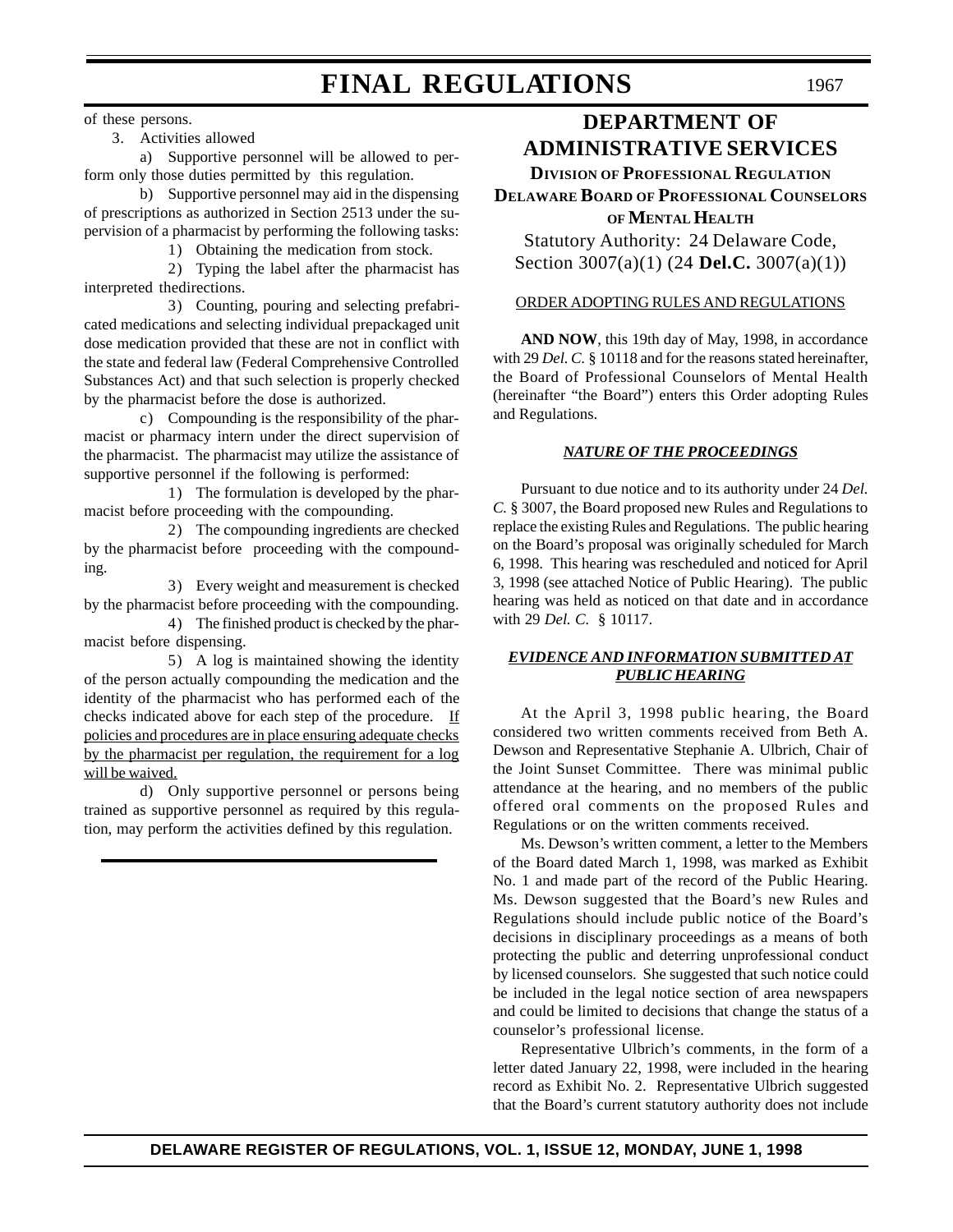# **FINAL REGULATIONS**

the power to impose continuing education requirements on licensees as a condition of license renewal, so that the proposed Rules and Regulations should not impose such a requirement. Representative Ulbrich also noted that the Joint Sunset Committee plans to draft legislation that would expand the Board's authority to include the power to require continuing education of licensees.

#### *FINDINGS OF FACT AND CONCLUSIONS*

The Board concludes that the Proposed Rules and Regulations should be adopted as noticed except that the Rule  $VI(2)(b)$  and (c), imposing a continuing education requirement on licensees, shall be deleted and Rule VI(2)(d) renumbered as (b).

Specifically, the Board finds that Ms. Dewson's suggestions relating to the publication of the Board's decisions on disciplinary matters may exceed the scope of the Board's authority in certain cases and that the procedures currently in place protect the public comparatively as well as newspaper publication. 29 *Del. C.* § 3016 allows the Board to take action against a licensee as "permitted under [chapter 30]" and directs only that the Board's decisions be sent to the complaining party and the licensee. While Section 3015 of Title 29 grants the Board the authority to publicly censure a practitioner, the lack of specific statutory authority to publish all decisions is of concern to the Board. The Board also notes that any regulation requiring publication of the Board's decisions would impact the procedures and practices of the Division of Professional Regulation and further notes that information about the status of an individual's license is available to the public from the Division on request. The Board appreciates the concerns Ms. Dewson has raised, but concludes that current procedures adequately protect the public from unsound practices.

The Board does adopt Representative Ulbrich's suggestion that the Board is currently without statutory authority to adopt continuing education requirements and, accordingly, finds that Rule VI(b) and (c) should be deleted in their entirety, and Rule VI(d) renumbered as Rule VI(b). On advise from the Board's legal counsel, and pursuant to 29 *Del. C*. § 10113(b)(5) and § 10118(c), the Board concludes that the deletion of a proposed rule exceeding the Board's legal authority is not a substantive change in the proposal and, thus, that the Board is not required to repropose the rule.

In sum, the Board concludes that the proposed Rules and Regulations, as modified by removing continuing legal education requirements, are supported by the comments, evidence and materials presented as part of the public comment and are in the public interest. The Board also concludes that its approval of the proposed Rules and Regulations are within the Board's authority under 24 *Del. C.* § 3007(a)(1).

### *ORDER*

**NOW, THEREFORE**, by unanimous vote of a quorum of the Board of Professional Counselors of Mental Health, **IT IS HEREBY ORDERED** that:

1. The proposed Rules and Regulations are modified by deleting Rules VI(2)(b) and (c) in their entirety and renumbering Rule VI $(2)(d)$  as Rule VI $(2)(b)$ .

2. The proposed Rules and Regulations as modified are approved in the exact text attached hereto as Exhibit "B."

3. The effective date of this Order is eleven (11) days from the date of its publication in the Register of Regulations, pursuant to 29 *Del. C.* § 10118(e).

4. The Board reserves the jurisdiction and authority to issue such other or further orders in this matter as may be necessary or proper.

### **BY ORDER OF THE BOARD OF PROFESSIONAL COUNSELORS OF MENTAL HEALTH**:

Lori K. Sansbury, Board President Michael D. Betts, Board Vice-President Arnold J. Swygert, Board Member Susan Eichler, Board Member H. Davis Shockley, Board Member

#### FINAL RULES & REGULATIONS

#### I. MEETINGS AND ELECTIONS

(1) Meetings - Regular meetings of the Board shall be held on a monthly basis as needed, at least in June and December, at a time and place designated by the Board.

(2) Election of Officers - The Board shall elect officers annually at the regular December meeting

#### II. LICENSURE BY CERTIFICATION

Applicants for LPCMH licensure by certification shall fulfill the following requirements:

(1) Certification - The applicant shall be certified by NBCC as a National Certified Counselor (NCC), by ACMHC as a Certified Clinical Mental Health Counselor (CCMHC), or by a certifying organization.

Certifying Organization - A certifying organization shall be defined as a national mental health specialty certifying organization acceptable to the Board. This shall include the National Board for Certified Counselors, Inc. (NBCC), Academy of Clinical Mental Health Counselors (ACMHC), formerly the National Academy for Certified Clinical Mental Health Counselors (NACCMHC), and other organizations that meet all of the following criteria:

(a) The organization shall be a national professional mental health organization recognized as setting national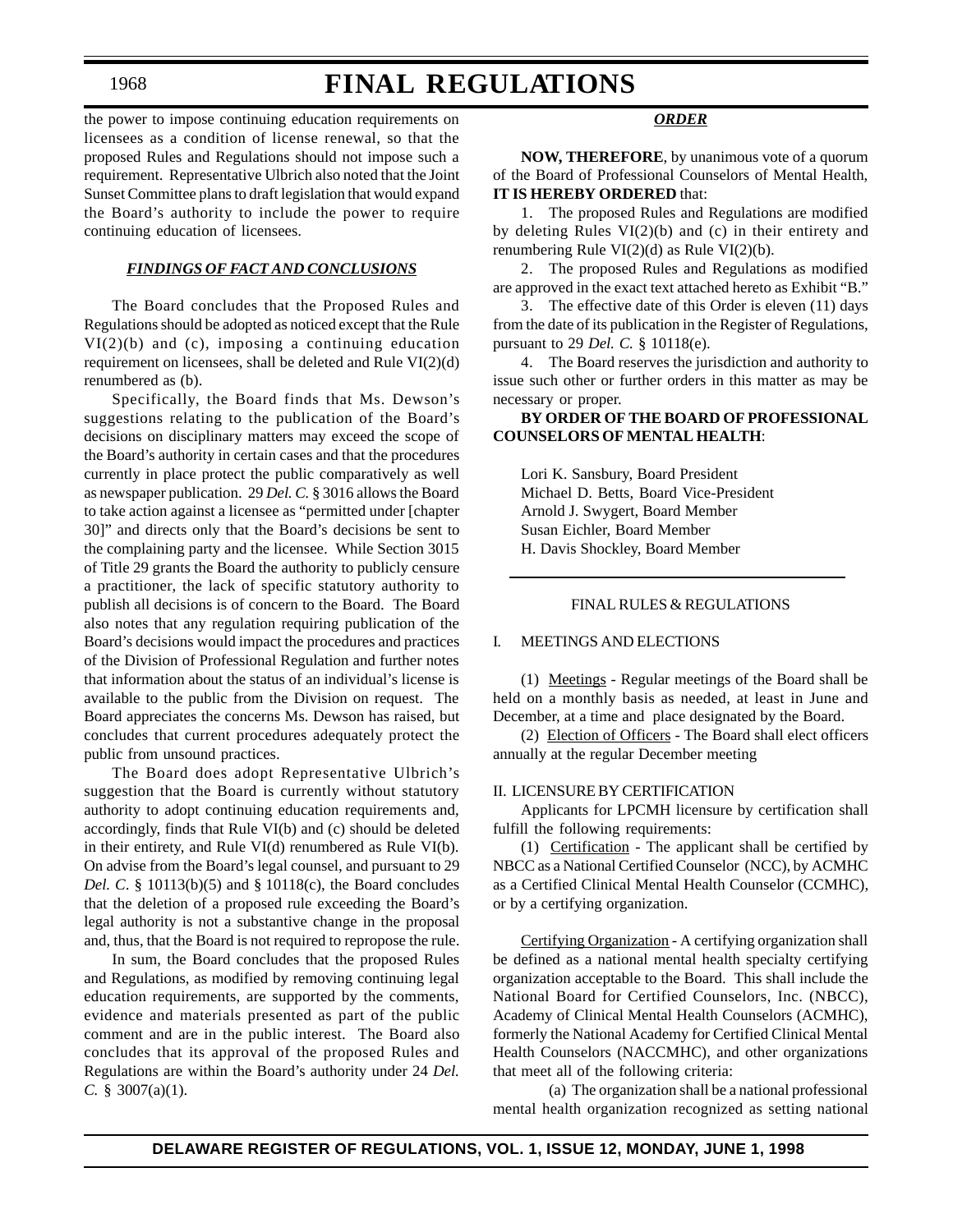standards of clinical competency.

(b) The organization shall require the applicant to take a standardized examination designed to test his/her understanding of the principles involved in the mental health specialty for which he/she is being certified. Certification shall be based upon the applicant's attaining the minimum passing score set by the organization.

(c) The organization shall prescribe a code of ethics substantially equivalent to that of the NBCC.

(d) The organization shall require the minimum of a master's degree in the counseling or behavioral science field.

This certification shall be verified by the "NBCC Certification Form," the "ACMHC Certification Form" or the "Certifying Organization Certification Form," submitted directly to the Board by the certifying organization.

(2) Graduate Transcript - The applicant's master's degree in a counseling or behavioral science field, required by his/ her certifying organization for certification, shall be documented by an official transcript submitted directly to the Board by the accredited educational institution granting the degree..

(3) Clinical Experience - Clinical experience shall be defined as the accumulation of hours spent providing mental health counseling services in a professional mental health counseling setting, including face-to-face interaction with clients and other matters directly related to the treatment of clients.

Designated Objective Agent - A designated objective agent shall be a professional colleague, supervisor or other individual with personal knowledge of the extent of the professional practice of the applicant, who certifies or attests to such professional practice. Under no circumstances shall a spouse, former spouse, parent, step-parent, grand-parent, child, step-child, sibling, aunt, uncle, cousin or in-law of the applicant be acceptable as a designated objective agent.

Thirty (30) graduate semester hours or more attained beyond the master's degree, may be substituted for up to 1,600 hours of the required clinical experience, provided that hours are clearly related to the field of counseling and are acceptable to the Board. Graduate credit hours shall be verified by an official transcript submitted directly to the Board by the accredited educational institution at which the course work was done.

Supervised clinical experience or post-master's degree alternative shall be verified by the "Professional Experience Reference Form" or the "Verification of Self Employment" form.

(4) Supervised Clinical Experience - Supervised clinical experience shall be the accumulation of hours spent providing mental health counseling services while under the supervision of an approved clinical supervisor. Supervised clinical experience acceptable to the Board shall be defined as follows:

(a) Supervised clinical experience shall consist of 1,600 hours of clinical experience concurrent with 100 hours of clinical supervision over a period of no more than four (4) years.

(b) In no case shall the applicant have less than 1,600 hours of the required post- master's degree supervised professional clinical experience.

Clinical Supervision - Clinical supervision shall be ongoing, regularly scheduled meetings with a designated, approved clinical supervisor for the purpose of oversight, guidance and review of clinical practice. Consultation and/ or informal case reviews are not acceptable as clinical supervision. Clinical supervision may take place in individual and/or group settings, defined as follows:

(a) Individual Supervision - Individual supervision shall consist of one-to-one, face-to-face meetings between supervisor and supervisee.

(b) Group Supervision - Group supervision shall consist of face-to-face meetings between supervisor and no more than six (6) supervisees.

Supervisory Setting - No more than forty (40) hours of group supervision shall be acceptable toward the 100-hour requirement. The entire 100-hour requirement may be fulfilled by individual supervision.

Supervision shall be verified by the "Clinical Supervision Reference Form," submitted directly to the Board by the approved clinical supervisor .

# III. LICENSURE BY RECIPROCITY

Applicants for LPCMH licensure by reciprocity (i.e., those requesting licensure based upon active licensure status in another state) shall meet the following requirements:

(1) Proof of Licensure Status - The applicant shall hold an active professional counseling license in good standing from another state. Verification of licensure status shall be submitted directly to the Board by that state on the "Verification of Licensure or Certification from Another State" form.

(2) Notarized Statement of Prior Licensing Jurisdictions - The applicant shall submit a notarized statement listing all licensing jurisdictions in which he/she formerly practiced and a signed "Release of Information" granting the Board permission to contact said jurisdictions for verification of disciplinary history and current status.

(3) Determination of Equivalency - The applicant shall submit a copy of the statute and rules of licensure from the state issuing his/her license. The burden of proof is upon the applicant to demonstrate that the statute and rules of the licensing state require him/her to meet all educational, experience and supervision requirements set forth in Title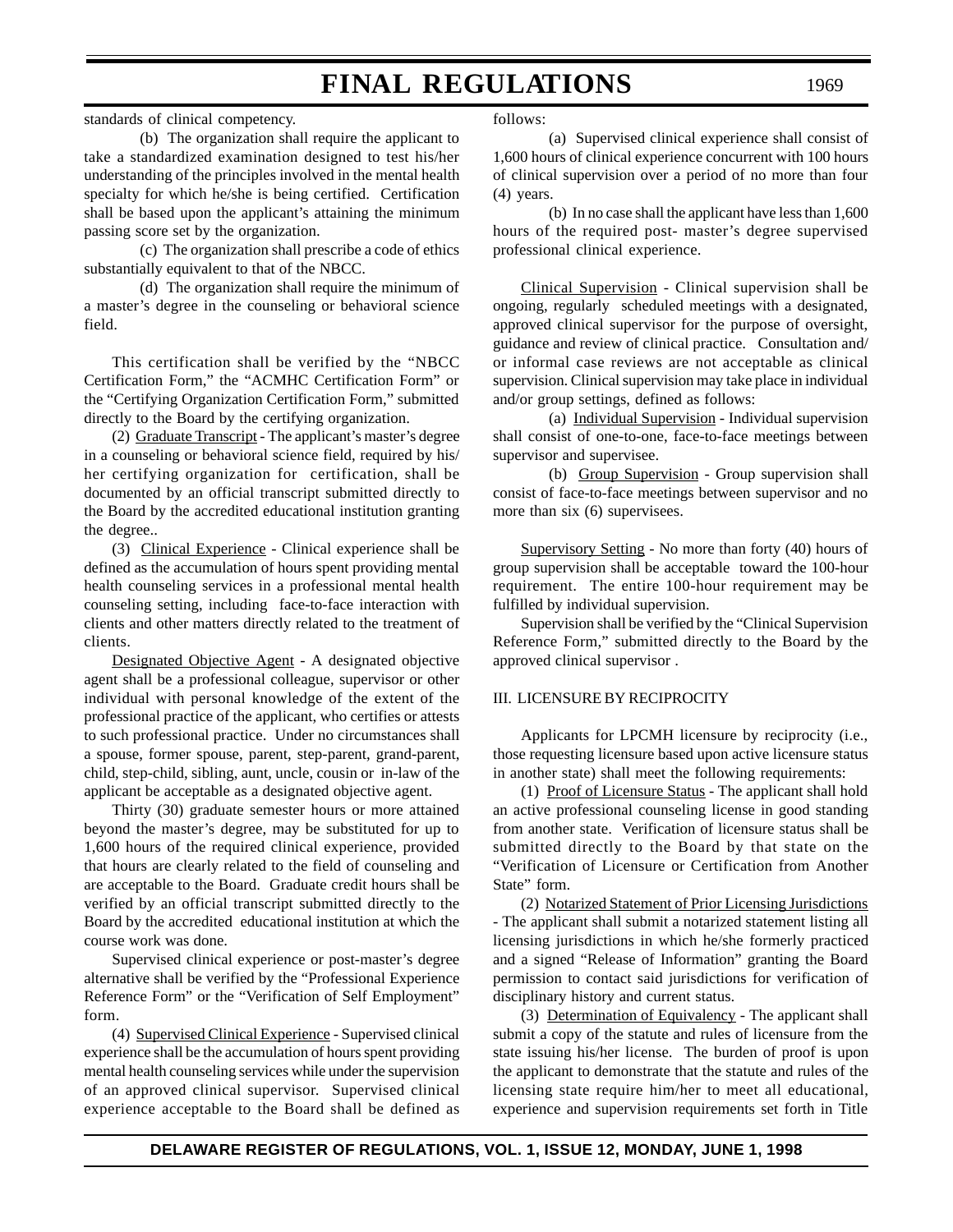# **FINAL REGULATIONS**

24, Delaware Code, Chapter 30. Based upon the information presented, the Board shall make a determination regarding equivalency of the requirements of Title 24, Delaware Code, Chapter 30, and those of the applicant's licensing state.

(4) Non-Equivalency LACMH Option - If the Board determines that the requirements of the applicant's licensing state are not equivalent with regard only to the required 1,600 hours of supervised experience, then the applicant shall be eligible for licensure as a LACMH, in which case he/she shall have four (4) years to obtain the balance of the supervised experience required. The applicant shall be given full credit for such supervised experience as was required for licensure in his/her licensing state. In such situation, the Board shall allow for disruption in the requirements that the applicant's supervised experience be completed within a four (4) year period.

## IV. LICENSURE OF ASSOCIATE COUNSELORS OF MENTAL HEALTH

(1) Written Plan - The applicant shall submit a written plan for supervised professional experience, written according to the "Licensed Associate Counselor of Mental Health Guidelines for Written Plan for Supervision," and signed by the approved professional supervisor.

#### V. APPLICATION AND FEE, AFFIDAVIT AND TIME LIMIT

When applying for licensure, the applicant shall complete the following:

(1) Application and Fee - The applicant shall submit a completed "Application for Licensure," accompanied by a non-refundable application fee.

(2) Affidavit - The applicant shall submit a signed, notarized "Affidavit," affirming that he/she has not violated any rule or regulation set forth by the Delaware Board of Professional Counselors of Mental Health; and that he/she has not been convicted of any felony or misdemeanor involving dishonesty or for any offense.

(3) Time Limit for Completion of Application - Any application not completed within one (1) year shall be considered null and void.

# VI. RENEWAL OF LICENSURE

(1) Renewal Date - The LPCMH license shall be renewable biennially on September 30 of even-numbered years, beginning with September 30, 1994.

(2) Requirements for Renewal - Requirements for licensure renewal are as follows:

(a) Certification - The candidate for renewal shall hold current certification in good standing as of the date of

licensure renewal in NBCC, ACMHC or other certifying organization. This certification shall be verified by the appropriate "Verification of Certification Form," submitted directly to the Board by the certifying organization.

### **[(b) Continuing Education**

**[1] Requirement - The candidate for renewal shall have completed no less than forty (40) clock hours of acceptable continuing education per two (2) year licensure renewal period. Continuing education requirements for initial licensure periods of less than two (2) years shall be prorated.**

**[2] Acceptable Continuing Education - Acceptable continuing education shall include the following:**

**[a] Continuing education hours approved by a national mental health organization, such as NBCC, ACMHC, APA, shall be acceptable. Other training programs may apply for continuing education oriented towards enhancement, knowledge and practice of counseling. Hours are to be documented by a certificate signed by the presenter, or by designated official of the sponsoring organization.**

**[b] Academic course work, and presentation of original papers providing training and clinical supervision may be applied for up to twenty (20) clock hours of the continuing education requirement. These hours are to be documented by an official transcript, syllabus, or a copy of the published paper presented.**

**Under no circumstances, may there be less than twenty (20) hours of face-to-face participation in continuing education as outlined in [a] above.**

**[3] Make-Up of Disallowed Hours - In the event that the Board disallows certain continuing education clock hours, the candidate for renewal shall have three (3) months after the licensure renewal date to complete the balance of acceptable continuing education hours required.**

**(c) Verification - Verification of continuing education hours shall be by the "Continuing Education Form for Licensed Professional Mental Health Counselors," with appropriate documentation for each item listed attached to the form.**

(d) (b)] Fees - The candidate for renewal shall make payment of a renewal fee in an amount prescribed by the Division of Professional Regulation for that licensure renewal period. A fifty percent (50%) late charge shall be imposed upon any fee paid after the renewal date.

#### VII. REACTIVATION OF LICENSURE

(1) Reactivation - An expired license shall be reactivated as follows:

(a) Within Five (5) Years - An expired license shall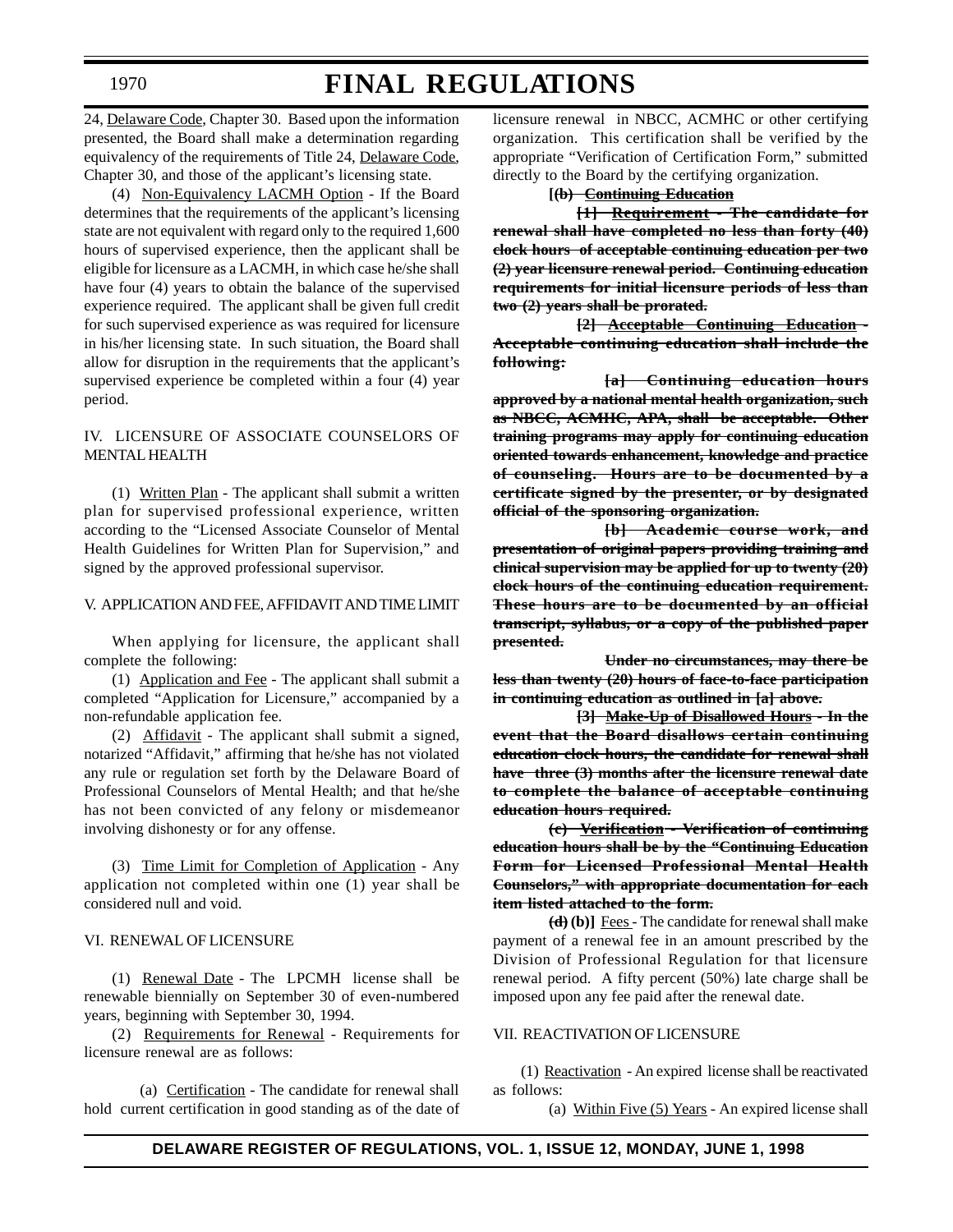be reactivated within five (5) years following the expiration date upon fulfillment of the following requirements:

[1] Written Request - Written request to the Board requesting reactivation of licensure.

[2] Certification - Current certification in good standing, as of the date of the request for licensure reactivation in NBCC, ACMHC or other certifying organization.

[3] Continuing Education - Completion of forty (40) hours of acceptable continuing education, obtained within the two (2) year period prior to the request for reactivating.

[4] Fees - Payment of renewal fees for any licensure renewal periods which have elapsed since expiration of licensure, plus a late charge of fifty percent (50%) of the most recent licensure renewal fee.

# VIII. RETURN TO ACTIVE STATUS

(1) Return to Active Status - Return to active status from inactive status shall be granted upon fulfillment of the following requirements:

(a) Written Request - Written request to the Board requesting return to active status.

(b) Certification - Current certification in good standing, as of the date of the request for return to active status, in NBCC, ACMHC or other certifying organization.

(c) Continuing Education - Completion of forty (40) hours of acceptable continuing education, obtained within the two (2) year period prior to the request for return to active status.

(d) Fee - Payment of the current fee for licensure renewal. No late fee shall be assessed for return to active status.

#### IX. TEMPORARY SUSPENSION PENDING HEARING

No order temporarily suspending a practitioner's license shall be issued by the Board with less than twenty-four (24) hours prior written or oral notice to the practitioner or the practitioner's attorney, so that the practitioner or the attorney may be heard in opposition to the proposed suspension and unless at least four (4) members of the Board vote in favor of such a temporary suspension.

An order of temporary suspension pending a hearing shall remain in effect for a period of time no longer than sixty (60) days from the date of the issuance of said order, unless the suspended practitioner requests a continuance of the date for the convening of the hearing panel. In such event, the order of temporary suspension pending a hearing shall remain in effect until the hearing panel has convened and a decision rendered.

# **[DEPARTMENT OF EDUCATION](http://www.doe.state.de.us/docs/index_js.asp)**

Statutory Authority: 14 Delaware Code, Section 122(d) (14 **Del.C.** 122(d))

BEFORE THE DEPARTMENT OF EDUCATION OF THE STATE OF DELAWARE REGULATORY IMPLEMENTING ORDER

# [THE SCHOOL HEALTH TUBERCULOSIS \(TB\)](#page-4-0) CONTROL PROGRAM

### I. SUMMARY OF THE EVIDENCE AND INFORMATION SUBMITTED

The regulation The School Health Tuberculosis (TB) Control Program found on page 82 in The School Nurse, A Guide to Responsibilities and on pages A-47 - A-50 of the Handbook for K-12 Education must be amended. This regulation requires all school employees, substitutes, student teachers, contract employees and volunteers in frequent contact with students to receive the Mantoux tuberculin skin test or show proof of being tested in the past 12 months during the first fifteen days of employment. All new school enterers must also show proof of a Mantoux tuberculin skin test given within the last 12 months or follow the recommendations of the American Academy of Pediatrics (AAP) 1997. The school nurses must also record the results in the school health record. The amendment is necessary in order to change the time span between the administration of the Mantoux tuberculin skin test for adults from every third year to every fifth year. This change was recommended by both the School Health Advisory Committee and the Division of Public Health. The other change is to remove the last sentence which states, "The above program will replace policies established by the State Board of Education effective on September 1, 1995." and to add the sentence, "School nurses must record the results of the Mantoux tuberculin skin test in the school health record". This amended regulation was not approved at the April meeting of the State Board because of a concern with the lack of clarity as to the requirement that volunteers have the Mantoux tuberculin skin test prior to serving as a volunteer in the schools. The amended regulation now being submitted for approval clarifies the status of school volunteers in relation to the test requirements.

Notice of the proposed amendment of the regulation was published in the News Journal and the Delaware State News on March 16, 1998, in the form hereto attached as Exhibit A. There were no comments received concerning the amendment from the newspaper advertisements.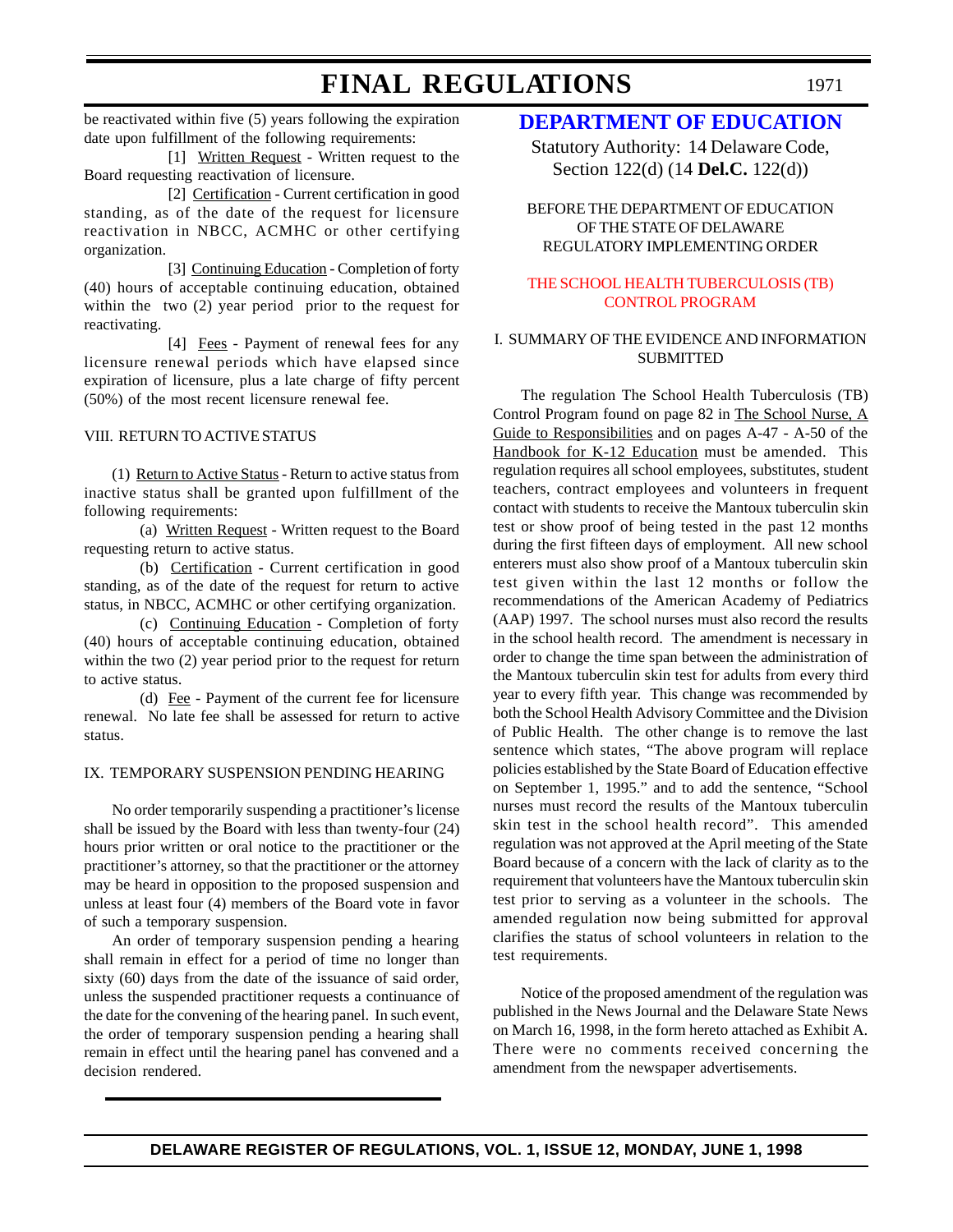# **FINAL REGULATIONS**

# II. FINDINGS OF FACT

The Secretary and the State Board of Education find that it is necessary to amend the regulation because there has been concern expressed by the local school districts about the frequency requirement and the Department of Public Health and the School Health Advisory Committee feel that a five year frequency requirement for repeating the Mantoux tuberculin test is sufficient.

### III. DECISION TO AMEND THE REGULATION

For the foregoing reason the Secretary and the State Board of Education conclude that it is necessary to amend the regulation. Therefore, pursuant to 14 Del. C., Section 122, the regulation attached hereto as Exhibit B is hereby amended. Pursuant to the provisions of 14 Delaware Code, Section 122(e), the amended regulation hereby adopted shall be in effect for a period of five years from the effective date of this order as set forth in Section V. below.

### IV. TEXT AND CITATION

The text of the regulation amended hereby shall be in the form attached hereto as Exhibit B, and said amended regulation shall be cited in The School Nurse, A Guide to Responsibilities.

# V. EFFECTIVE DATE OF ORDER

The actions herein above referred to were taken by the Secretary pursuant to 14 Del. C., Section 122, in open session at the State Board's regularly scheduled meeting on May 21, 1998. The effective date of this Order shall be ten days from the date this order is published in the Delaware Register of Regulations.

#### IT IS SO ORDERED this 21st day of May, 1998.

Dr. Iris T. Metts, Secretary of Education

Approved this 21st day of May, 1998.

# STATE BOARD OF EDUCATION

Dr. James L. Spartz, President Jean W. Allen, Vice President Nancy A. Doorey John W. Jardine, Jr. Dr. Joseph A. Pika Dennis J. Savage Dr. Claibourne D. Smith

# EXHIBIT B

The School Health Tuberculosis (TB) Control Program

1. All school employees, substitutes, student teachers, and contract employees (including bus drivers) who are in frequent contact with students shall receive the Mantoux tuberculin skin test or show proof of being tested in the past 12 months during the first 15 working days of employment. **[Volunteers (those persons who give their time to help others for no monetary reward) shall show proof of Mantoux tuberculin skin test results taken within the last twelve months prior to assignment of tasks in the school environment where they share the same air space with students and staff on a regularly, scheduled basis.]** Known positive reactors need verification from private physician or Division of Public Health Clinics for:

a. skin test reaction recorded in millimeters

b. completion of preventive therapy for TB infection or chemotherapy for TB disease

If documentation is available, the known positive reactor need not have this tuberculin skin test. When documentation is unavailable, the employee should be tested. If documentation does not exist and the employee refuses to be skin tested again, the employee shall be asked to provide a statement in writing that he or she has had a positive skin test result in the past, and that he/she has been counseled about the signs and symptoms of tuberculosis.

2. Present employees shall show proof of Mantoux tuberculin skin test results to the district designee by October 15 every third fifth year of employment.

3. Newly infected positive reactors will be referred to the public health clinic or their private physicians for further evaluation. Known positive reactors who have appropriate documentation and are asymptomatic are not required to have another skin test or a chest x-ray.

4. All new school enterers shall show proof of a Mantoux tuberculin skin test results within the past 12 months or follow the recommendations of the American Academy of Pediatrics (AAP) 1997. Physicians must send documentation of the decisions. Multi-puncture skin tests will not be acceptable. A school enterer is any child between the ages of one year and 21 years entering or being admitted to a Delaware school district for the first time, including but not limited to, foreign exchange students, immigrants, students from other states and territories, and children entering from non-public schools. Known positive reactors need verification from their private physician or Division of Public Health clinics for:

a. skin test reaction recorded in millimeters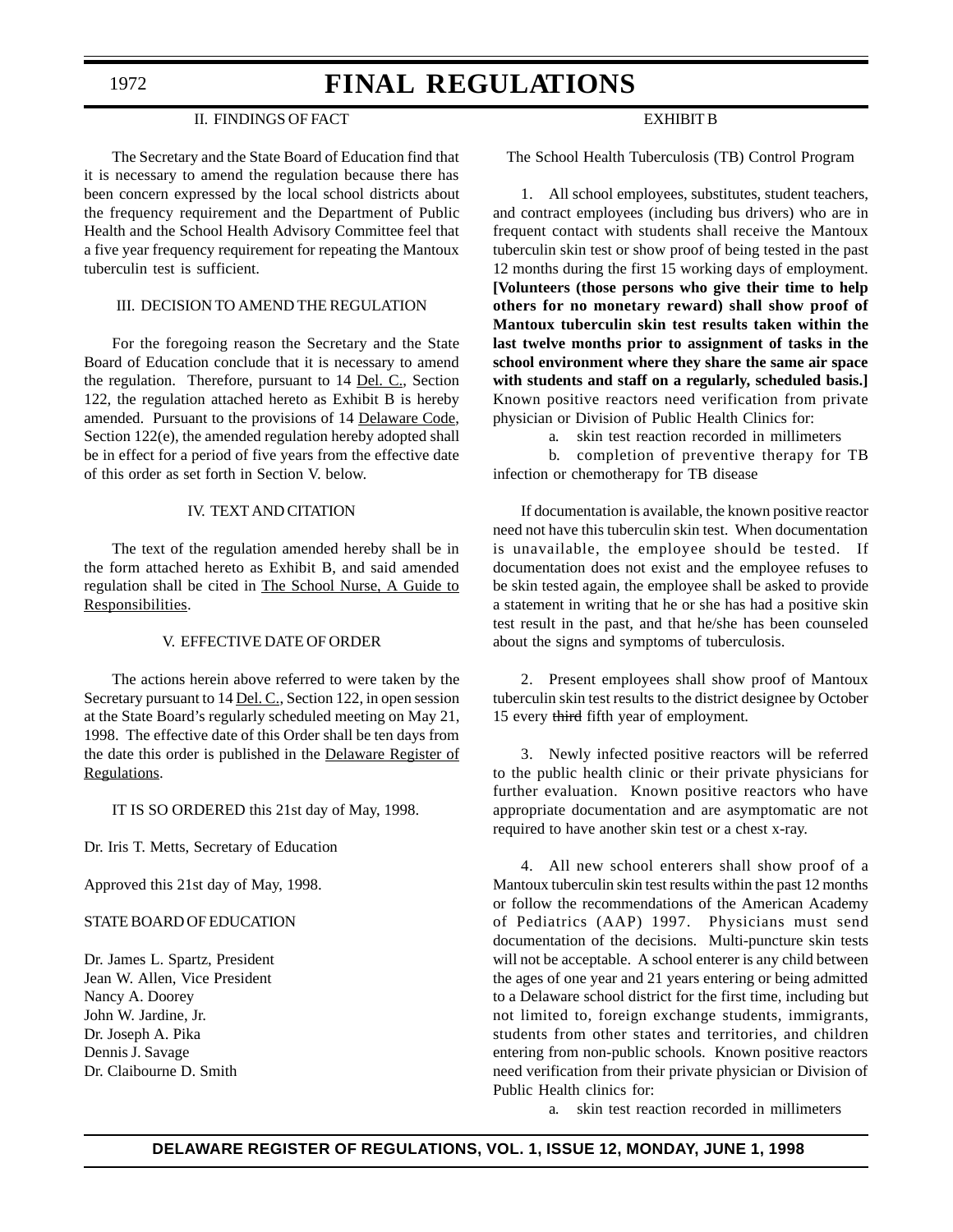b. completion of preventive therapy for TB infection or chemotherapy for TB disease

Tuberculin skin test requirements may be waived for children whose parent(s) or guardian(s) present a notarized document that tuberculin skin testing is against their religious beliefs.

School nurses shall record the results of the Mantoux tuberculin skin test in the School Health Record.

### BEFORE THE DEPARTMENT OF EDUCATION OF THE STATE OF DELAWARE REGULATORY IMPLEMENTING ORDER

#### [REPORTING CASES OF CHILD ABUSE OR NEGLECT](#page-4-0)

# I. SUMMARY OF THE EVIDENCE AND INFORMATION SUBMITTED

The Secretary seeks the approval of the State Board of Education to repeal the regulation, Reporting Cases of Child Abuse or Neglect, pages A-51 and A-52, section I.M.9.a, b, c, and d in the Handbook for K-12 Education. This regulation repeats the portions of the Delaware Code, Title 16, Sections 902, 903, 906, and 909, that define child abuse, require reporting of child abuse by school employees, describe immunity from liability, and discuss the penalty for not reporting child abuse. It is not necessary for the Department of Education to further regulate what is in the Code.

Notice of the proposed regulation was published in the News Journal and the Delaware State News on April 17, 1998, in the form attached as Exhibit A. The notice invited written comments and none were received from the newspaper advertisements.

#### II. FINDINGS OF FACT

This regulation is a repeat of the exact language in the Delaware Code and does not need to be further regulated by the Department of Education.

#### III. DECISION TO REPEAL THE REGULATION

For the foregoing reason the Secretary concludes that it is necessary to repeal this regulation. Therefore, pursuant to 14 Del. C., Section 122, the regulation attached hereto as Exhibit B is hereby repealed.

#### IV. TEXT AND CITATION

The text of the regulation repealed hereby shall be in the form attached hereto as Exhibit B, and said regulations shall be removed from the Handbook for K-12 Education.

### V. EFFECTIVE DATE OF ORDER

The actions hereinabove referred to were taken by the Secretary pursuant to 14 <u>Del. C.,</u> Section 122, in open session at the said Board's regularly scheduled meeting on May 21, 1998. The effective date of this Order shall be ten (10) days from the date this Order is published in the Delaware Register of Regulations.

#### IT IS SO ORDERED this 21st day of May, 1998.

#### DEPARTMENT OF EDUCATION

Dr. Iris T. Metts, Secretary of Education

Approved this 21st day of May, 1998.

### STATE BOARD OF EDUCATION

Dr. James L. Spartz, President Jean W. Allen, Vice President Nancy A. Doorey John W. Jardine, Jr. Dr. Joseph A. Pika Dennis J. Savage Dr. Claibourne D. Smith

#### EXHIBIT B

#### Repeal of Regulation for Reporting Cases of Child Abuse or Neglect

The Secretary seeks the consent of the State Board of Education to repeal the regulation, Reporting Cases of Child Abuse or Neglect, pages A-51 and A-52, section I.M.9.a, b, c, and d in the Handbook for K-12 Education. This regulation repeats the portions of the Delaware Code, Title 16, Sections 902, 903, 906, and 909, that define child abuse, require reporting of child abuse by school employees, describe immunity from liability, and discuss the penalty for not reporting child abuse. It is not necessary for the Department of Education to further regulate what is in the Code.

#### I.M.9. REPORTING CASES OF CHILD ABUSE OR **NEGLECT**

Delaware Code, Title 16, Chapter 9 requires that suspected cases of child abuse or neglect be reported to the Division of Social Services. The Code is excerpted here. For a complete copy, see The School Nurse: Guide to Responsibilities (Revised September 1991).

a. Section 902. Definition of Child Abuse and Neglect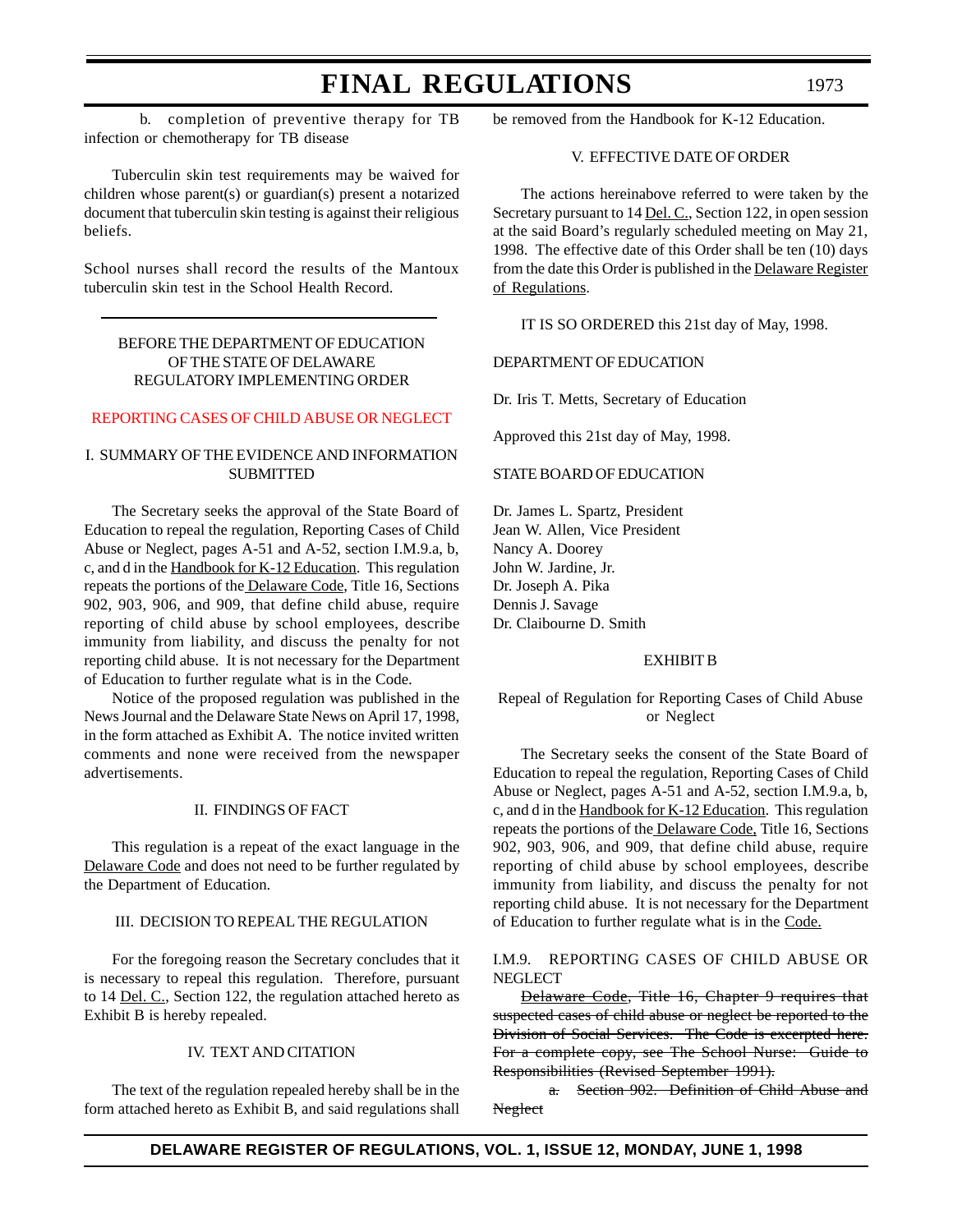# **FINAL REGULATIONS**

For purpose of this chapter the term "child abuse and neglect" means the physical injury by other than accidental means, injury resulting in a mental or emotional condition which is a result of abuse or neglect, negligent treatment, sexual abuse, maltreatment, mistreatment, nontreatment, exploitation or abandonment of a child under the age of 18 or of an individual who appears to be mentally retarded.

b. Section 903. Reports Required

Any physician, and any other person in the healing arts including any person licensed to render services in medicine, osteopathy, dentistry, any intern, resident, nurse, school employee, social worker, psychologist, medical examiner or any other person who knows or reasonably suspects child abuse or neglect shall make a report in accordance with 904 of this chapter.

c. Section 906. Immunity from Liability

Anyone participating in good faith in the making of a report pursuant to this chapter shall have immunity from any liability, civil or criminal, that might otherwise exist and such immunity shall extend to participation in any judicial proceeding resulting from such report.

d. Section 909. Penalty

Whoever knowingly and willfully violates this chapter shall be fined not more than \$100, shall be imprisoned not more than 15 days or both.

# BEFORE THE DEPARTMENT OF EDUCATION OF THE STATE OF DELAWARE REGULATORY IMPLEMENTING ORDER

#### [MINORS CONSENT TO DIAGNOSTIC PROCEDURES](#page-4-0)

# I. SUMMARY OF THE EVIDENCE AND INFORMATION SUBMITTED

The Secretary seeks the approval of the State Board of Education to repeal the regulation, Minors Consent to Diagnostic Procedures, page A-52, section I.M.6. in the Handbook for K-12 Education. This regulation repeats a portion of Delaware Code, Chapter 13, Section 708, that states a minor twelve years of age or older who professes to be pregnant or afflicted with contagious, infectious or communicable diseases may give consent for diagnostic, preventative or lawful therapeutic procedures, except abortion, medical or surgical care and treatment. It is not necessary for the Department of Education to further regulate what is in the Code.

Notice of the proposed regulation was published in the News Journal and the Delaware State News on April 17, 1998, in the form hereto attached as Exhibit A. The notice invited

written comments and none were received from the newspaper advertisements.

#### II. FINDINGS OF FACT

The Secretary finds that it is necessary to repeal this regulation because the regulation is simply repeating the Delaware Code, and it does not need to be further regulated by the Department of Education.

### III. DECISION TO REPEAL THE REGULATION

For the foregoing reasons, the Secretary concludes that it is necessary to repeal the regulation. Therefore, pursuant to 14 Del. C., Section 122, the regulation attached hereto as Exhibit B is hereby repealed.

### IV. TEXT AND CITATION

The text of the regulation repealed hereby shall be in the form attached hereto as Exhibit B, and said regulations shall be removed from the Handbook for K-12 Education.

# V. EFFECTIVE DATE OF ORDER

The actions hereinabove referred to were taken by the Secretary pursuant to 14 Del. C., Section 122, in open session at the said Board's regularly scheduled meeting on May 21, 1998. The effective date of this Order shall be ten (10) days from the date this Order is published in the Delaware Register of Regulations.

IT IS SO ORDERED this 21st day of May, 1998.

#### DEPARTMENT OF EDUCATION

Dr. Iris T. Metts, Secretary of Education

Approved this 21st day of May, 1998.

#### STATE BOARD OF EDUCATION

Dr. James L. Spartz, President Jean W. Allen, Vice President Nancy A. Doorey John W. Jardine, Jr. Dr. Joseph A. Pika Dennis J. Savage Dr. Claibourne D. Smith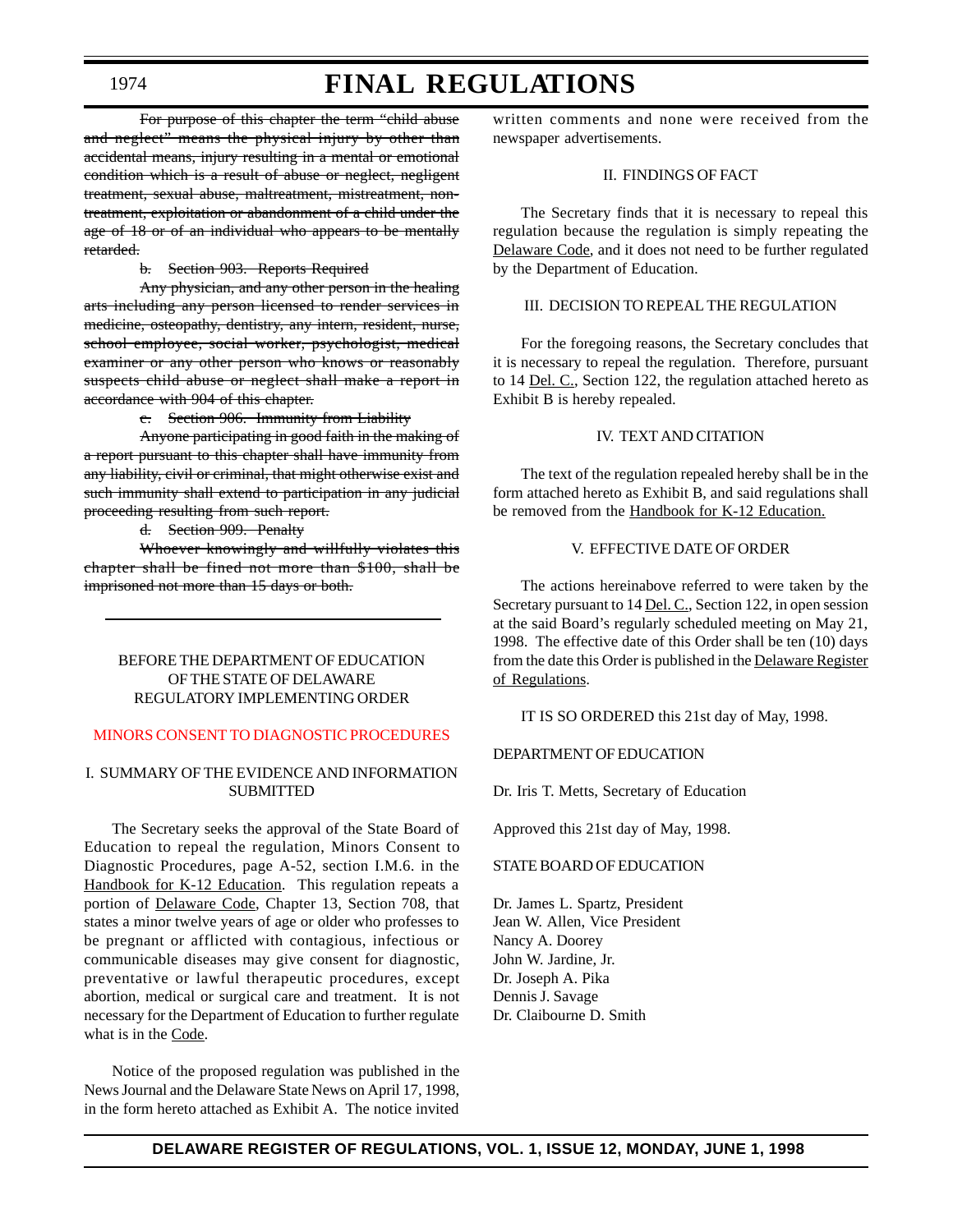### Repeal of Regulation for Minors Consent to Diagnostic Procedures

The Secretary seeks the consent of the State Board of Education to repeal the regulation, Minors Consent to Diagnostic Procedures, page A-52, section I.M.6. in the Handbook for K-12 Education. This regulation repeats a portion of Delaware Code, Chapter 13, Section 708, that states a minor twelve years of age or older who professes to be pregnant or afflicted with contagious, infectious or communicable diseases may give consent for diagnostic, preventative or lawful therapeutic procedures, except abortion, medical or surgical care and treatment. It is not necessary for the Department of Education to further regulate what is in the Code.

### I.M. 6. MINORS CONSENT TO DIAGNOSTIC PROCEDURES

#### Delaware Code, Chapter 12, Section 708

A minor twelve years of age or over who professes to be either pregnant or afflicted with contagious, infectious or communicable diseases may give written consent for diagnostic, preventative or lawful therapeutic procedures, except abortion, medical or surgical care and treatment.

The entire law is included in The School Nurse: A Guide to Responsibilities (Revised September 1991) Page 159.

# BEFORE THE DEPARTMENT OF EDUCATION OF THE STATE OF DELAWARE REGULATORY IMPLEMENTING ORDER

### [GUIDELINES FOR SCHOOL DISTRICTS TO COMPLY](#page-4-0) WITH THE GUN FREE SCHOOLS ACT

# I. SUMMARY OF THE EVIDENCE AND INFORMATION SUBMITTED

The Secretary seeks the approval of the State Board of Education to amend the regulation Guidelines for School Districts to Comply with the Gun Free Schools Act, page A-60, section I.M.15. in the Handbook for K-12 Education. The federal Gun Free School Act requires that each state receiving funds under the Elementary and Secondary Education Act of 1964 have in effect a state law (in Delaware's case a State Department of Education regulation) that requires local education agencies to expel any student for a period of not less than one year who brings a weapon to school. The Department's present Gun Free Schools regulation needs to be amended in order to make some language changes and to

correct the numbering system. The language changes include changing the Department of Public Instruction to the Department of Education, substituting 14 Del. C., Chapter 41, Section 4112, Reporting School Crimes, for the HB 85 reference and changing the annual Suspension and Expulsion Report to the annual suspension and expulsion reporting system. The letters a. and b. will become 1. and 2., the present c. will be deleted, and the present d. will become 2.a. under the amended numbering system.

Notice of the proposed regulation was published in the News Journal and the Delaware State News on April 17, 1998, in the form hereto attached as Exhibit A. The notice invited written comments and none were received from the newspaper advertisements.

#### II. FINDINGS OF FACT

The Secretary finds that it is necessary to amend this regulation because language changes needed to be made and numbering changes are needed.

# III. DECISION TO AMEND THE REGULATION

For the foregoing reasons, the Secretary concludes that it is necessary to amend the regulation. Therefore, pursuant to 14 Del. C., Section 122, the regulation attached hereto as Exhibit B is hereby amended. Pursuant to the provisions of 14 Delaware Code, Section 122(e), the amended regulation hereby adopted shall be in effect for a period of five years from the effective date of this order as set forth in Section V. below.

#### IV. TEXT AND CITATION

The text of the amended regulation hereby shall be in the form attached hereto as Exhibit B, and said amended regulation shall be cited in section I.M. of the Handbook for K-12 Education.

#### V. EFFECTIVE DATE OF ORDER

The actions hereinabove referred to were taken by the Secretary pursuant to 14 Del. C., Section 122, in open session at the said Board's regularly scheduled meeting on May 21, 1998. The effective date of this Order shall be ten (10) days from the date this Order is published in the Delaware Register of Regulations.

IT IS SO ORDERED this 21st day of May, 1998.

#### DEPARTMENT OF EDUCATION

Dr. Iris T. Metts, Secretary of Education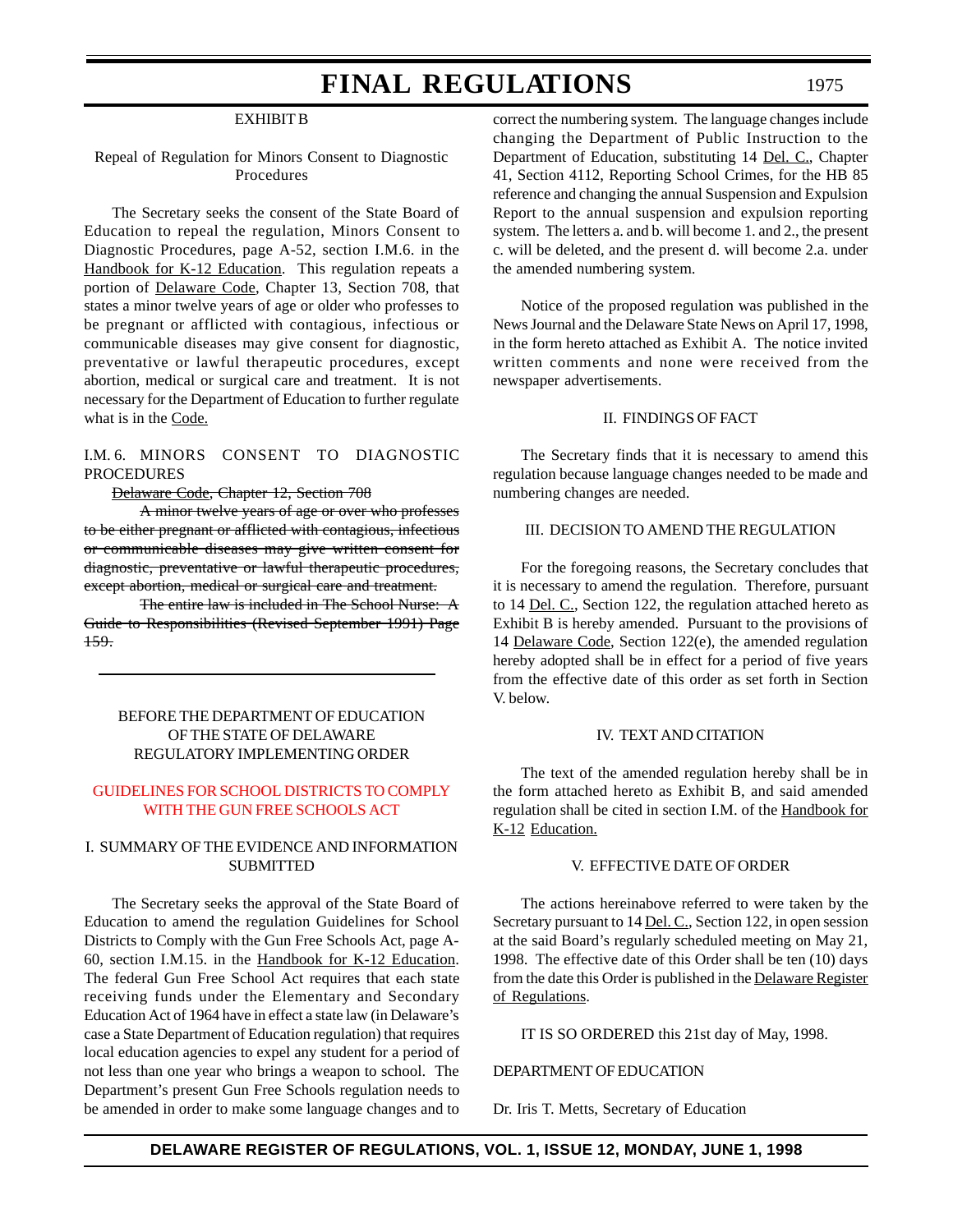#### Approved this 21st day of May, 1998.

#### STATE BOARD OF EDUCATION

Dr. James L. Spartz, President Jean W. Allen, Vice President Nancy A. Doorey John W. Jardine, Jr. Dr. Joseph A. Pika Dennis J. Savage Dr. Claibourne D. Smith

#### EXHIBIT B

#### GUIDELINES FOR SCHOOL DISTRICTS TO COMPLY COMPLIANCE WITH GUN-FREE SCHOOLS ACT

The Gun-Free Schools Act was enacted on March 31, 1994, as part of the Goals 2000: Educate America Act. The Gun-Free Schools Act amends the current Elementary and Secondary Act of 1965 (20 USC 2701 *et seg*) ESEA.

 $\frac{\pi}{\pi}$ . L. Each school district requesting assistance under the Elementary and Secondary Act must shall, according to the Federal Statute:

 $(1)$  (a) Have a written policy requiring the expulsion from school of not less than one year of any student who brings a weapon (see Section 921 of Title 18, US Code) to a school under the jurisdiction of the district. Modification to the expulsion requirement may be made on a case-by-case basis.

 $(2)$  (b) Submit by June 1 (annually) to the Department of Public Instruction Education an assurance that the required policy is in effect. This requirement can be met by submitting a copy of the District Code of Conduct with the requested policy included.

 $\left(\frac{1}{2}\right)$  (c) Submit to the Department of Public **Instruction Education:** 

 $(a)$  (1) Description of the circumstances of each and every expulsion imposed under the policy through the reporting requirements for HB 85 14 Del. C., Chapter 41, Section 4112 Reporting School Crimes.

 $(b)$  (2) Annual report of all expulsions imposed under this policy through the annual Suspension and Expulsion suspension and expulsion reporting system.

b. 2.Each school district requesting assistance under the ESEA shall develop and submit to the Department of Public Instruction by December 1, 1994 Education (beginning in December, 1994), for review and approval, a written policy which includes the following at a minimum:

(a) The use of the following definition in the district policy:

The term weapon as used in the Gun-Free Act means a firearm as defined in Section 921 of Title 18, United States

Code.

 $(1)$  (b) Expulsion from school of not less than one year (180 school days) for any student who brings a weapon (firearm) to a school under the jurisdiction of the district.

 $(2)$  (c) An outline of the modification process that may be used on a case-by-case basis.

 $(3)$  (d) A statement that the policy shall apply to all students; except for students with disabilities, the federal law will be followed and a determination will be made prior to any discipline or change of placement in connection with the policy as to whether or not the violation of the firearm policy was due to the student's handicapping condition.

(4) (e) A system of notification of each student and his/her parent/guardian/custodial adult at the beginning of the school year, and whenever a student enters or re-enters the school during the school year of the policy.

c. Reporting Forms

Secure appropriate reporting forms from the Department of Public Instruction Education.

d. The following definition shall apply to the district policies:

The term weapon as used in the Gun-Free Act means a firearm as defined in Section 921 of Title 18, United States Code.

(State Board Approved September, 1994)

### BEFORE THE DEPARTMENT OF EDUCATION OF THE STATE OF DELAWARE REGULATORY IMPLEMENTING ORDER

#### EXTENDED ILLNESS

#### I. SUMMARY OF THE EVIDENCE AND INFORMATION SUBMITTED

The Secretary seeks the approval of the State Board of Education to readopt the regulation on Extended Illness, page A-51, section I.M.8. in the Handbook for K-12 Education. This regulation states that, Absences due to illness and temporary disability associated with pregnancy shall be treated as any other absence due to illness or temporary disability and shall be subject to the provisions of 14 Del. C., Section 2706. This regulation was adopted by the State Board in 1990 to classify absences due to pregnancy as excused absences. The regulation needs to be readopted because Superintendents decide what absences are excused and what absences are not excused. They need to know that the Department of Education defines illnesses associated with pregnancy as the same as any other legitimate illness and hence constitutes an excused absence.

Notice of the proposed regulation was published in the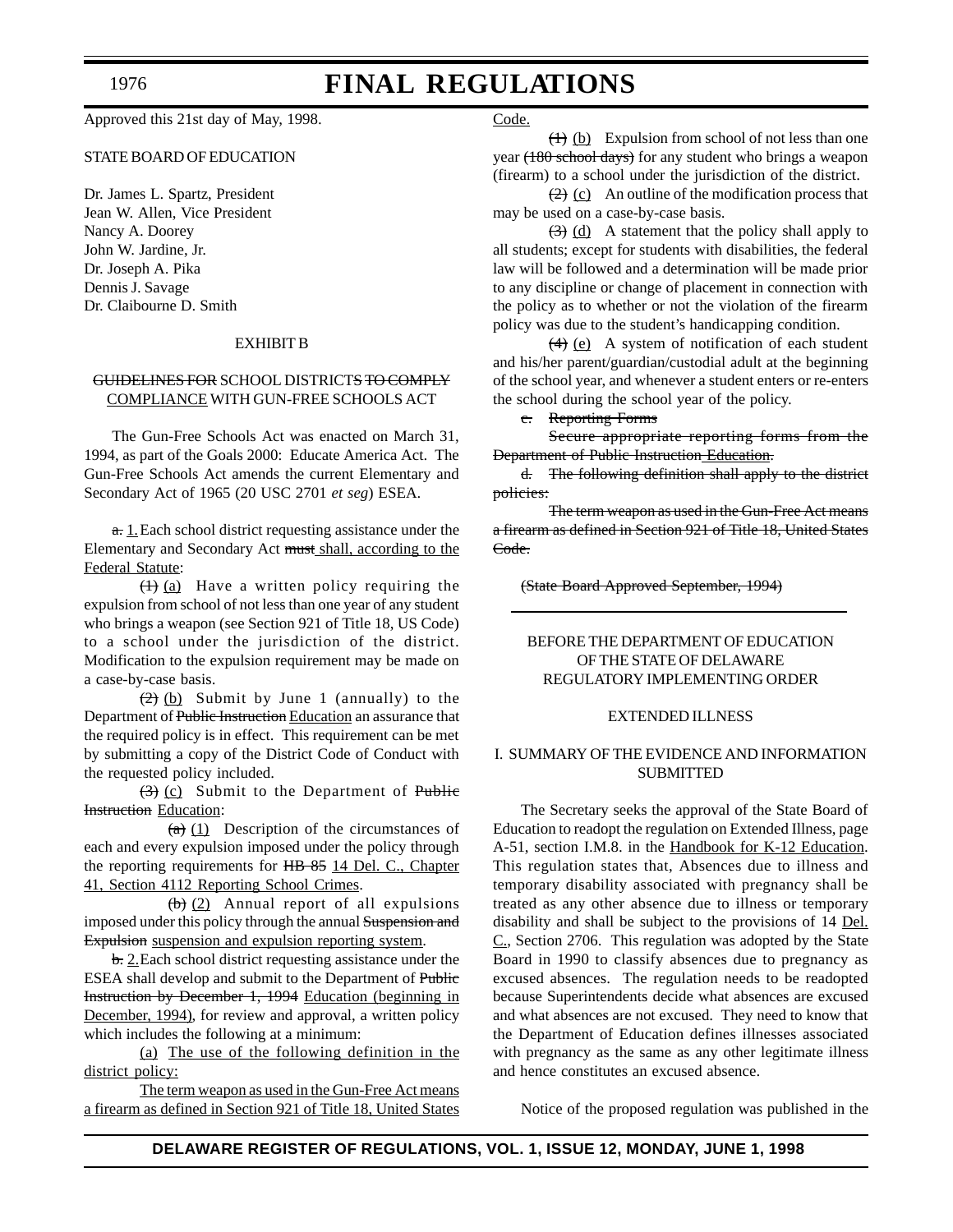News Journal and the Delaware State News on April 17, 1998, in the form hereto attached as Exhibit A. The notice invited written comments and none were received from the newspaper advertisements.

#### II. FINDINGS OF FACT

The Secretary finds that it is necessary to readopt this regulation because the Department of Education has been given the responsibility in 14 Del C., Chapter 27, Section 2706, of making rules and regulations defining excused absences.

#### III. DECISION TO READOPT THE REGULATION

For the foregoing reasons, the Secretary concludes that it is necessary to readopt the proposed regulation. Therefore, pursuant to 14 Del. C., Section 122, the regulation attached hereto as Exhibit B is hereby readopted. Pursuant to the provisions of 14 Delaware Code, Section 122(e), the regulation hereby readopted shall be in effect for a period of five years from the effective date of this order as set forth in Section V. below.

#### IV. TEXT AND CITATION

The text of the regulation readopted hereby shall be in the form attached hereto as Exhibit B, and said regulations shall be cited in Section I.M. in the Handbook for K-12 Education.

#### V. EFFECTIVE DATE OF ORDER

The actions hereinabove referred to were taken by the Secretary pursuant to 14 Del. C., Section 122, in open session at the said Board's regularly scheduled meeting on May 21, 1998. The effective date of this Order shall be ten (10) days from the date this Order is published in the Delaware Register of Regulations.

IT IS SO ORDERED this 21st day of May, 1998.

#### DEPARTMENT OF EDUCATION

Dr. Iris T. Metts, Secretary of Education

Approved this 21st day of May, 1998.

#### STATE BOARD OF EDUCATION

Dr. James L. Spartz, President Jean W. Allen, Vice President Nancy A. Doorey John W. Jardine, Jr.

Dr. Joseph A. Pika Dennis J. Savage Dr. Claibourne D. Smith

#### EXHIBIT B

#### I.M.8. EXTENDED ILLNESS

Absences due to illness and temporary disability associated with pregnancy shall be treated as any other absence due to illness or temporary disability and shall be subject to the provisions of 14 <u>Del. C.,</u> §2706.

# **[DEPARTMENT OF HEALTH &](http://www.state.de.us/govern/agencies/dhss/irm/dss/dsshome.htm) SOCIAL SERVICES**

**DIVISION OF SOCIAL [SERVICES](#page-4-0)**

Statutory Authority: 31 Delaware Code, Section 505 (31 **Del.C.** 505)

|

IN THE MATTER OF:

REVISION OF THE REGULATIONS | OF THE MEDICAID/MEDICAL ASSISTANCE PROGRAM |

#### NATURE OF THE PROCEEDINGS:

The Delaware Department of Health and Social Services ("Department") initiated proceedings to update policies related to outpatient hospital laboratory services. The Department's proceedings to amend its regulations were initiated pursuant to 29 Delaware Code Section 10114 and its authority as prescribed by 31 Delaware Code Section 512.

The Department published its notice of proposed regulation changes pursuant to 29 Delaware Code Section 10115 in the April 1998 Register of Regulations, requiring written materials and suggestions from the public concerning the proposed regulations to be produced by May 1, 1998 at which time the Department would receive information, factual evidence and public comment to the said proposed changes to the regulations.

No written or verbal comments were received relating to this proposed rule.

#### FINDINGS OF FACT:

The Department finds that the proposed changes as set forth in the April Register of Regulations should be adopted as written.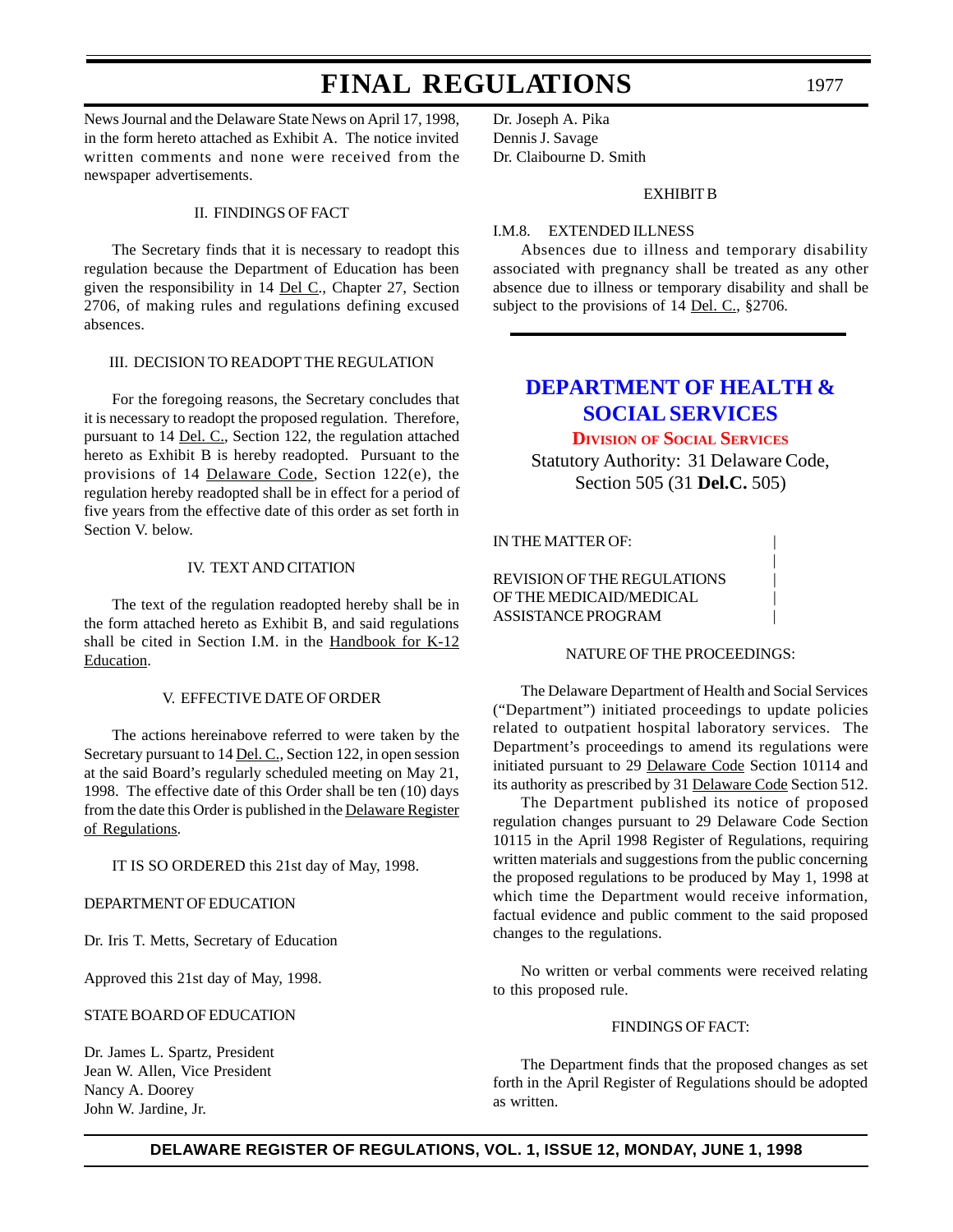# **FINAL REGULATIONS**

THEREFORE, IT IS ORDERED, that the proposed regulations of the Medicaid/Medical Assistance Program are adopted and shall be final effective June 10, 1998.

*May 12, 1998* Date of Signature

*Gregg C. Sylvester, M.D.* Gregg C. Sylvester, M..D. Secretary

### PUBLIC NOTICE

Medicaid / Medical Assistance Program

In compliance with the State's Administrative Procedures Act (APA - Title 29, Chapter 101 of the Delaware Code) and with 42CFR §447.205, and under the authority of Title 31 of the Delaware Code, Chapter 5, Section 505, the Delaware Department of Health and Social Services (DHSS) / Division of Social Services / Medicaid Program is amending its outpatient hospital provider manual to remove procedural sections from the policy portion of the manual. These will now appear in appendices.

**THE PROPOSED REGULATORY CHANGE WAS PUBLISHED IN 1:10 DEL.R. 1516. THE FINAL REGULATION CONTAINS NO CHANGES, THEREFORE, IT IS NOT REPRINTED**

# **DEPARTMENT OF JUSTICE**

**DELAWARE [SECURITIES](#page-4-0) ACT**

Statutory Authority: 6 Delaware Code, Sections 7306(a)(17), 7307, 7309(b)(2), 7309(b)(9), 7309(c), 7309A(f), 7312, 7314(b)(4), 7317(c), 7325(b) (6 **Del.C.** §§7306(a)(17); 7307; 7309(b)(2), (b)(9), (c); 7309A(f); 7312, 7314(b)(4), 7317(c), 7325(b))

### BEFORE THE SECURITIES COMMISSIONER OF THE STATE OF DELAWARE

In the Matter of:

ADOPTION OF RULES | AND REGULATIONS | PURSUANT TO THE Nay 6, 1998 DELAWARE SECURITIES ACT |

### ORDER ADOPTING RULES AND REGULATIONS PURSUANT TO THE DELAWARE SECURITIES ACT

On December 30, 1997, the Securities Commissioner issued for notice and comment proposed rules and regulations pursuant to the Delaware Securities Act. The proposed rules and regulations were thereafter filed, together with the required notice, with the Registrar for publication on or about February 2, 1998, in the Register of Regulations pursuant to 29 Del.C. §1134. The proposed rules and regulations were held open for public comment until March 5, 1998, and information was submitted to the Securities Commissioner during that comment period.

WHEREFORE, pursuant to 29 Del. C. §10118, upon consideration of the information submitted to the Securities Commissioner and all prior proceedings had herein,

IT IS HEREBY ORDERED that the following shall constitute the required summary of evidence and information submitted; the summary of findings of fact with respect to the evidence and information submitted; and decision to adopt the rules and regulations in the form attached hereto as Exhibit A.

IT IS FURTHER ORDERED that the effective date of these rules and regulations shall be June 12, 1998.

### A. SUMMARY OF EVIDENCE AND INFORMATION SUBMITTED

The following organizations submitted comments to the Securities Commissioner on the proposed rules and regulations:

- 1. Investment Company Institute
- 2. Investment Counsel Association of America, Inc.
- 3. Institute of Certified Financial Planners
- 4. Saskatchewan Securities Commission
- 5. Alan Parness of Cadwalader, Wickersham & Taft
- 6. Standard and Poor's

Copies of the comment letters are on file with the Securities Division and are available for public inspection. Pursuant to 29 Del.C. 10118(b)(2),the comments are summarized below.

1. Investment Company Institute Comments.

The Investment Company Institute (the "ICI") submitted the following comments on the proposed rules and regulations.

Part D. Securities Registration and Notice Filing.

The ICI recommended that proposed Section 403, regarding Notice Filings by Investment Companies, be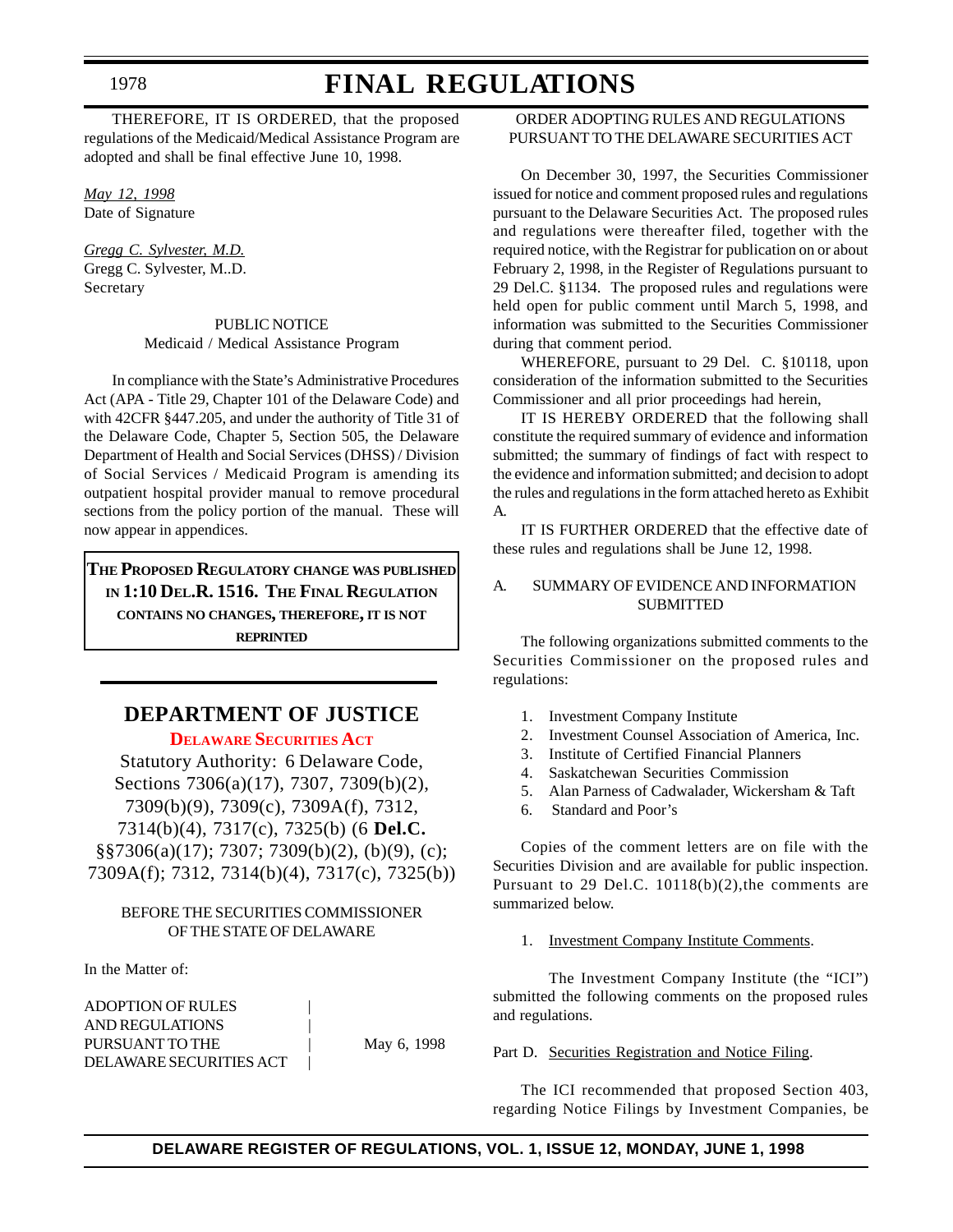amended to provide greater clarity and specificity.

### Part E. Exemptions from Registration.

The ICI recommended that proposed Section 500, Federal Covered Securities, be amended to clarify that, rather than being exempt from registration, federal covered securities are not subject to state registration requirements. The ICI recommended that proposed Section 505, Offers of Securities through the Internet, be clarified to include the term "securities"; to state that certain communications are not offers and are therefore not required to be registered; and to delete specific reference to the State of Delaware.

### Part F. Broker-Dealers, Broker-Dealer Agents and Issuer Agents.

The ICI recommended that proposed Section 600. Registration of Broker-Dealers; proposed Section 601, Registration of Broker-Dealer Agents; and proposed Section 602, Registration of Issuer Agents, be amended to delete the requirements that applicants file a Form U-2, Uniform Consent to Service of Process. The ICI recommended that proposed Section 603, Continuing Obligation of Registrants to Keep Information Current, be amended to clarify that the obligation to keep current the information in an application applies both to applicants and registrants and that such updating may be done via the Central Registration Depository ("CRD") of the National Association of Securities Dealers, Inc. ("NASD") if the applicant or registrant is registered with the NASD. The ICI recommended that proposed Section 607, Use of the Internet, be amended to conform to the changes recommended to Section 505. The ICI recommended that proposed Section 609(d)(3), Prohibited Practices, be amended to substitute the word "relevant" for "available".

### Part G. Investment Advisers and Investment Adviser Representatives.

The ICI recommended that proposed Section 700, Registration of Investment Advisers, proposed Section 701, Registration of Investment Adviser Representatives, and proposed Section 702, Notice Filing Requirements, be amended to delete the requirements that applicants file a Form U-2, Uniform Consent to Service of Process; that the words "with the Commissioner" be inserted after the word is registered" in proposed Section 700(d); and that certain clarifying language be added to proposed Section 702. The ICI recommended that proposed Section 703, Updating Filed Information, be amended to insure that the provisions of the Rule include federal covered advisers. The ICI recommended that proposed Section 704, Minimum Financial Requirements, proposed Section 705, Bonding Requirements, and proposed Section 706, Recordkeeping Requirements, be amended to conform to the North American Securities Administrators' Association's ("NASAA") Model Rule Amendments to the Uniform Securities Act, along with certain other clarifying amendments. The ICI recommended that proposed Section 707, Use of the Internet, be amended to substitute "a state requiring registration" for "this state". The ICI recommended that proposed Section 709, Prohibited Practices, be retitled "Dishonest or Unethical Practices" and that certain other clarifying amendment be adopted.

### **Other Comments**

The ICI also commented on certain rules governing the agency's organization, practice and procedure.

#### 2. Investment Counsel Association of America, Inc.

The Investment Counsel Association of America, Inc. ("ICAA") commented that proposed Section 706(b)(3) would impose books and records requirements on investment adviser representatives employed by federal covered advisers, and that it was based on a proposed NASAA model rule. The ICAA commented that proposed Section 709 should not apply to federal covered advisers or their supervised persons, and suggested language to be added to clarify that part.

3. The Institute of Certified Financial Planners.

Comments received from the Institute of Certified Financial Planners (the "ICFP") included the following. The ICFP commented with regard to proposed Section 700(d) that the requirement that at least one investment adviser representative be registered with an investment adviser firm be deleted in the case of a sole proprietorship. The ICFP commented with regard to proposed Section 701 that the exam requirement be waived for CFP licenses in good standing with the CFP Board of Standards. With regard to proposed Section 704, the ICFP generally opposed including minimum net worth requirements for investment advisers. With regard to proposed Section 705, the ICFP questioned bonding requirements for investment advisers. The ICFP proposed certain clarifying amendments regarding proposed Section 706, Recordkeeping Requirements. Regarding proposed Section 707, Use of the Internet, the ICFP urged that exceptions be provided for non-profit associations and that limited exemptive relief from disclosure requirements be provided for investment adviser representatives providing impersonal advice without compensation. The ICFP commented that proposed Section 709 be clarified to indicate it applies only to state-licensed investment advisers and representatives, and that certain other clarifying amendments be adopted.

4. Saskatchewan Securities Commission.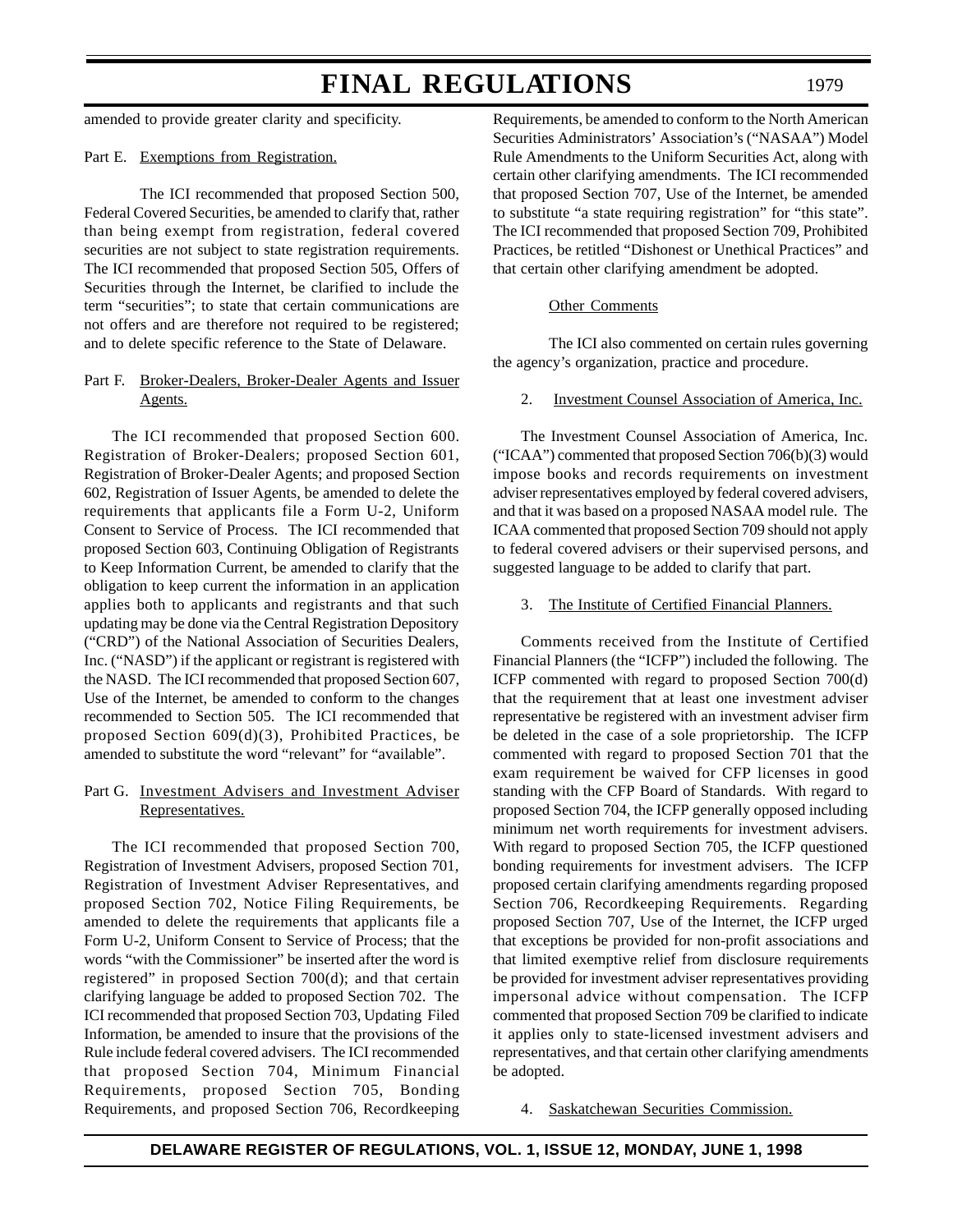The Saskatchewan Securities Commission commented that proposed Section 608, providing a registration exemption for certain Canadian broker-dealers, appears to be the same as that adopted by a number of other states and is similar to a proposed Canadian rule out for comment that would provide reciprocal exemptions for U.S. dealers in Canada.

#### 5. Alan Parness of Cadwalader, Wickersham & Taft.

Alan Parness of Cadwalader, Wickersham & Taft ("Cadwalader") provided the following comments.<sup>1</sup> Parness suggested that proposed Section 400, Registration by Coordination, be revised to recognize that a Form U-2 is required only when required under Section 7327. Parness suggested that proposed Section 405, Quarterly Reports on Registered Securities, be revised where the entire amount offered has been registered in Delaware, and that the reporting requirement be changed to an annual one. Parness suggested that the reference in proposed Section 500 to notice filings under proposed Section 502 be deleted. Parness suggested that the requirement for a Form U-2 be deleted from proposed Sections 600, 601, 602, 700, 701 and 702.

#### 6. Standard and Poor's.

Standard & Poor's endorsed the proposed change to proposed Section 508, Recognized Securities Manuals, pursuant to which the term "manual" is defined to include all commonly recognized formats of publications, including CD-ROM and electronic dissemination over the Internet.

### B. SUMMARY OF FINDINGS OF FACT

Pursuant to 29 Del. C. §10118(b)(2), the following is a brief summary of the Securities Commission's findings of fact with respect to the information submitted.

### Part D. Securities Registration and Notice Filings.

Section 403 is amended to include those revisions suggested by the ICI. The amendments clarify that an issuer may, consistent with federal law, make a notice filing that consists of those documents filed by the issuer with the SEC, and otherwise clarify filing procedures.

Proposed Section 405 is deleted as burdensome and unnecessary. Consistent therewith, proposed Section 406 becomes Section 405, and proposed Section 407 becomes Section 406.

### Part E. Exemptions from Registration.

Proposed Section 500 is revised to be retitled Registration Not Required of Federal Covered Securities,

and the language of the rule is similarly changed to reflect accurately the status of federal covered securities. The reference to Rule 502 is deleted because offerings in compliance with that rule are not federal covered securities.

Proposed Section 502 is revised to include explicit reference to Section 7309(b)(9), the statute under which it is promulgated; and to include the requirement of filing Delaware Form D-1 in the case of an issue not filed with the SEC, as is currently required.

Proposed Section 505 is revised to clarify that securities, products or services subject to the regulation are not subject to registration under the Act, consistent with the Commissioner's jurisdictional authority. The term "securities" is added for clarification, and the reference to 'Delaware" is deleted to ease compliance with the regulation.

### Part F. Broker-Dealers, Broker-Dealer Agents and Issuer Agents.

Proposed Sections 600, 601 and 602 are amended to delete the requirement that Form U-2 be filed. That requirement is redundant, as a consent to service of process is included in other forms filed with the Commissioner by the applicant.

Proposed Section 603 is amended to explicitly allow filing of updated information through the NASD CRD System, as is currently done by registrants.

Proposed Section 607 is amended in conformity with the amendments to proposed Section 505 noted above.

Proposed Section 609 is retitled "Dishonest or Unethical Practices" to make it consistent with the language of the Act.

### Part G. Investment Advisers and Investment Adviser Representatives.

Proposed Sections 700, 701 and 702 are amended to delete the requirement that Form U-2 be filed. That requirement is redundant, as a consent to service of process is included in other forms filed with the Commissioner by the applicant. Proposed Section 701 is amended to state explicitly that good cause of waiver of the exam requirement for an investment adviser representative applicant shall include holding a credential designated by the Commissioner by rule or order, including the designation Certified Financial Planner ("CFP") awarded by the Board of Standards of the Institute of Certified Financial Planners. At least six other states waive the Series 63, 65 or 66 exam requirement for CFP licenses, and to obtain the CFP license an applicant must demonstrate knowledge of investment adviser laws and regulations. Proposed Sections 702 and 703 are amended to clarify procedural requirements.

Proposed Sections 704, 705 and 706 were based on a proposed NASAA model rule which has not been adopted

1980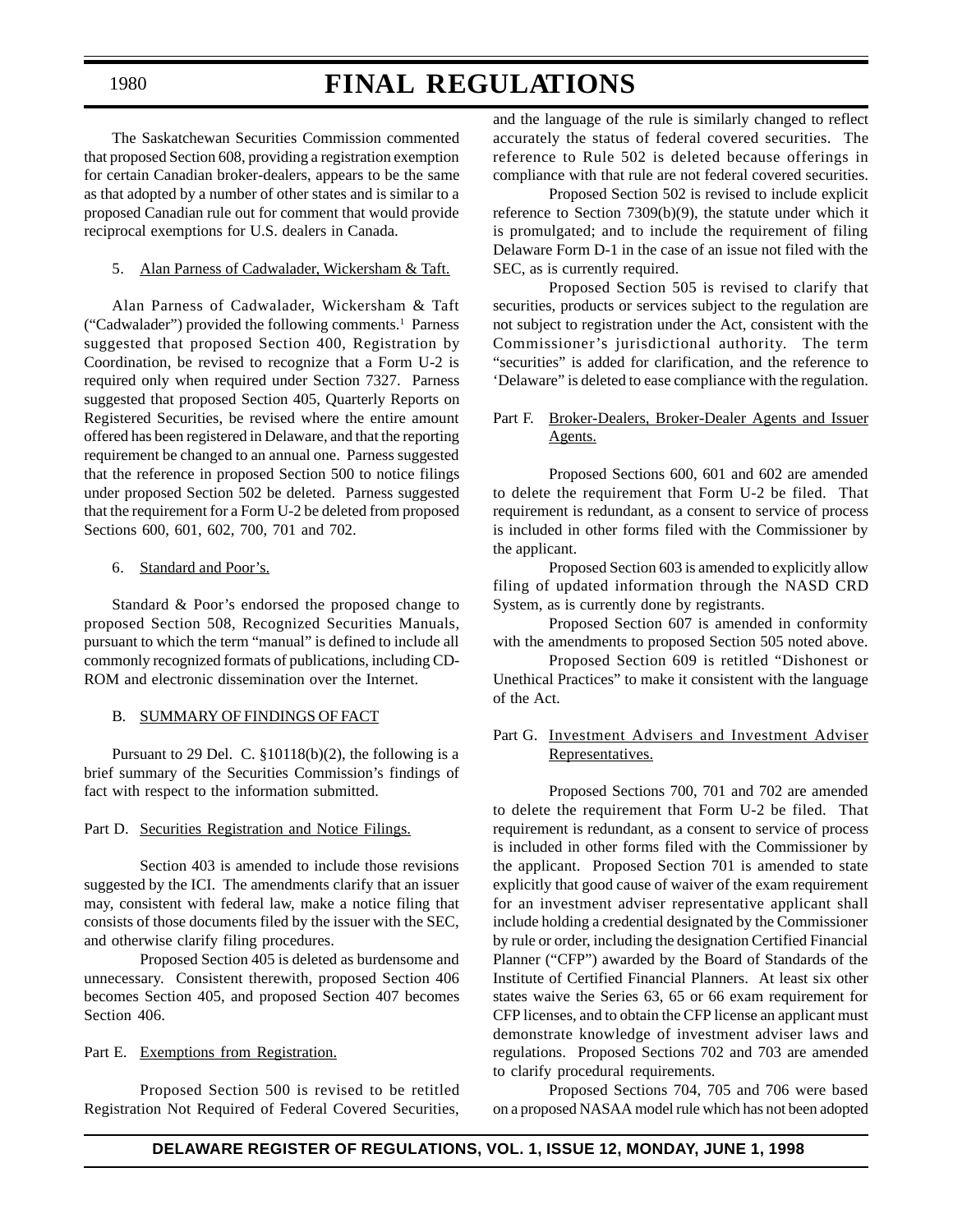by the NASAA membership. Subsection (a) of Proposed Rule 704, subsections (a)(1) and (a)(2) of Proposed Rule 705, and subsections (a), (b) and (c) of Proposed Rule 706 are replaced with the 1987 version of the applicable NASAA model rules. Those changes are adopted to promote uniformity; the pending version of the NASAA model rules has not been adopted, and the 1987 version of the model rules has been adopted by other states as well as by NASAA. Other minor changes to these Proposed Rules 704, 705 and 706 have also been made for clarification.

Proposed Section 707 has been amended to delete the reference to "this state" and to substitute the phrase "a state requiring registration," for ease of compliance.

Proposed Section 709 is retitled "Dishonest or Unethical Practices" to make it consistent with the language of the Act. Subsection  $(a)(16)$  is amended to require disclosure of the information required by Part 11 of Form ADV to each client. Other clarifying amendments to that section include additional language setting forth the Division's jurisdiction under federal law and changes to subsection (a)(7) to track language used by other states.

### C. DECISION ADOPTING RULES AND REGULATIONS

Pursuant to 29 Del.C. §10118(b)(3), upon consideration of the information submitted to the Securities Commissioner, and based on the findings of fact with respect to the information submitted, the Rules and Regulations Pursuant to the Securities Act, in the form attached hereto as Exhibit A, are hereby adopted effective June 12, 1998. The Rules and Regulations are adopted pursuant to the authority granted in 6 Del.C. §§7306(a)(17), 7307, 7309(b)(2), 7309(b)(9), 7309A(f), 7312, 7314(b)(4), 7317(c) and 7325(b).

SO ORDERED this 6 th day of May, 1998.

Charles F. Walker Securities Commissioner

The comments by Parness were received by E-Mail on April 7, 1998. Although the comment period expired on March 5, 1998, Parness's comments were reviewed and considered by the Commissioner prior to entry of this Order and adoption of the final rules.

### RULES AND REGULATIONS PURSUANT TO THE DELAWARE SECURITIES ACT

- Part A. Organization and Functions of the Securities Division
	- 100 General Statement and Statutory Authority
	- 101 Regulatory Functions
	- 102 General Organization
	- 103 Administrative Hearing Officers

Part B. Practice and Procedure in Administrative Hearings

#### General Rules

- 200 Construction of Rules of Practice and Procedure
- 201Appearance and Practice in Administrative Proceedings
- 202 Business Hours
- 203 Delegated Authority of Administrative Hearing **Officer**
- 204 Disqualification and Recusal of Administrative Hearing Officer
- 205 Ex Parte Communications
- 206 Orders and Decisions of Administrative Hearing **Officer**

Service and Filing of Papers

- 210 Service of Papers by Parties
- 211 Filing of Papers with the Commissioner: Procedure
- 212 Filing of Papers: Form
- 213 Filing of Papers: Signature Requirement and Effect
- 214 Computation of Time

Pleadings and Prehearing Practice

- 220 Complaints: General
- 221 Complaints: Form and Content
- 222 Complaints: Amendment and Withdrawal
- 223 Order Delegating Authority to Hearing Officer
- 224 Answers to Complaints
- 225 Request for Hearing
- 226 Prehearing Conferences
- 227 Prehearing Submissions
- 228 Disclosure of Evidence by the Parties
- 229 Production of Witness Statements
- 230 Motions
- 231Motions for Summary Disposition **[on the Pleadings]**
- 232 Default; Motion to Set Aside Default

Administrative Hearings

- 240 Hearings
- 241 Hearings Open to the Public
- 242 Continuance of Hearing
- 243 Procedure
- 244 Testimony
- 245 Evidence: Admissibility
- 246 Evidence: Objections and Offers of Proof
- 247 Evidence: Reference to Delaware Uniform Rules of Evidence
- 248 Proposed Findings of Fact, Conclusions of Law and Post-Hearing Briefs
- 249 Record of Hearings
- 250 Supplementation of Record
- 251 Decision of Administrative Hearing Officer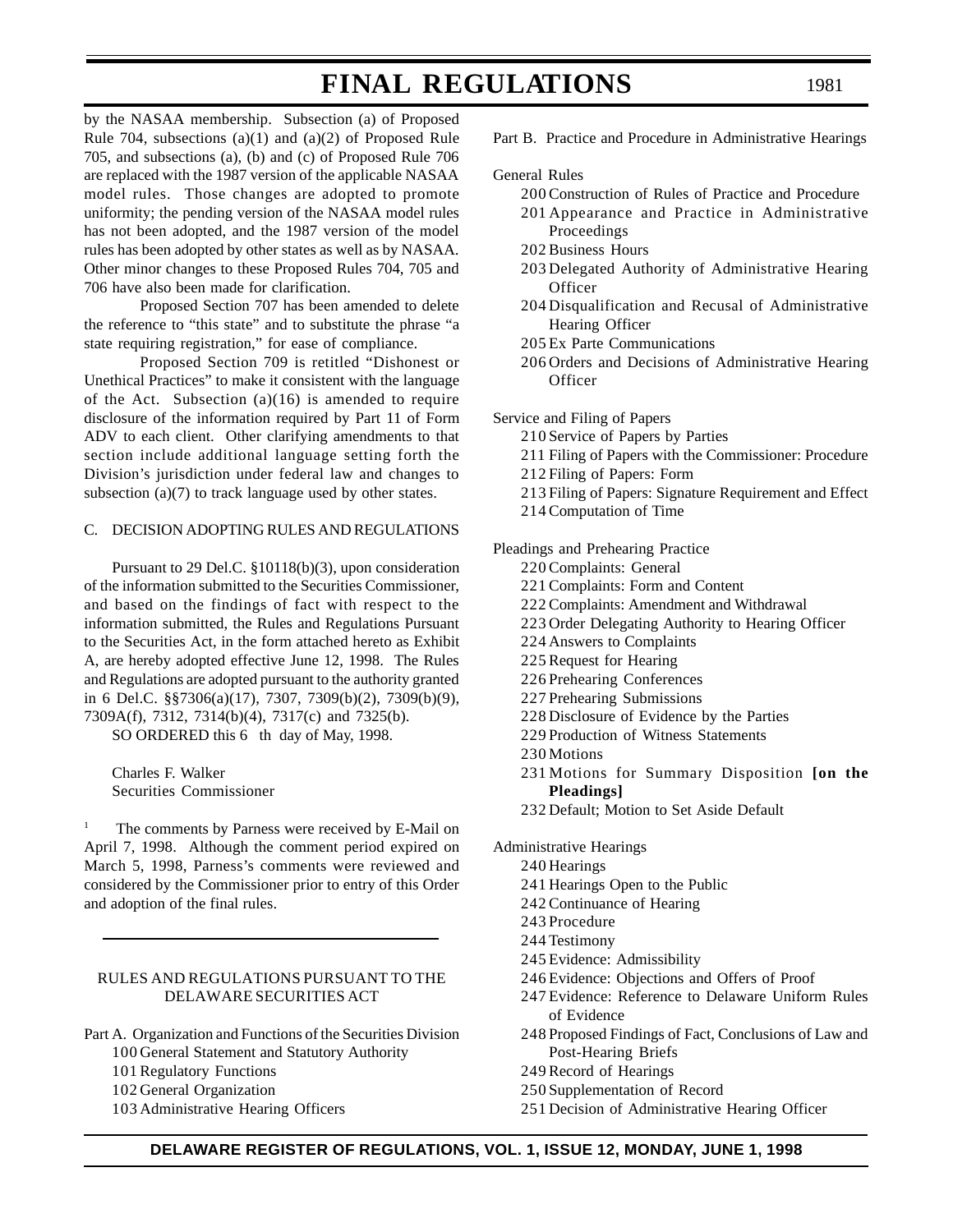252 Failure to Appear at Hearing: Default 253 Contemptuous Conduct

Practice and Procedure Regarding Summary Orders Issued Pursuant to Sections 7308(c), 7309(c), 7316(c) and Section  $7325(c)$  of the Act

- 260 Basis for Issuance of Summary Order Postponing or Suspending the Effectiveness of a Registration Statement Pursuant to Section 7308(c)
- 261 Basis for Issuance of Summary Order Denying or Revoking Exemption Pursuant to Section 7309(c)
- 262 Basis for Issuance of Summary Order Postponing or Suspending the Registration of a Broker-Dealer, Broker-Dealer Agent, Investment Adviser or Investment Adviser Representative Pursuant To Section 7316(c)
- 263 Basis for Issuance of Summary Cease and Desist Order Pursuant to Section 7325(c)

264 Application for Issuance of Summary Order

265 Procedure After Issuance of Order

266 Violation of Cease and Desist Order

Appeal to the Court of Chancery

- 270 Right to Judicial Review
- 271 Procedure

272 Application to the Court for Leave to Adduce Additional Material Evidence

- Part C. Investigations
	- 300 Scope of Rules Regarding Investigations
	- 301 Nature and Purpose of Investigations
	- 302 Information Obtained in Investigations
	- 303 Rights of Witnesses
	- 304 Subpoenas
	- 305 Testimony Under Oath
	- 306 Production of Things and Documents
	- 307 Written Submissions by Interested Persons

Part D. Securities Registration and Notice Filings

- 400 Registration by Coordination
- 401 Registration by Qualification
- 402 Small Company Offering Registration
- 403 Notice Filings for Offerings of Investment Company Securities
- 404 Fees

### **[405 Quarterly Reports on Registered Securities]**

**[406 405]** Filing of Sales Literature

**[407 406]** Notice Filings for SEC Regulation D **Offerings** 

Part E. Exemptions from Registration

### 500 **[Exemptions for Registration Not required of]**

- Federal Covered Securities
- 501 Designated Exchange Exemption
- 502 Limited Offering Exemption
- 503 Accredited Investor Exemption
- 504 World Class Issuer Exemption
- 505 Offers of Securities through the Internet
- 506 Claim of Exemption by Persons Organized Not for Private Profit but Exclusively for Religious Purposes
- 507 Claim of Exemption for Nine-Month Commercial Paper
- 508 Recognized Securities Manuals
- 509 Unsolicited Sales
- 510 Transactional Exemption for Certain Institutional Buyers
- 511 Confirmation of Availability of Exemption
- Part F. Broker-Dealers, Broker-Dealer Agents and Issuer Agents
	- 600 Registration of Broker-Dealers
	- 601 Registration of Broker-Dealer Agents
	- 602 Registration of Issuer Agents
	- 603 Continuing Obligation of Registrants to Keep Information Current
	- 604 Minimum Financial Requirements and Financial Reporting Requirements of Broker-Dealers
	- 605 Bonding Requirements of Intrastate Broker-Dealers
	- 606 Recordkeeping Requirements of Broker-Dealers
	- 607 Use of the Internet for General Dissemination of Information on Products and Services
	- 608 Registration Exemption for Certain Canadian Broker-Dealers
	- 609 **[Prohibited Dishonest or Unethical]** Practices
- Part G. Investment Advisers and Investment Adviser Representatives
	- 700 Registration of Investment Advisers
	- 701 Registration of Investment Adviser Representatives
	- 702 Notice Filing Requirements for Federal Covered Advisers
	- 703 Continuing Obligation of Registrants to Keep Information Current
	- 704 Minimum Financial Requirements for Investment Advisers
	- 705 Bonding Requirements of Certain Investment Advisers
	- 706Recordkeeping Requirements of Investment Advisers
	- 707 Use of the Internet for General Dissemination of Information on Products and Services
	- 708 Custody of Client Funds or Securities

### 1982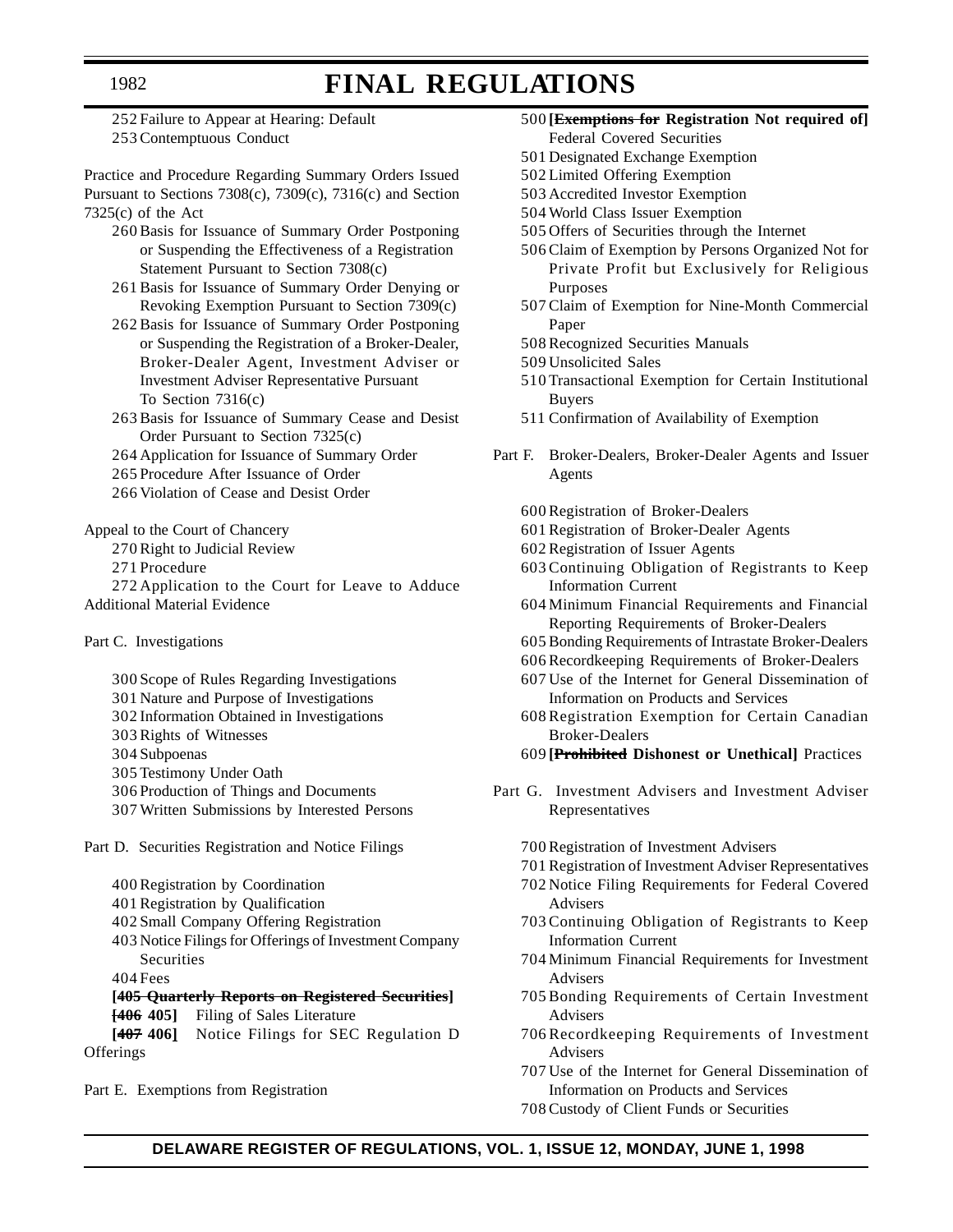### 709 **[Prohibited Dishonest or Unethical]** Practices

**\* Please note that the above section numbers refer to the original document, not to sections in the Register.**

#### §101 Regulatory Functions

Following is a brief description of the Securities Division's regulatory functions under the Delaware Securities Act:

(a) Securities Registration and Notice Filings. (1) It is unlawful for any person to sell a security in Delaware unless that security is registered; or the security or transaction is exempt under Section 7309 of the Act; or the security is a federal covered security for which a notice filing has been made pursuant to Section 7309A of the Act. Securities for which a federal registration statement has been filed under the Securities Act of 1933 may be registered by coordination under Section 7305. Any security may be registered by qualification under Section 7306. **[Notice To the extent permitted by federal law, notice]** filings are required for federal covered securities offered or sold to Delaware investors. A stop order prohibiting the offering of a security, or suspending or revoking the effectiveness of a registration statement, may be issued where the offeror has made a material misstatement or omission in connection with that offer, or otherwise where the public interest so dictates and the statutory criteria of Section 7308 are met. Any registrant or offeror subject to such an order is entitled to a hearing under the Act. Registration or the filing of a notice filing is not a finding by the Commissioner as to the accuracy of the facts disclosed; and it is unlawful to so represent. Moreover, registration of securities or the filing of a notice filing does not imply approval of the issue by the Commissioner or insure investors against loss in their investment, but serves rather to provide information upon which investors may make an informed and realistic evaluation of the **[features and]** worth of the securities.

(2) Persons responsible for filing false information with the Commissioner or otherwise disseminating false and misleading information in connection with the purchase or sale of securities subject themselves to the risk of fine or imprisonment or both; and the issuing company, its directors, officers, and the underwriters and dealers and others may be liable in damages to purchasers of registered securities if disclosures are materially defective. In addition, the statute contains antifraud provisions which apply generally to the **[offer and]** sale of securities, whether or not registered.

(b) Registration and Licensing of Broker-Dealers, Broker-Dealer Agents and Issuer Agents. The Act provides for registration with, and regulation by, the Commissioner of broker-dealers, broker-dealer agents and issuer agents. Registrations must be renewed annually. The activities of broker-dealers, broker-dealer agents and issuer agents in the conduct of their business are subject to the standards of the Act, which include a prohibition on dishonest or unethical practices **[within or outside the State]**, and which make unlawful those practices which would constitute fraud or deceit. Applications for registration may be denied, and registration may be suspended or revoked, where the public interest so dictates and the statutory criteria of Section 7316 are met. Any registrant subject to such an order is entitled to a hearing under the Act. Respondents in disciplinary hearings under Section 7316 may also be subject to fines, costs, orders requiring restitution and/or disgorgement, and other orders in the public interest, as well as criminal prosecution under Section 7322.

(c) Registration and Licensing of Investment Advisers and Investment Adviser Representatives; Notice Filings for Federal Covered Advisers. The Act provides that persons who, for compensation, engage in the business of advising others with respect to securities transactions must register with the Commissioner unless they are registered with the Securities and Exchange Commission ("SEC") or otherwise exempted from registration under the Act. Federal covered advisers (those registered with the SEC) who have a place of business in Delaware or who had more than five Delaware residents as clients in the past 12 months must file a notice filing and filing fee with the Commissioner as provided by Section 7314 of the Act. All investment adviser representatives **(whether employed by or associated with a federal covered adviser or of** a state-registered adviser**)** who have a place of business in Delaware must register with the Commissioner. **[In addition, any investment adviser representative of a federal covered advisor must register with the Commissioner if the representative has a place of business in Delaware. As used in the Act and these rules, the terms "investment adviser representative" and "place of business" as used with respect to a representative of a federal covered adviser shall have the same meaning as found in SEC Rule 203A-3 under the Investment Advisers Act of 1940.]** Registrations must be renewed annually. The activities of investment advisers and investment adviser representatives in the conduct of their business are subject to the standards of the Act, which include a prohibition on dishonest or unethical practices **[within or outside the State]**, and which make unlawful those practices which would constitute a fraud or deceit. Applications for registration may be denied, and registration may be suspended or revoked, where the public interest so dictates and the statutory criteria of Section 7316 are met. Any registrant subject to such an order is entitled to a hearing under the Act. Respondents in disciplinary hearings under Section 7316 may also be subject to fines, costs, orders requiring restitution and/or disgorgement, and other orders in the public interest, as well as criminal prosecution under Section 7322.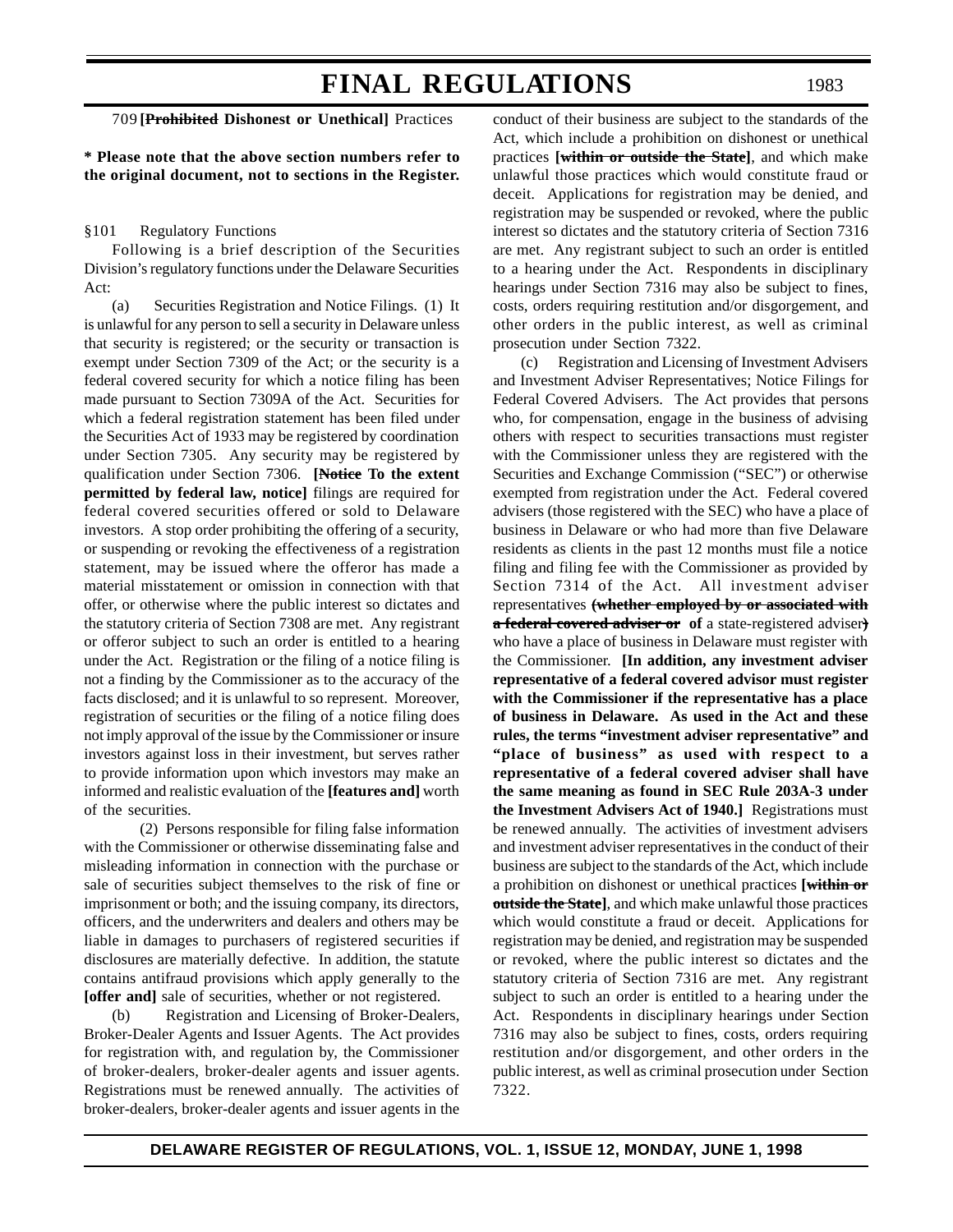### §102 General Organization

(a) The Securities Division is **[part of a unit within]** the Fraud Division of the State Department of Justice. In addition to the Securities Commissioner, the Securities Division has a staff which includes lawyers, a securities analyst, investigators and examiners, as well as administrative and clerical employees. The Securities Commissioner and other staff members shall perform, in addition to their duties under the Securities Act, such additional duties as the Attorney General may assign from time to time.

(b) The Securities Division is a statewide office with authority over all three counties in Delaware. The Securities Commissioner is located at 820 North French Street, Wilmington, Delaware, 19801. The telephone number is (302) 577-8424. The Securities Division's Kent County mailing address is 45 The Green, Dover, Delaware, 19901.

(c) Enforcement activities are conducted and supervised by Deputy Attorneys General assigned to the Division with the assistance of staff securities investigators. Administrative and injunctive actions may be instituted and prosecuted by a Deputy Attorney General after review and determination that there exists sufficient evidence to support the allegations in any proposed complaint. Criminal charges may be presented to the Grand Jury for indictment after review by the Director of the Fraud Division and/or the State Prosecutor.

(d) Registration and renewal of securities filings are reviewed by the Securities Division for adherence to standards of reporting and financial disclosure under the Securities Act, as well as substantive business requirements of the Act. The staff also reviews exempt securities filings for compliance with the exemptive provisions of Section 7309 and the disclosure requirements of the Act.

(e) Registration of broker-dealers, broker-dealer agents, issuer agents, investment advisers and investment adviser representatives is conducted by staff members in the Division's Firm/Agent Registration Section, with review and oversight by the Securities Commissioner and other Deputy Attorneys General.

(f) Compliance audits and examinations of stateregistered investment advisers are undertaken by the Division's investment adviser examiners on a periodic basis. Special examinations of both broker-dealers and investment advisers may also be undertaken by the staff. Access to all books and records is required in any examination pursuant to Section 7315 of the Act. The Securities Division may cooperate, by joint examination or otherwise, with the securities administrators of other states, the SEC, and any other national securities exchange or national securities association registered under the Securities Exchange Act of 1934.

(g) The Securities Division is also responsible for the Attorney General's investor education program. The Program includes, but is not limited to:

(1) Presenting seminars and instructional programs to educate investors about the securities markets and their rights as investors; preparing and distributing to the public materials describing the operations of the securities markets, prudent investor behavior, and the rights of investors in disputes they may have with individuals and entities regulated by the Commissioner; and increasing public knowledge of the functions of the Securities Division.

(2) Providing information to investors who inquire about individuals and entities regulated by the Commissioner, the operation of the securities markets, or the functions of the Securities Division.

(h) The Securities Division provides written interpretative opinions under the Act in response to written requests. Requests for interpretative opinions should be addressed to the Commissioner and accompanied by a fee of \$75.00 payable to the State of Delaware. Interpretations may be requested regarding any section of the Act or any rule or regulation adopted thereunder.

### §202 Business Hours

The office of the Securities Division, at 820 North French Street, Wilmington, Delaware, 19801, is open each day, except Saturdays, Sundays, and State legal holidays, from 8:30 a.m. to 5:00 p.m., Eastern Standard Time or Eastern Daylight Saving Time, whichever is currently in effect in Wilmington, Delaware. State legal holidays consist of New Year's Day; Birthday of Martin Luther King, Jr; **[Presidents Presidents']** Day; **[Good Friday]** Memorial Day; Independence Day; Labor Day; Columbus Day; Veterans Day; Thanksgiving Day; Christmas Day; and any other day appointed as a holiday by the Governor or the State Legislature.

§206 Orders and Decisions of Administrative Hearing **Officer** 

(a) Availability for inspection. Each order and decision shall be available for inspection by the public from the date of entry, unless the order or decision is nonpublic. A nonpublic order or decision shall be available for inspection by any person entitled to inspect it from the date of entry.

(b) Date of entry of orders. The date of entry of an order shall be the date the order is signed. Such date shall be reflected in the **[caption of the]** order, **[or if there is no caption, in the order itself]**.

§231 Motion for Summary Disposition **[on the Pleadings]**

(a) After a respondent's answer has been filed and documents have been made available to that respondent for

### 1984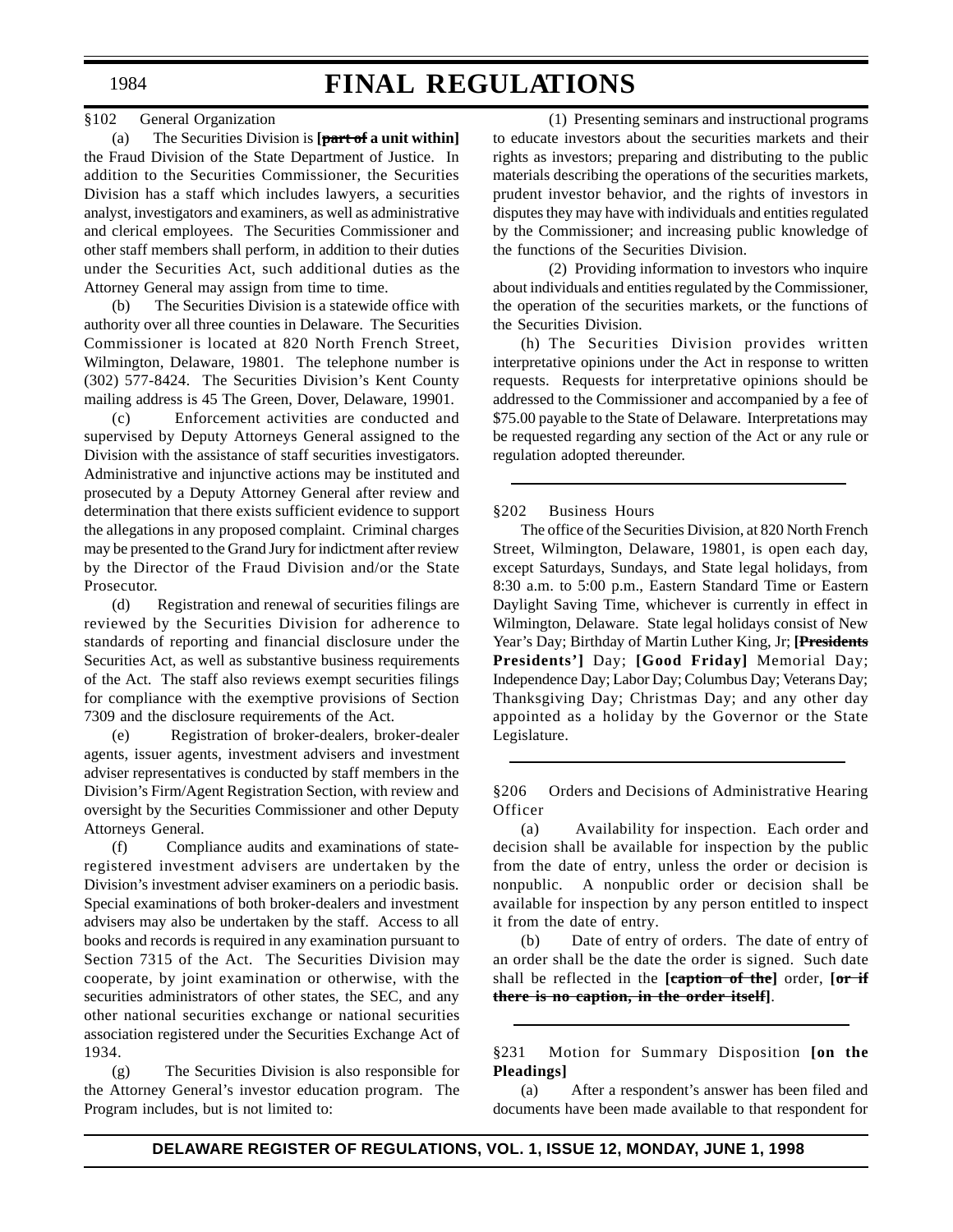inspection and copying pursuant to Rule 228, the respondent or the Division may make a motion for summary disposition **[on the pleadings]** of any or all allegations of the complaint with respect to that respondent. Any motion for summary disposition **[on the pleadings]** shall be filed within 30 days after the filing of the respondent's answer **[or at such other time as unless otherwise]** ordered by the hearing officer. Notwithstanding the provisions of Rule 230, any opposition or response to a motion for summary disposition **[on the pleadings]** shall be filed within 14 days after service of the motion. Reply briefs shall be filed within five days after service of the opposition or response.

(b) A motion for summary disposition **[on the pleadings]** pursuant to paragraph (a) shall be accompanied by **[the following: a statement of undisputed facts;]** a supporting memorandum of points and authorities.**[; and affidavits or declarations that set forth such facts as would be admissible at the hearing and show affirmatively that the affiant is competent to testify to the matters therein. ]** The motion for summary disposition**[, and]** supporting memorandum of points and authorities**[, and any declarations, affidavits or attachments]** shall not exceed **[35 25]** pages in length. **[Matters outside the pleadings shall not be presented or considered on a motion for summay disposition on the pleadings.]**

(c) **[The hearing officer shall promptly grant or deny the motion for summary disposition on the pleadings or shall defer decision on the motion.]** The hearing officer may grant the motion for summary disposition if **[there is no genuine issue with regard to any material fact and**] the party making the motion is entitled to a summary disposition as a matter of law. **[If it appears that a party, for good cause shown, cannot present by affidavit prior to hearing facts essential to justify opposition to the motion, Otherwise** the hearing officer shall deny or defer the motion.

§260 Basis for Issuance of Summary Order Postponing or Suspending the Effectiveness of a Registration Statement Pursuant to Section 7308(c)

**[The Except as provided in subsection (i) of this Rule, the]** Securities Division may make application for, and an Administrative Hearing Officer may issue, a summary order postponing or suspending the effectiveness of any registration statement, if such an order is in the public interest and any of the following criteria are met:

(a) The registration statement as of its effective date or as of any earlier date in the case of an order denying effectiveness, or any amendment or report is incomplete in any material respect or contains any statement which was, in the light of the circumstances under which it was made, false or misleading with respect to any material fact;

(b) Any provision of the Act or any rule, order, or condition lawfully imposed under the Act has been violated, in connection with the offering, by (i) the person filing the registration statement, (ii) the issuer, any partner, officer, or director of the issuer, any person occupying a similar status or performing similar functions, or any person directly or indirectly controlling or controlled by the issuer, but only if the person filing the registration statement is directly or indirectly controlled by or acting for the issuer, or (iii) any underwriter;

(c) The security registered or sought to be registered is the subject of an administrative stop order or similar order or permanent or temporary injunction of any court of competent jurisdiction entered under any federal or state act applicable to the offering;

(d) The issuer's enterprise or method of business includes or would include activities which are illegal where performed;

(e) The offering has worked or tended to work a fraud upon purchasers or would so operate;

(f) The offering has been or would be made with unreasonable amounts of underwriters' and sellers' discounts, commissions, or other compensation, or promoters' profits or participation, or unreasonable amounts or kinds of options;

(g) The applicant or registrant has failed to pay the proper filing fee; but the hearing officer shall vacate any such order when the deficiency has been corrected;

(h) When a security is sought to be registered by coordination, there has been a failure to comply with the undertaking required by Section 7305(b)(4) of the Act.

**[(i) A summary order may be issued suspending the offer or sale of a covered security under Section 18(b)(2) of the Securities Act of 1933 only if the order is in the public interest and the issuer has failed to comply with the requirements of Section 7309A.]**

§262 Basis for Issuance of Summary Order Postponing or Suspending the Registration of a Broker-Dealer, Broker-Dealer Agent, Investment Adviser or Investment Adviser Representative Pursuant to Section 7316(c)

The Securities Division may make application for, and an Administrative Hearing Officer may issue, a summary order postponing or suspending the registration of a brokerdealer, broker-dealer agent, investment adviser or investment adviser representative if such an order is in the public interest and the applicant or registrant or, in the case of a brokerdealer or investment adviser, any partner, officer, director, or any person occupying a similar status or performing similar functions, or any person directly or indirectly controlling the broker-dealer or investment adviser:

(a) Has filed an application for registration which as of its effective date, or as of any date after filing in the case of an order denying effectiveness, was incomplete in any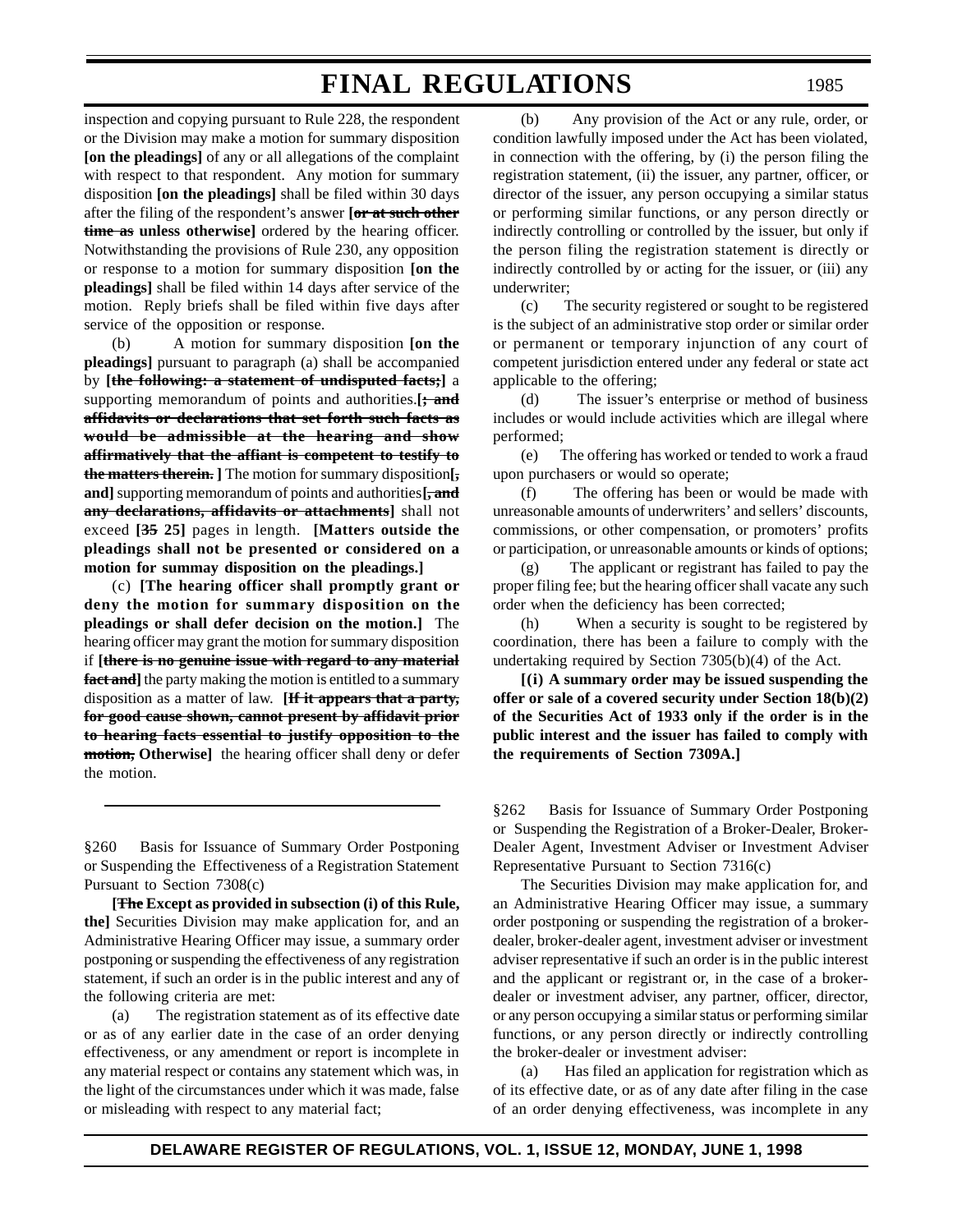### **FINAL REGULATIONS**

material respect or contained any statement which was, in light of the circumstances under which it was made, false or misleading with respect to any material fact; or

(b) Has wilfully violated or wilfully failed to comply with any provision of the Act; or

(c) Has been convicted of a felony, infamous crime, or other crime involving moral turpitude; or

(d) Is permanently or temporarily enjoined by any court of competent jurisdiction from engaging in or continuing any conduct or practice involving any aspect of the securities business; or

(e) Is the subject of a cease and desist order or of an order denying, suspending, or revoking registration as a broker-dealer, broker-dealer agent, investment adviser or investment adviser representative; or

(f) Is the subject of an order entered within the past ten years by the securities administrator of any other state or by the Securities and Exchange Commission either ordering the person to cease and desist from engaging in or continuing any conduct or practice involving any aspect of the securities business, or suspending, denying or revoking registration as a broker-dealer, broker-dealer agent, investment adviser or investment adviser representative, or the substantial equivalent of those terms as defined in the Act and these rules; or is suspended or expelled from **[or found to have violated a rule of]** a national securities exchange or national securities association registered under the Securities Exchange Act of 1934 [15 U.S.C. §78a et seq.] either by action of a national securities exchange or national securities association, the effect of which action has not been stayed by administrative or judicial order or is the subject of a United States post office fraud order; or

(g) Has engaged in dishonest or unethical practices within or outside this State; or

(h) Is insolvent, either in the sense that his liabilities exceed his assets or in the sense that he cannot meet his obligations as they mature; or

(i) Is not qualified on the basis of such factors as training, experience, and knowledge of the securities business; or

(j) Has failed reasonably to supervise (1) his agents or employees, if he is a broker-dealer or broker-dealer agent with supervisory responsibilities; or (2) his adviser representatives or employees if he is an investment adviser or investment adviser representative with supervisory responsibilities, and such failure may be inferred from an agent's, investment adviser representative's, or employee's violations;

(k) Has failed to pay the proper filing fee, but the hearing officer shall vacate any denial or suspension order when the deficiency has been corrected; or

(l) Has violated or failed to comply with any lawful order issued by the Commissioner or by an Administrative Hearing Officer acting pursuant to delegated authority under Rule 103; or

(m) Has within the past ten years been a partner, officer, director, controlling person or any person occupying a similar status or performing similar functions in a brokerdealer or investment adviser whose registration in this State or any state, or with the SEC, has been revoked for disciplinary reasons, or whose membership in a national securities exchange or national securities association has been terminated for disciplinary reasons.

### §263 Basis for Issuance of Summary Cease and Desist Order **[Pursuant to Section 7325(c)]**

Whenever it appears that a person has violated the Delaware Securities Act by failing to register or engaging in fraud or other prohibited conduct, an Administrative Hearing Officer may summarily issue a cease and desist order against that person under Section 7325(c) of the Act.

§264 Application for Issuance of Summary Order

(a) Procedure. A request for entry of a summary order shall be made by application **[in the form of an administrative complaint]** filed by the Division. The application shall **[set forth the statutory provision or rule that each respondent is alleged be presented]** to **[have violated; the temporary relief sought against each respondent; and whether the relief is sought ex parte the Administrative Hearing Officer for disposition]**.

(b) **[Accompanying documents Information required with application]**. The **[application administrative complaint]** shall **[be accompanied by set forth]** a **[declaration statement]** of **[the]** facts **[signed by a person upon which the application is based, together]** with **[knowledge of the facts contained therein, a memorandum of points and authorities, a proposed order imposing the temporary relief sought, supporting documentation; cite to the relevant statutory provision or rule that each respondent is alleged to have violated;]** and, **[unless state the summary]** relief **[is]** sought **[ex parte, a proposed notice of hearing and order to show cause whether the temporary relief should be imposed against each respondent**. **If a proceeding for a permanent order has not already been commenced, a complaint instituting proceedings to determine whether a permanent order should be imposed shall also be filed with the The** application **[or shall include a proposed order imposing the summary relief sought and notifying respondent of his right to a hearing]** as **[provided in Rule soon thereafter as practicable 265]**.

(c) Record of proceedings. A record from which a verbatim transcript can be prepared shall be made of all hearings, including ex parte presentations made by the Division.

§265 Procedure After Issuance of Order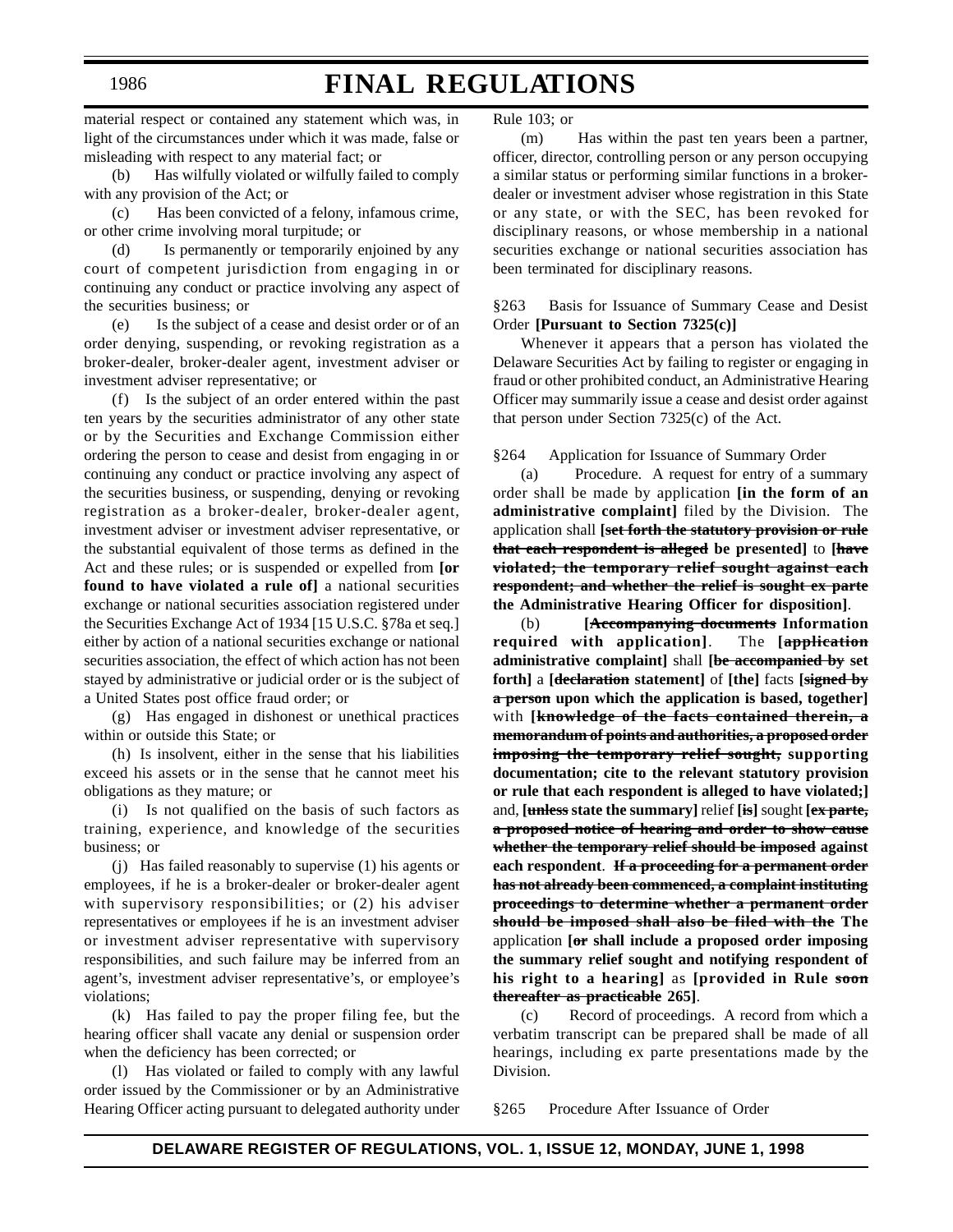(a) Notice. Any person who is the subject of a summary order shall promptly be given notice of that order and of the reasons therefor. Notice shall be given by means reasonably calculated to give actual notice of issuance of the order, including telephone notification and service of the order pursuant to Rule 210. Such notice shall include notification that the subject of the order may request a hearing and that if such a request is made in writing the hearing shall be scheduled within 15 days from the date the written request is received.

(b) Request for hearing. Any person who is the subject of a summary order may request a hearing before an administrative hearing officer on an application to set aside, limit or suspend the summary order. **[That The request for hearing is to be filed within 25 days of service of the administrative complaint. If a hearing is requested, that]** hearing shall be scheduled within 15 days from the date the written request is received.

(c) Procedure at hearing. The procedure at a hearing on a summary order shall be determined by the hearing officer, with the understanding that each party shall be entitled to be heard in person or through counsel. The hearing officer shall rule on the admissibility of evidence and other matters, including, but not limited to whether oral testimony will be heard; the time allowed each party for the submission of evidence or argument; and whether post-hearing submission of briefs and/or proposed findings of fact and conclusions of law will be permitted and if so, the procedures for submissions.

(d) Decision of Hearing Officer. After hearing evidence pursuant to subsection (c) of this Rule, the hearing officer shall **[, within 30 days of the hearing,]** issue a decision on respondent's application to set aside, limit or suspend the order, and may grant or deny that application; modify or vacate the order; or extend it until final determination. If no hearing has been requested and none has been ordered by the hearing officer, the summary order shall remain in effect until it is modified or vacated by the hearing officer.

(e) Duration. Unless set aside, limited or suspended, either by the hearing officer or a court of competent jurisdiction, a summary order shall remain in effect until the completion of the proceedings on whether a permanent order shall be entered or, if no such proceedings occur, until otherwise modified or vacated by the hearing officer.

§403 Notice Filings for Offerings of Investment Company Securities

(a) Except as provided in subsection (b) hereof, no investment company that is registered under the Investment Company Act of 1940 or that has currently filed a registration statement under the Securities Act of 1933 is required to file with the Commissioner, either prior to the

initial offer or after the initial offer in this state of a security which is a covered security under Section 18(b)(2) of the Securities Act of 1933, a copy of any document which is part of a federal registration statement filed with the SEC or is part of an amendment to such federal registration statement; provided, however, that **[such if]** an investment company **[shall, prior to the initial offer of such a covered security, file with the Commissioner a Form NF for such security, together with a consent to service of process signed by the issuer and a filing fee equal to one half of one percent of the maximum aggregate offering price of securities to be offered in Delaware in the initial offering, but does]** not **[less than \$200.00 or more than \$1,000.00 file with the Commissioner a copy of its federal registration statement and any amendments thereto, together with a consent to service of process and the fees provided herein, such investment company shall, prior to the initial offer of such a covered security, file with the Commissioner a Form NF for such security, together with a consent to service of process signed by the issuer and a filing fee equal to one half of one percent of the maximum aggregate offering price of securities to be offered in Delaware in the initial offering, but not less than \$200.00 or more than \$1,000.00. An issuer that indicates on the Form NF that it is offering an "indefinite" amount of shares in Delaware shall pay a filing fee of \$1,000.00]**.

(b) An investment company that is registered under the Investment Company Act of 1940 or that has filed a registration statement under the Securities Act of 1933 shall file, upon written request of the Commissioner and within the time period set forth in the request, a copy of any document identified in the request that is part of the federal registration statement filed with the SEC or part of an amendment of such federal registration statement.

(c) An investment company offering in Delaware will be treated as a separate security where the offering involves a fund with a share price, asset value, class of shareholders, or set of assets that differs from those of other securities for which other notice filings have been made. Generally, this means that separate investment company "series" or "portfolios" will be treated as separate securities for purposes of notice filings under this section.

(d) The initial filing of a Form NF by an investment company pursuant to subsection (a) hereof is effective for one year **[commencing upon the later of receipt by the Commissioner of the Form NF and fees or the effectiveness of the offering with the Securities and Exchange Commission.]** The investment company must renew its notice filing (or notice filings, where multiple filings were made for multiple series or portfolios) annually by filing with the Commissioner **[prior to the expiration of a current notice filing, either a copy of the issuer's registration statement or]** a Form NF and a filing fee in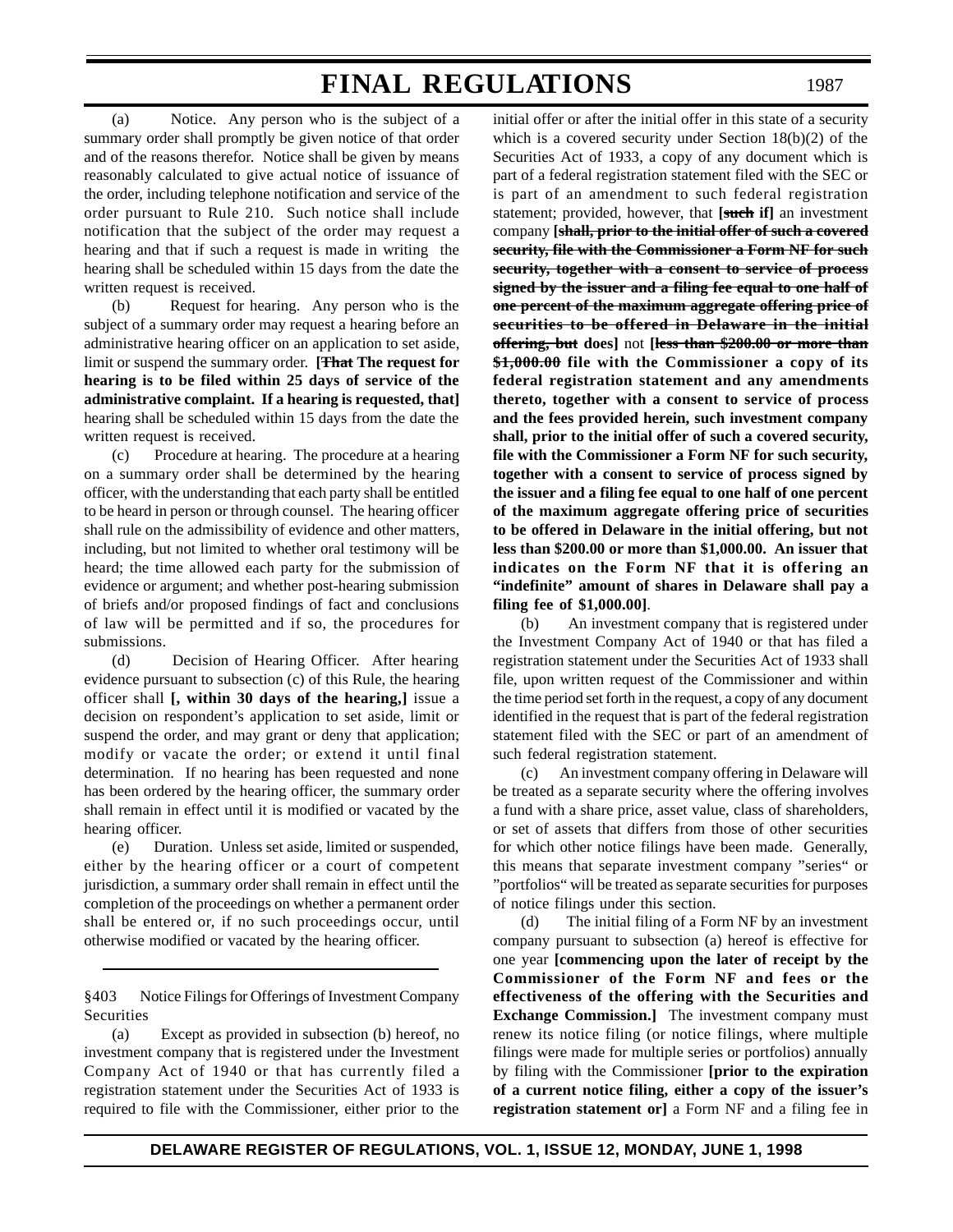accordance with subsection (a) hereof. **[A notice filing renewed pursuant to this subsection shall take effect upon the expiration of the notice filing being renewed.]**

[§405 Quarterly Reports on Registered Securities

**Quarterly reports shall be filed by a person who filed the registration statement as long as the registration is effective in order to keep reasonably current all information contained in the registration statement and to disclose the progress of the offering.]**

#### §**[406 405]** Filing of Sales Literature

Any prospectus, pamphlet, circular, form letter, advertisement, or other sales literature or advertising communication addressed or intended for distribution to prospective investors, including clients or prospective clients of an investment adviser must be filed with the Securities Commissioner unless the security or transaction is exempted by Section 7309 of the Act or the security is a federal covered security under Section 7309A of the Act.

#### §**[407 406]** Notice Filings for SEC Regulation D Filings

(a) An issuer offering a security that is a covered security under section  $18(b)(4)(D)$  of the Securities Act of 1933 shall file with the Commissioner a notice on SEC Form D and a consent to service of process on a Form U-2, Uniform Consent to Service of Process, no later than 15 days after the first sale of such federal covered security in this state.

(b) For purposes of this section, "SEC Form D" is defined as the document adopted by the SEC and in effect on September 1, 1996 (and as may be amended by the SEC from time to time), entitled "FORM D; Notice of Sale of Securities pursuant to Regulation D, Section 4(6), and/or Uniform Limited Offering Exemption", including Part E and the Appendix.

#### Part E. Exemptions from Registration

### §500 **[Exemptions for Registration Not Required of]** Federal Covered Securities

Federal covered securities, as defined in Section 7302(a)(17) of the Act, are **[exempt from registration not required to be registered]** under Section 7304 of the Act. **[Notice Notwithstanding this rule, however, notice]** filings are required for registered investment company offerings under Rule 403; **[for limited offerings of securities under Rule 502;** and for offers or sales of securities in Delaware pursuant to SEC Rule 506, 17 C.F.R. §230.506.

#### §501 Designated Exchange Exemption**[s]**

Any security listed or approved for listing upon notice

of issuance on the Boston Stock Exchange or the Chicago Board Options Exchange is exempted from Sections 7304, 7309A and 7312 of the Act pursuant to Section 7309(a)(8) of the Act.

#### §502 Limited Offering Exemption**[s]**

(a) Any offer or sale of securities made in compliance with SEC Rule 505, 17 C.F.R. §230.505 (Exemption for Limited Offers and Sales of Securities Not Exceeding \$5,000,000) of Regulation D under the Securities Act of 1933 and the provisions of this Rule is exempt from registration under **[Section 7309(b)(9) of]** the Act.

(b) To qualify for the limited offering exemption **[under Section 7309(b)(9),]** the following conditions and limitations must be met:

(1) No commission, fee or other remuneration shall be paid or given, directly or indirectly, to any person for soliciting any prospective purchaser in this state unless such person is appropriately registered under the Act. It is a defense to a violation of this subsection if the issuer sustains the burden of proof to establish that he or she did not know and in the exercise of reasonable care could not have known that the person who received a commission, fee or other remuneration was not appropriately registered under the Act.

(2) The limited offering exemption is not available if the issuer, any of its directors, officers, general partners, trustees, beneficial owners of ten percent or more of a class of its equity interests, promoters currently connected with it in any capacity, or any person (other than a broker-dealer currently registered under the Act) that has been or will be paid or given, directly or indirectly, a commission or similar remuneration for the solicitation of a prospective purchaser or in connection with sales of securities under this exemption:

(i) within ten years before the first sale of securities in an offering under this exemption has filed a registration statement or application for exemption from registration that is currently subject to a stop order under any state's securities laws;

(ii) within ten years before the first sale of securities in an offering under this exemption has been convicted of or has pleaded nolo contendere to a felony or misdemeanor in connection with the offer, purchase, or sale of a security or in connection with the making of a false filing with the SEC or with a state securities administrator, or a felony involving fraud or deceit, including, but not limited to, forgery, embezzlement, obtaining money under false pretenses, larceny, conspiracy to defraud, or theft;

(iii) is subject to an order, judgment or decree of a court of competent jurisdiction temporarily or preliminarily restraining or enjoining, or is subject to an order, judgment, or decree of a court of competent jurisdiction entered within ten years before the first sale of securities in an offering under this exemption permanently restraining or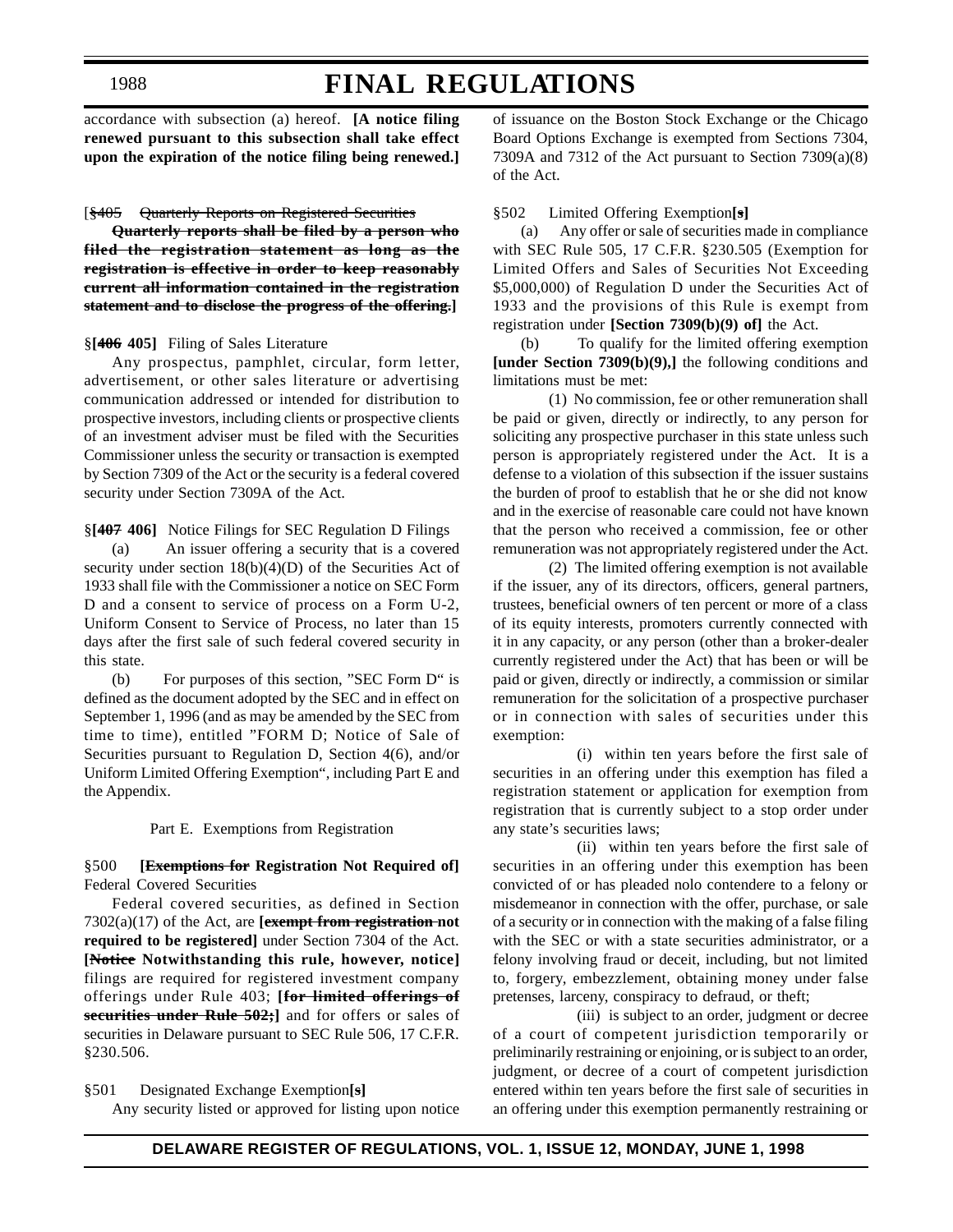enjoining, that person from engaging in or continuing any conduct or practice in connection with the offer, purchase, or sale of a security or in connection with the making of a false filing with the SEC or a state securities administrator;

(iv) is the subject of any order or judgment which prohibits, denies or revokes the use of any exemption from registration in connection with the offer, purchase or sale of securities;

(v) is subject to a state administrative order entered by a state securities administrator in which fraud or deceit was found, if the final order was entered within ten years before the first sale of securities in an offering under this exemption.

(3) Not later than 15 days after the first sale of securities under this regulation, the issuer shall file with the Commissioner a manually signed notice on a completed SEC Form D (Notice of Sale of Securities Pursuant to Regulation D, Section 4(6), and/or Uniform Limited Offering Exemption), as filed with the SEC and as that form may be amended from time to time. That filing shall constitute an affirmation by the issuer that it has complied with SEC Rule 505 and that upon written request the issuer shall furnish to the Commissioner any and all information furnished by the issuer or its agents to the offerees.

(4) **[An issuer relying on the exemption from registration under Section 7309(b)(9) of the Act and this regulation that is not filing SEC From D with the SEC shall file with the Commissioner, not later than 15 days after the first sale of securities under this regulation, or within six months of commencement of the offering (whichever occurs first), a Delaware Form D-1 (Notice of Sale of Securities Pursuant to Delaware Securities Act Section 7309(b)(9)).**

(**[4 5]**) In all sales to nonaccredited investors in Delaware, one of the following conditions must be satisfied or the issuer and any person acting on its behalf shall have reasonable grounds to believe and after making reasonable inquiry shall believe that one of the following conditions **[is are]** satisfied:

(i) The investment is suitable for the purchaser upon the basis of the facts, if any, disclosed by the purchaser as to the purchaser's other security holdings, financial situation and needs.

(ii) The purchaser either alone or with his or her purchaser representative(s) has such knowledge and experience in financial and business matters that he or she is or they are capable of evaluating the merits and risks of the prospective investment.

(c) Neither this regulation nor the Act provide an exemption from the provisions of Section 7303 of the Act.

(d) The burden of proving an exemption under this regulation is on the person claiming the exemption.

(e) The Commissioner may, by rule or order, increase the number of purchasers or waive any other condition of this exemption.

### §505 Offers of Securities Through the Internet

(a) A communication that is placed on the Internet by or on behalf of an issuer that is designed to raise capital and/ or to distribute information on **[available securities,]** products or services and that is directed generally to anyone having access to the Internet, whether through postings on "Bulletin Boards," displays on "Home Pages," or otherwise (an "Internet Communication") shall not constitute an offer within the meaning of Section 7302(11)(a) of the Act, and shall therefore **[constitute an exempt transaction not be required to be registered]** under the Act, provided that:

(1) The Internet Communication indicates by a prominent legend at the beginning of the Internet Communication that the securities are not being offered to any person in **[Delaware a state where such offer or sale would be in violation of the law]**;

(2) An offer of the issuer's securities is not otherwise directed to any person in Delaware by, or on behalf of, the issuer; and

(3) Unless otherwise exempt under the Act, no sale of the issuer's securities is made in Delaware, as a result of the Internet Communication.

(b) Reliance on the exemption provided by this rule does not preclude an issuer from relying on other available exemptions for offers provided under the Act.

(c) The term "Internet" for the purposes of this rule includes the Internet, the World Wide Web and similar proprietary and common carrier electronic systems.

§508 Recognized Securities Manuals

(a) Each of the following manuals shall be deemed a "Recognized Securities Manual" for the purposes of 6 Del. C. §7309(b)(2):

- (1) Moody's Industrial Manual
- (2) Moody's Transportation Manual
- (3) Moody's Public Utility Manual
- (4) Moody's Bank and Finance Manual
- (5) Standard & Poor's Standard Corporation

### **[Descriptions Records]**

- (6) Fitch's Individual Stock Bulletin
- (7) Moody's OTC Industrial Manual

(b) The term "manual" for purposes of this rule includes all commonly recognized formats of publications, including CD-ROM and electronic dissemination over the Internet.

Part F. Broker-Dealers, Broker-Dealer Agents, and Issuer Agents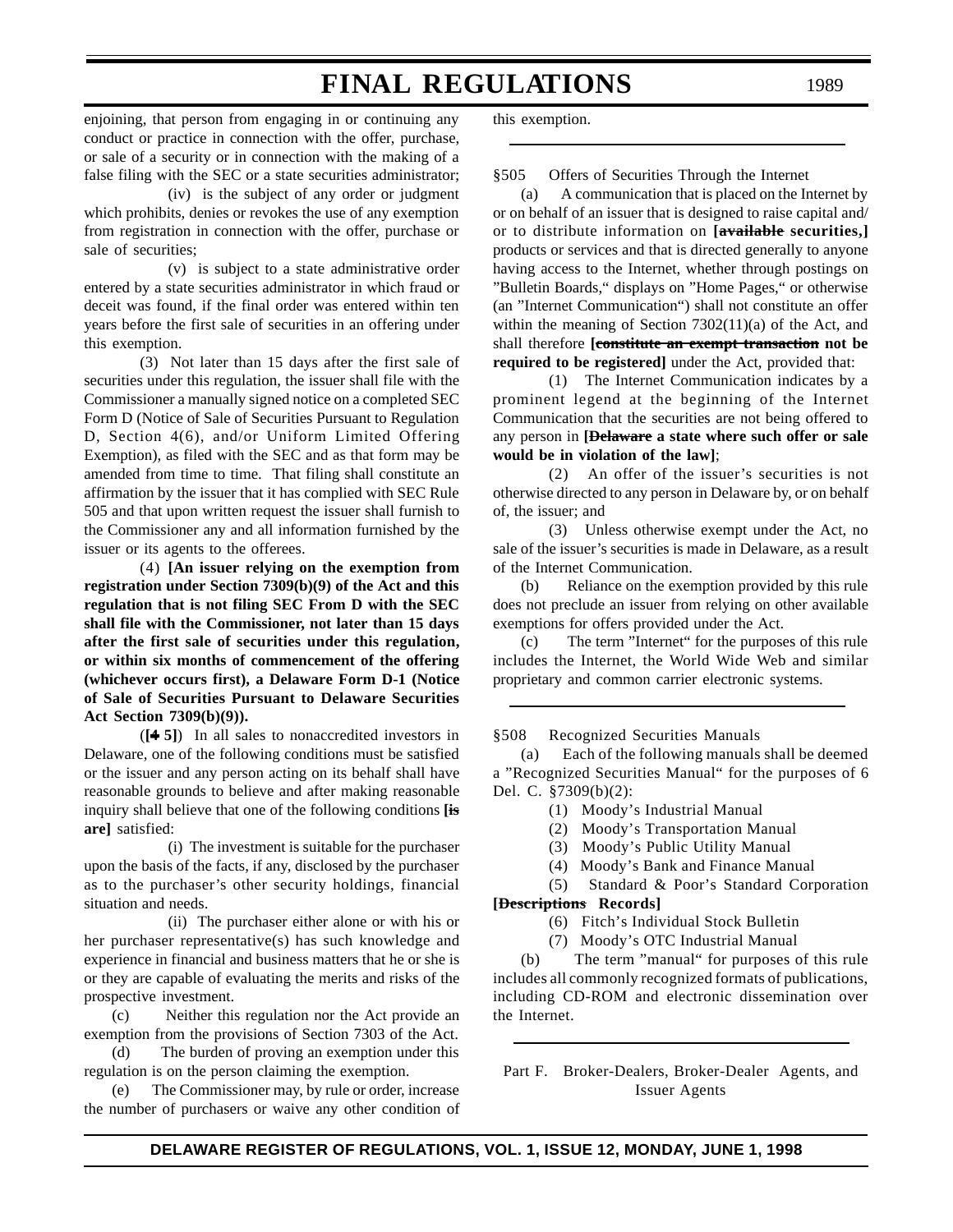### §600 Registration of Broker-Dealers

(a) A person applying for a license as a brokerdealer in Delaware shall make application for such license on Form BD (Uniform Application for Broker-Dealer Registration). Amendments to such applications shall also be made on Form BD.

(b) An applicant who is registered or registering under the Securities Exchange Act of 1934 shall file its application, together with the fee required by Section 7314 of the Act, with the NASD Central Registration Depository ("CRD") and shall file with the Commissioner such other information as the Commissioner may reasonably require.

(c) An applicant who is not registered or registering under the Securities Exchange Act of 1934 shall file its application; the fee required by Section 7314 of the Act; and an audited financial statement prepared in accordance with 17 C.F.R. §240.17a-5(d) with the Commissioner, together with such other information as the Commissioner may reasonably require.

(d) **[Any applicant for a A]** broker-dealer **[license must also file a Form U-2 (Uniform Consent to Service of Process) registered with the Commissioner shall register at least one agent]** with the Commissioner.

**[(e) A broker-dealer registered with the Commissioner shall register at least one agent with the Commissioner.]**

(**[f e]**) Registration expires at the end of the calendar year. Any broker-dealer may renew its registration by filing with the NASD CRD, or with the Commissioner in the case of a broker-dealer not registered under the Securities Exchange Act of 1934, such information as is required by the NASD, together with the fee required by Section 7314 of the Act.

§601 Registration of Broker-Dealer Agents

(a) A person applying for a license as a brokerdealer agent in Delaware shall make application for such license on Form U-4 (Uniform Application for Securities Industry Registration or Transfer). Amendments to such application shall also be made on Form U-4.

(b) An applicant for registration as an agent for a broker-dealer that is a member of the NASD shall file his or her application, together with the fee required by Section 7314 of the Act, with the NASD CRD and shall file with the Commissioner such other information as the Commissioner may reasonably require.

(c) Any applicant for registration as an agent for a broker-dealer that is not an NASD member shall file his or her application, together with the fee required by Section 7314 of the Act, with the Commissioner, together with such other information as the Commissioner may reasonably require.

(d) Any applicant for a broker-dealer agent license

must also **[file a Form U-2 (Uniform Consent to Service of Process) with the Commissioner and]** successfully complete the Uniform Securities Agent State Law Examination (Series 63 or 66) administered by the NASD. The Commissioner may waive the exam requirement upon good cause shown.

(e) Registration expires at the end of the calendar year. Any broker-dealer agent may renew its registration by filing with the NASD CRD, or with the Commissioner in the case of a broker-dealer agent employed by a brokerdealer not registered under the Securities Exchange Act of 1934, such information as is required by the NASD, together with the fee required by Section 7314 of the Act.

§602 Registration of Issuer Agents

(a) A person applying for a license as an issuer agent in Delaware shall make application for such license on Form U-4 (Uniform Application for Securities Industry Registration or Transfer). Amendments to such application shall also be made on Form U-4.

(b) An applicant for registration as an issuer agent shall file his or her application and the fee required by Section 7314 of the Act with the Commissioner, together with such further information as the Commissioner may reasonably require.

(c) Any applicant for an issuer agent license must also **[file a Form U-2 (Uniform Consent to Service of Process) with the Commissioner and**] successfully complete the Uniform Securities Agent State Law Examination (Series 63 or 66) administered by the NASD. The Commissioner may waive the exam requirement upon good cause shown.

§603 Continuing Obligation of Registrants to Keep Information Current

(a) Persons registering **[or registered]** as brokerdealers, broker-dealer agents or issuer agents are required to keep reasonably current the information set forth in their applications for registration and to notify the Commissioner of any material change to any information reported in their application for registration. **[An applicant or registrant who is registered with the NASD may notify the Commissioner of such material change by filing an amendment through the NASD CRD. All other persons shall notify the Commissioner directly.]**

(b) Failure to keep current the information set forth in an application or to notify the Commissioner of any material change to any information reported in the application shall constitute a waiver of any objection to or claim regarding any action taken by the Commissioner in reliance on information currently on file with the Commissioner.

### 1990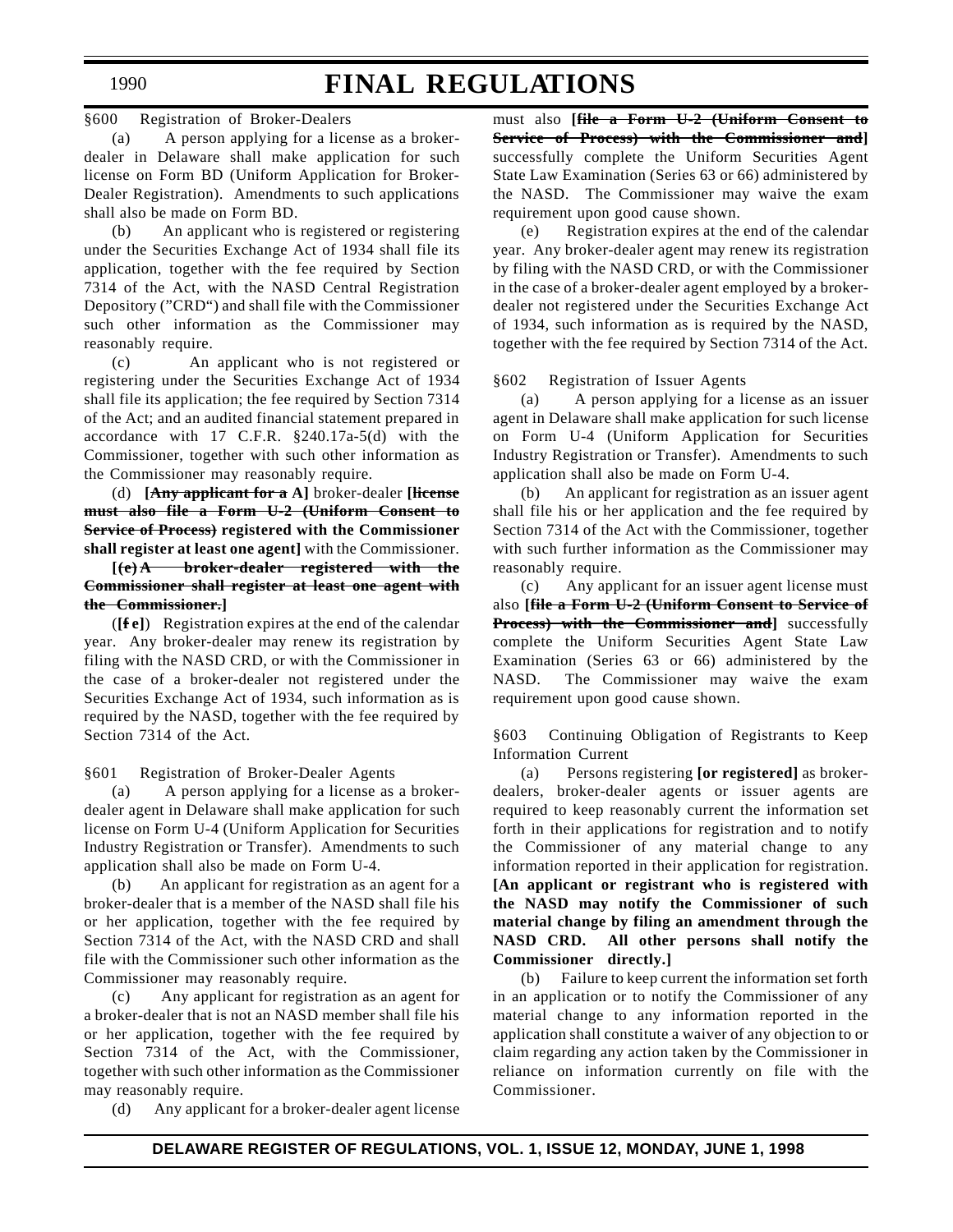§607 Use of the Internet for General Dissemination of Information on Products and Services

(a) Broker-dealers and broker-dealer agents who use the Internet to distribute information on **[available securities,]** products **[and or]** services through communications made on the Internet directed generally to anyone having access to the Internet, and transmitted through postings on Bulletin Boards, displays on "Home Pages" or otherwise (an "Internet Communication") shall not be deemed to be "transacting business" in Delaware for purposes of Section 7313 of the Act based solely on the Internet Communication if the following conditions are met:

(1) The Internet Communication contains a legend in which it is clearly stated that:

(i) the broker-dealer or agent in question may only transact business in **[Delaware a state requiring registration]** if first registered, excluded or exempted from state broker-dealer or agent registration requirements, as the case may be; and

(ii) follow-up, individual responses to persons in Delaware by such broker-dealer, or agent that involve either the effecting or attempting to effect transactions in securities, will not be made absent compliance with state broker-dealer or agent registration requirements, or an applicable exemption or exclusion;

(2) The Internet Communication contains a mechanism, including and without limitations, technical "firewalls" or other implemented policies and procedures, designed reasonably to ensure that prior to any subsequent, direct communication with prospective customers or clients in Delaware, said broker-dealer or agent is first registered in Delaware or qualifies for an exemption or exclusion from such requirement. Nothing in this paragraph shall be construed to relieve a state registered broker-dealer or agent from any applicable securities registration requirement in Delaware;

(3) The Internet Communication does not involve either effecting or attempting to effect transactions in securities in Delaware over the Internet, but is limited to the dissemination of general information on **[securites,]** products **[and or]** services; and

(4) In the case of an agent:

(i) the affiliation with the broker-dealer is prominently disclosed within the Internet Communication;

(ii) the broker-dealer with whom the agent is associated retains responsibility for reviewing and approving the content of any Internet Communication by the agent;

(iii) the broker-dealer or investment adviser with whom the agent is associated first authorizes the distribution of information on the **[particular securities,]** products **[and or]** services through the Internet Communication; and

(iv) in disseminating information through the Internet Communication, the agent acts within the scope of the authority granted by the broker-dealer;

(b) The position expressed in this rule extends to state broker-dealer and agent registration requirements only, and does not excuse compliance with applicable securities registration, antifraud or related provisions;

(c) Nothing in this rule shall be construed to affect the activities of any broker-dealer and agent engaged in business in this state that is not subject to the jurisdiction of the Commissioner as a result of the National Securities Markets Improvement Act of 1996, as amended.

§609 **[Dishonest or Prohibited Unethical]** Practices

(a) Each broker-dealer and broker-dealer agent registered in Delaware is required to observe high standards of commercial honor and just and equitable principles of trade in the conduct of their business. The acts and practices described below in this rule, among others, are considered contrary to such standards and may constitute grounds for denial, suspension or revocation of registration or such other action authorized by the Act.

(b) Broker-Dealers. For the purposes of 6 Del. C. §7316(a)(7), **[dishonest or]** unethical practices by a brokerdealer shall include, but not be limited to, the following conduct:

(1) Engaging in an unreasonable and unjustifiable delay in the delivery of securities purchased by any of its customers or in the payment, upon request, of free credit balances reflecting completed transactions of any of its customers, or failing to notify customers of their right to receive possession of any certificate of ownership to which they are entitled;

(2) Inducing trading in a customer's account that is excessive in size or frequency in view of the customer's investment objective, level of sophistication in investments, and financial situation and needs;

(3) Recommending a transaction without reasonable grounds to believe that such transaction is suitable for the customer in light of the customer's investment objective, level of sophistication in investments, financial situation and needs, and any other information material to the investment;

(4) Executing a transaction on behalf of a customer without prior authorization to do so;

(5) Exercising any discretionary power in effecting a transaction for a customer's account without first obtaining written discretionary authority from the customer, unless the discretionary power relates solely to the time and/or price for the execution of orders;

(6) Executing any transaction in a margin account without securing from the customer a properly executed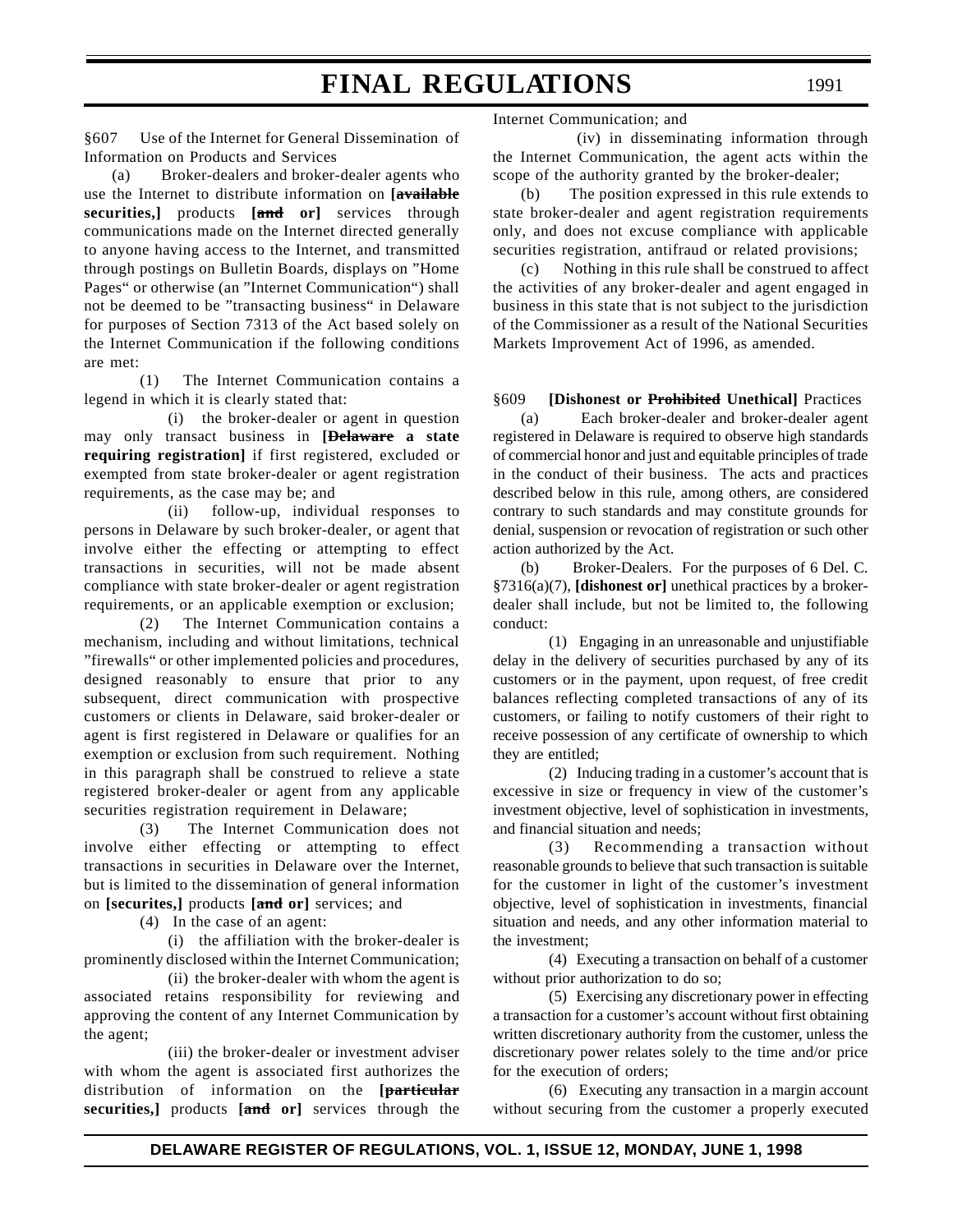written margin agreement promptly after the initial transaction in the account;

**FINAL REGULATIONS**

(7) Failing to segregate and identify customer's free securities or securities held in safekeeping;

(8) Hypothecating a customer's securities without having a lien thereon unless the broker-dealer secures from the customer a properly executed written consent promptly after the initial transaction, except as permitted by SEC regulations;

(9) Entering into a transaction with or for a customer at a price not reasonably related to the current market price of the security or receiving an unreasonable commission or profit (commissions or profits equal to 10% or more of the price of a security are presumed to be unreasonable);

(10) Failing to furnish to a customer purchasing securities in an offering, no later than the date of confirmation of the transaction, either a final prospectus or a preliminary prospectus and an additional document, which, together with the preliminary prospectus, includes all information set forth in the final prospectus;

(11) Charging unreasonable and inequitable fees for services performed, including miscellaneous services such as collection of monies due for principal, dividends or interest, exchange or transfer of securities, appraisals, safekeeping, or custody of securities and other services related to its securities business;

(12) Charging any fee for which no notice is given to the customer, and consent obtained, prior to the event incurring the fee;

(13) Offering to buy from or sell to any person any security at a stated price, unless such broker-dealer is prepared to purchase or sell, as the case may be, at such price and under such conditions as are stated at the time of such offer to buy or sell;

(14) Representing that a security is being offered to a customer "at the market" or a price relevant to the market price, unless such broker-dealer knows or has reasonable grounds to believe that a market for such security exists other than that made, created or controlled by such broker-dealer, or by any person for whom he is acting or with whom he is associated in such distribution, or any person controlled by, controlling or under common control with such brokerdealer;

(15) Effecting any transaction in, or inducing the purchase or sale of, any security by means of any manipulative or deceptive device, practice, plan, program, design or contrivance, that may include but not be limited to:

(i) Effecting any transaction in a security that involves no change in the beneficial ownership thereof;

(ii) Entering an order or orders for the purchase or sale of any security with the knowledge that an order or orders of substantially the same size, at substantially the same time and substantially the same price, for the sale

of any such security, has been or will be entered by or for the same or different parties for the purpose of creating a false or misleading appearance of active trading in the security or false or misleading appearance with respect to the market for the security; provided, however, nothing in this subparagraph shall prohibit a broker-dealer from entering bona fide agency cross transactions for its customers; or

(iii) Effecting, alone or with one or more other persons, a series of transactions in any security creating actual or apparent active trading in such security or raising or depressing the price of such security for the purpose of inducing the purchase or sale of such security by others;

(16) Guaranteeing a customer against loss in any securities account of such customer carried by the brokerdealer or in any securities transaction effected by the brokerdealer with or for such customer;

(17) Publishing or circulating or causing to be published or circulated, any notice, circular, advertisement, newspaper article, investment service, or communication of any kind that purports to report any transaction as a purchase or sale of any security, unless such broker-dealer believes that such transaction was a bona fide purchase or sale of such security; or that purports to quote the bid price or asked price for any security, unless such broker-dealer believes that such quotation represents a bona-fide bid for, or offer of, such security;

(18) Using any advertising or sales presentation in such a fashion as to be deceptive or misleading. An example of such practice would be a distribution of any nonfactual data, material, or presentation based on conjecture, unfounded or unrealistic claims or assertions in a brochure, flyer, or display by words, pictures, graphs or otherwise designed to supplement, detract from, supersede or defeat the purpose or effect of any prospectus or disclosure;

(19) Failing to disclose that the broker-dealer is controlled by, controlling, affiliated with or under common control with the issuer of any security before entering into any contract with or for a customer for the purchase or sale of such security, and, if such disclosure is not made in writing, it shall be supplemented by the giving or sending of written disclosure at or before the completion of the transaction;

(20) Failing to make a bona fide public offering of all the securities allotted to a broker-dealer for distribution, whether acquired as an underwriter or a selling group member, or from a member participating in the distribution as an underwriter or selling group member;

(21) Failing or refusing to furnish a customer, upon reasonable request, information to which he is entitled, including:

(i) with respect to a security recommended by the broker-dealer, material information that is reasonably available; and

(ii) a written response to any written request or complaint;

#### 1992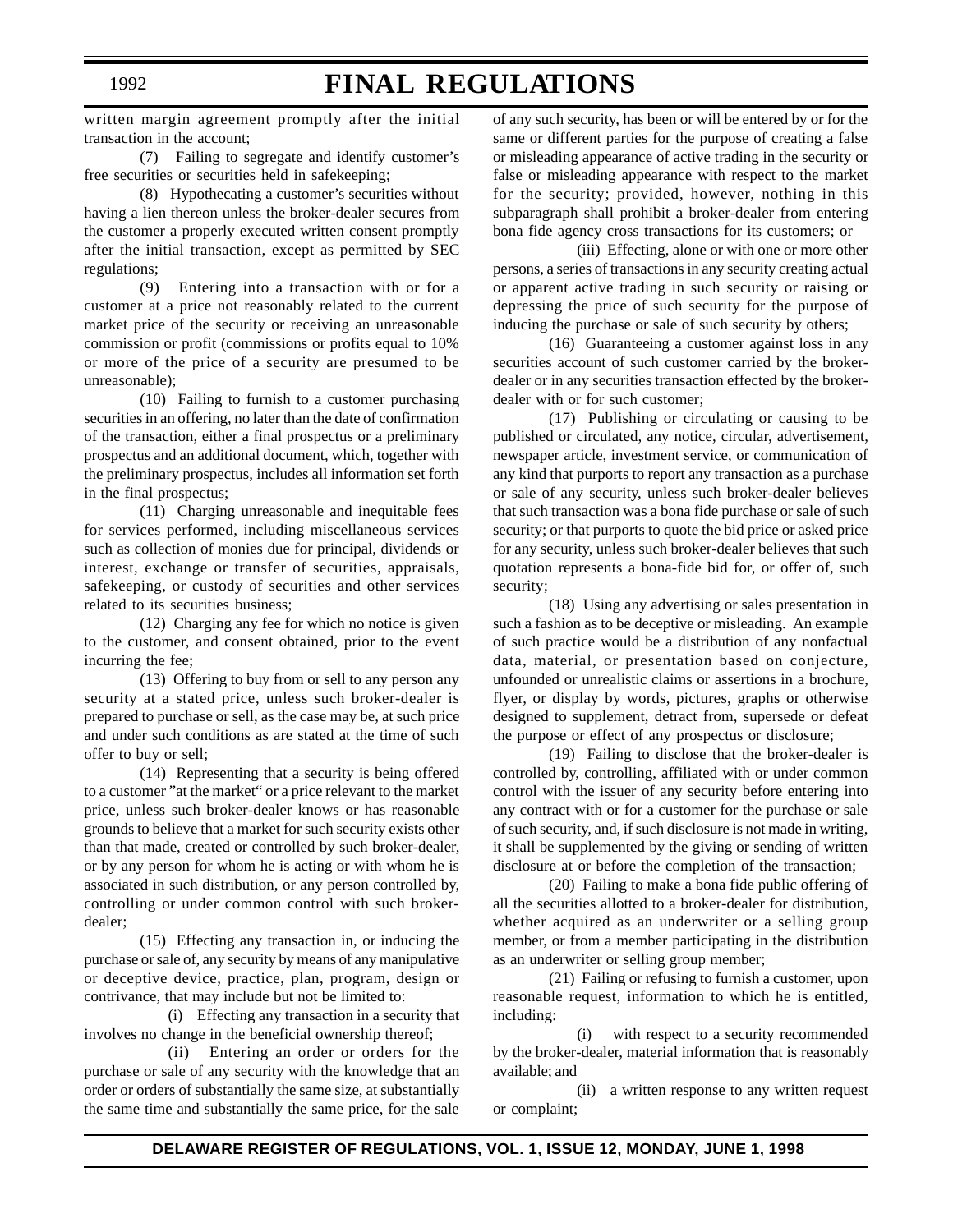(22) Making a recommendation that one customer buy a particular security and that another customer sell that security, where the broker-dealer acts as a principal and such recommendations are made within a reasonably contemporaneous time period, unless individual suitability considerations or preferences justify the different recommendations;

(23) Where the broker-dealer holds itself out as a market maker in a particular security, or publicly quotes bid prices in a particular security, failing to buy that security from a customer promptly upon the customer's request to sell;

(24) Recommending a security to its customers without conducting a reasonable inquiry into the risks of that investment or communicating those risks to its agents and its customers in a reasonably detailed manner and with such emphasis as is necessary to make the disclosure meaningful;

(25) Representing itself as a financial or investment planner, consultant, or adviser, when the representation does not fairly describe the nature of the services offered, the qualifications of the person offering the services, and the method of compensation for the services;

(26) Falsifying any record or document or failing to create or maintain any required record or documents;

(27) Violating any ethical standard in the conduct rules promulgated by the National Association of Securities Dealers; or

(28) Aiding or abetting any of the conduct listed above.

(c) Broker-Dealer Agents and Issuer Agents. For the purposes of 6 Del. C. §7316(a)(7), **[dishonest or]** unethical practices by a broker-dealer agent or an issuer agent shall include, but not be limited to, the following conduct:

(1) Engaging in the practice of lending or borrowing money or securities from a customer, or acting as a custodian for money, securities or an executed stock power of a customer;

(2) Effecting securities transactions not recorded on the regular books or records of the broker-dealer that the agent represents, unless the transactions are authorized in writing by the broker-dealer prior to execution of the transaction;

(3) Establishing or maintaining an account containing fictitious information in order to execute transactions that would otherwise be prohibited;

(4) Sharing directly or indirectly in profits or losses in the account of any customer without the written authorization of the customer and the broker-dealer that the agent represents;

(5) Dividing or otherwise splitting the agent's commissions, profits or other compensation from the purchase or sale of securities with any person not also registered as an agent for the same broker-dealer or for a broker-dealer under direct or indirect common control;

(6) Where a recommendation is made that an

unsophisticated customer purchase an over-the-counter security that (A) trades sporadically or in small volume, and (B) is not traded on any United States securities exchange (excluding the Spokane Exchange) or on the NASDAQ National Market System, failing to inform the customer that he may not be able to find a buyer if the customer would subsequently want to sell the security;

(7) Where a recommendation is made to purchase an over-the-counter security in which the asked price is greater than the bid by 25 percent or more, failing to inform the customer of the bid and the asked prices and of the significance of the spread between them should the customer wish to resell the security;

(8) Using excessively aggressive or high pressure sales tactics, such as repeatedly telephoning and offering securities to individuals who have expressed disinterest and have requested that the calls cease, or using profane or abusive language, or calling prospective customers at home at an unreasonable hour at night or in the morning;

(9) Conducting or facilitating securities transactions outside the scope of the agent's relationship with his broker-dealer employer unless he has provided prompt written notice to his employer;

(10) Acting or registering as an agent of more than one broker-dealer without giving written notification to and receiving written permission from all such broker-dealers; or

(11) Holding himself out as an objective investment adviser or financial consultant without fully disclosing his financial interest in a recommended securities transaction at the time the recommendation is made;

(12) Engaging in any of the conduct specified in subparagraph (b) above; or

(13) Aiding or abetting any of the conduct listed above.

(d) Prohibited practices in connection with investment company shares. For purposes of 6 Del. C. §7316(a)(7), unethical practices by a broker-dealer, broker-dealer agent or issuer agent shall include, but not be limited to, the following conduct:

(1) In connection with the offer or sale of investment company shares, failing to adequately disclose to a customer all sales charges, including asset based and contingent deferred sales charges, which may be imposed with respect to the purchase, retention or redemption of such shares;

(2) In connection with the offer or sale of investment company shares, stating or implying to a customer, either orally or in writing, that the shares are sold without a commission, are "no load" or have "no sales charge" if there is associated with the purchase of the shares a front-end loan, a contingent deferred sales load, a SEC Rule 12**[B b]**-1 fee or a service fee which exceeds .25 percent of average net fund assets per year, or in the case of closed-end investment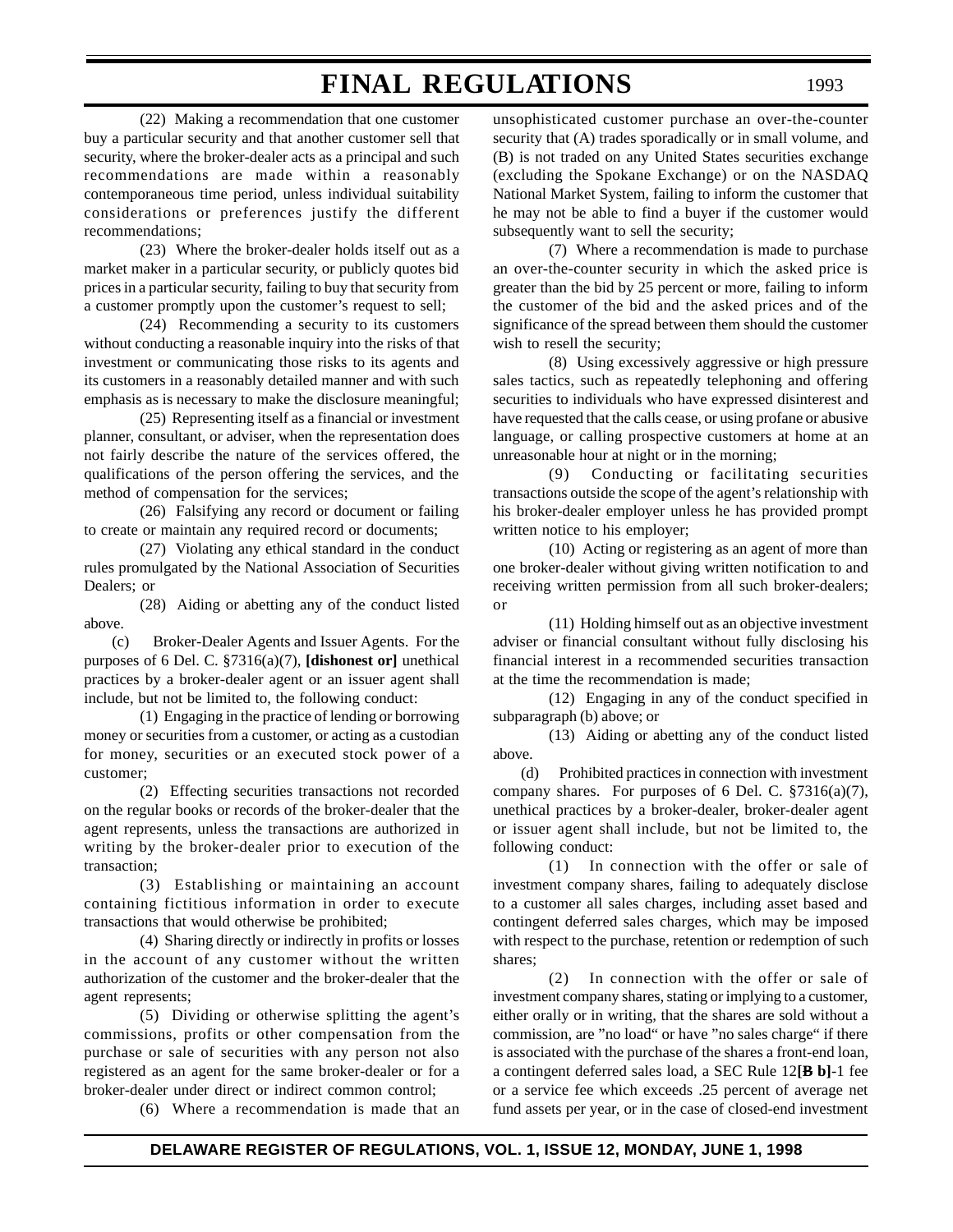company shares, underwriting fees, commissions or other offering expenses;

(3) In connection with the offer or sale of investment company shares, failing to disclose to a customer any **[available relevant]** sales charge discount on the purchase of shares in dollar amounts at or above a breakpoint or the availability of a letter of intent feature which will reduce the sales charges to the customer;

(4) In connection with the offer or sale of investment company shares, recommending to a customer the purchase of a specific class of investment company shares in connection with a multi-class sales charge or fee arrangement without reasonable grounds to believe that the sales charge or fee arrangement associated with such class of shares is suitable and appropriate based on the customer's investment objectives, financial situation and other securities holdings, and the associated transaction or other fees;

(5) In connection with the offer or sale of investment company shares, recommending to a customer the purchase of investment company shares which results in the customer simultaneously holding shares in different investment company portfolios having similar investment objectives and policies without reasonable grounds to believe that such recommendation is suitable and appropriate based on the customer's investment objectives, financial situation and other securities holdings, and any associated transaction charges or other fees;

(6) In connection with the offer or sale of investment company shares, recommending to a customer the liquidation or redemption of investment company shares for the purpose of purchasing shares in a different investment company portfolio having similar investment objectives and policies without reasonable grounds to believe that such recommendation is suitable and appropriate based on the customer's investment objectives, financial situation and other securities holdings and any associated transaction charges or other fees;

(7) In connection with the offer or sale of investment company shares, stating or implying to a customer, either orally or in writing, the fund's current yield or income without disclosing the fund's most recent average annual total return, calculated in a manner prescribed in SEC Form N-1A, for one, five and ten year periods and fully explaining the difference between current yield and total return; provided, however, that if the fund's registration statement under the Securities Act of 1933 has been in effect for less than one, five, or ten years, the time during which the registration statement was in effect shall be substituted for the periods otherwise prescribed;

(8) In connection with the offer or sale of investment company shares, stating or implying to a customer, either orally or in writing, that the investment performance of an investment company portfolio is comparable to that of a savings account, certificate of deposit or other bank deposit

account without disclosing to the customer that the shares are not insured or otherwise guaranteed by the FDIC or any other government agency and the relevant differences regarding risk, guarantees, fluctuation of principal and/or return, and any other factors which are necessary to ensure that such comparisons are fair, complete and not misleading;

(9) In connection with the offer or sale of investment company shares, stating or implying to a customer, either orally or in writing, the existence of insurance, credit quality, guarantees or similar features regarding securities held, or proposed to be held, in the investment company's portfolio without disclosing to the customer other kinds of relevant investment risks, including but not limited to, interest rate, market, political, liquidity, or currency exchange risks, which may adversely affect investment performance and result in loss and/or fluctuation of principal notwithstanding the creditworthiness of such portfolio securities;

(10) In connection with the offer or sale of investment company shares, stating or implying to a customer, either orally or in writing, (i) that the purchase of such shares shortly before an ex-dividend date is advantageous to such customer unless there are specific, clearly described tax or other advantages to the customer, or (ii) that a distribution of long-term capital gains by an investment company is part of the income yield from an investment in such shares;

(11) In connection with the offer or sale of investment company shares, making representations to a customer, either orally or in writing, that the broker-dealer or agent knows or has reason to know are based in whole or in part on information contained in dealer-use-only material which has not been approved for public distribution; or

(12) Aiding or abetting any of the conduct listed above.

(13) In connection with the offer or sale of investment company shares, the delivery of a prospectus shall not be dispositive that the broker-dealer or agent has fulfilled the duties set forth in the subparagraphs of this rule.

(e) The conduct set forth above is not exclusive. Engaging in other conduct such as forgery, embezzlement, theft, exploitation, nondisclosure, incomplete disclosure or misstatement of material facts, manipulative or deceptive practices, or aiding or abetting any unethical practice, shall be deemed an unethical business practice and shall also be grounds for denial, suspension or revocation of registration.

### Part G. Investment Advisers and Investment Adviser Representatives

§700 Registration of Investment Advisors

(a) A person applying for a license as an investment adviser in Delaware shall make application for such license on Form ADV (Uniform Application for Investment Adviser Registration under the Investment Advisers Act of 1940).

# **FINAL REGULATIONS**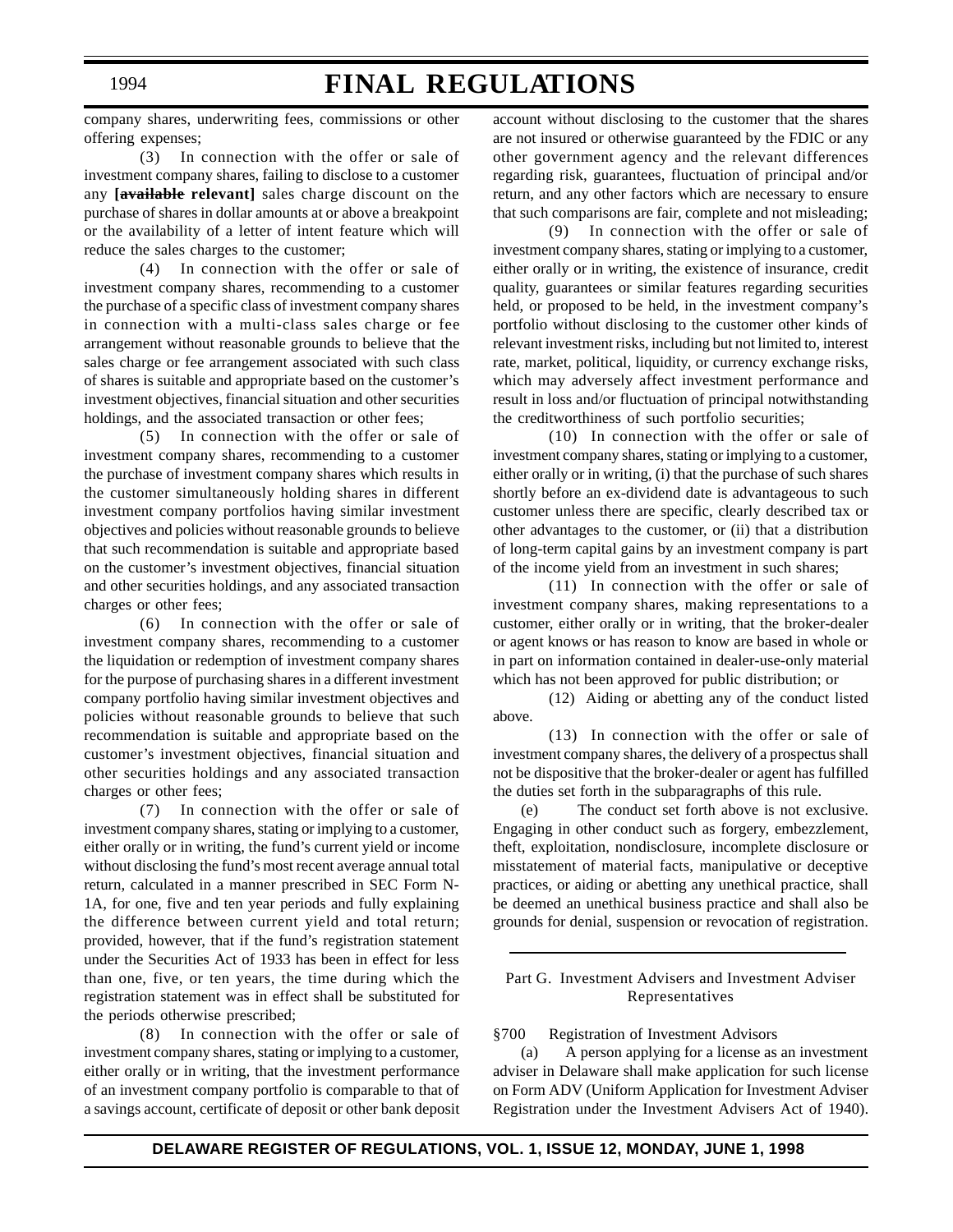Amendments to such application shall also be made on Form ADV.

(b) The applicant shall file the following items with the Commissioner: (i) the application on Form ADV; (ii) the fee required by Section 7314 of the Act; (iii) a balance sheet prepared in accordance with Schedule G of Form ADV; (iv) a **[form U-2 (Uniform Consent to Service of Process); (v) a]** list of all investment adviser representatives employed by the investment adviser; and (**[vi v]**) such other information as the Commissioner may reasonably require.

(c) Registration expires at the end of the calendar year. Any investment adviser may renew its registration by filing with the Commissioner an updated Form ADV, together with the fee required by Section 7314 of the Act and a list of all investment adviser representatives employed by the investment adviser.

(d) **[At least one Every]** investment adviser **[representative]** must **[have at least one investment be adviser representative]** registered with **[any investment adviser the Commissioner**] to obtain or to maintain its license as an investment adviser.

§701 Registration of Investment Adviser Representatives (a) A person applying for a license as an investment adviser representative in Delaware shall make application for such license on Form U-4 (Uniform Application for Securities Industry Registration or Transfer). Amendments to such application shall also be made on Form U-4.

(b) The applicant shall file the following items with the Commissioner: (i) the application on Form U-4; (ii) the fee required by Section 7314 of the Act; (iii) a certification that the applicant has successfully completed the Uniform Investment Adviser Law Examination (Series 65 or 66) administered by the NASD; **[(iv) a Form U-2 (Uniform Consent to Service of Process);** and (**[v iv]**) such other information as the Commissioner may reasonably require. The Commissioner may waive the exam requirement upon good cause shown.

(c) **[Registration expires at the end of the calendar year. Any investment adviser representative may renew his or her registration by filing with the Commissioner a letter of intent to renew and the fee required by Section 7314 of the Act. Good cause for waiver of the exam requirement of subsection (b)(iii) of this Rule shall include holding a credential designated by the Commissioner by rule or order, so long as the individual is in good standing with the organization that issued the credential. Such credentials shall include the designation Certified Financial Planner awarded by the Board of Standards of the Insitutee of Certified Financial Planners.]**

**[(d) Registration expires at the end of the calendar year. Any investment adviser representative may renew his or her registration by filing with the Commissioner** **a letter of intent to renew and the fee required by Section 7314 of the Act.]**

§702 Notice Filing Requirements for Federal Covered Advisers

(a) The notice filing for a federal covered adviser pursuant to 6 Del. C. §7314 shall be filed with the Commissioner on an executed Form ADV (Uniform Application for Investment Adviser Registration (17 C.F.R. §279)) and shall include**[: (i)]** the **[consent to service of process fee]** required by **[6 Del. C.]** Sec. 73**[27 14 of the Act. A notice filing shall be effective from its receipt by the Commissioner until the next December 31st. , and (ii) the fee required by Section 7314 of the Act.]**

(b) The renewal of the notice filing for a federal covered adviser pursuant to Section 7314(b) of the Act shall be filed **[upon Form ADV-S (or prior to December 31st upon]** Schedule **[1 I to Form ADV]**, **[if adopted by the SEC)**] and shall contain the fee required by Section 7314(c) of the Act. **[A renewal filing under this rule shall take effect upon the expiration of the filing being renewed.]**

§703 Continuing Obligation of Registrants **[and Notice Filers]** to Keep Information Correct

(a) Persons registering as investment advisers or investment adviser representatives are required to keep reasonably current the information set forth in their applications for registration and to notify the Commissioner of any material change to any information reported in their applications for registration.

(b) **[Failure to keep current the information set forth in an application or to notify the Commissioner of any material change to any information reported in the application shall constitute a waiver of any objection to or claim regarding any action taken by the Commissioner in reliance on information currently on file with the Commissioner. A federal covered adviser who has made a notice filing under the Act shall file with the Commissioner a copy of any amendment to its Form ADV or any schedule thereto as and when such amendment is filed with the SEC. Failure to keep current the information set forth in an application or to notify the Commissioner of any material change to any information reported in the application shall constitute a waiver of any objection to or claim regarding any action taken by the Commissioner in reliance on information currently on file with the Commissioner.]**

§704 Minimum Financial Requirements for Investment Advisers

(a) **[All investment advisers registered or required to be registered under the Act shall maintain at all times, regardless of any bond permitted under this Rule, a minimum net worth of \$1.00. The amount of required**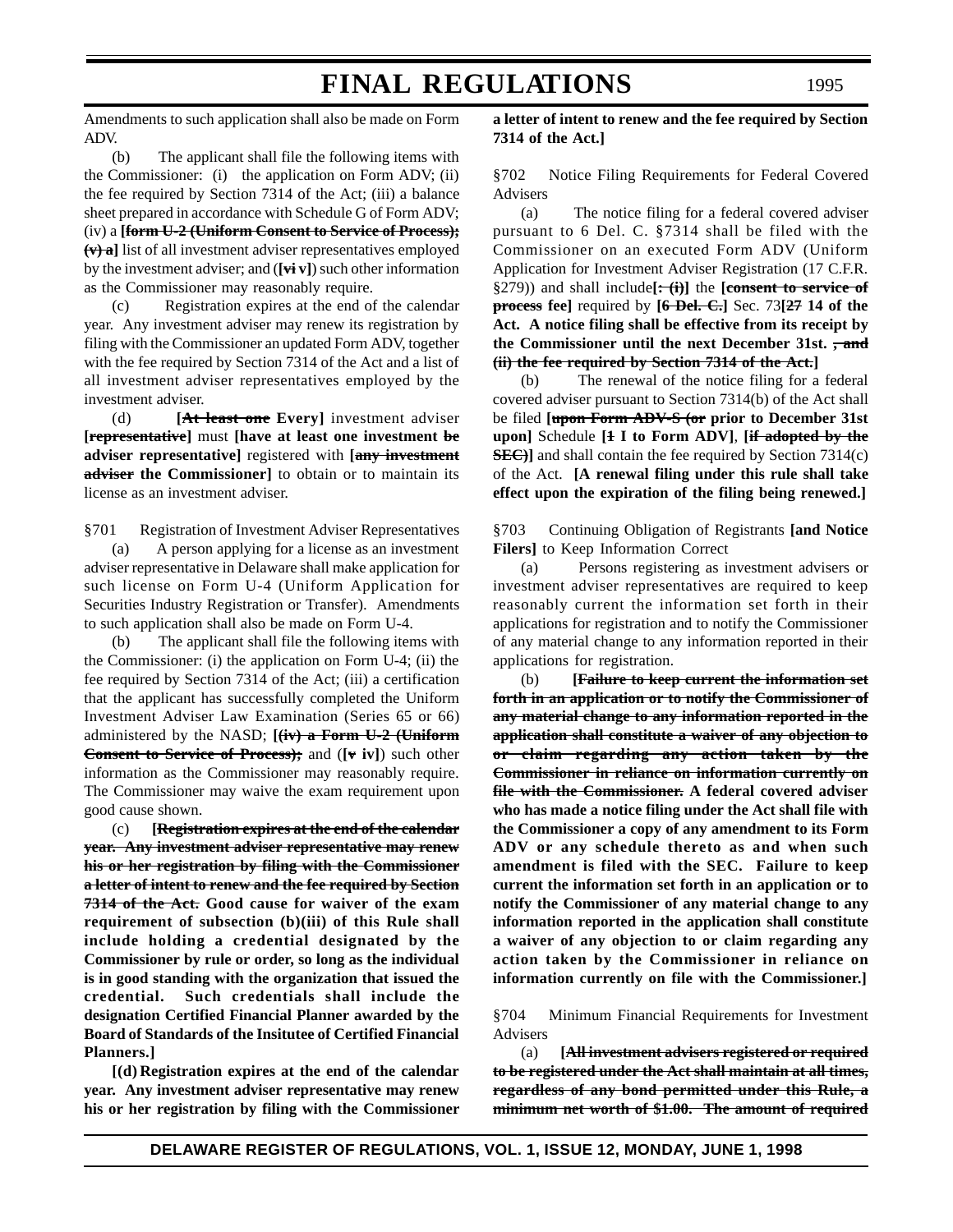## **FINAL REGULATIONS**

**minimum net worth for certain investment advisers shall be increased subject to subparagraphs (1) and (2) below. "Assets under management" for purposes of this rule shall mean the assets under management as disclosed on the adviser's current Form ADV or any schedule or supplement thereto filed with the Commissioner.**

**(1) An investment adviser registered or required to be registered under the Act who has custody of client funds or securities shall maintain at all times a minimum net worth of \$35,000.00 or one percent of such adviser's assets under management, whichever is greater. Such investment adviser who is registered or required to be registered under the Act and has custody of client funds or securities and fails to meet the foregoing minimum net worth standard shall supplement the bond required in Rule 705 by increasing the bond value by the amount of net worth deficiency, rounded up to the nearest \$5,000.00.**

**(2) An investment adviser registered or required to be registered under the Act who has discretionary authority over client funds or securities but does not have custody of client funds or securities, shall maintain at all times a minimum net worth of \$10,000.00 or one-fifth of one percent of such adviser's assets under management, whichever is greater, unless such adviser posts a bond pursuant to Rule 705. Except as otherwise provided in subsection (c) of this Rule, unless an investment adviser posts a bond pursuant to Rule 705, an investment adviser registered or reguired to be registered under the Act who has custody of client funds or securities shall maintain at all times a minimum net worth of \$35,000, every investment adviser registered or required to be registered under the Act who has discretionary authority over client funds or securities but does not have custody of client funds or securities, shall maintain at all times a minimum net worth of \$10,000.]**

(b) Unless otherwise exempted, as a condition of the right to continue to transact business in this state, every investment adviser registered or required to be registered under the Act **[whose total net worth falls below the minumum required]** shall **[by the close of business on the next business day,** notify the Commissioner **[by the close of business on the next day of such net worth deficiency. if such investment adviser's total net worth falls below the minimum required.**] After transmitting such notice, each investment adviser shall, by the close of business on the next business day, file a report with the Commissioner of its financial condition, including the following:

(1) A trial balance of all ledger accounts;

(2) A statement of all client funds, securities or assets which are not segregated;

(3) A computation of the aggregate amount of client ledger debit balances; and

(4) A statement as to the number of client accounts.

(c) For purposes of this Rule, the term "net worth" shall mean the excess of assets over liabilities, as determined by generally accepted accounting principles, but shall not include as assets: prepaid expenses (except as to items properly classified as current assets under generally accepted accounting principles), deferred charges, goodwill, franchise rights, organizational expenses, patents, copyrights, marketing rights, unamortized debt discount and expense, any asset of intangible nature, home, home furnishings, automobile(s), any personal item not readily marketable (in the case of an individual), advances or loans to stockholders and officers (in the case of a corporation), and advances or loans to partners (in the case of a partnership). For purposes of this Rule, the term "net capital" in Section 222(c) of the Investment Advisers Act of 1940 shall have the same meaning as "net worth" as defined in this subsection.

(d) The Commissioner may require that a current appraisal be submitted in order to establish the worth of any asset.

(e) Every investment adviser that has its principal place of business in a state other than this state shall maintain such minimum capital as required by the state in which the investment adviser maintains its principal place of business, provided the investment adviser is licensed in such state and is in compliance with such state's minimum capital requirements.

§705 Bonding Requirements of Certain Investment Advisers

(a) Any bond required by this rule shall be issued by a company qualified to do business in this state in the form determined by the Commissioner and shall be subject to the claims of all clients of the investment adviser regardless of the **[clients' client's]** state of residence. "Assets under management" for purposes of this rule shall mean the assets under management as disclosed on the adviser's current Form ADV or any schedule or supplement thereto filed with the Commissioner.

**[(1) Every investment adviser registered or required to be registered under the Act having custody of client funds or securities shall be bonded in an amount equal to one percent of such adviser's assets under management, rounded up to the nearest \$5000.00, up to a maximum bond of \$100,000.00, exclusive of any supplemental bond required by Rule 704(d)(1)(a)(1). If an investment adviser having custody of client funds or securities fails to meet the minimum net worth requirement of Rule 704(a)(1), the adviser shall supplement the required bond pursuant to Rule 704(a)(1).**

**(2) Every investment adviser registered or**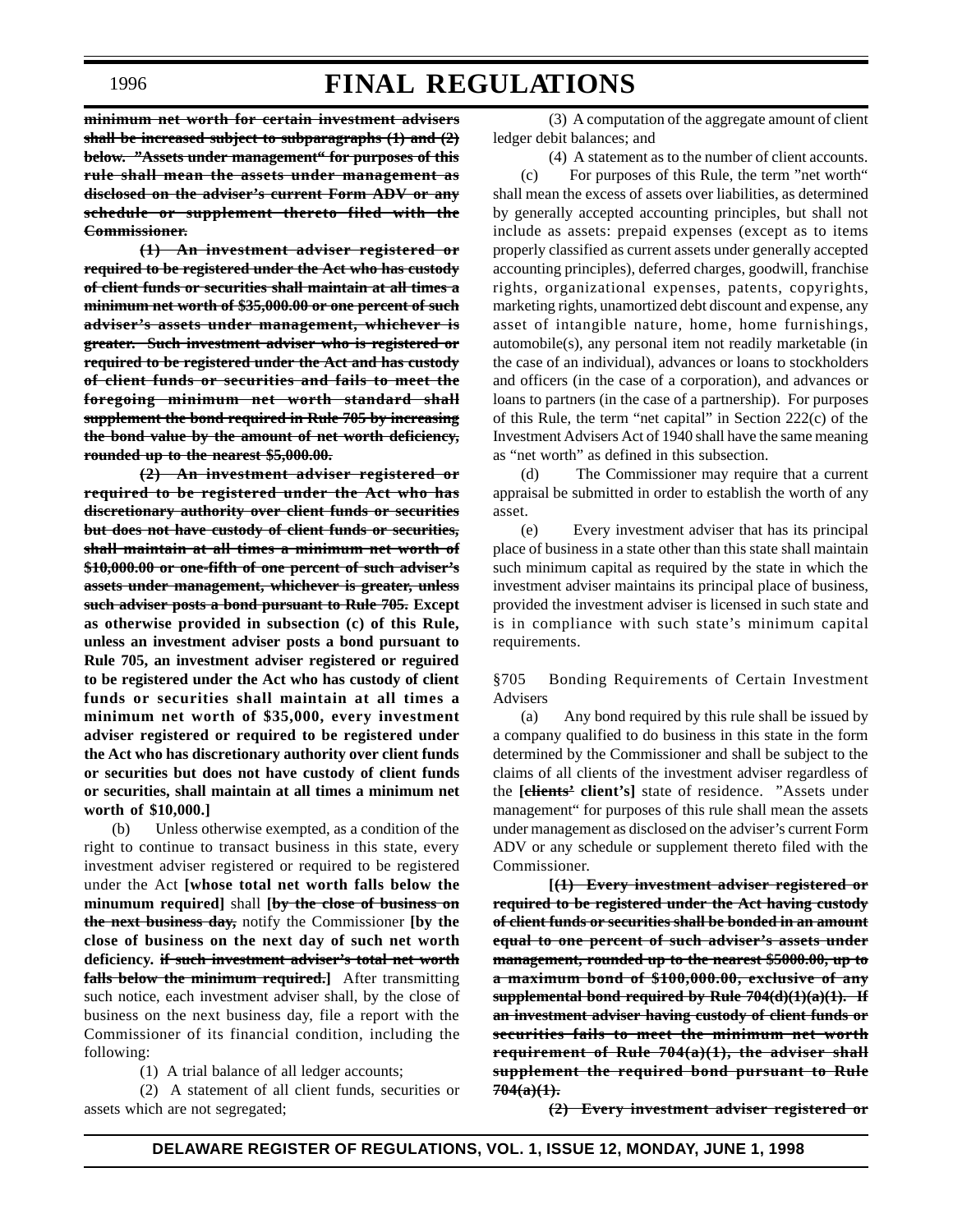**required to be registered under the Act having discretionary authority over client funds or securities but not having custody of client funds or securities that fails to meet the net worth requirements of Rule 704(a)(2) shall be bonded in an amount equal to the adviser's required net worth as determined under 704(a)(2), rounded up to the nearest \$5000.00.]**

**[(b) Every investment adviser having custody of or discretionary authority over client funds or securities shall be bonded in an amount of not less than \$35,000 by a bonding company qualified to do business in Delaware. The requirements of this Rule shall not apply to those applicants or registrants who comply with the requirements of Rule 704.]**

(**[b c]**) An investment adviser that has its principal place of business in a state other than Delaware shall be exempt from the requirements of subsection (a) of this section, provided that the investment adviser is registered as an investment adviser in the state where it has its principal place of business and is in compliance with such state's requirements relating to bonding.

§706 Recordkeeping Requirements of Investment Advisers

(a) Every investment adviser registered or required to be registered under this Act shall make and keep true, accurate and current the following books, ledgers and records:

**[(1) Those books and records required to be maintained and preserved in compliance with Rule 204- 2 of the Investment Advisers Act of 1940 (17 C.F.R. 275.204-2 (1996)), notwithstanding the fact that the investment adviser is not registered or required to be registered under the Investment Advisers Act of 1940.**

**(2) All trial balances, financial statements prepared in accordance with generally accepted accounting principles, and internal audit working papers relating to the investment adviser's business as an investment adviser. For purposes of this subsection, "financial statements" means balance sheets, income statements, cash flow statements and net worth computations as required by Rule 202(d)-1.**

**(3) A list or other record of all accounts with respect to the funds, securities, or transactions of any client.**

**(4) A copy in writing of each agreement entered into by the investment adviser with any client.**

**(5) A file containing a copy of each record required by Rule 204-2(11) of the Investment Advisers Act of 1940 including any communication by electronic media that the investment adviser circulates or distributes, directly or indirectly, to two or more persons (other than persons connected with the investment adviser).**

**(6) A copy of each written statement and each**

**amendment or revision given or sent to any client or prospective client of the investment adviser in accordance with the provisions of Rule 706(b)(1) and a record of the dates that each written statement, and each amendment or revision was given or offered to be given to any client or prospective client who subsequently becomes a client.**

**(7) For each client that was obtained by the adviser by means of a solicitor to whom a cash fee was paid by the adviser, records required by Rule 206(4)-3 of the Investment Advisers Act of 1940, notwithstanding the fact that the investment adviser is not registered or required to be registered under the Investment Advisers Act of 1940.**

**(8) All records required by Rule 204-2(16) of the Investment Advisers Act of 1940 including but not limited to electronic media that the investment adviser circulates or distributes, directly or indirectly, to two or more persons (other than persons connected with the investment adviser).**

**(9) A file containing a copy of all communications received or sent regarding any litigation involving the investment adviser or any investment adviser representative or employee, and regarding any customer or client complaint.**

**(10) Written information about each investment advisory client that is the basis for making any recommendation or providing any investment advice to such client.**

**(11) Written procedures to supervise the activities of employees and investment adviser representatives that are reasonably designed to achieve compliance with applicable securities laws and regulations.**

**(12) A file containing a copy of each document (other than any notices of general dissemination) that was filed with or received from any state or federal agency or self regulatory organization and that pertains to the registrant or its investment adviser representatives which file should contain, but is not limited to, all applications, amendments, renewal filings, and correspondence.**

**(b) (1) Books and records required to be made under the provisions of paragraph (a)(1) of this Rule shall be maintained and preserved in an easily accessible place for a period of not less than five years from the end of the fiscal year during which the last entry was made on such record, the first two years in the principal office of the investment adviser.**

**(2) Books and records required to be made under the provisions of paragraphs (a)(2)-(12), inclusive, of this Rule shall be maintained and preserved in an easily accessible place for a period of not less than five years from the end of the fiscal year during which the**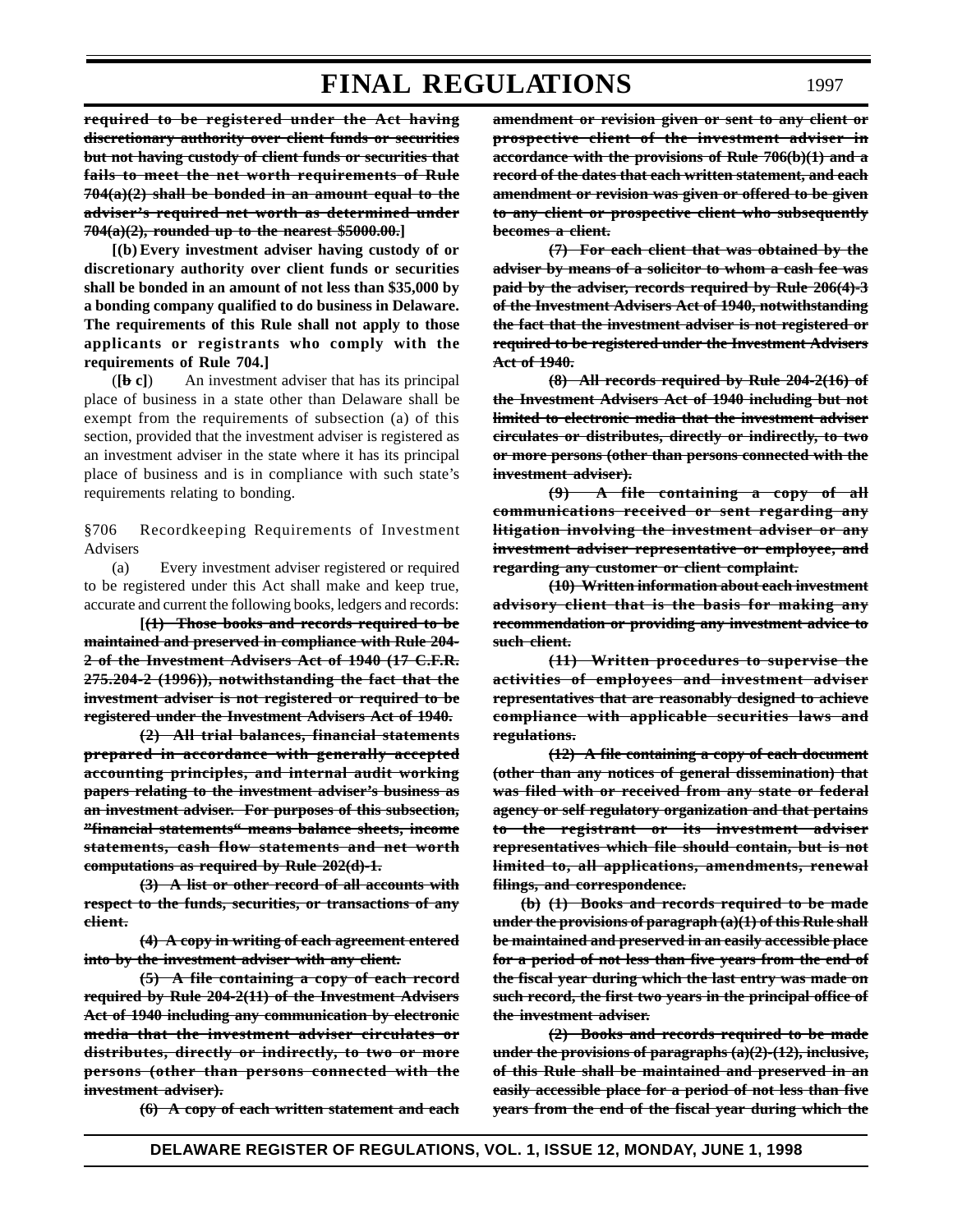**last entry was made on such record, the first two years in the principal office of the investment adviser, or for the time period during which the investment adviser was registered or required to be registered in the state, if less.**

**(3) Each investment adviser representative who is registered or required to be registered in this state and who has a business location in this state shall maintain at such business location (A) the records or copies required under the provisions of paragraphs(a)(3), (a)(7)-(10), (a)(14)-(15), (b), and (c), inclusive, of Rule 204-2 of the Investment Advisers Act of 1940; (B) the records or copies required under the provisions of paragraphs (a)(2)-(11), inclusive, of this Rule related to customers or clients for whom the investment adviser representative provides or has provided investment advisory services; and (C) the records or copies required under the provision of paragraph (a)(11) and (a)(16) of Rule 204-2 of the Investment Advisers Act of 1940 which records or related records identify the name of the investment adviser representative or which identify the business location's physical address, mailing address, electronic mailing address, or telephone number. The records will be maintained for the period described in subsections (d) and (e) of Rule 204-2 of the Investment Advisers Act of 1940. The investment adviser shall be responsible for ensuring compliance with the provisions of this subsection.**

**(c) To the extent that the SEC promulgates changes to the above-referenced rules of the Investment Advisers Act of 1940, investment advisers in compliance with such rules as amended shall not be subject to enforcement action by the Commissioner for violation of this Rule to the extent that the violation results solely from the investment adviser's compliance with the amended rule.**

**(1) A journal or journals, including cash receipts and disbursements records, and any other records of original entry forming the basis of entries in any ledger.**

**(2) General and auxiliary ledgers (or other comparable records) reflecting asset, liability, reserve, capital, income and expense accounts.**

**(3) A memorandum of each order given by the investment adviser for the purchase or sale of any security, of any instruction received by the investment adviser from the client concerning the purchase, sale, receipt or delivery of a particular security, and of any modification or cancellation of any such order or instruction. Such memoranda shall show the terms and conditions of the order, instruction, modification or cancellation; shall identify the person connected with the investment adviser who recommended the transaction to the client and the person who placed such**

**order; and shall show the account for which entered, the date of entry, and the bank or broker-dealer by or through whom executed where appropriate. Orders entered pursuant to the exercise of discretionary power shall be so designated.**

**(4) All check books, bank statements, cancelled checks and cash reconciliations of the investment adviser.**

**(5) All bills or statements (or copies thereof) paid or unpaid, relating to the business of the investment adviser as such.**

**(6) All trial balances, financial statements, and internal audit working papers relating to the business of such investment adviser.**

**(7) Originals of all written communications received and copies of all written communications sent by such investment adviser relating to: (i) Any recommendation made or proposed to be made and any advice given or proposed to be given; (ii) any receipt, disbursement or delivery of funds or securities; or (iii) the placing or execution of any order to purchase or sell any security, provided, however: (A) that the investment adviser shall not be required to keep any unsolicited market letters and other similar communications of general public distribution not prepared by or for the investment adviser, and (B) that if the investment adviser sends any notice, circular or other advertisement offering any report, analysis, publication or other investment advisory service to more than 10 persons, the investment advise shall not be required to keep a record of the names and addresses of the persons to whom it was sent; except that if such notice, circular or advertisement is distributed to persons named on any list, the investment adviser shall retain with the copy of such notice, circular or advertisement a memorandum describing the list and the source thereof.**

**(8) A list or other record of all accounts in which the investment adviser is vested with any discretionary power with respect to the funds, securities or transactions of any client.**

**(9) All powers of attorney and other evidences of the granting of any discretionary authority by any client to the investment adviser, or copies thereof.**

**(10) All written agreements (or copies thereof) entered into by the investment adviser with any client or otherwise relating to the business of such investment adviser as such.**

**(11) A copy of each notice, circular, advertisement, newspaper article, investment letter, bulletin or other communication recommending the purchase or sale of a specific security, which the investment adviser circulates or distributes, directly or indirectly, to 10 or more persons (other than clients receiving investment supervisory services or persons connected with such investment adviser), and if such**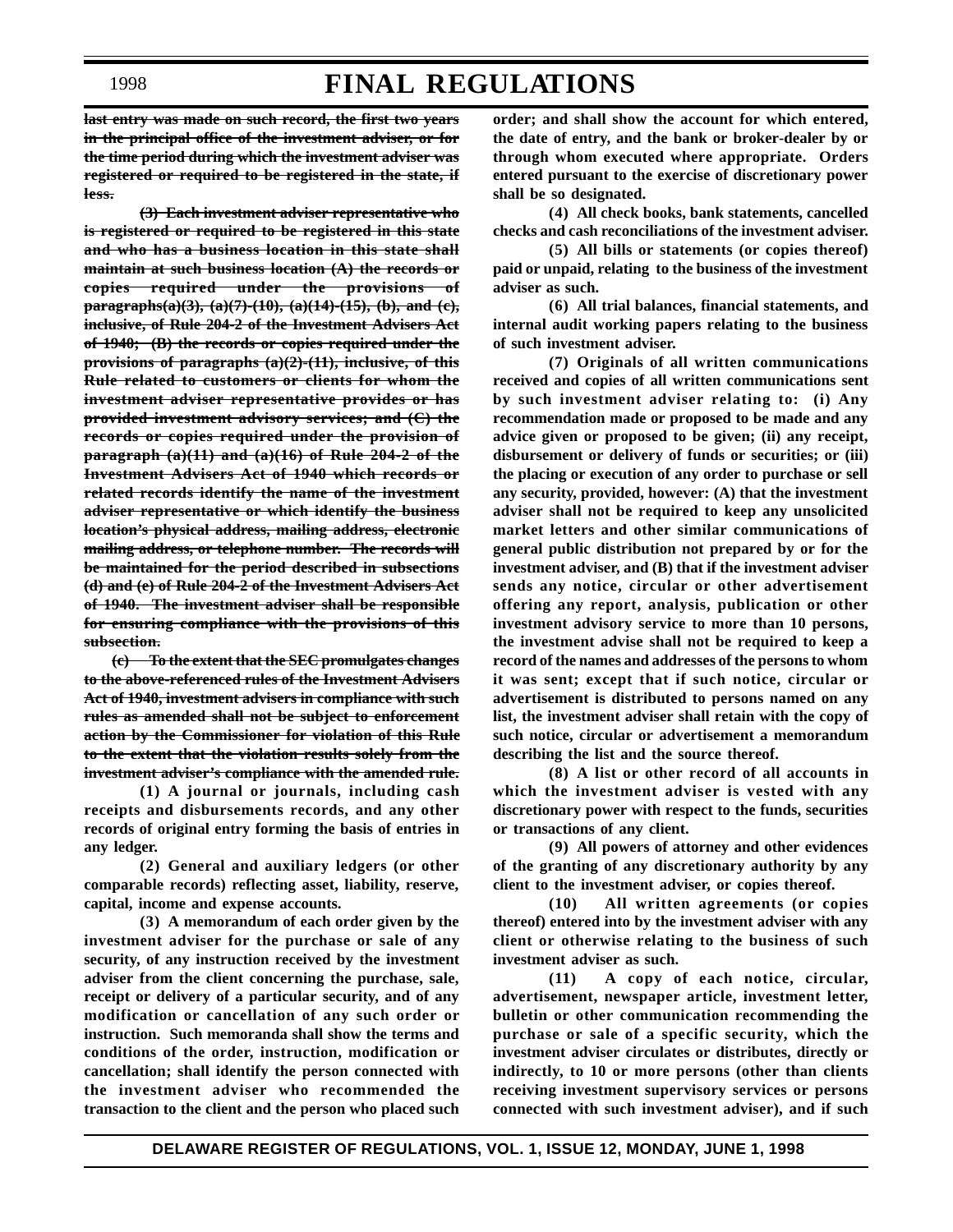**notice, circular, advertisement, newspaper article, investment letter, bulletin or other communication does not state the reasons for such recommendation, a memorandum of the investment adviser indicating the reasons therefor.**

**(12)(i) A record of every transaction in a security in which the investment adviser or any advisory representative of such investment adviser has, or by reason of such transaction acquires, any direct or indirect beneficial ownership, except: (A) transactions effected in any account over which neither the investment adviser nor any advisory representative of the investment adviser has any direct or indirect influence or control; and (B) transactions in securities which are direct obligations of the United States. Such record shall state the title and amount of the security involved; the date and nature of the transaction (i.e., purchase, sale or other acquisition or disposition); the price at which it was effected; and the name of the broker-dealer or bank with or through whom the transaction was effected. Such record may also contain a statement declaring that the reporting or recording or any such transaction shall not be construed as an admission that the investment adviser or advisory representative has any direct or indirect beneficial ownership in the security. A transaction shall be recorded not later than 10 days after the end of the calendar quarter in which the transaction was effected.**

**(ii) For purposes of this subdivision (12) the term "advisory representative" shall mean any partner, officer or director of the investment adviser, any employee who makes any recommendation, who participates in the determination of which recommendation shall be made, or whose functions or duties relate to the determination of which recommendation shall be made; any employee who, in connection with his duties, obtains any information concerning which securities are being recommended prior to the effective dissemination of such recommendations or of the information concerning such recommendations; and any of the following persons who obtain information concerning securities recommendations being made by such investment adviser prior to the effective dissemination of such recommendations or of the information concerning such recommendations: (A) any person in a control relationship to the investment adviser; (B) any affiliated person of such controlling person; and (C) any affiliated person of such affiliated person. "Control" shall have the same meaning as that set forth in Section 2(a)(9) of the Investment Company Act of 1940, as amended.**

**(iii) An investment adviser shall not be deemed to have violated the provisions of this subparagraph because of his failure to record securities** **transactions of any investment adviser representative if he establishes that he instituted adequate procedures and used reasonable diligence to obtain promptly reports of all transactions required to be recorded.**

**(13)(i) Notwithstanding the provisions of subdivision (12) above, where the investment adviser is primarily engaged in a business or businesses other than advising registered investment companies or other advisory clients, a record must be maintained of every transaction in a security in which the investment adviser or any advisory representative of such investment adviser has, or by reason of such transaction requires, any direct or indirect beneficial ownership, except: (A) transactions effected in any account over which neither the investment adviser nor any advisory representative of the investment adviser has any direct or indirect influence or control; and (B) transactions in securities which are direct obligations of the United States. Such record shall state the title and amount of the security involved; the date and nature of the transaction (i.e., purchase, sale or other acquisition or disposition); the price at which it was effected; and the name of the broker-dealer or bank with or through whom the transaction was effected. Such record may also contain a statement declaring that the reporting or recording of any such transaction shall not be construed as an admission that the investment adviser ir advisory representative has any direct or indirect beneficial ownership in the security. A transaction shall be recorded not later than 10 days after the end of the calendar quarter in which the transaction was effected.**

**(ii) An investment adviser is "primarily engaged in a business or businesses other than advising registered investment companies or other advisory clients" when, for each of its most recent three fiscal years or for the period of time since organization, whichever is lesser, the investment adviser derived, on an unconsolidated basis, more than 50% of (1) its total sales and revenues, and (2) its income (or loss) before income taxes and extraordinary items, from such other business or businesses.**

**(iii) For purposes of this subdivision (13) the term "advisory representative", when used in connection with a company primarily engaged in a business or businesses other than advising registered investment companies or other advisory clients, shall mean any partner, officer, director or employee of the investment adviser who makes any recommendation, who participates in the determination of which recommendation shall be made, or who, in connection with his duties, obtains any information concerning which securities are being recommended prior to the effective dissemination of such recommendations or of the information concerning such recommendations; and**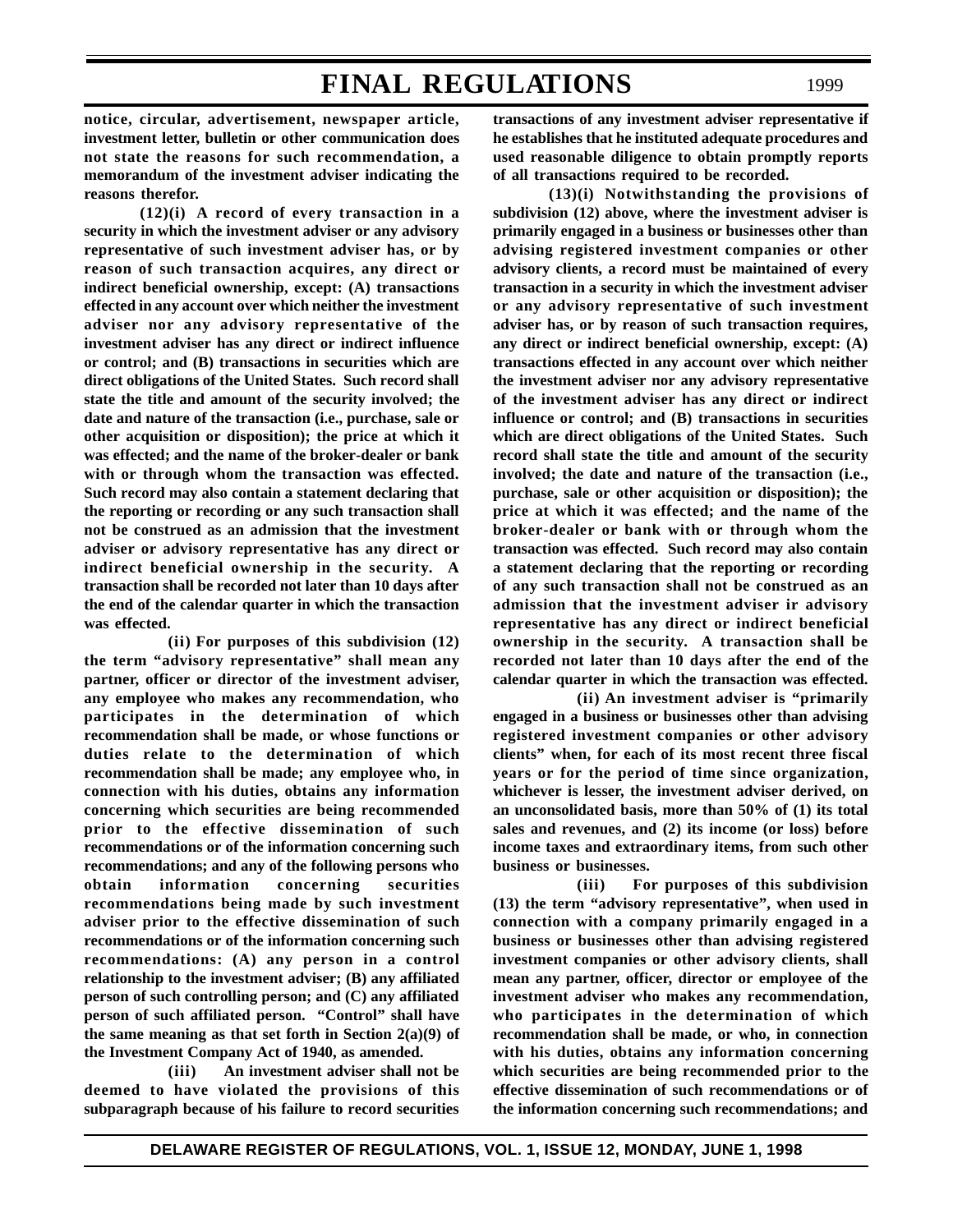### **FINAL REGULATIONS**

**any of the following persons who obtain information concerning securities recommendations being made by such investment adviser prior to the effective dissemination of such recommendations or of the information concerning such recommendations: (A) any person in a control relationship to the investment adviser; (B) any affiliated person of such controlling person; and (C) any affiliated person of such affiliated person. "Control" shall have the same meaning as that set forth in Section 2(a)(9) of the Investment Company Act of 1940, as amended.**

**(iv) An investment adviser shall not be deemed to have violated the provisions of this subdivision (13) because of his failure to record securities transactions of any advisory representative if he establishes that he instituted adequate procedures and used reasonable diligence to obtain promptly reports of all transactions required to be recorded.**

**(14) A copy of each written statement and each amendment or revision thereof, given or sent to any client or prospective client of such investment adviser in accordance with the provisions of Rule 709(a)(16), and a record of the dates that each written statement, and each amendment or revision thereof, was given, or offered to be given, to any client or prospective client who subsequently becomes a client.**

**(b) If an investment adviser subject to subsection (a) of this Rule has custody or possession of securities or funds on any client, the records required to be made and kept under subsection (a) above shall also include: (1) a journal or other record showing all purchases, sales, receipts and deliveries of securities (including certificate numbers) for such accounts and all other debits and credits to such accounts; (2) a separate ledger account for each such client showing all purchases, sales, receipts and deliveries of securities, the date and price of each such purchase and sale, and all debits and credits; (3) copies of confirmations of all transactions effected by or for the account of any such client; and (4) a record for each security in which any such client has a position, which record shall show the name of each such client having any interest in each security, the amount of interest of each such client, and the location of each such security.**

**(c) Every investment adviser subject to subsection (a) of this Rule who renders any investment supervisory or management service to any client shall, with respect to the portfolio being supervised or managed and to the extent that the information is reasonably available to or obtainable by the investment adviser, make and keep true, accurate and current: (1) records showing separately for each such client the securities purchased and sold, and the date, amount and price of each such purchase and sale; and (2) for each security in which** **any such client has a current position, information from which the investment adviser can promptly furnish the name of each such client, and the current amount or interest of such client.**

**(d) Any books or records required by this Rule may be maintained by the investment adviser in such manner that the identity of any client to whom such investment adviser renders investment advisory services is indicated by numerical or alphabetical code or some similar designation.**

**(e) (1) All books and records required to be made under the provisions of subsections (a) to (c), inclusive, of this Rule shall be maintained and preserved in an easily accessible place for a period of not less than five years from the end of the fiscal year during which the last entry was made on such record, the first two years in an appropriate office of the investment adviser. (2) Partnership articles and any amendments thereto, articles of incorporation, charters, minute books, and stock certificate books of the investment adviser and of any predecessor, shall be maintained in the principal office of the investment adviser and preserved until at least three years after termination of the enterprise.**

**(f) An investment adviser subject to subsection (a) of this Rule, before ceasing to conduct or discontinuing business as an investment adviser shall arrange for and be responsible for the preservation of the books and records required to be maintained and preserved under this Rule, and shall notify the Commissioner in writing of the exact address where such books and records will be maintained during such period.**

**(g) (1) The records required to be maintained and preserved pursuant to this Rule may be immediately produced or reproduced by photograph on film or, as provided in paragraph (g)(2) below, on magnetic disk, tape or other computer storage medium, and be maintained and preserved for the required time in that form. If records are produced or reproduced by photographic film or computer storage medium, the investment adviser shall: (i) arrange the records and index the films or computer storage medium so as to permit the immediate location of any particular record; (ii) be ready at all times to provide, and promptly provide, any facsimile enlargement of film or computer printout or copy of the computer storage medium the Commissioner by its examiners or other representatives may request; (iii) store separately from the original one other copy of the film or computer storage medium for the time required; (iv) with respect to records stored on computer storage medium, maintain procedures for maintenance and preservation of, and access to, records so as to reasonable safeguard records from loss, alteration, or destruction; and (v) with respect to records stored on photographic film, at all times have**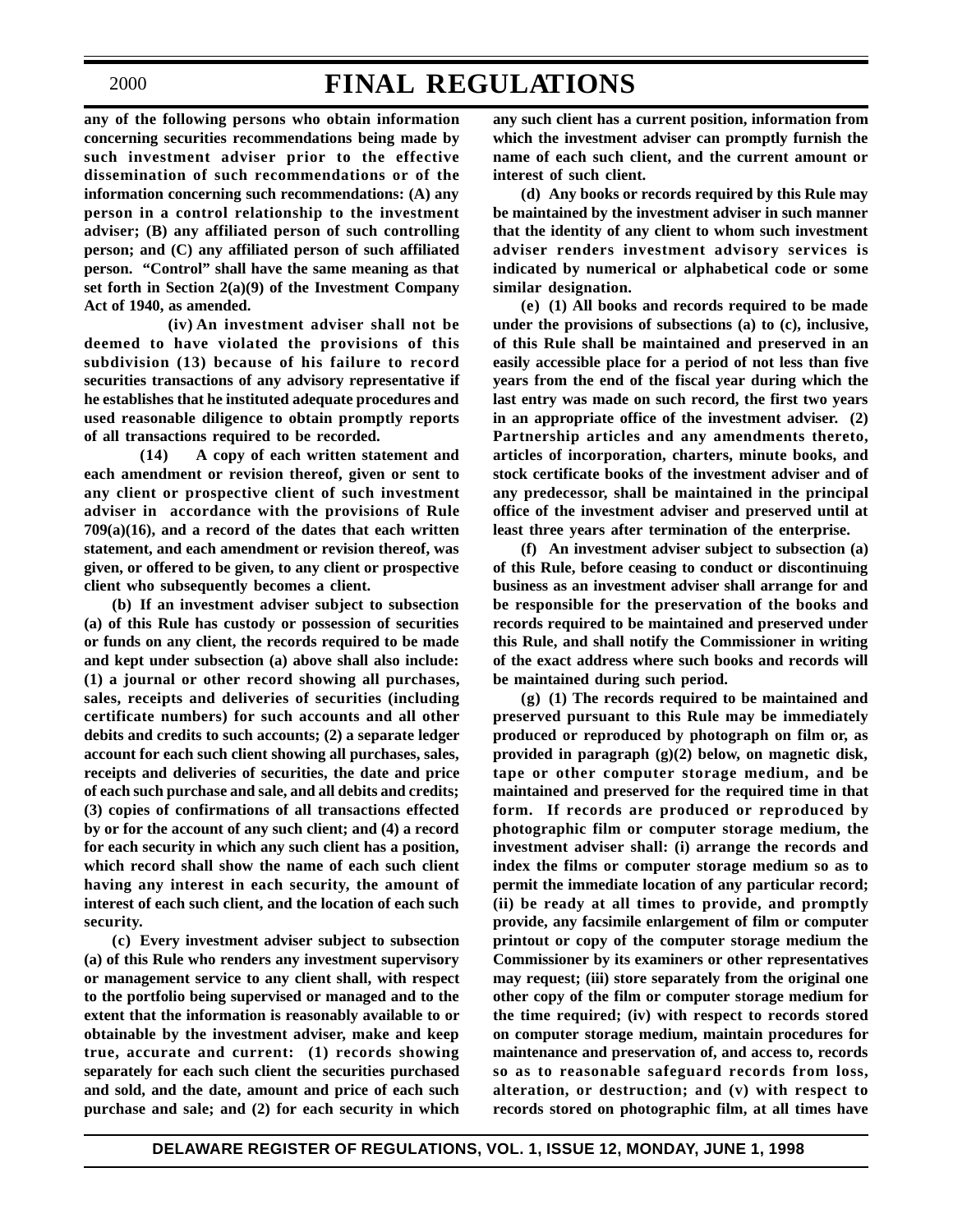**available for the Commissioner's examination of its records pursuant to section 7315(e) of the Act, facilities for immediate, easily readable projection of the film and for producing easily readable facsimile enlargements.**

**(2) Pursuant to this paragraph (g) an adviser may maintain and preserve on computer tape or disk or other computer storage medium records which, in the ordinary course of the adviser's business, are created by the adviser on electronic media or are received by the adviser solely on electronic media or by electronic data transmission.**

**(h) For purposes of this rule "investment supervisory services" means the giving of continuous advice as to the investment of funds on the basis of the individual needs of each client.]**

(**[d i]**) Every investment adviser that has its principal place of business in a state other than Delaware shall be exempt from the requirements of this section, provided the investment adviser is licensed in such state and is in compliance with the state's recordkeeping requirements.

§707 Use of the Internet for General Dissemination of Information on Products and Services

(a) Investment advisers and investment adviser representatives who use the Internet to distribute information on available products and services through communications made on the Internet directed generally to anyone having access to the Internet, and transmitted through postings on Bulletin Boards, displays on "Home Pages" or otherwise (an "Internet Communication") shall not be deemed to be "transacting business" in Delaware for purposes of Section 7313 of the Act based solely on the Internet Communication if the following conditions are met:

(1) The Internet Communication contains a legend in which it is clearly stated that:

(i) The investment adviser or representative in question may only transact business in **[this a]** state **[requiring registration]** if first registered, excluded or exempted from state investment adviser or representative registration requirement, as the case may be; and

(ii) follow-up individualized responses to persons in Delaware by such investment adviser or representative that involve the rendering of personalized investment advice for compensation will not be made absent compliance with state investment adviser or representative registration requirements, or an applicable exemption or exclusion;

(2) The Internet Communication contains a mechanism, including and without limitation, technical "firewalls" or other implemented policies and procedures, designed reasonably to ensure that prior to any subsequent, direct communication with prospective customers or clients in this state, said investment adviser or representative is first registered in Delaware or qualifies for an exemption or

exclusion from such requirement. Nothing in this paragraph shall be construed to relieve a state registered investment adviser or representative from any applicable securities registration requirement in Delaware;

(3) The Internet Communication does not involve the rendering of personalized advice for compensation in Delaware over the Internet, but is limited to the dissemination of general information on products and services; and

(4) In the case of a representative:

(i) the affiliation with the investment adviser is prominently disclosed within the Internet Communication;

(ii) the investment adviser with whom the representative is associated retains responsibility for reviewing and approving the content of any Internet Communication by the representative;

(iii) the investment adviser with whom the representative is associated first authorizes the distribution of information on the particular products and services through the Internet Communication; and

(iv) in disseminating information through the Internet Communication, the representative acts within the scope of the authority granted by the investment adviser;

(b) The position expressed in this rule extends to state investment adviser and representative registration requirements only, and does not excuse compliance with applicable securities registration, antifraud or related provisions;

(c) Nothing in this rule shall be construed to affect the activities of any investment adviser and representative engaged in business in Delaware that is not subject to the jurisdiction of the Commissioner as a result of the National Securities Markets Improvements Act of 1996, as amended.

§708 Custody of Client Funds or Securities

It is unlawful for an investment adviser to take or have custody of any securities or funds of any client unless:

(a) The investment adviser notifies the Commissioner in writing that the investment adviser has or may have custody;

(b) The securities of each client are segregated, marked to identify the particular client having the beneficial interest in those securities, and held in safekeeping in a place reasonably free from risk of destruction or other loss;

(c) All client funds are deposited as follows:

(1) In one or more bank accounts containing only clients' funds;

(2) The account or accounts are maintained in the name of the investment adviser as agent or trustee for the clients; and

(3) The investment adviser maintains a separate record for each account showing the name and address of the bank where the account is maintained, the dates and amounts of deposits in and withdrawals from the account, and the exact amount of each client's beneficial interest in the account;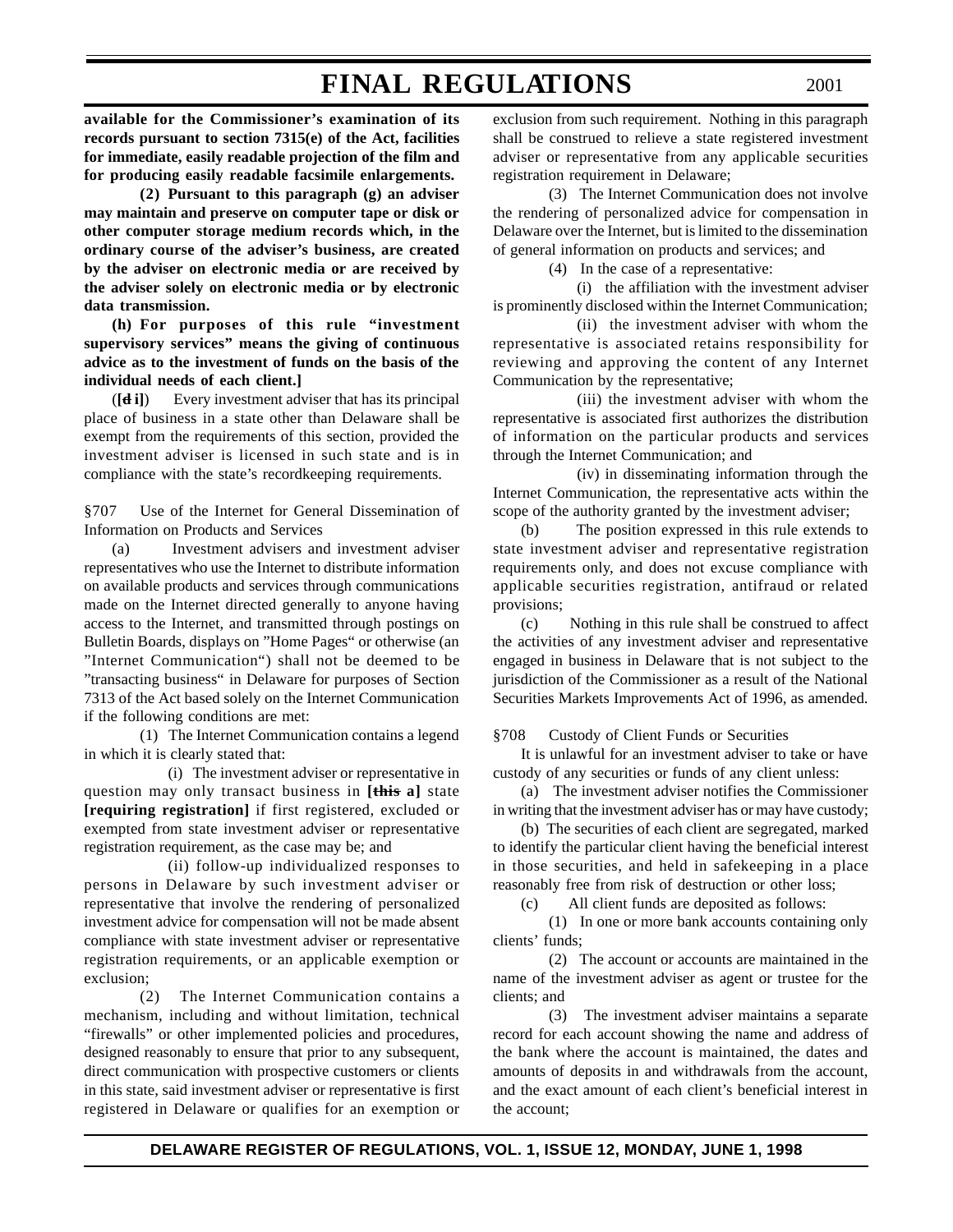### **FINAL REGULATIONS**

(d) Immediately after accepting custody or possession of funds or securities from any client, the investment adviser notifies the client in writing of the place and manner in which the funds and securities will be maintained and subsequently, if or when there is a change in the place or the manner in which the funds or securities are maintained, the investment adviser gives written notice to the client;

(e) At least once every 3 months, the investment adviser sends to each client an itemized statement showing the client's funds and securities in the investment adviser's custody at the end of the period, and all debits, credits and transactions in the client's account during that period; and

(f) At least once every calendar year, an independent certified public accountant or public accountant verifies all client funds and securities by an actual examination, which shall be made at a time chosen by the accountant without prior notice to the investment adviser. A report stating that the accountant has made an examination of the client funds and securities in the custody of the investment adviser, and describing the nature and extent of the examination, shall be filed with the Commissioner within 30 days after each examination.

§709 **[Prohibited Dishonest or Unethical]** Practices

(a) A person who is an investment adviser, a federal covered adviser, or an investment adviser representative is a fiduciary and has a duty to act primarily for the benefit of the client. While the extent and nature of this duty varies according to the nature of the relationship with the client and the circumstances of each case, no investment adviser, federal covered adviser or representative shall engage in any **[dishonest or]** unethical business practice **[including but not limited to the following: . The provisions of this section apply to federal covered advisers only to the extent permitted by the National Securities Markets Improvement Act of 1996 (Pub. L. No. 104-290). For purposes of §7316(a)(7) of the Act, the term "dishonest or unethical practices" shall include but not be limited to the following:]**

(1) Recommending to a client, to whom investment supervisory, management or consulting services are provided, the purchase, sale, or exchange of any security without reasonable grounds to believe that the recommendation is suitable for the client on the basis of information furnished by the client after reasonable inquiry concerning the client's investment objectives, financial situation and needs, and any other information known by the investment adviser.

(2) Exercising any discretionary power in placing an order for the purchase or sale of securities for a client without obtaining written discretionary authority from the client within ten business days after the date of the first transaction placed pursuant to oral discretionary authority, unless the discretionary power relates solely to the price at which, or the time when, an order involving a definite amount

of a specific security that shall be executed, or both.

(3) Inducing trading in a client's account that is excessive in size or frequency in view of the client's financial resources and investment objectives and the character of the account.

(4) Placing an order to purchase or sell a security for the account of a client without authority to do so.

(5) Placing an order to purchase or sell a security for the account of a client upon instruction of a third party without first having obtained a written third party trading authorization from the client.

(6) Borrowing money or securities from a client, unless the client is a broker-dealer, an affiliate of the investment adviser, or a financial institution engaged in the business of loaning funds.

(7) **[Loaning money to a client, unless the investment adviser is a financial institution engaged in the business of loaning funds or the client is an affiliate of the investment adviser. Extending arranging for, or participating in arranging for credit to a customer in violation ofthe provisions of Regulation T promulgated by the Federal Reserve Board, 12 C.F.R. §§220.1- 220.131.**

(8) To misrepresent to any advisory client, or prospective advisory client, the qualifications of the investment adviser or any employee of the investment adviser, or to misrepresent the nature of the advisory services being offered or fees to be charged for such service, or to omit to state a material fact necessary to make the statements made regarding qualifications, services, or fees, in light of the circumstances under which they are made, not misleading.

(9) Providing a report or recommendation **[prepared by someone other than the adviser]** to any advisory client prepared by someone other than the adviser without disclosing the fact; provided, however, that this prohibition does not apply to a situation where the adviser uses published research reports or statistical analyses to render advice or where an adviser orders such a report in the normal course of providing service.

(10) Charging a client an **[unreasonable]** advisory fee **[that is unreasonable in light of the type of services to be provided, the experience and expertise of the adviser, the sophistication and bargaining power of the client, and whether the adviser has disclosed that lower fees for comparable services may be available from other sources.]**

(11) Failing to disclose to clients, in writing, before any advice is rendered, any material conflict of interest relating to the adviser or any of its employees which could reasonably be expected to impair the rendering of unbiased and objective advice, including:

(i) Compensation arrangements connected with advisory services which are in addition to compensation from such clients for such services; and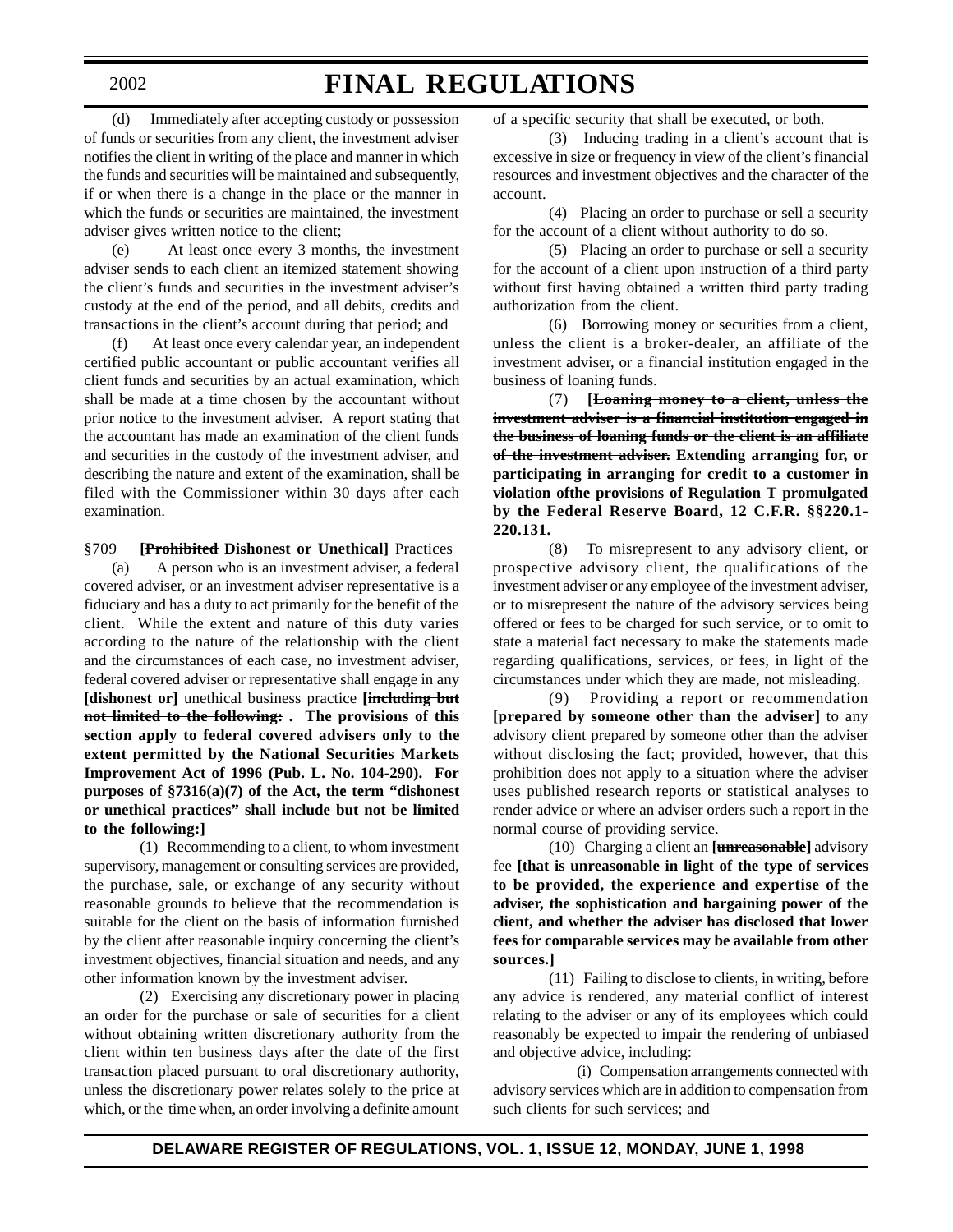(ii) Charging a client an advisory fee for rendering advice when a commission for executing securities transactions pursuant to such advice will be received by the adviser or its employees.

(12) Guaranteeing a client that a specific result will be achieved (gain or no loss) with advice to be rendered.

(13) Publishing, circulating, or distributing any advertisement which does not comply with Rule 206(4)-1 under the Investment Advisers Act of 1940.

(14) Disclosing the identity, affairs, or investments of any client, unless required by law to do so, or unless consented to by the client.

(15) **[Taking any action, directly or indirectly, with respect to those securities or funds in which any client has any beneficial interest, where the investment adviser has custody or possession of such securities or funds when the adviser's action is subject to and does not comply with the requirements of Rule 206(4)-2 under the Investment Advisers Act of 1940 Violating Rule 206(4)-2 under the Investment Advisers Act of 1940, irrespective of whether such investment adviser is registered under the Investment Advisers Act of 1940.]**

(16) Entering into, extending, or renewing any investment advisory contract, unless such contract is in writing and discloses, in substance, the **[information required by Part II of Form ADV, the]** services to be provided, the term of the contract, the advisory fee, the formula for computing the fee, the amount of prepaid fee to be returned in the event of contract termination or nonperformance, whether the contract grants discretionary power to the adviser, and that no assignment of such contract shall be made by the investment adviser without the consent of the other party to the contract. **[The information required by Part II of form ADV may be disclosed in a document advisory contract, so long as it is disclosed at the time the contract is entered into, extended or renewed.]**

(17) Failing to establish, maintain, and enforce written policies and procedures reasonably designed to prevent the misuse of material nonpublic information in violation of Section 204A of the Investment Advisors Act of 1940

(18) Entering into, extending, or renewing any advisory contract which would violate Section 205 of the Investment Advisers Act of 1940. This provision shall apply to all advisers registered or required to be registered under the Delaware Securities Act**[. , notwithstanding whether such adviser would be exempt from federal registration pursuant to Section 203(b) of the Investment Advisers Act of 1940.]**

(19) To include in an advisory contract any condition, stipulation, or provision binding any person to waive compliance with any **[applicable]** provision of the Delaware Securities Act, any rule promulgated thereunder, the Investment Advisers Act of 1940, or any rule promulgated thereunder, or to engage in any other practice that would violate Section 215 of the Investment Advisers Act of 1940.

(20) Engaging in any act, practice, or course of business which is fraudulent, deceptive, or manipulative in contravention of Section 206(4) of the Investment Advisers Act of 1940, notwithstanding the fact that such investment adviser is not registered or required to be registered under Section 203 of the Investment Advisers Act of 1940.

(21) Engaging in any conduct, indirectly or through or by any other person, which would be unlawful for such person to do directly under the provisions of the Delaware Securities Act or any rule thereunder.

(22) Aiding or abetting any of the conduct listed above.

(b) The conduct set forth in subparagraph (a) of this Rule is not exclusive. Engaging in other conduct such as forgery, embezzlement, theft, exploitation, non-disclosure, incomplete disclosure or misstatement of material facts, manipulative or deceptive practices, or aiding or abetting any unethical practice, shall be deemed an unethical business practice and shall also be grounds for denial, suspension or revocation of registration. The federal statutory and regulatory provisions referenced herein shall apply to all investment **[adviser representatives and federal covered]** advisers, **[federal covered advisers and investment adviser representatives only]** to the extent permitted by the National Securities Markets Improvement Act of 1996 (Pub. L. No. 104-290).

### **DEPARTMENT OF NATURAL [RESOURCES & ENVIRONMENTAL](http://www.dnrec.state.de.us/aandw.htm) CONTROL**

### **DIVISION OF AIR & WASTE MANAGEMENT** Statutory Authority: 7 Delaware Code,

Chapter 60 (7 **Del.C.** Ch. 60)

Secretary's Order No. 98-A-0017

Re: Amendment to Regulation No. 38 "Emission Standards for Hazardous Air Pollutants for Source Categories" of the *Regulations Governing the Control of Air Pollution*

Date of Issuance: May 5, 1998

Effective Date of Regulatory Amendment: June 11, 1998

I. Background

On Monday April 27, 1998, a public hearing was held at 6:00 p.m. in the DNREC Auditorium at 89 Kings Highway, Dover. The public hearing concerned a proposed amendment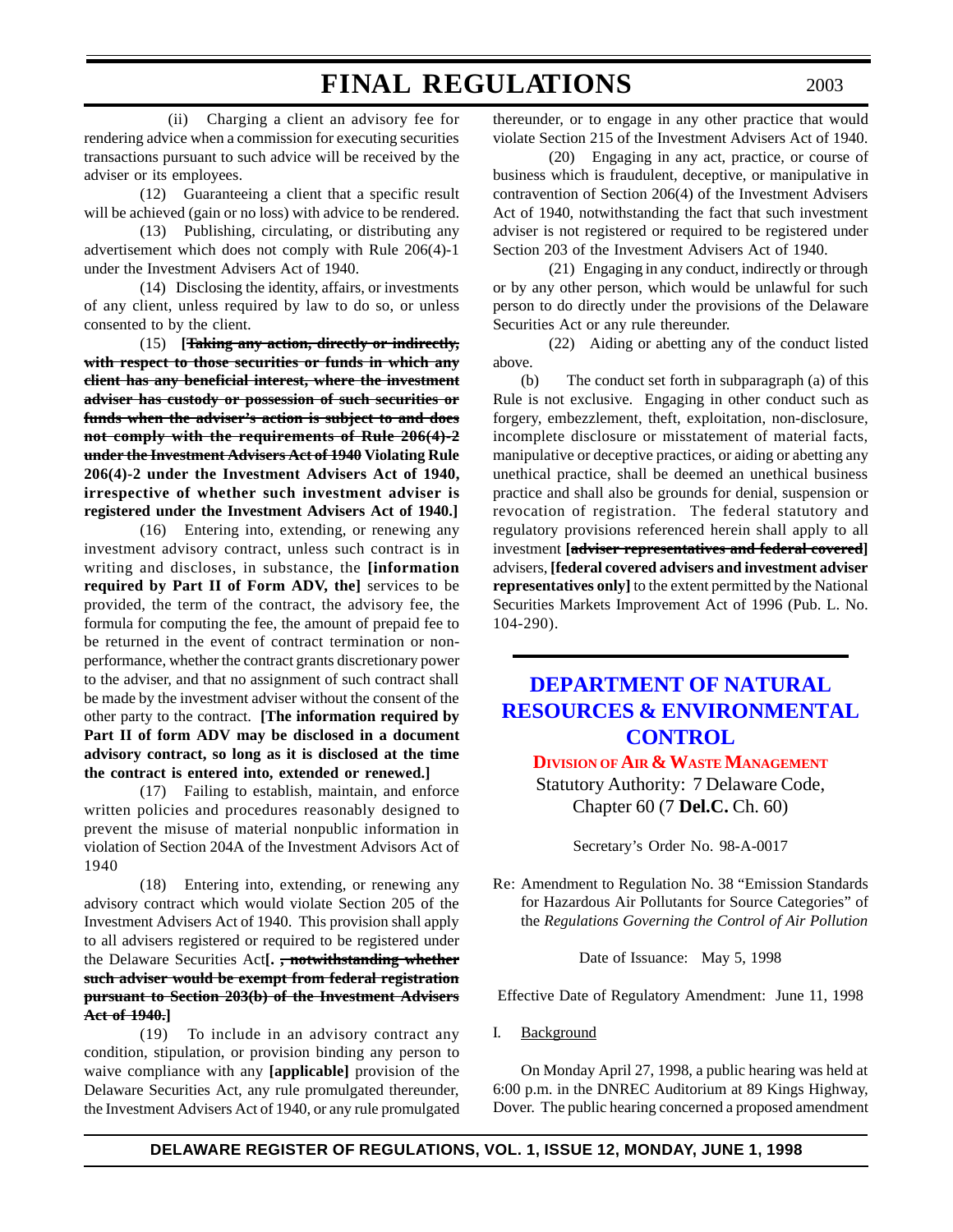## **FINAL REGULATIONS**

to Regulation No. 38 entitled "Emission Standards for Hazardous Air Pollutants for Source Categories" of the Regulations Governing the Control of Air Pollution. The Department previously adopted Regulation No. 38 which incorporated 40 CFR Part 63, Subpart A, §§ 63.1 through 63.15 and Subpart Q §§ 63.400 through 63.406. The Department seeks to amend this regulation and adopt further pieces of the federal regulatory program. The Hearing Officer submitted a memorandum dated April 28, 1998, containing proposed findings and recommendations.

### II. Findings

1. Proper notice of the hearing was provided as required by law, including publication in the Delaware Register of Regulations.

2. The Department held a public workshop to educate the public about the proposed regulatory changes.

3. A few members of the public appeared at the public hearing but provided no comments concerning the proposal.

4 Minor changes for the sake of consistency and improved clarity were made to the regulatory amendment proposal after it was put out for public notice, and the changes do not constitute substantial changes.

5. The proposed amendment to Regulation No. 38 will allow the Department to institute maximum achievable control technology standards for applicable emissions of hazardous air pollutants which will further the policies and purposes of 7 Del. C. Chapter 60.

#### III. Order

In view of the above findings, it is hereby ordered that the regulatory amendment as discussed hereinabove be adopted in the manner and form required by law and that the amendment be effective on the date specified above.

#### IV. Reasons

The regulatory amendment will further the policies and purposes of 7 Del. C. Chapter 60 and comply with the federal Clean Air Amendments of 1990.

Christophe A. G. Tulou, Secretary

The Department amends Regulation 38 by adding Subpart B, which follows. Subpart B does not change any of the existing subparts of Regulation 38 and shall be placed between existing Subpart A and Subpart Q.

#### REGULATION NO. 38 Amendment

### EMISSION STANDARDS FOR HAZARDOUS AIR POLLUTANTS FOR SOURCE CATEGORIES

### **[3/4/ 4/22]**/98

Subpart B Requirements for Case-By-Case Control

Technology Determinations for Major Sources

The provisions of Sections 63.40 through 63.44 in Subpart B, of Title 40, Part 63 of the Code of Federal Regulations, **[dated July 1, 1997 as set forth in Vol. 61 of the Federal Register, page 68399 et seq, dated December 27, 1996]** are hereby adopted by reference with the following changes:

**[(a) "Regulation 30" shall replace "title V" wherever it appears.**

**(b) Paragraph 63.40(b) shall be replaced with the following language: "The requirements of Secs. 63.40 through 63.44 of this subpart apply to any owner or operator who constructs or reconstructs a major source of hazardous air pollutants after June 29, 1998 unless the major source in question has been specifically regulated or exempted from regulation under a standard issued pursuant to section 112(d), section 112(h), or section 112(j) and incorporated in another subpart of part 63, or the owner or operator of such major source has received all necessary air quality permits for such construction or reconstruction project before June 29, 1998."]**

(**[a c]**) The opening sentence of Section 63.41 shall be replaced with the following language: "Terms used in Secs. 63.40 through 63.44 that are not defined in this section have the meaning given to them in the Act and in subpart A of this regulation."

(**[b d]**) The opening of the definition of Available information found in Section 63.41 shall be replaced with the following language: "*Available information* means, for purposes of identifying control technology options for the affected source, information contained in the following information sources as of the date of issuance of the construction permit which incorporates the final and effective case-by-case MACT determination:".

(**[c e**]) The following errata found in Section 63.41 as published in the Federal Register and Code of Federal Regulations shall be corrected as follows:

(i) "for" in definition (3) of Available information shall be replaced with "from";

(ii) "HAP's" in definition of Construct a major source shall be replaced with "HAP";

(iii) "*suite*" in definition of Greenfield suite shall be replaced with "*site*";

(iv) "deduction" in definition of Maximum achievable control technology (MACT) emission limitation for new sources shall be replaced with "reduction"; and

(v) "that potential" in definition of Reconstruct a major source shall be replaced with "the potential".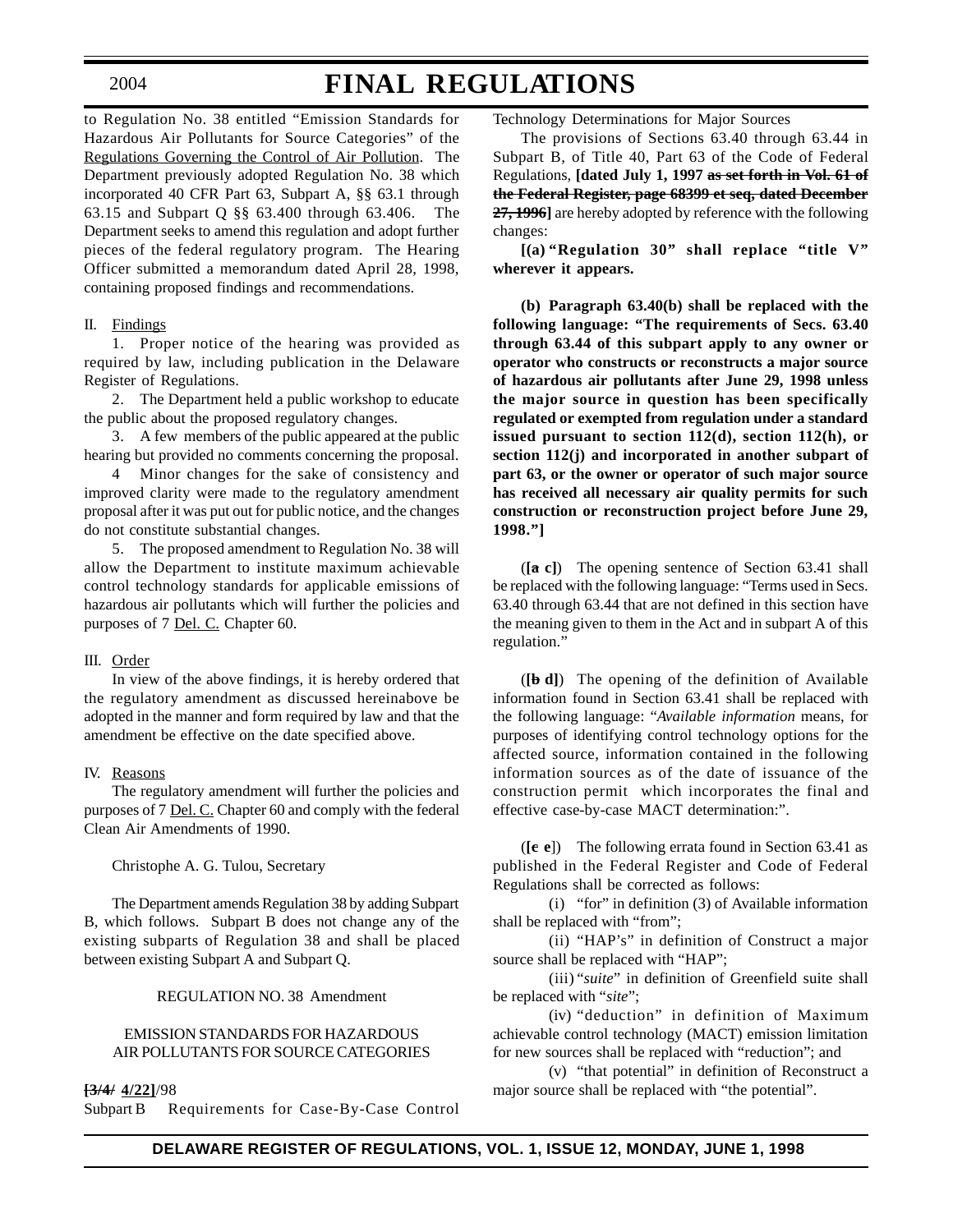(**[d f**]) "Administrator" in the definition of Available information found in Section 63.41 shall be replaced with "Administrator or Department."

(**[e g]**) Paragraph (2)(ii)(A) in the definition of Construct a major source found in Section 63.41 shall be replaced with the following language: "The permitting authority has determined within a period of 5 years prior to the fabrication, erection, or installation of the process or production unit that the existing emission control equipment represented best available control technology (BACT) or lowest achievable emission rate (LAER) under Regulation 25 of the State of Delaware "Regulations Governing the Control of Air Pollution" for those HAP to be emitted by the process or production unit; or".

(**[f h**]) Paragraph (2)(ii)(B) in the definition of Construct a major source found in Section 63.41 shall be replaced with the following language: "The permitting authority determines that the control of HAP emissions provided by the existing equipment will be equivalent to that level of control currently achieved by other well-controlled similar sources (i.e., equivalent to the level of control that would be provided by a current BACT or LAER determination);".

(**[g i]**) Paragraph (2)(iv) in the definition of Construct a major source found in Section 63.41 shall be replaced with the following language: "The permitting authority has provided notice and an opportunity for public comment concerning its determination that criteria in paragraphs  $(2)(i)$ ,  $(2)(ii)$ , and (2)(iii) of this definition apply and concerning the continued adequacy of any prior LAER or BACT determination;".

(**[h j]**) Paragraph (2)(v) in the definition of Construct a major source found in Section 63.41 shall be replaced with the following language: "If any commenter has asserted that a prior LAER or BACT determination is no longer adequate, the permitting authority has determined that the level of control required by that prior determination remains adequate; and ".

(**[i k]**) Paragraph (2)(vi) in the definition of Construct a major source found in Section 63.41 shall be replaced with the following language: "Any emission limitations, work practice requirements, or other terms and conditions upon which the above determinations are made by the permitting authority are applicable requirements under section 504(a) of the Act and under Section 6 of Regulation 30 of the State of Delaware "Regulations Governing the Control of Air Pollution" and either have been incorporated into any existing **[title V Regulation 30]** permit for the affected facility or will be incorporated into such permit upon issuance or revision."

(**[j l]**) The definition of Construction permit is added to the list of definitions found in Section 63.41 with the following language: "*Construction permit* means a construction permit issued pursuant to Regulation 2 and/or 25 of the State of Delaware "Regulations Governing the Control of Air Pollution"."

(**[k m]**) The opening of the definition of Control technology found in Section 63.41 shall be replaced with the following language: "*Control technology* means measures, processes, methods, systems, or techniques to limit the emission of hazardous air pollutants in a way that would --".

(**[l n]**) The definition of Effective date of section 112(g)(2)(B) in a State or local jurisdiction found in Section 63.41 shall be **[replaced with the following language: "***Effective date of section 112(g)(2)(B) in a State or local jurisdiction* **means June 29, 1998." deleted.]**

(**[m o]**) The definition of Electric utility steam generating unit found in Section 63.41 shall be replaced with the following language: "*Electric utility steam generating unit* means any fossil fuel fired combustion unit that serves a generator with a nameplate capacity of more than 25 megawatts that produces electricity for sale. A unit that cogenerates steam and electricity and supplies more than onethird of its nameplate electric output capacity and more than 25 megawatts electric output to any utility power distribution system for sale shall be considered an electric utility steam generating unit."

(**[n p]**) The definition of HAP is added to the list of definitions found in Section 63.41 with the following language: "*HAP* means a hazardous air pollutant (i.e., any chemical listed in or pursuant to section 112(b) of the Act)."

(**[o q]**) The definition of Notice of MACT Approval found in Section 63.41 shall be deleted.

(**[p r]**) The definition of Permitting authority found in Section 63.41 shall be replaced with the following language: "*Permitting authority* means the Department of Natural Resources and Environmental Control as defined in Title 29, Delaware Code, Chapter 80, as amended."

(**[q s]**) The entire content of Paragraph 63.42(a) as promulgated shall be deleted and its heading shall be replaced with the following language: "(a) [Reserved]."

(**[r t]**) The entire content of Paragraph 63.42(b) as promulgated shall be deleted and its heading shall be replaced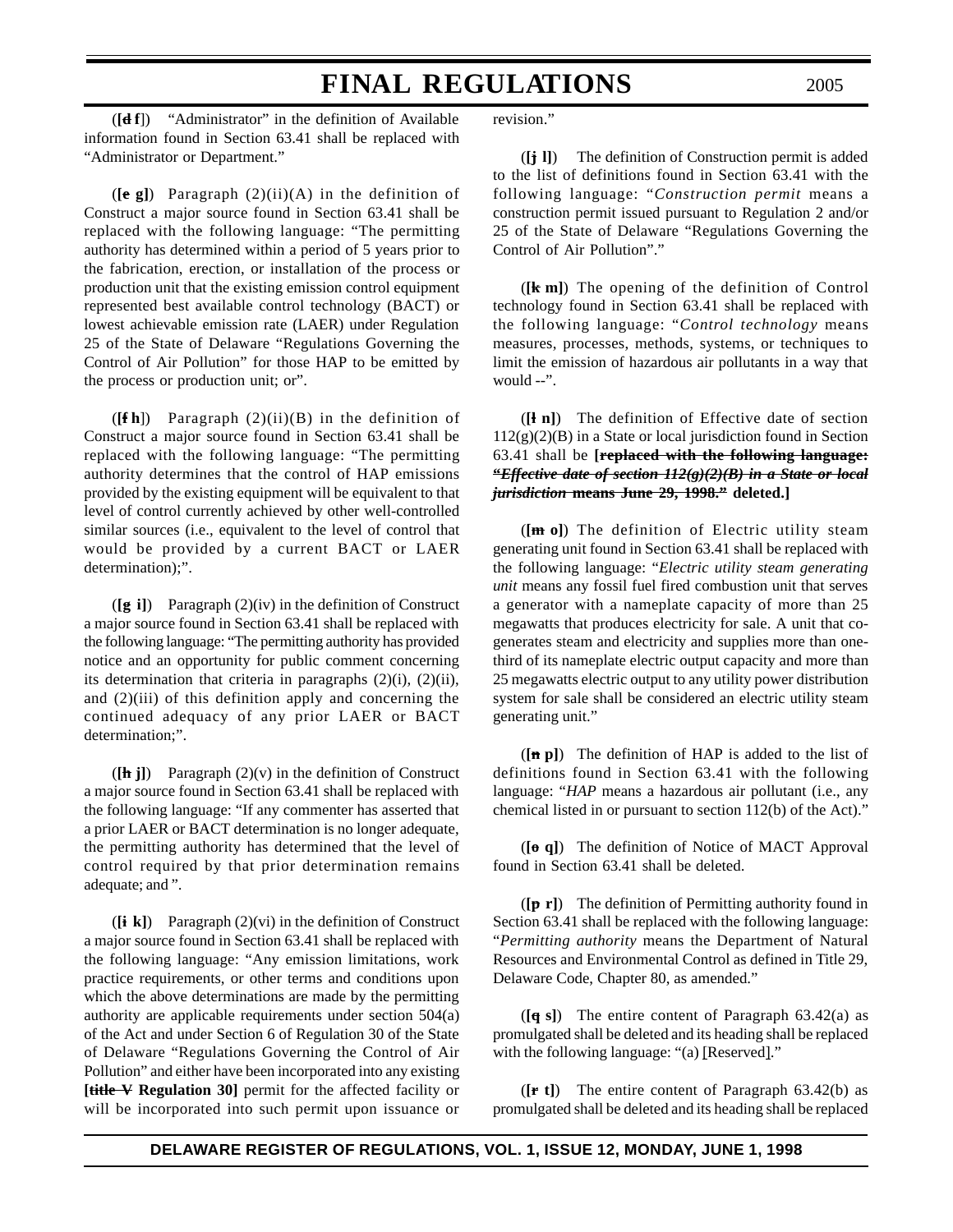### **FINAL REGULATIONS**

with the following language: "(b) [Reserved]."

(**[u) Paragraph 63.42(c) shall be replaced with the following language: "After June 29, 1998, no person may begin actual construction or reconstruction of a major source of HAP unless:".]**

(**[s v]**) The following errata published in the Federal Register and Code of Federal Regulations shall be corrected as follows:

(i) "owner and operator" in paragraph  $63.42(c)(1)$ shall be replaced with "owner or operator";

(ii) "[this 63] " in paragraph  $63.42(c)(1)$  shall be deleted; and

(iii) "the anticipated" in paragraph  $63.43(e)(2)(v)$ shall be replaced with "The anticipated".

(**[t w]**) Paragraph 63.42(c)(2) shall be replaced with the following language: "The permitting authority has issued a construction permit which incorporates a final and effective case-by-case determination pursuant to the provisions of Sec. 63.43; requiring the emissions from the constructed or reconstructed major source to be controlled to a level no less stringent than the maximum achievable control technology emission limitation for new sources."

(**[u x]**) Paragraph 63.43(b) shall be replaced with the following language: "When a case-by-case determination of MACT is required by Sec. 63.42(c), the owner and operator shall obtain from the permitting authority an approved MACT determination pursuant to paragraph (c) of this section."

(**[v y]**) Paragraph 63.43(c)(1) shall be replaced with the following language: "[Reserved]."

(**[w z]**) Paragraph 63.43(c)(2) shall be replaced with the following language: "The owner or operator shall follow all procedures in Regulation 2 and/or 25, except that --".

(**[x aa]**) Paragraph 63.43(c)(2)(i) shall be replaced with the following language: "the provisions of Section 2.2 of Regulation 2 do not apply to any owner or operator that is subject to the requirements of Secs. 63.40 through 63.44 and".

 $(\forall \Psi)$ ) Paragraph  $63.43(c)(2)(ii)$  shall be replaced with the following language: "in addition to the provisions of Section 11.10 of Regulation 2, the final MACT determination and the construction permit shall expire if construction or reconstruction has not commenced within 18 months of permit issuance. The owner or operator may request**[ed]** and the permitting authority may grant an extension which shall not exceed an additional 12 months."

(**[z cc]**) Paragraph 63.43(c)(3) shall be replaced with the following language: "When desiring alternative operating scenarios, an owner or operator may request approval of caseby-case MACT determinations for each alternative operating scenario. Approval of such determinations satisfies the requirements of section 112(g) for each such scenario."

(**[aa dd]**) Paragraph 63.43(c)(4) shall be replaced with the following language: "The MACT emission limitation and requirements established in the approved construction permit shall be effective as required by paragraph (j) of this section, consistent with the principles established in paragraph (d) of this section, and supported by the information listed in paragraph (e) of this section. The owner or operator shall comply with the requirements in paragraphs (k) and (l) of this section, and with all applicable requirements in subpart A of this regulation."

(**[bb ee]**) The opening to Paragraph 63.43(d) shall be replaced with the following language: "The following general principles shall govern preparation by the owner or operator of each construction permit application requesting a case-by-case MACT determination concerning construction or reconstruction of a major source, and all subsequent review of and actions taken concerning such an application by the permitting authority:".

(**[ee ff]**) Paragraph  $63.43(e)(1)$  shall be replaced with the following language: "An application for a MACT determination shall be submitted at the same time as the construction permit application and shall specify a control technology selected by the owner or operator that, if properly operated and maintained, will meet the MACT emission limitation or standard as determined according to the principles set forth in paragraph (d) of this section. At the time of submittal, the owner or operator shall request that the permit application be processed pursuant to Section 11.2 (i) or 11.2 (j) of Regulation 2, whichever is appropriate."

(**[dd gg]**) The opening to Paragraph 63.43(e)(2) shall be replaced with the following language: "In each instance where a constructed or reconstructed major source would require additional control technology or a change in control technology, the application for a MACT determination shall contain, independent of the permit application, the following information:".

(**[ee hh]**) Paragraph  $63.43(e)(2)(xiii)$  shall be replaced with the following language: "Any other relevant information required pursuant to subpart A of this regulation."

(**[ff ii]**) The opening to Paragraph 63.43(e)(3) shall be replaced with the following language: "In each instance where the owner or operator contends that a constructed or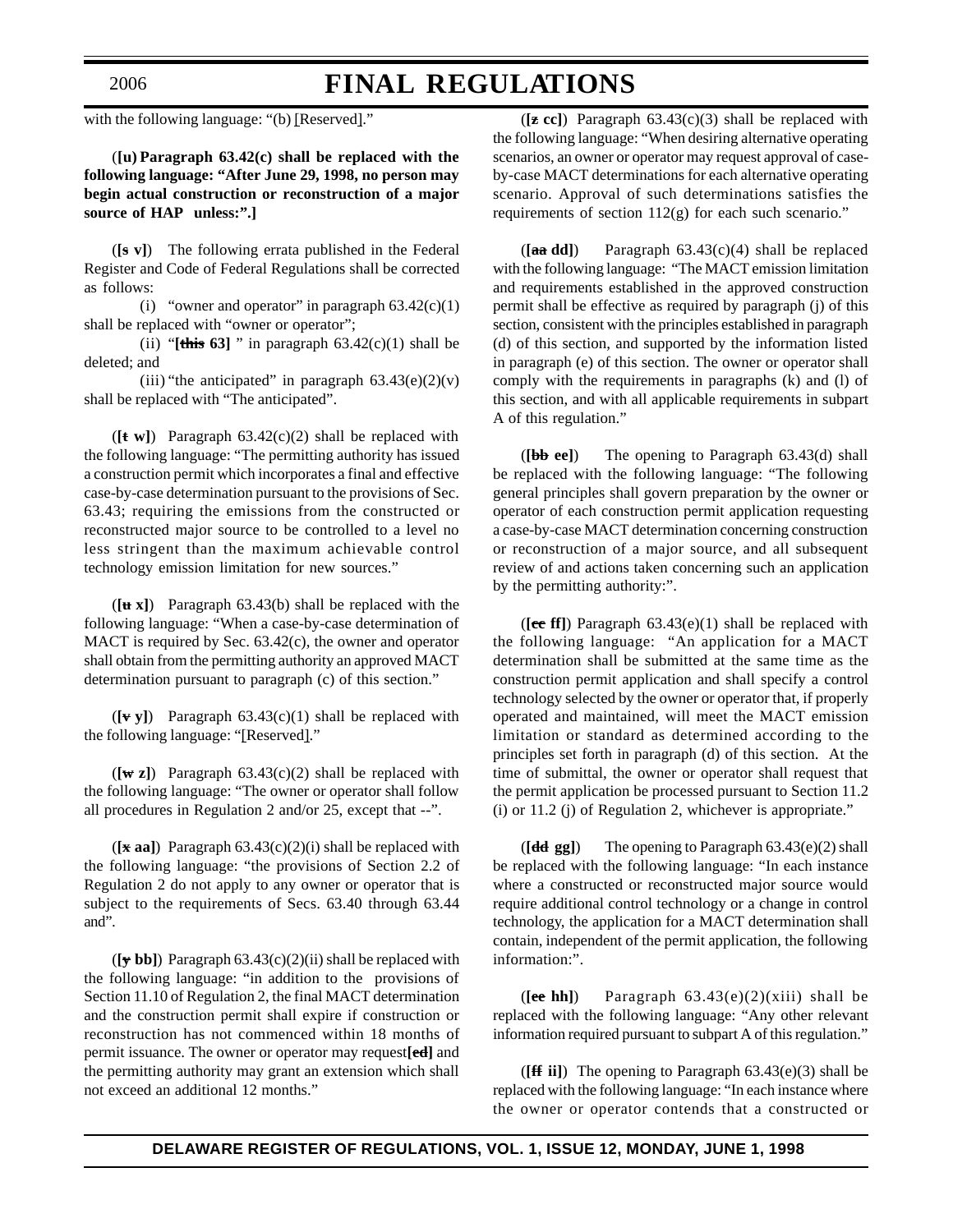reconstructed major source will be in compliance, upon startup, with case-by-case MACT under this subpart without a change in control technology, the application for a MACT determination shall contain, independent of the permit application, the following information:".

(**[gg jj]**) The entire content of Paragraph 63.43(f) as promulgated shall be deleted and its heading shall be replaced with the following language: "(f) [Reserved]."

(**[hh kk]**) The entire content of Paragraph 63.43(g) as promulgated shall be deleted and its heading shall be replaced with the following language: "(g) [Reserved]."

(**[ii ll]**) The entire content of Paragraph  $63.43(h)$  as promulgated shall be deleted and its heading shall be replaced with the following language: "(h) [Reserved]."

(**[jj mm]**) Paragraph 63.43(i) shall be replaced with the following language: "The permitting authority shall send notice of any approvals pursuant to paragraph (c)(2) of this section to the Administrator through the appropriate Regional Office, and to all other State and local air pollution control agencies having jurisdiction in affected States."

(**[kk nn]**) Paragraph 63.43(j) shall be replaced with the following language: "The effective date of a MACT determination shall be the date the permitting authority issues the construction permit which incorporates the final and effective MACT determination."

(**[ll oo]**)Paragraph 63.43(l)(1) shall be replaced with the following language: "An owner or operator of a constructed or reconstructed major source that is subject to a MACT determination shall comply with all requirements in the issued construction permit, including but not limited to any MACT emission limitation or MACT work practice standard, and any notification, operation and maintenance, performance testing, monitoring, reporting, and recordkeeping requirements."

(**[mm pp]**) Paragraph 63.43(l)(2) shall be replaced with the following language: "An owner or operator of a constructed or reconstructed major source which has obtained a MACT determination shall be deemed to be in compliance with section  $112(g)(2)(B)$  of the Act only to the extent that the constructed or reconstructed major source is in compliance with all requirements set forth in the issued construction permit. Any violation of such requirements by the owner or operator shall be deemed by the permitting authority and by EPA to be a violation of the prohibition on construction or reconstruction in section  $112(g)(2)(B)$  for whatever period the owner or operator is determined to be in violation of such requirements, and shall subject the owner or operator to appropriate enforcement action under the Act."

(**[nn qq]**) Paragraph 63.43(m) shall be replaced with the following language: "Within 60 days of the issuance of a construction permit, the permitting authority shall provide a copy of such permit to the Administrator, and shall provide a summary in a compatible electronic format for inclusion in the MACT data base."

(**[oo rr]**) The phrase "under any of the review options available" in paragraph 63.44(a) shall be deleted.

(**[pp ss]**) The phrase "40 CFR part 70 or part 71, whichever is relevant," in 63.44(b) shall be replaced with the following language: "Regulation 30."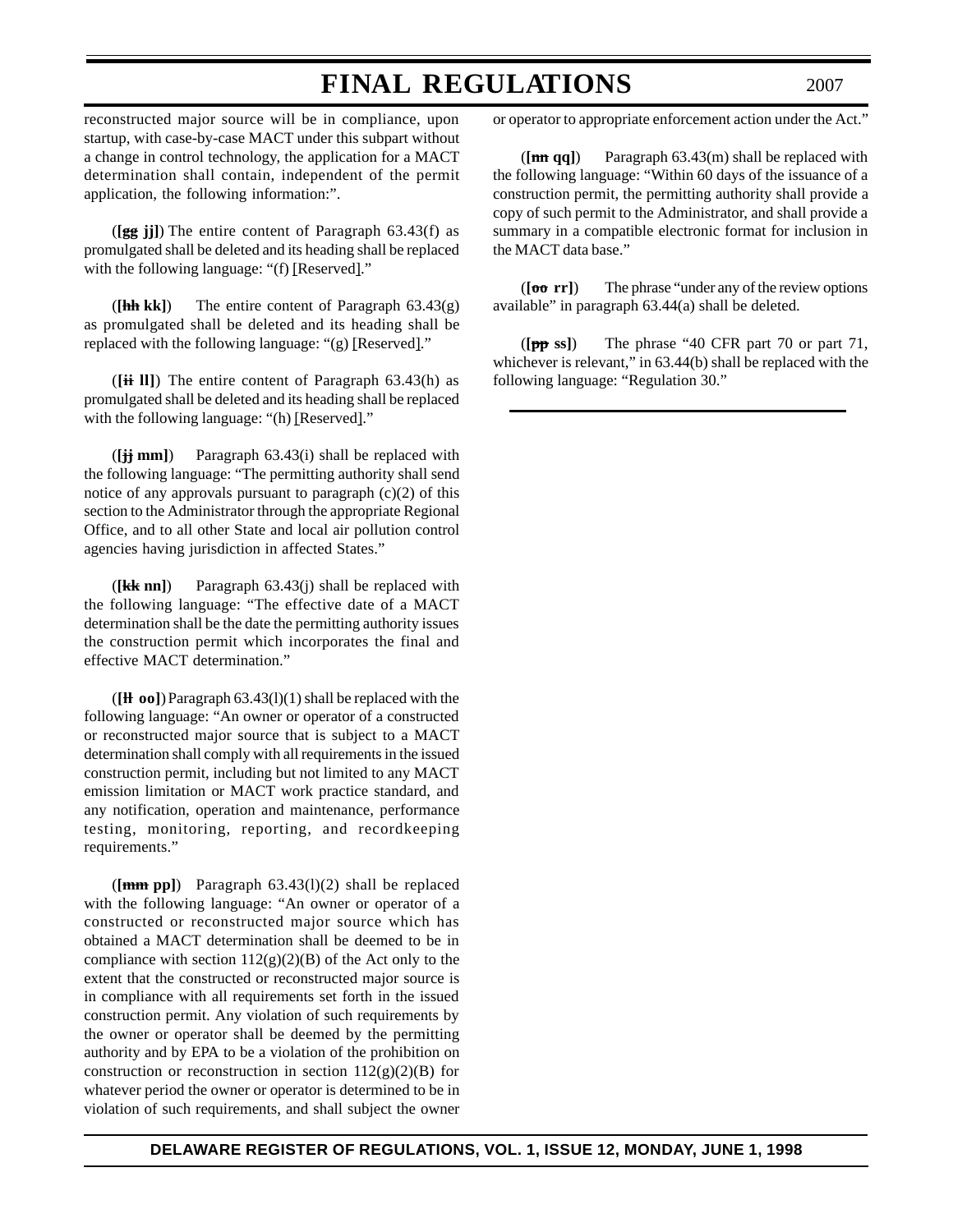### **GOVERNOR'S EXECUTIVE ORDERS**

### STATE OF DELAWARE [EXECUTIVE DEPARTMENT](http://www.state.de.us/govern/governor/introgov.htm) DOVER

### EXECUTIVE ORDER [NUMBER FIFTY-TWO](#page-4-0)

### TO: HEADS OF ALL STATE DEPARTMENTS, AGENCIES AND AUTHORITIES, AND ALL POLITICAL SUBDIVISIONS AND GOVERNMENTAL UNITS OF THE STATE OF DELAWARE

### RE: AGRICULTURAL INDUSTRY ADVISORY COMMITTEE ON NUTRIENT MANAGEMENT

WHEREAS, the quality of Delaware's ground and surface water and the availability of clean drinking water are of paramount importance to the quality of life of all Delawareans; and

WHEREAS, Delawareans owe it to future generations to preserve the quality of our State's aquatic environment; and

WHEREAS, agriculture is one of Delaware's most important industries, and maintaining a strong and profitable agricultural industry is essential to the health of Delaware's economy and to the preservation of an essential part of the Delaware way of life; and

WHEREAS, pursuant to § 303(d) of the 1972 federal Clean Water Act, the Department of Natural Resources and Environmental Control ("DNREC") and the Environmental Protection Agency ("EPA") have signed a Memorandum of Understanding (the "DNREC-EPA Agreement") which sets forth a plan of action for restoring the quality of Delaware's impaired waters to achieve federal water quality standards;

WHEREAS, the DNREC-EPA Agreement calls for the establishment of Total Maximum Daily Loads ("TMDLs") in those waters which are not in compliance with federal water quality standards; and

WHEREAS, the establishment of a TMDL for an affected waterway brings with it the legal requirement to enforce the TMDL so as to restore the waterway to acceptable water quality standards; and

WHEREAS, it is highly unlikely that acceptable water quality standards can be achieved in Delaware waterways solely through the regulation of point sources of water pollution; and

WHEREAS, it will therefore be necessary to reduce nonpoint sources of water pollution if the State is to bring water quality into compliance with legal standards; and

WHEREAS, studies indicate that excess nutrient loading of surface lands has a negative effect on the quality of both the surface and ground water of Delaware; and

WHEREAS, public concerns about the effect of

agricultural nutrients on water quality have intensified and governmental actions are now underway in other states and at the federal government level to develop new nutrient management policies which could significantly affect Delaware agriculture; and

WHEREAS, the issue of water quality management is also being addressed by the agricultural and poultry industries of the Delmarva Peninsula; and

WHEREAS, Delaware has a history of using voluntary methods to empower individual farmers to address environmental issues related to agriculture; and

WHEREAS, the State desires to use voluntary methods to improve agricultural nutrient management practices and thereby ensure compliance with federal water quality standards; and

WHEREAS, the existing committee convened at the request of Representatives Price, Schroeder, West and Senator Bunting, which has been examining both the point and nonpoint sources of nutrients flowing into the Inland Bays, is an excellent example of a positive initiative which is proactively addressing the myriad of issues associated with this problem, and that Committee is encouraged to continue its efforts to build a consensus of all involved entities and to produce a plan to reduce point and non-point sources of pollution to the Inland Bays; and

WHEREAS, while it is important to address the unique circumstances of each waterway, there is also a demonstrated need to assess on a statewide basis the relationship between agricultural nutrient management practices and water quality in Delaware and to formulate a systematic and economically viable solution which will both maintain agricultural profitability and improve water quality in Delaware; and

WHEREAS, the best method to achieve such a solution in the first instance is to bring together the State's agriculture community and the state agencies responsible for improving water quality in order to develop a cooperative plan to improve nutrient management practices, reduce non-point source pollution, and help Delaware meet federal water quality standards.

NOW THEREFORE, I, THOMAS R. CARPER, by virtue of the authority vested in me as Governor of the State of Delaware, do hereby declare and order as follows:

1. There is hereby established the Agricultural Industry Advisory Committee on Nutrient Management.

2. The Advisory Committee shall be composed of ten representatives from Delaware's agricultural community, no fewer than seven of whom shall be actively involved in farming.

3. The Chairperson of the Advisory Committee shall be appointed by the Governor from among the Committee members and the Secretary of Agriculture shall be responsible for convening all meetings of the Advisory Committee.

4. A senior staff support team, composed of the Directors

2008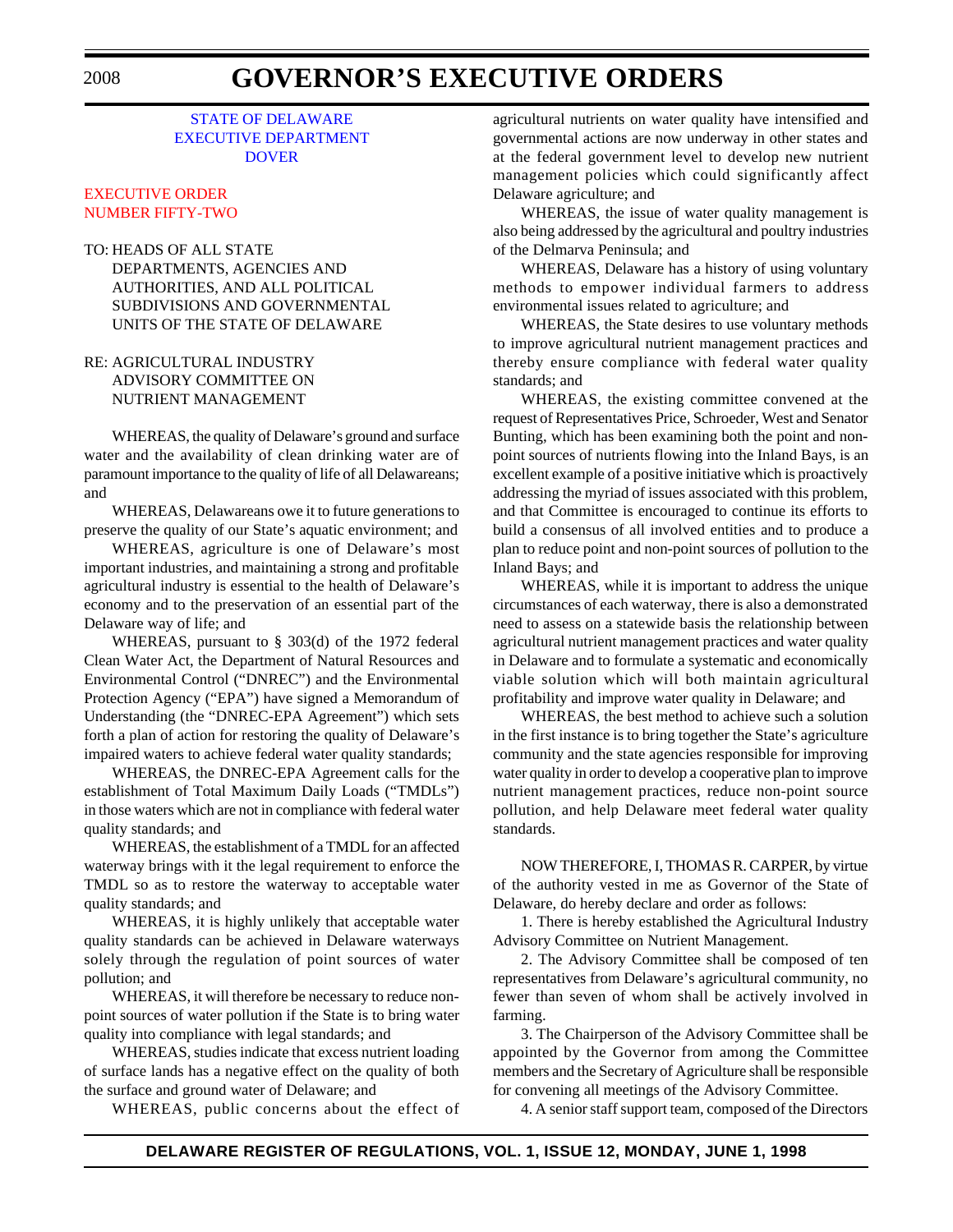## **GOVERNOR'S EXECUTIVE ORDERS**

of the Division of Soil and Water Conservation and the Division of Water Resources of DNREC, the Director of the Division of Public Health of the Department of Health and Social Services ("DHSS"), and the Executive Assistant to the Secretary of the Department of Agriculture, shall provide the necessary administrative, scientific, and technical resources and staff to support the Advisory Committee. Technical support and/or advice shall also be sought from any agency, university, organization, group, or individual as deemed necessary by the Secretary of Agriculture and the Advisory Committee.

5. The Advisory Committee shall serve as the mechanism by which state agencies such as the Department of Agriculture, DNREC, and DHSS and federal agencies such as the EPA and the United States Department of Agriculture receive advice and input from Delaware's agriculture community regarding what policies the State and federal government should implement in order to improve water quality in Delaware while maintaining the profitability of the State's agricultural industry. In that regard, the Advisory Committee should provide advice regarding, among other issues:

a. The relationship between agricultural nutrient management practices and water quality in Delaware, including recommendations to maximize the effectiveness of voluntary measures (such as improved management practices) in reducing the negative effects of agricultural nutrients on water quality in Delaware; and

b. The relative effectiveness and economic effects of available options to minimize the negative effects of agricultural nutrients on water quality in Delaware; and

c. The effectiveness of public policies of other states and the federal government which address the issue of nutrient management and water quality, and the utility of their adoption in Delaware; and

d. The additional outreach efforts the State should take to obtain the views of relevant members of the agriculture community as the State addresses the water quality of, and establishes TMDLs with respect to, specific waterways in accordance with the DNREC-EPA Agreement.

6. The Advisory Committee shall present a written summary of its recommendations to the Secretaries of the Department of Agriculture, DNREC, and DHSS no less than once a year. The Secretaries shall issue a joint report to the Governor and the General Assembly regarding how the recommendations of the Advisory Council should be addressed no more than 90 days after receiving them.

APPROVED this 21st day of April, 1998.

Thomas R. Carper, Governor

Attest:

Lawrence E. Windley, Assistant Secretary of State

### STATE OF DELAWARE [EXECUTIVE DEPARTMENT](http://www.state.de.us/govern/governor/introgov.htm) DOVER

### EXECUTIVE ORDER [NUMBER FIFTY-THREE](#page-4-0)

TO: HEADS OF ALL STATE DEPARTMENTS, AGENCIES AND AUTHORITIES, AND ALL POLITICAL SUBDIVISIONS AND GOVERNMENTAL UNITS OF THE STATE OF DELAWARE

### RE: ESTABLISHMENT OF A GOVERNANCE COMMITTEE FOR THE STATE OF DELAWARE'S NEW HUMAN RESOURCES/PAYROLL SYSTEM

WHEREAS, the State's new human resources/payroll system ("the HR/Payroll System") will be brought into operation in phases beginning in April 1998; and

WHEREAS, the System's "PeopleSoft" technology will provide agencies and school districts with improved flexibility and expanded capabilities while reducing process steps and needless paper flow; and

WHEREAS, the system incorporates the most costeffective and efficient technology and affords the State an opportunity to re-engineer its payroll and human resource processes; and

WHEREAS, the successful implementation and maintenance of the HR/Payroll System will require governance by, and an enhanced level of. cooperation among several state agencies and school districts; and

WHEREAS, essential to the effective governance of the HR/Payroll System are: clearly defined lines of ownership of the system's component processes; an established protocol for table and report changes; and a strong, hands-on working committee with authority to quickly make necessary decisions.

NOW, THEREFORE, I, THOMAS R. CARPER, by the authority vested in me as Governor of the State of Delaware, do hereby declare and order that:

1 . An HR/Payroll System Governance Committee be established and composed of the following:

The Secretary of Finance, who shall serve as cochairperson;

The Director, State Personnel Office, who shall serve as co-chairperson;

The Secretary of Education, or the Deputy Secretary of Education, if the Secretary so designates;

The Director, Office of Information Services;

The Director, State Budget Office;

The State Treasurer, or her Chief Deputy, if the State Treasurer so designates; and

The President of the Chief School Officers'Association,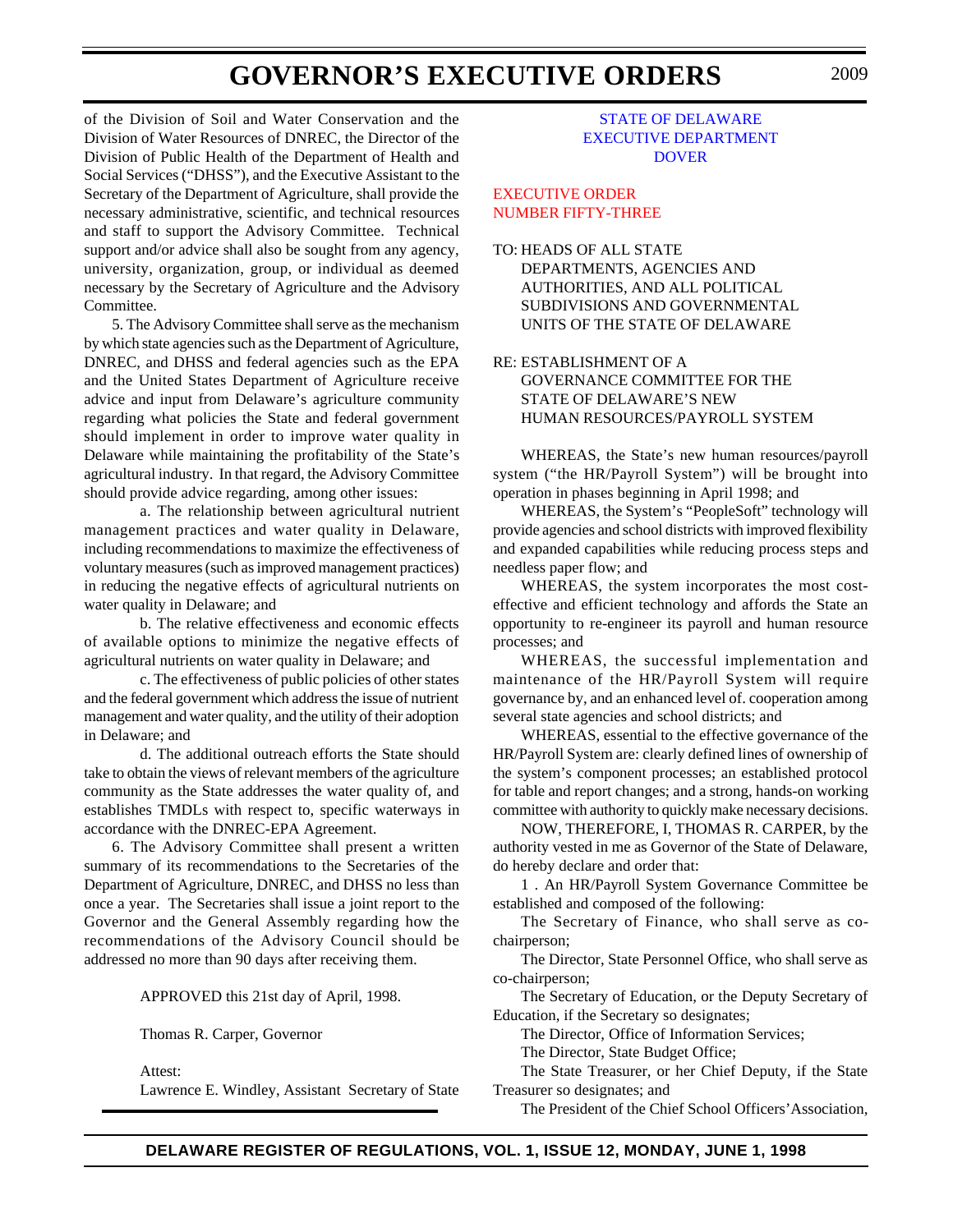### **GOVERNOR'S EXECUTIVE ORDERS**

or her designee.

2. The Governance Committee shall address the following priorities:

a. Ownership. The most urgent priority is agreement on management of policy areas that relate to the operation, support, and maintenance of the HR/Payroll System. The Committee shall develop a memorandum of understanding defining and institutionalizing the ongoing roles and responsibilities of the Department of Finance, the State Personnel Office, the Department of Education, and other governmental entities. Key ownership issues to be determined shall include, but are not limited to, which entity shall: operate, staff and house a help desk with a single point of contact; maintain and update data for the public schools, the Delaware State University and the Delaware Technical and Community College; develop and staff an ongoing human resources/ payroll training component; house, provide security for, maintain, and revise the PeopleSoft tables; provide ongoing support for database administration, programming, and other information technology issues; and administer employee benefits.

b. Protocol. Based on ownership and policy-setting decisions made by the Governance Committee, the Human Resources/Payroll Working Group ("HR/Payroll Working Group") hereafter established in this Order shall develop a protocol for table and report changes.

c. Resource allocation. The Governance Committee shall identify the fiscal, human, and technical resources necessary to the ongoing development and maintenance of the HR/Payroll System.

d. Re-engineering. The Governance Committee shall consider proposals for re-engineering human resources or payroll processes forwarded to the Committee by the HR/ Payroll Working Group.

3. A School District Consortium shall be established by the Governance Committee. The Department of Education will serve as liaison to that Consortium. This Consortium shall:

a. Provide regular feedback to the Governance Committee on the operation and maintenance of the HR/ Payroll System;

b. Propose policy changes reflecting the unified views of the school districts regarding the operation and maintenance of the HR/Payroll System to the Governance Committee via the Department of Education; and

c. Review and comment on re-engineering proposals forwarded by the HR/Payroll Working Group, including proposals to streamline administrative and benefits policies.

4. An HR/Payroll Working Group shall be established and consist of the following:

A designee of the Secretary of Finance, who shall be cochairperson; A designee of the Director of State Personnel, who shall be cochairperson;

A designee of the State Treasurer;

A designee of the Office of Information Services Director; Two representatives of agencies which use the HR/Payroll System, who shall be designated by the Secretary of Finance; A designee of the Secretary of Education; and

Three representatives from the school districts, with a representative to come from each county, who shall be designated by the Chief School Officers'Association.

The members shall serve at the pleasure of the appointing authorities. The Working Group members shall have handson knowledge of their respective agency processes and of the HR/Payroll System.

5. The Working Group shall be responsible for the following:

a. Developing a protocol for maintaining or changing PeopleSoft tables and creating or modifying reports;

b. Identifying and advocating opportunities for reengineering current HR/Payroll processes in state agencies and school districts;

c. Weighing the costs and benefits of proposed modifications to the PeopleSoft system;

d. Identifying other policy issues and/or problems that develop in relation to the HR/Payroll system and proposing solutions to the Governance Committee;

e. Ensuring that the Delaware Technical and Community College and the Delaware State University are consulted and have input into the governance process for the HR/Payroll System;

f. Overseeing the development of future phases of the HR/Payroll project; and

g. Developing a plan for eventually phasing out the Integrated Management Systems Project and allocating ongoing operational and maintenance responsibilities to the appropriate agencies.

Approved this 23rd day of April, 1998

Thomas R. Carper, Governor

Attest: Edward J. Freel, Secretary of State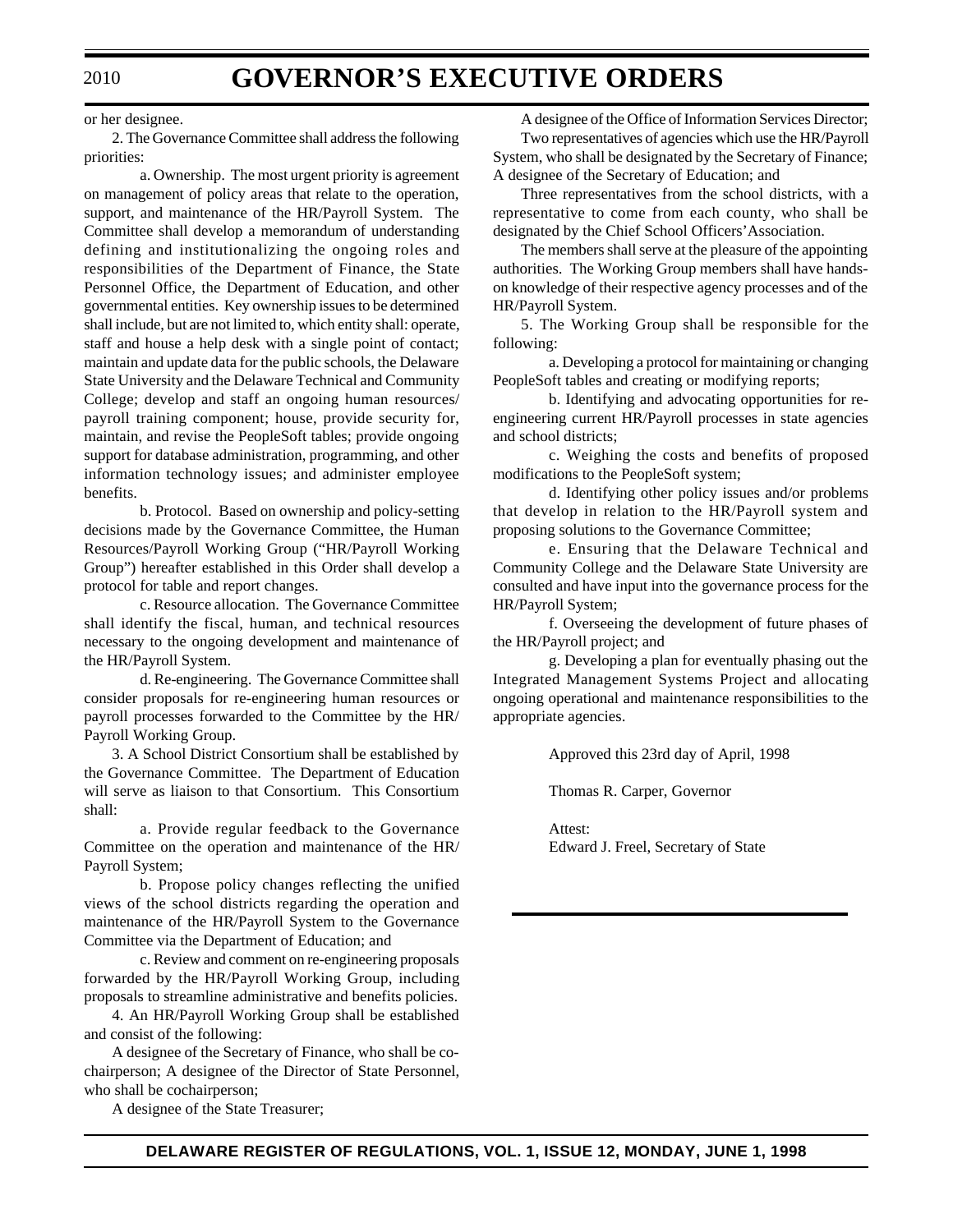# **[GOVERNOR'S APPOINTMENTS](http://www.state.de.us/govern/governor/introgov.htm)**

| <b>BOARD/COMMISSION</b><br><b>OFFICE</b>                              | <b>APPOINTEE</b>               | <b>TERM OF</b><br><b>OFFICE</b> |
|-----------------------------------------------------------------------|--------------------------------|---------------------------------|
| Architectural Accessibility Board                                     | Mr. Francis J. DiSabatino, Jr. | 04/21/02                        |
|                                                                       | Ms. Sandra Reyes               | 10/15/00                        |
|                                                                       | Ms. Ada M. Stokes              | 04/21/02                        |
| <b>Commission on Adult Entertainment</b><br>Establishments            | Mr. James C. Brannon Jr.       | 05/04/01                        |
| <b>Board of Pension Trustees</b>                                      | Mr. John R. Malloy             | 05/04/02                        |
| Delaware Open Space Council                                           | Mr. Paul H. Boswell, Esq.      | 04/21/02                        |
|                                                                       | Mr. Edward W. Cooch, Jr.       | 04/21/02                        |
|                                                                       | Mr. Nathan Hayward, III        | 05/04/02                        |
|                                                                       | Mr. Donald J. Lynch            | 04/21/02                        |
|                                                                       | Mr. Harry K. Terry             | 04/21/02                        |
|                                                                       | Ms. Lynn W. Williams           | 04/21/02                        |
| Delaware Board of Examiners for<br><b>Nursing Home Administrators</b> | Dr. John Forest                | 4/21/01                         |
| Delaware Workforce Development<br>Council                             | Mr. Frederick Janeka           | Pleasure of the<br>Governor     |
| Delmarva Advisory Council                                             | Mr. Donald D. Hill, Jr.        | Pleasure of the<br>Governor     |
| Diamond State Port Corporation                                        | Mr. Gary F. Dalton             | 05/13/01                        |
|                                                                       | Mr. Richard H. Derrickson      | 05/13/01                        |
| <b>Foster Care Review Board Executive</b>                             | Ms. Marsha Barnett             | 04/21/01                        |
| Committee                                                             | Ms. Barbara Blair              | 04/21/01                        |
| <b>Foster Care Review Board</b>                                       | Ms. Anne M. DeMarie            | 04/21/01                        |
|                                                                       | Ms. Kay D. Haubois             | 04/21/01                        |
|                                                                       | Ms. Joan C. Herman             | 04/21/01                        |
|                                                                       | Ms. Karla B. Jensen            | 04/21/01                        |
|                                                                       | Ms. Gertrude Jean Shipp        | 04/21/01                        |
|                                                                       | Ms. Eleanor M. Kiesel          | 04/21/00                        |
|                                                                       | Ms. Stephanie Liguori          | 04/21/01                        |
|                                                                       | Ms. Lydia Massey               | 04/21/99                        |
|                                                                       | Ms. Pearl J. Maull             | 04/21/01                        |

2011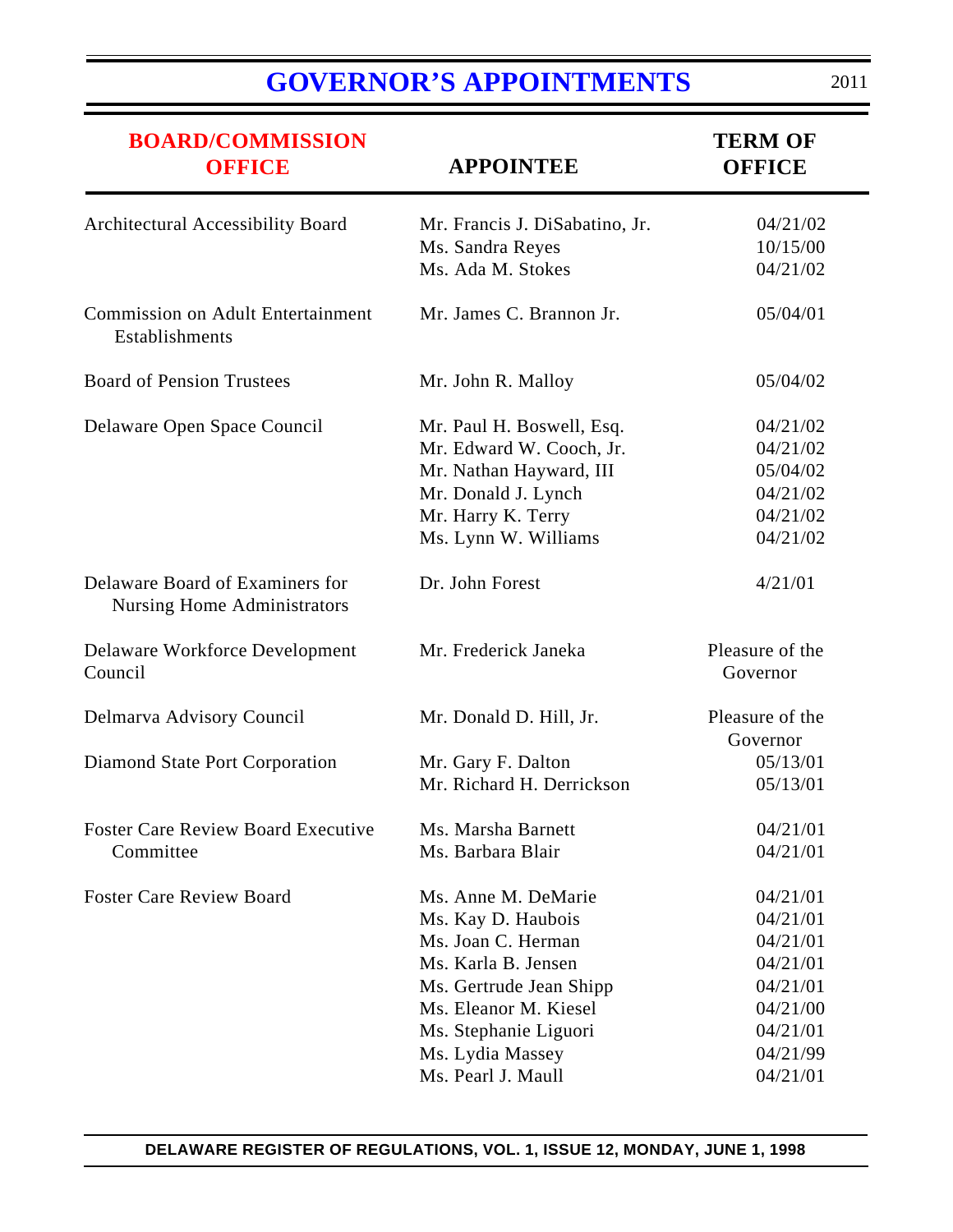# **GOVERNOR'S APPOINTMENTS**

| <b>BOARD/COMMISSION</b><br><b>OFFICE</b>                                                     | <b>APPOINTEE</b>              | <b>TERM OF</b><br><b>OFFICE</b> |
|----------------------------------------------------------------------------------------------|-------------------------------|---------------------------------|
| <b>Foster Care Review Board</b>                                                              | Ms. Judith F. Melman          | 04/21/01                        |
|                                                                                              | Ms. Anna M. Parks             | 04/21/00                        |
|                                                                                              | Ms. Bonita E. Porter          | 04/21/01                        |
|                                                                                              | Ms. Bettie Ralph              | 04/21/01                        |
|                                                                                              | Ms. Alice R. Rasmussen        | 04/21/01                        |
|                                                                                              | Ms. Robin Ryan                | 04/21/01                        |
|                                                                                              | Ms. Barbara P. Williams       | 04/21/00                        |
|                                                                                              | Ms. Sharon A. Williams        | 04/21/00                        |
|                                                                                              | Ms. Virginia Van Sciver       | 04/21/01                        |
| Governor's Advisory Council on<br><b>Exceptional Citizens</b>                                | Ms. Olga Y. Calistro          | Pleasure of the<br>Governor     |
|                                                                                              | Dr. Daniel E. Forsee          | Pleasure of the<br>Governor     |
| Governors Council on<br><b>Exceptional Citizens</b>                                          | Ms. Ann Grunert               | Pleasure of the<br>Governor     |
|                                                                                              | Mr. Robert D. Overmiller      | Pleasure of the<br>Governor     |
| Judge of the Court of Common Pleas for The Honorable Alfred Fraczkowski<br>New Castle County |                               | 07/11/06                        |
|                                                                                              | The Honorable John K. Welch   | 06/10/08                        |
| Justice of the Peace for Kent County                                                         | Mr. James A. Murray           | 05/05/02                        |
| Justice of the Peace for New Castle<br>County                                                | Mr. Thomas R. Barton          | 05/01/02                        |
|                                                                                              | Mr. Richard O. Douglas        | 05/01/02                        |
|                                                                                              | Mr. Laurence L. Fitchett, Jr. | 05/07/02                        |
| Kent County Vocational-Technical<br><b>Board of Education</b>                                | Mr. William Dale Hammond      | 05/07/05                        |
|                                                                                              | Mr. Harold E. Stafford        | 05/07/05                        |
| Parks and Recreation Council                                                                 | Ms. Mable Granke              | 04/21/01                        |
|                                                                                              | Mr. Ronald D. Mears           | 04/21/01                        |
|                                                                                              | Ms. Leah L. Roedel            | 04/21/01                        |
| <b>Wastewater Facilities Advisory Council</b>                                                | Mr. Michael D. Sprague        | 05/13/01                        |

### **DELAWARE REGISTER OF REGULATIONS, VOL. 1, ISSUE 12, MONDAY, JUNE 1, 1998**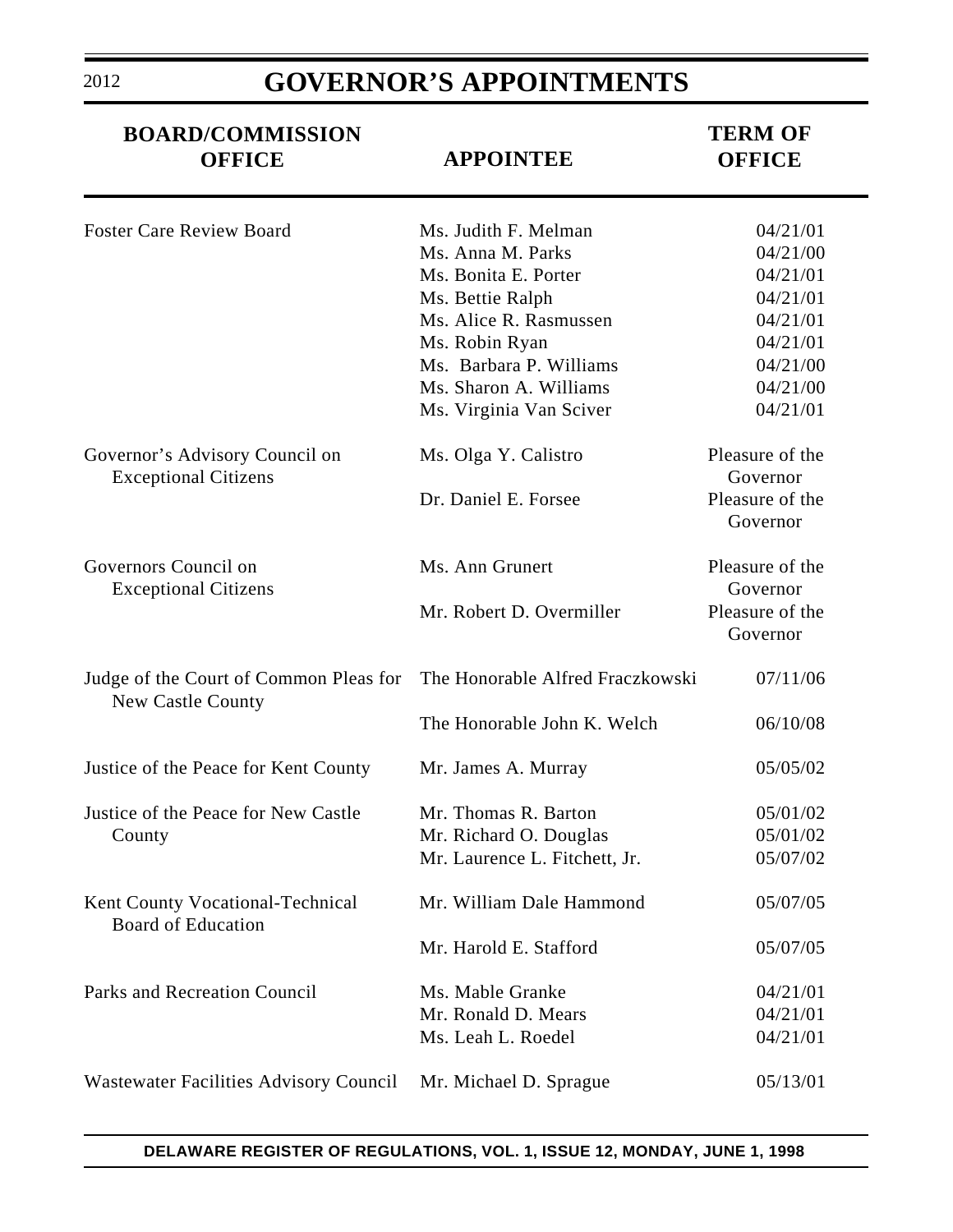#### 2013 **CALENDAR OF EVENTS/HEARING NOTICES**

### **[DEPARTMENT OF AGRICULTURE](http://www.state.de.us/deptagri/index.htm)**

**DELAWARE HARNESS RACING [COMMISSION](#page-4-0)**

Statutory Authority: 3 Delaware Code, Section 10027 (3 **Del.C.** §10027)

### BEFORE THE DELAWARE HARNESS RACING COMMISSION

The Commission proposes this amendment pursuant to 3 Del.C. §§10027 and 29 Del.C. §10115. The proposed amendment would ease the whipping rules to allow drivers to use the whip once one handed for a maximum of three strokes from the quarter pole to the 7/8's pole, and to have no restrictions after the lead horse reaches the 7/8's pole. The Commission will consider written comments submitted to the Commission Office on or before 4:00 p.m. on June 30, 1998. The Commission office is located at 2320 South DuPont Highway, Dover, DE 19901 and the phone number is (302) 739-4811.

### **DEPARTMENT OF ADMINISTRATIVE SERVICES**

**DIVISION OF PROFESSIONAL REGULATION DELAWARE BOARD OF EXAMINERS OF SPEECH/ LANGUAGE [PATHOLOGISTS, AUDIOLOGISTS &](#page-4-0) HEARING AID DISPENSERS**

Statutory Authority: 24 Delaware Code, Section 3714(3) (24 **Del.C.** 3714(3))

The Delaware Board of Speech/Language Pathology, Audiology and Hearing Aid Dispensers proposes to change the existing rule and regulation, 602.6 and adopt a new rule and regulation in accordance with 24 Del C. Section 3714 (3).

A public hearing will be held on Wednesday, July 22, 1998 at 2:00 p.m. in the Cannon Bldg., Conference Room A, 861 Silver Lake Blvd. Dover, Delaware.

Anyone desiring a copy of this proposed rule and regulation may obtain some from the Board office, Division of Professional Regulation Cannon Bldg. Suite 203, 861 Silver Lake Blvd. Dover, Delaware 19904. Written comments should be submitted to the Board office at the above address on or before July 22, 1998. Those individuals wishing to make oral comments at the public hearing are requested to notify the Board office at (302) 739-4522, extension 204.

Synopsis

The Board of Speech/Language Pathology, Audiology and Hearing Aid Dispensers proposed to revise the current Rules and Regulations in accordance with 24 Del. C., Section 3714 (3), in order to proved licensees and Board members with a more use-friendly document.

There is only one substantial change.

Section 602.6 of the current Rules and Regulations limits CEs for professional course work for academic credit to a formula of 8 CEs for 2 credits earned by taking a college course. The Board has revised this item so that licensees who take college courses may receive a large number of CEs.

Other changes are related to style and readability. They consist mainly of the resequencing of sections, the inclusion of a table of contents, and clarification of continuing education requirements and timelines.

The Board is establishing the new user-friendly style Rules and Regulations to facilitate future activities of the Board and its licensees.

### **DEPARTMENT OF ADMINISTRATIVE SERVICES**

### **DIVISION OF PROFESSIONAL REGULATION DELAWARE COUNCIL ON REAL ESTATE [APPRAISERS](#page-4-0)**

Statutory Authority: 24 Delaware Code, Section 2934(a) (24 **Del.C.** 2934(a))

The Delaware Council on Real Estate Appraisers proposes to repeal the existing rules and regulations and adopt new rules and regulations in accordance with 24 Del. C. Section 2934 (b)(1).

A public hearing will be held on Tuesday, July 21, 1998 at 9:30 a.m. in the Cannon Building, Conference Room "A", 861 Silver Lake Boulevard, Dover, Delaware.

Anyone desiring a copy of the proposed rules and regulations may obtain same from the Council office, Division of Professional Regulation, Cannon Building, Suite 203, 861 Silver Lake Boulevard, Dover, Delaware 19904. Written comments should be submitted to the Council office at the above address on or before July 21, 1998. Those individuals wishing to make oral comments at the public hearing are requested to notify the Council office at (302) 739-4522, ext. 205.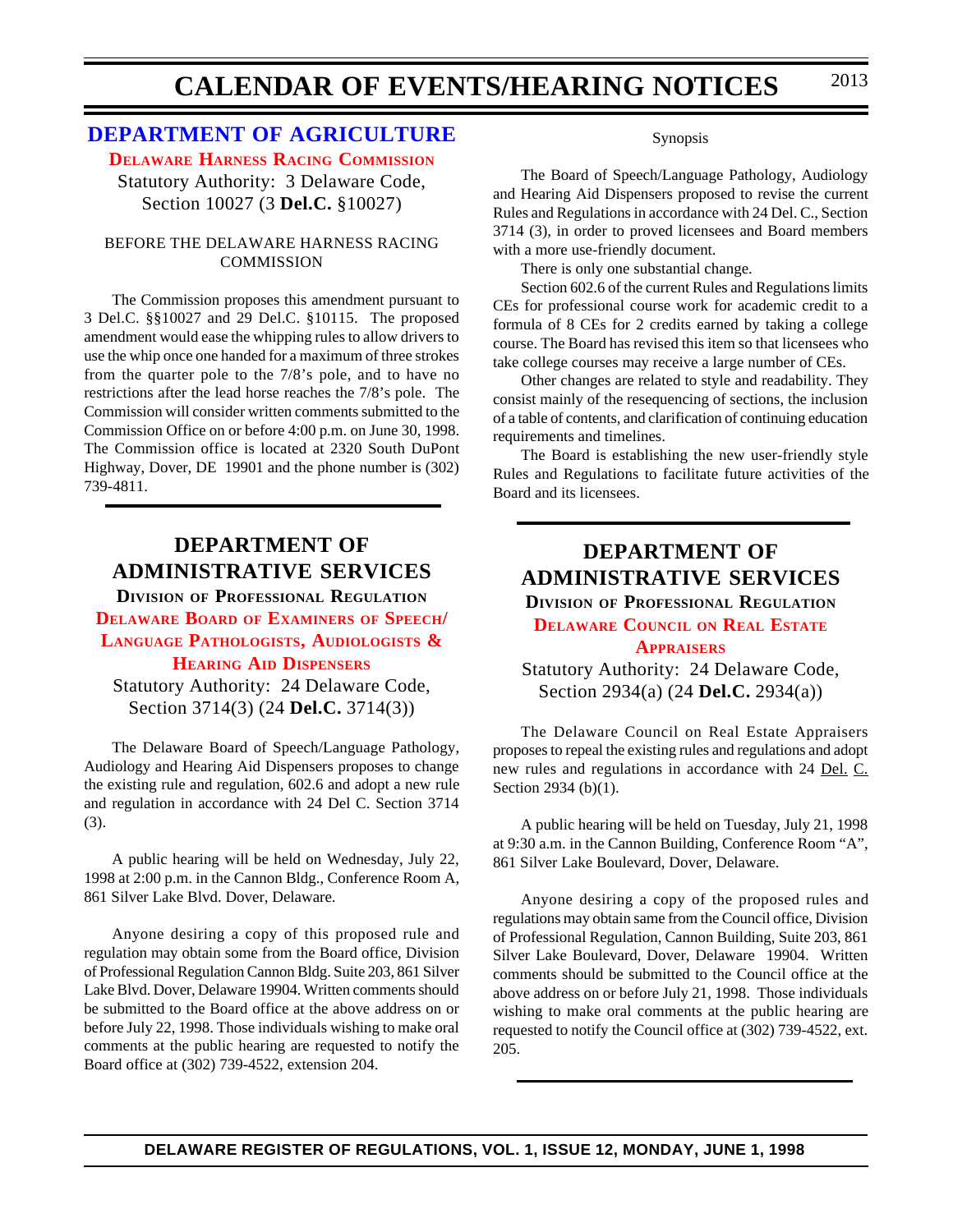### **DEPARTMENT OF ADMINISTRATIVE SERVICES DIVISION OF PROFESSIONAL REGULATION**

**[DELAWARE](#page-4-0) BOARD OF NURSING**

Statutory Authority: 24 Delaware Code, Section 1906(1) (24 **Del.C.** 1906(1))

The Delaware Board of Nursing in accordance with 24 Del.C. §1906(1) has proposed to revise certain sections of Articles II, VII, VIII, IX and X of the Rules and Regulations related the Law regulating the Practice of Nursing in the State of Delaware that address nursing education programs, standards of nursing practice, the practice of nursing as an Advanced Practice Nurse in the State of Delaware, mandatory continuing education, and disciplinary proceedings.

The proposed changes include the following:

#### **ARTICLE II:**

Amend Section 1: Definitions to change "National League for Nursing" to "National Accrediting Agency for Nursing Education"

Amend Section 5: Standards for Approval, 5.10:1 and 5.10:2, substitute "Board-approved national accrediting agency for nursing education" for "National League for Nursing".

#### **ARTICLE VII:**

Amend Section 7: Definitions to delete 7.2:4 "The RN may not delegate functions that are to be performed only by licensed nurses listed in Section 4." in its entirety. In 7.4: Add "These exlusions do not apply to Advanced Practice Nurses."

#### **ARTICLE VIII:**

Amend Section 7: Generic Functions of the Advanced Practice Nurse Within The Specialized Scope of Practice include but ar not limited to: Add 7.14 to read "Delegating tasks appropriately" and renumber accordingly.

#### **ARTICLE IX:**

this Article includes revised definitions, additional methods to obtain continuing education, and clarification of process.

A public hearing will be held on Wednesday, July 8, 1998 at 11:30 a.m., in the second floor conference room A of the Cannon Building, 861 Silver lake Boulevard, Dover, Delaware.

Anyone desiring a copy of the revised section of the Rules and Regulations may obtain a copy from the Delaware Board of Nursing, 861 silver Lake Blvd., cannon building, Suite 203, Dover, Delaware 19903. Persons desiring to submit written comments on the revised rules and regulations may forward

these comments to the above address. The final date to receive written comments will be at the public hearing.

### **[DEPARTMENT OF EDUCATION](#page-4-0)**

Statutory Authority: 14 Delaware Code, Section 122(d) 14 Del.C. 122(d))

**THE REGULARLY SCHEDULED MEETING OF THE STATE BOARD OF EDUCATION WILL BE HELD ON THURSDAY, JUNE 18, 1998, AT 11:OO A.M.**

## **[DEPARTMENT OF HEALTH AND](http://www.state.de.us/govern/agencies/dhss/irm/dph/dphhome.htm) SOCIAL SERVICES**

**[DIVISION](#page-4-0) OF PUBLIC HEALTH**

Statutory Authority: 16 Delaware Code, Section 122(3)(t)(1) (16 Del.C. 122(3)(t)(1))

The Office of Lead Poisoning Prevention, Division of Public Health, Delaware Health & Social Services, will hold a public hearing to discuss proposed Regulations Governing Lead-Based Paint Hazards. These proposed regulations describe the training and certification requirements of individuals engaged in lead-based paint abatement activities, the accreditation requirements of lead-based paint hazard control training programs, and the lead-based paint work practice standards.

The public hearing will be held on June 24, 1998, at 1:00 pm, in Room 309, Jesse S. Cooper Building, Federal and Water Streets, Dover, Delaware.

Copies of the proposed regulations are available for review by calling the following location:

> Office of Lead Poisoning Prevention Jesse S. Cooper Building Federal and Water Streets Dover, Delaware 19901 Phone: 302-739-4731

Anyone wishing to present their oral comments at this hearing should contact Thomas V. May at (302) 739-4731 by June 19, 1998. Anyone wishing to submit written comments as a supplement to, or in lieu of, oral testimony should submit such comments by July 2, 1998, to:

> Jeffrey Beaman, Hearing Officer Division of Public Health P.O. Box 637 Dover, Delaware 19903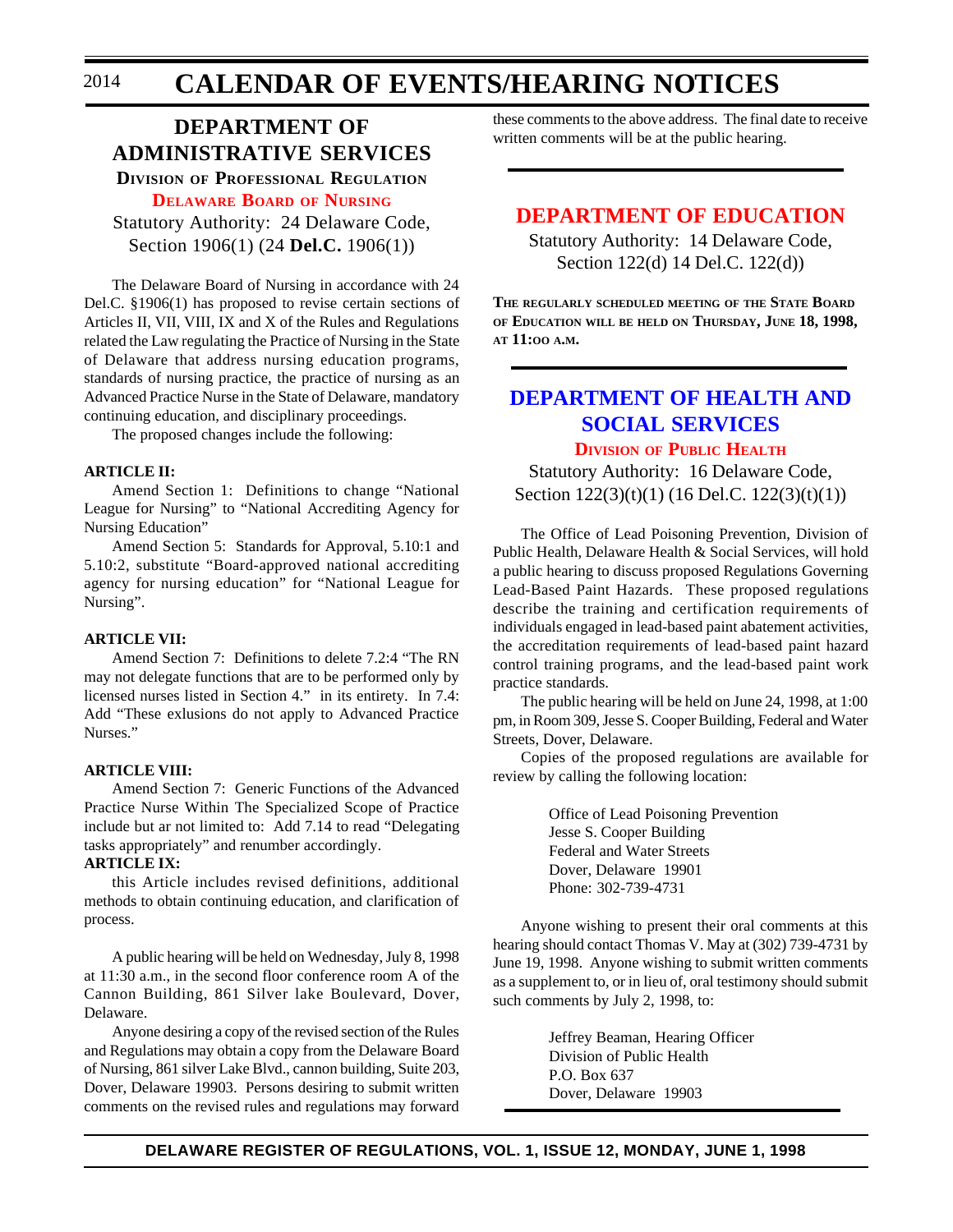### **[DEPARTMENT OF HEALTH AND](http://www.state.de.us/govern/agencies/dhss/irm/dss/dsshome.htm) SOCIAL SERVICES**

**DIVISION OF SOCIAL [SERVICES](#page-4-0)**

Statutory Authority: 31 Delaware Code, Section 505 (31 Del.C. 505) DMAP 207.1

In compliance with the State's Administrative Procedures Act (APA - Title 29, Chapter 101 of the Delaware Code) and with 42CFR §447.205, and under the authority of Title 31 of the Delaware Code, Chapter 5, Section 505, the Delaware Department of Health and Social Services (DHSS) Division of Social Services/Medical Assistance Program (DMAP) is amending its eligibility manual.

Comments or requests for copies of proposed changes or relevant materials may be made in writing to: Medicaid Administrative Offices, Division of Social Service, P.O. Box 906, New Castle, DE 19720, attention: Thelma G. Mayer, or by calling (302) 577-4880, extension 131 Comments, written suggestions, compilations of data, testimony, briefs or other written materials concerning the proposed change must be received by mail no later than July 1, 1998, at the Medicaid Administrative Office, Lewis Bldg., Herman M. Holloway, Sr. Health & Social Services Campus, 1901 N. DuPont Hwy., New Castle, DE 19720, attention Thelma Mayer. Materials filed thereafter will not be considered except where good cause for lateness is demonstrated. Copies of all written submissions filed with the Medicaid office will be available for public inspection in the Medicaid Administrative Office at the address given above. Please call (302) 577-4800, ext.131 for an appointment if you wish to review the materials. Individuals with disabilities who wish to participate in these proceedings, or review the materials submitted, should contact the Division to discuss auxiliary aids or services needed to facilitate such review or participation. Such contact may be in person, in writing or by telephone by using the Telecommunications Relay Service, or otherwise.

#### PUBLIC NOTICE Medicaid / Medical Assistance Program [DMAP 301.25](#page-4-0)

In compliance with the State's Administrative Procedures Act (APA - Title 29, Chapter 101 of the Delaware Code) and under the authority of Title 31 of the Delaware Code, Chapter 5, Section 505, the Delaware Department of Health and Social Services (DHSS) / Division of Social Services / Medicaid Program is amending its eligibility manual as follows:

Comments, written suggestions, compilations of data, testimony, briefs or other written materials concerning this change must be received by mail no later than July 1, 1998, at

the Medicaid Administrative Office, Lewis Bldg., Herman M. Holloway, Sr. Health & Social Services Campus, 1901 N. DuPont Hwy., New Castle, DE 19720, attention Thelma Mayer. Materials filed thereafter will not be considered except where good cause for lateness is demonstrated. Copies of all written submissions filed with the Medicaid office will be available for public inspection in the Medicaid Administrative Office at the address given above. Please call (302) 577- 4880, extension 131, for an appointment if you wish to review the materials. Individuals with disabilities who wish to participate in these proceedings, or review the materials submitted, should contact the Division to discuss auxiliary aids or services needed to facilitate such review or participation. Such contact may be in person, in writing or by telephone by using the Telecommunications Relay Service, or otherwise.

2015

#### PUBLIC NOTICE Medicaid / Medical Assistance Program [DMAP Long-term Care Provider Manual](#page-4-0)

In compliance with the State's Administrative Procedures Act (APA - Title 29, Chapter 101 of the Delaware Code) and with 42CFR §447.205, and under the authority of Title 31 of the Delaware Code, Chapter 5, Section 505, the Delaware Department of Health and Social Services (DHSS) / Division of Social Services / Medicaid Program is amending its Long Term Care, Pharmacy, Home Health, Ground Ambulance, and Hospice provider manuals.

Comments, written suggestions, compilations of data, testimony, briefs or other written materials concerning this change must be received by mail no later than July 1, 1998, at the Medicaid Administrative Office, Lewis Bldg., Herman M. Holloway, Sr. Health & Social Services Campus, 1901 N. DuPont Hwy., New Castle, DE 19720, attention Thelma Mayer. Materials filed thereafter will not be considered except where good cause for lateness is demonstrated. Copies of all written submissions filed with the Medicaid office will be available for public inspection in the Medicaid Administrative Office at the address given above. Please call (302) 577- 4880, extension 131, for an appointment if you wish to review the materials. Individuals with disabilities who wish to participate in these proceedings, or review the materials submitted, should contact the Division to discuss auxiliary aids or services needed to facilitate such review or participation. Such contact may be in person, in writing or by telephone by using the Telecommunications Relay Service, or otherwise.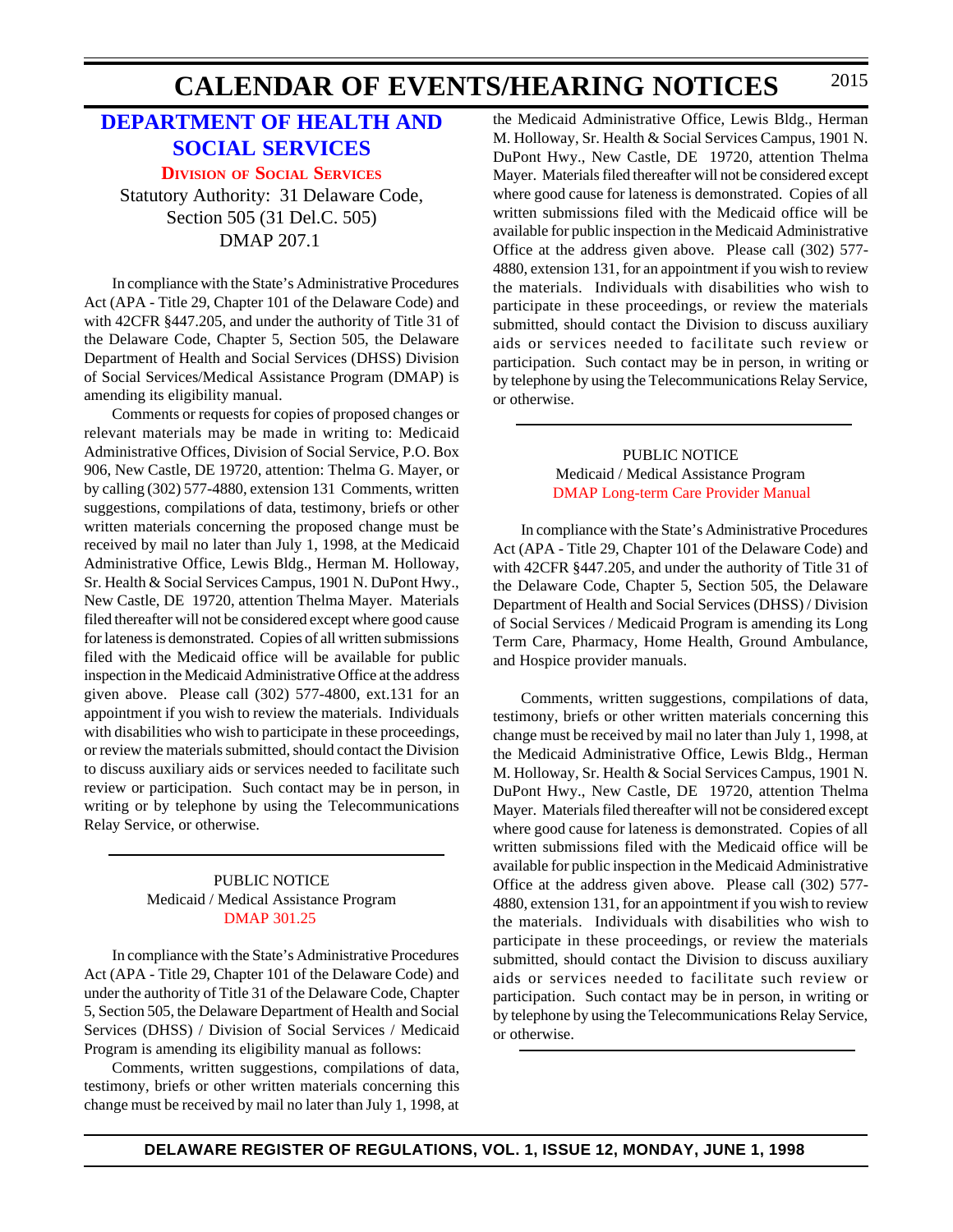## **DEPARTMENT OF HEALTH AND SOCIAL SERVICES**

**DIVISION OF SOCIAL SERVICES** Statutory Authority: 31 Delaware Code, Section 512 (31 Del.C. 512)

Delaware Health and Social Services is considering revising certain regulations contained in DSSM Section 9092. The Department will receive comments and consider whether or not to adopt or modify the proposed regulations.

The proposed regulations:

allow the agency to use the food stamp allotment along with the ABC benefit in determining the number of hours a household is required to participate in workfare, which is a work experience program in which participants work to earn their benefits.

Any person who wished to make written suggestions, compilations of data, testimony, briefs or other written materials concerning the proposed new regulations must submit same to the Director, Division of Social Services, P.O. Box 906, New Castle, Delaware, by June 30, 1998.

The action concerning the determination of whether to adopt the proposed regulations will be based upon the results of Department and Division staff analysis and the consideration of the written materials filed by other interested persons.

# **DEPARTMENT OF NATURAL RESOURCES AND ENVIRONMENTAL CONTROL**

**DIVISION OF [AIR & WASTE](http://www.dnrec.state.de.us/aandw.htm) MANAGEMENT WASTE [MANAGEMENT](#page-4-0) SECTION**

#### 1. TITLE OF THE REGULATIONS:

Delaware Regulations Governing Hazardous Waste (DRGHW).

#### 2. BRIEF SYNOPSIS OF THE SUBJECT, SUBSTANCE AND ISSUES:

The State of Delaware is authorized by the U. S. Environmental Protection Agency to administer its own hazardous waste management program. To maintain this authorization, the State must remain equivalent to and no less stringent than the federal program. To accomplish this, the State regularily amends the DRGHW by adopting regulations previously promulgated by EPA.

3. POSSIBLE TERMS OF THE AGENCY ACTION: NONE

#### 4. STATUTORY BASIS OR LEGAL AUTHORITY TO ACT:

Amendments to DRGHW are proposed and amended in accordance with the provisions found at 7 Delaware Code, Chapter 63, §6305.

#### 5. OTHER REGULATIONS THAT MAY BE AFFECTED BY THE PROPOSAL: NONE

#### 6. NOTICE OF PUBLIC COMMENT:

The public hearing on the proposed amendments to DRGHW will be held on Tuesday, June 23, 1998, beginning at 7:00 p.m. in the Richardson and Robbins Auditorium, 89 Kings Highway, Dover, DE.

### **[DELAWARE RIVER BASIN](#page-4-0) COMMISSION**

The Delaware River Basin Commission will meet on Wednesday, June 24, 1998, in West Trenton, NJ. For more information contact Susan M. Weisman at (609) 883-9500 ext 203.

### **DEPARTMENT OF STATE**

**OFFICE OF THE STATE BANKING [COMMISSIONER](http://www.state.de.us/bank/index.htm)** Statutory Authority: 5 Delaware Code, Section 121(b) (5 Del.C. 121(b))

#### [NOTICE OF PROPOSED AMENDMENT OF](#page-4-0) REGULATIONS OF THE STATE BANK COMMISSIONER

#### Summary:

The State Bank Commissioner proposes to adopt amended Regulation Nos. 5.751.0013, 5.852.0002, 5.1403.0001, 5.1403.0002, 5.1403/1101.0003, 5.1422.0004, and 5.3404.0001, and to rescind Regulation No. 5.853.0001.P. Proposed revised regulation 5.751.0013 ("Procedures Governing the Dissolution of a State Chartered Bank or Trust Company") was amended to delete the reference to §750 of Title 5 of the Delaware Code, which was deleted by Senate Bill 336, signed by the Governor on May 2, 1996. Proposed revised regulation 5.852.0002 ("Application to Become a Delaware Bank Holding Company") makes technical changes to clarify the regulation, and to conform the public notice provisions to other similar notice provisions in the State's